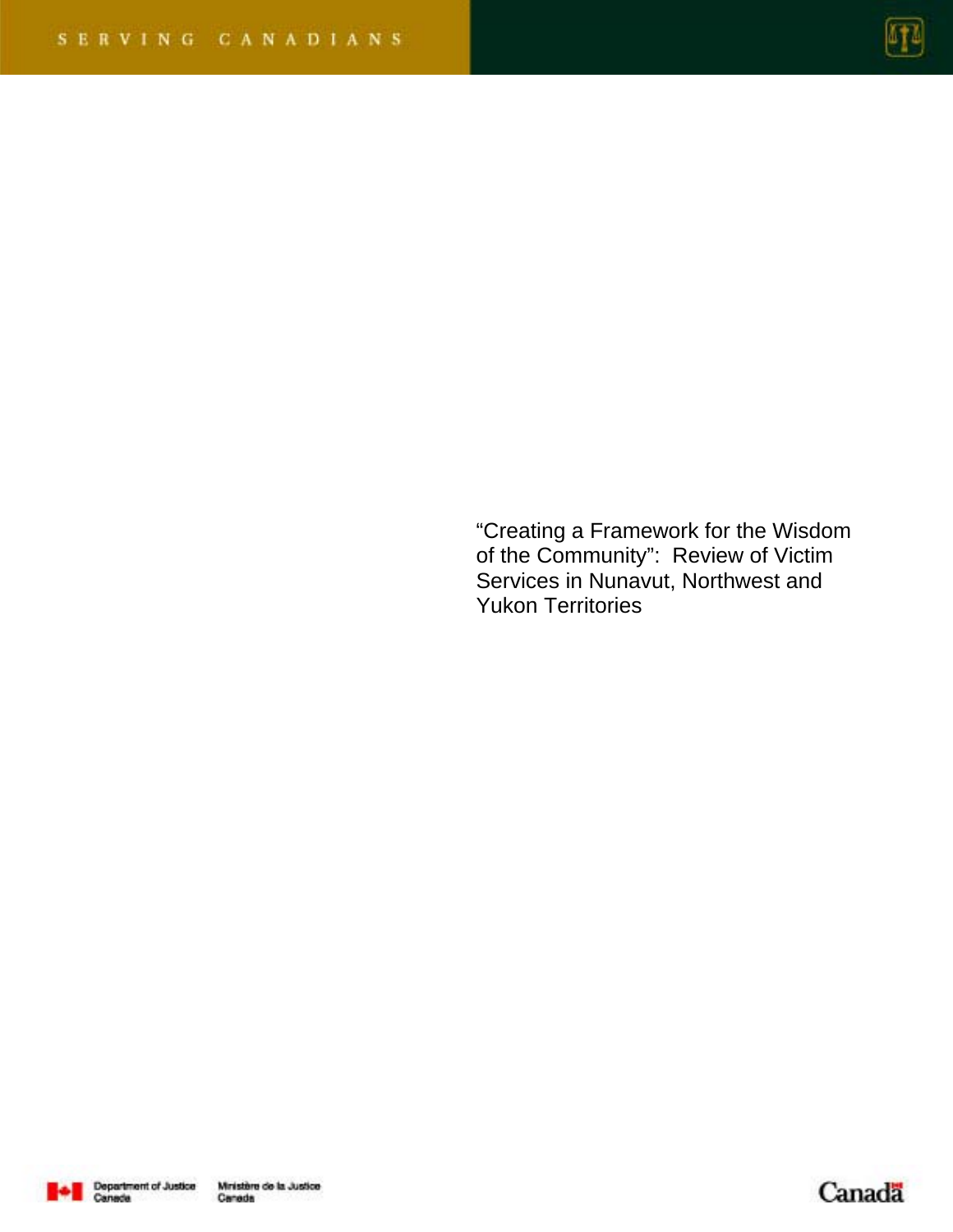"Creating a Framework for the Wisdom of the Community:" Review of Victim Services in Nunavut, Northwest and Yukon Territories

RR03VIC-3e

Mary Beth Levan Kalemi Consultants



 Policy Centre for Victim issues

 $\blacktriangleright$  Research and Statistics Division

September 2003

*The views expressed in this report are those of the author and do not necessarily represent the views of the Department of Justice Canada.*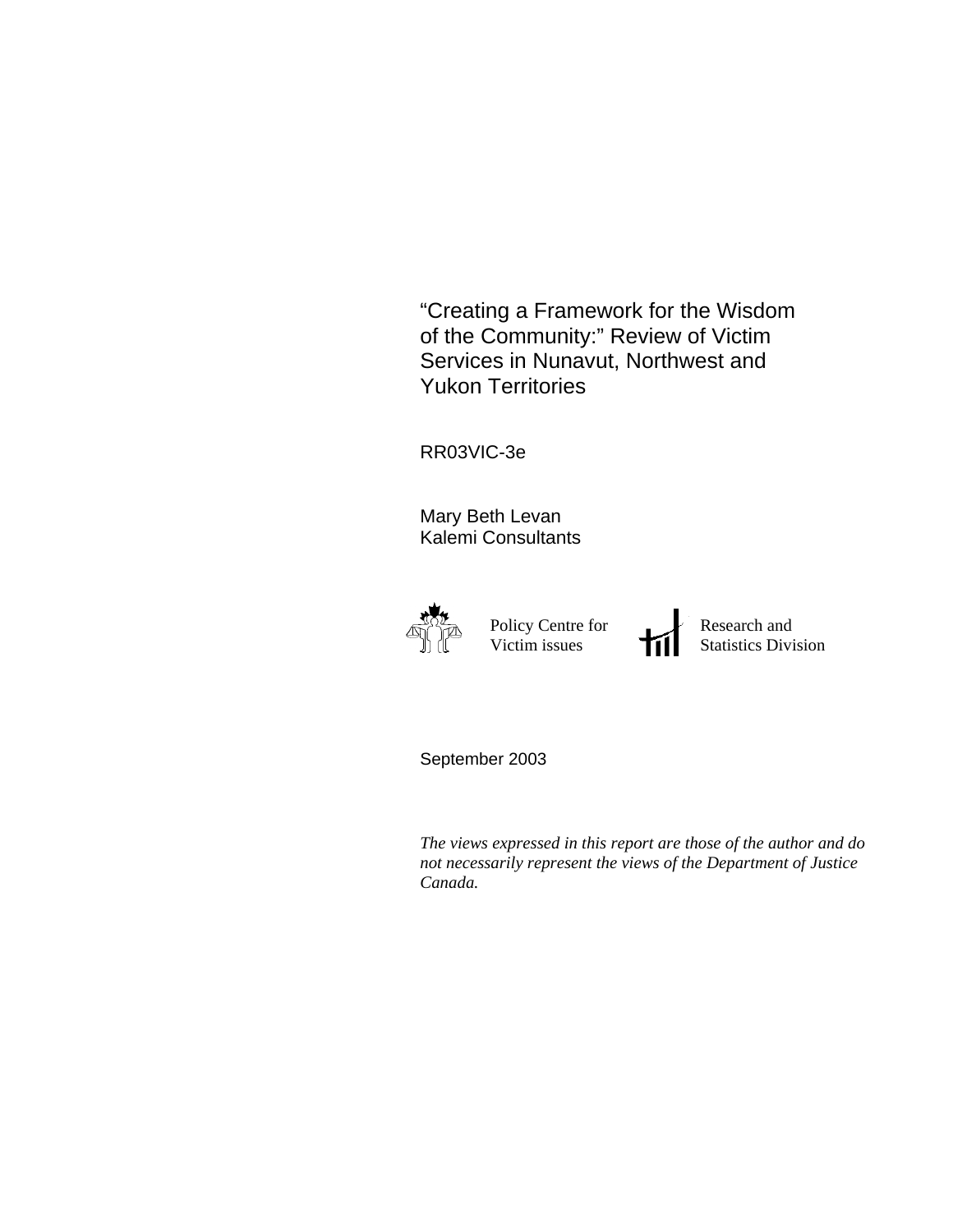# **ACKNOWLEDGEMENTS**

This research was made possible by the informed and patient assistance of the following people:

- Anna Paletta and Fernando Mata, Research and Statistics Division, Justice Canada, Ottawa, Ontario
- Catherine Kane, Naomi Giff-MacKinnon and Tawnye Plewes, Policy Centre for Victim Issues, Justice Canada, Ottawa, Ontario
- Dawn MacInnes, Victims Services Coordinator, Community Justice and Victim's Services, NWT Justice, Yellowknife, Northwest Territories
- Sandra Bryce, Manager, and Bonny Ross, A/Coordinator, Victims Programs, Family Violence Prevention Unit, Yukon Justice, Whitehorse, Yukon
- Mary Lou Sutton-Fennell and Susan Enuaraq, Nunavut Justice, Iqaluit, Nunavut
- Barbara Powick, Executive Director, Kaushee's Place, Yukon Women's Transition Home, Whitehorse, Yukon
- Yvonne Smarch, Victim and Family Support Worker, Kwanlin Dun First Nation Social Justice Program, Whitehorse, Yukon
- Valerie Stubbs, Kristiina Alariaq, Mary Krimmerdjuar, Community Justice Specialists Kivalliq Region, South and North Baffin Region, Nunavut Department of Justice
- the members of SEDNA, NWT/Nunavut Family Violence Workers Association
- the NWT Social Planning Coalition
- Pauktuutit Inuit Women's Association, NWT and Yukon Status of Women Councils and Yukon Women's Directorate

A warm thank you to Jenifer Rigby, Victoria B.C., Bill Schram and Amy Lea of Yellowknife NWT and Lois Moorcroft of Whitehorse Yukon who held in-person interviews, and made hundreds of phone calls to service providers in every community, in all three territories. Their work was instrumental in providing the valuable 'grass roots' analysis and recommendations on which this research is built. $<sup>1</sup>$ </sup>

Gratitude is also extended to the many service providers in each northern community who gave freely of their time, sharing their extensive expertise in victim service delivery in their territory. A special note of gratitude is extended to the women who shared their personal stories of victimization. Their victories give us all the encouragement to carry on, and help us understand what it really means to be a victim of crime.

The title of this paper is a direct quote from Valerie Stubbs, Community Justice Specialist Kivalliq Region, Nunavut. Valerie described the core job of service providers, funders, governments and citizens as one of "creating a framework for the wisdom of the community." The aim of this paper is to illustrate the astuteness of this insight.

 $\overline{a}$ 1 For details about existing service providers in the three northern territories see the companion booklet to this paper, *Victim Services in the Territories: A Compilation of Contacts and Resources*, Mary Beth Levan, Ottawa: Policy Centre for Victim Issues and Research and Statistics Division, Department of Justice Canada, 2002.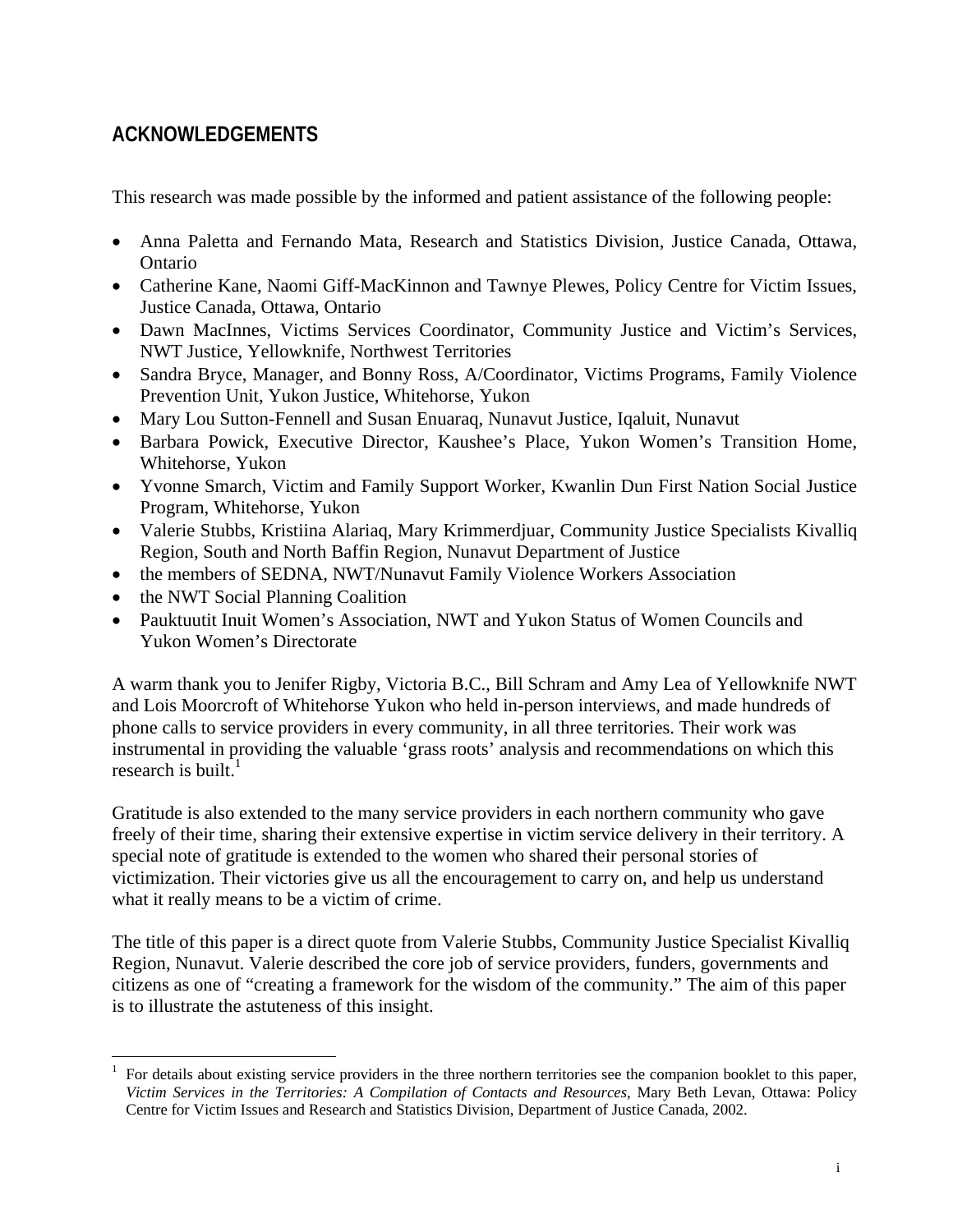| 1.0 |     |                |                                                                             |  |  |
|-----|-----|----------------|-----------------------------------------------------------------------------|--|--|
|     | 1.1 |                |                                                                             |  |  |
|     | 1.2 |                |                                                                             |  |  |
| 2.0 |     |                |                                                                             |  |  |
|     | 2.1 |                |                                                                             |  |  |
|     |     | 2.1.1<br>2.1.2 |                                                                             |  |  |
|     | 2.2 |                |                                                                             |  |  |
|     |     | 2.2.1          |                                                                             |  |  |
|     |     | 2.2.2          |                                                                             |  |  |
|     |     | 2.2.3          |                                                                             |  |  |
|     | 2.3 |                |                                                                             |  |  |
|     |     | 2.3.1          |                                                                             |  |  |
|     |     | 2.3.2          |                                                                             |  |  |
|     |     | 2.3.3<br>2.3.4 | Summary of Formal, Informal and Traditional Victim Services in Nunavut36    |  |  |
|     | 2.4 |                | Review of Programs in Other (Non-Nunavut) Remote Aboriginal Communities  38 |  |  |
|     |     | 2.4.1          |                                                                             |  |  |
|     |     | 2.4.2          |                                                                             |  |  |
|     |     | 2.4.3          |                                                                             |  |  |
|     |     | 2.4.4          |                                                                             |  |  |
|     |     | 2.4.5          |                                                                             |  |  |
|     | 2.5 |                |                                                                             |  |  |
|     |     | 2.5.1<br>2.5.2 |                                                                             |  |  |
|     |     | 2.5.3          |                                                                             |  |  |
|     |     | 2.5.4          |                                                                             |  |  |
|     |     | 2.5.5          |                                                                             |  |  |
|     | 2.6 |                |                                                                             |  |  |
|     |     | 2.6.1          |                                                                             |  |  |
|     |     | 2.6.2          |                                                                             |  |  |

# **TABLE OF CONTENTS**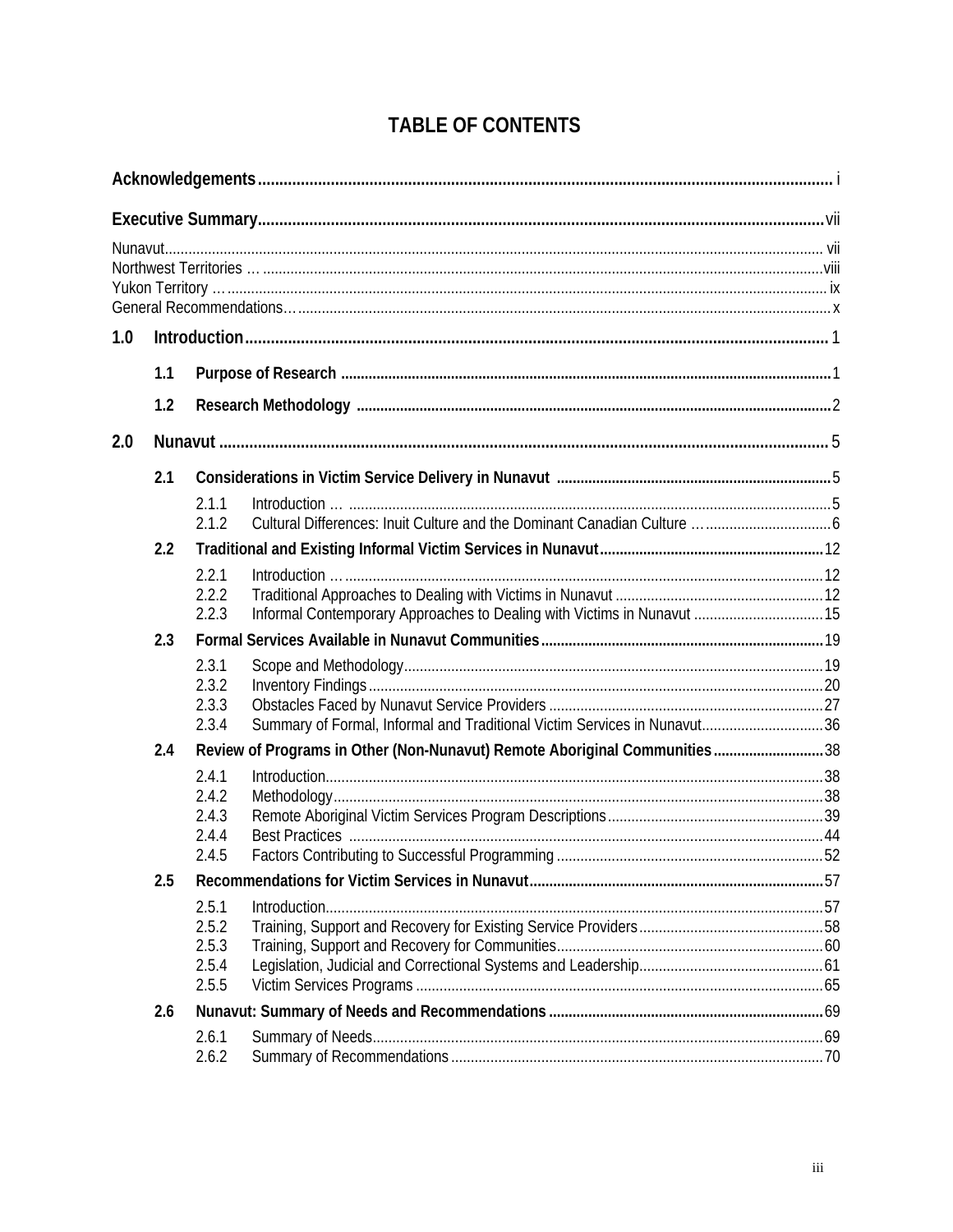| 3.0 |     |                                                                                             |  |  |
|-----|-----|---------------------------------------------------------------------------------------------|--|--|
|     | 3.1 |                                                                                             |  |  |
|     |     | 3.1.1                                                                                       |  |  |
|     |     | 3.1.2                                                                                       |  |  |
|     |     | 3.1.3                                                                                       |  |  |
|     |     | 3.1.4                                                                                       |  |  |
|     |     | Northwest Territories Aboriginal Cultural/Linguistic Groups and Political Status77<br>3.1.5 |  |  |
|     | 3.2 |                                                                                             |  |  |
|     |     | 3.2.1                                                                                       |  |  |
|     |     | 3.2.2                                                                                       |  |  |
|     | 3.3 |                                                                                             |  |  |
|     |     | 3.3.1                                                                                       |  |  |
|     |     | 3.3.2                                                                                       |  |  |
|     |     | 3.3.3                                                                                       |  |  |
|     |     | 3.3.4                                                                                       |  |  |
|     |     | 3.3.5                                                                                       |  |  |
|     |     | 3.3.6<br>3.3.7                                                                              |  |  |
|     |     |                                                                                             |  |  |
|     | 3.4 |                                                                                             |  |  |
|     |     | 3.4.1                                                                                       |  |  |
|     |     | 3.4.2                                                                                       |  |  |
|     |     | 3.4.3                                                                                       |  |  |
| 4.0 |     |                                                                                             |  |  |
|     | 4.1 |                                                                                             |  |  |
|     |     | 4.1.1                                                                                       |  |  |
|     |     | 4.1.2                                                                                       |  |  |
|     |     | 4.1.3                                                                                       |  |  |
|     |     | 4.1.4                                                                                       |  |  |
|     |     | 4.1.5                                                                                       |  |  |
|     | 4.2 |                                                                                             |  |  |
|     | 4.3 |                                                                                             |  |  |
|     |     | 4.3.1                                                                                       |  |  |
|     |     | 4.3.2                                                                                       |  |  |
|     |     | 4.3.3                                                                                       |  |  |
|     |     | 4.3.4                                                                                       |  |  |
|     | 4.4 |                                                                                             |  |  |
|     |     | 4.4.1                                                                                       |  |  |
|     |     | 4.4.2                                                                                       |  |  |
|     |     | 4.4.3                                                                                       |  |  |
|     |     | 4.4.4                                                                                       |  |  |
|     |     | 4.4.5                                                                                       |  |  |
|     |     | 4.4.6                                                                                       |  |  |
|     |     | 4.4.7<br>4.4.8                                                                              |  |  |
|     |     | 4.4.9                                                                                       |  |  |
|     |     |                                                                                             |  |  |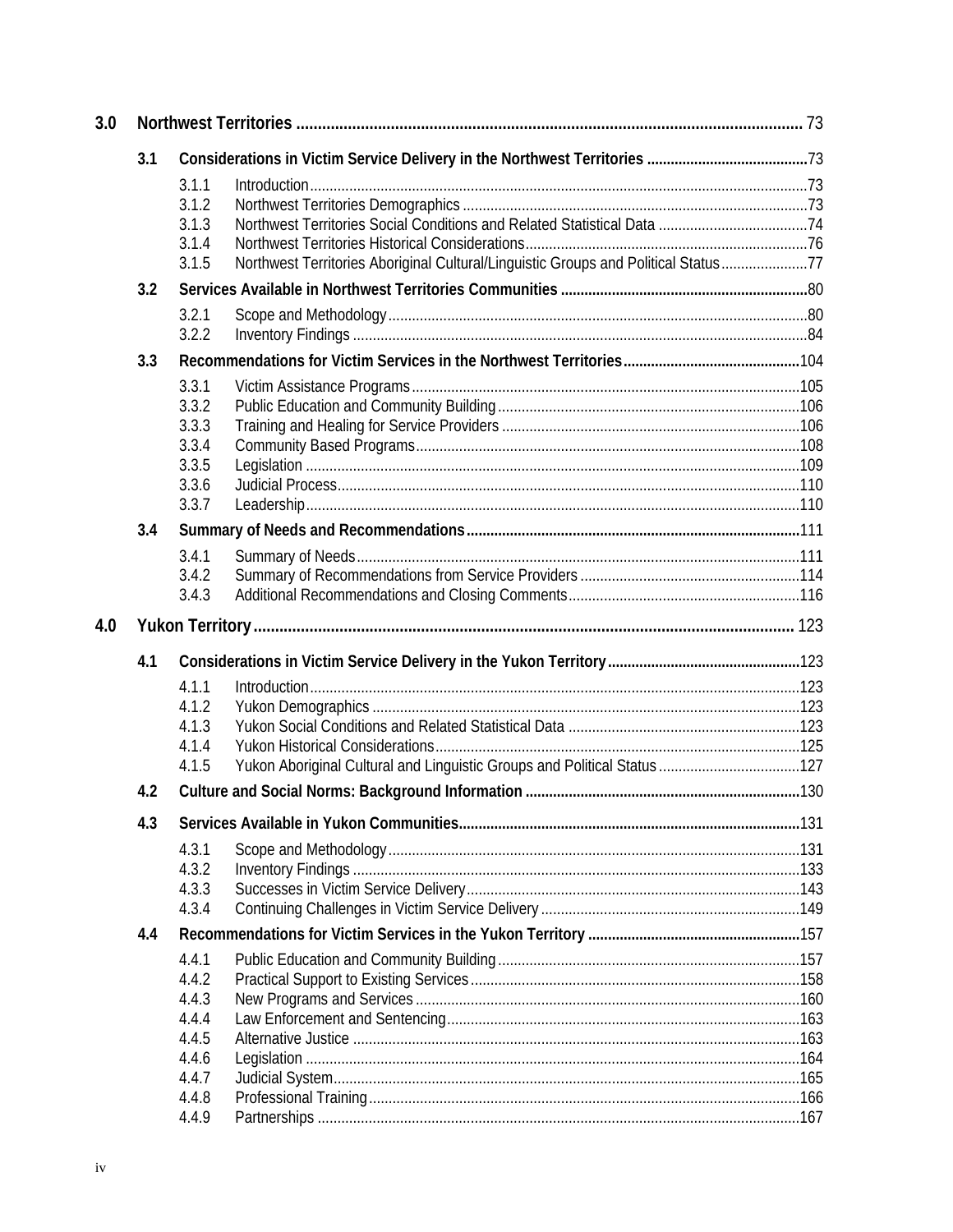|     | 4.5 |                         |  |  |
|-----|-----|-------------------------|--|--|
|     |     | 4.5.1<br>4.5.2<br>4.5.3 |  |  |
| 5.0 |     |                         |  |  |
|     |     |                         |  |  |
|     |     |                         |  |  |
|     |     |                         |  |  |
|     |     |                         |  |  |
|     |     |                         |  |  |
|     |     |                         |  |  |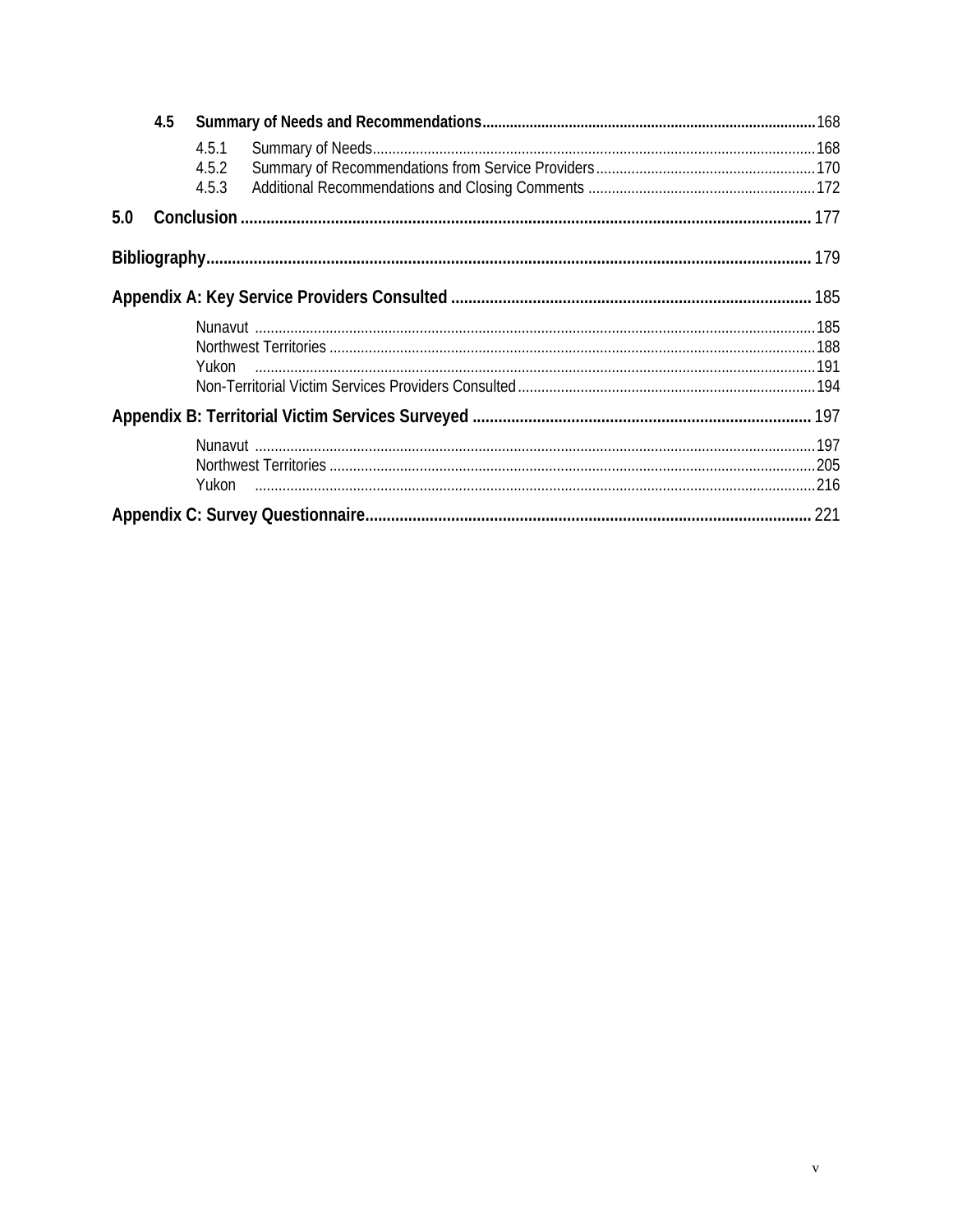# **EXECUTIVE SUMMARY**

Between January 2001 and August 2002, an extensive consultation was undertaken with victim service providers, community-based service providers and government officials across the three northern territories. This project had a number of inter-related tasks and objectives. In addition to developing a comprehensive inventory of services currently available to victims of crime in Nunavut, the Northwest Territories and Yukon, the project also identified best practices, challenges, and gaps in delivery of victim services in the territories.

This report summarizes the findings from that consultation process and makes recommendations to address the issues raised. The recommendations are grounded in the context of each territory.

#### **Nunavut : Findings**

An inventory of formal Nunavut services was undertaken to explore the nature and extent of formally structured social services available to victimized Nunavummiut. The decision was made to contact all service delivery organizations, agencies, offices, and some government departments, including such institutions as schools and churches whose mandate is not specifically service to victims. A total of 148 individual community-based services and an additional seven territorial service providers were identified for contact across the 26 Nunavut communities. Of these, 91 took part in this survey.

While there may appear to be a number of social services in each community, it would be erroneous to assume that there are adequate, or even any, services dedicated to victimized people. There are few victim-dedicated services in the communities, especially outside of the capital, Iqaluit. Most community-based services are run by volunteers or poorly paid, under-trained and over-worked staff. The overwhelming obstacles faced by these community service providers, especially in light of the high levels of victimization in Nunavut, are outlined in the body of the report. However, in general, problems in service delivery to victimized people are due to the absence of key elements to support victim service providers, such as leadership support and understanding of victims, infrastructure, and information, as well as the overall difficulties of working with victimized people.

Traditional Inuit approaches to victimization and contemporary informal services available to victimized individuals in Nunavut were investigated through an extensive consultation process and formed another branch of the research process. Respondents described a variety of traditional approaches to victimized individuals and include the expectation that women and girls, usually in arranged marriages, remain silent about the abuse they were suffering and try harder to obey and please their husbands, the avoidance of outright confrontation with violent individuals in an attempt to keep them calmer and maintain an atmosphere of respect within the group, traveling to another camp to seek safety, as well as subtle and/or direct counselling of the offending individual by elders, while avoiding shame and embarrassment to the person. Traditional approaches in Nunavut also included retaliation, sometimes after years, by the family of the victimized individual, and gossiping about both victims and offenders in an attempt to control violence in the group and ease the tension that arose from disruptive behaviour.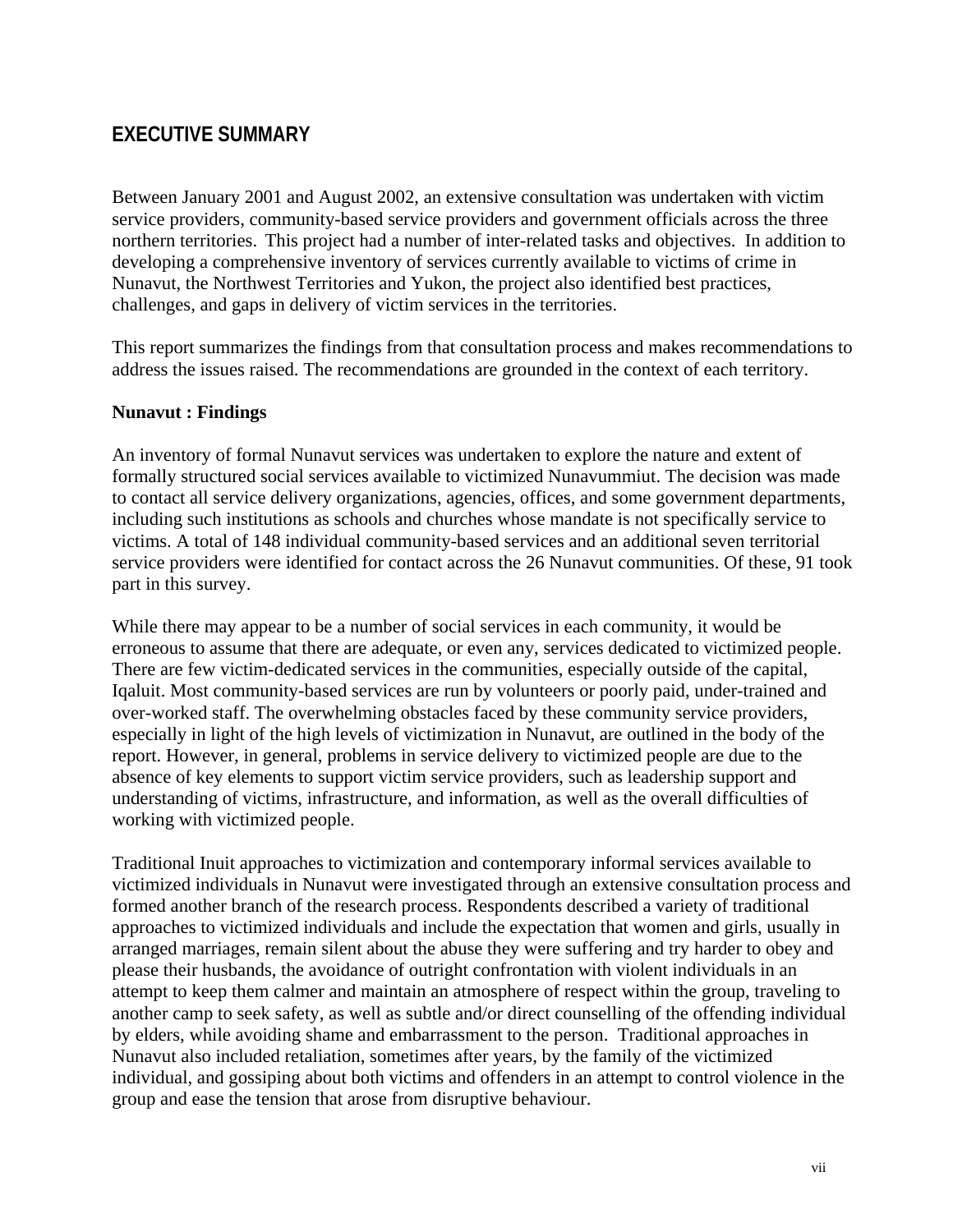Through the consultations, respondents also identified contemporary informal approaches to victimization. The less constructive approaches include denial that there is a problem with interpersonal violence, keeping personal victimization experiences secret, focusing on keeping the family physically together at all costs, believing that victimized persons deserve the abuse they receive because of a personal shortcoming, using chemical and process addictions (behavioural addictions such as gambling), violent behaviour, criminal activity and suicide to cope with feelings of fear, rage and shame, and developing a range of post traumatic stress symptoms.

The more positive approaches reported include spending as much time as possible on the land, engaging in traditional and contemporary crafts and cultural expressions such as drum dancing, individuals opening their homes to victimized individuals, staying with relatives during violent episodes in one's own home, becoming involved in community sports, and focusing on a religious and/or spiritual approach to life.

Victim services programs in other non-Nunavut, remote, Aboriginal regions of northern and southern Canada, and in other circumpolar regions, were consulted in order to gain insight into service delivery approaches and "best practices" that might prove useful in Nunavut. A total of 43 individuals working in a variety of victim services programs were consulted by phone, in person, by email and fax. Effective programming and "best practices" include:

- the establishment of a community development approach to service delivery which focuses on community involvement and inclusion, relationship building, community ownership, agency cooperation, consensual decision making and universal awareness about community social problems;
- the combining of various services, such as emergency shelter, counselling and court preparation;
- the provision, through auxiliary RCMP constables, of immediate assistance to victimized individuals;
- the provision of multi-faceted, accessible practical services to victimized women;
- the development of short- and long-term recovery programs for victimized individuals;
- the employment of community-based victim services paraprofessionals;
- the establishment of programs whose purpose is the support of victimized individuals involved in restorative justice procedures; and,
- the development of progressive legislation that protects victims and increases the choices available to them.

As a result of these consultative research tasks, and a review of pertinent documentation and literature in the area of victimization in remote, Aboriginal regions, a series of key recommendations were developed in the areas of training, support and recovery for existing service providers, training, support and recovery for communities, leadership, legislation, judicial and correctional systems, and victim services programs.

# **Northwest Territories: Findings**

An inventory of formal services available in the Northwest Territories was undertaken to explore the nature and extent of formally structured social services available to victims of crime in that territory. The inventory of all territorial services, even those whose mandate is not specifically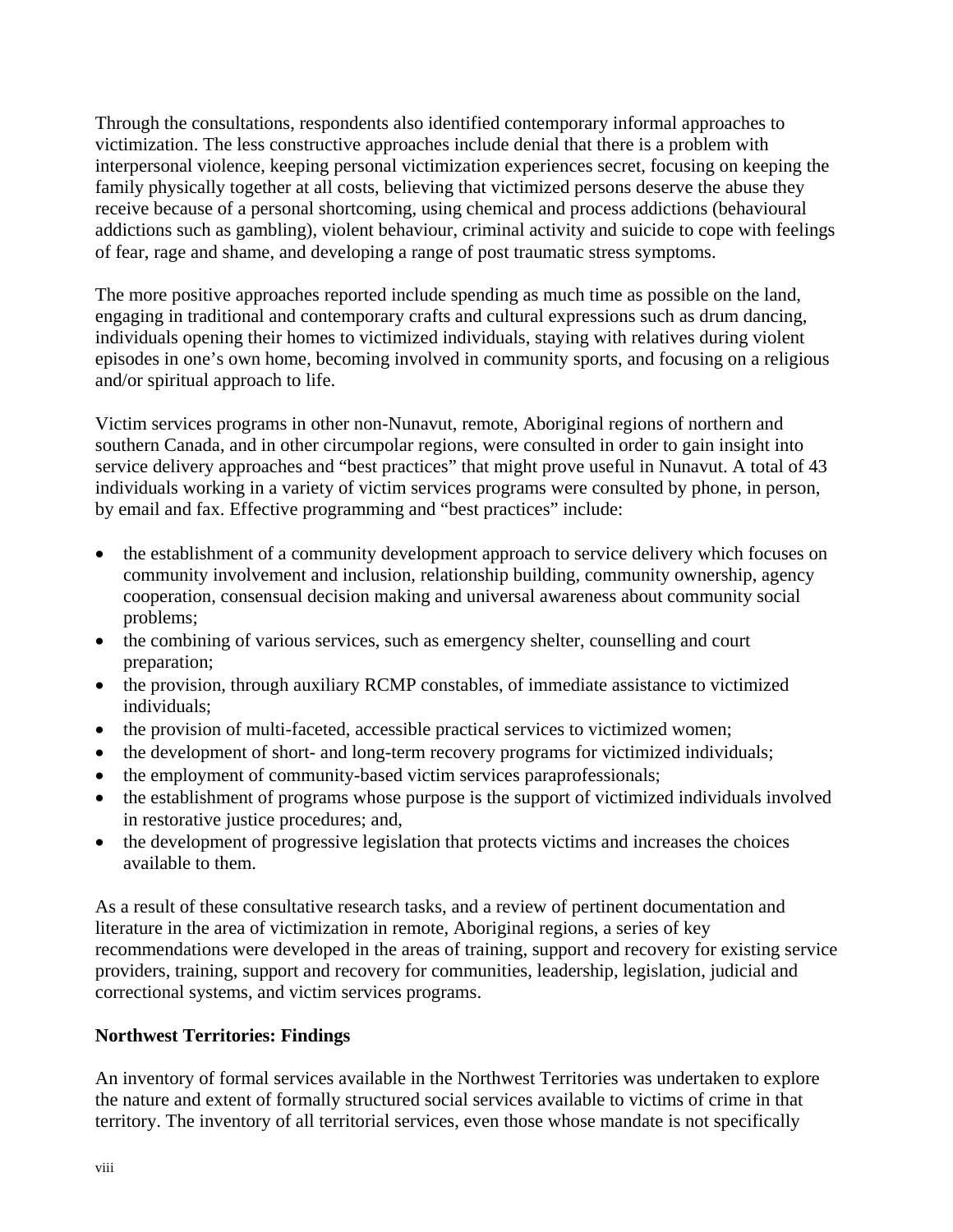service to victims, identified 141 service providers from all 30 NWT communities for contact. Of this total, responses were received from 111 territorial service providers.

Traditional approaches to victimization and contemporary informal services available to victimized individuals in NWT were investigated through an extensive consultation process and formed another branch of the research process. In this regard responses indicate there are a variety of opinions regarding the extent to which the victimized people of NWT were supported and assisted in traditional times. There is also a variety of opinions regarding what the impetus for that support was, or the form that it took.

Contemporary informal approaches to victimization incorporate both positive and less constructive approaches. The less constructive approaches reflect a general lack of community support for the victim through shunning, blaming and shaming the victim. In addition, some respondents indicated that support and assistance given to victims is dependent on their place within the community power hierarchy. That is, victimized individuals belonging to the least powerful families are more likely to be blamed, shunned and intimidated than victims belonging to the more powerful families in communities. In addition, respondents noted that shelters and other victim focussed programs are often accused of "breaking up families" and attempts to start new shelters or programs are often strongly opposed by powerful community members. Some respondents note also that the victim, when they do access the service, can be turned away.

Respondents also spoke about some positive contemporary approaches to victimization. In smaller communities, where the victim is pressured to drop charges, or is otherwise threatened, victim supporters assist the victim to move permanently to a larger town in the region, saving them from the harassment of the community and the perpetrator's family. This also allows them greater access to services such as counselling, housing, employment and education.

Respondents also noted that they are seeing a shift in attitude in the larger centres (Yellowknife, Hay River, Inuvik, Fort Smith and Fort Simpson), one that emphasizes support to victims. Women's shelters, and other victim service providers, have come together to raise public awareness at the local level and have started some support groups for abused women. In some towns, people are volunteering to work with programs which assist victimized community members. There are more conferences and workshops on victim issues, and the territorial government recently held a major conference on the social conditions in the NWT (the "Social Agenda Conference" held in Hay River in June 2001).

As a result of these consultative research tasks, and a review of pertinent documentation and literature in the area of victimization in remote, Aboriginal regions, a series of recommendations were developed in the areas of victim assistance programs, public education and community building, training and healing for service providers, community-based programs, legislation, judicial support, and leadership.

### **Yukon Territory: Findings**

The Yukon Territory has a highly centralized population, with 74% living in and around the capital city, Whitehorse. There are a total of 17 serviced communities and all but one are on the road system. An inventory of formal Yukon services was undertaken in the 17 communities to explore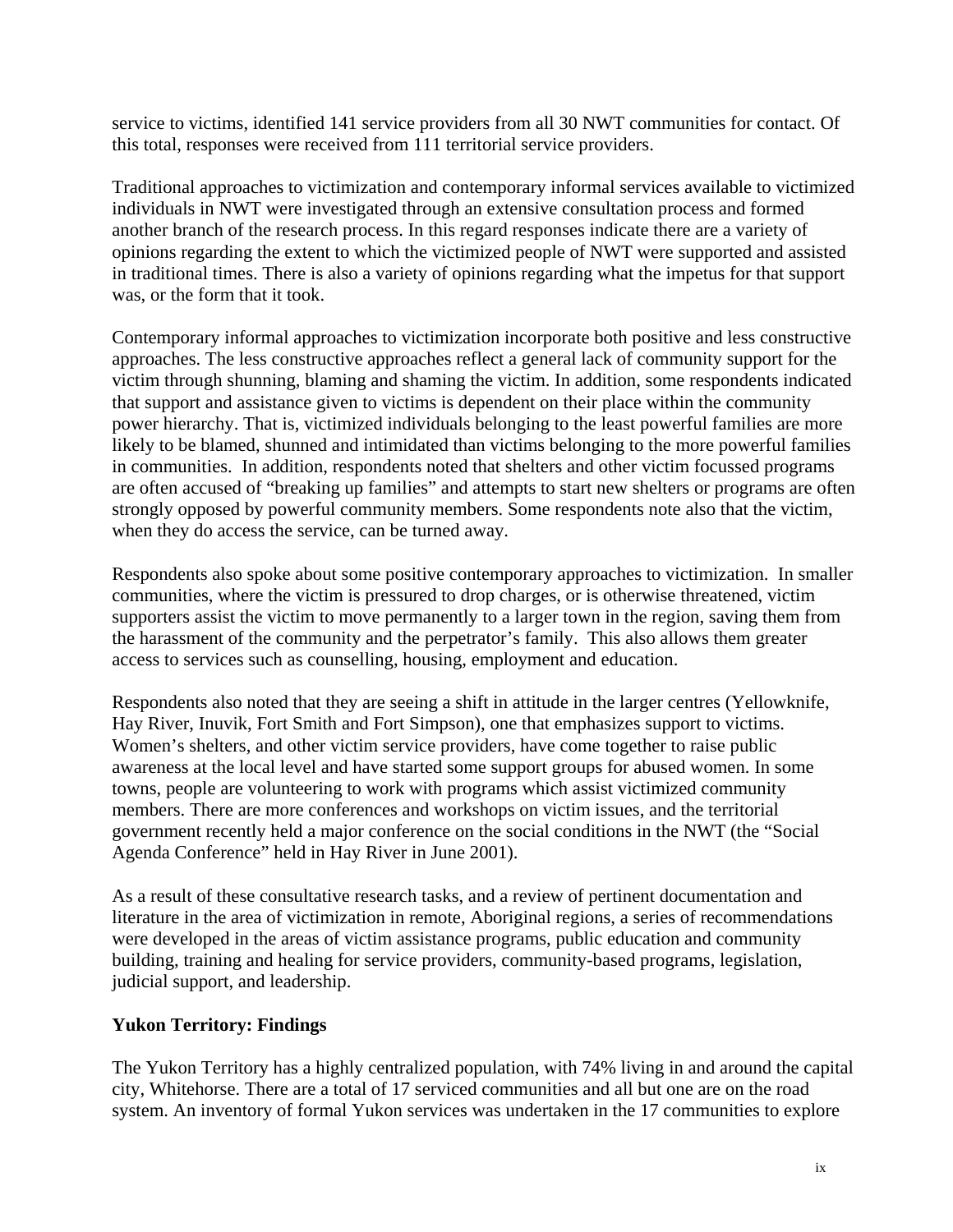the nature and extent of formally structured social services available to victims of crime in the Yukon Territory. For the purposes of this research a total of 42 people at 24 universally available services (based in Whitehorse) and 12 community-based victim services (in outlying communities) were interviewed.

Traditional approaches to victimization and contemporary informal services available to victims in the Yukon were investigated through an extensive consultation process and formed another branch of the research process. Most respondents believe that victims of spousal, physical or sexual assault in the distant past did not receive very much personalized support or validation. A common response is that women and children simply "endured it." However, these respondents note that in pre-colonial times there were more built-in coping mechanisms within the culture that, in themselves, kept people more connected to each other, and therefore safer. Respondents also noted that gender specific gatherings took place as well as mediation.

Contemporary informal approaches to victimization incorporate both positive and less constructive approaches. The less constructive approaches include silence within the community. Some towns may have a loose network of informal support, but not a great deal is known about it outside of the community. Attempts are being made to build on those informal support networks and increase the viability of more formal services by focusing on community inter-agency cooperation and relationship building.

Most respondents felt that, compared with other Canadian regions, particularly northern jurisdictions, the Yukon Territory has a well developed continuum of professional services for victimized people. They note the increasing variety of specialized services for victimized individuals, the effective partnerships between agencies, the growing ability of service providers to address long-term trauma issues and the high volume of work being done by all agencies offering services to victims. Some respondents believe they are seeing the results of these efforts in greater sobriety, increased community awareness and increasing participation in healing events, particularly those based on Aboriginal healing beliefs. Although there is no definitive way to prove it, it may be that lower rates of reported spousal assault, sexual assault and child abuse are the result of these services and interventions.

However, all respondents believe that there are still gaps, barriers and needs in the area of service provision to victimized individuals, families and communities. These challenges, as reported by respondents, include limited community support, limited leadership support, resource shortfalls, information gaps, and the judicial system.

#### **General Recommendations**

Service providers across the northern territories were eager to take part in this study and provide information on the levels, the dynamics and the results of victimization in their communities. They also provided valuable insight and offered a wide variety of recommendations into what needs to be done.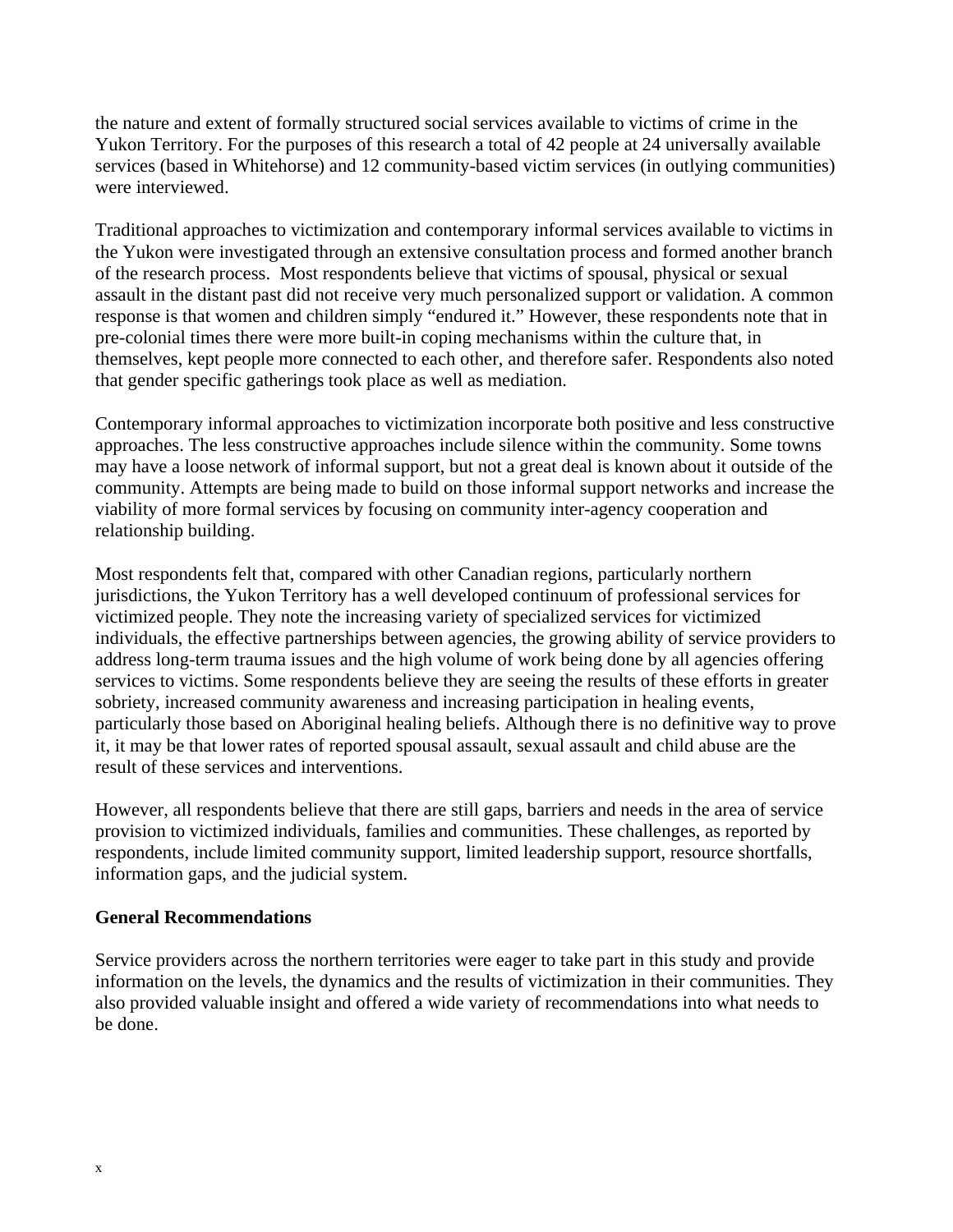The recommendations offered were grounded in the need for program support, and this is the paper's major recommendation as well. While the exact nature of the support required varies across each territory, they do share commonalities: extensive training, increased public awareness and education campaigns, increased support to networks, support through legislation, policy and the criminal justice system, as well as increased support to community-based resources.

Grounded in a community development model of understanding the issues, the author concludes that many services in the north have adopted a holistic approach and that the service providers are experts in what needs to be done; what they need is more support to do it.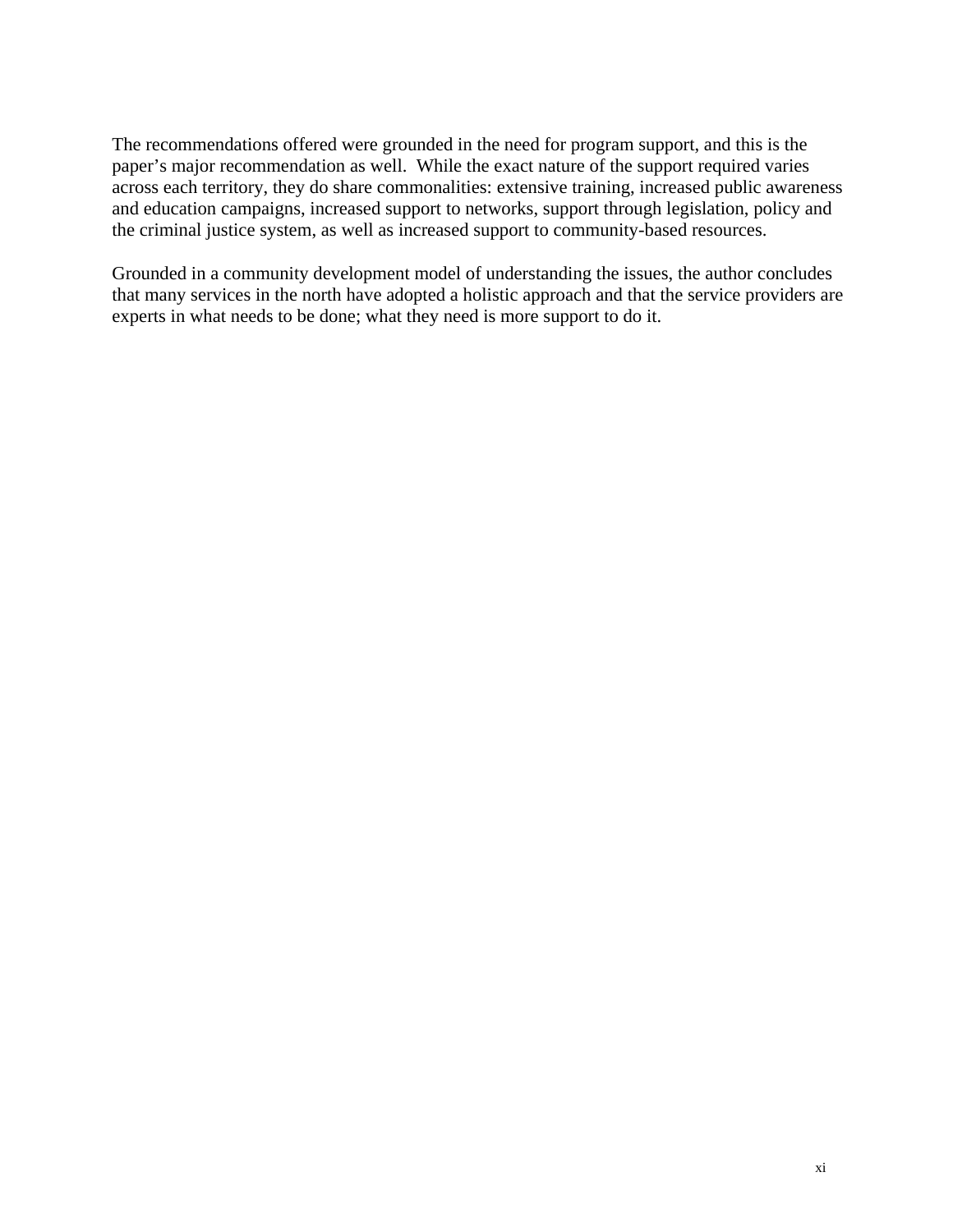# **1.0 INTRODUCTION**

### **1.1 Purpose of Research**

Between 2001 and 2002, the Policy Centre for Victim Issues and the Research and Statistics Division of the Department of Justice Canada began research into the circumstances, statistics, resources and needs of victims of crime in the three Territories. The project began by focusing on Nunavut. The impetus for the research was to gather information necessary to assist in the development of effective and appropriate victim services programs and policy in this new territory. Specifically the research requirements included:

- the development of a comprehensive inventory of services currently available to victims of crime in Nunavut; $<sup>1</sup>$ </sup>
- the identification of best practices in victim service delivery in other, non-northern, remote Aboriginal jurisdictions;
- the provision of an understanding of current informal, as well as traditional (both formal and informal), ways of dealing with victims; and
- the delineation of gaps in service, challenges and resulting recommendations regarding appropriate victim services, and service delivery.2

Following the completion of this research in Nunavut, similar research was undertaken in the Northwest and Yukon Territories. The research for all three territories was completed in October  $2002.^3$ 

The goals for the Northwest Territories and Yukon were the same with the exception of the work on best practices in victim service delivery in other remote Aboriginal jurisdictions. It was determined that the best practices identified through the Nunavut focused work are relevant for the two other territories as well.

The defining feature of victimization in Canada's three northern territories is its endemic nature. This situation is described in detail throughout this paper. But in general one can say that all three territories have very high rates of suicide, spousal assault, sexual assault, child abuse, sexually transmitted disease, teen pregnancy, addictions and other problems indicative of a traumatized population. This problem is exacerbated by the remoteness and isolation of most northern communities. With minimal road systems, long distances, harsh weather and limited budgets,<sup>4</sup> service delivery of any kind is difficult and inconsistent.

Despite these difficulties, and the many others described in each chapter of this paper, service providers in each and every community have been doing their best to address the needs of victims

<sup>1</sup> 1 The service providers surveyed are listed in Appendix B. A complete and full description of all services are provided in a companion document to this report, *Victim Services in the Territories: A Compilation of Contacts and Resources*, Mary Beth

Levan, Ottawa: Policy Centre for Victim Issues and Research and Statistics Division, Department of Justice Canada, 2002.<br>The survey questionnaires used in the Northwest Territories and Yukon also asked respondents to descr

<sup>&</sup>lt;sup>3</sup> The service providers surveyed in the Northwest and Yukon Territories are listed in Appendix B. The complete and full

description of all services in these two territories also are provided in the companion document noted in footnote 13 above.<br>Transfer payments from the federal government to the territorial government are made on a per cap territories have relatively small populations compared to other regions of Canada.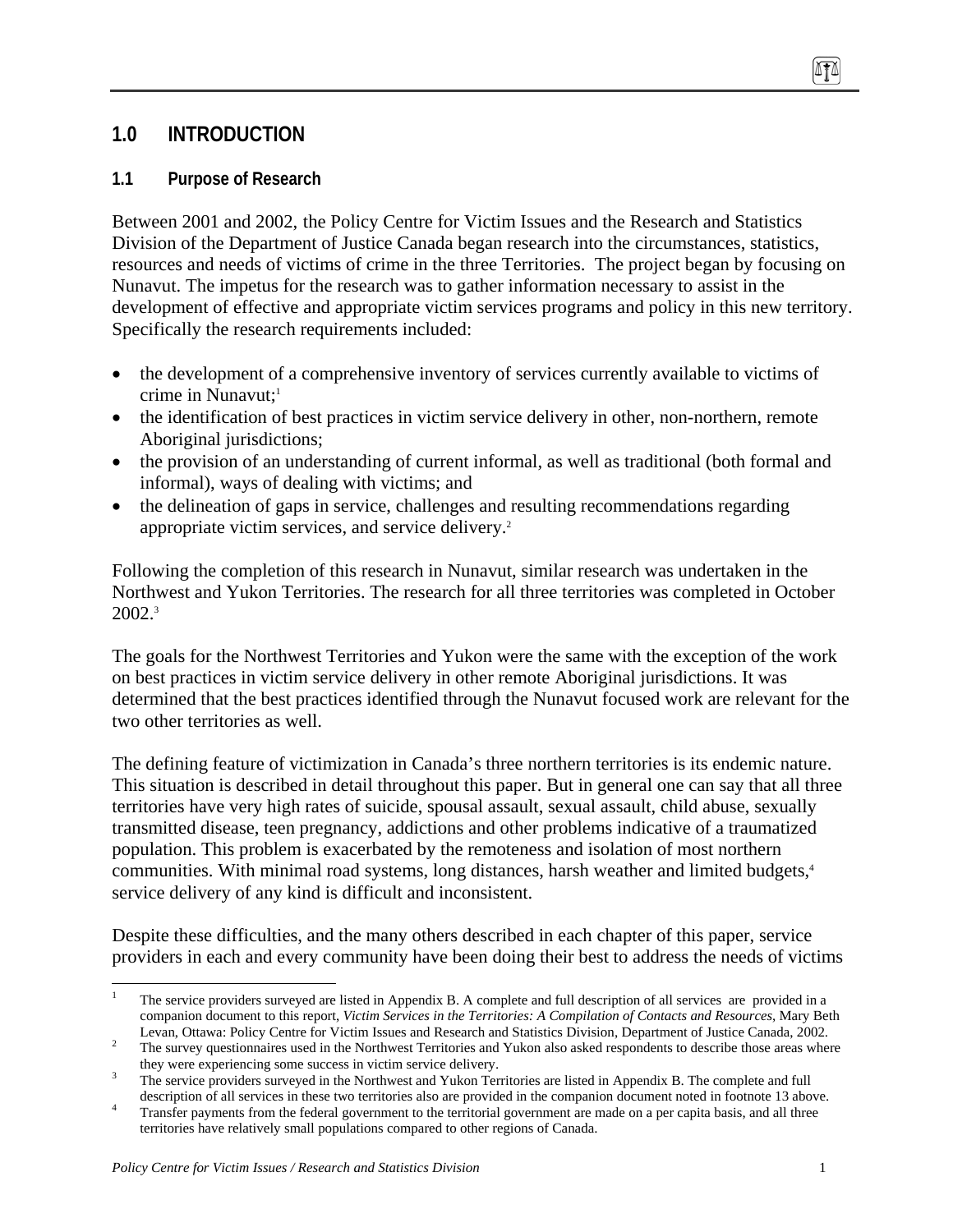in their town. This is especially noteworthy as the vast majority of service providers in small remote communities (volunteer caregivers, nurses, teachers, RCMP) do not have a mandate, let alone the resources and funding, to offer specialized services to victimized individuals. Their insights and recommendations in terms of this situation were gathered during an extensive consultation process and have provided the basic framework for this research.

In the North, responsibility for program and policy development cross the jurisdictions and mandates of all levels of government. At the same time, research and consultations have made it clear that there are no "quick fixes" in the Northern Territories given economic and geographic conditions. As such, a holistic approach to understanding the context of victimization and victim services in the three territories is required, one that looks at a wide spectrum of influences, that turns its focus to the broad challenges northern victims and victim service providers operate within, as well as the various forms of resources available in each community.

In response, this research project is meant to provide a comprehensive discussion of the context within which victimization and victim services operate in the North. The report is meant to inform many audiences and is seen as an opportunity to take stock. This report will assist community members, victim service providers, human service providers, policy makers, program managers, as well as those who work in the criminal justice system to identify the resources available, the key challenges and best practices identified by the key respondents in the North.

It is hoped that this research will increase dialogue among stakeholders and facilitate an improved understanding of the context and complexity of victimization and victim services in the three territories, as well as provide a place for all those involved in the North to begin exploring better ways to understand and meet the needs of Northern victims of crime and the communities they live in.

# **1.2 Research Methodology**

While widespread victimization is a Northern reality, the particular circumstances for victimized individuals in each territory varies, as do the resources and services available to assist them. For this reason, the inventory of services, and overall research methodology, was adapted for each territory. The general methodology used in all three territories is described below. The methodological adjustments made to suit the realities of each territory are described in the chapter which focuses on that territory.

As one of the main goals of this research was to ascertain the circumstances, needs and resources of victimized people in all three territories, an extensive series of interviews was conducted across northern Canada. Service providers in every community in all three territories, a total of 75 communities, were contacted either in person, or by phone, fax or email. This pan-territorial survey resulted in a total of 308 interviews. In addition, 43 interviews were conducted with victim service providers in other remote Aboriginal jurisdictions within Canada and Alaska, and 12 victims of crime were interviewed. In total, 363 respondents were interviewed.<sup>5</sup> In each territory, key service providers were identified for in-depth interviews and ongoing participation in the research process. They reviewed drafts of the research findings, gave extensive input into analyzing best practices in

 5 This figure doesn't reflect the fact that most key service providers in each territory were interviewed more than once.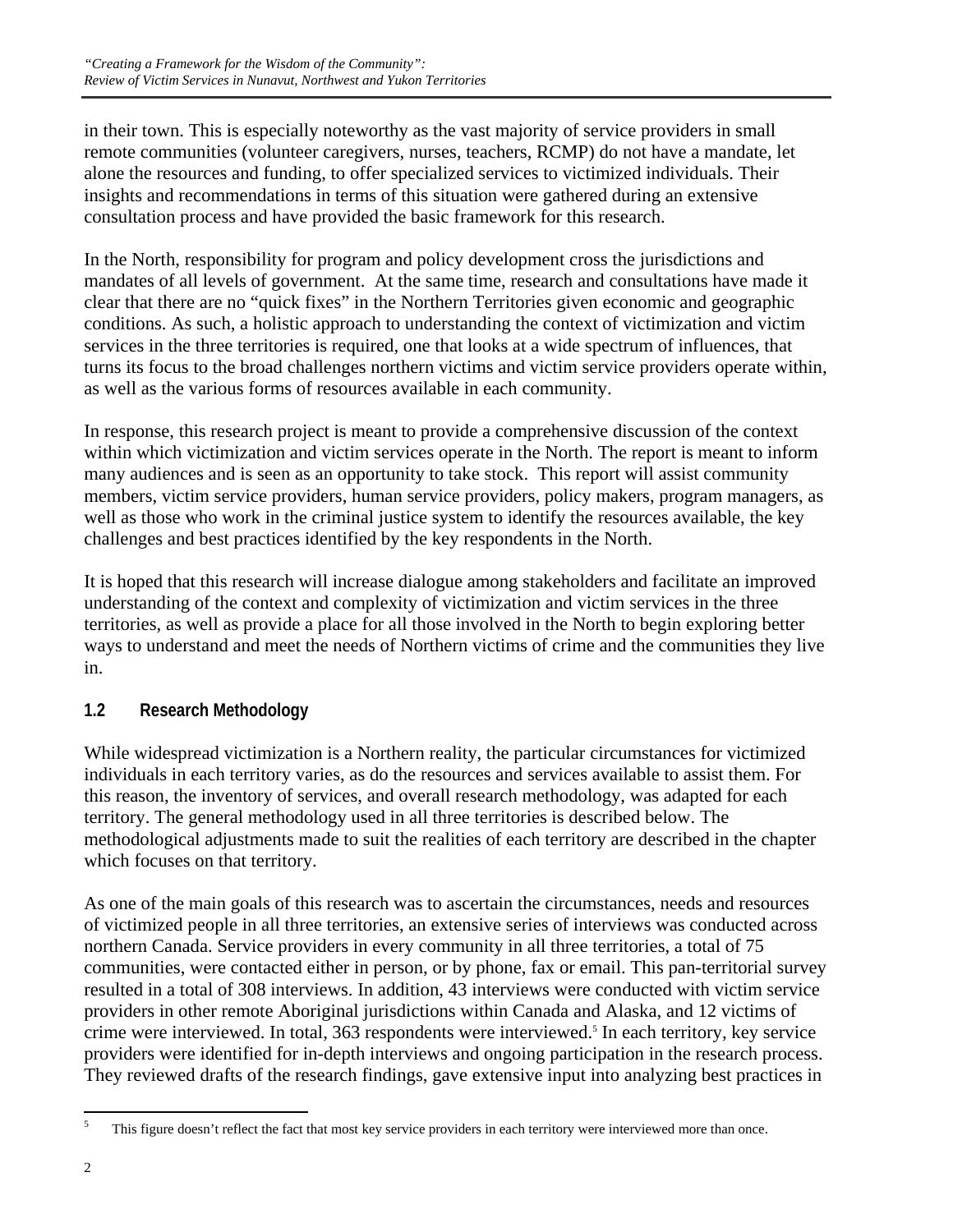victim services and provided detailed recommendations for victim service delivery in northern Canada. The names of these key service providers are listed by territory in Appendix A. Appendix B includes all community-based territorial services surveyed. Victims of crime were also interviewed and some of their personal stories are contained in Appendix C.<sup>6</sup>

A standard questionnaire was developed and used in all interviews and is included here in Appendix D. Respondents had the opportunity to describe the situation regarding victimization in their community, outline their particular service and offer recommendations for improvements to victim service delivery in their community and territory. They also reported what they knew about traditional and informal methods of assisting and dealing with victimized individuals.

As there are very limited services dedicated to victims in Nunavut and Northwest Territories the decision was made to contact all those services which offer any type of human service program.<sup>7</sup> The Yukon Territory has more comprehensive victim service programming, and, therefore, only those services were interviewed whose mandate focuses on victims of crime.

In order to ascertain best practices in victim service delivery in other non-northern, remote Aboriginal locations a series of interviews were conducted with service providers in Alaska, British Columbia, Alberta, Saskatchewan, Manitoba, Quebec, Labrador and Newfoundland. The names and locations of these programs, along with the interviewee's name, are in Appendix A.

The research process also involved an examination, in each territory, of the existing health and crime statistics, victim focused research literature, demographics, social conditions, historical considerations, and Inuit and First Nations political/cultural status. This documentation is cited in the Bibliography.

The chapter on Nunavut is laid out as follows:

- Considerations in Victim Service Delivery in Nunavut
- Traditional and Existing Informal Victim Services in Nunavut
- Formal Services Available in Nunavut Communities
- Review of Programs in Other (Non-Nunavut) Remote Aboriginal Communities
- Recommendations for Victim Services in Nunavut
- Summary: Victim Services in Nunavut, Needs and Recommendations

1

<sup>6</sup> See also *Untold Stories of Battered Women, Part 2,* NWT Status of Women Council, Yellowknife, NWT, 2002. 7

The very high levels of victimization in Nunavut and Northwest Territories has resulted in populations where traumatic reactions are virtually universal and have, in some respects, become social norms. For this reason, service providers in all areas of human service delivery in these two territories are offering services to victims, and they were therefore interviewed.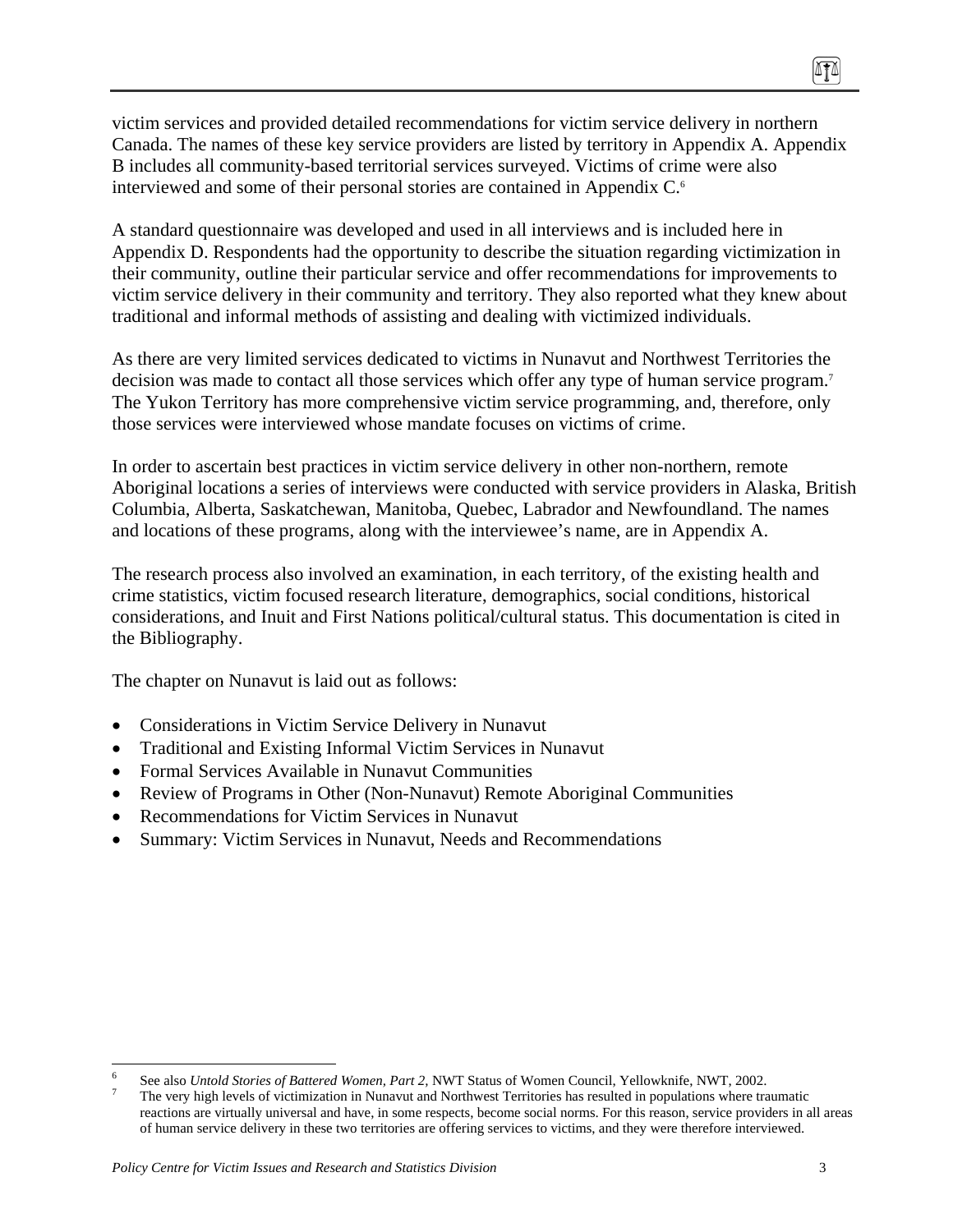The chapter on the Northwest Territories follows a similar pattern:

- Considerations in Victim Service Delivery in the North West Territories
- Services Available in Northwest Territories Communities
- Recommendations for Victim Services in the Northwest Territories
- Summary of Needs and Recommendations

The chapter on Yukon is similar as follows:

- Considerations in Victim Service Delivery in the Yukon Territories
- Culture and Social Norms: Background Information
- Services Available in Yukon Communities
- Recommendations for Victim Services in Territory Yukon
- Summary of Needs and Recommendations

Grounded in a trauma recovery model, the conclusion speaks to the need for understanding the various ways individuals and communities heal from personal and collective trauma. The concluding section also summarizes the key recommendations made by respondents regarding the types of supports, programs, funds, legislation and resources needed to respond to the endemic victimization that Northern community members are working together to get under control.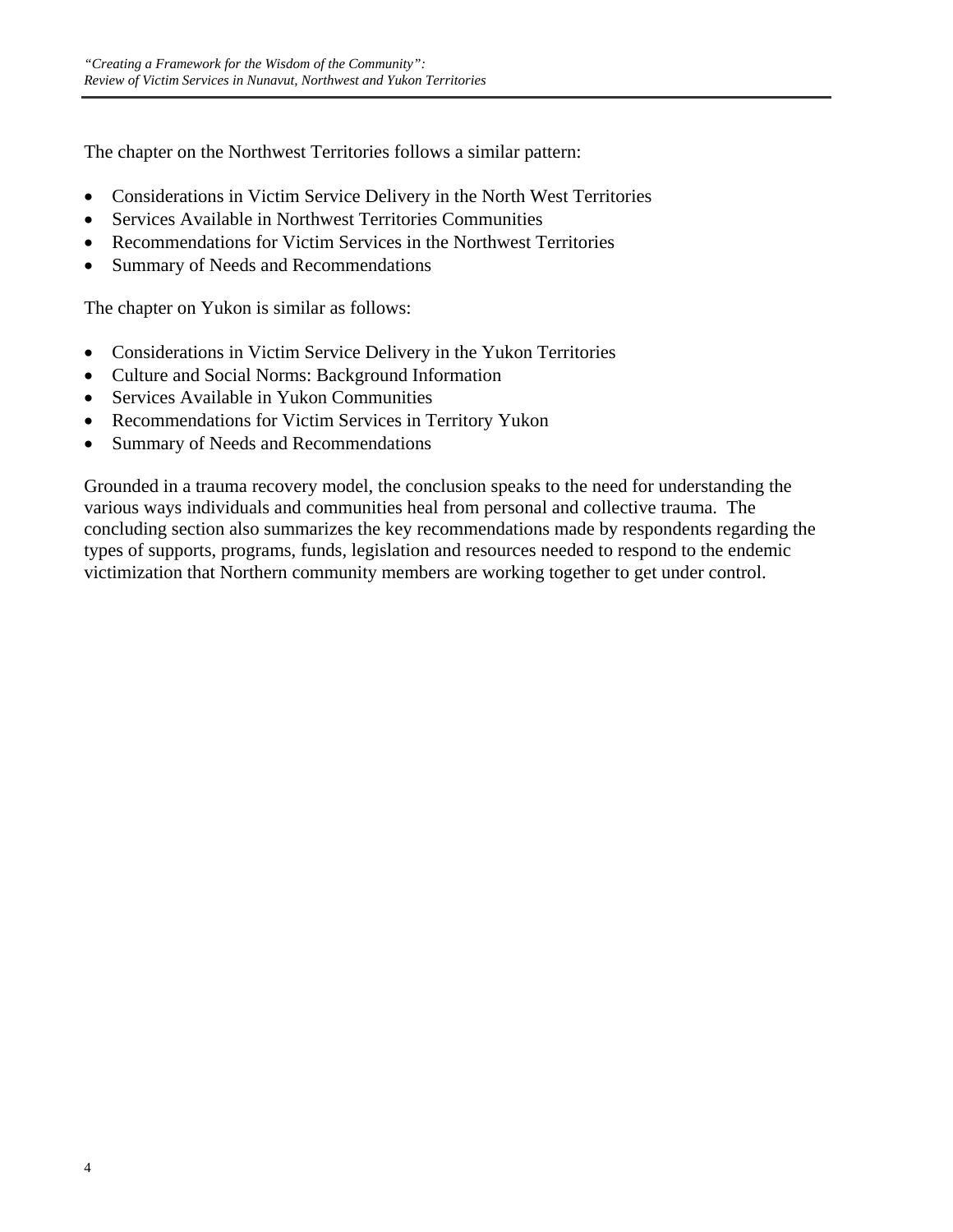# **2.0 NUNAVUT**

### **2.1 Considerations in Victim Service Delivery in Nunavut**

#### **2.1.1 Introduction**

#### Nunavut Territory

The Nunavut Territory came into existence on April 1, 1999, through the proclamation of the *Nunavut Act* of 1993.<sup>9</sup> It is a large territory with a total population of 26,745 people<sup>10</sup> living in 26 communities scattered over some two million square kilometers. The newness of the territory and the isolation of many of the communities from one another are further exacerbated by a history of Euro-Canadian colonization of the indigenous Inuit. These factors of geography and history, together, have resulted in economic, health, and social problems for the people of Nunavut who face great challenges in the development and implementation of effective infrastructures that are necessary for adequate service delivery in this new territory.

Key health statistics for Nunavut as compared to Canada as a whole paint a picture of how these challenges play out in the life cycle of a people.11 While the life expectancy for Canada overall is 78 years old, for Nunavut the life expectancy is 70 years. Looking at specific factors in this, while the death rate for Canadians as a whole from all respiratory diseases is 6 for every 10,000 people, for Nunavut it is 21 for every 10,000. The statistics are similar for deaths from all cancers. While the death rate for all cancers for every 10,000 population in Canada is 19, for Nunavut it is 33. The pattern for infant mortality rates is similar. While the infant mortality rate for Canada overall is 6 infant deaths for every 1,000 live births, the corresponding number for Nunavut is 18 infant deaths per every 1000 live births.

Turning to economic indicators, as of 1999 the unemployment rate of Nunavut was 20.7% compared to 8.5% for Canada overall. This disparity is wider among the Inuit of Nunavut. The unemployment rate in Nunavut for Inuit was 28.0% compared to 2.7% for non-Inuit.12 This reflects, at least in part, that many non-Inuit move to Nunavut specifically to accept a job offer. This currently is being addressed by the Government of Nunavut in its focus on local capacity building.

Of most pertinent concern for victim services are the high rates of violent crime in Nunavut. In 2002, the rate of sexual assault in Canada as a whole was 7.8 for every 10,000 people, whereas in Nunavut, the rate of sexual assault was 96.1 for every 10,000 people. A similar pattern holds for the rate of violent crime overall. For Canada, the rate of violent crime overall in 2002 was 96.5 for every 10,000 people, whereas in Nunavut the rate of violent crime overall was 709 for every

<sup>-&</sup>lt;br>9 Prior to this, it was part of the Northwest Territories.

 $^{10}$  2001 Census of Population

All health statistics quoted here are taken from the Statistics Canada Website at http://ceps.statcan.ca/english/profil/Details as of August 2001.<br><sup>12</sup> 1999 Nunavut Community Labour Force Survey: Overall Results and Basic Tables, Nunavut: Nunavut Bureau of Statistics.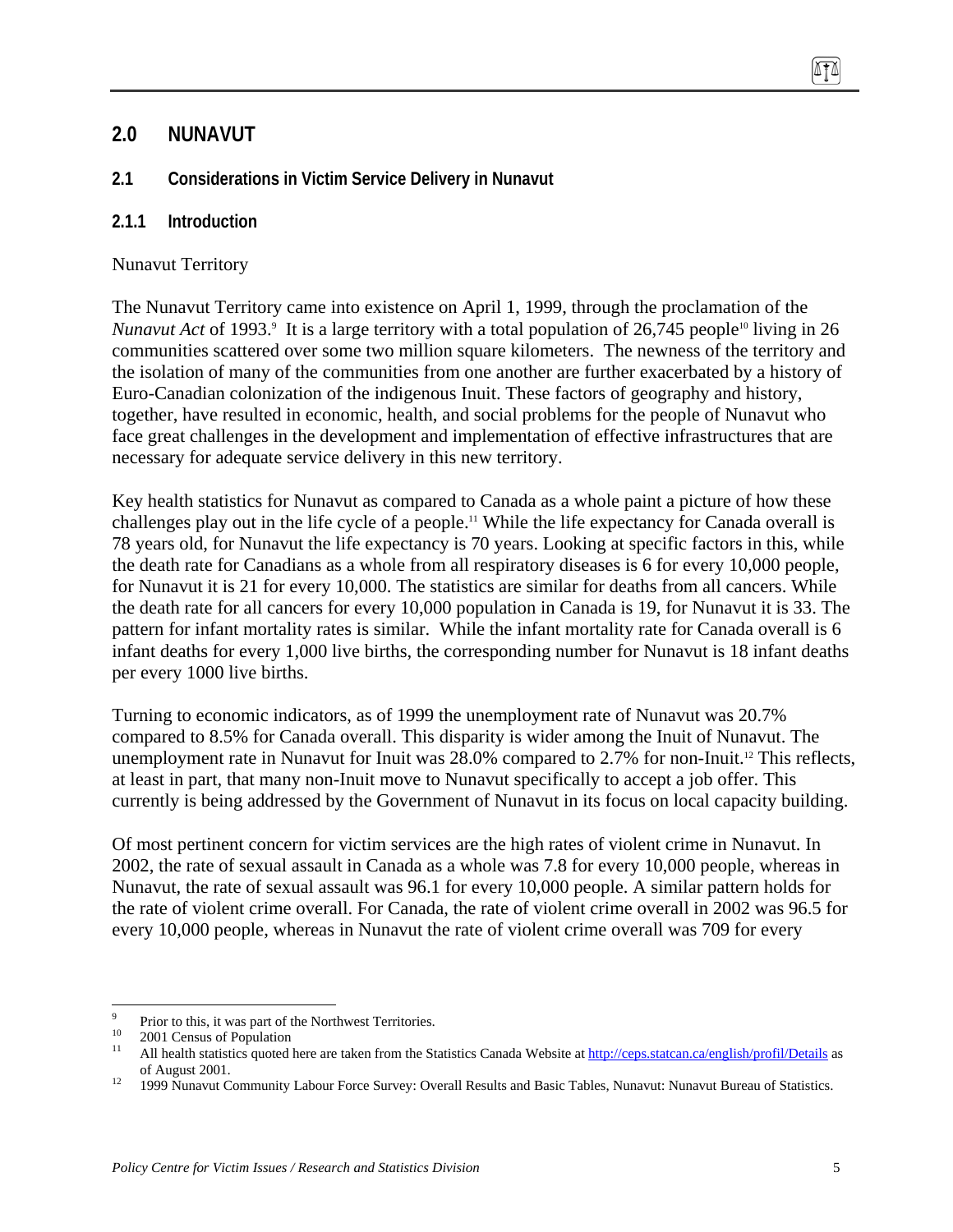10,000 people.13 Moreover, there is a high rate of suicide, especially among youth. Together, these form the contexts within which victim services are provided in Nunavut.

# **2.1.2 Cultural Differences: Inuit Culture and the Dominant Canadian Culture**

This section is devoted to building a working knowledge of key contributing factors that should be taken into account when designing victim services, and other types of human services and programming in Nunavut. The service providers, community caregivers, victims of crime, and federal, territorial and municipal government policy and decision makers interviewed during this research requested that any new services, or modified existing services, take into account the existing cultural differences between Inuit culture and the dominant Canadian culture. They also asked that a clear picture be drawn, for policy and decision makers at all levels of government, of the many challenges and obstacles that exist in terms of victim services program development and delivery in Nunavut communities.

Eighty-five percent of the population of Nunavut is Inuit, with Inuktitut the predominant language. A sizeable proportion of Nunavummiut are unilingual Inuktitut or Inuinaqtun speakers; however, a majority of younger people are bilingual, speaking English as well as their mother tongue. Ninetyone percent of the Nunavut population who identify as Inuit have knowledge of their mother tongue and 85% speak their language at home.<sup>14</sup>

Accordingly, this chapter is devoted to two topics: a general overview of the differences between Inuit culture and the dominant Canadian culture and a general overview of the challenges and obstacles inherent in victim services program development and delivery in Nunavut communities.

This section, which focuses on cultural differences, is not intended as a definitive description of the differences between the dominant "western" culture in Canada and the indigenous Inuit culture in Canada. It represents simply a basic overview, for the purposes of program planning, of major differences between European/Canadian and Inuit culture in areas that have some impact on program planning. These insights are based on interviews with Nunavummiut service providers, caregivers, victims of crime and government bureaucrats, and these respondents are quoted throughout.

### Cultural Beliefs About Life

• *" Its very hard to get white people to understand that life is like the ocean ... it comes in and goes out in its own way ... life goes up and down ... that is the way it is ... white people are like children in some ways ... they have a temper tantrum when they can't make things happen the way they want ... but they don't understand that things happen in their own way."* 

 $13$ 13 Marnie Wallace, "Crime Statistics in Canada, 2002," *Juristat*, Ottawa: Canadian Centre for Justice Statistics, Statistics Canada – Catalogue no. 85-002XPE, Vol. 23, no. 5. 14 2001 Aboriginal Peoples Survey, Statistics Canada, retrieved August, 2003, at http://ceps.statcan.ca/english/profil/Details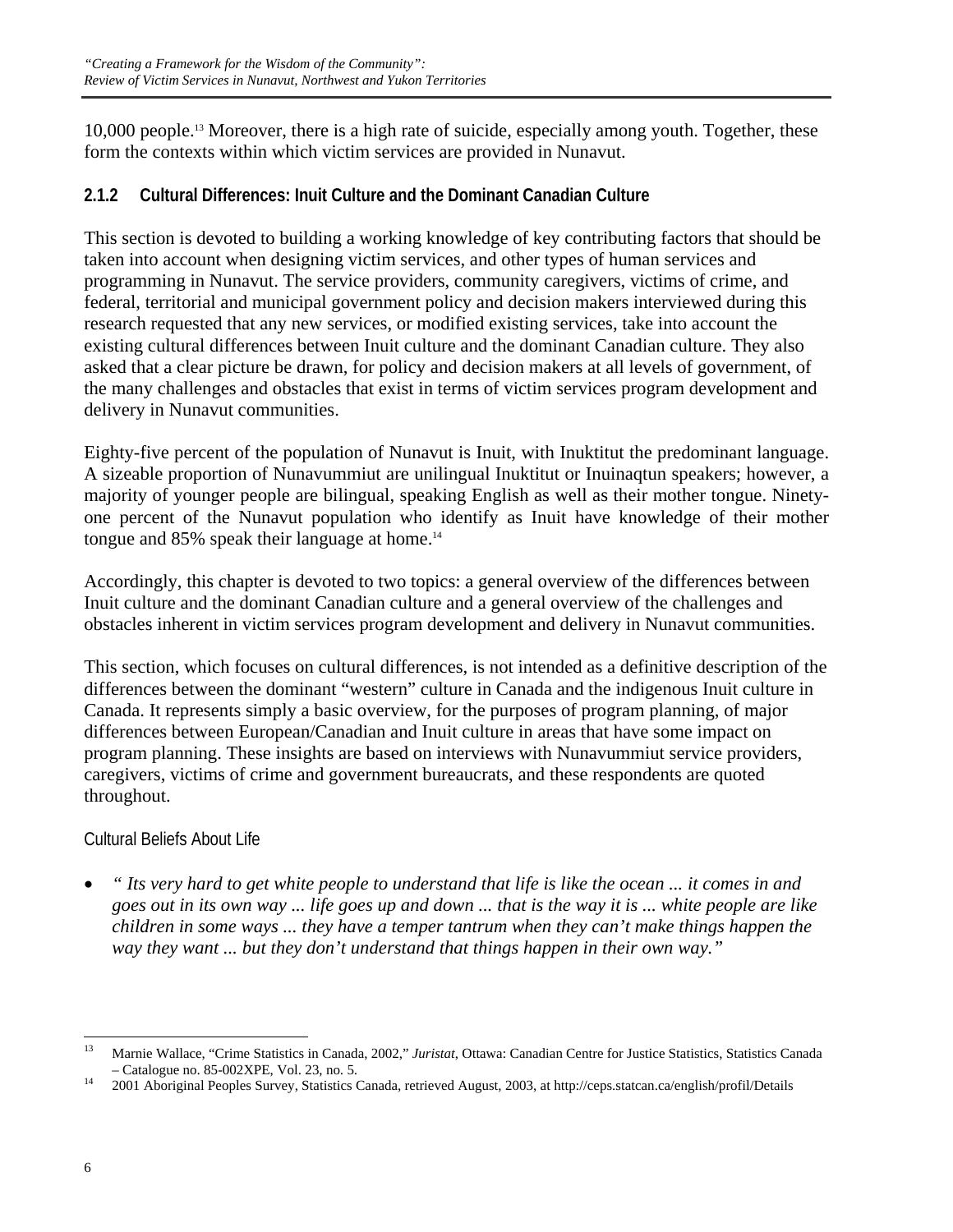- *"People in the old days may not have liked how some people behaved but they accepted that there were always going to be bad apples and they learned to accept that things aren't always perfect."*
- *"Their life (before colonialism) was very hard ... everyone just knew what their role was and they had to work very hard to just even survive."*
- •
- *"We knew how he was going to turn out because of what happened to his great grandparents when they were out hunting one spring."*
- •
- *"You don't always get into trouble yourself for your mistakes, sometimes your children or their children pay for your mistakes."*
- •
- *"We have to be careful about how we talk about the animals or they will leave and there will be no food."*

Within Inuit, and perhaps all land-based indigenous cultures, all aspects of life are seen as connected to each other in a web of infinite relationships. No part of life is separate from another part. All animal species, all vegetation and mineral life are related to each other, and to the earth. Nothing and no one can be understood outside of their place within this larger web of relationships. It is not possible to understand one person, or one event, by itself, without putting that person or event in its full historical, biological and spiritual context. In fact, physical and emotional survival is totally dependent on a focused, thorough appreciation and respect for this web of relationships.

It is also understood in these cultures that this 'web of life' has its own pattern that ebbs and flows with no beginning and no end. Inuit, like other indigenous peoples, do not think of themselves as being in charge of how this pattern unfolds. They understand that they have a place on earth, but they do not seek to force their own agenda onto the other participants in this pattern.

This means that within indigenous cultures decisions are made largely from a holistic perspective. A proposed course of action can only be judged in terms of its widest possible impact on the web of relationships that surround the proposed action. Will the proposed course of action drive the animals away? Will it make the next generation stronger? Any course of action that could in some way upset the existing, life-giving pattern and balance of life is questionable.

On the other hand, the dominant European culture in Canada largely takes the view that human beings are to some extent 'in charge' of what happens around them. The mechanistic, industrial and scientific developments within this culture over the last several centuries have lead to a worldview that places human beings above, and in charge of, the natural world. There is less emphasis on sustaining the fragile web of relationships in which we find ourselves. The idea of harmonizing oneself with the patterns and peoples of the natural world is somewhat obscure to the western mind. Instead, within the western worldview a person is admired when they 'take charge' and 'make things happen.' This has lead to, or perhaps resulted from, a perspective on life which bases survival on the ability to break ideas, events, plans and people into their various components in an attempt to fix or alter the component that is judged to be hindering the technical 'progress' western minds equate with survival.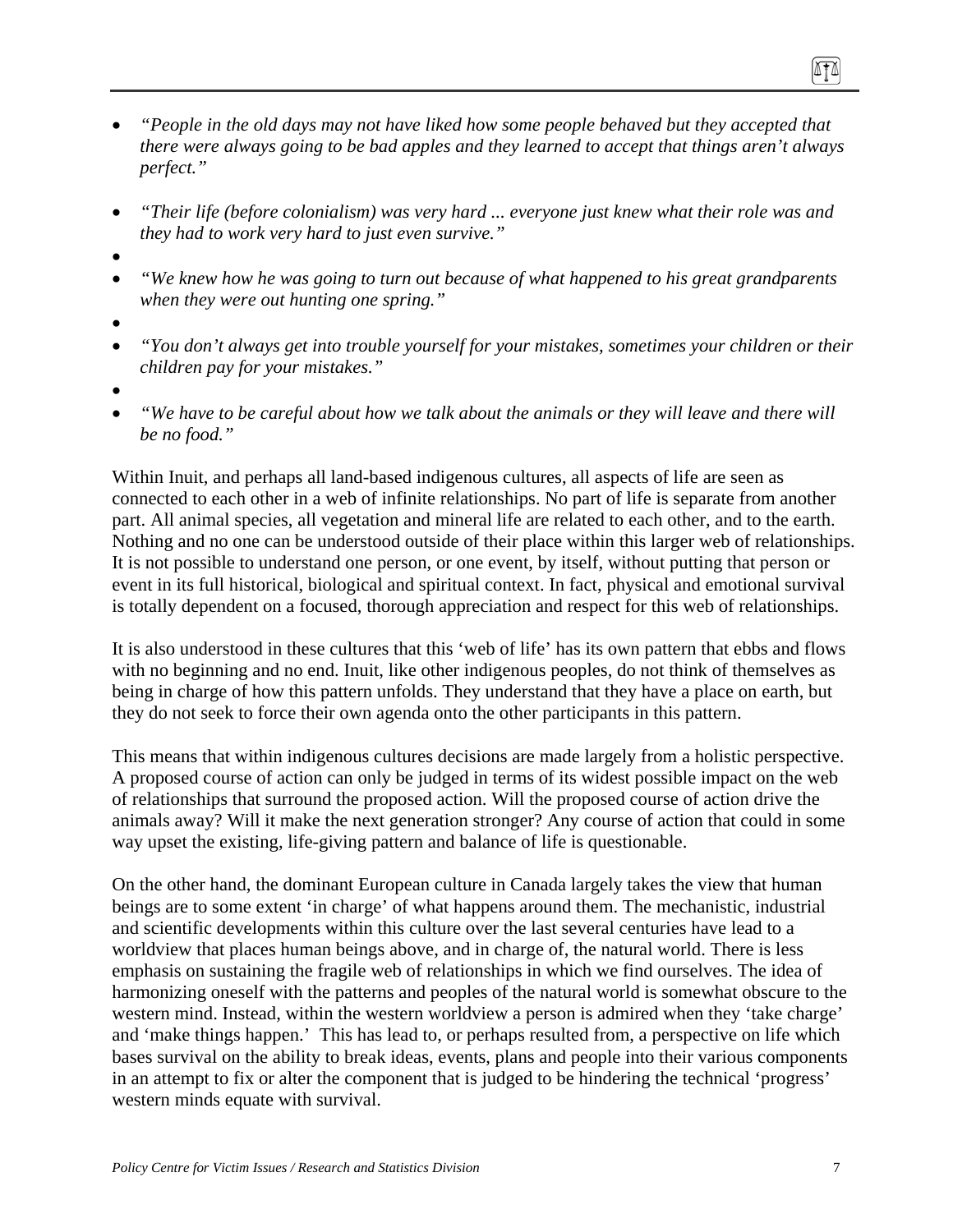Cultural Beliefs about Time

- *"Even the queen has to wear a watch."*
- •
- *"Time goes in a circle, not a line."*
- •
- *"Everything has its own time ... time is not fixed, it stretches and shrinks."*
- •
- *"Never expect the people in this town to come on time to things."*
- •
- *"He just isn't ready to grow up yet."*

Within the dominant Canadian culture, clocks and calendars measure time. There is a very high cultural value put on doing things within set periods of time as measured by clocks and calendars. Being "on time" is regarded as a basic requirement for all types of employment and within most relationships. Those who are not "on time" or who do not meet "deadlines" are considered incompetent or lazy. This concept of time goes largely unquestioned within the dominant culture and is assumed to be both an accurate reflection of reality and a necessity in terms of "getting things done" and "making progress." "Timelines" are forced onto virtually every aspect of life. Very few people in the modern world escape the regimentation imposed by this approach to time. As one respondent stated, "Even the queen wears a watch." Time is the ultimate master of everyone within the dominant culture.

Within land-based indigenous cultures time is not measured by clocks and calendars. In fact, in these cultures, "time" does not exist in the way in which the dominant culture conceives of it as an external determiner of events. Within these cultures, "time" is not measurable but is rather a quality that exists within an event, an animal, a person and the earth. The earth and all the species living on it have their own internal time in which they express their natural birth, death and rebirth rhythms.

Therefore, within indigenous cultures, the idea of forcing events and people into an arbitrary, prearranged timeframe is nonsensical. Why would one do that when everything and everyone has a natural internal rhythm, which they must follow in order to truly be who and what they are?

In Inuit culture, the ultimate determinant of events is not the clock, but the earth. The earth itself, its creatures, its weather, will indicate when one should sleep, hunt, eat, rest, work, play and worship. A human being in these cultures strives to be as closely in tune with these rhythms and patterns as possible.

Cultural Norms in Communal Life

- *"On TV I can't understand why white people are so mean to each other ... why don't they like each other, they just fight."*
- *"Not everything should be talked about."*
- *"We have to go at our own pace, remember, living this way is new to us."*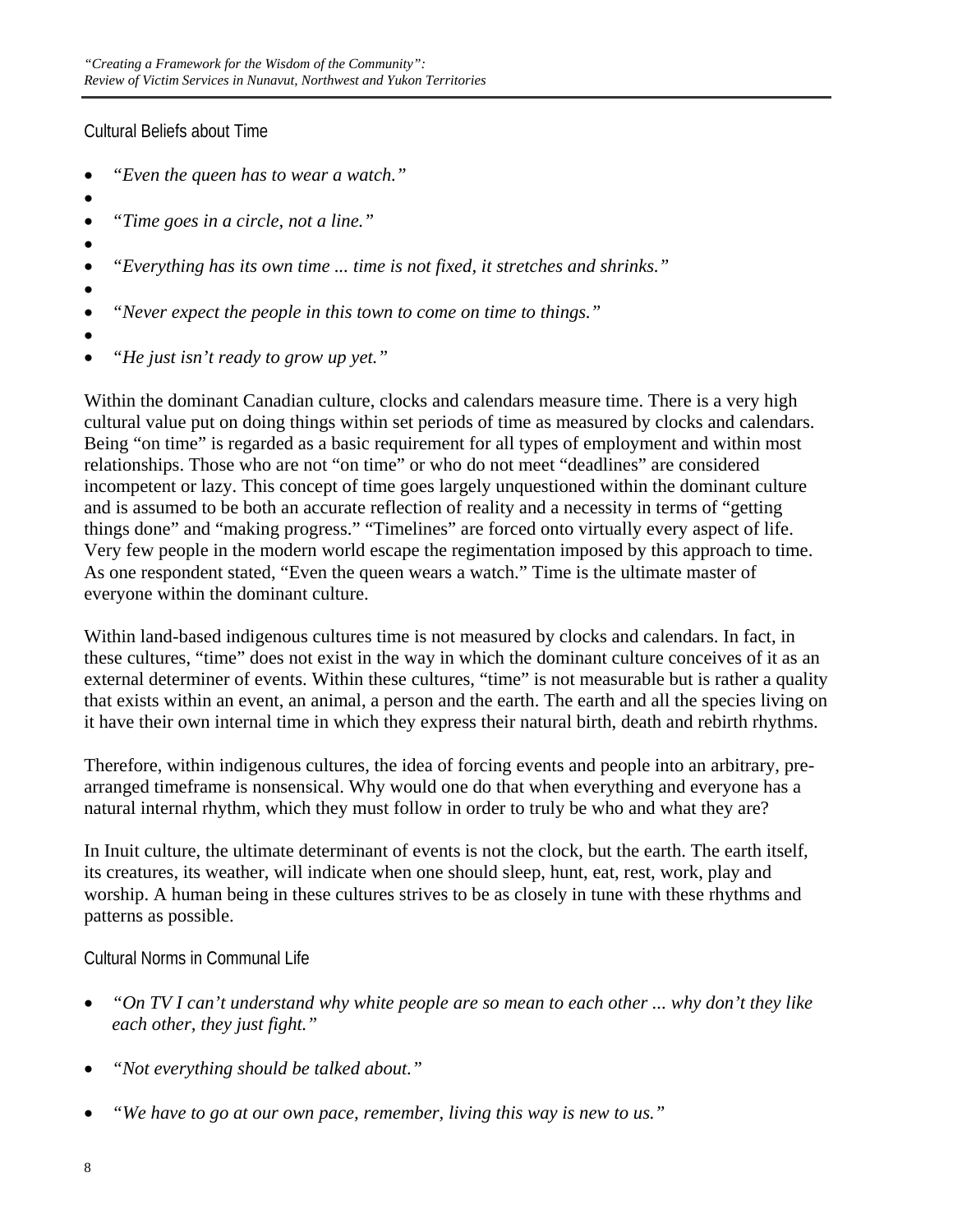- *"In those days people just knew what they had to do … no one told them."*
- *"I don't know how my ancestors survived … it seems unbelievable."*
- *"We know its real without having to ask about it or talk about it."*

Within the dominant western culture in Canada, people live in communities based largely on the availability of work, housing and lifestyle choices. In order to secure these, Canadians of European descent will move long distances from their family and place of birth. Relationships with the people in the communities and regions to which they move are based largely on shared work, housing, recreational and social/political concerns. The technological focus of this culture means that many of these community relationships focus on the completion of mutually agreed technical tasks, which have prearranged timelines. In order to complete these tasks Canadians of a European descent organize themselves around tasks by forming committees, holding meetings, using technological communication devices, writing lists and meeting deadlines.

Within this cultural approach, rules, standards, laws, ideas, priorities, intentions and goals really only become real, and generally accepted, when they are in writing and signed by people whom the majority of residents/members have elected. There are many steps and stages before this final stage is reached.

Within the indigenous Inuit culture in Canada, communal life, as it exists today, is relatively recent. It is only within the last 40 years that Inuit people have lived in settlements that included more than their own extended family, and possibly their kinship group. While the new Inuit settlements may seem small by European Canadian standards, they are much larger than most Inuit families are accustomed to. Living with large groups of people with whom one is not intimately acquainted is a relatively new experience. Furthermore, Inuit families, and small kinship groups, moved seasonally with the animals, in an environment that is one of the harshest on earth.

Communal life was therefore bound by a life-and-death requirement to work closely together in the acquisition of food, shelter, clothing and warmth. Decisions often had to be made quickly and without warning. Energy had to be conserved for the essential tasks of survival. The people with the appropriate expertise, knowledge and ability took leadership over the survival task in question. There was no need to discuss these issues at length or hold meetings about them. In fact, doing so would constitute a waste of precious time and energy. Everyone knew each other's expertise, knowledge and ability intimately. And everyone had the ability to understand the intentions of others without having to be told.

As a result, in this culture, as in other land-based indigenous cultures, people developed what appears to individuals from more mechanistic European cultures as an intuitive, some might say "right brain," sense of what was happening around them. To westerners it appears that Inuit can see and feel what is happening, on a material, a cognitive/emotive and spiritual level, without being told verbally. Therefore, much of the verbalizing, arranging, planning and meeting necessary in western cultures is superfluous in land-based cultures such as the Inuit culture.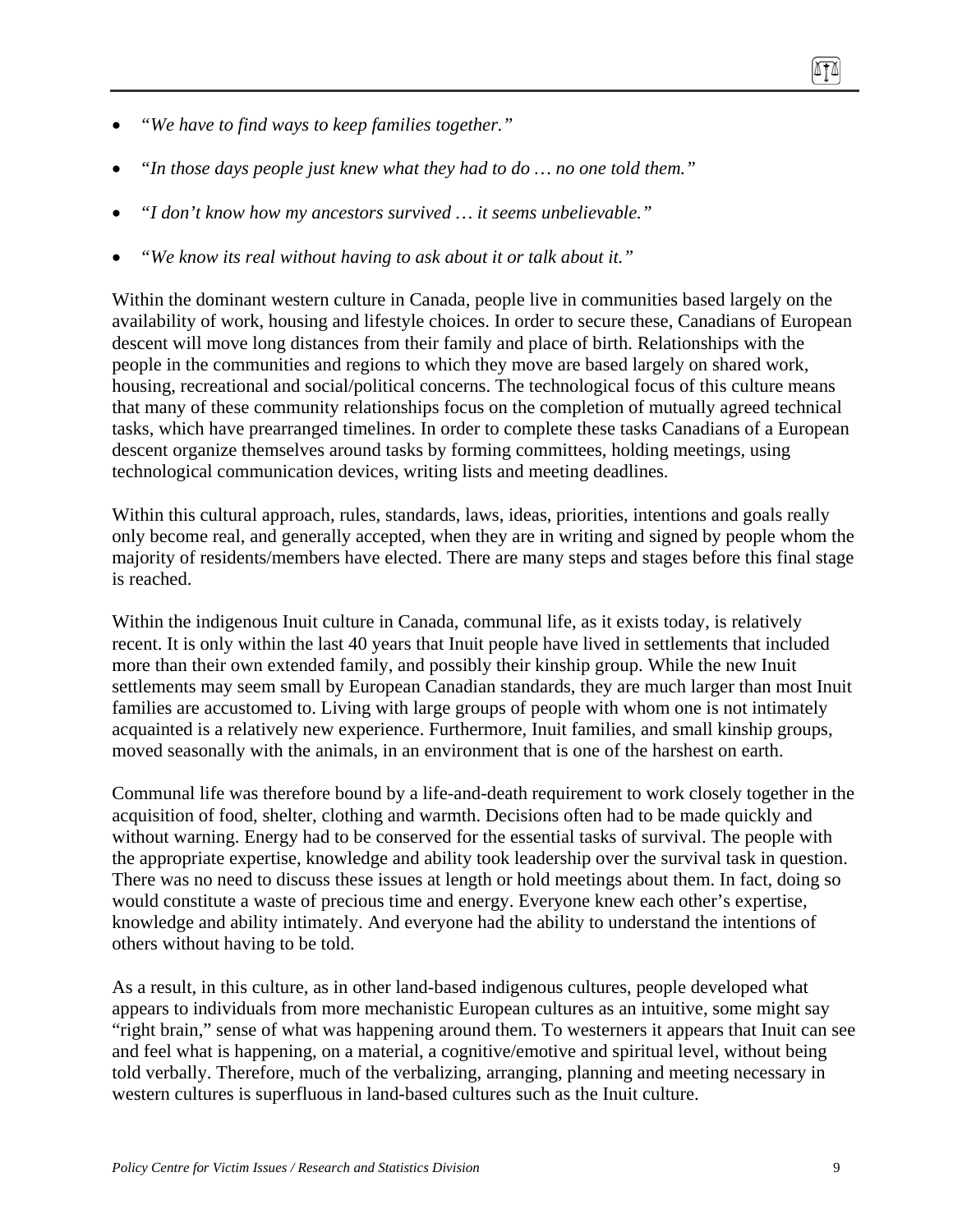In aFddition, and perhaps because of the traditional need to work with and trust others to the degree necessary for physical survival, there is a strong level of commitment to keeping families and communities together at all costs. The priority is on collective survival and collective harmony as the full participation of each individual was the only way in which, until recently, people were able to survive.

### Implications in Service Delivery

Services to victims of crime, and other community services, need to take these varying approaches to human existence, communal life and time into consideration. The dominant European culture requires for its communal functioning a type of infrastructure that is relatively new to Inuit and other Aboriginal peoples. Advisory committees, proposal writing, meetings and other dominant culture infrastructure tools may be either unfamiliar or meaningless in some Inuit communities. The irony is that they may, in fact, be redundant.

When the communal focus is on harmonious and fully interactive personal relationships, many of the infrastructure tools necessary in the dominant culture to create a working consensus become unnecessary. Forcing these tools onto a culture, which relies on a completely different type of infrastructure, causes frustration in both cultural groups.

At this juncture, in order to access funding and institute the programming, legislation and other initiatives necessary to address the present social situation, some degree of dominant culture infrastructure is necessary at the community level. Ironically, such requirements are in response to needs initiated by the changes imposed on the Inuit by Euro-Canadians developing the north for their own purposes.<sup>15</sup>

The answer may lie in taking an approach to service delivery that relies on both types of communal life and infrastructure. Inuit communities will most likely find it useful to employ some dominant culture infrastructure tools when it is necessary to interact with that culture or deliver a program based on a dominant culture methodology, such as a treatment centre. Governments and other dominant culture institutions, which are attempting to work with Inuit communities in finding solutions to social problems, might find it useful to learn about and employ an Inuit approach to infrastructure.

For Inuit communities, this means learning more about the technical tools involved in developing the social programs which will address specific problems. Within dominant culture institutions, this means 'switching channels' when dealing with Inuit communities and taking an approach that focuses primarily on building solid interpersonal relationships and a holistic perspective, rather than on the completion of technical tasks within a preset timeframe. People from the dominant culture may be surprised to see how quickly and efficiently tasks are completed once these relationships have been established. And, Inuit people may find that the technical requirements of the dominant culture can be adapted to their particular community situation.

 $15$ See the Royal Commission on Aboriginal People, 1994, report High Arctic relocation: a report on the 1953-55 relocation.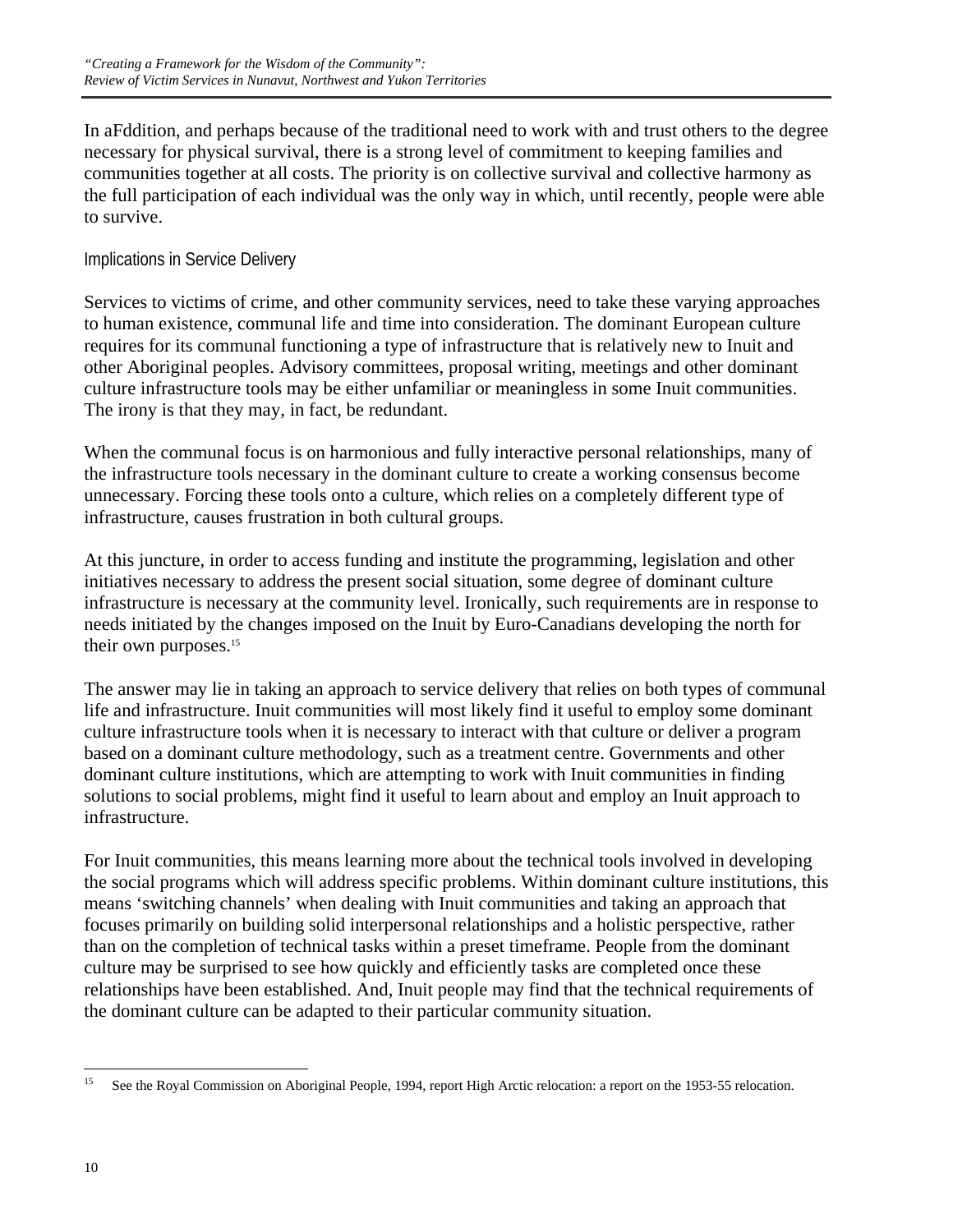All respondents involved in this research agreed that it would be best if future victim services programs took a "community development" approach to the delivery of services. Within the dominant culture, this might mean immediately forming committees and holding meetings, followed by the creation of funding proposals and staff training. Within Inuit and other Aboriginal cultures, this might mean putting the emphasis on visiting elders, leaders, caregivers and other community members to receive their advice, approval and commitment over many months, before doing anything else. It may mean adapting potential programs to fit the existing communal rhythms and patterns. As people are not thought of as separate from the job they do, it will mean that staff will also have to convince community members of their goodwill, skill, professionalism and altruistic intentions. And, it will also mean participating fully in community life with all its inherent ups and downs.

Within land-based cultures the program in question has to be more than a good idea that might work according to dominant culture timing, workplans and overall strategies. The community has to understand and trust the motivations of the people who are proposing the program. Nothing is separate in these cultures. The goodwill and maturity of the program proponents is more important than the program design. Once this trust and these relationships are established the technical parts of the program, as required by the dominant culture, will most likely fall into place.

The learning curve in this instance may land more in the court of the dominant culture institutions wishing to interact with Inuit communities and organizations. The idea that everything and everyone has their own compelling internal non-measurable time is difficult to meld with a "timeline," task-oriented approach to service delivery. It means that success with service delivery in the community's eyes won't really be measured by what happens within a preset timeframe. This is especially true if one follows the understanding of indigenous cultures in regard to time, which tells them that many things cannot be judged successful until several generations have passed and the impact of the action has been seen over decades, not years or months. This does not mean that stopping and/or decreasing violence cannot be achieved in years, or even months. It simply means that the overall long-term impact of any social development initiative will be evaluated by community members within a different timeframe, and with a different 'measuring stick,' than that used by dominant culture institutions.

In addition, the fact that a person's motivations, spoken and observed, will not be separated from the community's sense of the proposed program also has implications for service delivery. As motivations can really only be known over time, and through ongoing observation, it may mean that new services won't be accepted and fully used by community members until they have had several years to assess it, or unless it is promoted and supported by persons who are already trusted and respected in the community.

Finally, programs will have to take a holistic approach to each individual and each situation. This doesn't mean that any one program is expected to meet every need of every person. However, it does mean that some understanding of a potential client's full circumstances within their family and community has to form the basis of any helping relationship.

These cultural considerations form the basis of many of the descriptions and recommendations provided throughout this chapter by Nunavut service providers, and others consulted during this research.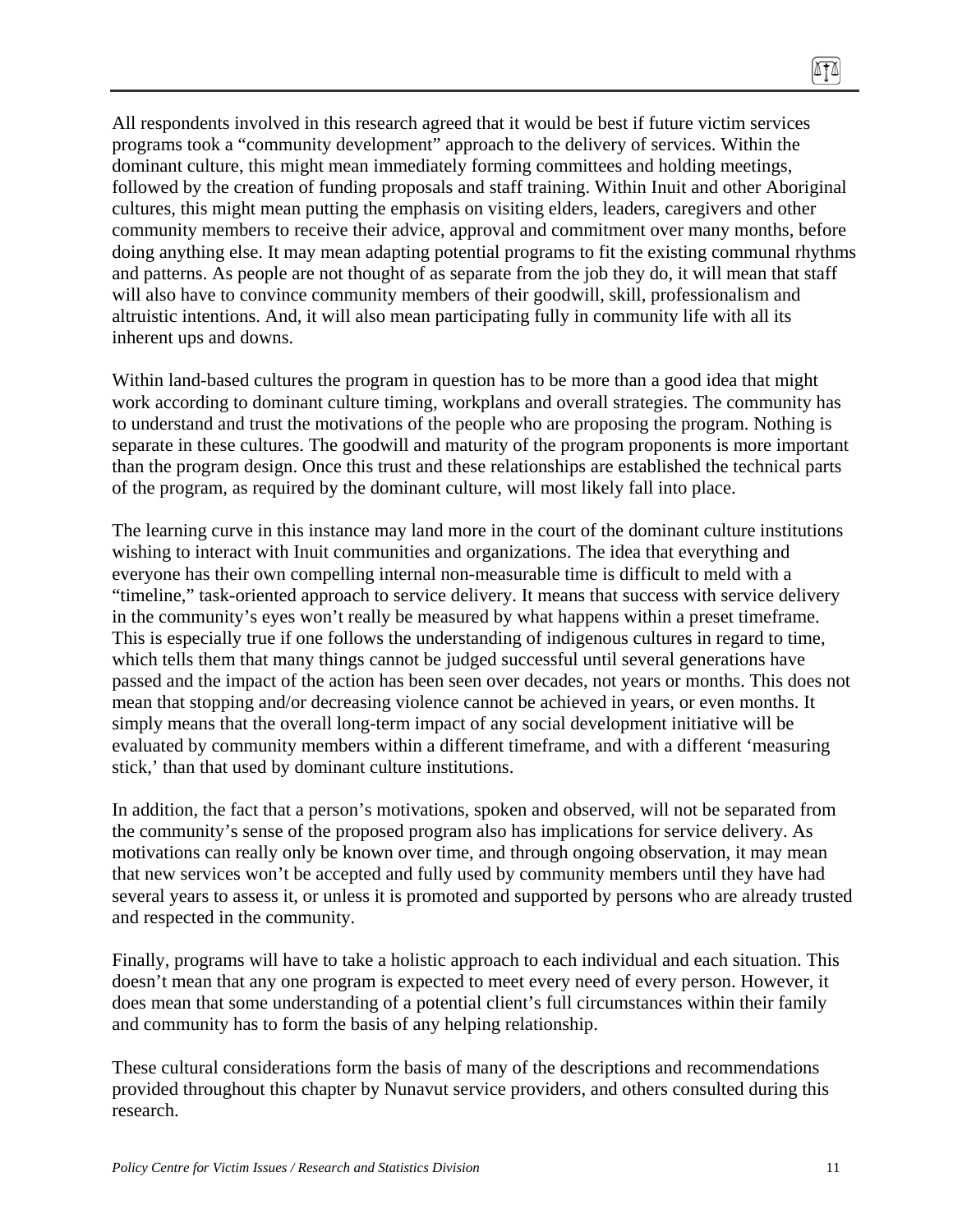# **2.2 Traditional and Existing Informal Victim Services in Nunavut**

### **2.2.1 Introduction**

The purpose of gathering information on traditional Inuit ways of dealing with victimization is to explore approaches that may have worked in the past, and that therefore might be built into the design of any new victim-centred services. The purpose of gathering information on current informal ways of dealing with victims is to understand how gaps in contemporary formal services are being addressed. Given the degree of need, and the competing demands for limited resources, it is important to learn from, and to build on, the informal supports that have worked in the past, and continue to work in the present.

The information in this section is based on interviews with Nunavummuit, most of whom are currently key service providers in Nunavut. Their names are among those listed in Appendix A. Other respondents include women who were, or are, victims of interpersonal violence. The largest group of respondents are those community-based service providers contacted during the inventory of Nunavut service providers.<sup>16</sup>

# **2.2.2 Traditional Approaches to Dealing with Victims in Nunavut**

- *'There would have been some intervention (into an abusive relationship) by a parent or elder who would counsel the abusive person about their thoughts and motivations."*
- *"Rumours served as a social control mechanism."*
- *"A lot of subtle, unspoken intervention took place, people did not want to be confrontational."*
- *"They knew the offender would eventually have to face the consequences of his actions ... something would happen to him if it didn't stop."*
- *"They used to say, and still say, 'its only a girl.'"*
- *"People tried to be non-aggressive and said 'it can't be helped.'"*
- *"Victims in the old days were blamed and abandoned to their fate."*
- *"They knew in those days that there was always a bad apple in the group."*
- *"People were afraid they would make the offender act even worse so they were gentle with him."*

<sup>16</sup> 16 The full list of Nunavut community-based service providers can be found in *Victim Services in the Territories: A Compilation of Contacts and Resources*, Mary Beth Levan, Ottawa: Policy Centre for Victim Issues and Research and Statistics Division, Department of Justice Canada, 2002.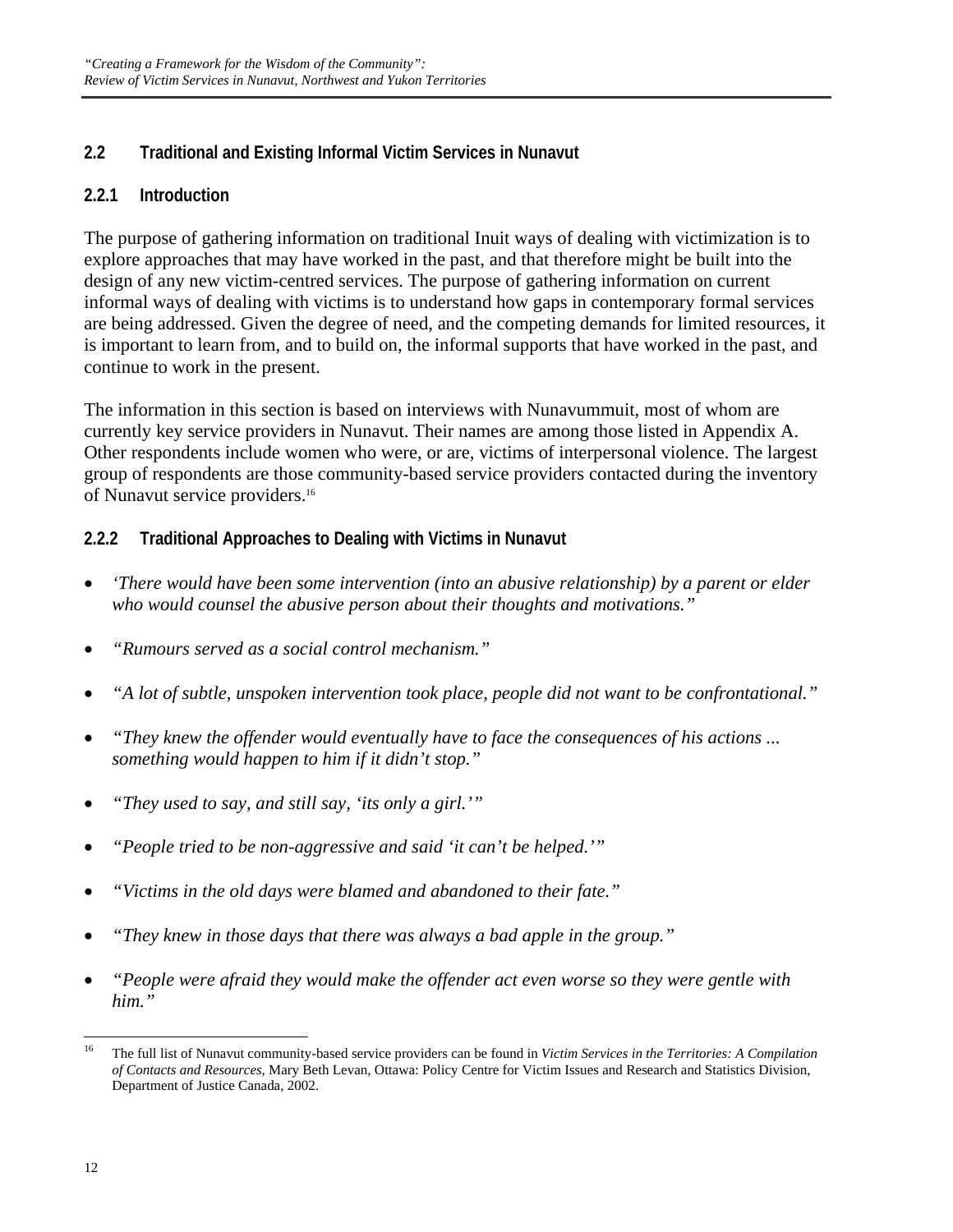- *"Elders have to be obeyed."*
- *"It was OK for the victim's family to get revenge on the offender."*
- *"People would not want a good hunter removed from the group no matter what he did to his wife and children."*
- *"If the person got more violent, the elders would talk to him with more intensity."*
- *"Elders never used shaming with people unless the violent man didn't learn any other way."*
- *"Women were treated the same way then as we are now ... like we don't have feelings."*
- *"Men still think it's their right to have sex with whoever they want, whenever they want."*
- *"One good thing about the white man coming here is that now when I'm beat up I can take a plane to the next town instead of having to walk."*

Respondents report that people who were victimized in traditional times were dealt with in a variety of ways. There is universal agreement about some aspects of the common interventions used at that time, but there are also differing opinions about other aspects of this intervention.

Perhaps it is useful to state at this point that the terms "victim" and "offender" are English and reflect an understanding of justice that has grown out of European tradition. In European tradition, individual human rights have some precedence over collective human rights, perhaps as a result of very different social, economic and political conditions and traditions. Whatever the reason, it appears that interpersonal violence as it is understood in European tradition as a stand-alone "crime" was viewed in Inuit culture as the natural outcome of several generations of disharmony, wrong-doing, bad luck or incompetence afflicting the families in question. Or, it was viewed as the result of someone, not necessarily the family in question, abusing people or animals, or doing something else, which upset the natural pattern of existence.

It is important to remember the points made in section 2.1 of this chapter regarding cultural considerations. Nothing that happens is considered to be happening outside of the total context of life as it unfolds each day in all its various rhythms. Those people who appear to function poorly within this pattern, and thereby contribute less to the survival of the group, can only be understood in the context of everything, not just human relationships, that is happening now and has happened in the past.

Furthermore, according to respondents, individuals are considered free to make their own decisions as they see fit, within their understood gender, age and relationship roles and responsibilities. It is accepted that people are free to make their own mistakes within this framework, and thereby learn more accurately how to live their life in harmony with others and the natural world. Interfering in an individual's learning process, according to people interviewed for this research, is considered intrusive and disrespectful. Confrontation is not considered a useful tool in shaping human behaviour, as it has the potential of damaging a person's sense of personal identity and self-worth.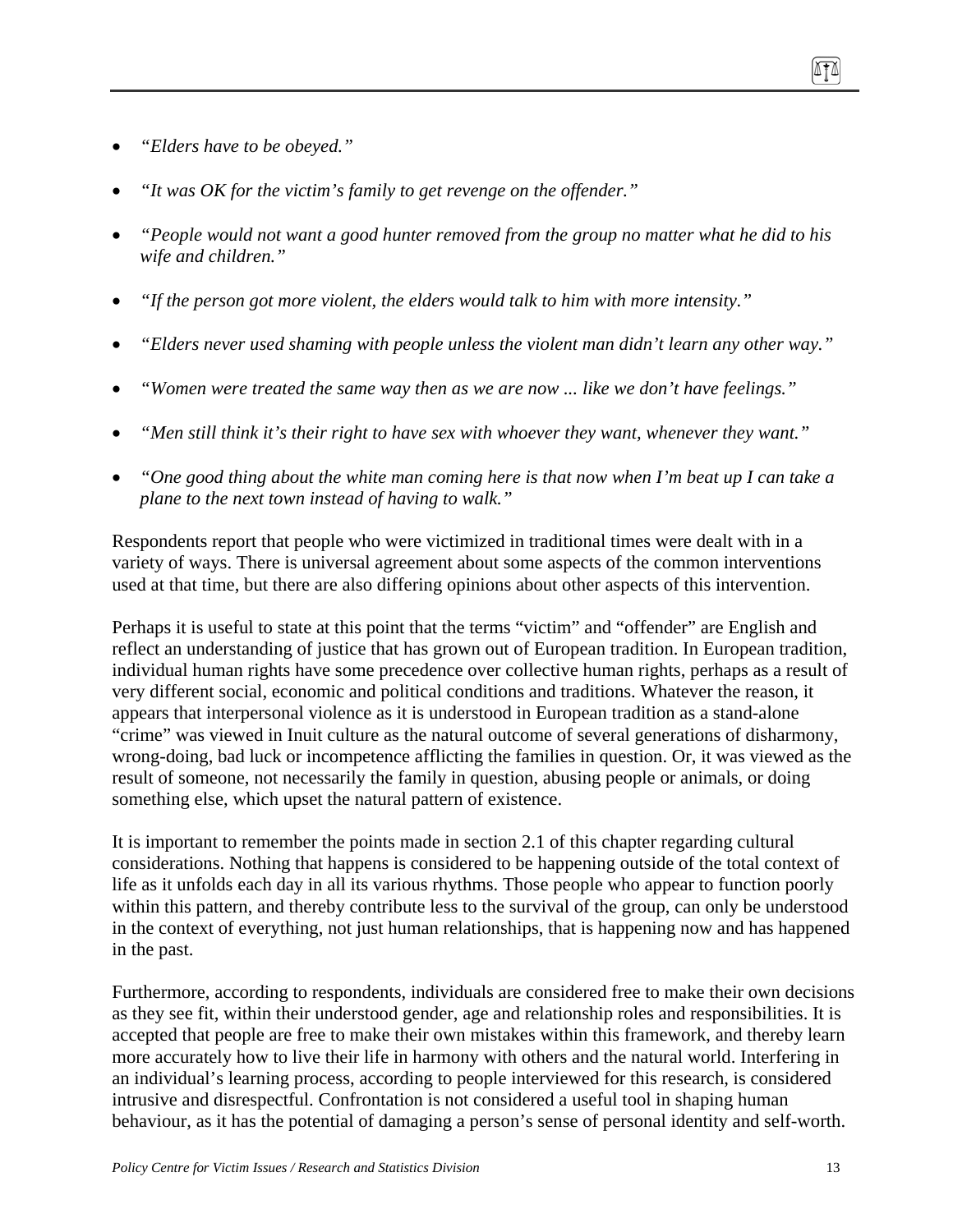The following description of traditional Inuit methods of dealing with victimized individuals has to be understood within this cultural framework.<sup>17</sup> Respondents interviewed for this research agreed with each other when they stated that women in traditional times (pre-contact with Europeans, but similar to European traditions at that time) did not have as much status as men. This did not mean that their family members and others did not love female children and adult women. However, women did not, as children or as adults, have the same decision-making power, or overall status within the group. Respondents report that it was a greater honour to give birth to boys than to girls and some respondents believe that some baby girls were allowed to die while others report that this is not true. However, most respondents agree that to this day female children are not as valued as male children. This may be due to the traditional reliance on men for their hunting skills. Female skills, such as the sewing of winter garments to make them wind proof, were also important factors in surviving the arctic winter. But without food no one survived.

Some respondents went even further to say that men considered women and girls to be for the most part sex objects and servants.18 Middle-aged and senior Inuit women and men interviewed during this research report that marriages were usually arranged for girls, and sometimes boys, at a young age. According to these respondents, girls married at a young age were most often very afraid of the men they found themselves living with. They were instructed by their families to obey these men and reported that their husbands very often forced sexual interaction on them. Girls and women who found themselves in these relationships were not usually allowed to return to their parent's home.

Respondents believe, and some have heard and experienced, that women who complained to their families about the treatment they were receiving were often told it was their fault, and that they had to try harder to obey their husbands and be good wives and mothers. Some of those interviewed say that the beating and sexual assault of women, in their experience at least, was not uncommon, and although it upset others and disrupted family life, there were not a lot of options open to the women and children in question. Apparently some women attempted to leave their family camp and travel on foot to a nearby camp for refuge. However, there was little chance of survival outside an extended family unit given the climatic conditions and geographic remoteness from large urban centres, and even other camping groups. Therefore, keeping a family together at all costs was the primary objective and largely precluded attempts to escape violent situations.

According to some of those interviewed, parents and elders, in some family groupings, might try to intervene in violent situations. More senior family members might counsel the assaulting partner, in a non-confrontational manner. These elders made an attempt to understand the feelings, motivation and thoughts of the offender in question and then spoke to him in a subtle way about these feelings. If this did nothing to lessen the violent episodes, the offender would receive progressively more pointed and direct counselling from his seniors. However, every attempt was made not to cause shame or embarrassment to the offender as the belief was that the elicitation of

<sup>17</sup> Most of the inter-personal violence in Nunavut is male-to-female violence with most of this in the form of wife assault and sexual assault. Therefore this description focuses on traditional attitudes and behaviours towards women.<br><sup>18</sup> For more information see Aupilaarjuk, Mariano and Marie Tulimaaq, Akisu Joamie, Emile Imaruittuq, Lucassie Nuta

*Interviewing Inuit Elders, Perspectives on Traditional Law,* Nunavut Arctic College: Iqaluit, Nunavut, 1999.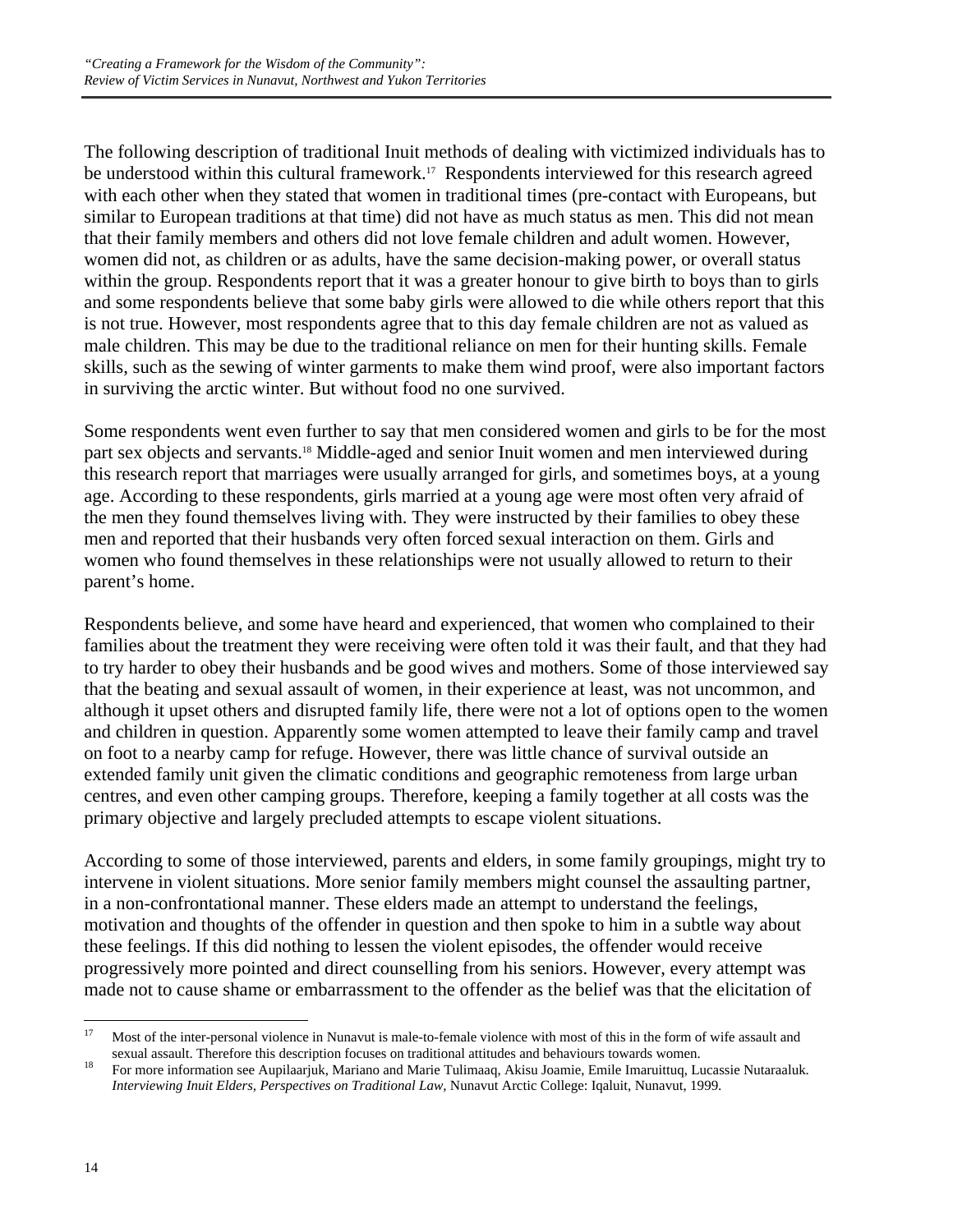these types of feelings was dangerous to the whole group. The reasoning was that if a person was shamed, embarrassed, directed and singled out for reprimand by elders they could become dangerously resentful and angry towards everyone, including their wife. So the focus, at least according to some respondents, was towards subtly redirecting the violent person's thoughts and feelings into more constructive directions.

Although respondents did not universally agree, some said that the families of women who were assaulted were free to take revenge on the husband if he became violent. This might not happen immediately, in fact it might take years, but eventually family members might take an opportunity that presented itself to avenge the violent treatment of their female family member. However, the death or disabling of a valuable hunter was not of assistance to the group's survival, let alone the survival of his own wife and children. While women did some of the fishing, most of the hunting was done by men. Therefore it appears that every means possible was employed to calm, redirect and control the violent behaviour before more serious intervention might occur.

Respondents also report that what is called "gossip" and "rumours" in the English language were also used as a mechanism of social control. Clan members discussed people who, by group standards, failed to behave appropriately. As it was shameful to be the brunt of this sort of attention, the passing of distasteful rumours likely had some affect on both victimized individuals and offenders. It may also be that the gossiping discussed by respondents served the purpose of 'letting off steam,' dealing in non-confrontational ways with anger, resentment, shame and fear.

### **2.2.3 Informal Contemporary Approaches to Dealing with Victims in Nunavut**

- *"I thought what he was doing was normal ... it was happening to everyone and my mother went through it ... we never discussed it."*
- *"Some healing is about waiting."*
- *"I had nowhere to go so I walked around town with the kids for a few hours and just waited till he passed out."*
- *"I love spring camping and so do the kids ... we just let go and relax ... its not like being in town ... It's free."*
- *"I was running around the truck with him chasing me with a knife and the police just watched."*
- *"I went over to my mom's, but she said I deserved what I was getting so I should just go back to him."*
- *"He said I made him do it and I believed him."*
- *"I feel like I've been depressed my whole life ... like I'm nobody and nobody cares."*
- *"It happens to most women and in most families but no one talks about it."*

ITI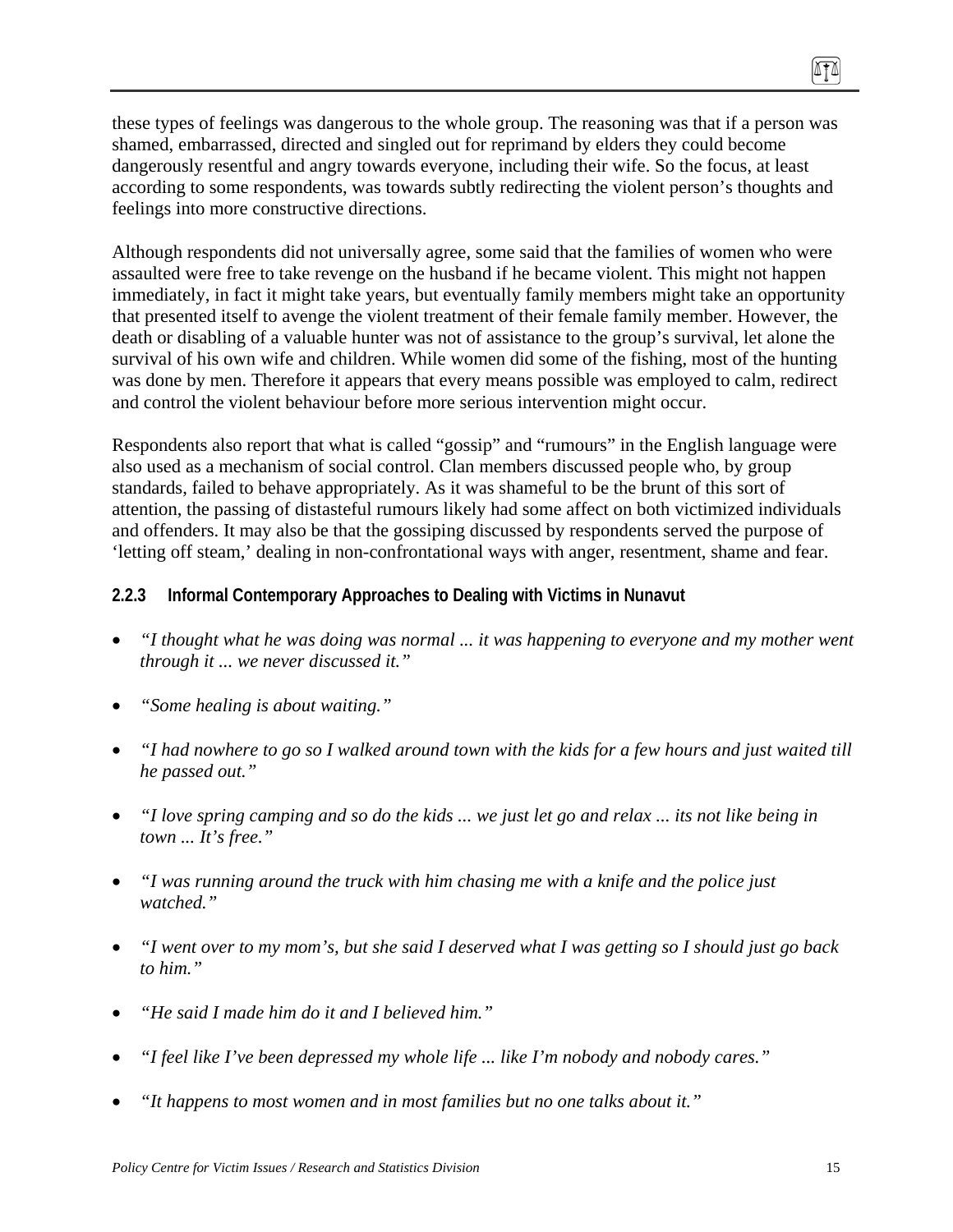- *"He sleeps around on me, so I thought I'd try it too, but it didn't do anything for me."*
- *"I don't go to any counsellors in this town cause they all just gossip about you if you do."*
- *"People say 'she teased him so she deserves it.'"*
- *"I was pretty lucky cause I could always go to my sister's place; her husband doesn't hit her and I stay there for a few days."*
- *"I take abusive men out on the land with me, and we pray together and sometimes we see angels and spirits trying to help us."*
- *"I always feel better when we go out camping, and he never hits me out there either."*
- *"The elders in this town are mostly pretty supportive ... they disapprove of violence in relationships."*

Despite growing public awareness in Nunavut about spousal assault, sexual assault and child abuse, these crimes are still largely kept secret. Although some of these incidents come to the attention of the police or other authorities, it appears in talking to respondents that most victims do not report these experiences to anyone. Denial and avoidance are understandable and 'useful' informal methods of dealing with victims in circumstances such as exist within Nunavut, which include a lack of social service resources, high unemployment, isolation, endemic poverty, lack of housing, cultural upheaval and widespread victimization.

In addition, traditional beliefs about keeping the family together at all costs are very strong. And, beliefs about the culpability of the victim add to the strong tendency to keep interpersonal violence hidden, according to respondents.

The recent availability of safe recovery opportunities, such as healing circles and safe shelters, have given some victimized individuals the chance to disclose their experiences of sexual, physical and psychological abuse. But both formal and informal supports to victims of crime remain scattered and fragmented. Some victims report that they have received support from their children, friends, siblings, parents and in-laws. However, this informal support network is not universal and varies from one family, and one community, to the next. According to shelter workers, and others working with adult female victims, the majority of victimized women do not find a lot of open support within their immediate circle of family and friends.

Respondents consulted during this research report that victims of crime use the following informal methods of 'dealing' with their victimization:

• victimized children act out in school (and in other safe settings), abuse solvents, skip school and engage in petty crimes in order to focus attention on their inner struggle and traumatization;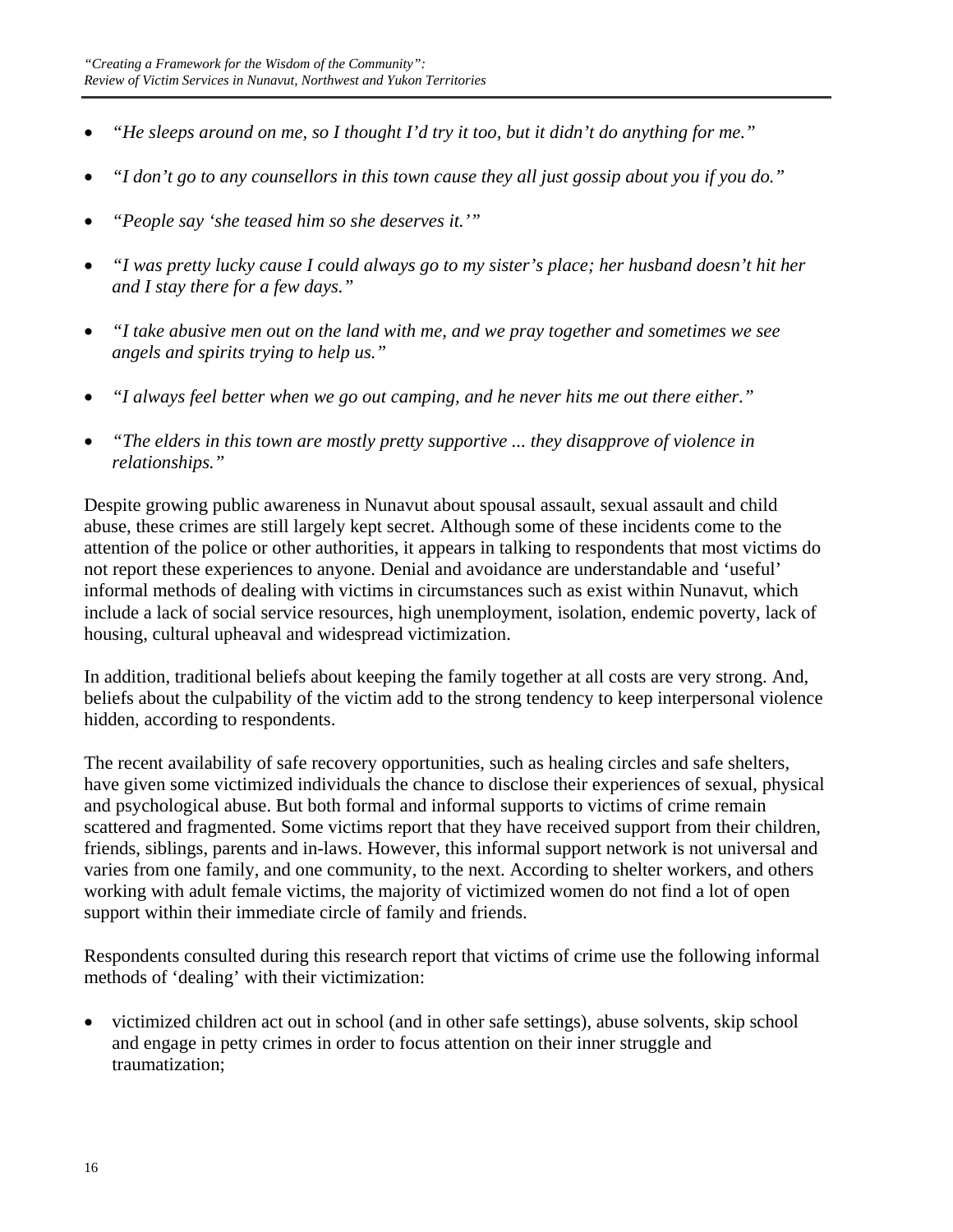- victimized teenagers run away and drop out of school, turn to drugs, alcohol, solvent abuse, early pregnancy, suicide, and crimes such as "break and enter" and assault, in order to focus attention on their situation;
- victimized women and men usually do not tell anyone about their situation until they have been assaulted over a period of many years;
- victimized women and men may also turn to various addictive behaviours such as gambling, drinking and promiscuity, in order to cope;
- some women and men (the percentage is unknown) are able to discuss their situation and/or find temporary accommodation with friends and family;
- victimized adult men do not have safe shelters and are often only able to disclose their situation if there are healing circles or local counselling services available to men; and
- children, teens and adults may act out their traumatization through abusive behaviour towards others (although victimization does not necessarily lead to abusive behaviour).

Children and adults of both sexes 'deal' informally with their own victimization through a range of symptoms and behaviours known as Post Traumatic Stress Disorder (PTSD).<sup>19</sup> These symptoms include identity confusion, memory dysfunction, dissociation, mental disorientation, a wide range of emotional and psychological problems, relationship disruptions, sexuality dysfunction, a wide variety of physical symptoms, and a general loss of faith in life. Each individual unconsciously puts these symptoms together in a way that enables them to survive in their particular circumstances. These circumstances may be painful but they are at least predictable and familiar. In that respect, there is as much safety and happiness as the individual has come to accept as 'normal.'

There are also more affirmative methods used by victimized individuals to cope with their situation. For example, some respondents report that prayer, and the intervention of angels and other helpful spirits, has made a tremendous difference in their lives, and in the lives of other victimized people they know. Others say that sports, sewing and traditional crafts, dancing and singing have proven useful tools in dealing with their victimization.

But perhaps the most universal method of informally coping with violent relationships, addictions and victimization has always been spending time away from the community, and sometimes one's family, by going out on the land to camp, hunt, fish and trap. This can be difficult for individuals and families without snowmobiles or dog teams, and the other resources necessary to life on the land. However, respondents stated that it is the universal goal of most Inuit to spend as much time as possible away from the cares and problems of community life and replenish their psychic energy at favourite spots far from "town."

Many individuals interviewed during this research report that they, and the people they know, feel completely revived, hopeful and alive again after even a few days camping. They report that being on the land in this way doesn't necessarily solve their problems or alter their overall situation, but it does make it more bearable, giving them the energy to carry on.

 $\overline{a}$ 19 For details on PTSD see Judith Lewis Herman, *Trauma and Recovery*, N.Y.: Basic Books, 1992.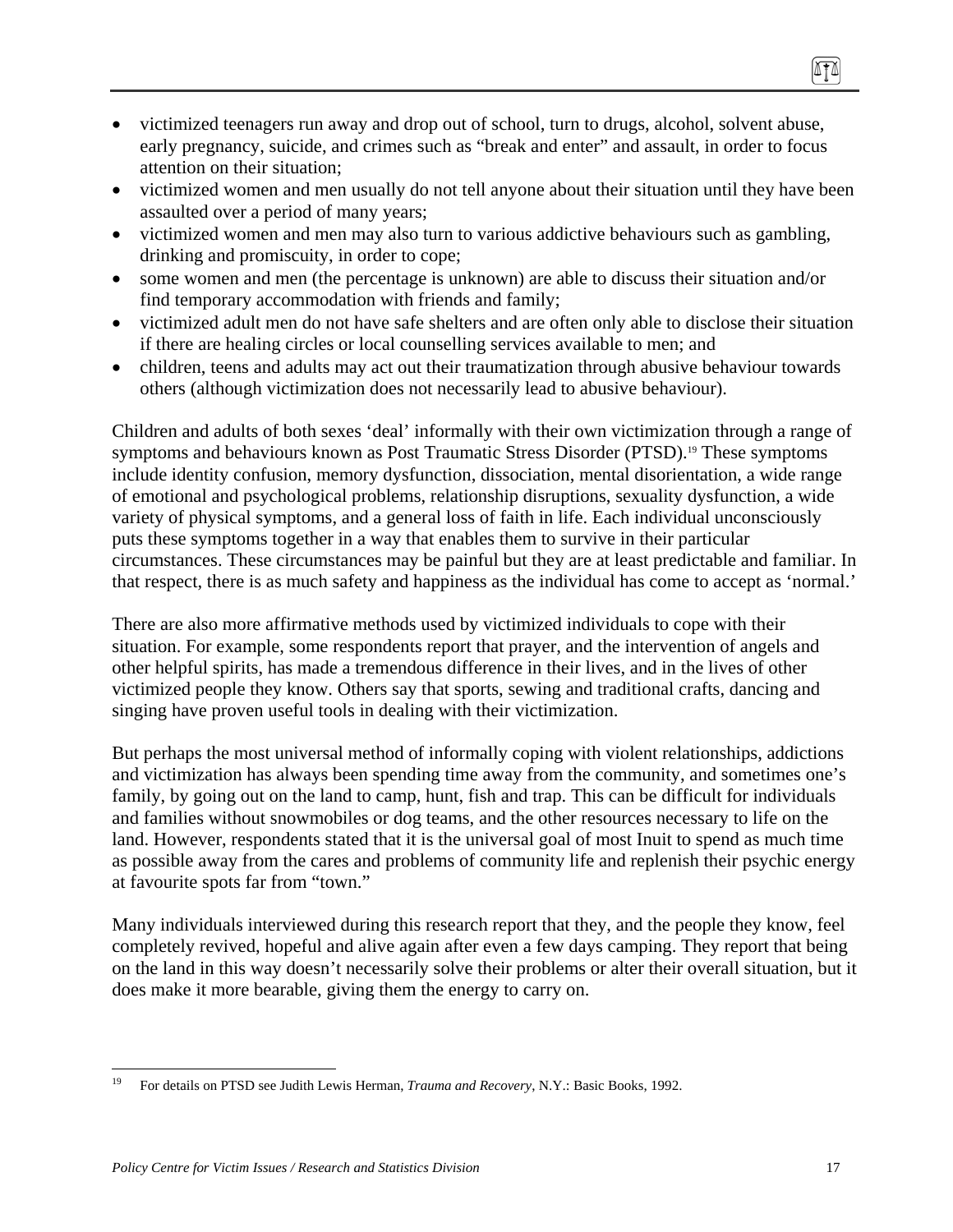According to respondents, families and communities tend to 'deal' informally with victims in a variety of ways. First and foremost, and according to all respondents, there is a great deal of collective and personal denial about the existence of interpersonal violence within families and communities. In these circumstances, it is also understandable when victims are dealt with informally through blaming and shaming, as well as denial. As noted earlier, shelter workers, and respondents in all other areas of social service delivery, report that the majority of victims are blamed for the abuse they suffer. Over time they learn to blame themselves. Blaming and shaming have the effect of silencing people, making them easier to control, undemanding of service or recovery (opportunities which are scattered at any rate) and obedient towards the existing private and public circumstances in which they, and their children must survive.<sup>20</sup>

Respondents, however, also indicate that some communities have developed informal and formal methods of dealing with victims in ways that allow victimized individuals more choice and opportunity for safety and recovery. For example, respondents state that in some communities one or two families have opened their homes to assaulted women and children. Unfortunately, this system of informal shelter has often become unsafe for everyone involved. Providers are often forced to stop making their home available in this way when their house is shot at, or disrupted in other ways, by the partner of the women in question.21

A variation of this type of informal refuge is, however, more readily available to children and teenagers. As large extended families exist in most communities, and because it is relatively common for young cousins, grandchildren and other family members to stay with extended and senior family members, victimized children and teens can sometimes find at least temporary safety and respite in the homes of their extended family. The percentage of children and teenagers for whom this is an option is unknown and will vary widely from family to family, and community to community.

Although they might be called "formal services," communities have also attempted to deal constructively with community social problems through the creation of recreational opportunities. Most communities have arenas for hockey and skating. And most have recreation coordinators who work for the Hamlet Councils providing a variety of recreational programs through each season. Some Hamlet Councils also sponsor Community Justice Committees and Wellness Committees. While these committees have a mandate to offer formal services they also assist in the creation of increased community awareness about the needs of victims, thereby strengthening informal networks of support to victimized people.

Many churches in Nunavut also attempt to reach out informally to victimized individuals and families. Some of those respondents who discussed their own recovery from victimization reported that their religious faith and church had played a major role in their lives. They reported that their religious beliefs kept them functional and hopeful, and eventually helped them leave chronically

<sup>20</sup> 20 This situation is not unique to Nunavut, it is universal. See United Nations Press Release GA/9723, Sad and Sobering Reality that Women Continue to be Deprived of Basic and Fundamental Rights, Special Assembly Told, June 8, 2000; and Convention on Elimination of All Forms of Discrimination against Women, Office of the United Nations High Commissioner for Human Rights, General Assembly Resolution 34/180, September 3, 1981.

<sup>&</sup>lt;sup>21</sup> In southern Canada, the physical addresses of safe shelters are not made public for this reason.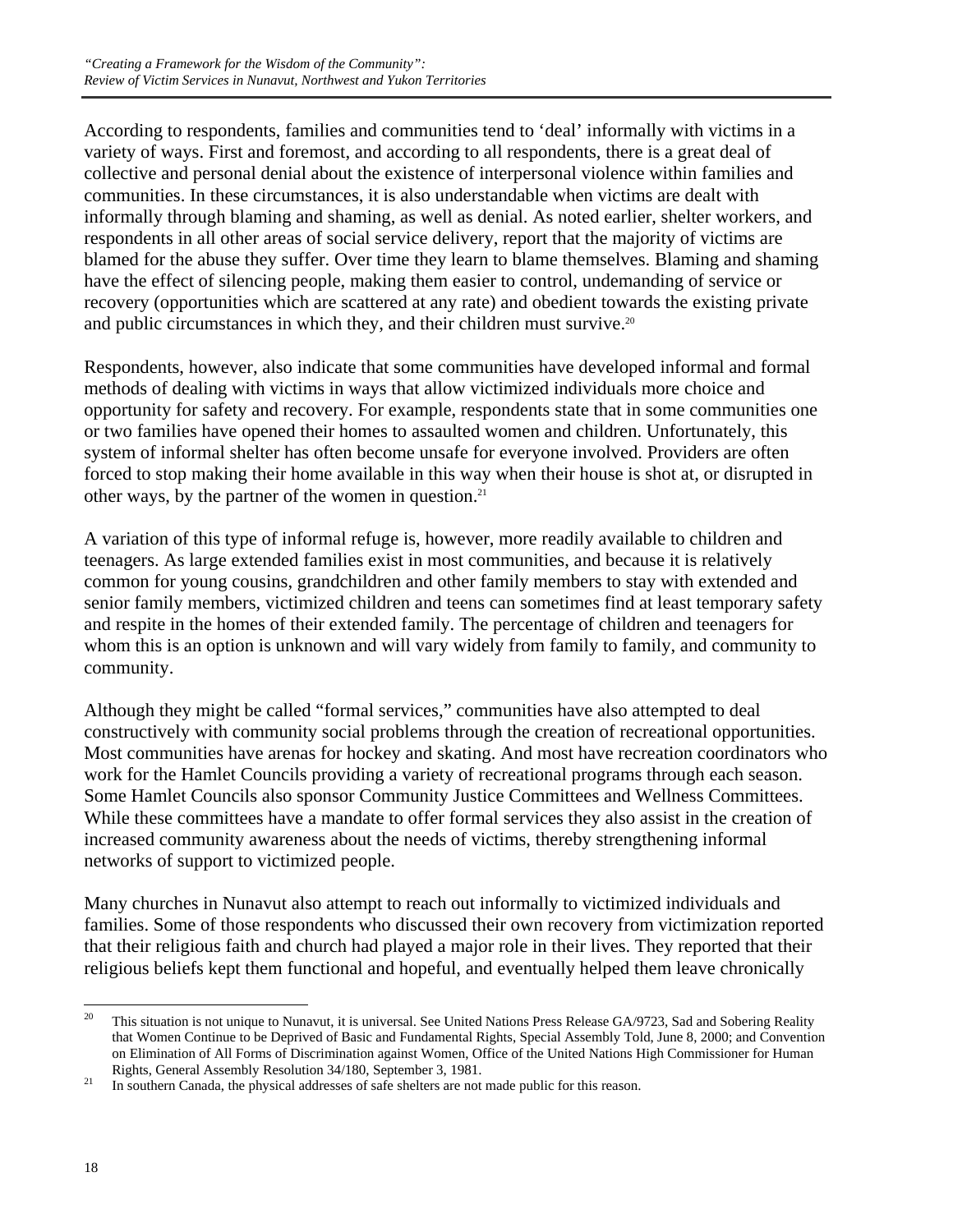abusive relationships. Others reported that the perceived religious 'rules' about staying with a partner 'no matter what' was a negative influence in their recovery.

### **2.3 Formal Services Available in Nunavut Communities**

### **2.3.1 Scope and Methodology**

At the outset of this research, and as described earlier, a decision was made to include the widest possible range of human service providers in the inventory of services to victims of crime. Since there are few victim-dedicated services and a large number of residents who have been victims of crime, it is reasonable to assume that all human service providers in Nunavut are assisting victims of crime in one capacity or another. Therefore, the decision was made to contact the following services in each Nunavut community: schools, Friendship Centres, health centres, churches, addictions programs, Wellness Centres, women's shelters, child and family program centres, and counselling centres. These services are not universal in Nunavut, and, in fact, most communities have very limited human services, let alone services with a specific mandate to assist victims of crime. Those services that are universal, such as the RCMP, were contacted through their head office in Iqaluit, Nunavut.<sup>22</sup>

There are three regions with a total of twenty-eight communities in Nunavut. The inventory of services was organized along these lines. It was divided according to the three regions, namely Qikiqtaaluk (formerly Baffin), Kitikmeot, and Kivalliq (formerly Keewatin). A total of 148 individual community-based service providers and an additional seven universal service providers were identified for contact across all 28 communities.

The inventory was completed through on-site, in-person interviews in Rankin Inlet and Iqaluit, and a telephone survey conducted from Yellowknife, Northwest Territories.<sup>23</sup> Phone numbers were acquired through the Nunavut Government Department of Justice, the phone book and by word of mouth from service providers in the same community or region.

There were 91 completed questionnaires from the identified 148 individual community-based service providers. All seven universal service providers completed a questionnaire. The remaining 57 non-respondent community-based services were phoned up to five separate times but either did not answer, had a recently disconnected phone line and/or discontinued service or explained that they did not offer services to victims. Services, which had discontinued their program with the intention of restarting it, were included in the inventory.

 $22$ 22 The detailed results of this inventory of services can be found in *Victim Services in the Territories: A Compilation of Contacts and Resources*, Mary Beth Levan, Ottawa: Policy Centre for Victim Issues and Research and Statistics Division, Department of Justice Canada, 2002. 23 The territory now known as Nunavut formed part of the Northwest Territories, with Yellowknife as the capital city, until

division into two separate territories in April 1999.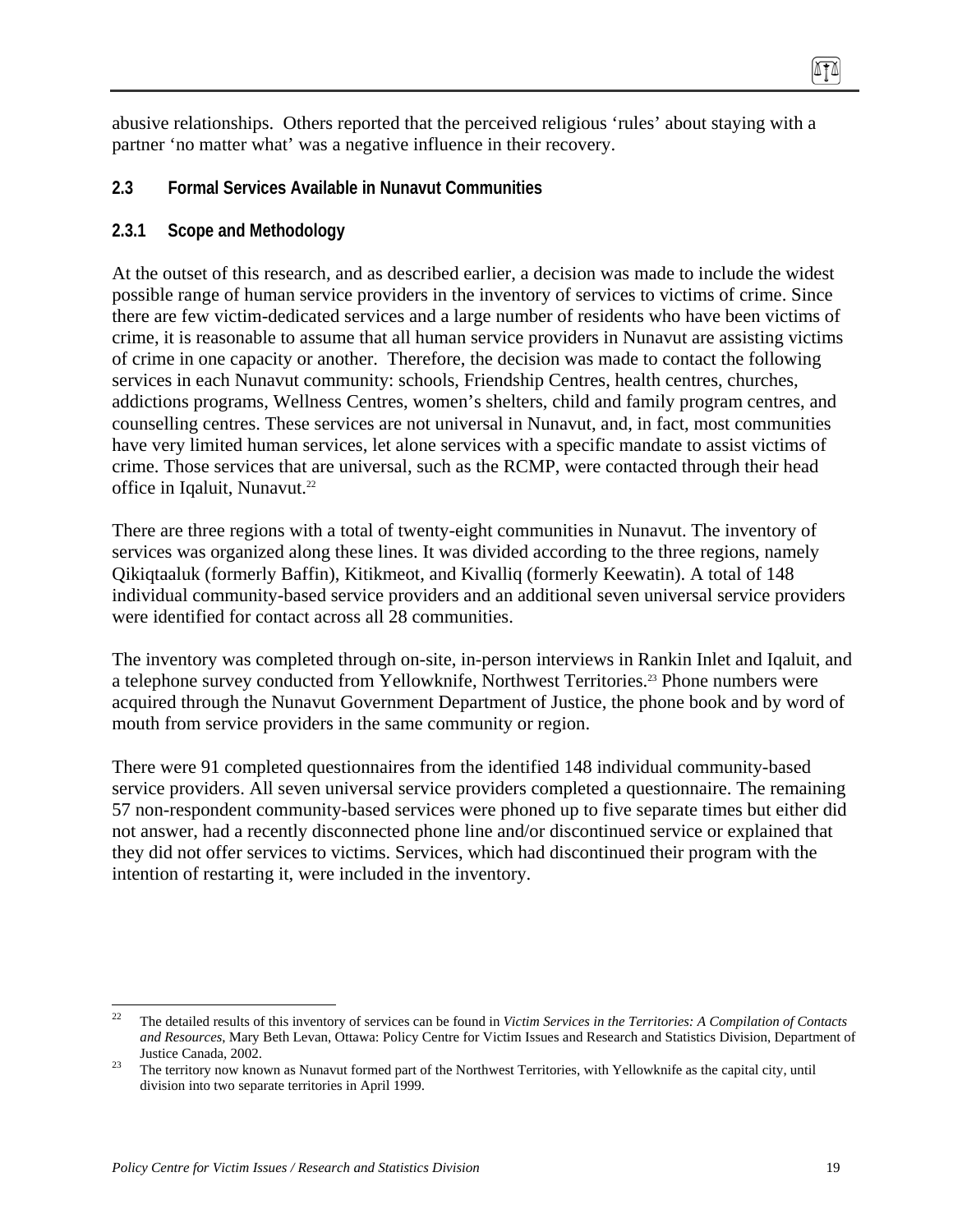# **2.3.2 Inventory Findings**

Most service providers were interested in participating in the inventory of services and contributed recommendations for victim services as well as data about their own service. The 91 community-based, and seven centrally run universal service providers, fall into eighteen categories. The universal service providers are:

- Crown Attorney Victim/Witness Assistants (there are three Assistants who travel to all Nunavut communities);
- Royal Canadian Mounted Police (in each community);
- the Qikiqtaaluk Crisis Line;
- "Crimestoppers";
- Nunavut Department of Health and Social Services, Community Social Programs (located in each community);
- Municipal Hamlet Councils (in each community); and
- Nunavut Arctic College, with thirteen Community Learning Centres.

The community-based service providers included:

- 2 legal aid services;
- 6 women's shelters:
- 2 Friendship Centres;
- 6 elders facilities:
- 3 healing groups;
- 3 residential facilities;
- 6 addiction programs;
- 32 separate family, youth and wellness programs (these are all sponsored by the abovementioned centrally-run Nunavut Department of Health and Social Services, Community Social Programs);
- 25 health centres (again, these are all part of the above-mentioned centrally-run Nunavut Department of Health and Social Services, Community Social Programs);
- 32 schools; and
- 23 churches.

Each of these categories is discussed below. A full description of respondents' assessments of the victim services and victimization situation in their community is provided in the next part of this section, namely, "Obstacles Faced by Nunavut Service Providers." Their recommendations for improved services for victims are contained in the section, "Recommendations for Victim Services in Nunavut."24

The universal services available to victims of crime that exist throughout Nunavut were contacted through their head office in Iqaluit. As listed above, these universal services include: RCMP;

<sup>24</sup> Thus, there is an important caveat. The inventory findings discussed in this section, 2.3.3, are to be read as descriptions of program mandates rather than as descriptions of how these services are working *in vivo*, i.e., as lived front-line experience. They must be read in conjunction with, and in the context of section 2.3.4, "Obstacles faced by Nunavut Service Providers."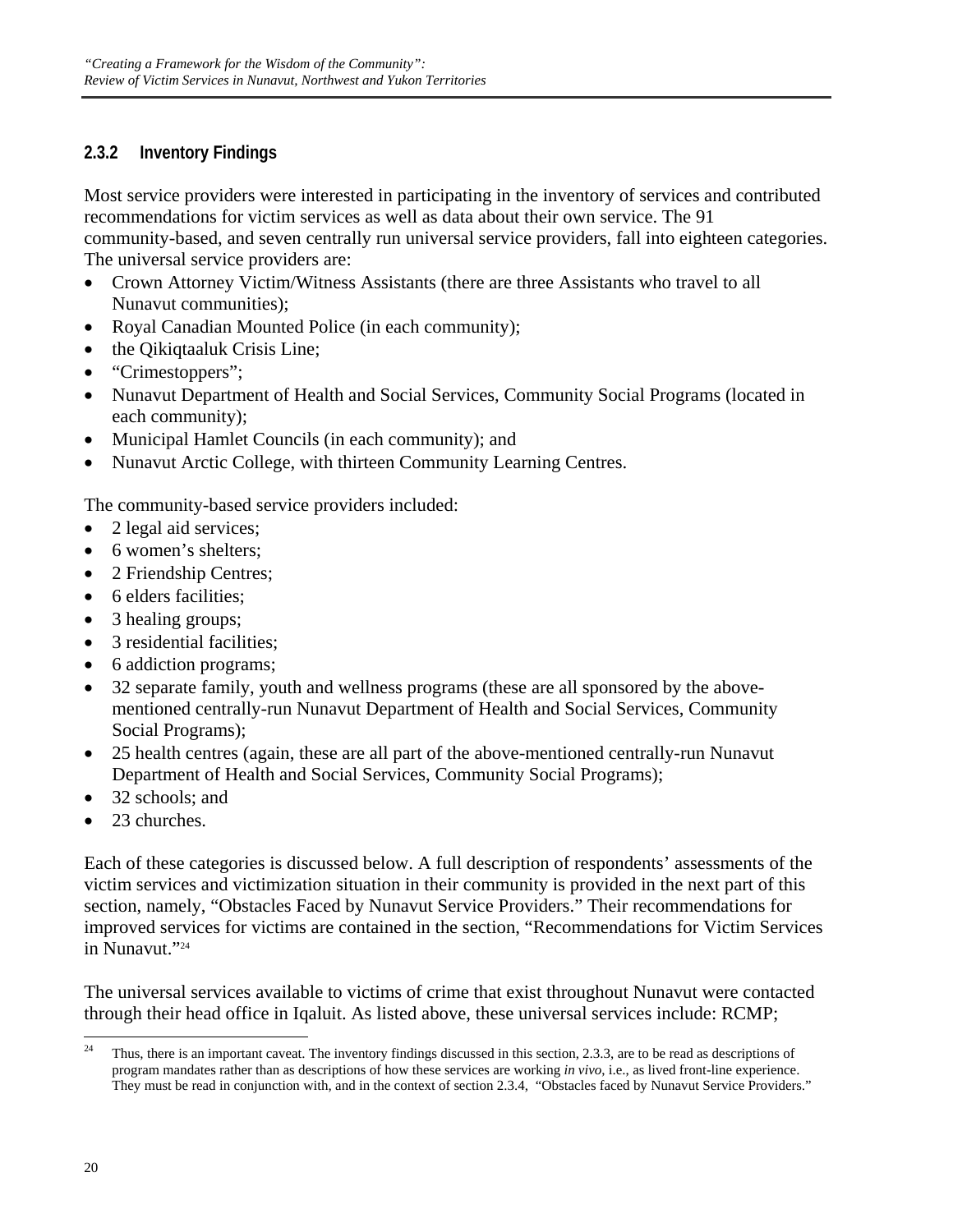municipal Hamlet Councils; 25 Nunavut Government Department of Health and Social Services (individual Health Centres are described by community); Nunavut Arctic College Community Learning Centres (present in 13 communities); and two toll-free lines, "Crimestoppers" and "Qikiqtaaluk (Baffin) Crisis Line," which are accessible in every community. In addition, the Department of Justice Canada, Nunavut Region Crown Attorney's Office, has a Victim/Witness Assistance program through their office in Iqaluit. There are three staff with this program who travel with the circuit court throughout Nunavut. A summary of these universal services is given below.

• Department of Justice Canada Crown Attorney Victim/Witness Assistance Program

There are currently three Victim/Witness assistants working at the Crown Attorney's Office in Iqaluit. These workers travel with the court circuit throughout Nunavut. They assist victims through the court process by explaining the criminal justice and court processes to them, and by assisting them in their role as witnesses to crime. They help victims prepare Victim Impact Statements. They also offer emotional and logistical assistance to both children and adults, often travelling ahead of the court party to work with these victims. They have at their disposal a number of audio and visual aids for use with victims and witnesses.

In responding to this survey these workers report that there is a need for increased community support and services for victims, and greater public awareness about the rights and needs of victims. In addition, their own needs in terms of explaining the court process and assisting victims in their role as witnesses would be met by the availability of audio and visual aids in Inuktitut (the language of approximately 85% of Nunavut residents). Their heavy travel and interview schedule might also point to the need for increased staffing in this area of victim services.

• Royal Canadian Mounted Police (RCMP)

The RCMP offers standard policing services in all Nunavut communities. They also cooperate with local Community Justice Committees (where they exist) in community justice initiatives such as restorative justice, offender diversion programs, alternate sentencing and community policing. RCMP members refer victims to victim services, safe shelters and other resources where these are available. They also provide access to, and assistance with, Victim Impact Statements.

The respondent from the RCMP Community Policing Section stated that more victim services, with long-term funding, were necessary and added that those helping victims needed more support to prevent burnout. He also stated that the RCMP would benefit from increased training around methods of supporting victims. In addition he remarked that there needed to be more public awareness around the prevention of violence and public agreement that the behaviour of offenders is not acceptable.

 $25$ 25 Hamlet offices, present in each community, do not offer direct service delivery programs. They may sponsor or fund various local committees, but they do not offer programs themselves.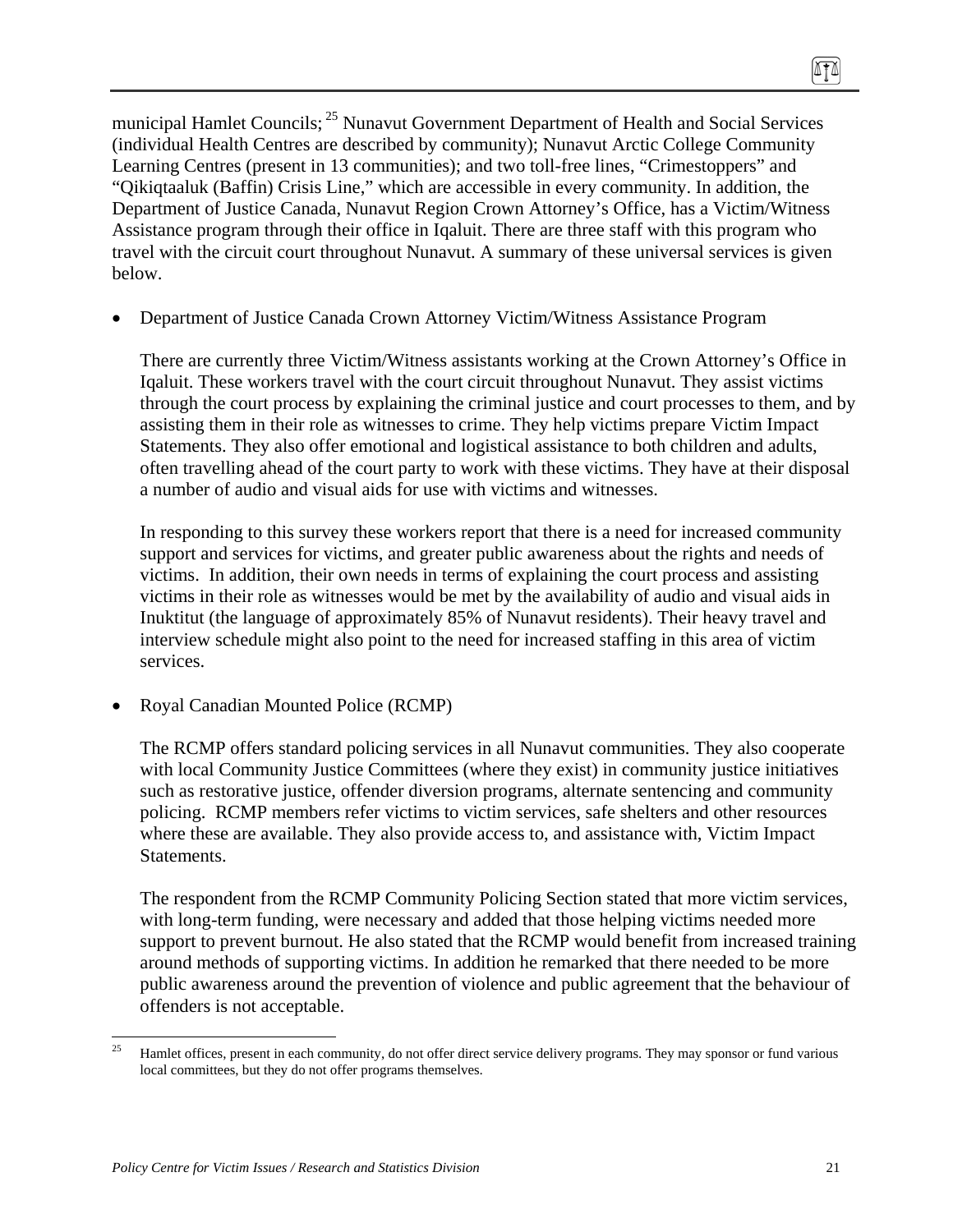• Qikiqtaaluk (Baffin) Crisis Line

This crisis line is available to all Nunavut and Nunavik (northern Quebec) communities from seven in the evening to midnight every night of the year. It has been running for 11 years. It is listed in each community under both "Qikiqtaaluk (Baffin) Crisis Line" and "Crisis Line." The phone lines are staffed by approximately 50 volunteers in Iqaluit and service is offered in French, English and Inuktitut on most nights.

The respondent reports that calls are related to suicide, spousal assault and past abuse, among other issues. They receive approximately 1,000 calls a year. All calls are confidential and anonymous. The Crisis Line works in cooperation with Northwestel and the RCMP in terms of immediate crisis and suicide intervention, although they do not use call-display phones, and they advertise this fact.

Volunteer crisis line workers are trained in the areas of suicide intervention, spousal and sexual assault, addictions, trauma, grief and referral protocol. Funding for phone lines, office space, training and advertising are raised through volunteer fundraising efforts.

• "Crimestoppers"

This program is overseen by a volunteer community-based board of directors which the RCMP coordinates from its northern headquarters in the Yellowknife, Northwest Territories office. A toll-free number is available in each Nunavut (and NWT) community for people to anonymously report information relating to criminal activity. Calls are answered in person 24 hours a day by paid staff trained to ask questions related to criminal activity. Callers are given a code number and can phone collect to the RCMP member in Yellowknife to report further details of the crime and potentially collect a reward if the information leads to an arrest. The respondent notes that victims seldom phone this line looking for help, nor is it used by people anonymously reporting spousal abuse, sexual assault and child abuse crimes. The majority of calls relate to drug dealing, bootlegging, arson, theft and fraud. They receive 200 to 250 calls per year.

• Nunavut Government: Department of Health and Social Services, Community Social Programs

The Nunavut Government Department of Health and Social Services, Community Social Programs, is mandated to offer services in each Nunavut community in the areas of child welfare, adoption, community corrections, aged and handicapped, mental health, spousal assault and spousal relocation. In some Kitikmeot communities, the Social Services office and Health Services (nursing station) are combined in the same building. In other locations they are in separate buildings.

Social Service offices provide help to victims of crime, as time allows, through participation with other community agencies in the sponsorship of community-based counselling, addictions, crisis intervention and healing programs. In addition, where there is little or no support to victims, Social Service workers assist the victim with court procedures, referrals and emotional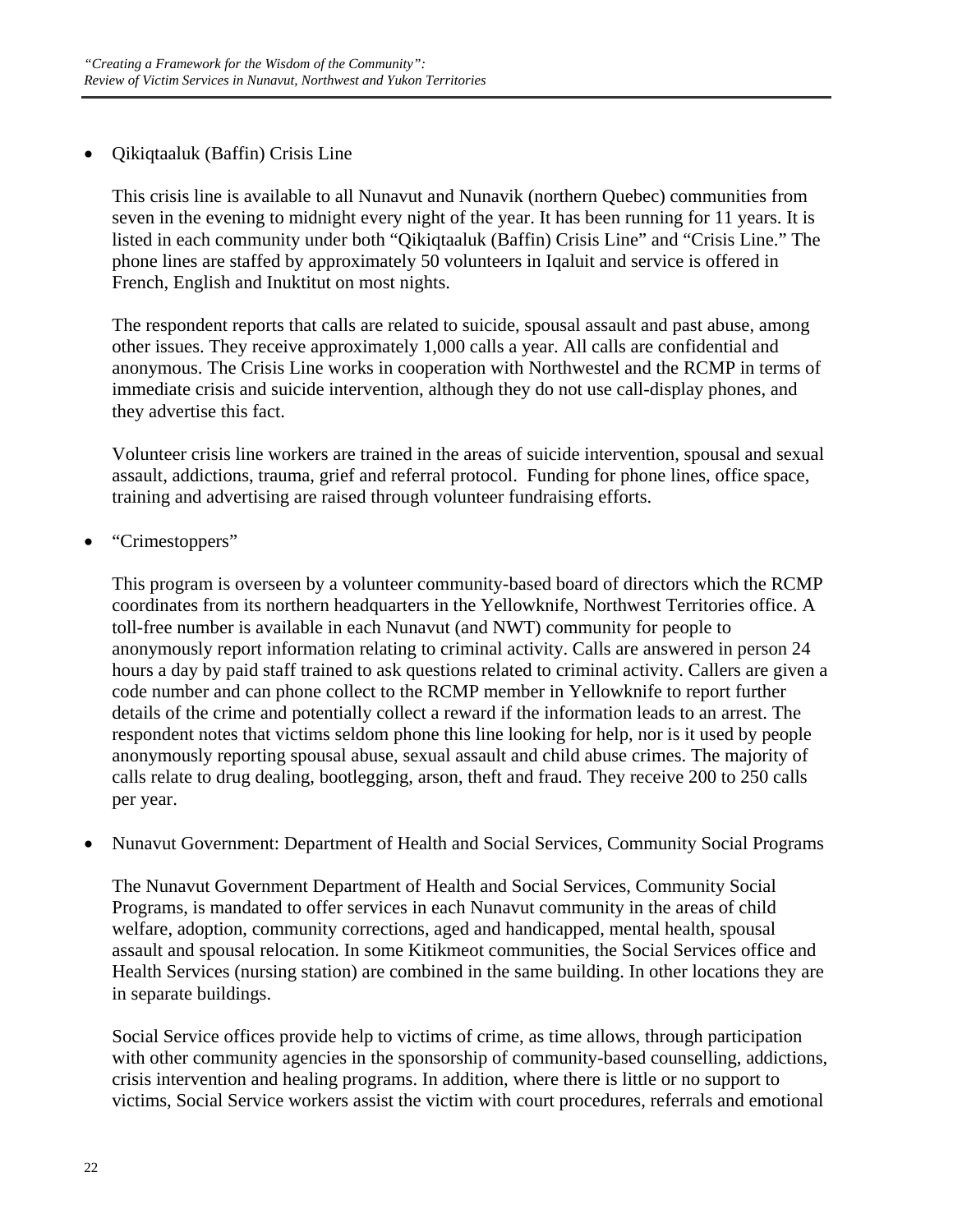support. In some communities, Social Services workers also work with children in the school system and with teachers*.* 

According to the respondent, Community Social Workers carry a very heavy load and would benefit from the availability of other local community-based services in a position to focus on victims of crime. They see a strong need to hire and train community people who could both assist victims and work with the overall community in crime prevention.

• Municipal Hamlet Councils

Hamlet Councils, the municipal government body in each Nunavut community, do not directly offer any social services. They do, however, often sponsor Community Justice Committees, Recreation Committees and Community Wellness Committees. In that capacity, they help secure funding and offer administrative support to the programs run by these committees.

• Nunavut Arctic College, Community Learning Centres

Community Learning Centres are located in 13 Nunavut communities as follows: Arviat, Baker Lake, Cambridge Bay, Chesterfield Inlet, Coral Harbour, Gjoa Haven, Igloolik, Iqaluit, Kugluktuk, Rankin Inlet, Repulse Bay, Taloyoak and Whale Cove. These centres have an adult educator, and sometimes additional staff, who offer educational programs to adults in academic upgrading and a variety of employment skill areas. These learning centres are not specifically offering a victim service. However, they do provide locally available, long-term, safe, training programs available to the general public, many of whom are chronically traumatized and recovering victims of crime.

In addition, in terms of victim services, Nunavut Arctic College offers a two-year diploma program in Social Work and a one-year certificate program in Northern Alcohol and Drug Counselling. These programs are coordinated from the Nunavut Arctic College Kitikmeot Campus in Cambridge Bay.

The following services are categorized as community-based services because their service is available only to the people in the community where they are located. Some, such as women's shelters, will take victims from a nearby community if they have space, and if the victim can acquire a referral and airfare from their local social worker.

• Women's Shelters

Of the 26 Nunavut communities, six have safe shelters for women. These shelters are in Iqaluit, Cape Dorset, Rankin Inlet, Taloyoak, Cambridge Bay and Kugluktuk. They accommodate women, and their children, escaping violent situations in their homes. Most shelters can house women and children for up to a week, although the shelter in Iqaluit can accommodate women and children for up to six weeks or longer. All the shelters except the one in Iqaluit operate with part-time on-call staff. Finding capable, long-term, trained staff, and lack of funding, are problems they share with other service providers in Nunavut.

TI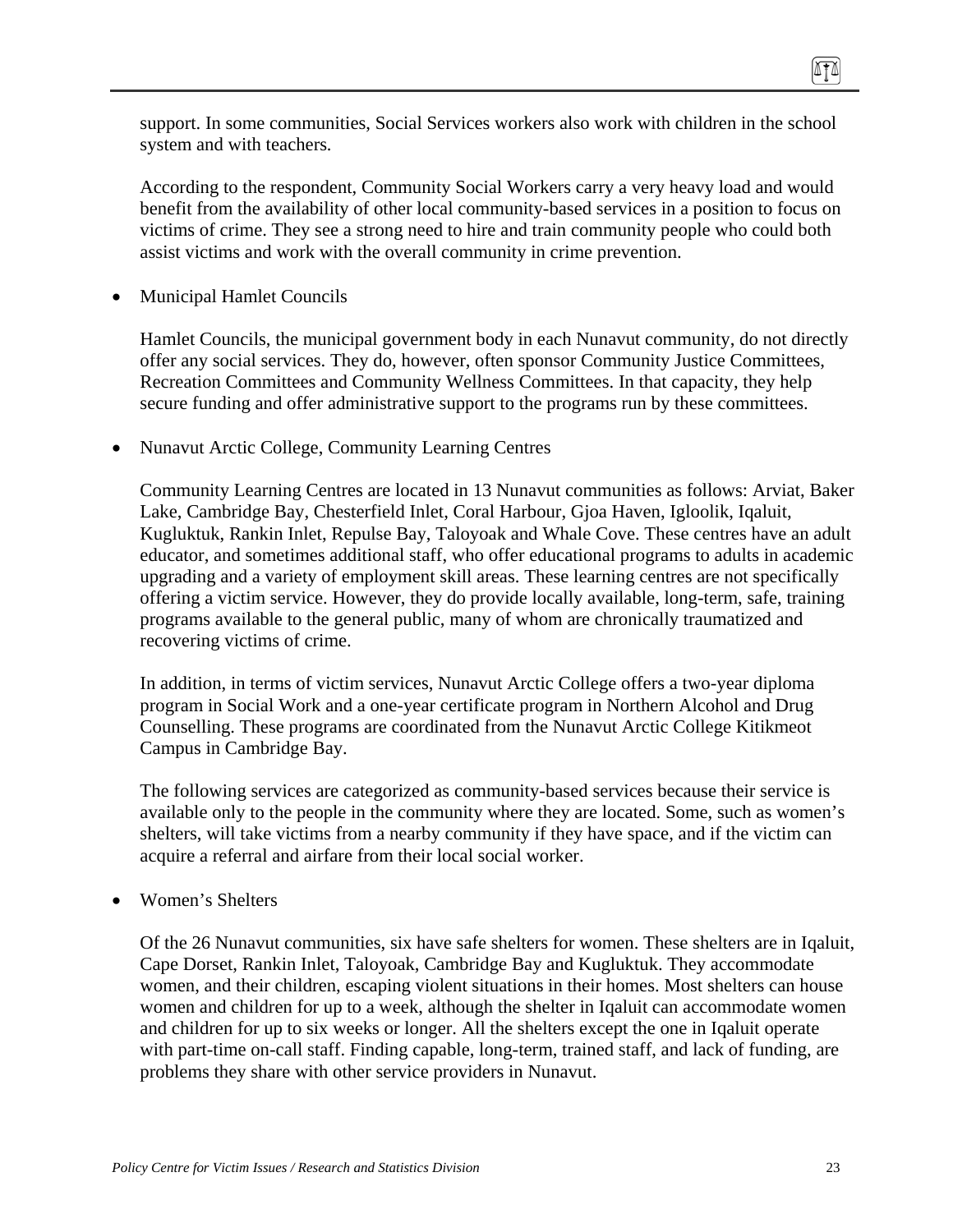These shelters are well connected to each other as they hold annual meetings and ongoing consultations through their parent organization, Sedna, NWT/Nunavut Family Violence Prevention Workers Association. They attempt to do joint staff training and share resources amongst themselves. Aside from the Crown Victim/Witness Assistance Program working out of Iqaluit and the Victim Assistance Program at the Rankin Inlet Friendship Centre, these shelters are the only services in Nunavut dedicated to victim services.

Like other community-based service providers they understand the realities of victimization in the communities they serve, and in Nunavut Territory in general. They work with local social service offices in their communities to transfer women and children to other shelters if they remain in danger in their own community. They do as much public education, advocacy and hosting of community training and healing events as their funding and staffing situations allow.

### • Friendship Centres

There is a Friendship Centre in two Nunavut communities. The Friendship Centre in Rankin Inlet sponsors a variety of programming, including a Victim Assistance Program. This program has one staff person and is available to victims of crime in Rankin Inlet needing referral, counselling, advocacy and assistance with court proceedings. As funding becomes available, this Friendship Centre also sponsors early intervention, youth and family programs. They are also hoping to sponsor a treatment program for abusive men in the future. The second Friendship Centre, in Arctic Bay, is temporarily suspended, although an interview was completed with the remaining staff.

• Elders Facilities

Six elders facilities were identified and contacted. These service providers do not identify themselves as offering services to victims, although most participated in the survey. They provide both residential and day programming to elderly people.

• Healing Groups

A search of the Nunavut phone directory and word of mouth information revealed that three communities, namely, Pangnirtung, Clyde River and Cape Dorset, have informal healing groups for men and women. However, it was only possible to talk with one of these programs as no answer was received at the other numbers. Community volunteers, usually under the sponsorship of a community agency or hamlet committee, run these programs. According to other sources these healing groups offer both on-going and time-limited group sessions. Some healing groups take an Alcoholics Anonymous approach and others hold talking circles in an effort to help people disclose and heal from past traumas.

• Residential Facilities

One residential child group home, one homeless shelter and one offender rehabilitation facility (half-way house), all in Iqaluit, were identified and contacted. All completed an interview. As with all service providers these facilities understood the situation with regard to victimization in Nunavut. However, they do not identify themselves as offering services specifically to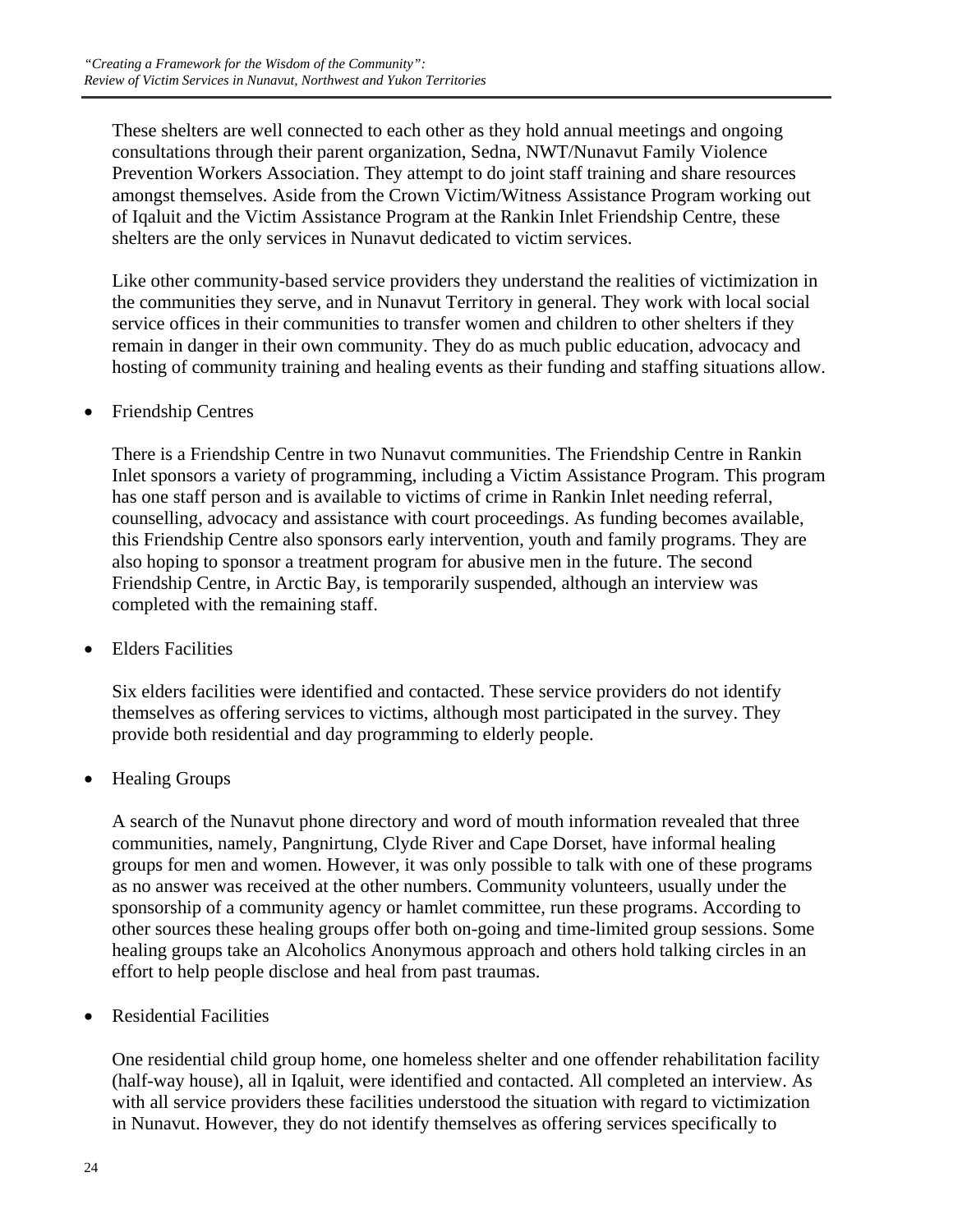victims. Like other service providers, they report that the reality of victimization in Nunavut is much greater than their service and other existing services can adequately address.

• Addictions Programs

A total of six stand-alone addictions programs were identified for contact. Responses were received from five of them. The remaining program was temporarily suspended. As noted above, some addictions programming is done through wellness centres and family counselling centres. However, a few communities still try to maintain separate addictions treatment programs. These programs know they are working with victimized people but their primary mandate is to address the addictions issues of the community. Addictions programs usually have only one or two staff. Moreover, due to low wages and lack of core funding, staff turnover is high.

• Legal Services

Two legal aid services were identified. A partial response was obtained from both of these services. They explained that they do not offer services to victims of crime.

• Justice Committees

Each community has its own Community Justice Committee. Five of these were contacted. As with other service providers, they do not identify themselves as offering services to victims of crime as their focus has been on offender sentencing and rehabilitation. However, they expressed an interest in becoming more informed about victim issues and would like to offer more assistance in that area.

• Family, Youth and Wellness Programs

A total of thirty-two separate programs, which offer a variety of family, youth and wellness programming, were identified in Nunavut. These programs include:

- prenatal health programs such as Aboriginal HeadStart (Health Canada), daycare and other early intervention programs;
- youth programs which offer various land skills, cultural and recreational programming (eight programs were identified, although five could not be contacted due to disconnected phone lines, suspension of their program or no phone access);
- family counselling programs (13 were identified, although four are currently suspended due to funding issues); and
- wellness programs, with between 1 and 5 staff each, offer a wide variety of health programming, including healing groups and addictions counselling (12 wellness programs were identified, although 4 could not be reached for comment).

It is important to note that most of these programs are clustered, for unknown reasons, in a few communities. Baker Lake has the most services of this type for a small community. Iqaluit has the most services of this type for a large community. As well, Cambridge Bay, Clyde River, Cape Dorset and Kugluktuk seem to have more of this type of programming than other small towns.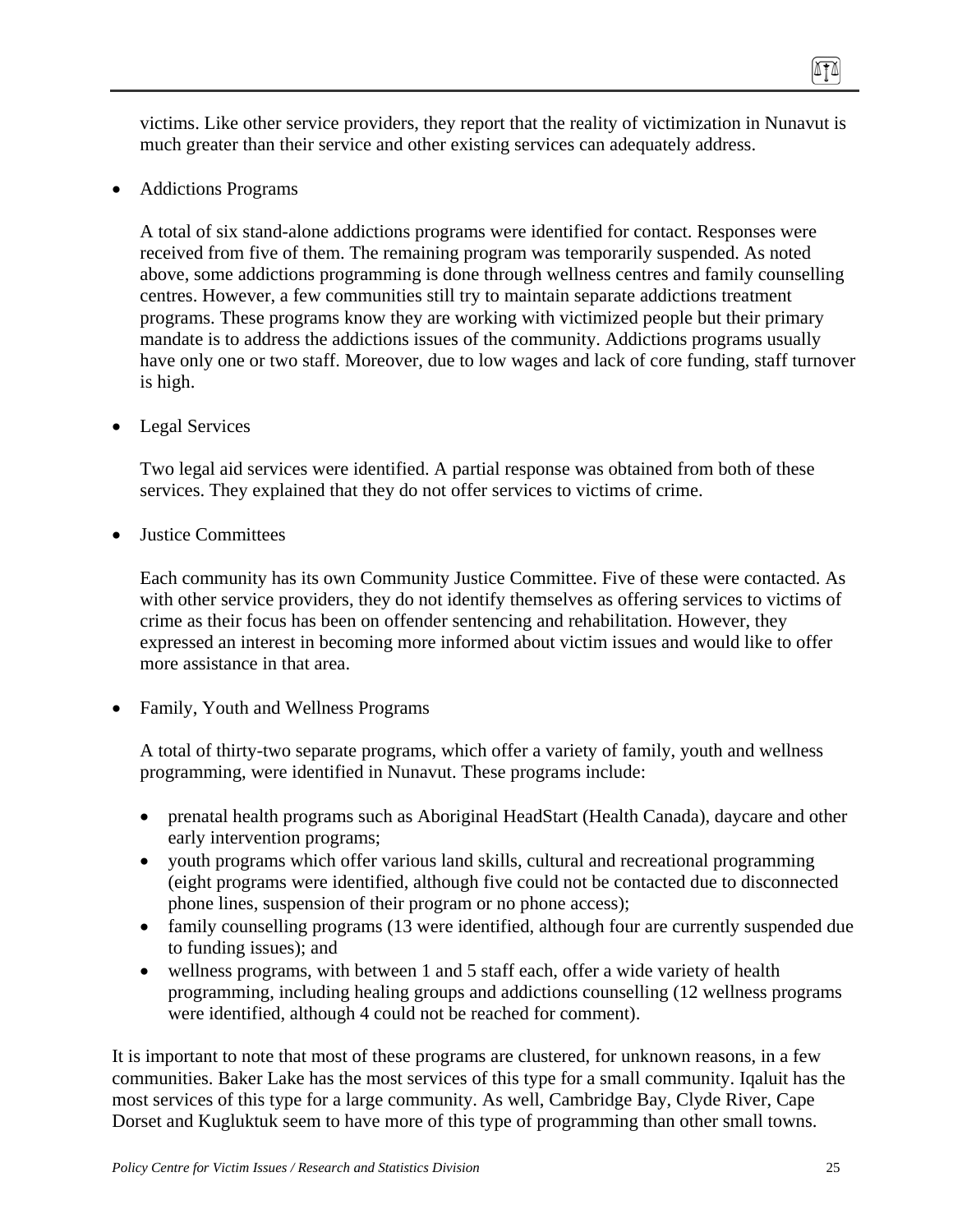These programs do not offer services dedicated specifically to victims, although much of their clientele are victimized individuals and families. Respondents are well aware of the victimization issues in their community and know that their programs are most often the only community resource for victims.

Some communities have had more success than others in holding onto this type of communitybased programming. The reasons for this are unknown. However, the overriding problem expressed by all respondents in this category is the difficulty of maintaining funding that comes only on a year-to-year basis. A further challenge is finding enough capable staff willing to work at wages that are much lower than those in government.

### • Health Centres

Health is a universal service in Nunavut. Each community has a health centre, or "nursing station," as it is sometimes referred to, as nurses staff the health centre, with doctors flying in periodically. A decision was made to contact each centre individually as community-based nurses usually know the victimization situation in their community in more detail than most other service providers. A total of twenty-five health centres were contacted; however, four of these did not wish to complete the interview. In one instance this was due to a language issue (no one was available to do the survey in English) and in the other instances the respondents expressed frustration with surveys and questionnaires that never seem to lead to increased programming or services.

Health centres do not offer victim services outside of referrals to social services in cases of suspected or known abuse, and some counselling when they have time. Respondents explained that they are very overworked and do not have enough time for their medical duties, let alone counselling.

• Schools

A total of thirty-two schools were identified for contact. A response was received from all of these schools. Most schools in Nunavut have a school counsellor who is also available for some community counselling work as time permits. The schools in Nunavut are aware of the high levels of victimization in the general population but are not able to offer any dedicated victim service programs outside of the assistance they attempt to give individual students, and their parents, who approach them directly. However, a number have curricula that include discussions of interpersonal violence and most attempt to involve elders and other respected community members in their day-to-day programming.

• Churches

A total of twenty-three churches were identified. However, despite numerous attempts, no response was received from thirteen of these churches. The ten churches that did respond explained that they offer volunteer counselling services for their parishioners and other community members who approach them. Some of these churches periodically offer shelter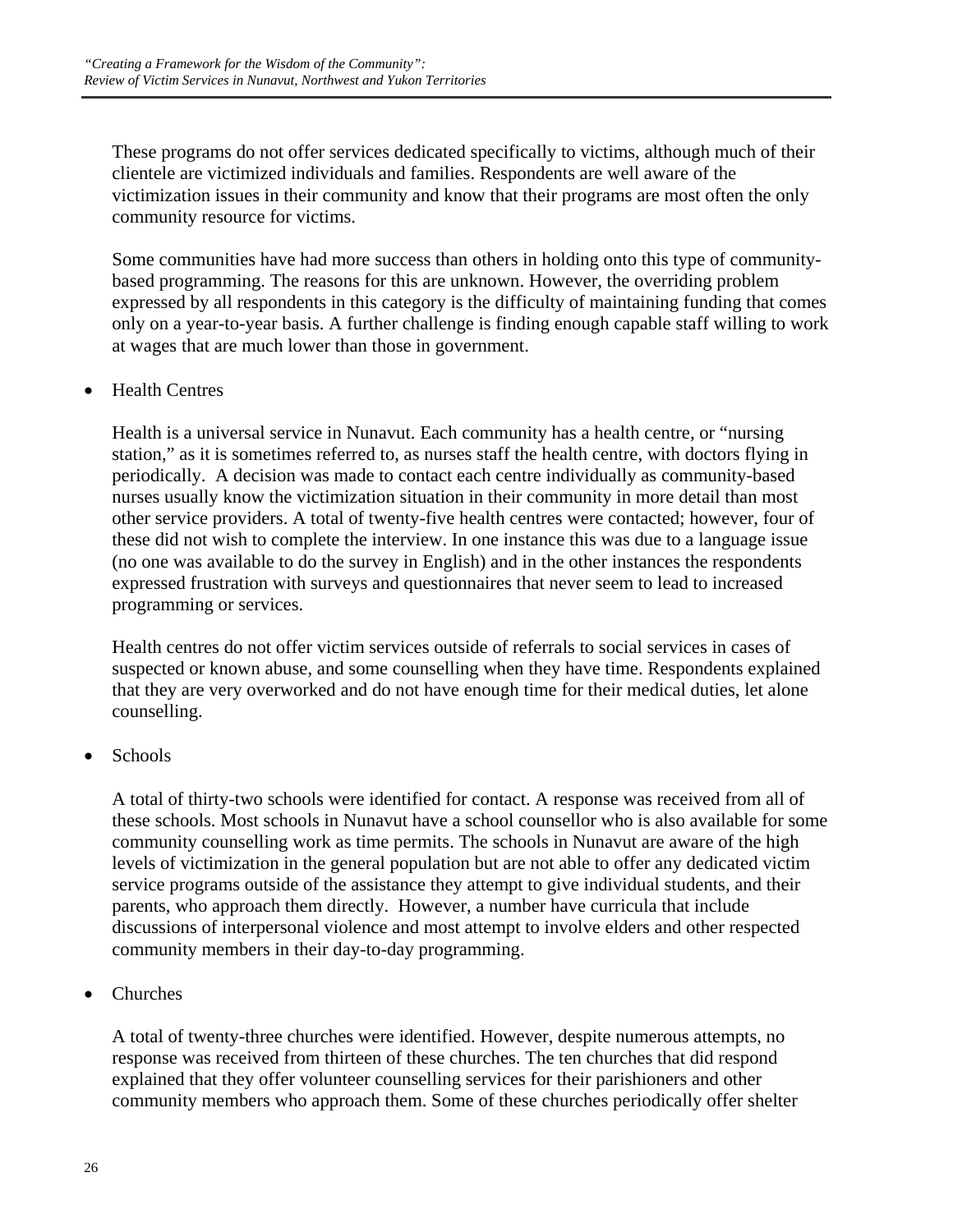and programs for youth, and indigent community members, if they can find the necessary volunteer staff and resources.

In summary, in terms of service inventory findings, and as noted above, there is currently only one service in Nunavut actually called a "Victims Assistance Program". It is sponsored by the Friendship Centre in Rankin Inlet. There was a second victim assistance program offered in the past through the Qikiqtaaluk (Baffin) Regional Aggvik Society in Iqaluit, which also sponsors the women's shelter in Iqaluit. This victim services program is indefinitely suspended due to funding difficulties. Aside from the six women's shelters in Nunavut, and the Crown-based Victim Witness Assistance program associated with the court circuit, there are no other services in Nunavut whose sole mandate is assistance to victims of crime. <sup>26</sup>

As stated earlier, most human service providers in Nunavut are well aware of the fact that they are providing services to victimized people, and this realization is born out by their comments during interviews. It is important to note here that the overall tone expressed by respondents throughout the entire survey process was one of stress, sadness, intense frustration and even anger at what they describe as an almost complete lack of safety and recovery programs for victimized individuals. The mandate of some services may include services to victims, but due to funding shortfalls, staff burn-out and turnover, the lack of trained staff, community attitudes, and other obstacles detailed in the next section, the majority of human service providers in Nunavut find themselves unable to offer anything more than what they themselves describe as "band-aid solutions" to a problem they describe as "monumental."

### **2.3.3 Obstacles Faced by Nunavut Service Providers**

This detailed discussion of obstacles faced by Nunavummiut service providers, community caregivers and decision makers is based on individual consultations with key service providers (see Appendix A and B). It is also based on results from the telephone survey of the 98 communitybased and universal human services in Nunavut, described in the previous section.

This section also includes insights from delegates at the Northwest Territories Victims' Assistance Conference held in Yellowknife, Northwest Territories (NWT), in March 2001. Their comments are included here as many of these service providers worked in Nunavut prior to the splitting of the eastern and western Arctic into two separate territories, the Northwest Territories and Nunavut, in April 1999. Their comments were very similar to those of the service providers currently working in Nunavut communities.

Thirteen victims of crime from Nunavut were also interviewed during this research process and although they are not named in Appendix A, many of the quotes in this section are theirs.

The challenges and problems faced by Nunavut service providers in addressing the needs of victims of crime are described below by category. These categories are:

 $26\,$ 26 A Community Justice Specialist/Victims Assistance Coordinator position was created by the Nunavut Department of Justice after the data gathering phase of this research project was completed.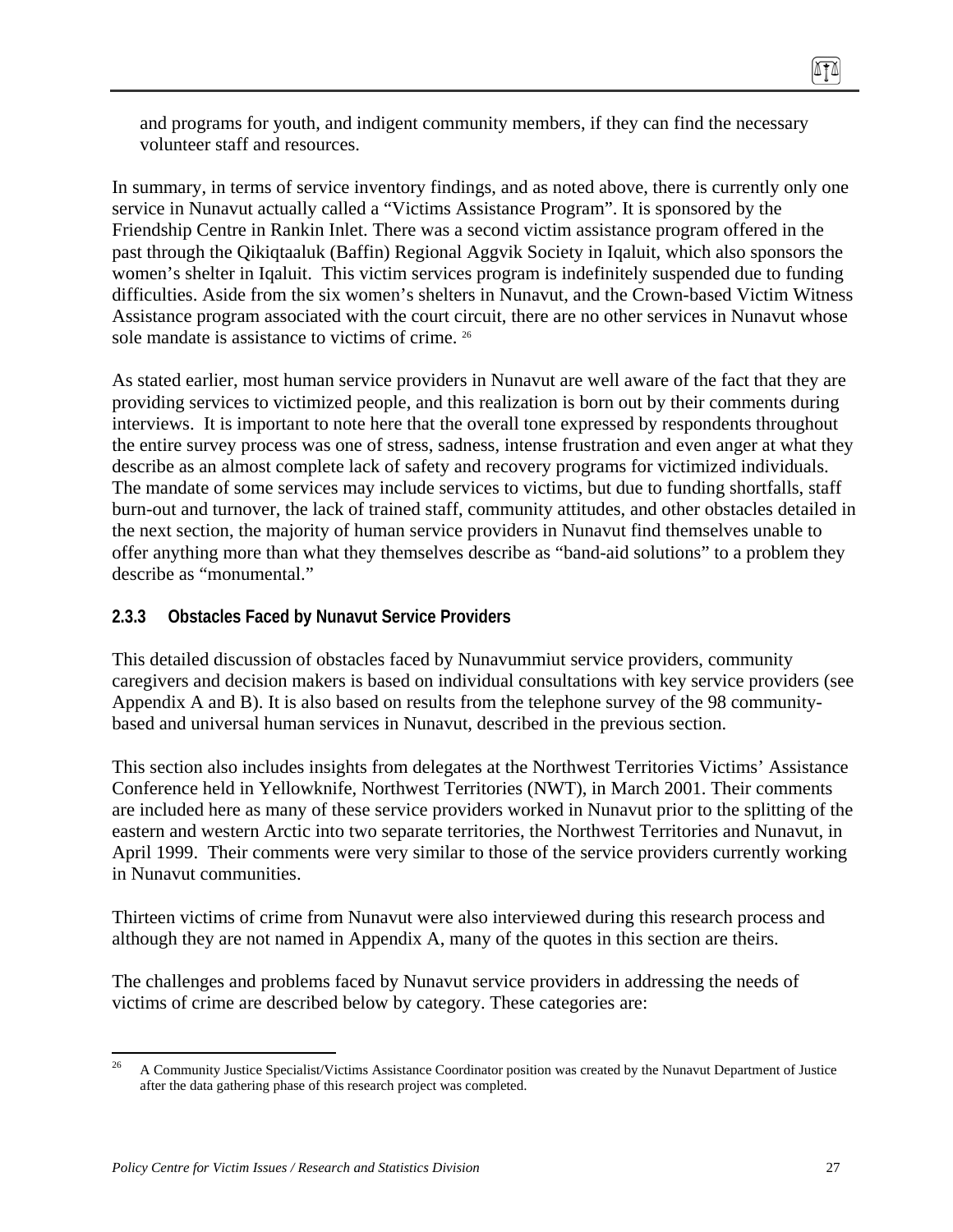- lack of community support for victims and caregivers;
- lack of leadership support and understanding of victims;
- lack of infrastructure resources and services;
- lack of information:
- the difficulties of working with victimized people; and
- the difficulties of working with the judicial and correctional systems.

Within each category, the issues are further subdivided for increased clarity. Each category begins with direct quotes from Nunavut service providers, community caregivers and victims of crime.

Lack of Community Support for Victims and Caregivers

The lack of community support for victims and caregivers, as illustrated by the following quotations, rests on a persistent distrust of services and entrenched anti-victim social norms in Nunavut communities.

- *"You are looked at as a bad person if you try to help the victim."*
- *"There is sympathy and support for offenders and they get more services than victims."*
- *"The local priest has condemned our counselling centre."*
- *"The young people are without hope, lonely, ignored and they turn to drugs and alcohol for relief."*
- *"Denial by both the victim and the offender is a community-wide problem."*
- *"This is a transitional culture and parents are confused"*
- *"There is fear and shame about opening up ... people fear the stigma of victim, they're afraid of being labeled and gossiped about."*
- *"There is no moral support from our own people and no trust from them."*
- *"No one will acknowledge there even is a victim."*
- *"The victim as well as the perpetrator are left hanging with little community or professional support ... much of the often severe post traumatic stress experienced by a victim will often haunt them for years."*
- *"Some teen girls here are used like slaves and even sold for sex when their parent needs money."*
- *"There is a total lack of accountability, men are just expected to be violent."*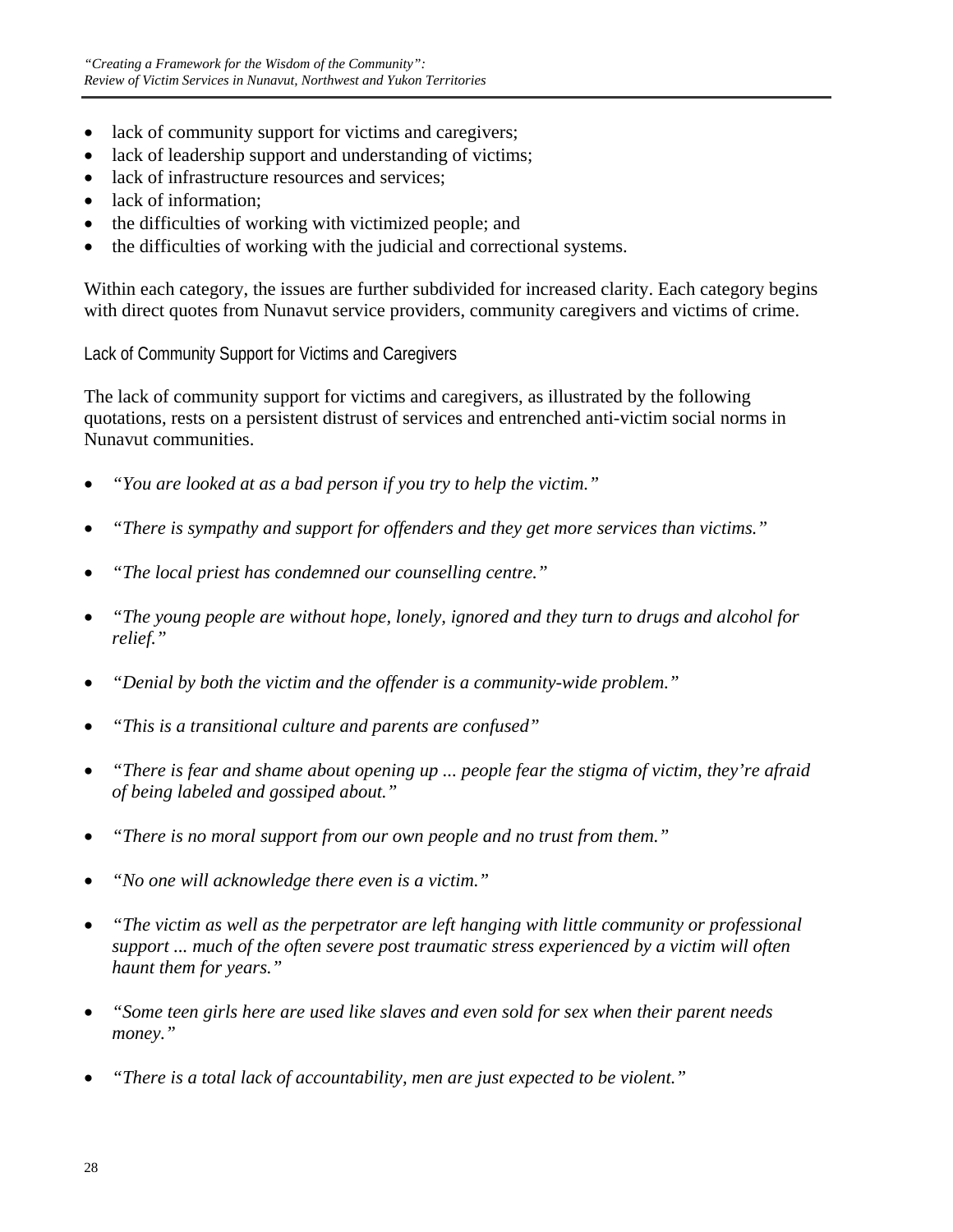• *"Here is the bottom line: we have fractured services with no trained staff in an environment where women are not seen as people and it is OK to abuse and use each other."* 

#### Entrenched Social Norms

Traumatic reactions and behaviour are resistant to change. Respondents report that, to some degree and in some locations, violence, betrayal and neglect have become normalized and accepted. This normalization and acceptance of traumatic reactions has become necessary for survival. These behaviours include high levels of depression, hopelessness, fear, rage, relationship problems, medical problems, apathy and general dysfunction.

A further complication in this situation is that there is, according to most respondents, a longstanding norm of discrimination against, and blaming of, victims, particularly if they are women or female children. Those interviewed for this research report that women have not been valued as much as men and are not thought capable of leadership, or major decision making.

#### Lack of Trust

Furthermore, according to respondents, a substantial number of people in small remote Nunavut communities do not trust the existing caregiver network as they may be related to them and/or fear the consequences of asking for help, such as loss of confidentiality and apprehension of children.

In addition, respondents report that victims are usually not believed when they try to share their story with family and friends. If they are believed, they are usually blamed for the violence. There is pressure from the victim's family, the offender and his family, and the community, to keep quiet about violence, neglect and abuse. People are discouraged from reporting crimes to the police and pursuing court cases.27

To complicate matters, support workers and caregivers themselves, often face victimization, ostracism and blame when they offer assistance. It is not uncommon for some community leaders, church leaders, elders and others to accuse caregivers and support workers of breaking up families or being evil.

#### Lack of Leadership Support and Understanding of Victims

Included here are obstacles arising from a lack of women in leadership and decision-making positions and men in leadership positions who do not see victimization as a top priority. A number of respondents stated that some leaders have histories as abusers themselves.

- *"There is inequality in our community as a result of political power."*
- *"When the abuser is a respected and powerful person, it is very hard."*

<sup>27</sup> 27 Pressure to remain silent and not report the violence is a common phenomenon among highly victimized people everywhere, especially in circumstances where few resources exist. This phenomenon was discussed earlier in section 2.2.3, "Traditional and Existing Informal Victim Services in Nunavut."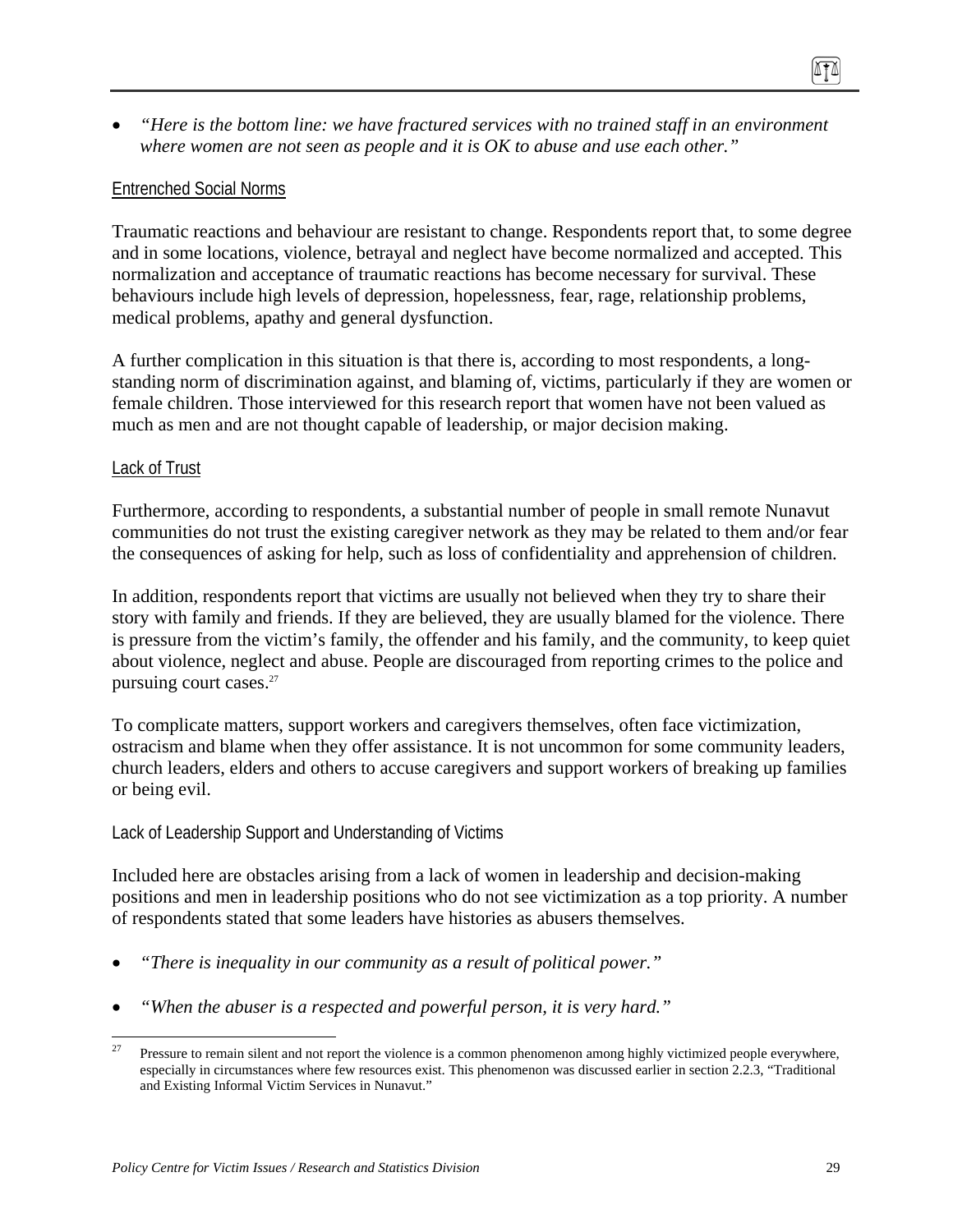- *"Leaders need to see women's issues and social issues as priorities versus economic issues."*
- *"We need more women in leadership positions."*
- *"There is lack of support from the hamlet council ... these are the people that should know the difference but are reluctant to help."*
- *"There is a lack of women elected to the Legislative Assembly."*

### Lack of Women in Leadership and Decision Making-Positions

There is, at this time, only one woman in the Nunavut legislature and few women in elected leadership or decision-making positions at any government level. Women are not often in leadership positions in their communities either. Hamlet (municipal) councils, Inuit organizations and community boards are for the most part run by men.

### Men in Leadership Have Other Priorities and Do Not Understand Social Problems

Respondents report that, from their perspective, the elected leadership is focused solely on economic development, and issues related to Aboriginal/Inuit land claims and self government. Those in leadership positions do not seem to be aware that social problems are as widespread and entrenched as service providers believe they are. It appears to these respondents that leaders who do understand the social problems are largely silent about them.

### Some Leaders Have a Criminal Record

Respondents note that, at the time of this research, several Members of the Legislative Assembly have been re-elected after serving time in jail or paying fines in relation to convictions of spousal and sexual assault. The re-election of these individuals may be due to a reported tendency in most remote, Aboriginal communities to vote in family blocs. However, it may also reflect social norms, which, according to respondents, condone and ignore violence against women.

Lack of Infrastructure, Resources and Services for Victims

- *"The contribution agreements, contracts and cheques are always late."*
- *"No one is paying us to write all these proposals and reports."*
- *"The repercussions of our situation regarding victims is apparent in health services in the forms of addictions and suicide."*
- *"Community people are abusive towards the existing caregivers and anyone who tries to help victims."*
- *"Service providers don't seem to know the difference between victims and offenders."*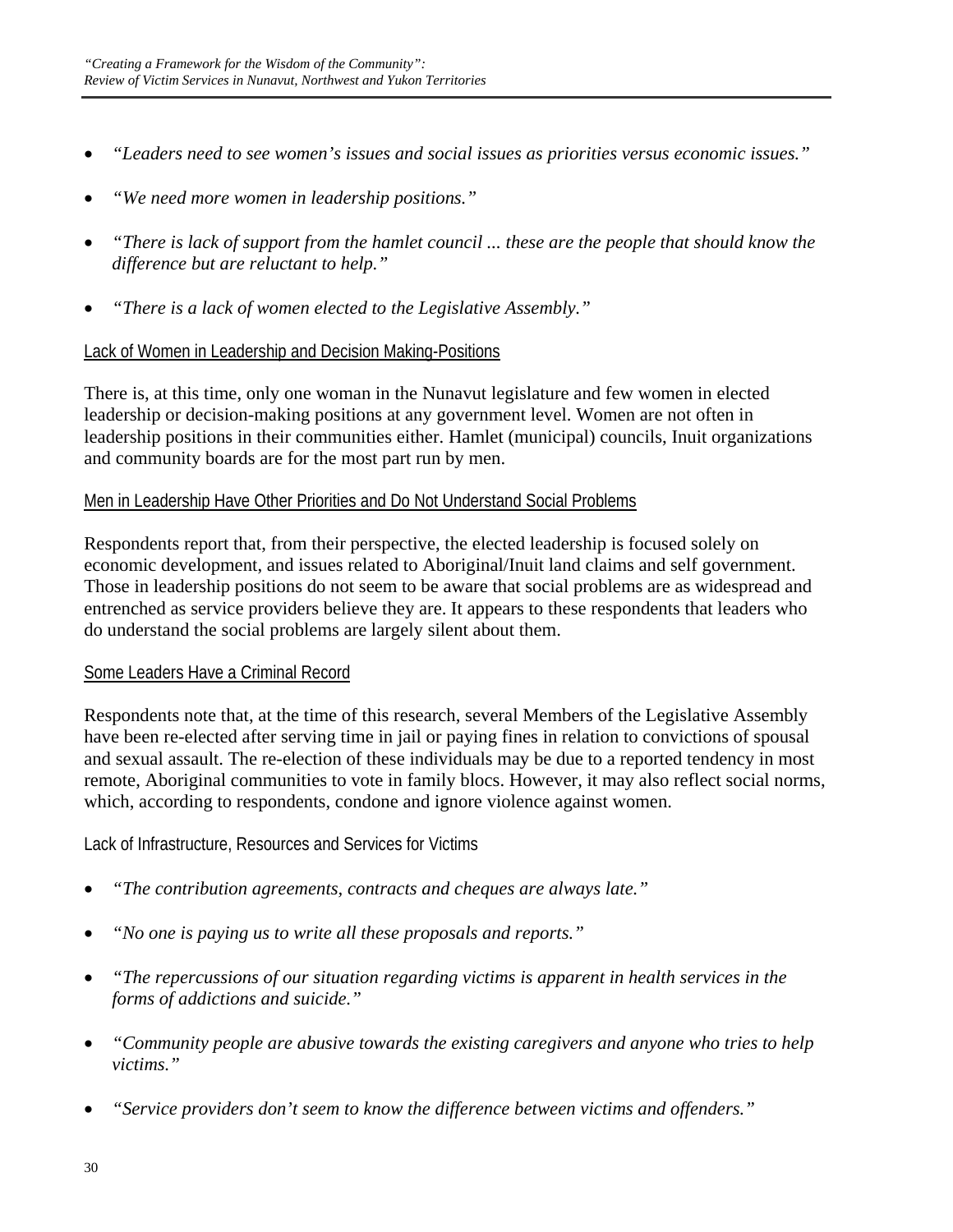- *"We have a band-aid approach with no resources."*
- *"There is no policy or training or infrastructure in place."*

#### Funding Issues and Limited Community-Based Services

Territorial and municipal governments do not allocate funds specifically for victim services aside from yearly budgets for women's shelters. There has been no new territorial or federal money for more women's shelters, trauma treatment, addictions programs or counselling services in recent years.

In the area of family violence, there are only six women's shelters or safe houses in Nunavut; so women and children often have to leave town when they need a safe refuge. In addition, there is an acute shortage of public housing; so victimized women are forced to remain with the men who are assaulting them, if they don't want to leave town and go to a shelter. Lack of public social housing, combined with limited crisis housing and community attitudes as noted above, creates a situation in which victims have few choices.

In addition, respondents report that existing community-based agencies, which deliver front-line services such as women's shelters, Friendship Centres and addictions programs, cannot keep staff as they cannot compete with government wages and benefits. In fact, community-based agencies have to apply to as many as twenty different funders in order to run any programs at all. Writing proposals and reports is a full-time job and most funders do not include administrative costs in their funding. Funders also do not include money for training staff to take on these tasks.

Upon completion of the inventory of services it became clear that there are few community-based counselling services, and even fewer residential or long-term healing and treatment programs in Nunavut. In fact, the correctional facility in Iqaluit, Qikiqtaaluk (Baffin) Correctional Centre (BCC), is the only residential treatment program of any type in Nunavut. Even at that, this is an all male facility. There are no residential treatment facilities of any kind for adult women in Nunavut.

Schools, nursing stations and social services, judging by inventory results and consultations, are stretched to the limit offering their statutory service and have neither the time nor resources to provide specialized, focused services to victims of crime. In addition, service providers do not have the level of training needed to deal effectively with traumatized and victimized community members. This lack of adequate training, and a heavy workload, quickly burns out service providers, a phenomenon we heard about throughout the research process. There is nowhere to get legal information in small towns and only one community (Rankin Inlet) has a specific victim services program.

In summary, many respondents note that current services are more of a "band-aid" approach, as community-based services don't necessarily work together and are, at any rate, stretched to the limit with little time left for a focused approach to victim's assistance.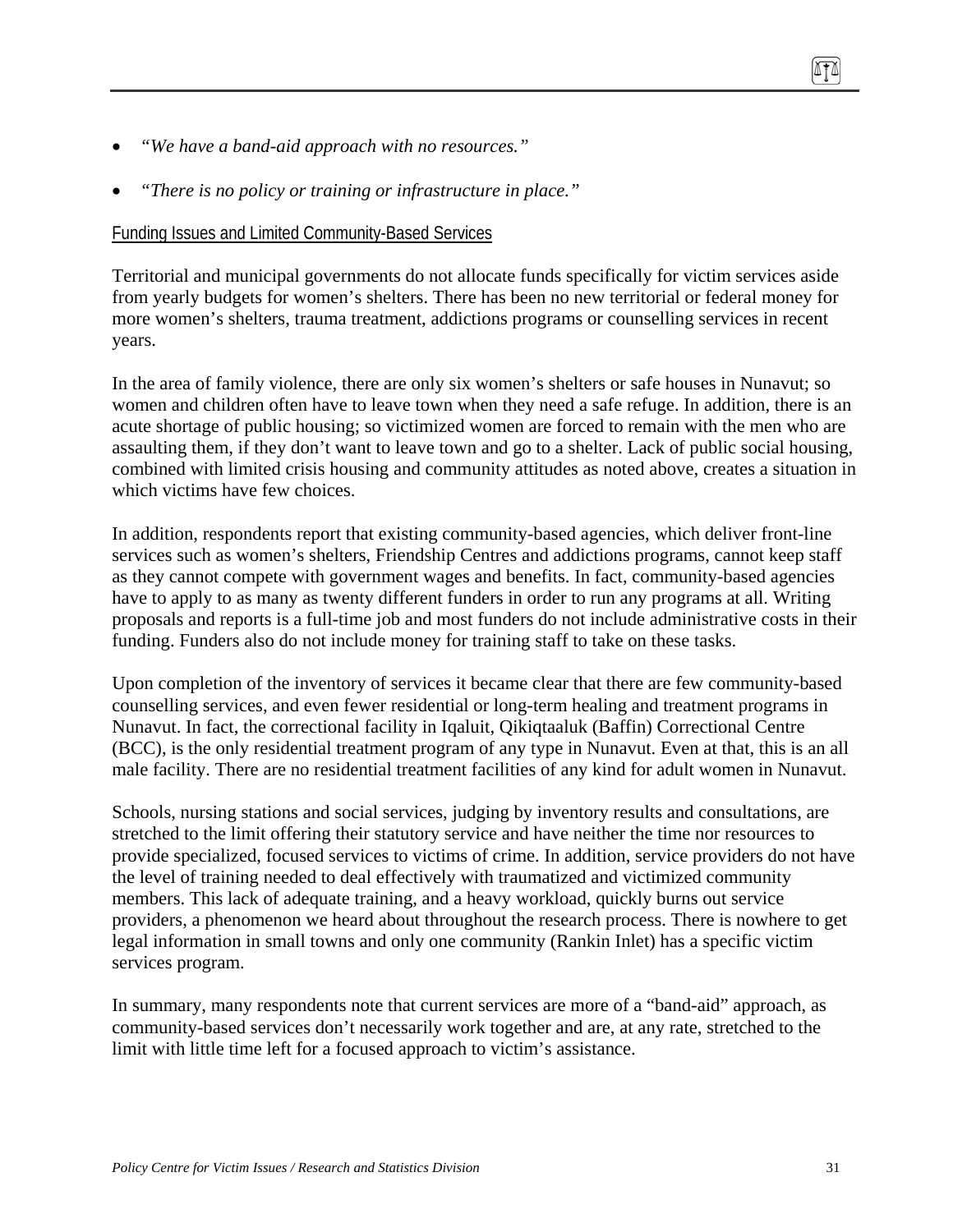#### Service Coordination

Working partnerships and coordination between community-based agencies, and between governments and community agencies, are difficult to maintain according to respondents.28 This may be due in part to a lack of experience in networking, case management and coalition building. But it is also due to the lack of regional and community program infrastructure as noted above. In addition, community networking infrastructures, such as interagency committees, are either nonexistent or function at a level that is only marginally conducive to comprehensive community development.

#### Lack of Information

Obstacles here include lack of information about violence and abuse, as well as a lack of information on available resources.

- *"Language barriers cause problems in understanding and information."*
- *"The women and kids in our community don't know where to go or who to talk to if they're hurt."*
- *"Other service providers don't understand victims or shelter philosophy."*
- "*Police underestimate the pressure on abused woman."*
- *"People always ask why does the woman go back to him … they've had no training about how victims react."*
- *"I think a lot of the things that happen, no one knows they are crimes."*

### Lack of Information about Violence and Abuse

Respondents note that there is limited consistent public education about family violence, child abuse, healthy relationships, parenting and other areas pertinent to stopping violent crime.

To complicate matters, in some communities respondents report that some service providers, such as police and social workers, do not fully appreciate the situation of the victims and the psychology of victimization. As a result there is, in some communities, a lack of understanding amongst existing service providers about the role of a women's shelter, and crisis intervention services in general.

 $\overline{a}$ 

<sup>&</sup>lt;sup>28</sup> The one exception is Sedna, NWT/Nunavut Family Violence Prevention Workers Association. This is discussed above in section 2.3.3 under "Women's Shelters."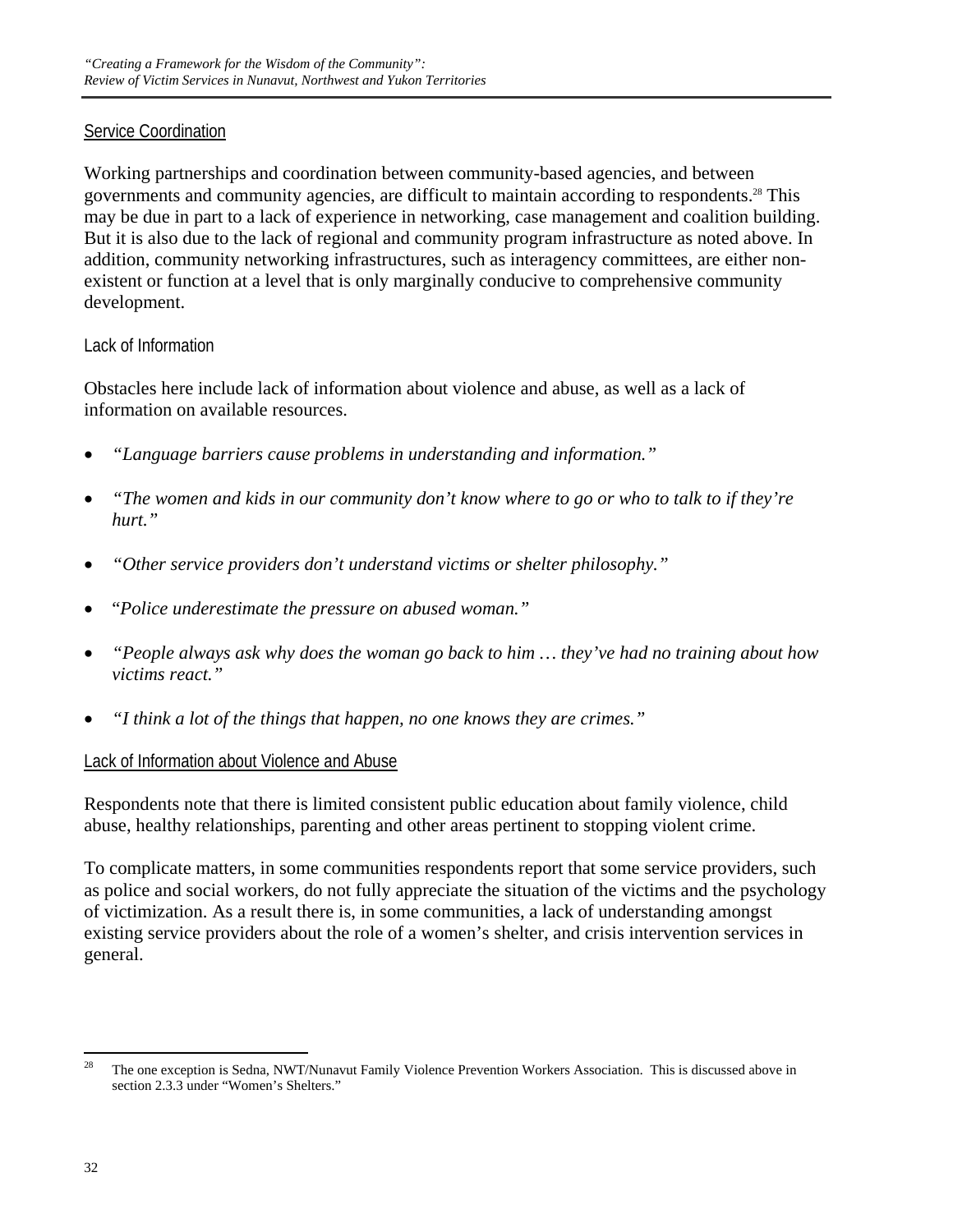#### Lack of Information about Resources

Respondents report that community members most in need of services are often unaware of the services that do exist in their town. For example, if counselling is available at a local church, community people in need of this service often do not know about it. In addition, community residents are too often not aware of the additional, albeit limited, regional and territorial services such as women's shelters.

The roles, responsibilities, policies, services and accountability mechanisms of the local RCMP, the territorial government's Department of Health and Social Services, Hamlet Council Community Justice and Wellness Programs, and Alcohol and Drug Programs (where they exist) are not widely understood either.

Local radio programming, considered by all respondents as the most effective method of public education, has not been used to full advantage in the communities. And there is little public education in the areas of judicial processes, legal rights, police services, community justice, victim's services or treatment options.

The Difficulties of Working with Victimized People

The difficulties of working with victimized people include the patterns of trauma itself, fear of service providers, the isolation of victims, and the fact that most service providers are themselves victims.

- *"It is hard working with victims who also victimize."*
- *"We spend a huge amount of time at our school dealing with behavioural issues."*
- *"The students are attacking the teachers."*
- *"The kids don't have role models and they drop out."*
- *"We have huge family breakdown and a large generation gap."*
- *"It is hard getting them to believe that it's not their fault that the abuse happened."*
- *"Most victims are emotional hostages."*
- *"The kids come to school hungry and tired due to problems at home."*
- *"There is limited parental supervision and boundaries in too many homes ... the kids are making their own decisions."*
- *"We don't see how we can help victims when we are victims ourselves and haven't had healing or training."*
- *"Victims have a lot of emotional isolation."*

ITI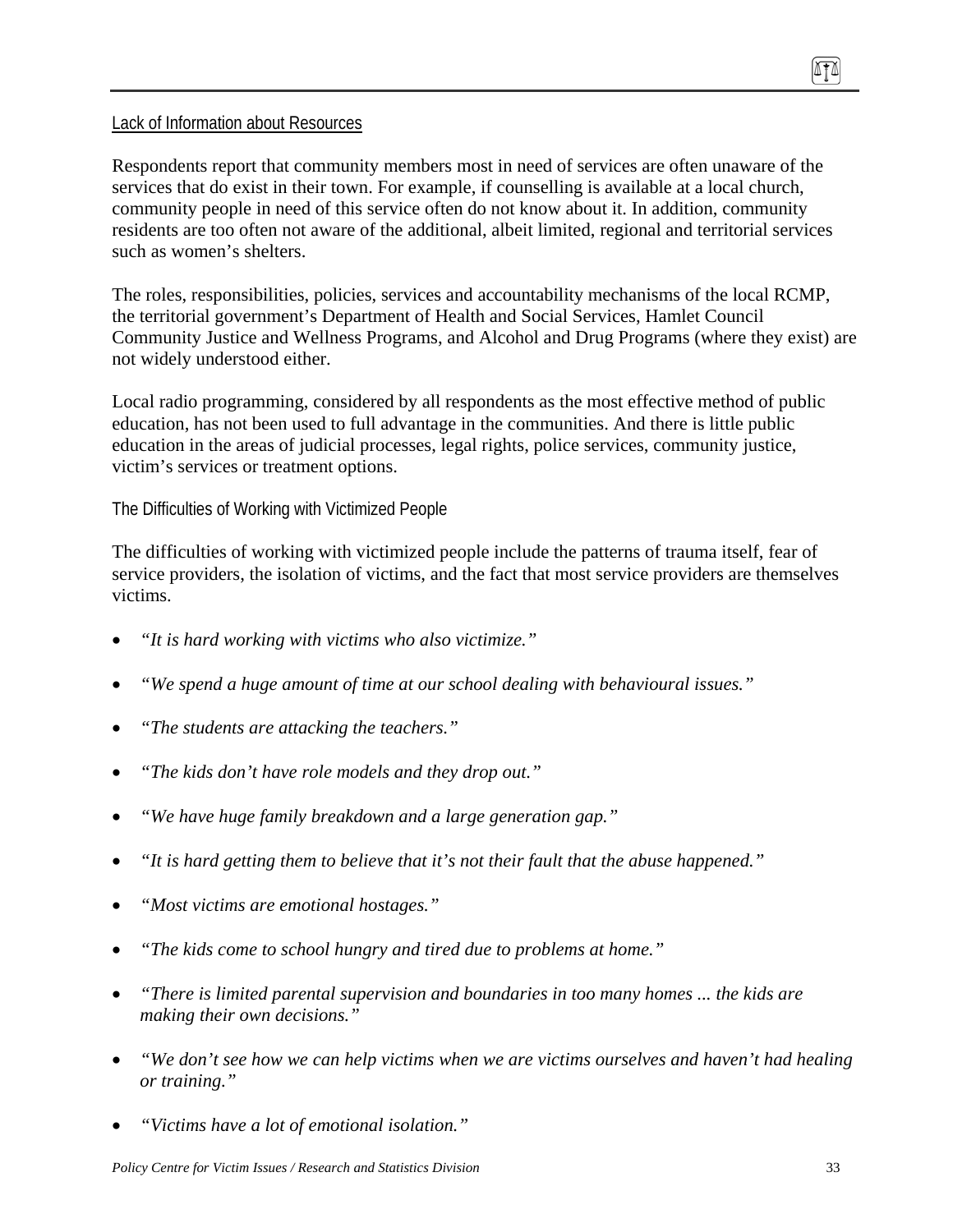- *"It is like people have a big hole in their soul."*
- *"Surfacing childhood abuse problems are straining the services."*
- *"We have serious mental health problems due to family breakdown and violence."*
- *"There is parental abuse from children addicts."*
- *"Victimized and addicted people expect instant relief."*
- *"People are into crisis mode thinking."*

#### **Traumatic Patterns**

Respondents note that victims of violence are trapped in a cyclical web of anger, doubt, self-blame, shame, fear, guilt and other traumatic reactions. These feelings, though unpleasant, can become habitual and normalized over time. Respondents explained during their interviews how difficult it is for service providers to break through this hardened traumatic pattern and to encourage victims to take more control over their lives. Most service providers responding to this study said that it takes between three to seven years of consistent effort and comprehensive service provision to help victims believe they can live another way.

When victimized people victimize others, caregivers feel pulled in many directions, less sympathetic and confused about how to help. The lack of trust victims feel toward local services does not help this situation.

#### Fear of Service Providers

As mentioned earlier, victimized women, and men, find it hard to believe that services will help them with no repercussions. They are afraid that service providers will gossip about them and, as so many community people are related, they don't want to go to family members for help.

Most victims fear further victimization if they go to the police, the social workers and nurses, or if they cooperate with the court process.

#### Isolation of Victims

As mentioned earlier, most victimized adults and children do not trust other community members, family members or service providers. This leaves them almost totally isolated. Their financial and emotional dependence on the abuser, or on family members who do not support their independence, combined with the lack of alternate housing increases their isolation.

#### Most Service Providers Are Victims Too

Respondents note that virtually all community-based indigenous caregivers and service providers are struggling with their own victimization, or with the victimization of family members.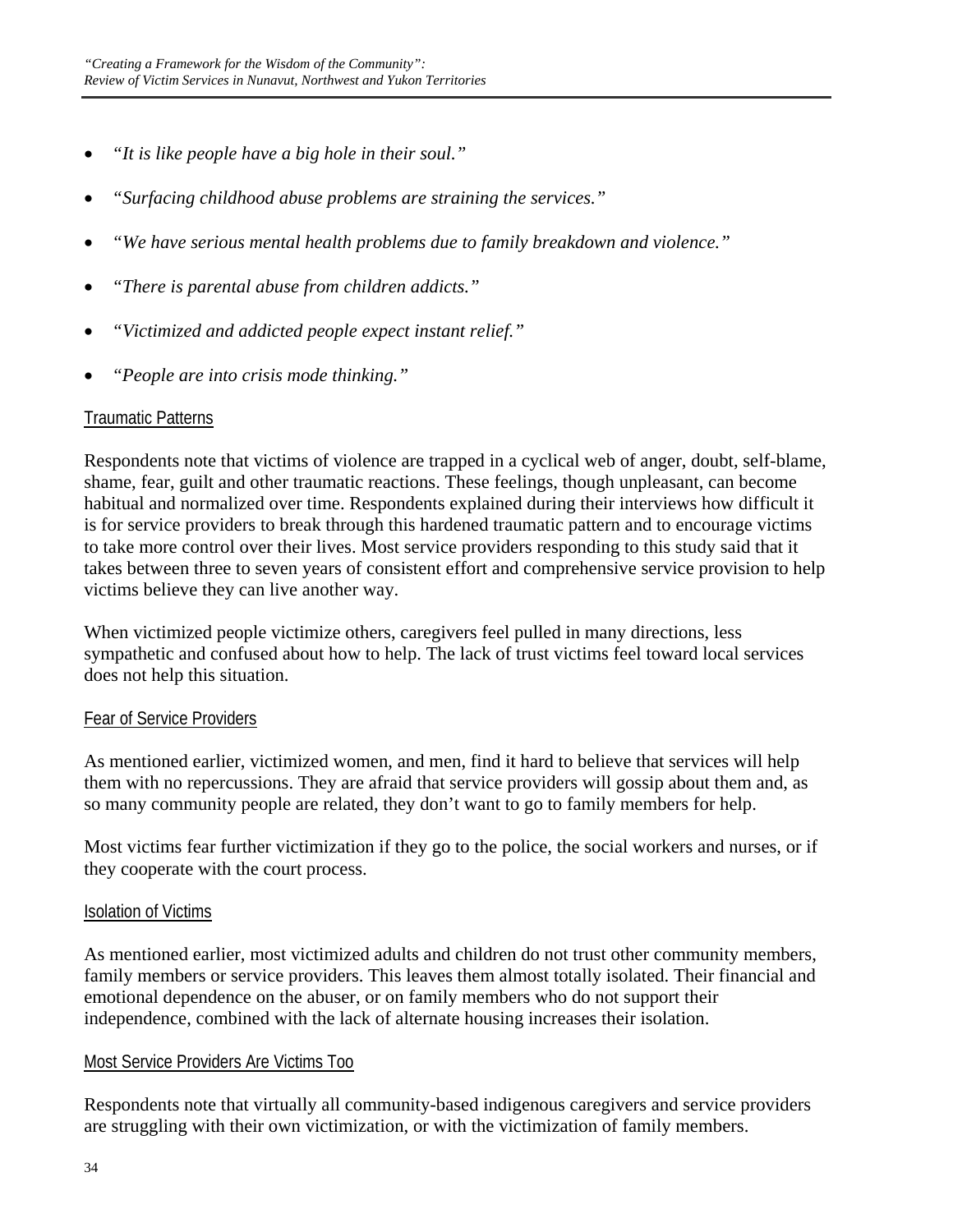The Difficulties of Working with the Judicial and Correctional Systems

Obstacles noted in working with the judicial and correctional systems include inaccessibility of the justice system and inadequate correctional programs.

- *"When the victim goes to court the case is thrown out because they say 'not enough evidence;' so the abuse continues over and over."*
- *"the courts go on and on and on."*
- *"The sentences are so light, it's a joke. How is a conditional sentence appropriate for aggravated sexual assault."*
- *"There is a language barrier ... we are unable to express feelings and hurts especially in court language."*
- *"There is a loss of trust in the justice system to really help ... people say 'he's done his time.'"*
- *"We need mandatory counselling for the offender in jail."*
- *"There are suicides here related to court appearances."*
- *"The courts give the offenders probation and counselling, but there is no one here to deliver those services."*
- *"How can we get police and judges to come to training courses; they don't understand family violence at all."*
- *"Offenders come back to the community with more education about just how far they can go in committing crimes without being caught."*
- *"We have difficulties with offenders not showing up in front of the community justice committee and not serving sentences imposed by the committee."*
- *"Offenders should return to the regular court system if they refuse to cooperate."*
- *"There is no aftercare or follow up after jail and there is no probation supervision."*

### Inaccessibility of the Justice System

Respondents universally described the justice system as inaccessible to victims of crime. They do not understand the judicial process and fear further victimization. They don't know what to say in court and are often afraid of speaking at all as they fear repercussions from the offender and his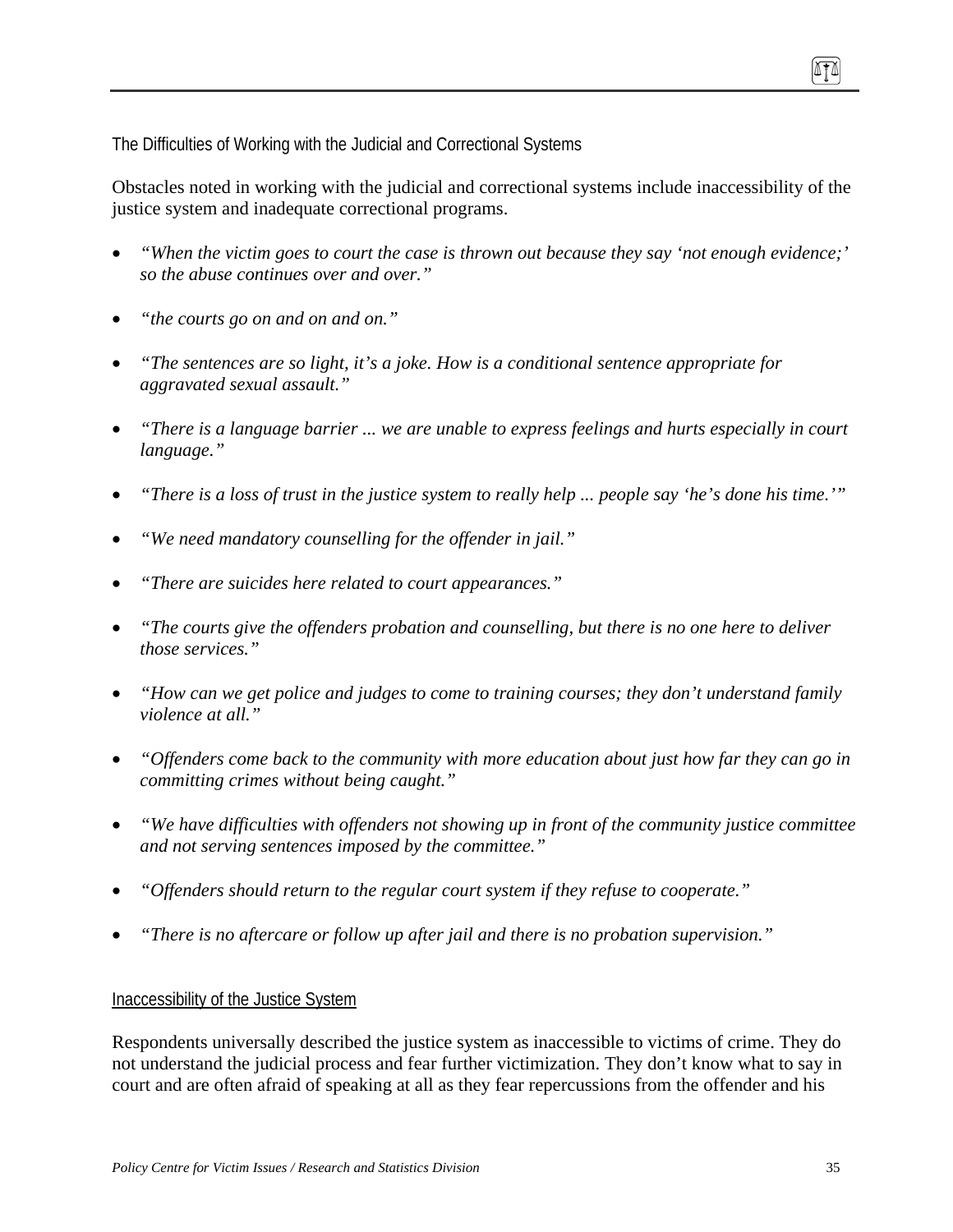family. They are also afraid that their partner will be removed from them, causing further financial and emotional problems.

In addition, the circuit court process is time consuming, as cases are held over for months on end, by which time the victim has lost the will to proceed. During this waiting period, the offender is still at home and the victim is forced to deal with him or her on a daily basis.

There is a general lack of awareness about Victim Impact Statements, and some respondents report that they are seldom done properly and therefore are not useful during sentencing. In addition, information about the judicial system is not widely available in Inuktituk.

### Inadequate Correctional Programs

Respondents note that fines are usually paid by the wife and probation orders are hard to monitor as the social workers responsible for them are overworked. At any rate, there is lack of trust in the correctional system as most men who are incarcerated, fined or placed on probation return to the community, or remain in the community, and continue beating their wives and/or committing other crimes. Service providers note that some incarcerated men return to their communities with increased levels of violence and confusion.

Respondents who have been the victims of crime report that there are often welcome home parties for men who have committed serious and violent crimes. This does not inspire the victim's confidence in either the judicial or correctional system, let alone in her community.

# **2.3.4 Summary of Formal, Informal and Traditional Victim Services in Nunavut**

The inventory of Nunavut service providers in Appendix  $B<sup>29</sup>$  gives the most complete picture of the formally structured services currently available to victims in Nunavut. There is, at this time, only one formal community-based victim assistance program. The Pulaarvik Kablu Friendship Centre in Rankin Inlet runs this program. The Qikiqtaaluk (Baffin) Regional Agvvik Society through their women's shelter in Iqaluit, Qimaavik, has run an additional part-time victim services program in the past. However, due to high staff turnover and lack of funding, this program is temporarily suspended.

There are six emergency shelters for assaulted women and children in Nunavut. Only two shelters, those in Iqaluit and in Rankin Inlet, have the resources, in terms of staff and service referral options, to help women and children make the transition to independent living. In any case, independent living is not necessarily the first choice of the victimized women they serve. Shelter workers report that, at least when the violence is in its early stages, women wish to return to their partners, hopeful that he will stop assaulting them. At any rate, the private and public housing options available to women wishing to leave relationships are almost non-existent. For the vast majority of women, there is nowhere to go but home.

 $29\,$ 29 See also *Victim Services in the Territories: A Compilation of Contacts and Resources*, Mary Beth Levan, Ottawa: Policy Centre for Victim Issues and Research and Statistics Division, Department of Justice Canada, 2002.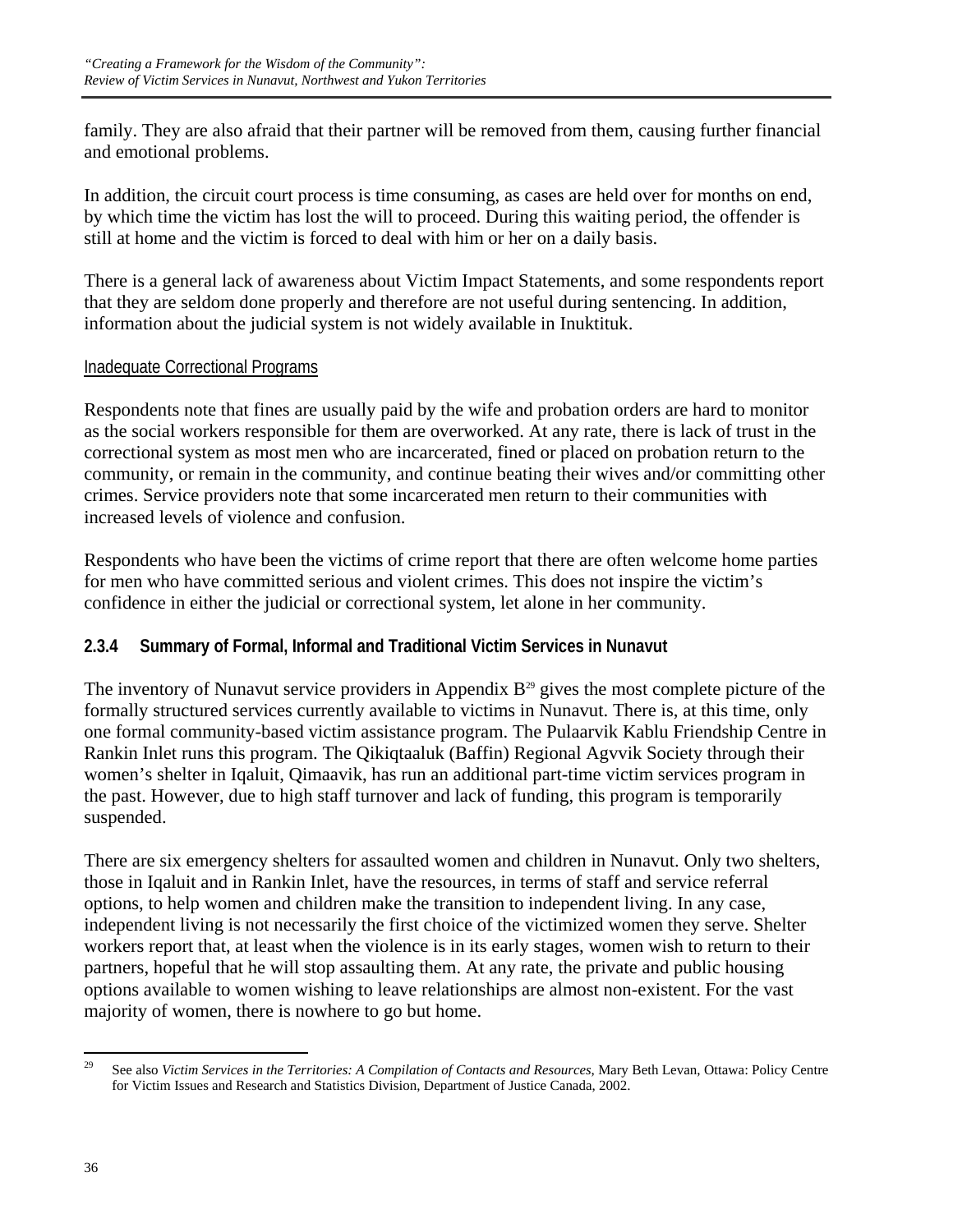Nunavut service providers, providing a formally structured service in schools, health centres, social services, counselling and addictions programs, Friendship Centres, homeless shelters, elder's centres, wellness centres, churches, crisis lines, policing, adult education centres, community justice committees and through the Crown Prosecutor Victim/Witness Assistance Program are well aware that they are providing logistical, emotional and practical services to victimized people, although their services are not specifically mandated to do so. These challenges, as discussed above, include lack of community support for victims and caregivers, lack of understanding of victimization, lack of infrastructure and resources, lack of information and difficulty with access to the criminal justice system and the difficulties of working with large numbers of victimized people.

In summary, formal service providers report that they need a great deal more trained staff to meet the demands of the victimized adults, children, teenagers and elders they serve. In addition, they report the need for greatly increased services at the community level in the areas of cultural identity and traditional skill development, family and individual counselling and treatment, academic upgrading and employment training, housing, life skills that prepare people to live in both cultures, supports to parents of traumatized children, crisis intervention services, including more shelters for women, and the introduction of shelters for children and teenagers.<sup>30</sup>

Most formally structured services available to victimized people in Nunavut attempt to take advantage of the existing informal support networks and traditional approaches to intervention available in their particular community. Many schools are including elders as traditional skills teachers, and advisors, in their programming with students. Local Inuit women, locally trained in counselling, crisis intervention and the dynamics of addictions, family violence and child sexual abuse staff the women's shelters. Each women's shelter, addictions program, counselling and wellness centre, and adult education centre attempts to enlist the aid of elders and other community members who can provide trips out onto the land, teach traditional skills and provide emotional support.

The two Friendship Centres and the municipal recreational services in Nunavut also attempt to bridge the gaps in formal and informal services by offering programs that bring elders and youth together in traditional cultural and land-based programs. The churches are also bridging existing gaps as they have more informal access to community people and appear to work hard, judging by inventory results, supporting people in their recovery efforts. Church membership gives many people an additional group of people to include in their personal, informal support network.

In terms of informal and traditional services to victims, it would appear from the inventory results and from the consultation process undertaken during this research, that informal and traditional supports to victims would not, on their own, provide the level of support to victimized people that would allow them to both recover and make life affirming choices for themselves and their children.

<sup>30</sup> The specific recommendations of Nunavut service providers are included in section 2.5, "Recommendations for Victim Services in Nunavut."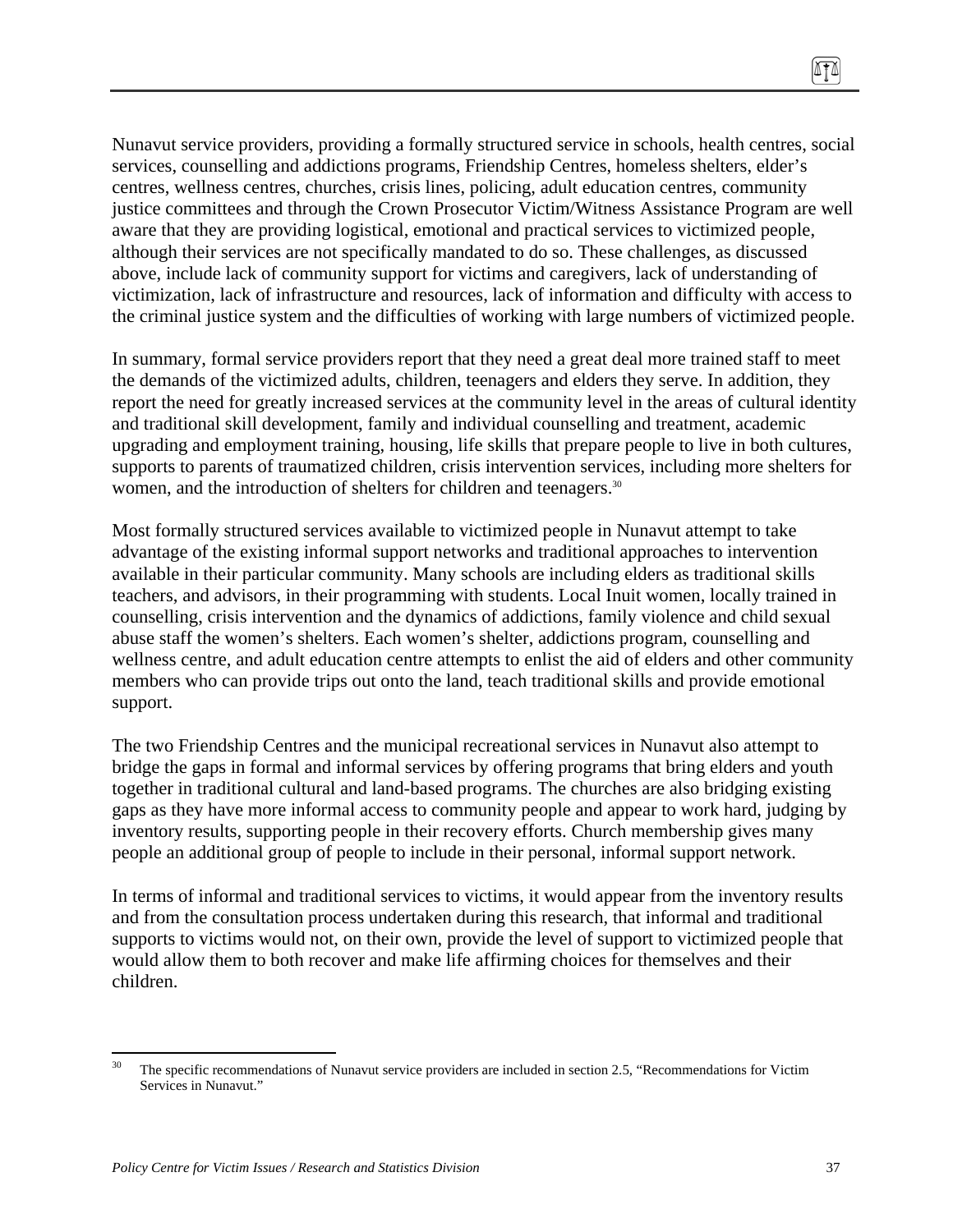If safety, emotional and practical support, informed choice and personal control are the hallmarks of services to victims then the option of offering only informal and traditional services to victimized people becomes questionable. This is especially true given the endemic nature of victimization in Nunavut and the possibility that some of the current victimization patterns did not occur in pre-contact Inuit culture. Moreover, as reported in the previous section and in this section, informal and traditional services are largely dependent on the attitudes in each community towards victimized people. In those communities where blaming of victims and 'forgiveness' of violent behaviour are still perceived as necessary for survival, there are limited informal assistance options available to victims. As long as denial, secrecy, blaming and shaming serve an important role in individual, family and community survival they will not disappear. Severely limited employment, housing, income, education, training, counselling, treatment and independence options will continue to make these behaviours 'useful' in the struggle for emotional and practical survival.

However, in those communities where there is, or always has been, a greater ability to support victimized people, due to favourable local circumstances in terms of resources and attitudes, the traditionally close informal network of personal relationships can play an important role in terms of services to victims.

# **2.4 Review of Programs in Other (Non-Nunavut) Remote Aboriginal Communities**

# **2.4.1 Introduction**

In addition to a study of victim services currently available in Nunavut, research was conducted to review victim services that have been undertaken in other remote (non-Nunavut) indigenous communities across Canada and within other circumpolar regions. This information will assist decision makers at all levels, giving them the opportunity to build on best practices and lessons learned as they consider appropriate victim services for Nunavut. This section reviews victim related services in the Northwest Territories, Yukon, Alaska and the rest of Canada, along with a review of any documentation available on services in New Zealand, Australia, and the circumpolar regions where reports are available in English. The findings of this review were discussed with key Nunavummiut service providers (see Appendix A) and their responses and recommendations based on these findings are contained in the following section, "Recommendations for Victim Services in Nunavut."

Victim services programs run by state, provincial and territorial governments in remote Aboriginal locations within Canada and Alaska are described in section 2.4.3, "Remote Aboriginal Victim Services Program Descriptions." "Best practices" in victim services, in each jurisdiction, both within government and outside government, are highlighted in the sub-section 2.4.4 entitled **"**Best Practices in Victim Services." An analysis of those factors that contribute to effective victim services programming in remote Aboriginal locations is contained in section 2.4.5, "Factors Contributing to Successful Programming."

# **2.4.2 Methodology**

This chapter is the result of 43 interviews, conducted by phone, e-mail and in person, with people working in programs providing services to victims in Alaska, Yukon, NWT, British Columbia, Alberta, Saskatchewan, Manitoba, Quebec, Newfoundland and Labrador. Non-Nunavut victim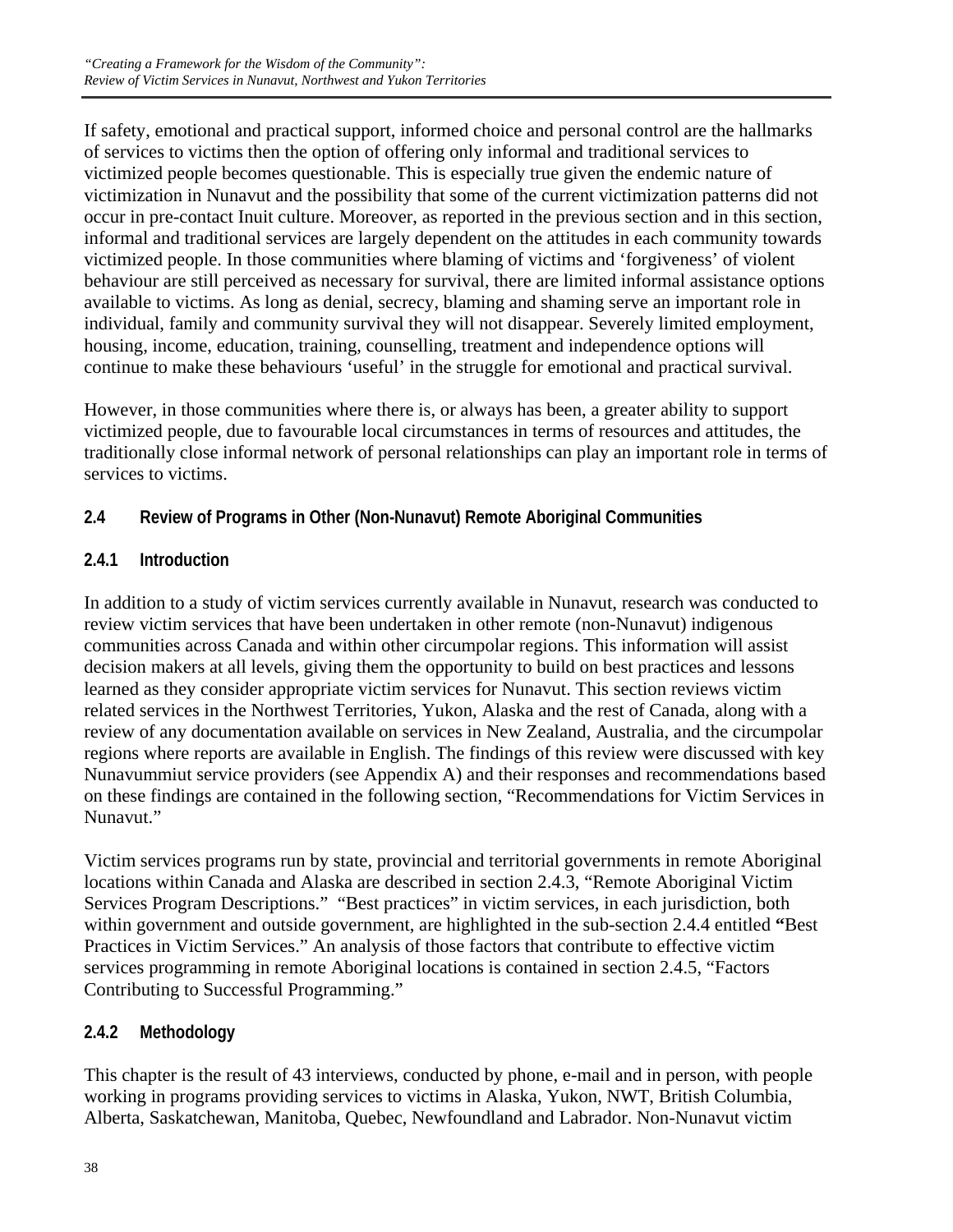services providers consulted during this phase of the research are listed by province and region in Appendix A.

Attempts were made by phone and through the internet to gather information on other circumpolar regions such as Iceland. However, persons contacted did not speak English and information on the Internet was not in English. Some information on programs in Greenland was obtained from NWT and Nunavut persons who had travelled there and were familiar with their programs. Therefore the circumpolar regions that are discussed here in most detail are Alaska, Yukon, Northwest Territories, northern Quebec, Labrador and Greenland.

In terms of New Zealand and Australia, there appears to be a fair amount of information on the Internet relating to alternative justice initiatives as they affect offenders and communities but little information on services to victims in these regions.

### **2.4.3 Remote Aboriginal Victim Services Program Descriptions**

Circumpolar Regions

#### Alaska

In Alaska, victim services are largely offered through the State of Alaska Community Corrections offices. There are 13 Community Corrections offices in Alaska with Victims Services representatives in each location. In each of these 13 centres, there are also correctional institutions. In addition, the Alaska Department of Law, Department of Corrections, Probation Services, women's shelters and Alaska State Police all offer specialized services to victims of crime. The State of Alaska has a constitutional amendment protecting victims' rights and has recently passed a "Bill of Rights for Victims" which, according to the respondent, protects the rights of victims in terms of receiving information regarding their case, and giving them access to victim compensation programs.

Alaskan Victim Services workers at the Community Corrections offices offer the following services:

- a victim notification service through informational brochures and toll-free phone numbers, which give the status of offenders;
- help with pre-sentence Victim Impact Statements;
- assistance to victims applying for 'front end' financial compensation for injuries and property damage;
- education to communities about victim services, as well as about personal and community safety;
- help for communities to establish Victim Advisory Committees whose role is the direction of community victim services;
- establishment of Councils on Domestic Violence in small communities in an effort to raise public awareness about this crime;
- hosting monthly community interagency meetings related to community safety;
- delivering a ten-session, transportable victim impact program for offenders (which offenders are required to attend); and

(ITA)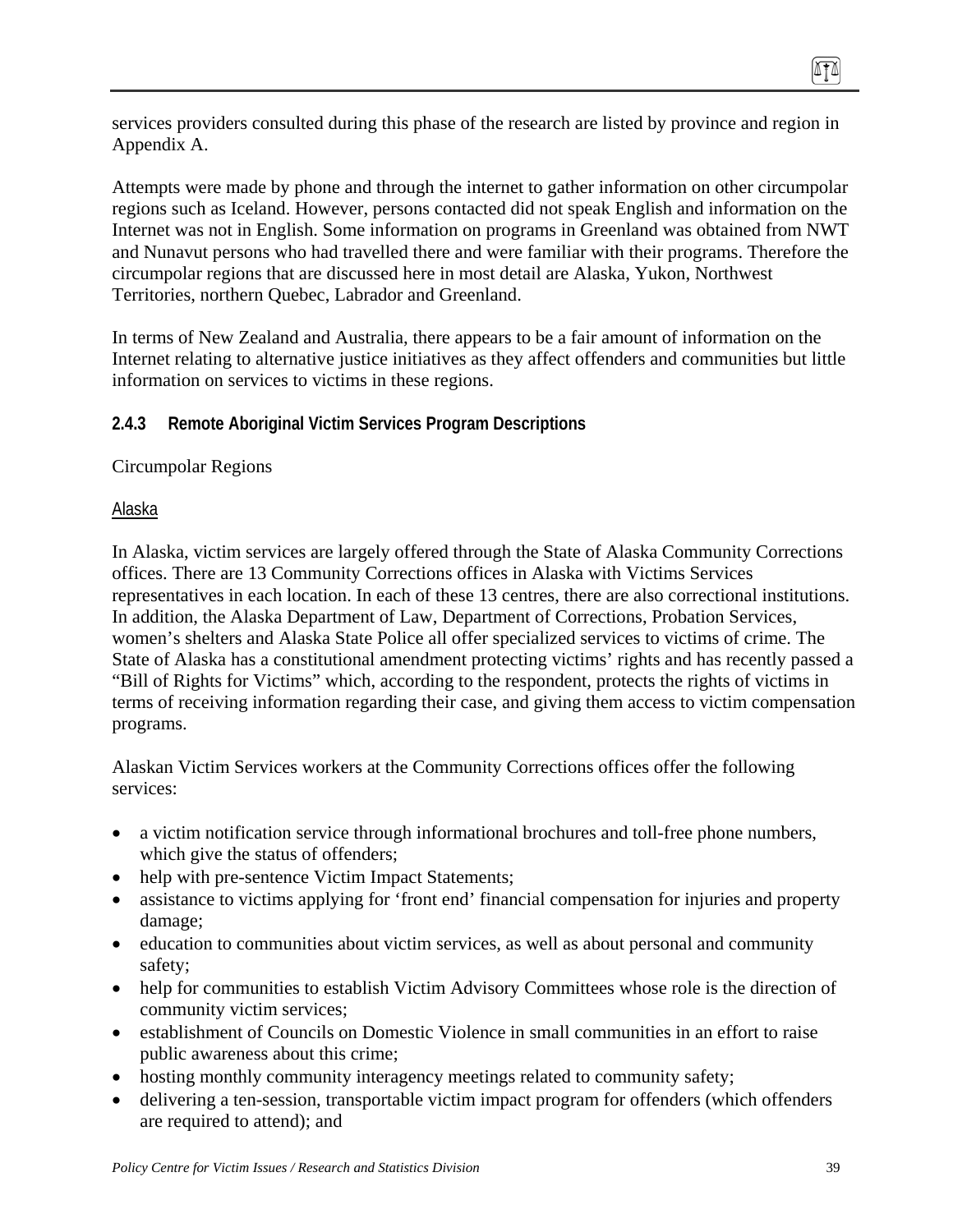• provision of videos to victims describing the court system and victim rights.

A restorative justice task force is currently looking for alternatives to the traditional, adversarial justice system in Alaska. In addition, attempts are underway to hire local indigenous community members as community constables. All these initiatives are supported by the Alaskan Native Corporations.

The legislative aspect of the Alaskan Victim Services program is described in more detail in section 2.4.4 "Best Practices in Victim Services" below.

### Yukon

In the Yukon, each community has several 24-hour, on-call, RCMP-based Victim Assistance Volunteers. These volunteers are available to assist the RCMP with immediate support to victims of crime. As well, there are eleven Yukon Justice, Family Violence Prevention Unit, Victim Services Coordinators located in Whitehorse and two other communities, who offer the following services:

- helping victims navigate the criminal justice system in terms of laying charges, attending court, giving evidence and preparing a Victim Impact Statement;
- counselling and support prior to charges being laid with a focus on assisting the victim to avoid re-victimization through the development of a safety plan;
- providing referral to specialized professional services;
- providing follow-up service to victims and coordinating their work with the Victim/Witness coordinator in the Crown Attorney's office;
- liaison between victims and territorial and federal correctional facilities;
- offering a treatment program for offenders, and assistance in planning post-charge diversion options for offenders; and
- training new Victim Services workers through a mentorship program.

The work of the Yukon Victim Services workers is enhanced by progressive legislation, "The Family Violence Prevention Act." This legislation, described in detail in the "Best Practices" section, allows victimized individuals and families to request the removal from their home of violent people. It also protects their right to ongoing support from the government and restitution from the offender.

#### Northwest Territories (NWT)

Government of the NWT provides funding to community-based victim services in Yellowknife, Fort Smith, Hay River, Fort Good Hope and Inuvik. NWT Victim Services workers offer information to victims, referral to support services, court preparation and the preparation of Victim Impact Statements. They take referrals from the RCMP as well as self-referrals. There are several volunteers associated with each program.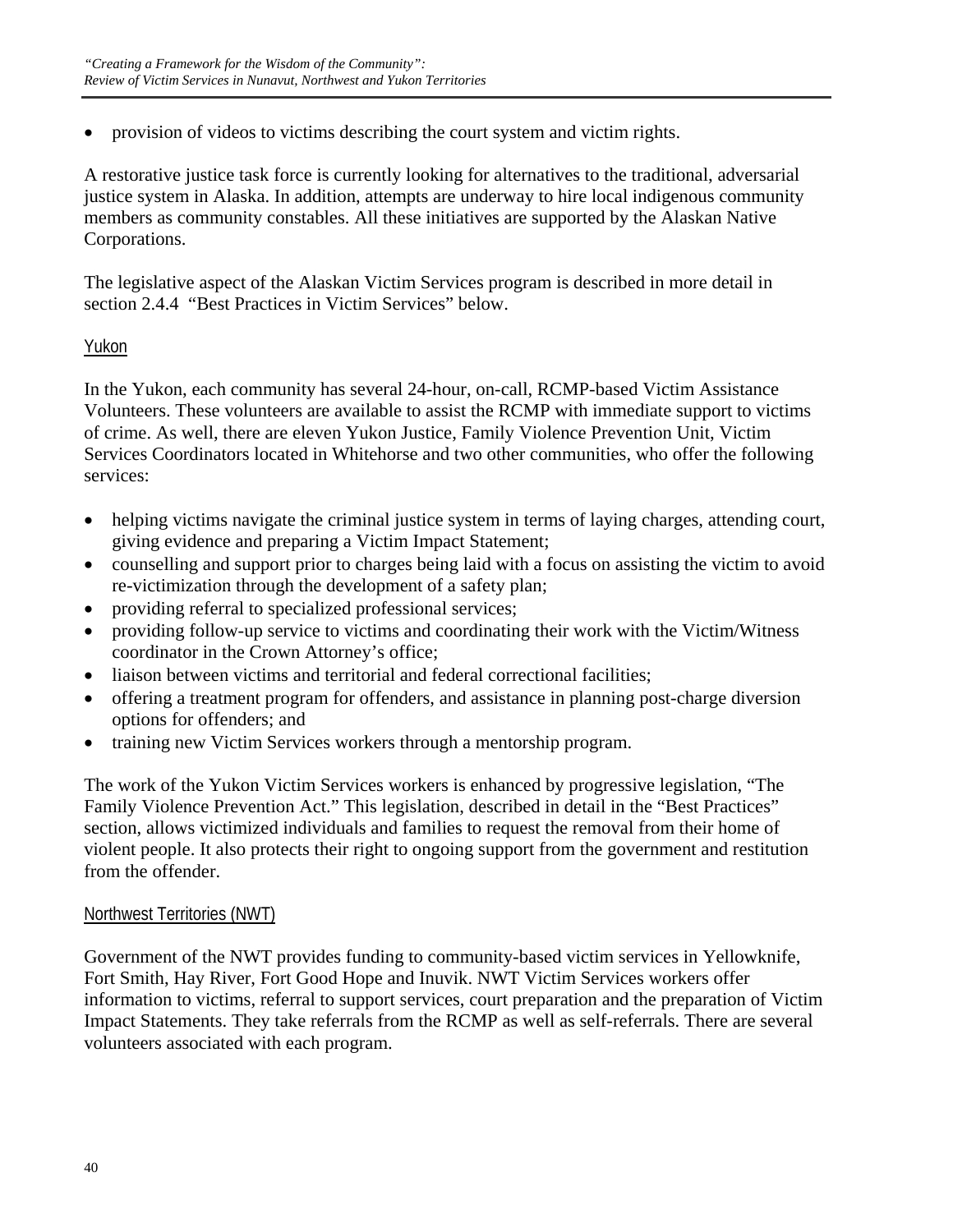The NWT Victims Assistance Fund supports community-based projects and activities that provide services and assistance to victims of crime through: training; direct services; public awareness and information; and research and distribution of information.

As in other jurisdictions, there are a variety of support services for victims that do not fall within the mandate of the jurisdiction's Department of Justice Victim Services program. In the NWT, both the Yellowknife Women's Centre and the YWCA Women and Children's Healing and Recovery Program are examples of effective victim services programs. Both are described in detail in the "Best Practices" section.

#### Labrador

In remote parts of Labrador, each community has an on-call Victim Services "para-professional."31 These para-professionals work with victims on a part-time, as needed basis. Most communities in Labrador do not have probation officers, and several communities do not have resident RCMP, which makes the presence of a Victim Services worker more crucial. These workers are paid on a fee-for-service basis. Victims are referred by police and by regional Victim Services coordinators. They are also self-referred.

Victim Services para-professionals in Labrador help prepare Victim Impact Statements and show victims a video about the court process. They provide educational brochures in Aboriginal and Inuit languages. These Victim Services workers provide service in both the Innu and Inuit languages according to their own community. Many also work in one of the four women's shelters in the Labrador coastal communities.

These workers report to regional Victim Services Coordinators in Happy Valley - Goose Bay and Nain, Labrador. Coordinators sometimes travel with the circuit court along the Labrador coast to provide additional service. All para-professionals, full-time workers and on-call staff in Labrador meet once a year for training and support. Victim Services workers in Labrador are not yet involved in recent restorative justice programs such as circle sentencing and community justice forums.

The "para-professional" component of Labrador's program is described in more detail in the "Best Practices" section.

#### Northern Quebec

In Nunavik, the Inuit-occupied region of northern Quebec, all services are delivered through "Centres for Local Service." These centres, comparable to Health Centres in the NWT and Nunavut, deliver all health and social service programming to the community.

 $31$ 31 This term is used in Newfoundland/Labrador, and in other northern Canadian regions, to describe community-based people with some training who work under the supervision of a centralized office delivering services that might otherwise, in larger centres, be provided by persons with professional designations such as social workers or probation officers.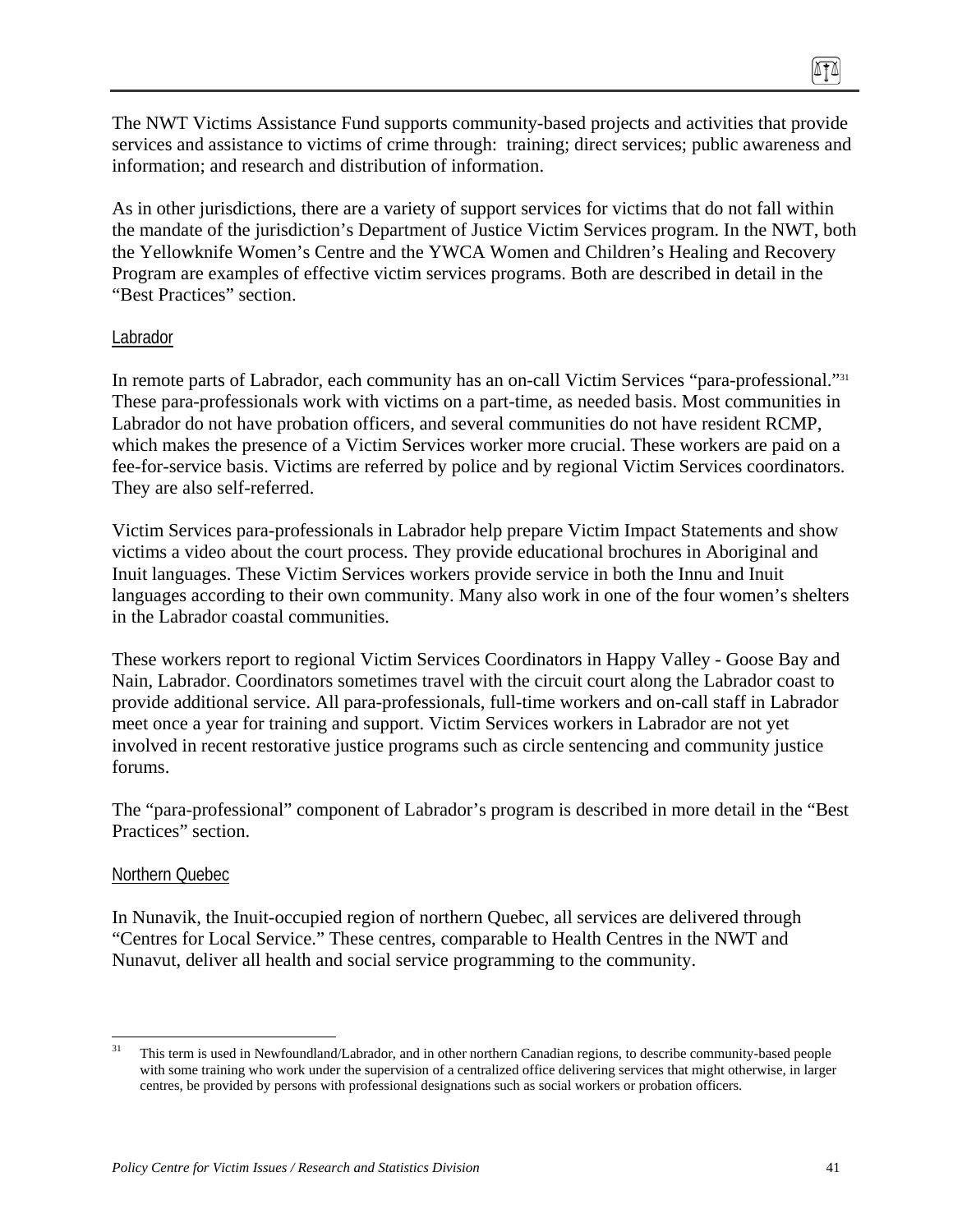However, there are three women's shelters and the RCMP refer victims to available resources. Plans are underway for a new program to treat victims of sexual assault, and an Inuit addictions treatment program (described in detail in the "Best Practices" section) is fully operational.

# **Greenland**

Greenland is part of Denmark although it has 'home rule.' NWT and Nunavut residents who have visited this island report that many criminal matters are handled through a non-adversarial "tribunal" system in which the judge, court officials, service providers, as well as the accused and the victim, participate as equals. Participants are encouraged to discuss the situation as it affects them. Victims may have an advocate present with them and a trained mediator conducts the hearing. All participants have input into sentencing.

Much like Nunavik (northern Quebec) social and health services for all residents, including victimized people, are delivered through a centralized community agency. Financial support is extended to the victimized person if the removal of the offender into a correctional facility will cause them financial hardship. According to informants, most people serving time in correctional facilities are required to pay for their stay in the facility and therefore work outside the facility during the day if their level of security clearance allows it.

# **Canadian Provinces**

# British Columbia

In northern and other remote areas of British Columbia, a variety of services and organizational structures have evolved to provide services to victims. The geography (isolation) of the community, along with the community's particular relationship to local First Nations' governments, are the determining factors in the types of service offered. For example, in Williams Lake, the Caribou Tribal Council sponsors the Aboriginal Victim Services Program that, along with other services, offers sharing and healing circles to the extended family of victimized individuals, according to local healing traditions. In Dease Lake, the Three Sisters Haven Society offers victim services for both men and women, as well as a regional emergency shelter for women and children. They also work in cooperation with regional Tahltan, Tlingit and Kaska First Nations in the development of restorative justice initiatives.

Some victim services programs are police-based although the majority of services contacted for the purposes of this research are community-based. All programs, however, receive police, agency and self-referrals. All programs have paid staff, though some make extensive use of community volunteers to carry out their program.

The focus in all BC programs is the provision of support and information to victims of crime. Towards that end BC provincial victim services workers in remote locations offer the following services: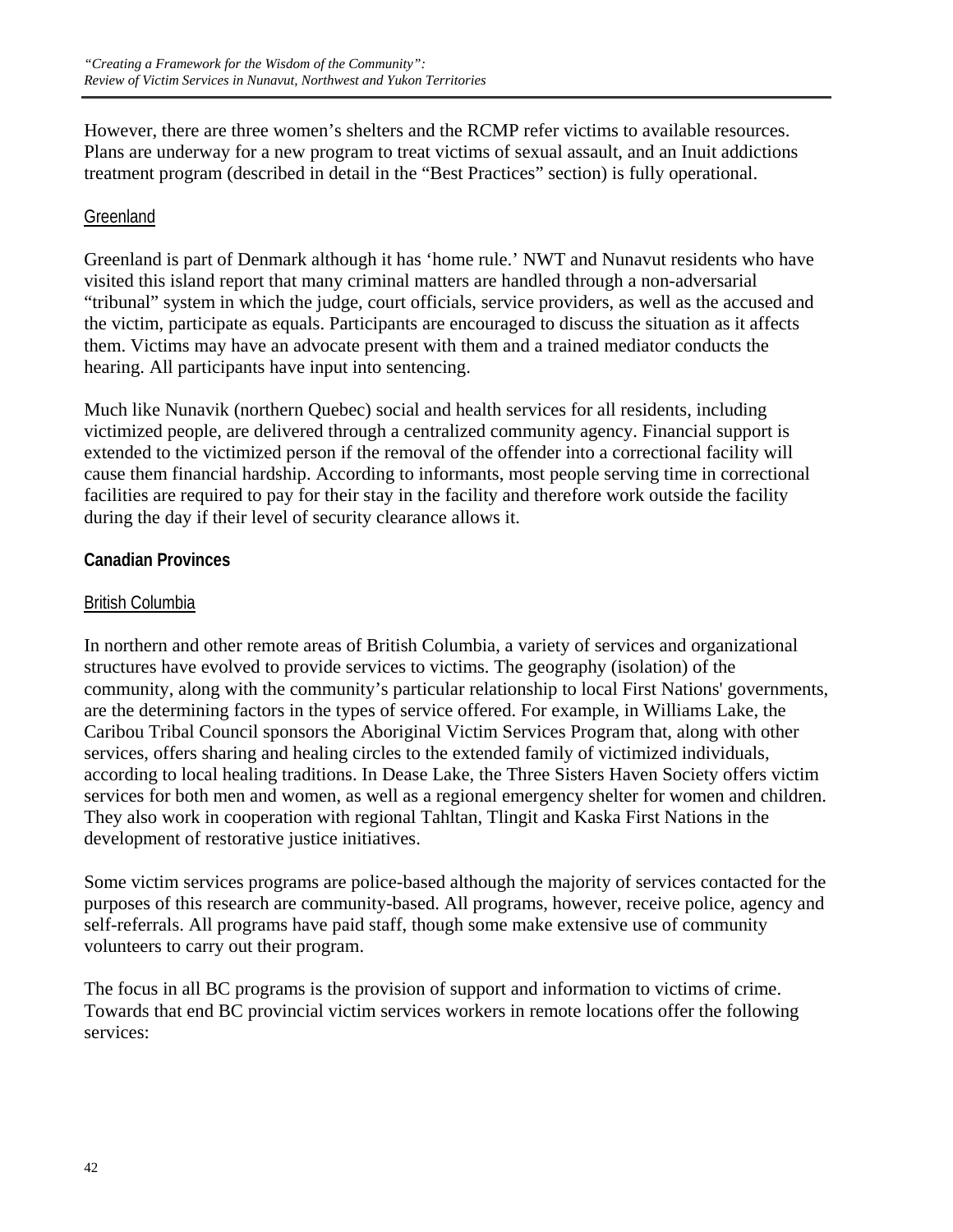- Critical Incidence Stress Debriefing, $32$
- preparation of Victim Impact Statements;
- preparation for court and liaison with Crown Victim/Witness Assistants;
- supportive counselling;
- transportation to women's shelters;
- provision of offender information through the BC Corrections Branch;
- community education in the areas of family violence, suicide and sudden death; and
- in some locations, workers also offer sharing/healing circles and debriefing opportunities for the victim and his/her extended family.

In addition, BC Victim Services workers coordinate with Community Justice workers in the provision of restorative justice options for their region. In this regard, they prepare victims for family group conferencing and community justice forums. They also work closely with local Aboriginal justice programs and women's shelters.

Victim Services programs in BC take a strong community development approach which gives the community the opportunity and skills to support victims, and offer a wide variety of services depending on local needs. They are closely tied into existing regional programs for both victims and offenders. An example of this approach, from northern BC, is contained in the "Best Practices" section.

### Alberta

In Alberta, there is a network of police-based victims' services programs which are largely reliant on volunteers. Community boards oversee these programs.

The Victim Services volunteers offer the following services:

- crisis intervention (aid in coping after victimization, transportation to women's shelters, property repair, childcare, other transportation);
- home and business security (information package and on-site security check);
- information about the offender including case status, arrest status and pre-trial release information;
- assistance with Victim Impact Statements, restitution forms and financial benefits applications;
- referral (medical, mental health, counselling, social services, legal);
- court support (court orientation and information, witness preparation, court accompaniment, disposition information);
- Critical Incidence Stress Debriefing (similar to the program in BC discussed above);
- exhibit return (the return of the victim's personal items used as exhibits during a trial);
- child witness preparation; and
- in some cases, Victim Services workers travel with RCMP and community police officers to the crime scene.

 $32$ 32 This process provides an opportunity to persons involved in, or witnesses to, traumatic events to discuss their feelings, reactions and thoughts about the event in question with a trained CISD listener.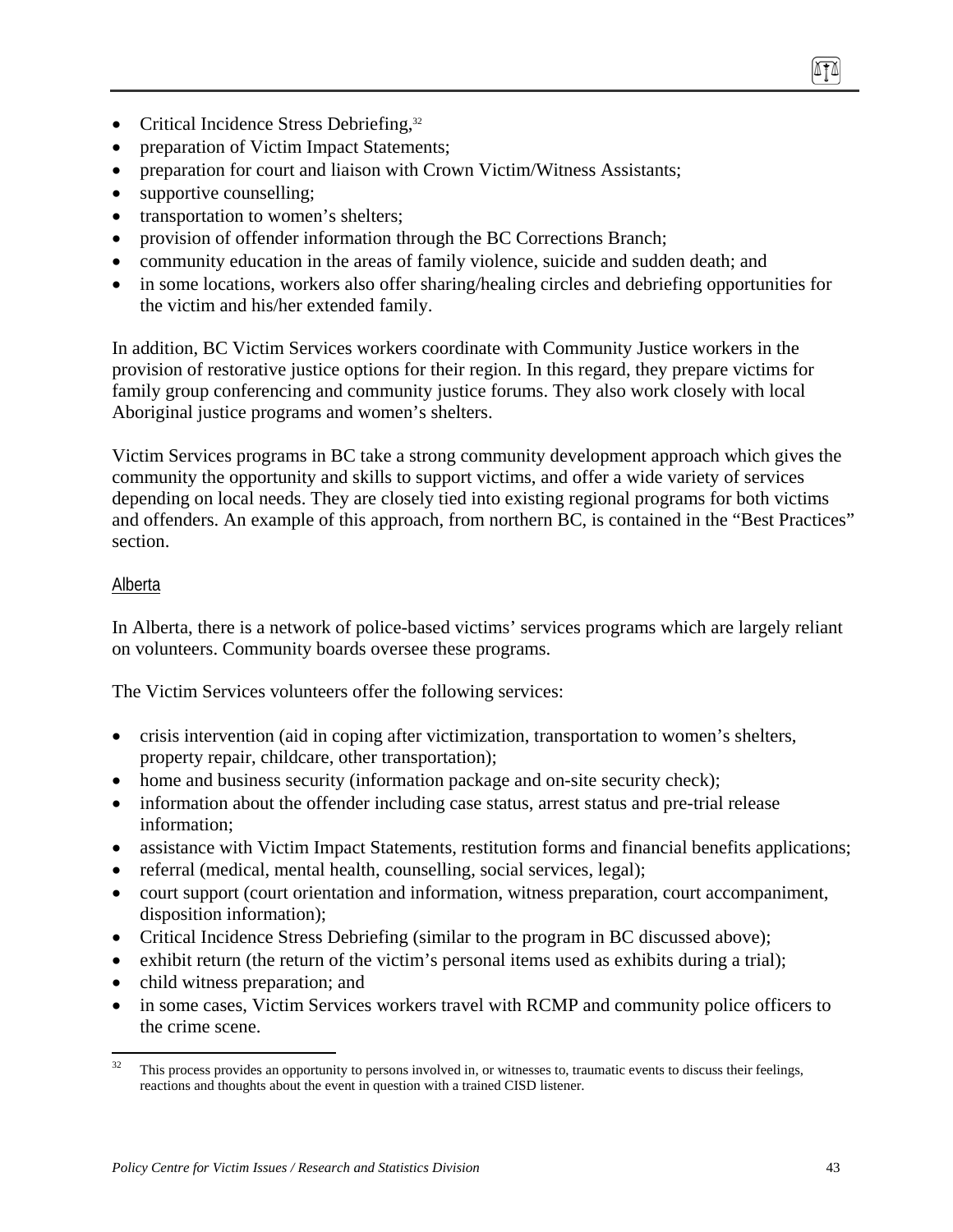Several Victim Services programs are extensively involved in additional service provision as follows:

- facilitating pre-charge mediations between victims and offenders;
- offering community training in domestic violence;
- holding monthly community meetings on community safety; and
- sitting as members of local community justice committees.

As in BC, provincial victim services programs in remote areas of Alberta take a community development approach to service provision. One of these programs is described in more detail in the "Best Practices" section.

# Saskatchewan and Manitoba

Department of Justice Victim Services workers in remote areas of Saskatchewan and Manitoba work in close cooperation with RCMP. Referrals from the RCMP are further referred to counselling, safe shelters and out patient alcohol treatment programs. In addition, Victim Services workers provide the following services:

- Victim Impact Statement preparation and support during court proceedings; and
- preparation of victims for alternate sentencing proceedings and a variety of community and First Nation justice initiatives such as circle sentencing sessions, family justice forums and victim/offender mediations.

Several programs in Saskatchewan and Manitoba have extensive experience in preparing victims for restorative justice processes. It appears that these alternate justice programs have been employed for a longer period of time in the prairie provinces than they have been elsewhere. A Victim Services program in Saskatchewan with extensive restorative justice experience is described in detail in the "Best Practices" section.

# **2.4.4 Best Practices**

### **Victim Services**<sup>33</sup>

Rocky Victim Services, Rocky Mountain House, Alberta: Community Development Approach

Rocky Mountain House is in the foothills of the Rocky Mountains west of Red Deer, Alberta. The Rocky Victim Services program has been successful in engaging the Sunchild and O'Chiese First Nations communities near Rocky Mountain House, Alberta, in a community development approach towards victim support and services. At this time, the Victim Services Coordinator reports that victim services volunteers are known to all community members and are expected and

<sup>33</sup> 33 All programs described under "Best Practices" are available to both men and women unless otherwise specified.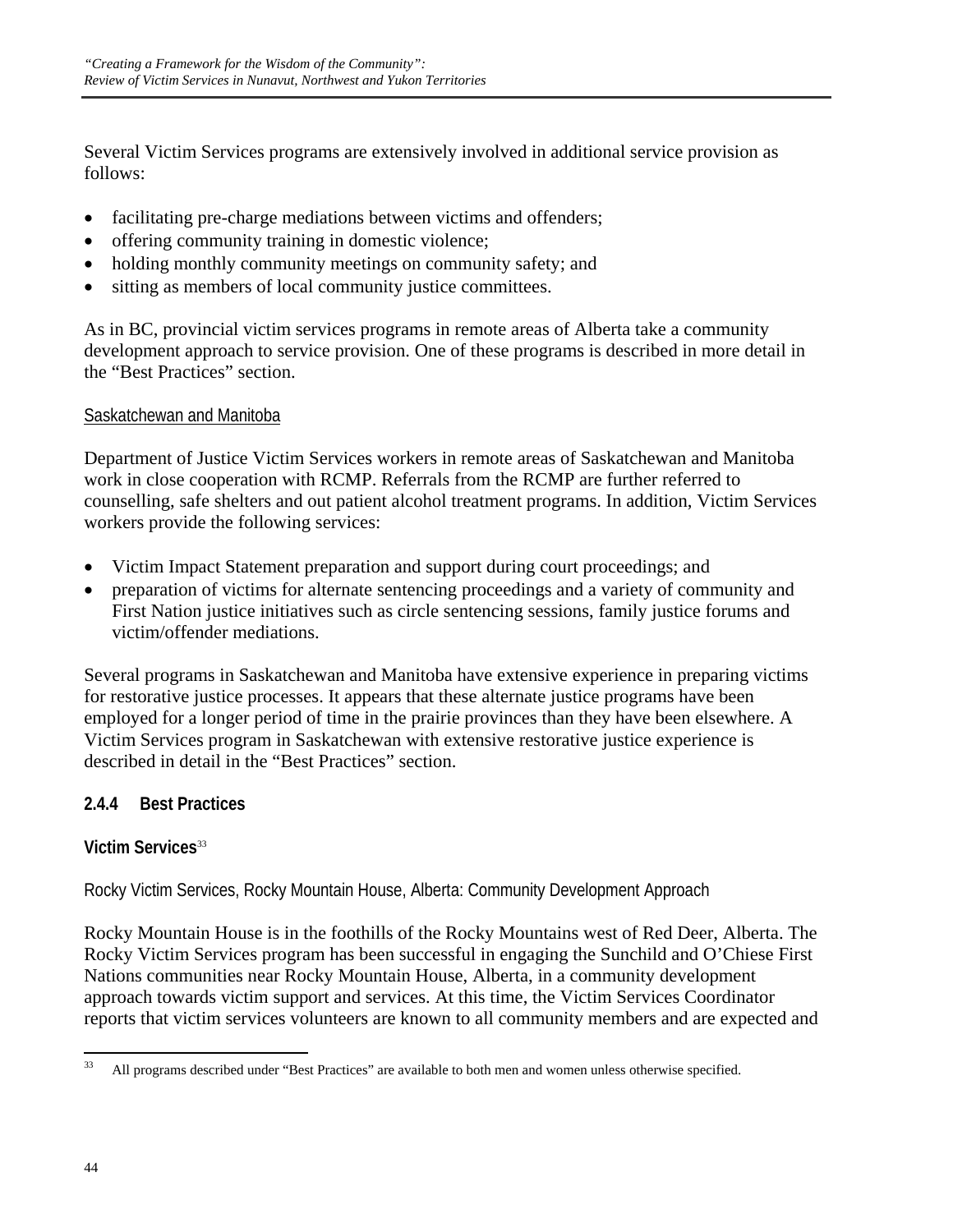asked for during times of violence and crisis. All the volunteers are non-Aboriginal, as is the Coordinator.

The Victim Service Coordinator has worked towards this goal of trust, acceptance and cooperation through a variety of methods. She initially asked the community, through its leaders, women's groups and elders, how she and the volunteers could help the community. As a result they undertook the following activities:

- the Coordinator and volunteers regularly conduct patrols and attend crisis situations with the Aboriginal RCMP constables whose detachments are on the two reserves near Rocky Mountain House, the Sunchild and O'Chiese Reserves;
- volunteers regularly visit homes, elders, leaders, women's organizations and other service providers on both reserves, and this visiting is considered part of their job description as it builds trust and cooperation between the Victim Service program and the two reserve communities;
- the community asked that they deal with suicide, and accordingly the Victim Service Program has begun community-based, monthly training in the area of community wellness and suicide prevention with the goal of training one person per household in suicide prevention;
- this community wellness and suicide prevention program has also become part of the school curriculum in all grades (kindergarten to 12) on both reserves;
- to further help the community with its stated goal of suicide prevention, the Victim Services workers host a monthly meeting on each reserve on the topic of community wellness, safety and suicide prevention;
- the Victim Services Coordinator is a member of the Community Justice Committee to enhance coordination of services to both offenders and victims;
- in addition to the community wellness/suicide prevention training program and meetings, the Victim Services Coordinator and volunteers also carry out a full range of victim services, namely, victim referral, support and safety, preparation of Victim Impact Statements, preparation for court, preparation for alternate sentencing procedures, and victim follow up;
- in terms of these services, the Victim Services Coordinator has also conducted, at the request of the community and police, several pre-charge mediations that threatened to turn into violent situations if left unattended; and
- victim services workers have also hosted traditional Aboriginal round dances for the communities as a way to get to know the communities and build trust in the program.

A good deal of the success of this program is due to the informed and confident approach of the Victim Services Coordinator. She has taken a sensitive, 'hands-on,' direct approach in getting to know the communities. This program is notable and can be considered a "best practice" largely because the coordinator has understood the unwritten, and largely unspoken, societal norms of most Aboriginal communities. These norms, or protocols for personal interaction and relationships, have been described earlier and confirmed throughout the consultation process undertaken during this research, but they can be summarized here as follows:

- no work can be done until there are committed, personal relationships established between all parties;
- if you want to help the community, you have to be known and seen at community events and in a variety of settings such as coffee shops, police cruisers, dances and homes;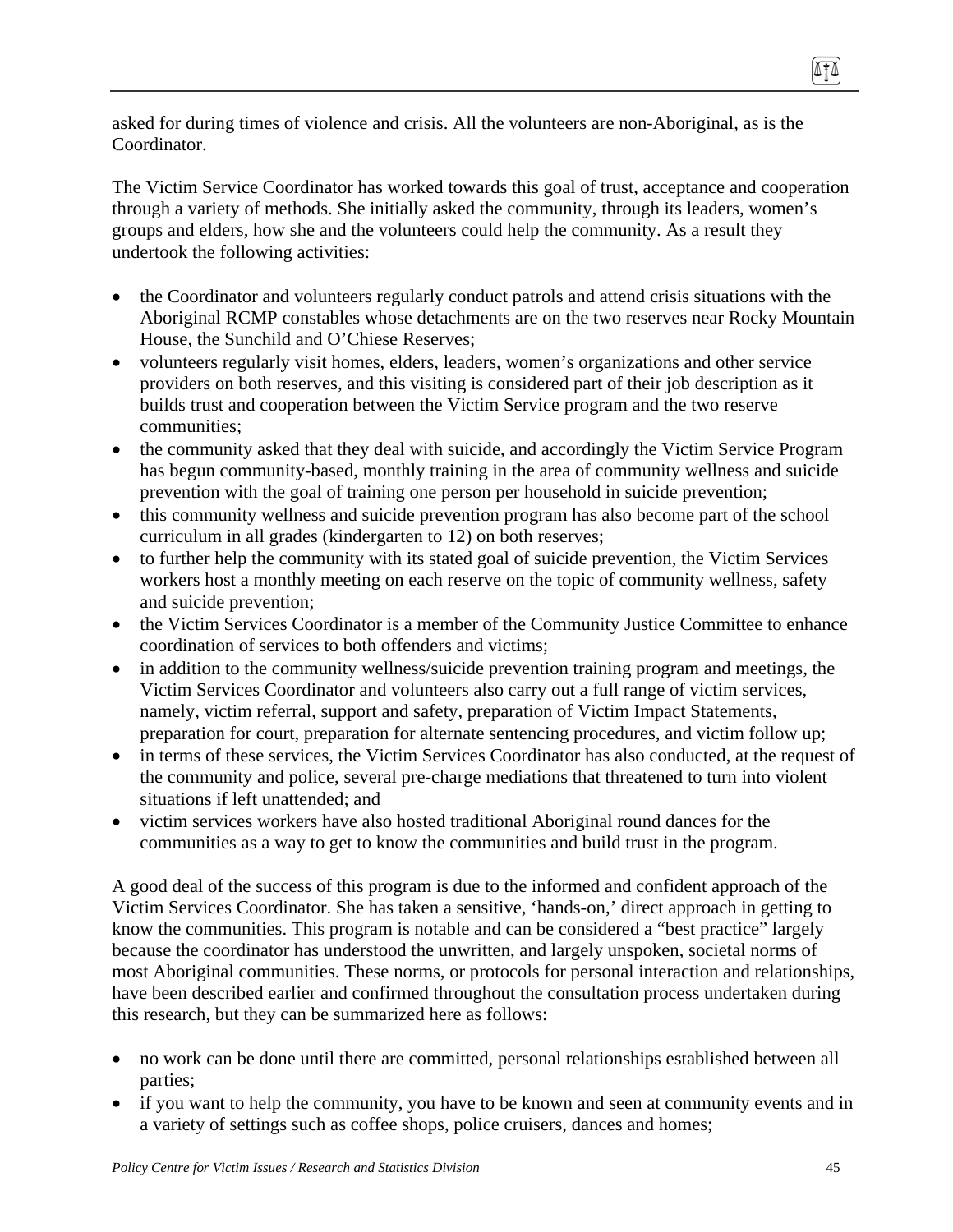- your motivations will become clear to community members as the relationships become established;
- all major decision makers in the community must be consulted informally, and sometimes formally (for example, at a Band Council meeting) before a decision is made and plans are put into action;
- these decision makers include the elders, elected leaders, Aboriginal women's groups and other service providers, such as police and social workers; and
- decisions and plans are made through what outsiders might consider an informal, unorganized process which is, in reality, an inclusive consensus-building process taking place over time.

In summary, and as described in section 2.1.2, Aboriginal and Inuit communities function more from the 'heart.' Therefore, programs relying on paperwork, rules, hours of business, deadlines, formal meetings and red tape will not be as successful as programs built on established and committed personal relationships, consultation, inclusion and consensus. In short, people's sense of community harmony and ownership, built on personal feelings of trust and respect, are more important than forming committees, filling out forms and holding formal meetings.

Three Sisters Haven Society, Sexual Assault and Women's Assistance Centre, Dease Lake, BC: Combining the Regional Women's Shelter and Victim Services

This northern BC program is located just south of the BC/Yukon border in the small, largely Aboriginal community of Dease Lake. First Nations in this region include the Tahltan, the Tlingit and the Kaska.

The Three Sisters Haven Society is a community-based Victim Services program. In addition, it operates an emergency short-term shelter for assaulted women and children, as well as an array of non-residential stand-alone victim services for both men and women. These services are in the same building, but in separate areas. There are two paid staff and a small group of volunteers who work in both the emergency shelter and in the other Victim Services programming. This program is a 'best practices' example of how services for victimized women in remote locations can be combined into a more cost effective, efficient and useful format which is better able to meet the needs of all victims, and especially female victims of crime.

This program is able to provide, with paid and trained staff, the following services to both Dease Lake and the surrounding Aboriginal communities:

- emergency shelter intake and crisis intervention for assaulted women and children;
- short- and long-term counselling for men, women and children living in violent situations;
- referral of victims to other community services including RCMP;
- preparation of victims for court and other community justice alternatives such as family group conferences, justice councils and sentencing circles;
- preparation of Victim Impact Statements;
- debriefing following all court and alternative justice procedures; and
- follow-up and aftercare upon departure from shelter.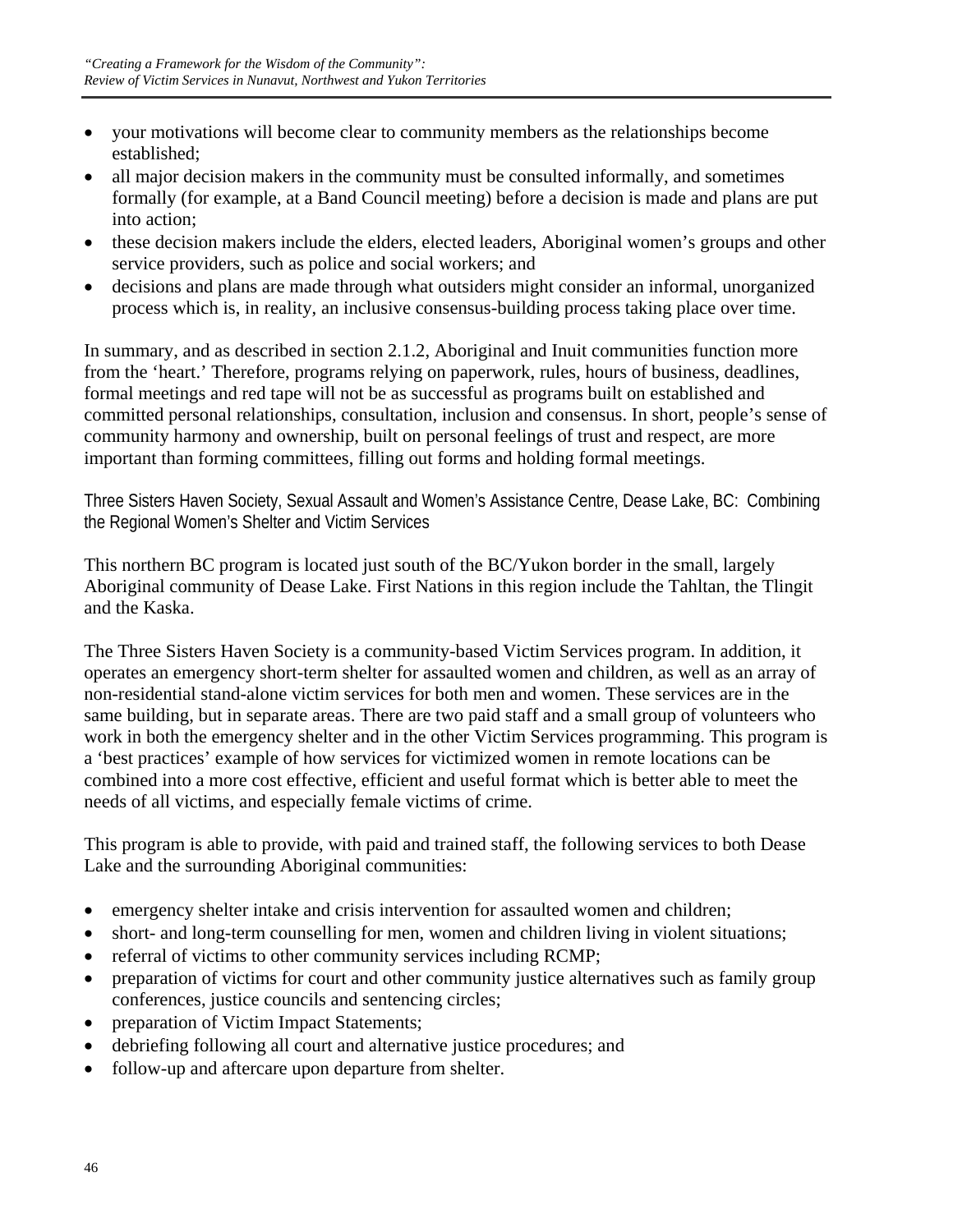This program works closely with the local RCMP detachment and with the local, band-sponsored Aboriginal Justice Program. They state that their program responds as much as possible to the needs of victims. All clients are encouraged to make their own informed choice about the manner in which they wish to handle their situation. All clients are given full information about their options and are supported in whatever choices they make.

Respondents state that this combination of services works very well in sparsely populated, isolated locations where services, and trained service providers, are in short supply.

RCMP Victim Assistance Volunteers, Yukon Territory: Immediate Assistance to Victims

Several Canadian jurisdictions offer police-based victim services besides the Yukon Territory. However, in the Yukon, community victim services volunteers become auxiliary RCMP constables to increase their availability to victims. This status also allows volunteers access to files and ongoing police investigations, and immediate access to victims. They are available 24 hours a day, 7 days a week.

There are 11 full-time Victim Services Coordinators available throughout the Yukon. However, most are located in Whitehorse and are available mostly during working hours. The use of auxiliary RCMP constables extends the availability and level of service available to victimized individuals.

Yellowknife Women's Centre, NWT: Multi-Faceted, Accessible Services to Victimized Women

The Yellowknife Women's Centre is notable as a "best practice" because of its full service, 'open door' approach to victimized women and children. This centre receives a small amount of funding from the Government of the Northwest Territories but is otherwise funded through the delivery of specific programs such as Health Canada's Prenatal Nutrition Program. No funding is tied in name to "victimized women and children" although virtually all clients fall within this category.

The Yellowknife Women's Centre is a street-front operation offering the following services to any women and children who come to the centre:

- free hot lunches;
- used toy, furniture and clothing depot;
- food bank depot;
- showers and laundry facilities;
- emergency, on-site accommodation for up to several weeks;
- referral to legal, housing, family violence, police, medical and other services;
- prenatal health program;
- in-home family support program with personal, child and family counselling;
- referral, follow-up and aftercare for addictions and trauma recovery treatment programs;
- income support applications and referral; and
- lobbying and advocacy for women' issues.

Because of its open door policy, this centre has become a magnet for all women in the NWT and Nunavut. Many women and children, fleeing abusive situations in their home community, relocate to Yellowknife because they know of this, and other, albeit less accessible, social services. It

0TO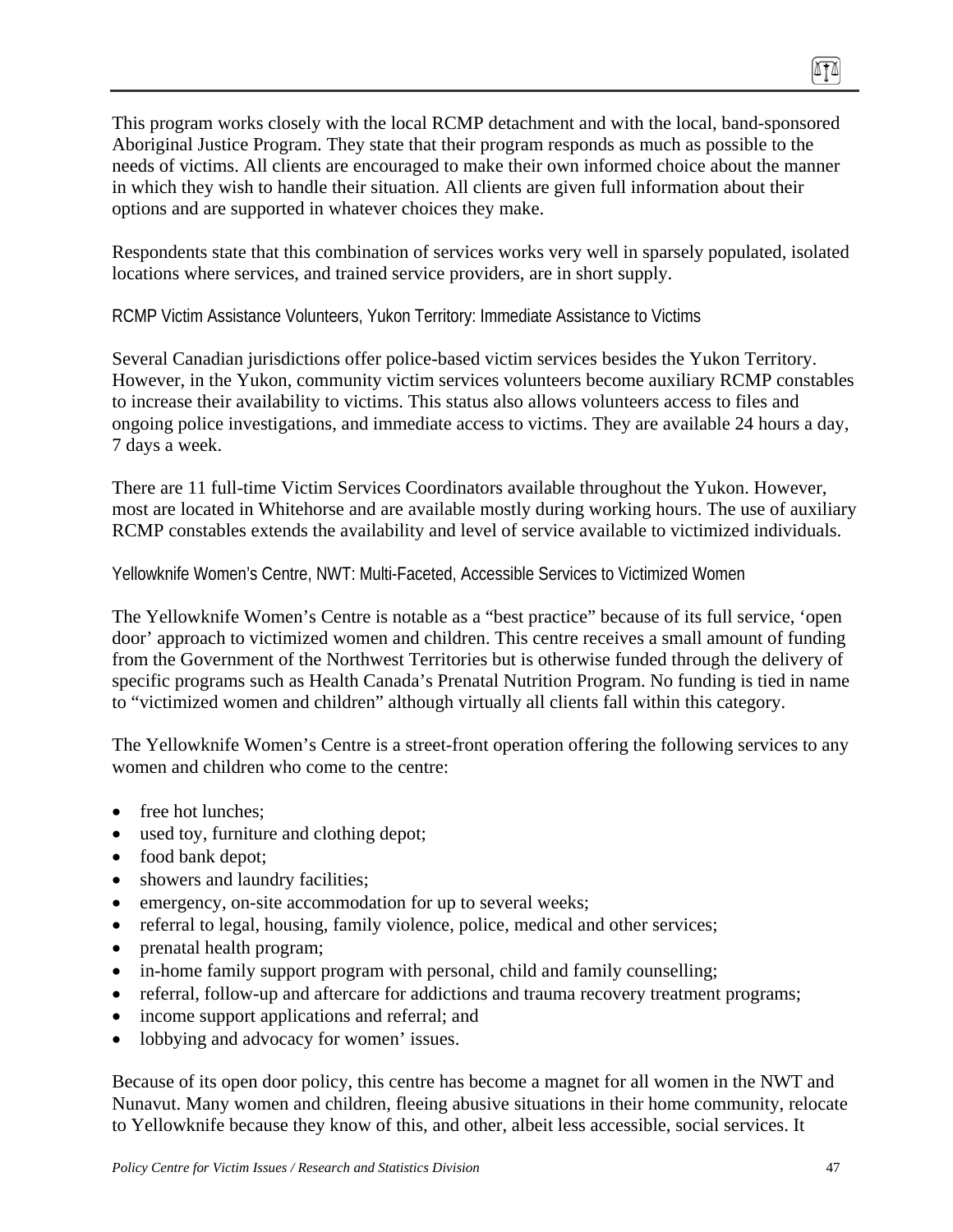deserves mention as a "best practice," as it is, like the program in Dease Lake, one of the few easily accessible, multi-faceted emergency services available to victimized women and children in northern Canada.

YWCA Women and Children's Healing and Recovery Program, Yellowknife, NWT: Recovery for Chronically Victimized Women and Children

This program, open to all NWT<sup>34</sup> women and children, has a mandate to address the long-term treatment needs of chronically traumatized women and children. The program is 10 months in length and can be attended as a day program or on a residential basis. Its goal is to help women rebuild lives shattered from a lifetime of living in violent, chaotic relationships.

There are several program components including:

- personal living skills such as running a household, financing, employment search, using community resources, relationship skills, etc.;
- basic adult education and literacy;
- trauma recovery group and individual therapy (including addictions treatment);
- parenting skills; and
- counseling for children and therapeutic childcare.

This program is notable as a "best practice" as it addresses the need for a comprehensive, integrated approach in assisting chronically victimized women gain control of their lives. It gives them the skills, stability and knowledge to break free from the ongoing cycle of violence, addictions and abuse.

Aftercare, in-home family support, housing and other services work in cooperation with the YWCA in assisting program participants to access and use their services. Program participants receive financial support from the government while they remain in the program.

Happy Valley - Goose Bay Victim Services, Labrador: Employing Community Victim Services Para-**Professionals** 

This program has devised an efficient method of providing victim services in the remote Inuit and Innu communities of Labrador. With headquarters and a coordinator in Happy Valley - Goose Bay, a network of victim services para-professionals work in each small community on an as-needed, fee-for-service basis. These part-time, community-based victim services workers receive referrals from the RCMP and other service providers, and they also take self-referrals. They are on-call and deliver the following services:

- preparation of Victim Impact Statements;
- showing victims of crime a specially produced video on court procedures, which highlight the role and rights of the victimized individual(s);

 $\overline{a}$ The Nunavut government has funded some women from the Kitikmeot region to attend this program.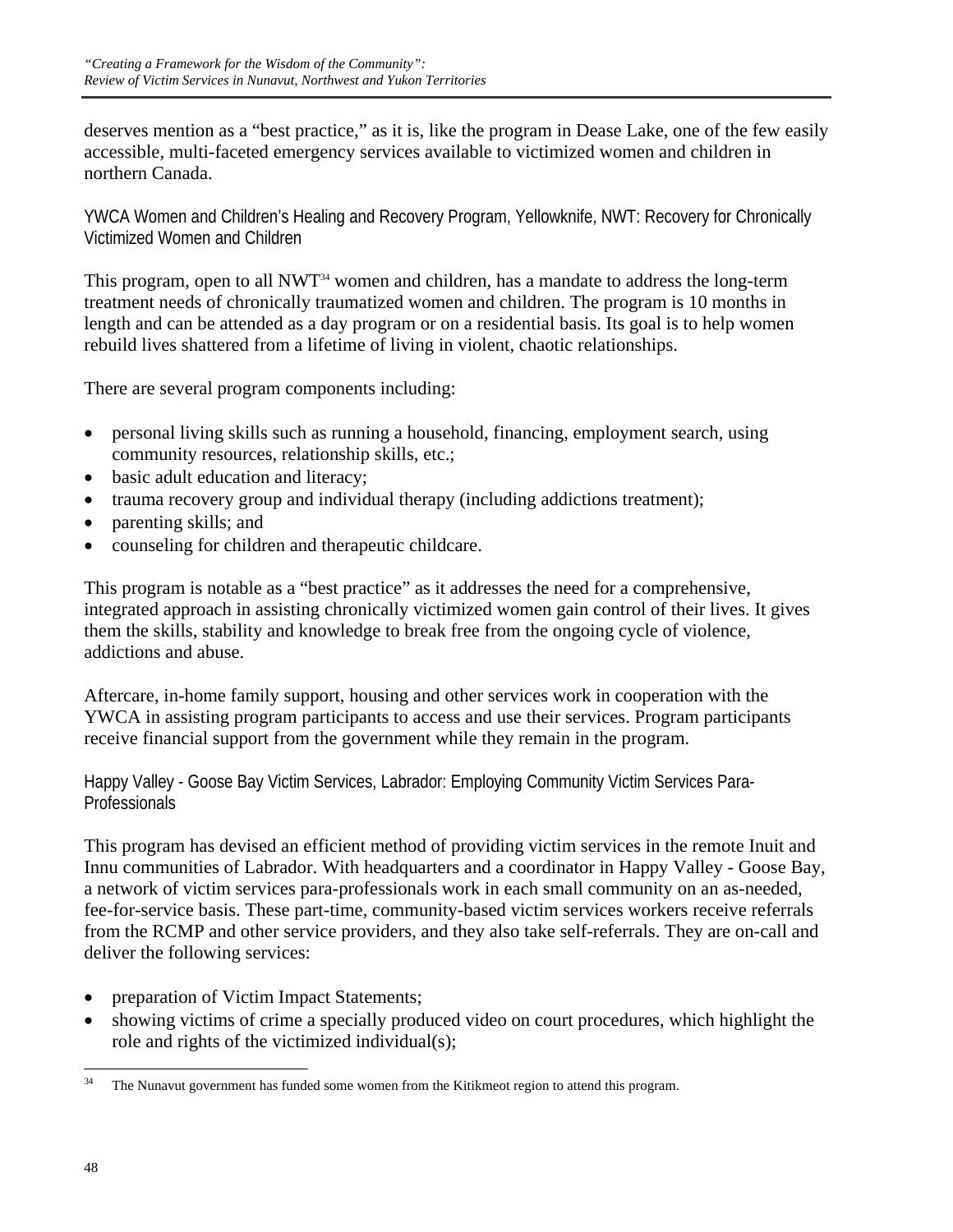- distribution and explanation of native language brochures outlining victims' rights, their role in the justice system and service options; and
- referral of victim to other regional or provincial services.

This program is not a Crown Victim/Witness Assistance program although it provides some of the same services. Victim/Witness Assistance staff travel with the court circuit providing additional service.

The delivery of the services listed above is made more crucial as several communities have only fly-in police service with few other community-based services. In the four communities with women's shelters, these para-professionals are also often employed as shelter workers. This has allowed them greater access to, and knowledge about, the victimized women in their community.

These victim services para-professionals are supervised by the Victim Services Coordinator in Happy Valley - Goose Bay, who is, in turn, supervised by the Director, Victim Services Program, Department of Justice, Government of Newfoundland in St. John's Newfoundland. This entire network of para-professionals gets together once a year for training, debriefing and support.

The strength and usefulness of this program (its "best practice") lies in the fact that a relatively large network of permanent community members are trained and employed to offer services to victims in their own community on a long-term basis. Service delivery is not therefore dependent on having 'outsiders' deliver a service for a short time before leaving, which is a common phenomenon in isolated Aboriginal communities. These victim services workers are a permanent resource in their community.

Another "best practices" feature of this program is reflected in the clear boundaries and supportive environment in which the community-based victim services para-professionals operate. They are in constant communication with the Victim Services Coordinator in Happy Valley - Goose Bay who assists them in keeping their roles clear with victims, and victims' families, through an ongoing review of the cases they are managing.

The lack of community-based services in most remote jurisdictions can easily burn out those service providers who do exist. The fact that this problem is recognized and planned for in Labrador is to the credit of the overall service.

Isuarsivik Treatment Centre, Kuujjuaq, Quebec: Inuit Addictions Treatment Centre

This treatment centre, located in the Nunavik (Inuit) region of northern Quebec, specializes in the treatment of addictions amongst Inuit Canadians. It is a 'best practices' example of one facet of victim services, addictions treatment, as it does not assume, as many treatment centres do, that Inuit people are from the same cultural background as First Nation and Métis Aboriginal peoples.

This program accepts only Inuit applicants and is run entirely in Inuktituk by Inuit counsellors who have received training in both western and Inuit methods of trauma recovery and intervention. The program is open to any Inuit people anywhere in Canada and is based on Inuit culture. In fact, the re-acquisition of one's cultural heritage is treated as one of the primary pillars of addiction recovery for program participants.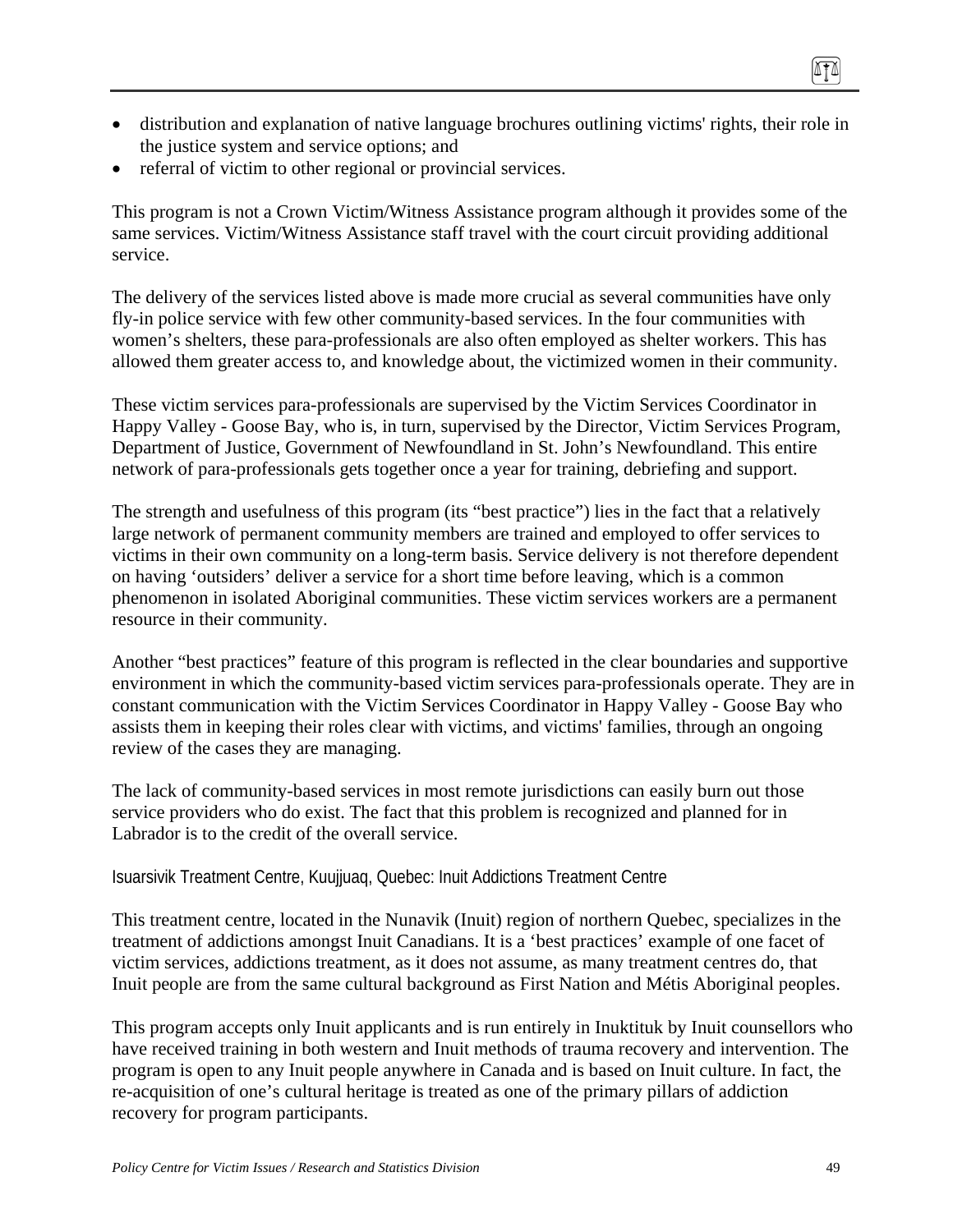The program is four weeks long and is preceded by a comprehensive application process, ensuring that the applicant is committed to their healing. The program itself uses program components from a variety of sources: cultural traditions and teachings; Alcoholics Anonymous; cognitive therapy; trauma recovery therapy; and recreational therapy. Codes of behaviour and interaction are clearly detailed.

This program is gaining respect in northern Canada and there is a waiting list to get in at this time. Those wishing to attend can be funded through their local Health and Social Services office in NWT, Nunavut, Quebec, and Newfoundland/Labrador.

Buffalo Regional Victim Services, Buffalo Narrows, Saskatchewan: Assisting Victims with the Restorative Justice Process

Many victim services programs are finding themselves in the position of preparing victimized individuals for relatively recent restorative justice procedures such as circle sentencing, family group conferencing and family justice forums. These justice initiatives, aimed at increasing the effectiveness and relevance of the justice system, are also challenging victim services programs to prepare and support victims in different ways than the traditional justice system demanded.

The Buffalo Regional Victim Services, with one paid staff person and several volunteers, serves several isolated, First Nation communities in the Buffalo Narrows region of northern Saskatchewan. Victim Services workers in this region have found that they are spending increasing amounts of time assisting victims with "family justice forums." These pre-sentence forums are designed to give both the victim and offender, and their families (including children), the opportunity to explain how they have been affected by the offence. Victim Services paid staff and volunteers assist the victim, and her family and children, in preparing for these forums. They attend the forum with them and are available for debriefing and follow-up in the days following the forum. Addictions, probation and mental health specialists, as well as a mediator, also attend all forums. The forum makes recommendations to the judge regarding sentencing.

Victim Services workers in this region (and others contacted during this research) have found that these forums, when planned and mediated properly, are very useful in returning a sense of control and power to victims. Many victims have reported to the workers that they have felt 'heard' and empowered for the first time in their lives. Those who had previously been victims or witnesses in the criminal court system feel the family justice forum gave them a much greater sense of dignity, empowerment and closure.

The Victim Services Coordinator in this region works co-operatively with the other community service providers in the planning, preparation, follow-up and family justice forum proceedings.

# **Legislation That Protects Victims**

# Family Violence Prevention Act: Yukon Territory

This legislation is notable and recognizable as a "best practice" in terms of victim services as it directly addresses some of the most pressing practical and psychological needs of victimized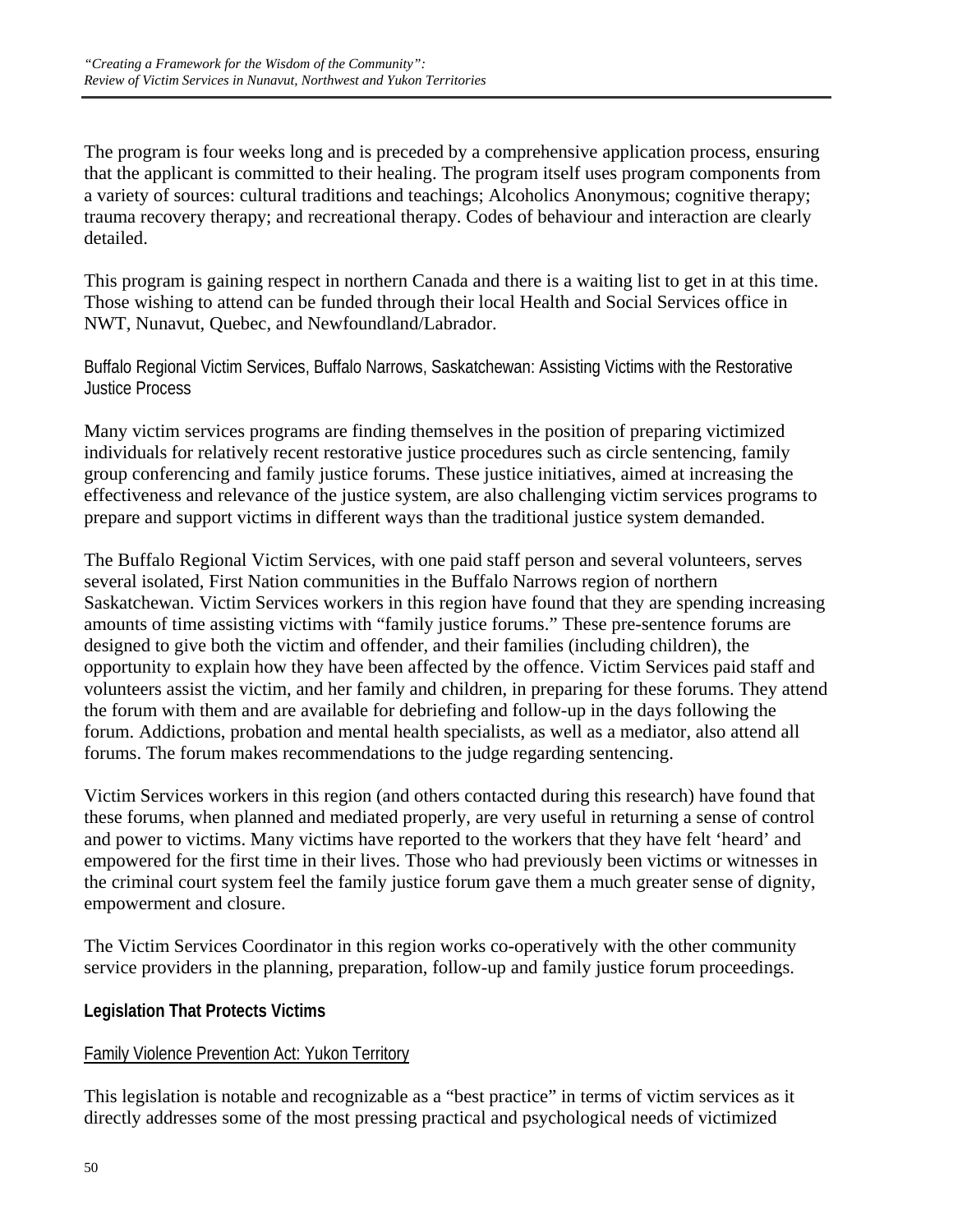women and children. Therefore, it is included here as a best practice worthy of consideration by other jurisdictions.35 The *Yukon Territory Family Violence Prevention Act* has three components: An Emergency Intervention Order; a Victim's Assistance Order; and a Warrant of Entry. Each of these components is outlined below.

An Emergency Intervention Order:

- is available through the RCMP (24 hours a day, 7 days a week) or the territorial Department of Justice, Victim Services staff (weekday office hours);
- is issued over the phone by specialized Justices of the Peace (JPs);
- can allow the assaulted partner and their children to stay in their home, if it is safe to do so;
- can have an abusive person removed from the home by a police officer;
- will prevent the abusive person from contacting the assaulted person and their family, or any other persons listed in the court order; and
- allows an assaulted person to apply for a Victim's Assistance Order in addition to the same type of conditions available in an Emergency Intervention Order.

A Victim's Assistance Order:

- is available in kit format through Victim Services;
- must be applied for in person at the Court Registry during weekday office hours in Whitehorse, Dawson City or Watson Lake (outside of those areas one must apply to the Whitehorse court by toll-free phone number);
- can give a person temporary possession of personal property;
- can prevent the abusive person from taking or damaging one's property;
- can require the abusive person to pay the assaulted person or their children for any loss of income, medical expenses, moving and legal expenses;
- can require the abusive person to agree to the conditions in the court order; and
- can only be issued by a Territorial Court Judge and the victim must attend a court hearing.

A Warrant of Entry:

- can be pursued if access to the assaulted person is being blocked and there are fears that they may be in danger;
- is available through the RCMP 24 hours a day, 7 days a week;
- is issued by a JP or Territorial Court Judge by telephone; and
- can authorize a police officer to enter a residence, assist or remove a victim or violent spouse, and search the home for signs of violence to use as evidence.

In intent, this legislation allows women and children to remain in their home, greatly reducing the increased strain on assaulted women and children when they are forced to leave and find shelter elsewhere. In other jurisdictions, victimized women can find it difficult, often impossible, to regain access to their home once they have left. Often the abusive partner has been successful in retaining the right to live in the home despite any charges, convictions or sentences imposed on him. The housing shortage in most remote Aboriginal jurisdictions often means that women and children are

 $35$ 35 The report by Tim Roberts, *Review of Provincial and Territorial Domestic Violence Legislation and Implementation Strategies*, Ottawa: Research and Statistics Division, Department of Justice Canada, 2001, describes and discusses similar legislation in more detail.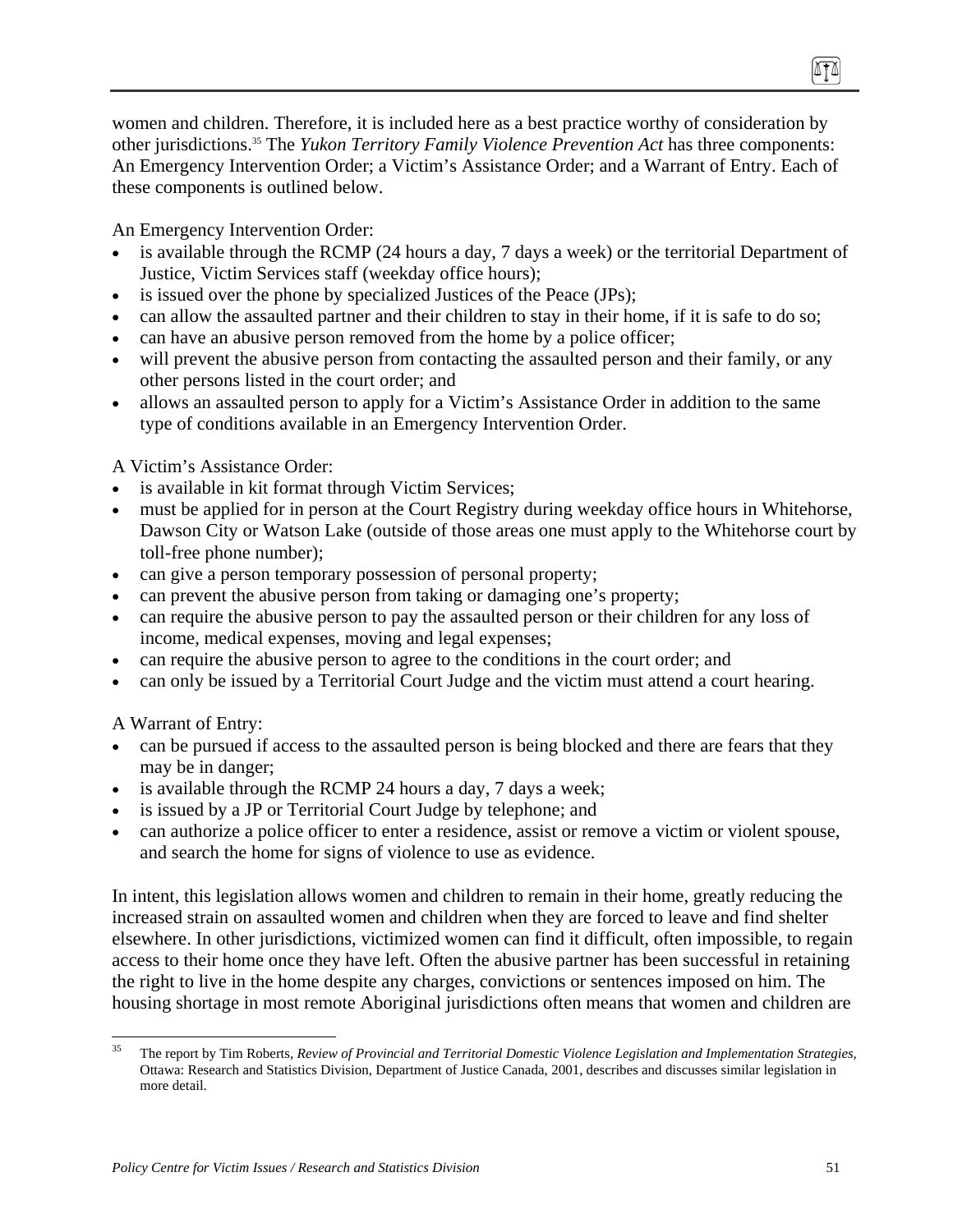therefore forced to return and live with an abusive spouse and father, despite their desire to end the relationship. 36

#### Victim Notification System, Alaska, USA: Information Access for Remote, Aboriginal Communities

Alaska, like most circumpolar regions, has several dozen remote, fly-in, Aboriginal and Inuit communities. In 1996 Alaska passed a constitutional amendment protecting victim's rights. This "Bill of Rights for Victims" guarantees victims of crime the same rights under the law as offenders. This legislation requires that victims be given up-to-date information about their court case and the status of the offender(s) involved.

The Alaska Department of Corrections has created several victim notification systems. Victims of crime can phone a toll-free phone number 24 hours a day, 7 days a week and speak with a central data bank that tracks both court cases and the status of offenders throughout the USA. In addition they can contact, through collect phone calls, one of the 13 Victim Services offices within Alaska during business hours to access the same information. Finally, victims can also phone collect to the Victim Services Coordinator for Alaska if they need further information or clarity about their case and the offender concerned. Some indigenous languages (there are 14 in Alaska) can be accommodated within this notification system.

This system is notable as a "best practice" as it increases the sense of control for victims of crime. As this highly accessible system was created for their use alone, it decreases the feeling many victims have that their safety and rights are secondary to those of the offender. The Victim Services Coordinator for Alaska reports that the service is well used throughout Alaska.

#### Victim Financial Compensation, Alaska, US: Immediate Financial Aid

Another noteworthy victim service in Alaska is the streamlined system of financial compensation for victims of crime. The legislative changes which protect and support victims of crime, made during the mid-90s in Alaska, included the mandatory, immediate financial compensation to victims for personal injuries and property damages. Victims are not required to pursue their offenders, or any other party, for the financial means to rebuild their lives. Victim Services workers assist victimized individuals and families in assessing their needs and applying for immediate financial aid. The state then pursues the offender, and any other implicated parties, for financial restitution.

### **2.4.5 Factors Contributing to Successful Programming**

The programs described throughout this section all work in close cooperation with available women's shelters, social workers, probation and parole officers, addictions programs and other service providers. They also liaise with officers of the court, police, court workers, First Nations,

 $36$ 36 Discussions, in the course of this research, with the former Yukon Minister of Justice responsible for drafting this legislation, Ms. Lois Moorcroft, revealed that, while this legislation does not 'solve' the problem of family violence, several women have reported to her that it did save their lives.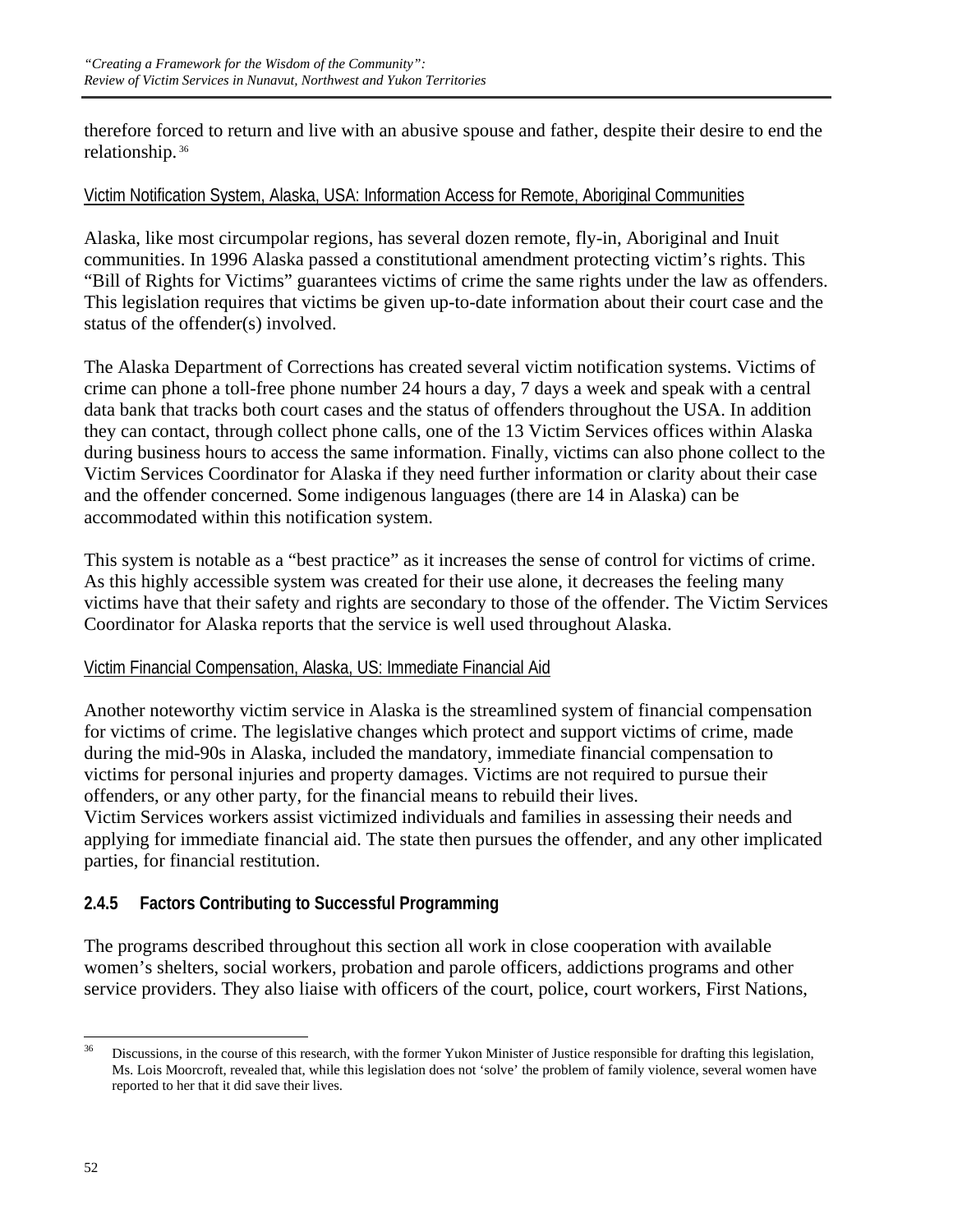Métis and Inuit organizations, Friendship Centres, interagency committees and community justice committees.

All the various programs contacted are located in remote, isolated, First Nation, Métis and Inuit communities. In this regard, many find themselves faced with the same challenges as victim service providers in Nunavut. Respondents and contributors to this research describe the challenges they face in service delivery in more detail in the previous section. However, a summary of their concerns is useful here while considering factors that contribute to successful programming. A summary of these challenges includes:

- high levels of spousal assault, sexual assault, child abuse, addictions, suicide, family breakdown, residential school trauma, post-traumatic stress syndrome and inter-generational grief, poverty, low education levels, high levels of unemployment, lack of public and affordable housing;
- uncertainty and fear of the police and court system;
- low levels of reporting violent crime;
- fewer services for victims than are available in larger centres (with the attendant problems of trying to transport victims to shelters and other services hundreds of miles away);
- lack of legislation protecting victim rights and safety;
- lack of an overall community plan for dealing with chronic spousal and sexual assault, and in general, denial that these crimes are as prevalent as they are;
- the lack of leadership within all levels of government in the area of interpersonal violence;
- the additional vulnerability of Aboriginal women and children and the emphasis in remote, Aboriginal communities on the well being of the offender over the well-being of the victim;
- a justice system in which the experience of the victim appears to carry less weight than the offender;
- lack of trained community professionals, para-professionals and volunteers to assist with community safety and service provision;
- uncertainty over year-to-year funding for programs, or program components (with the result that too much time is spent writing proposals in a never ending search for resources); and
- feeling sometimes misunderstood and ignored by funders and service providers in larger centres and government offices.

In general, victim service providers in non-Nunavut remote locations, do not feel overwhelmed by these challenges but, rather, take them in stride as a 'given' in terms of working conditions. In fact, many of those interviewed feel very positive about recent initiatives to increase the status and services available to victimized people. An analysis of "best practices" in victim services programming, based on these consultations, can be outlined using three basic categories. These categories are: a community development approach; superior short- and long-term victim recovery programs; and progressive legislation.

#### A Community Development Approach

Victim services programs which take an accessible, non-judgmental community development approach appear to be the most successful when success is measured in terms of overall usage, effectiveness in healing and prevention, and community acceptance and ownership.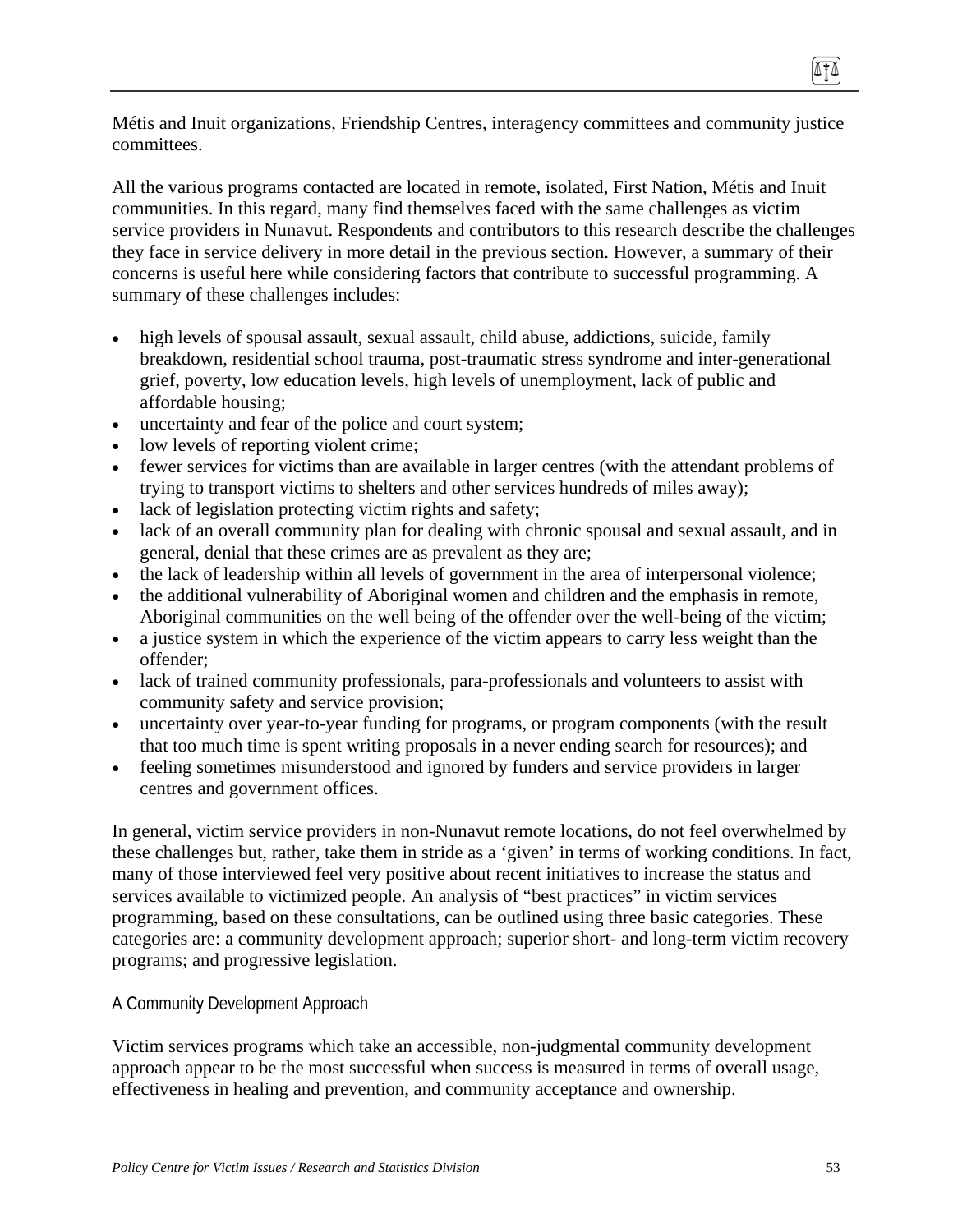This approach, as seen in Rocky Victim Services (Rocky Mountain House, Alberta), the Three Sisters Haven Society (Dease Lake, B.C.) and the Yellowknife Women's Centre (Yellowknife, NWT), gives the community the opportunity, skills and courage to support victims and reject interpersonal violence as a social norm. These services have certain "best practices" in common. These are:

- services, but particularly staff, are well known and highly accessible to all community members;
- staff understands the history, traditions, beliefs and social norms of the First Nation, Métis or Inuit culture in their location;
- staff understands the short- and long-term impact of colonization, addictions, residential schools, poverty, interpersonal violence and chronic trauma;
- staff understands the local social problems as listed earlier;
- staff stays in constant contact and have personal relationships with other service providers, the Aboriginal leadership, elders and all community members;
- staff visits and meets with community members in their own homes and offices (i.e., they don't expect community members to come to them);
- combinations of services, all of which are needed by victimized people, are available in one location;
- these services are well connected to all community service providers, meeting and working regularly with police, band councils and other community agencies and programs;
- the service in question requests input from the community into their programming and then works to address the requests in a concrete manner;
- staff understands the safety and recovery needs of victims;
- staff are highly committed to their work and advocate for victims on a personal basis, and are known public advocates for all victimized people; and
- staff are open to innovative programs and work creatively with the limited resources at their disposal.

Several additional programs, described earlier, are notable for encouraging a community development approach to victim services. These are the Happy Valley - Goose Bay Victim Services (Labrador) and the RCMP Victim Assistance Volunteer program (Yukon). These programs train permanent community members in immediate crisis intervention, victim rights and victim court preparation. These volunteers and 'para-professionals' are tied to a larger network of victim services within their region that supervises, trains and supports them in their work.

While the community-based programs in Labrador and Yukon do not offer the same range of services as those in Rocky Mountain House, Dease Lake and Yellowknife, they can be considered to take a "best practices" community development approach because they:

- utilize the existing permanent community members in program delivery;
- tie these staff to the policing, victim services and justice services in their community and region;
- help shift community norms from one of blaming victims to one of supporting victims by employing indigenous people; and
- increase the feelings of safety and validity amongst victimized community members.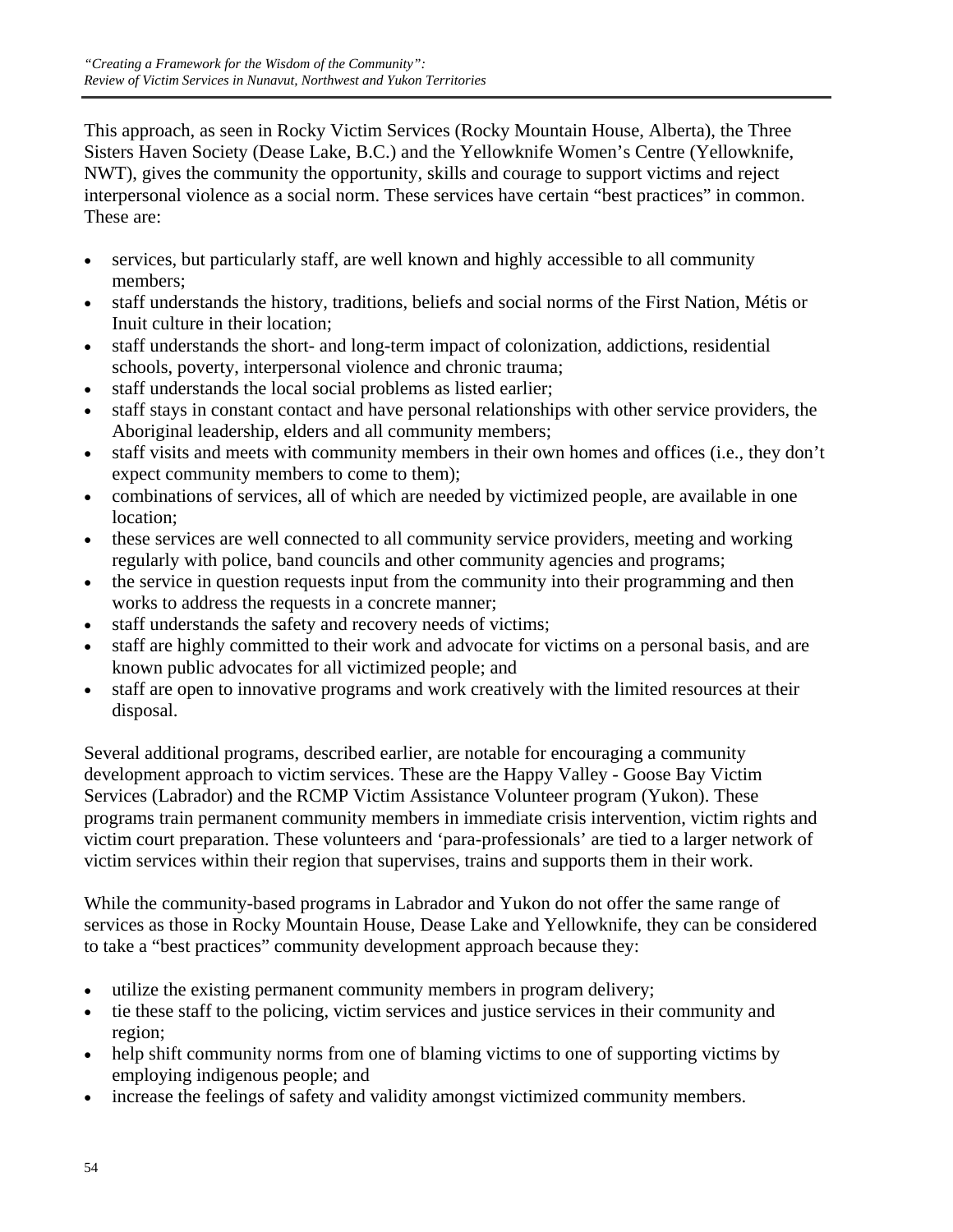Superior Short- and Long-Term Victim Recovery Programs

Excellent examples of long-term victim recovery programs can be found in the Isuarsivik Treatment Program in Kuujjuaq, Quebec, and the YWCA Women and Children's Healing and Recovery Program in Yellowknife, NWT.

The Isuarsivik Treatment Program has developed one of the first successful Inuit addictions treatment programs in Canada. For many victims in the isolated areas of Canada a substantial factor in breaking through the chronic violence in their lives involves coming to grips with their addictions. The "best practices" in this program include:

- use of Inuit language and culture;
- exploration of Inuit spirituality and traditions;
- use of paid Inuit staff;
- incorporation of useful treatment approaches from other cultures; and
- a strong follow-up and aftercare program.

The YWCA Women and Children's Healing and Recovery Program is another example of excellence in the long-term treatment of chronically victimized women and children. The strength of this program is due to the following factors:

- the program is long enough (10 months) to stabilize participants and inspire permanent progress in terms of attitudes, knowledge, feelings and behaviour;
- it is also long enough to secure stable permanent housing and childcare;
- there is time to resolve long-term legal and financial problems;
- there is time for participants to develop a full informal and formal support network within the community; and
- participants' needs in every area are addressed: physical health and safety, financial support, personal skill development, parenting support, educational opportunity, employment training and job search, cognitive and emotional therapeutic intervention, and addictions treatment.

In addition, the recent restorative justice initiatives in some jurisdictions, while not usually categorized as "victim recovery programs", have the potential to greatly assist in the recovery of victimized people in the short term. The example used in this paper is the Buffalo Regional Victim Services in Buffalo Narrows, Saskatchewan. However, many victim services programs in the remote, Aboriginal areas of Canada and Alaska are finding that initiatives such as family justice forums and circle sentencing have very positive results for victims when they are carefully planned and implemented.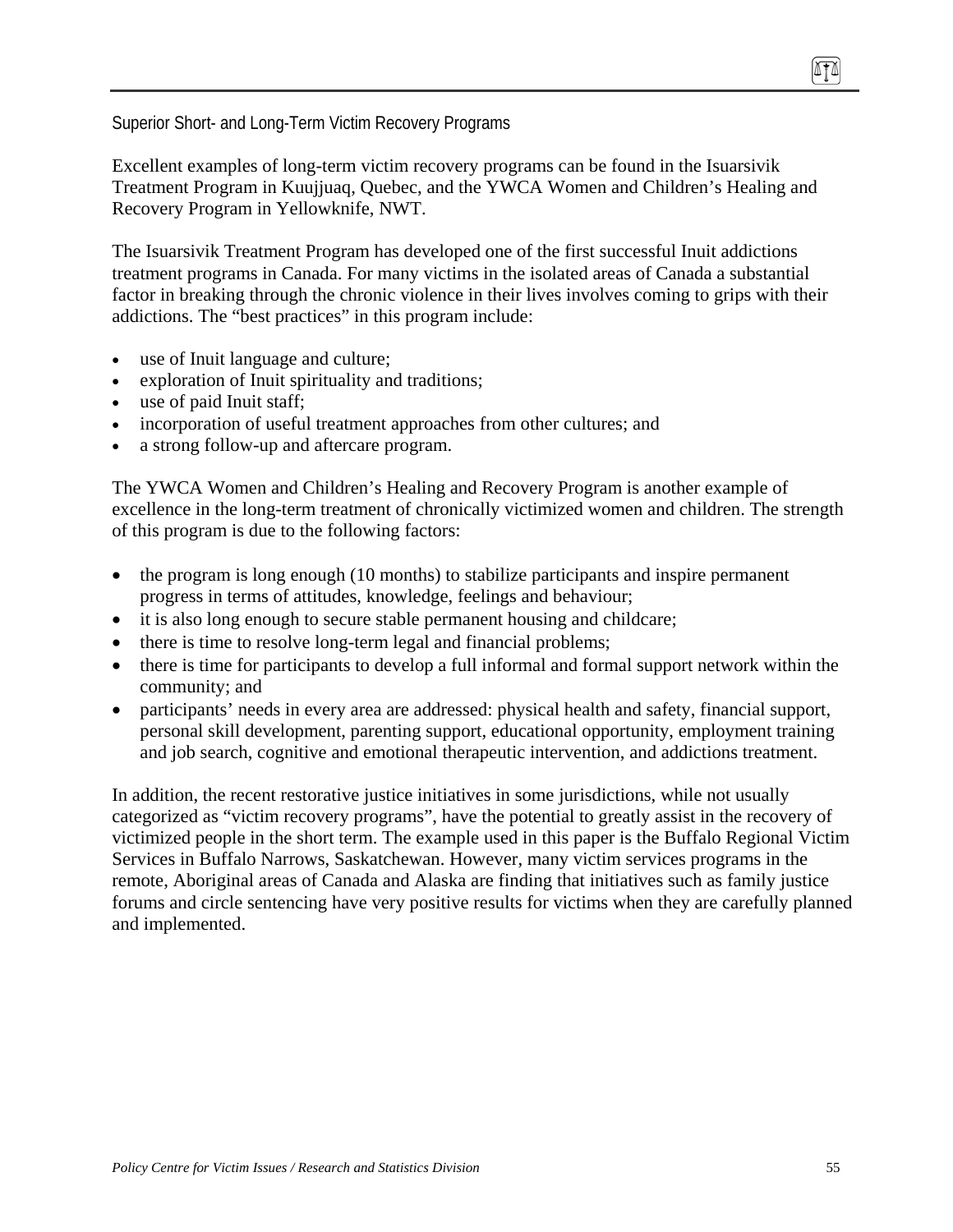It is important to note, however, that these initiatives can be harmful to victims unless:  $37$ 

- there is a skilled mediator or facilitator in charge of the process;
- the victim clearly understands the restorative justice process and her/his rights under the law;
- the victim agrees freely to participate, without coercion from the offender or community;
- the victim is fully supported before, during and after the process;
- the process includes local community service providers as well as the family and supporters of the offender and victim, and any justice personnel; and
- the short and long-term safety needs of the victim are addressed.

When these criteria, or "best practices," are met, respondents to this research state that restorative justice initiatives can have the following positive results:

- they allow the victimized individual(s) an opportunity to fully disclose the impact of the crime in their lives in a safe and public arena;
- they 'level the playing field' between the victim and offender, as the story of the victim becomes as important to the satisfaction of justice as the story of the offender;
- they increase the likelihood of the victim's control and power over her life and lessen the feelings of fear and helplessness, which aids the overall recovery process;
- they make public the experience of the victim, which increases community ownership over the safety and health of community members; and
- the presence of the offender, family members, justice personnel and service providers validates and normalizes the emotional, spiritual, financial and physical devastation felt by the victim.

# Progressive Legislation

Examples from both Alaska and the Yukon Territory highlight the importance and relevance of progressive, victim-oriented legislation. Yukon service providers interviewed during this research report that women have told them that the Family Violence Prevention Act has both saved their lives and allowed them previously unavailable choices in terms of safety and recovery. The Alaska Victim Services Coordinator reports that their various victim notification systems have received very positive evaluations from communities and individual victims. Alaska's legislation guaranteeing immediate financial aid to victims of crime has obvious advantages.

Progressive legislation may not be considered a "direct service." However, without it, victim services providers and victims alike have fewer choices, and face a much increased risk of constant re-victimization. Analysis of the experience in the provinces and territories which have passed their own domestic violence legislation shows that related factors in implementing such legislation, i.e.,

 $37$ This is especially important in domestic violence so that restorative justice processes do not provide another pressure to stay within an abusive or potentially abusive family relationship. See Naomi Giff , *Nunavut Justice Issues: An Annotated Bibliography*, RR2000-7, Ottawa, Research and Statistics Division, Department of Justice Canada, 2000; and Crnkovich, Addario, Archibald, *Inuit Women and the Nunavut Justice System,* RR2000-8, Ottawa, Research and Statistics Division, Department of Justice Canada, 2000.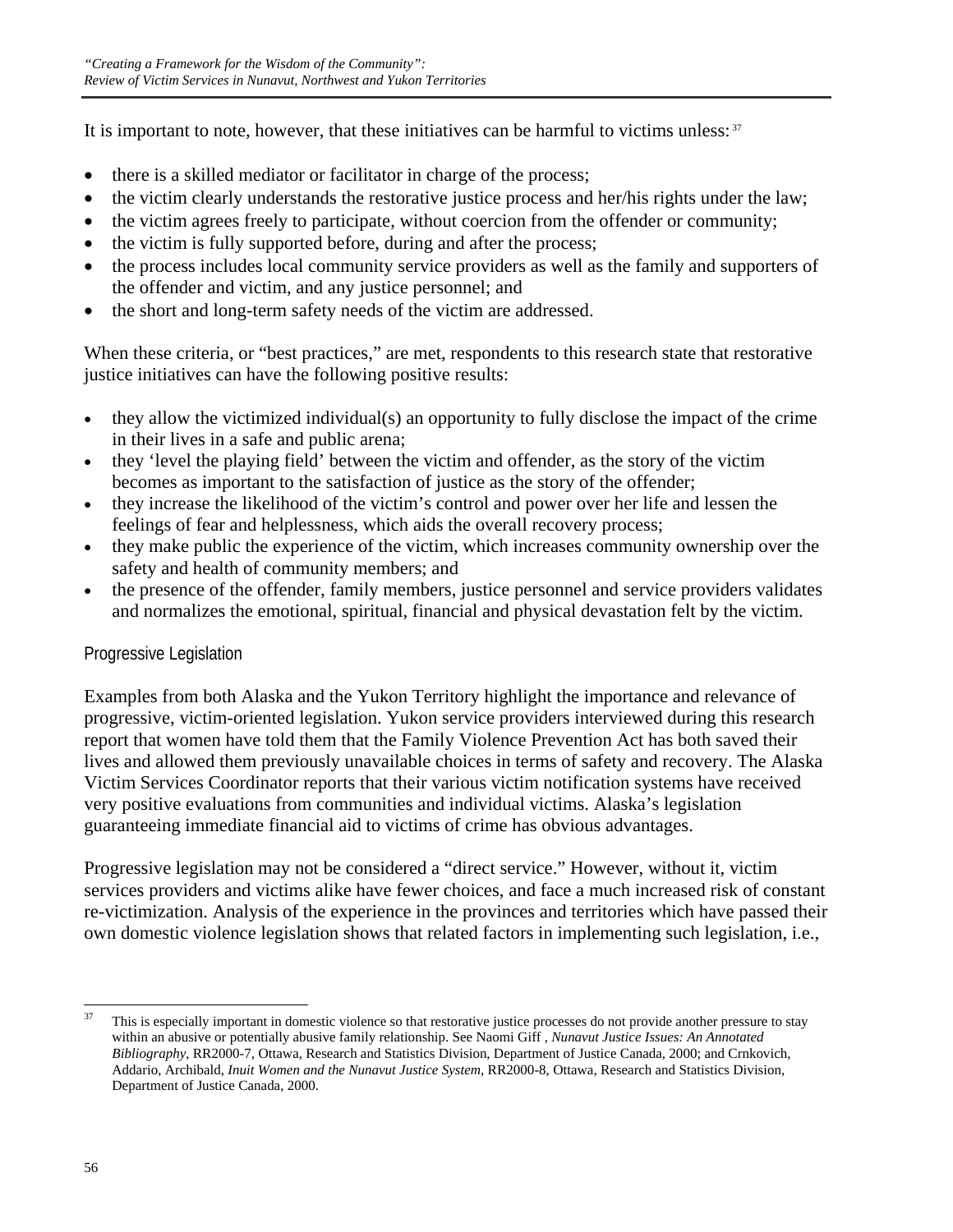required infrastructure links, ongoing training of all personnel, and public education and information are key in the successful use of such legislation.<sup>38</sup>

Legislative initiatives can become "best practices" because:

- they directly address the immediate physical and financial needs of victimized individuals and families;
- they address the immediate and long-term safety needs of victims;
- they can tie victimized people into the justice information networks (i.e., victimized people become 'part of the loop');
- they can increase the legal status of victims and guarantee them rights and recourse under the law which, in turn, increases their control over their lives; and
- they address traumatic reactions in victimized people as they deal directly with the isolation, fear, panic and helplessness, which result from traumatic experiences.

In summary, "best practices" in victim services delivery are reliant on:

- the implementation of a community development approach to service delivery built on the community's requests and recommendations for program design and delivery, and builds on relations between the community and the service providers;
- the development of appropriate short- and long-term victim recovery programs that enable victimized people to take or regain control of their lives; and
- a foundation of progressive legislation.
- **2.5 Recommendations for Victim Services in Nunavut**

### **2.5.1 Introduction**

The recommendations discussed in this section are the result of several different consultation processes. The telephone survey of all Nunavut service providers included a question on recommendations regarding potential victim services in Nunavut. In addition key Nunavut service providers (listed in Appendix A) received the previous section describing victim services "best practices" in other remote Aboriginal communities. Their feedback on these victim services initiatives in other jurisdictions, combined with their own insights into service delivery in Nunavut, resulted in further recommendations. All of these recommendations form the basis for this section.

In addition, the 2001 Northwest Territories Victims Assistance Conference took place in Yellowknife during the collection phase for this project. This research project was able to take advantage of the discussions at that conference. The recommendations of the delegates are incorporated here.

Recommendations for improved services to victims in Nunavut can be divided into four categories. These categories are:

 $\overline{a}$ 38 Tim Roberts, Review of Provincial and Territorial Family Violence Legislation and Implementation Strategies, 2002.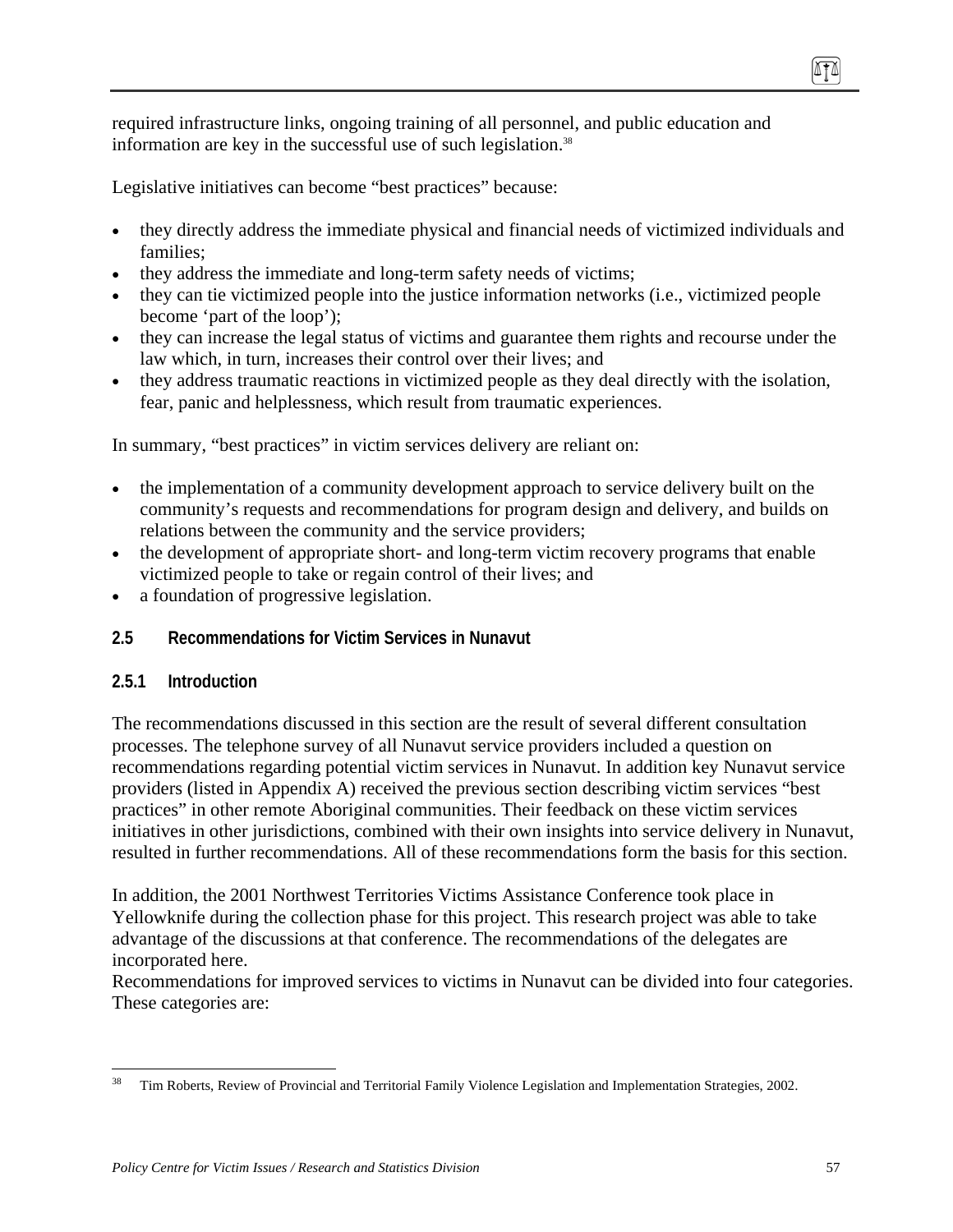- training, support and recovery for existing service providers;
- training, support and recovery for communities;
- leadership, legislation, judicial and correctional systems; and
- victim services programs.

The recommendations in this section are preceded by direct quotations from statements made during the telephone and in-person interviews of respondents in Nunavut.

# **2.5.2 Training, Support and Recovery for Existing Service Providers**

- *"How are we supposed to work with victims when we need healing and training ourselves."*
- *"We need healthy people to be involved, either paid or volunteer."*
- *"We should use traditional and western methods of working with victims."*
- *"We need trained people to work with victims."*
- *"I went to counselling with my spouse and he threatened me right there, and the counsellor just sat there and didn't do anything."*
- *"We definitely need lots and lots of training for anyone who will be working with victims, so that they are not swaying the victims to take one course or another ... and we are short of trained personnel in the communities."*
- *"Surfacing childhood abuse problems are straining the services."*
- *"We need more parental involvement in teaching traditional lifestyles and self-control."*
- *"There is nowhere to debrief."*
- *"People need someone to talk to, so they won't be alone."*

In terms of overall social service provision, respondents stressed the fact that there were not enough trained indigenous people at the community level to deliver a comprehensive network of social services, including services to victims. Those with training quickly become overwhelmed with demands and have few additional resources to call on.

In this regard, respondents point out that increased assistance to victims has to build on the strengths of existing indigenous and non-indigenous service providers. These service providers need increased training, support and personal recovery opportunities if they are to cope adequately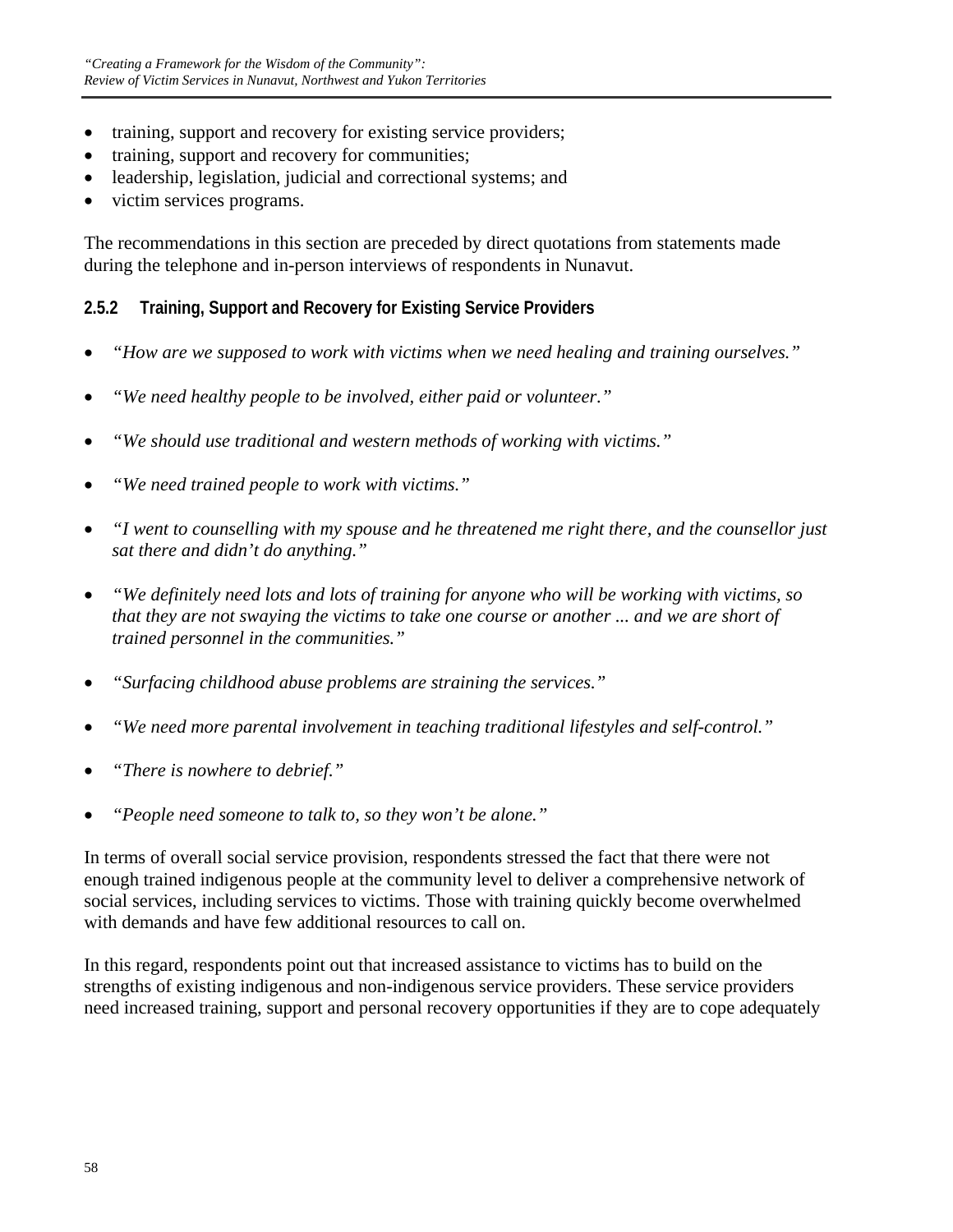with the needs of victimized people. In their view, service providers working with victims need training in the following areas:

- program planning, implementation and evaluation (budgeting, proposal writing, program implementation, research and evaluation methods, putting ideas into action, dealing with authority, case management, computers);
- community capacity building (networking, communications, conflict resolution, committee and board training, partnering, public relations);
- counselling and advocacy skills (including critical incident stress debriefing, risk assessment, trust building, confidentiality, dealing with defence mechanisms, safety planning, family violence awareness, professionalism, group facilitation, child development, process of recovery, coping with difficult clients, self-defence, cardiopulmonary resuscitation and first aid);
- use of traditional spiritual, consensual and elder-focused methods of intervention with victims;
- legal, correctional and justice system information and skill development (Victim Impact) Statements, child and adult witness preparation, liaison with court and correctional systems);
- training in alternate justice initiatives such as restorative justice, alternate sentencing, family justice forums;
- referral system information; and
- opportunities to deal with their own healing and recovery issues.

According to respondents the healing and recovery issues of existing and potential caregivers, and service delivery personnel, should include:

- recovery from their own chemical and process addictions;<sup>39</sup>
- ongoing healing and processing of their own traumatic reactions resulting from child sexual abuse, lack of adequate parenting, violent relationships, residential schooling and/or rejection by family members;
- the ongoing development of personal life skills such as assertiveness, stress management, negotiation, communications, conflict resolution; and
- the ongoing development of professional skills, such as, organizational development, networking, public education, and others as listed above.

Furthermore, respondents pointed out that existing and potential victim service workers will need opportunities to expand their horizons in the following general areas:

- a more thorough understanding of civil administration including hamlet, board, nongovernmental organization (NGO) and government structures;
- a more comprehensive understanding of gender and community power dynamics;
- an in-depth appreciation of all aspects of Post Traumatic Stress Disorder (PTSD);

<sup>39</sup> 39 Process addictions are addictive behaviours that do not involve substance abuse. Co-dependence, gambling and sexual addictions are examples of process addictions.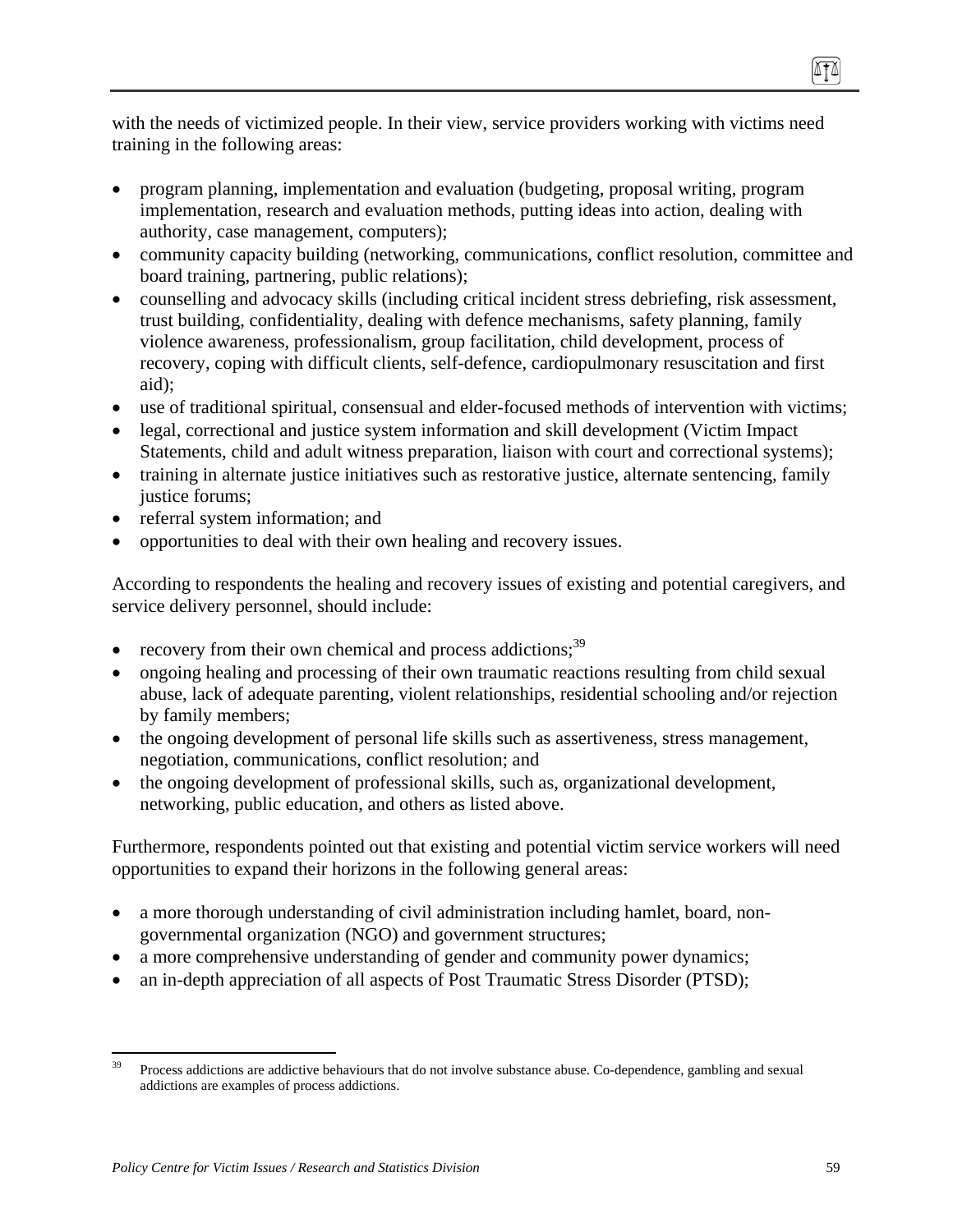- increased leadership ability; and
- effective, culturally appropriate methods of community development.

In relation to the "best practices" described in the previous section, respondents note that "short and long-term victim recovery programs" cannot be delivered effectively at the community level without first providing healing and training opportunities to existing, and potential, victim services providers and community caregivers. Respondents also state that it will also not be possible to fully establish a "community development approach" to victim services, as described in the previous section, before dealing with the training and healing needs of existing and potential service providers.

Several suggestions were made by respondents in terms of delivering the training, support and recovery opportunities necessary to building a core of long-term community services available to victimized people. These suggestions included:

- developing recognized, certified, modular training courses for delivery at the community level and available to all community service providers in a position to work with victims, with topics as outlined above;
- including elders as well as school counsellors, police, social workers, addictions workers, shelter workers, wellness and mental health counsellors, teachers, nurses, community health representatives, victim services workers, recreational workers, court workers, youth workers and others;
- developing a mentorship program at the community level for people learning the basics of human service delivery, including services to victims; and
- having more than one mentor to call upon while learning how to establish effective communitybased programming.

# **2.5.3 Training, Support and Recovery for Communities**

- *"We need more community training, workshops and better role models."*
- *"There should be a Nunavut-wide awareness and acceptance of the necessity of victim assistance services at all levels ... this means educating families, schools, communities and the judiciary."*
- *"Base victim services on existing community and agency strengths."*
- *"Go slowly with communities, avoid fights and use public relations."*
- *"We need a comprehensive approach to our overall social problems ... the approach so far has been piecemeal ... we should use a comprehensive community development approach and the goal should be the empowerment of the community and individual potential."*

Respondents noted that there is a high need for greater community awareness about the needs, and even the existence, of victims of crime. This lack of awareness is complicated by the fact that in many communities it is difficult to get people to attend workshops or events that focus on issues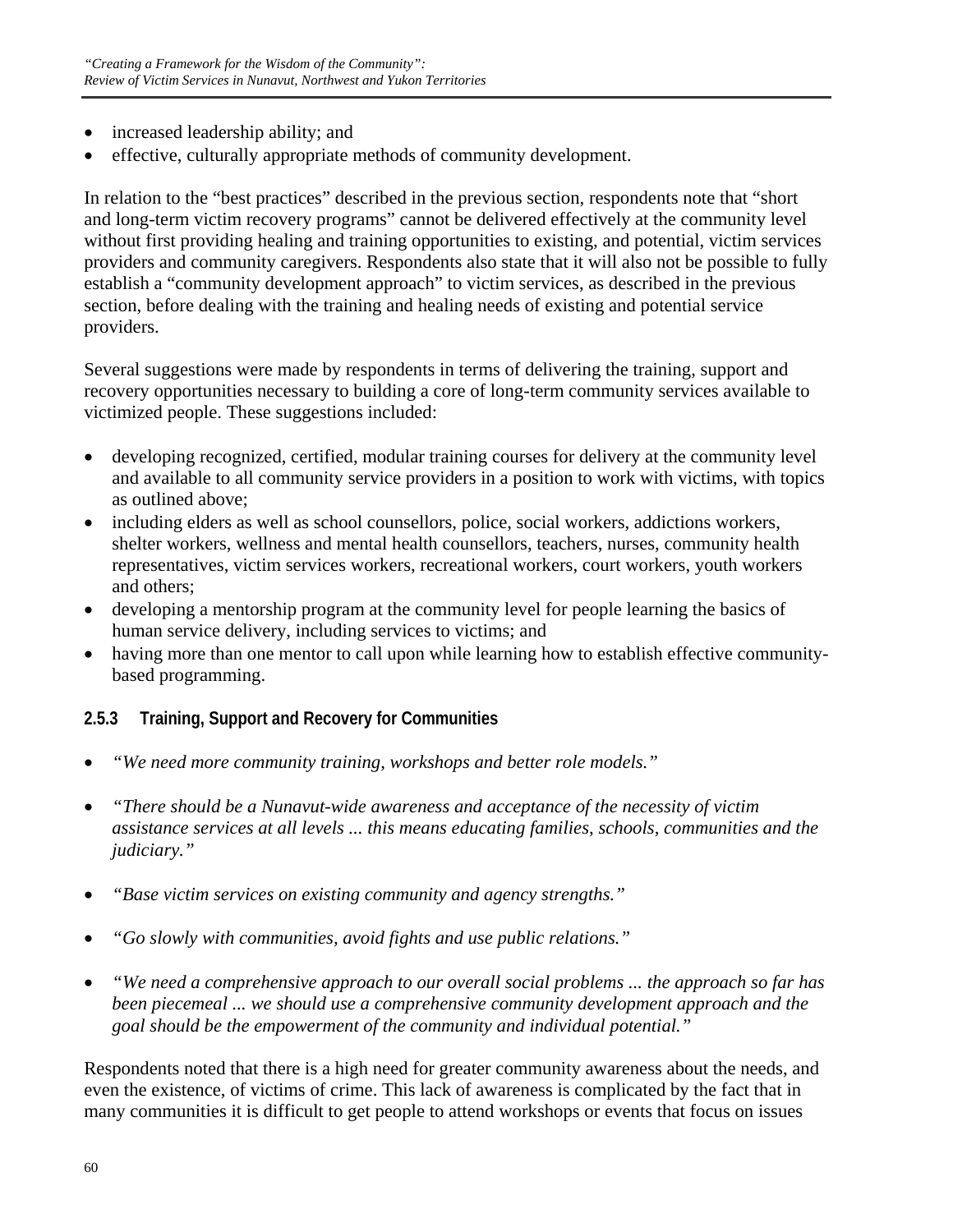related to crime, such as addictions, family violence, child abuse and parenting. Therefore respondents suggested the following methods of reaching out to community members with both information and encouragement:

- make use of existing community social norms around consistent, ongoing, in-person, home and workplace visiting, information sharing and networking;
- make use of local radio, local TV and community events such as bingo, and recreational events such as hockey, that are well attended in order to develop awareness;
- develop materials and videos in Inuktituk for community use;
- train community justice committees about the rights and needs of victims; and
- assist the schools and other local institutions to include training and information in the areas of interpersonal violence, human rights, victim rights and crime prevention.

In addition to developing community awareness, many respondents commented on the need to encourage greater cooperation amongst existing community agencies. They point out that police, health and social services, schools, hamlet offices, recreational groups, churches and other agencies need closer working relationships in order to address the needs of victims. Although it is not always the case, many of these service providers work in some isolation from each other. Recommendations for increasing service coordination at the community level include the following:

the establishment of community interagency committees that include the services listed earlier as well as community justice committees, community wellness committees and existing nongovernment agencies such as family counselling centres, daycares, shelters; and the development of community wide strategic plans for addressing local problems with violence and crime through comprehensive service delivery.

According to respondents the ideal approach in each community would include a victim services worker, a women's shelter or safe houses, youth shelters and recreational facilities, family counselling and educational opportunities, in-home family support workers, drop-in healing centres with healing circles for each age group, in-school victim services for children and youth, child assessment and treatment options, long-term care for disabled children, crisis lines, homeless shelters, addictions programming, mental health services and increased public housing.

# **2.5.4 Legislation, Judicial and Correctional Systems, and Leadership**

- *"Offenders must serve full sentences ... now they come back to the community with more education about just how far they can go in committing crimes without being caught."*
- *"The rights of the victims have to be equal to the rights of the offender."*
- *"Mandate victim assistance into legislation with ongoing core funding for programs."*
- *"The government must recognize the positive impact justice committees can make if properly supporte;, they are a form of successful early intervention."*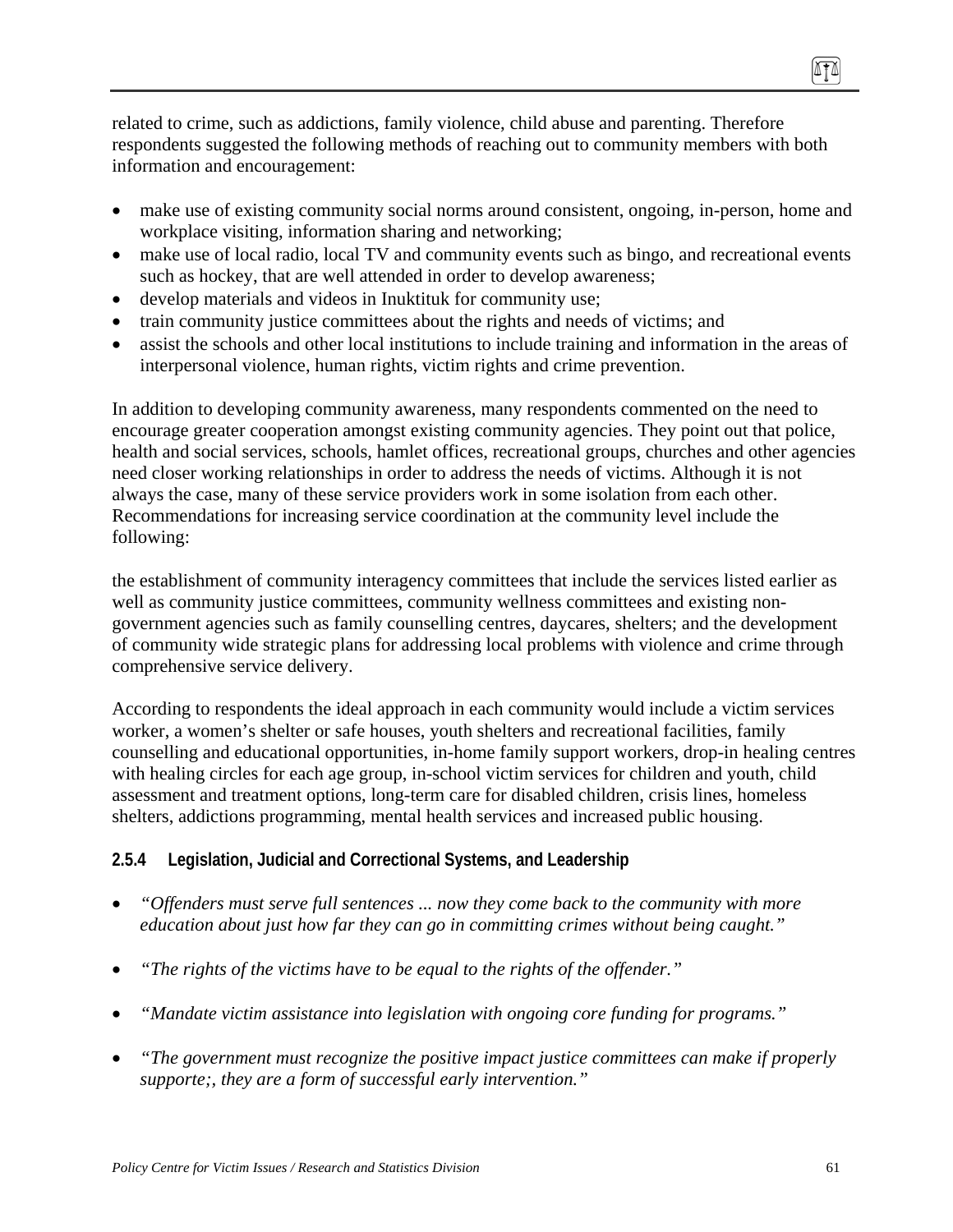- *"We need more political education for women and encouragement for women to run in politics."*
- *"There has to be an opportunity for the victim to see justice done."*
- *"I want to find out how the Yukon got that Act and those programs for victims and where they got the money."*
- *"We need strong and good leaders for role models."*
- *"Community groups ask me: 'Why can't the law protect the victim's right to live in a peaceful home. It should be the abuser who has to leave the dwelling, not the victim.'"*
- *"When it's a year until the court date, people change their stories."*
- *"One of the best things so far that is easily identified as a positive change is the Family Violence Prevention Act in the Yukon ... that it is the abuser who is removed from a household rather than the victim ... this certainly puts the responsibility of change where it should be, on the abuser."*
- *"Women need a lawyer or mediator to help them negotiate their rights."*
- *"In a way, I hesitate to have the government become more involved in such issues (through legislation), as once that happens it seems to me the people no longer have a say."*
- *"I'm not sure what the legislation may look like, but anything that will force a victim to do anything in order to shore up the legal system is a no go as far as I am concerned."*

### Legislation

Most respondents who read the previous section describing victim services in other remote non-Nunavut Aboriginal communities felt that legislation, which protects the safety and rights of victims, as described in that section, is a worthwhile goal for Nunavut. In particular, most respondents referred to the *Yukon Family Violence Prevention Act* as legislation that has the potential of ensuring an effective method of immediate crisis intervention. In fact, several respondents felt strongly that improved legislation dealing with immediate post-crisis victim protection was the number one priority in terms of improving victim services in Nunavut.

In this regard, respondents, several of whom are quoted above, stressed that there is an overwhelming need to make the rights of victims and offenders more equitable in the eyes of the community. They believe that victim rights legislation creates the basis for a more equitable human rights approach and is therefore essential to the eventual development of truly effective victim services at the community level.

One respondent mentioned the victim notification legislation in Alaska as useful. However, the majority of respondents note that communities and victims in Nunavut are almost always aware of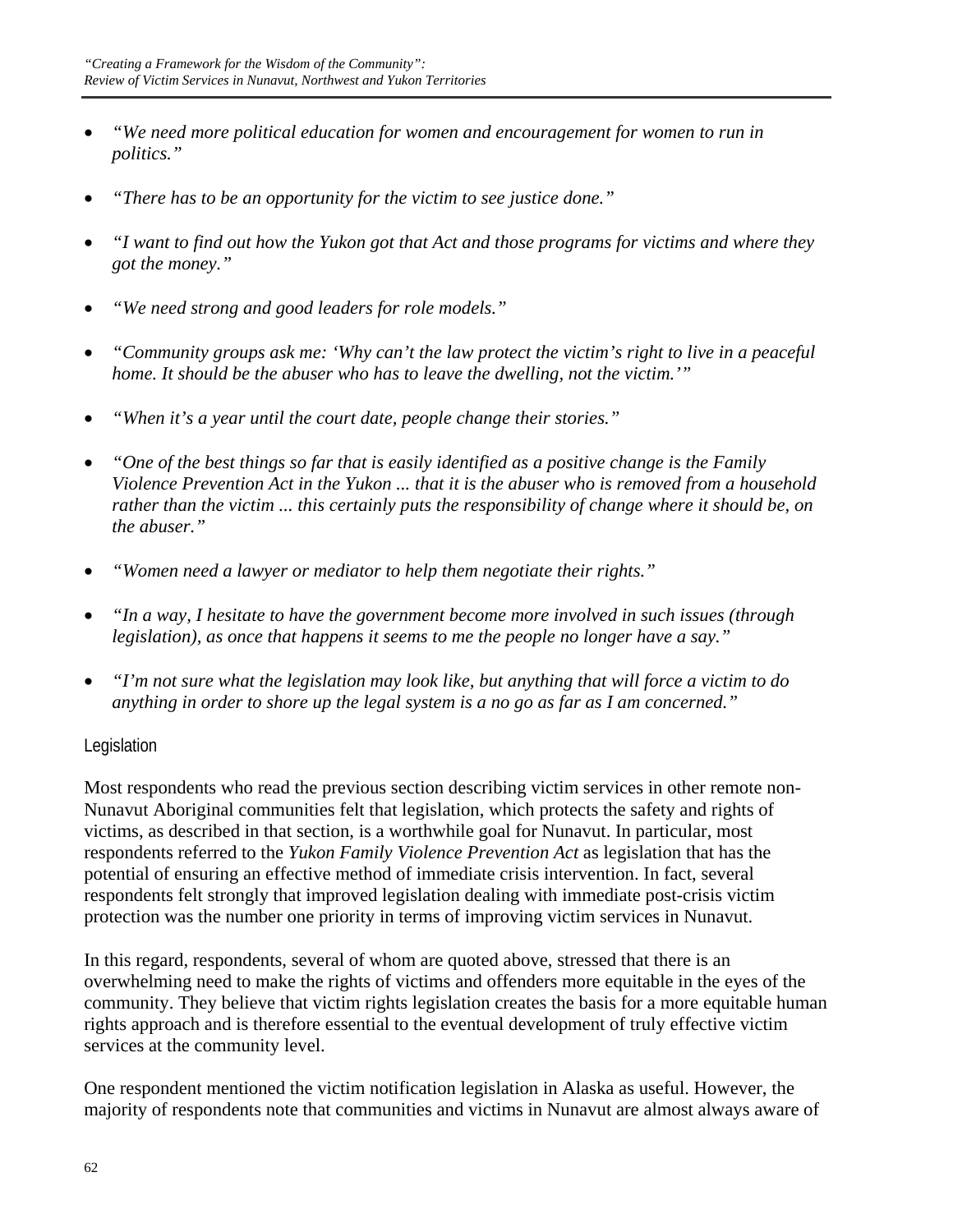an offender's release date and post-release plans; so there is less interest in legislation concerning victim notification.

A few respondents, however, did have some cautions to add regarding legislation as it pertains to victims of crime. These respondents feel that victims of crime need the freedom to make their own choices regarding intervention in their situation. They don't want to see victims put in a situation where they are legally forced to follow a particular course of action despite their own interests. These respondents are not opposed to legislation such as that in the Yukon. They just want such legislation to allow the victim the maximum amount of choice possible under the circumstances.

Finally, in terms of legislation, respondents don't want victims put in a situation where their chief role is in "shoring up the legal system." Many respondents feel that victims have only been given credibility and assistance in relation to their role within the judicial system as witnesses. In short, respondents note that victims currently receive very little care or attention outside of what is necessary to make them credible witnesses for crown prosecutors. In this respect, community caregivers and advocates are not interested in legislation that would simply further the needs of the judicial system, and once again leave victims with no additional resources.

#### Judicial System

Respondents had several comments to make about the existing judicial system in Nunavut as described earlier. They are open to alternate methods of dispute resolution as described in the previous section. Restorative justice initiatives such as those available in Buffalo Narrows, Saskatchewan, (Buffalo Regional Victim Services), were seen as potentially worthwhile long-term goals.

However, the majority of respondents feel that community justice committees, community caregivers and victim advocates, where they exist, need more training and support before they can assist victims with these alternate processes. Some respondents pointed out that current resources available to victims, such as Victim Impact Statements, are not being employed. They would like to see these, and other, basic victim services in place before proceeding with restorative justice initiatives, at least as they pertain to spousal and sexual assault.

Most existing justice committees within Nunavut currently follow some restorative or alternative justice procedures. However, sentencing circles and offender diversion programs are used almost exclusively in cases of minor offences and with young people. While community justice specialists in Nunavut report that victims are sometimes involved in these procedures, in general, justice committees have not focused on victims of crime.

In addition, in relation to existing and emerging alternate judicial processes, respondents point out that the existing bias against victims in many communities could, and often does, work against victims. Unless the victim has adequate trained support and/or some level of community support, she or he stands the chance of being re-victimized rather than assisted.

Many respondents referred to the length of time it currently takes to process court cases and all felt that the long waits did not serve justice or the needs of the community, the victim or the offender.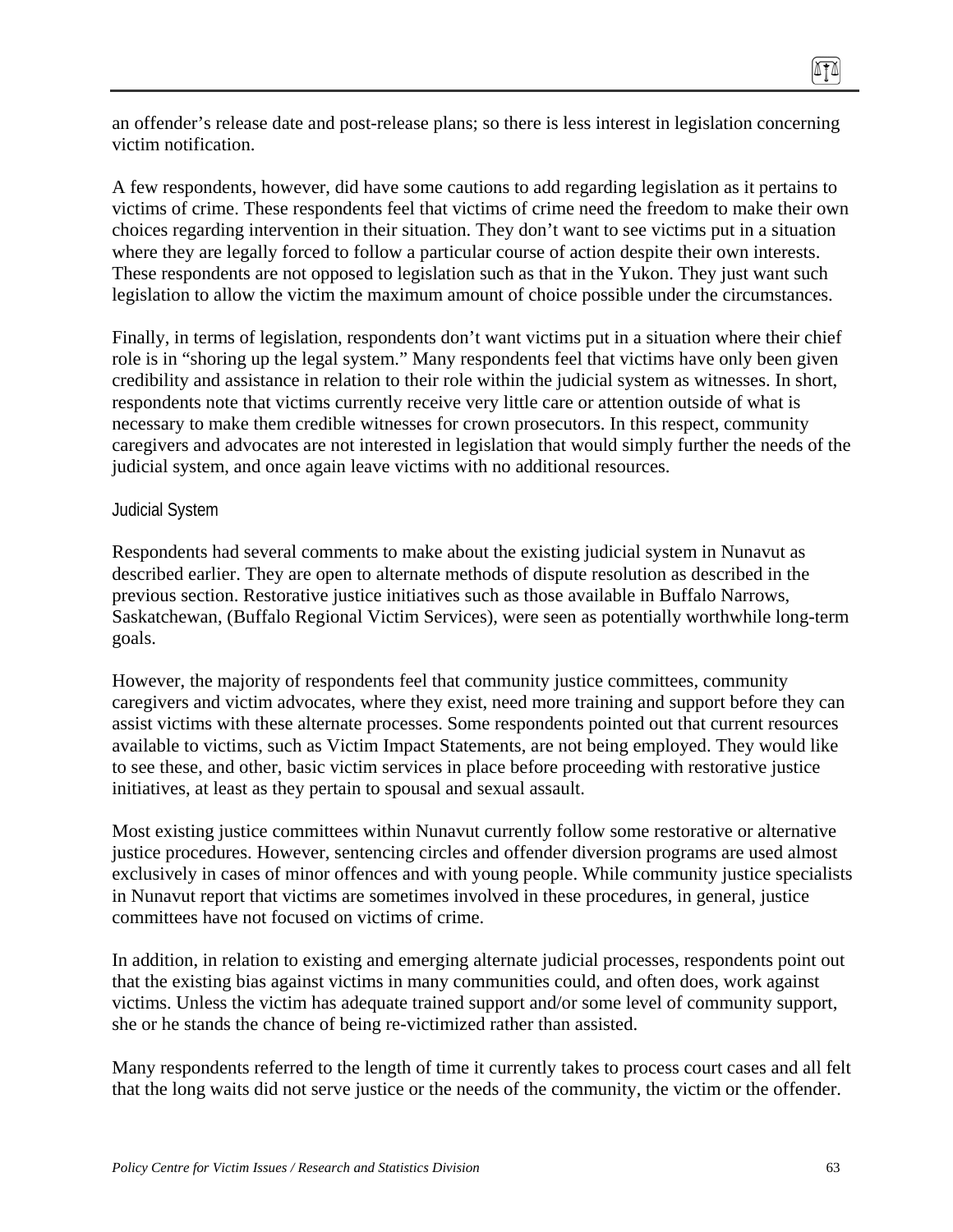They want to see court cases dealt with more swiftly so that healing for all parties can get underway while the incident is still fresh.

In terms of sentences given in the standard judicial process, respondents felt that sentences have been too light. Many respondents remarked that conditional and suspended sentences are inappropriate for child abuse, sexual assault and spousal assault and that these sentences send the wrong messages to offenders, victims and the community at large. In addition, many felt the *Young Offenders Act* was not being enforced properly.

Finally, although it was not discussed in detail in the previous section, several respondents said they were interested in exploring the option of a Domestic Violence Treatment Option Court.40 They have heard that this judicial option is being explored elsewhere and they wonder about its applicability in Nunavut where most crimes fall within the category of "domestic violence."

### Leadership

In relation to the discussion around family violence legislation, respondents also noted that the drafting and passing of victim support legislation in Nunavut would be difficult given the fact that the majority of elected leadership, both in the legislative assembly and within some Inuit organizations, have not made social problems, let alone the rights of victims, a priority. They went on to say that some officials at the territorial, community and regional level have been re-elected to positions of power despite their own convictions for abuse and violence.

In this regard, respondents felt there should be a policy of "zero tolerance for violence," a code of conduct and oath of office for elected officials within government and in organizations which protect the rights of Inuit beneficiaries.

Respondents also had suggestions to make in terms of the involvement of elders and women at the leadership level. Some respondents believe that elders should be involved as advisors, at the community level, to any potential victim assistance program. They also feel that local Inuit spiritual advisors trusted by the community at large should play a leadership role in assisting victims.

Suggestions were also made about increasing political education to women so they could take more high profile political leadership positions.

 $40$ The Yukon chapter of this paper describes the Domestic Violence Treatment Option Court operating in that territory.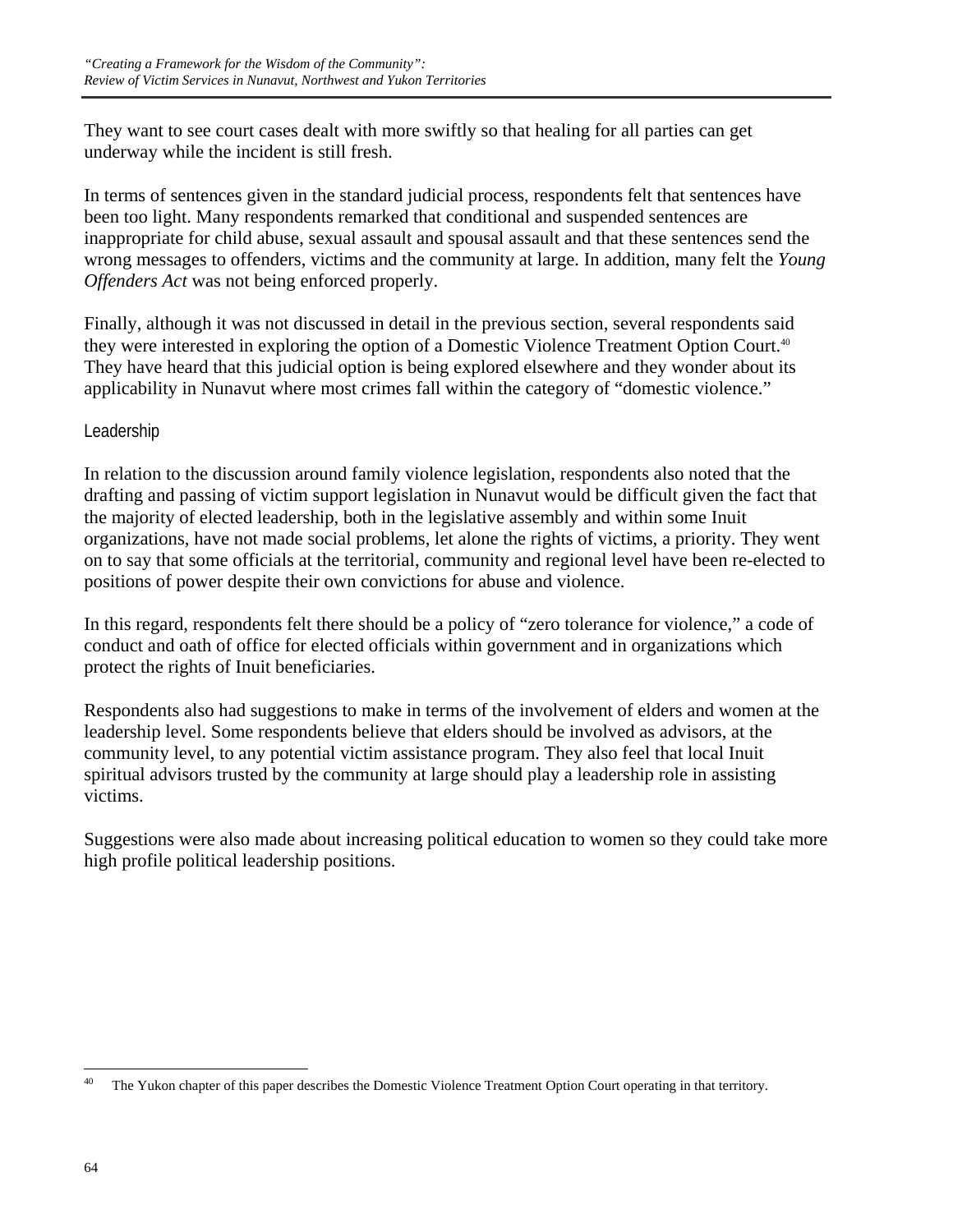#### **2.5.5 Victim Services Programs**

- *"We need more programs for victims similar to the Women's Program at the Yellowknife YWCA."*
- *"Offer programs like they offer to the offender, i.e., healing cognitive development, anger management ... make it fair and help them both."*
- *"We should have sharing circles to help them process the crisis."*
- *"We don't want another 'cycle of bureaucracy' program."*
- *"We could use 24-hour crisis response workers."*
- *"We have to get childhood sexual abuse out into the open."*
- *"We need more early anti-crime intervention programs."*
- *"Have victim assistance offices in every community with a worker."*
- *"People trust women's shelters."*
- *"We need a framework for the wisdom of the community to come through."*
- *"It takes 3 to 7 years of work before the person realizes they don't have to be victimized ... no one wants to fund that."*
- *"There is a place for 'land programs' but in the end they don't teach men how to get along with people without being violent ... these men need an education, among other things."*
- *"First of all, we have to get women to that level of consciousness where they at least start to protect themselves."*
- *"Services have to work together or clients fall between the cracks."*
- *"We can't do any of the things listed in this consultation paper* (i.e., in the previous chapter) *until the shelters are in better shape."*
- *"I want a system and a law like they have in the Yukon. How did the people in the Yukon get that legislation and the money for all those programs?"*
- *"We need to stop young people early and help them refocus."*
- *"The justice committees want to use the family counselling model not the power model."*

ITI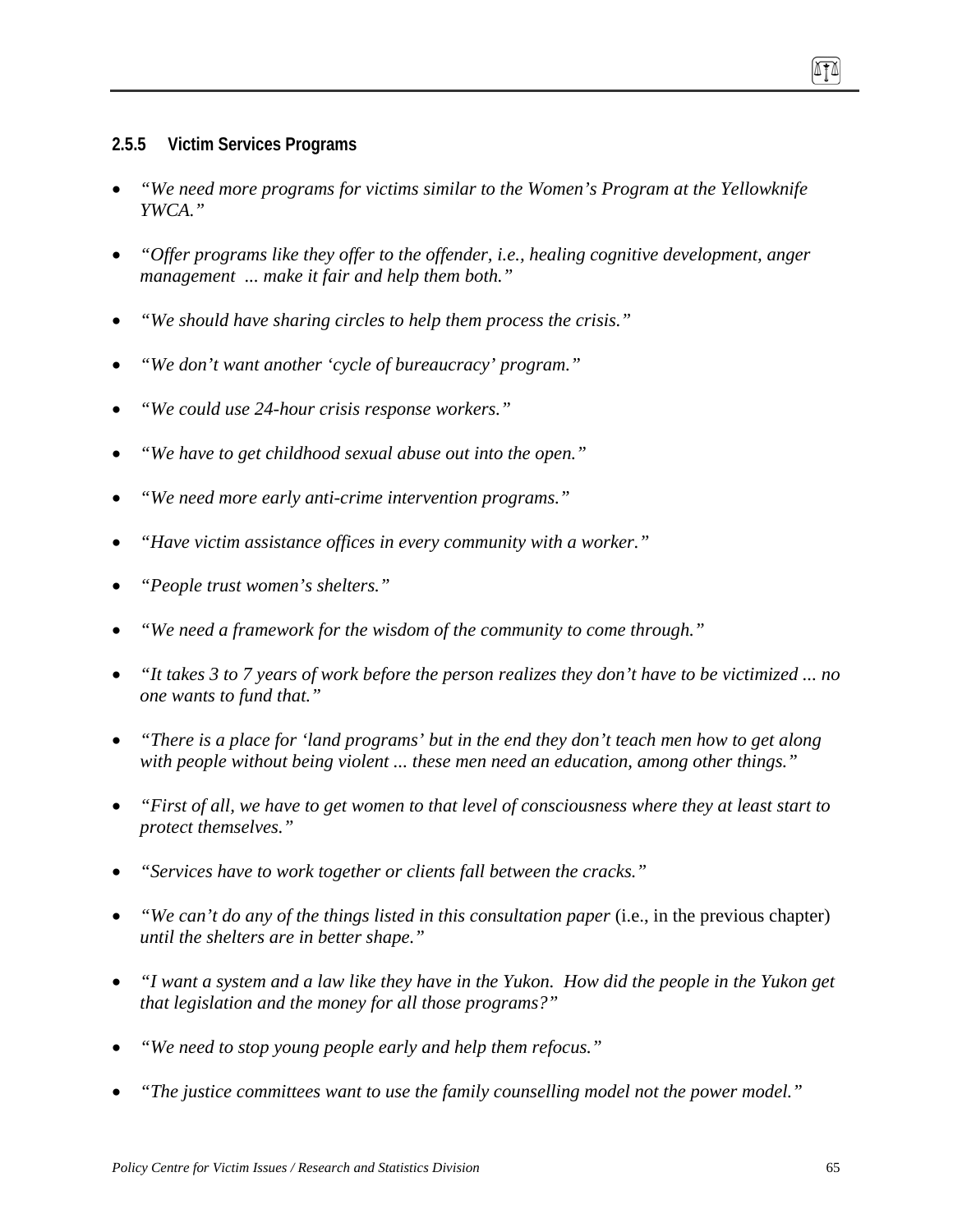- *"They should replace Alcohol Rehab Centres with Recovery and Restorative Centres as alcohol and drug abuse is only a mask of the problem."*
- *"I think we need to ensure that victims have a say in how any programs that will assist victims will be designed and implemented."*
- *"One has to identify what kind of service the victim may need and that is kind of a very personal thing to individuals."*
- *"Alcohol and drugs is only a mask of the problem."*

As some of the direct quotes provided above indicate, the recommendations for victim service programs are in relation to victim services workers, shelters and safe houses for assaulted women and their children, addiction treatment and trauma recovery programs, family support services, personal healing circles, and crisis lines.

### Victim Services Workers

Respondents pointed out that there are many capable, motivated, indigenous community people who just need the training, and infrastructure, to deliver effective services. They stressed the importance of providing victims services in every community and in this respect felt that the system in Labrador, which used contracted and trained local people to deliver the service was the best option. A few respondents thought that a system of victim advocate volunteers might also work. However, all respondents felt that a fly-in service (as used in some remote areas of Canada) would not work as they believe a victim support person needs to be readily available in each community during a crisis. Furthermore, a locally available, known person is in the best position to develop the web of solid, trusting community relationships so necessary to service delivery in Inuit and Aboriginal communities.

Respondents were very mindful of the fact that these victim advocates would need support from their communities and from local service providers as well as from a centralized victim services office. Ideally, they would like to see these victim advocates trained in the areas listed earlier and capable of delivering the following services:

- emotional, practical and logistical support to victims of crime during and after the crisis period;
- emotional, practical and logistical support to victims of crime during any standard or alternative judicial and/or correctional process, including the completion of Victim Impact Statements;
- education and awareness programs in the schools and other local institutions on topics related to crime prevention;
- participation in interagency groups and cooperation with existing community service providers in strategic planning for community wellness; and
- liaison with community justice committees.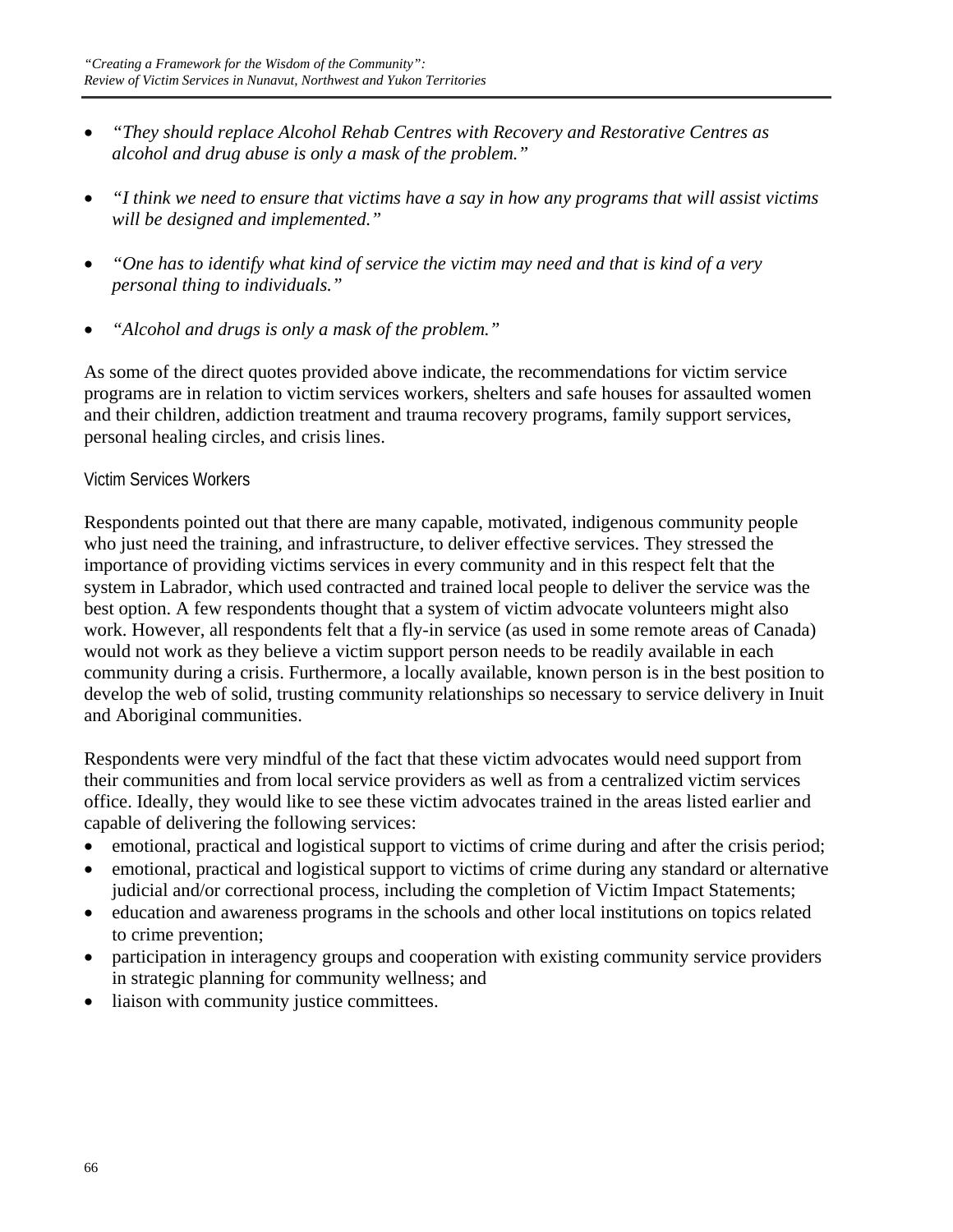Respondents support this choice with the following rationale:

- a community-based localized program ensures that there is at least minimal service to victims in each community;
- a community-based program employs local community people, thereby ensuring that the permanent indigenous population has an opportunity to learn the skills necessary for this, and other types, of service delivery;
- the employment of the local indigenous population creates a further opportunity to promote greater choice in terms of community social norms, particularly in the area of interpersonal violence; and
- local people working in victim services programs can ensure the approach to victims is based on traditional Inuit cultural values.

In terms of logistics, respondents noted that any victim services office should be located away from the police station and preferably in a neutral location such as a Friendship Centre or health centre. They were not interested in creating part-time positions to deliver this service as they state that part-time jobs lead to high turnover and a 'watered down,' less effective program overall.

In addition to the provision of victim services workers in each community, respondents recommended that additional services, similar to services in other remote Aboriginal communities, and as outlined in the previous section, be developed. Additional community-based and regional services should include shelters for assaulted women and children, shelters for youth, addiction treatment and trauma recovery programs, family support services and personal healing circles. Each of these services, as envisioned by respondents, is described below.

#### Shelters and Safe Houses for Assaulted Women and Their Children

Respondents believe that there is a need to have shelters for assaulted women and their children in each community. They also feel that there needs to be a "second stage" shelter in each region so women who do not wish to return to their abusive partner have the option, after leaving the initial shelter, of using a longer-term "second stage" shelter until they can locate their own housing. In addition, they feel that all shelters should have children's advocates on site.

Respondents note that shelter staff need training that covers the areas of psychology, law, posttraumatic stress disorder, family dynamics, violence, formal and informal support systems, human rights and rights as a victim, communication skills, logistical and administrative skills.

Several respondents noted that existing women's shelters in Nunavut might be ideal locations for victim services workers, as they report that "people trust shelters." References were made to the victim services program in Dease Lake, B.C., The Three Sisters Haven Society, which operates a women's emergency shelter in conjunction with a victim assistance program. With additional resources and training most respondents felt that the existing shelter network would provide a credible and effective community sponsoring agency for potential victim services programs.

In addition, many respondents to the inventory of Nunavut services made the suggestion of opening emergency shelters for children and youth. School representatives in particular mentioned the problems of children trying to come to school when they are hungry and tired due to problems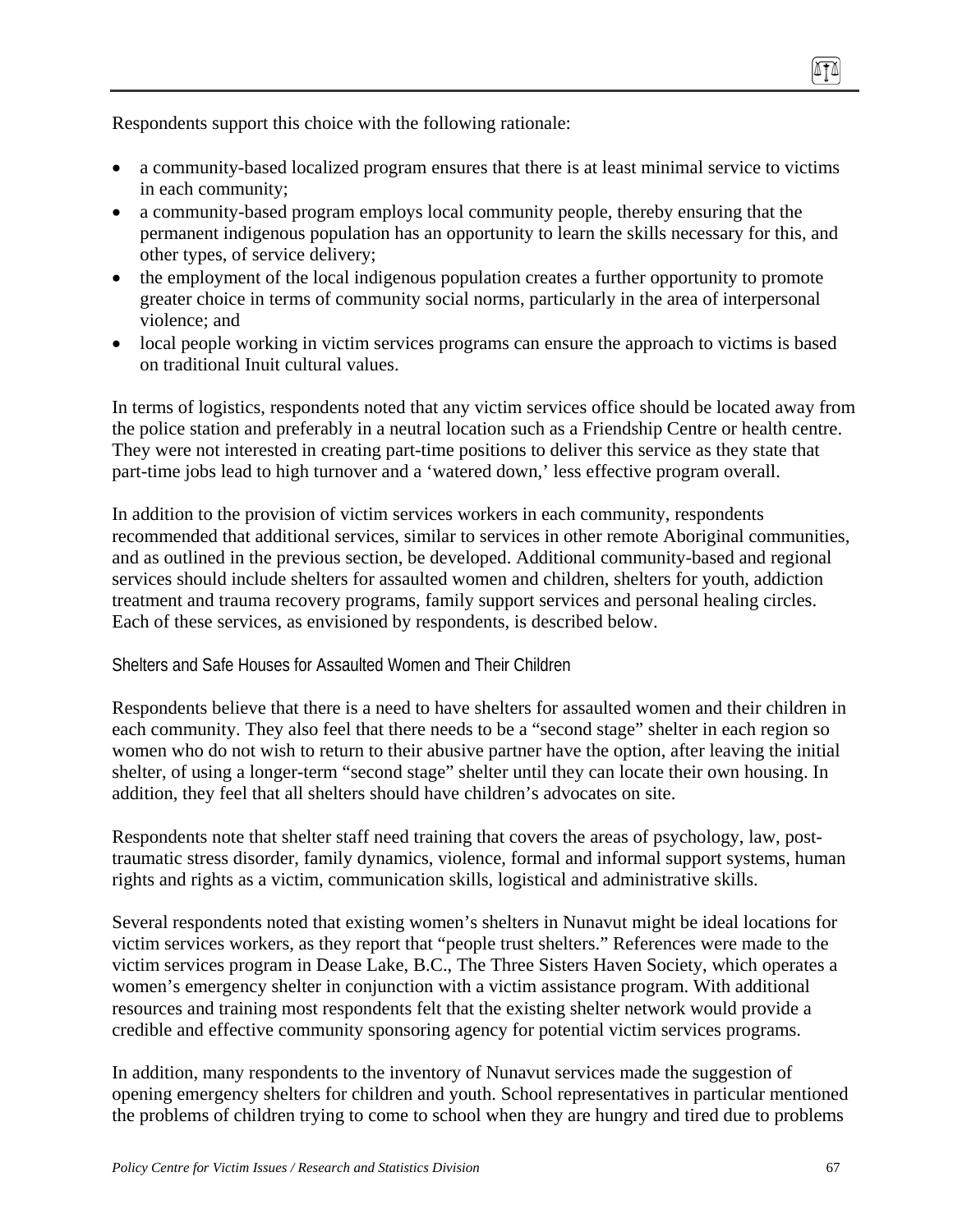in their home and suggested that emergency shelters for children and teenagers might provide an answer.

### Addiction Treatment and Trauma Recovery Programs

Respondents are anxious to see an increase in the number of community-based and regional addiction treatment and trauma recovery programs available to men, women and children. There was interest in learning more about the treatment program in northern Quebec as described in the previous section, particularly as the program is based on Inuit values, language and culture and is run by Inuit staff. The Women and Children's Healing and Recovery Program in Yellowknife was also of interest to respondents as it provides a comprehensive, long-term program of skills, treatment and training to participants. Respondents felt that these types of programs would be valuable at the regional level in each region of Nunavut and they would like to see a similar residential addictions and trauma recovery treatment programs made available in Nunavut.

In terms of addictions treatment and trauma recovery programming, respondents wish to see the following components included:

- treatment of chemical and process addictions;
- opportunity for healing from residential school trauma;
- opportunity for healing of child sexual abuse and other traumatic life experiences;
- a recovery of traditional Inuit identity; and
- the use of Inuit dialects in the treatment program.

## Family Support Services

Respondents made many suggestions, as part of the inventory of services survey, regarding the provision of increased supports to families.

Most note the high need for increased family counselling programs, in each community, that employ both traditional and modern methods of counselling. Traditional counselling refers to intervention, advice and support from Inuit elders. (There may be more than one elder involved in this process.) Modern counselling methods refer to the dominant culture approach of counselling sessions with a counsellor trained in psychological interventions.

The majority of respondents also discussed the need for parenting programs, or some manner of intervention with parents, that encouraged them in their role as decision makers and supervisors of their children. In this regard, suggestions were made about in-home family support programs, early intervention programs, family healing and counselling opportunities, marriage counselling, cultural identity and skill development programs and recreational programs that bring the family together.

The comprehensive programming options available at the Yellowknife Women's Centre, as described in the last section, impressed respondents with its wide array of appropriate, practical, supportive and educational programming for victimized and otherwise disadvantaged women, men and families.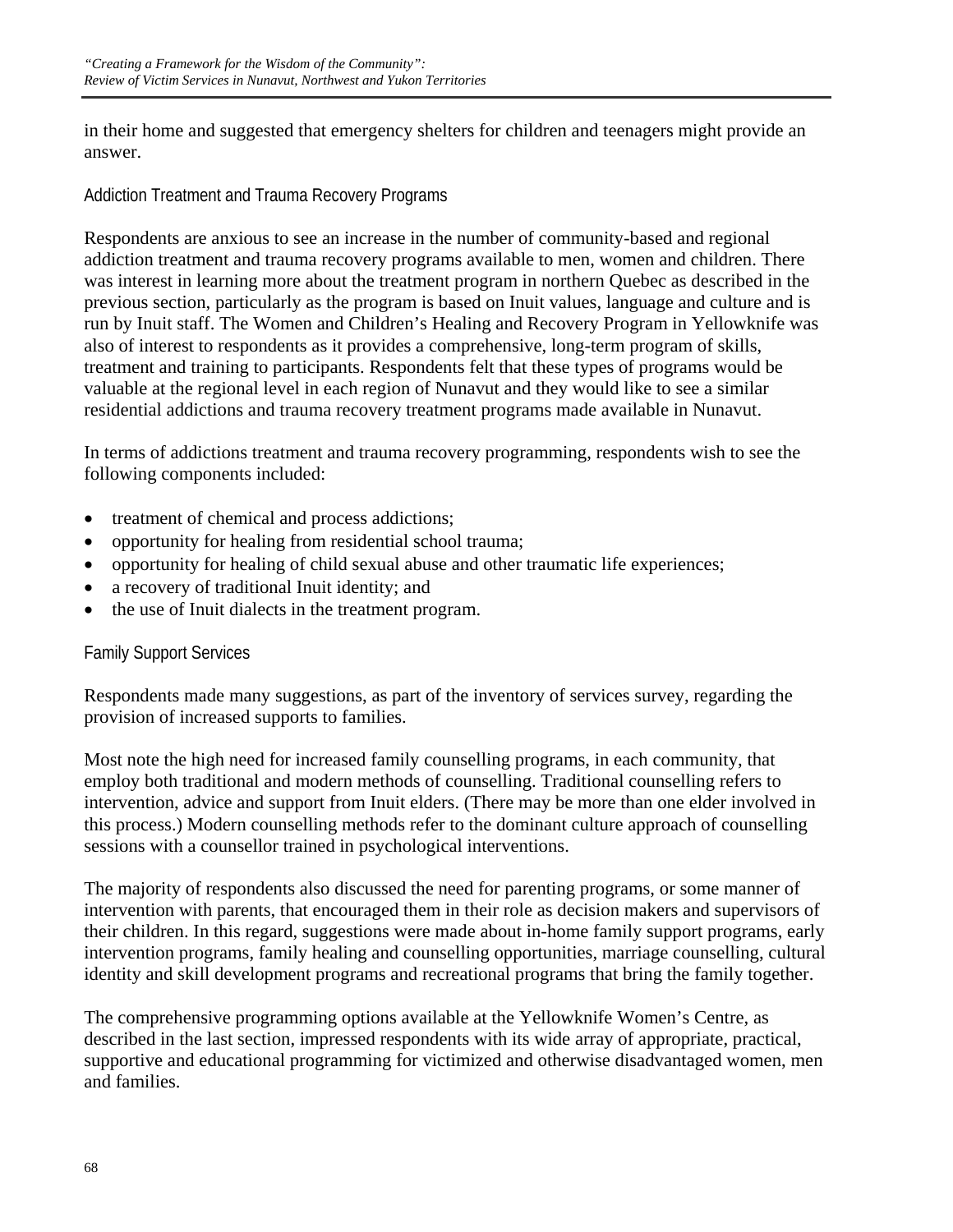### Personal Healing Circles

Respondents note the success of healing circles in several programs described in the previous section. They recommend that communities develop healing groups for women, men and teens that allow them an opportunity to disclose their traumatic experiences and move on with their lives in healthy ways. Respondents believe that community caregivers should be given training in this area.

#### Crisis Lines

Several respondents note the effectiveness of the existing Nunavut-wide crisis line. Inventory results indicate that the crisis line is well used throughout all Qikiqtaaluk (Baffin) communities. The suggestion was that it be at least partially funded through government dollars rather than relying solely on volunteer fund-raising efforts.

### **2.6 Nunavut: Summary of Needs and Recommendations**

#### **2.6.1 Summary of Needs**

In Nunavut, the needs of victimized people, and those providing service to them, appear from this research to be overwhelming. Judging by the results of the inventory of Nunavut services and the consultations with Nunavut service providers and other Nunavummuit, existing services, both informal and formal, are stretched to the limit. Service providers and other community caregivers are attempting to meet a wide range of needs in their particular target population, many of which fall outside the boundaries of their mandated service.

In the final analysis, governments at all levels will have to cooperate in the design of a multifaceted and comprehensive strategic approach which takes into account the following factors:

- the very high levels of traumatization in the overall population of Nunavut, including the traumatization of service providers and community caregivers who work with few resources and limited training;
- the large shortfalls in most communities in the areas of housing, employment, literacy, education, skill training, early intervention;
- the absence of treatment and healing options in most communities, and territorially;
- the intense pressure on existing services such as schools, social services, nursing stations, women's shelters and police to provide a wide range of services with few referral services to draw on and with limited funding;
- the lack of public awareness, lack of leadership, lack of basic information and the levels of denial about family violence, addictions, child sexual abuse, child neglect and other traumatic and destructive behaviours; and
- the very different approaches to problem solving, intervention, infrastructure, time, relationships, programming, family and communal life between the Inuit and dominant Canadian culture, and the lack of awareness about these differences in both cultures.

Culture, isolation, colonialism and economic realities have combined in such a way within most Nunavut communities that traumatic reactions have frozen into social norms. The irony of solving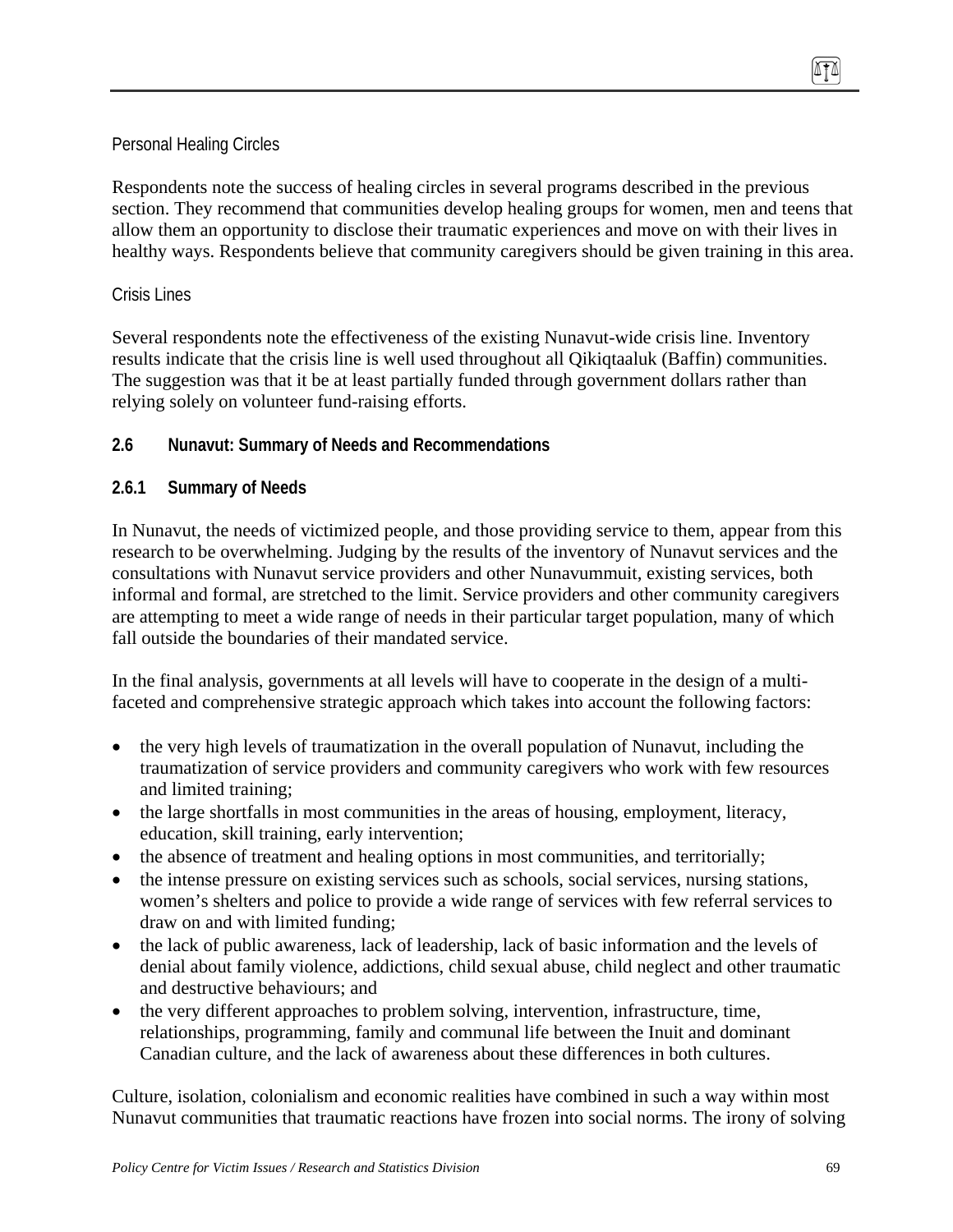this puzzle is that both cultures involved will have to adapt, learn and grow. A 'one way street' approach in which the dominant culture attempts to 'help' victimized people in Nunavut, while useful in some respects, can only have limited success in the long run. This does not mean that various victim services programs are not worth implementing. The point is that, in the long run, the situation can only change when the strengths and skills of each culture are understood and incorporated into the functioning of the other culture.

## **2.6.2 Summary of Recommendations**

In practical terms, potential victim services programs, policy and legislation all need to move in the following directions:

- learning opportunities in the areas of cultural awareness, trauma and recovery need to be provided for people of both cultures who are providing services to victims, formally and informally;
- a community development approach, based on the Inuit understanding and approach to communal life, and as described throughout this paper, should be the framework for community service delivery programs;
- treatment and healing opportunities need to take as their starting point the traditional Inuit understanding of the holistic and spiritual relationship between all people and all life, in all its expressions;
- opportunities need to exist for community service delivery personnel to learn the basic infrastructure tools and practical information necessary to delivering human services within a dominant culture framework;
- there needs to be a conscious and well planned strategy in place that solidly and permanently links existing community agencies, government departments at all levels and informal service providers at the community level;
- connections need to be made between service providers, community caregivers, and the communities themselves, to other indigenous land-based cultural groups around the world who are struggling with the same challenges as Nunavummiut;
- the question of individual human rights, especially as they relate to collective rights, will have to be considered in the development of programs, policy and legislation; and
- the programs, policy and legislation necessary in areas such as housing, employment and education, also will all have to be in place before social norms around violence and other crimes will change, and victim and offender recovery become viable options.

Given the variety and scope of recommendations provided by Nunavut service providers and others consulted during this research, and given the other considerations raised in this paper, it is daunting to try and find the most useful starting point in terms of providing increased services to victims. However, several practical starting points present themselves. Decision makers within communities and governments will need to consider which starting point is the most sensible. Potential practical starting points are outlined as follows:

• the provision of greatly increased and carefully planned emotional, practical, educational and financial support to existing formal and informal community caregivers and service providers in each Nunavut community;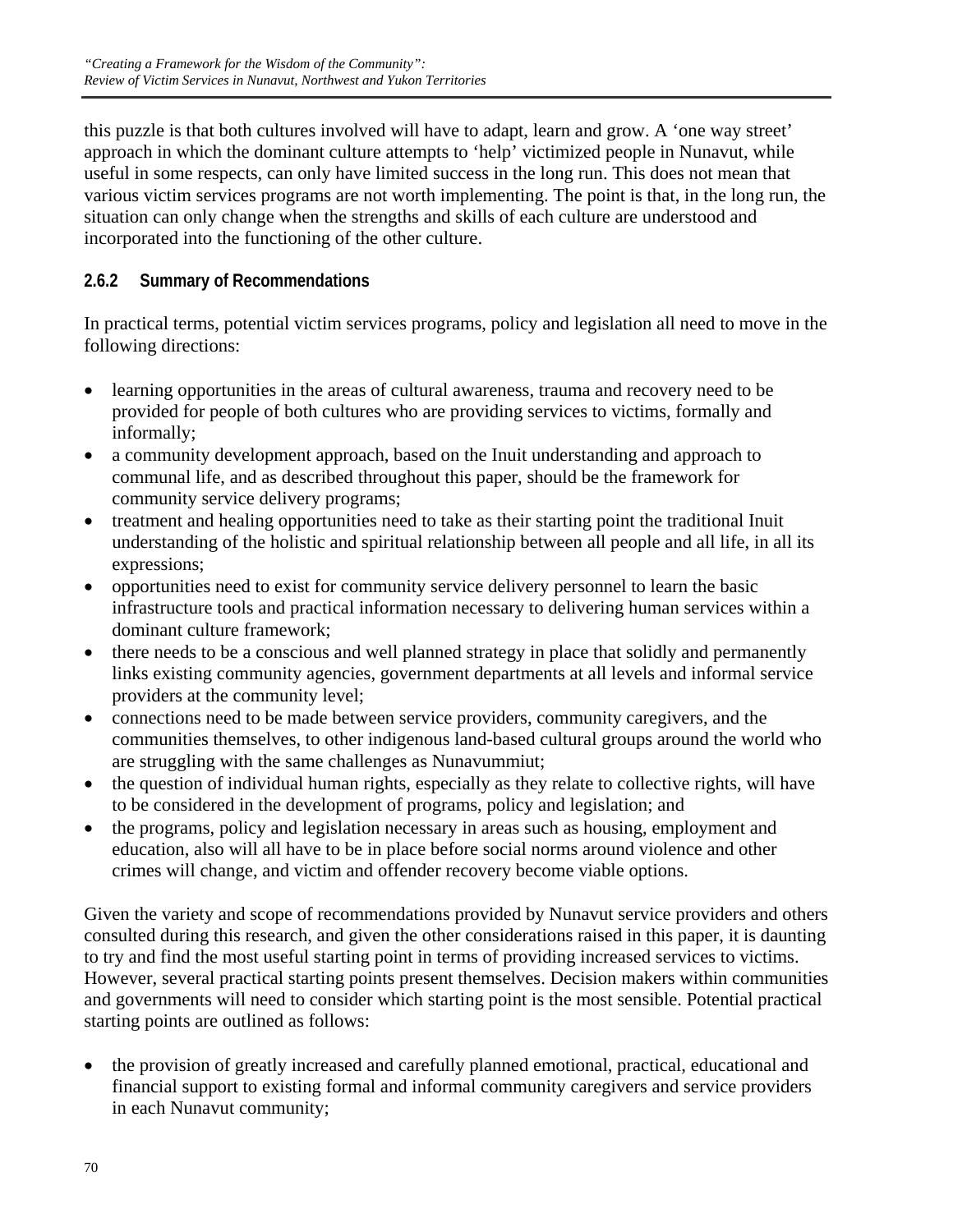- the creation of formal and informal methods of linking these caregivers and service providers to each other at the community, regional and territorial level;
- the creation of a long-term, appropriate public education program around human rights (particularly the rights of women and children), family violence, child abuse, addictions and recovery from traumatic events;
- greatly increased early intervention and school programs with the goal of containing and stopping interpersonal violence in the long run;
- the drafting and passing of legislation that provides basic safety and services to victims of crime;
- the development of community-based, regional and territorial trauma recovery, healing and treatment programs; and
- the development of a community-based, territory-wide victims assistance program based on some of the models presented in this report.

A Community Justice Specialist, after reading about best practices in other jurisdictions, summed up several of these suggestions in the following way. $41$ 

*I see the most practical organization for victim services in Nunavut communities would be like in Labrador, as para-professionals. With training this would develop community victim workers and help in educating the at-large community on victims' issues. Courts have had para-professional Inuit [Native Court workers] … in JP court. Fee-per-work performed is a good idea, especially in the smaller communities and with paid time for training, and doing community education, etc., or other community events. In larger communities such as Cape Dorset, or where there are shelters this could be a full-time position if that person was very active in organizing workshops, or training on victims' issues, family violence, sexual abuse, trauma, etc., for the community and other caregivers.* 

*Expecting community victims workers to be volunteers is unrealistic in the economic setting we have where jobs are scare. It does not work to expect the jobless to volunteer their time.* 

*Funding must be continuous, reliable funding to get community resources developed with long-term training plan. This would make development of community-based victims services and resources possible as a Nunavut-wide program. It could be part of a government core-funded program, like community justice with a clear mandate to use a community development approach.* 

*Working closely with police in providing initial victim support after an incident is a good starting base for community workers to get involved with an individual, family, etc. Some victims of violent crimes in the community have expressed that after an assault no one came over to offer support.* 

 $41$ 41 This quote is taken from an e-mail received from Kristiina Alariaq, Community Justice Specialist, Qikiqtaaluk (Baffin)South, Cape Dorset, Nunavut.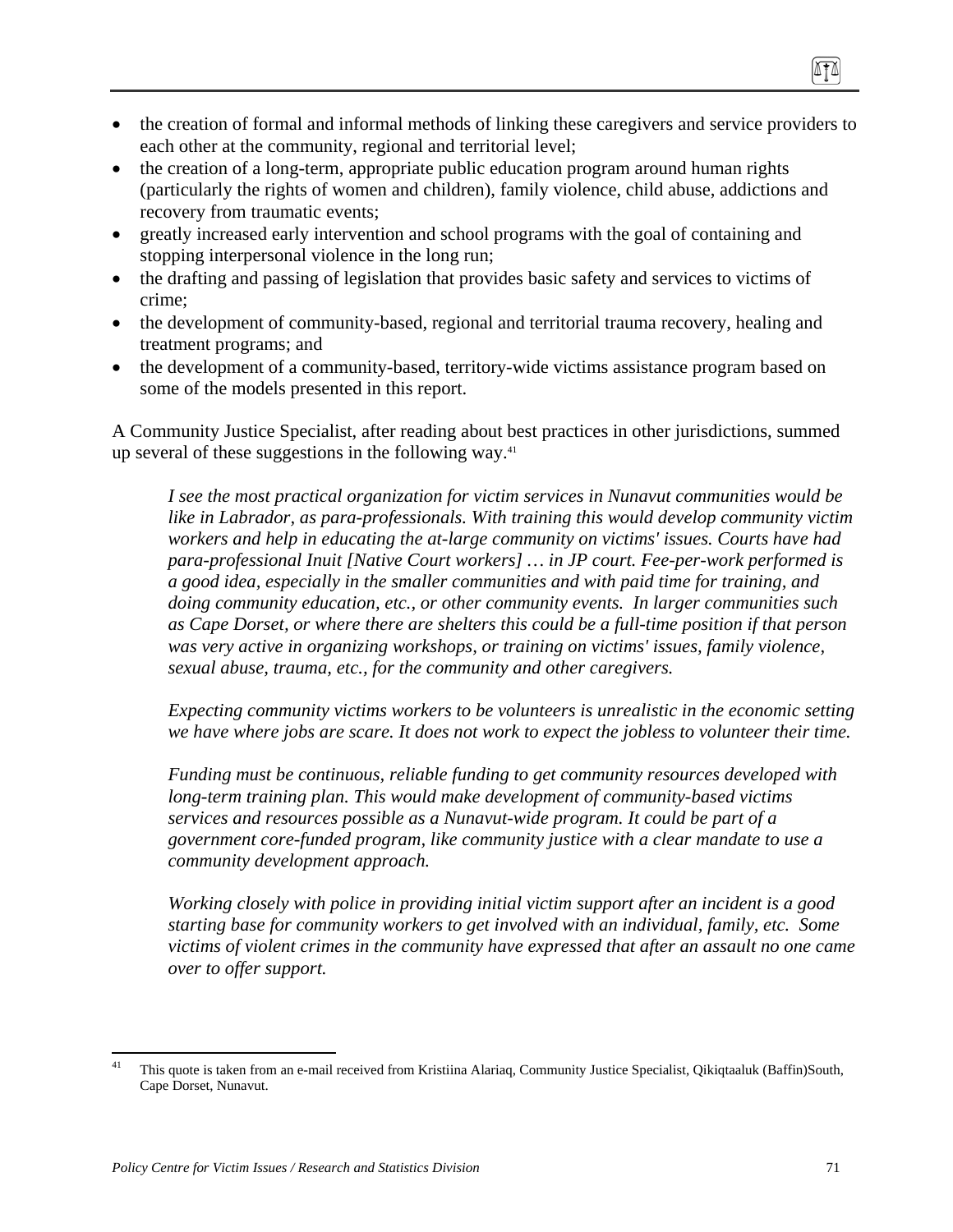*Working closely with women's shelters, healing groups, drug and alcohol workers, social workers, justice committees in communities for a support network of other professionals working in similar field would be important. Some of these would also be providing counselling or other support services to victims.* 

*Victims workers would need developmental training annually, meeting twice a year, regional or Nunavut-wide, focused on training, development and networking for community victims workers. Safety is a key issue in making the workers themselves aware of their own personal safety, but also training in the ethical codes, safe practices of working with clients in a counsellor-support person role.* 

*Long-term recovery programs need to be developed for victims. Family violence and sexual abuse are two of the leading problems in Nunavut.* 

*In communities, healing groups and self-support groups could be a way to offer healing and recovery support to individuals. Training for communiyt-based healing project caregivers would be important. Regional healing workshops educate the public about healing needs for both victims and offenders. Train community people to run healing support groups. Many communities have brought in healing facilitators to help get started in developing healing groups.* 

In summary, it appears obvious from the consultations undertaken during this research that amongst Nunavut community caregivers and service providers there is strong basic understanding of existing social problems, in particular the situation in which victims find themselves. They have provided many workable suggestions and solutions for the consideration of decision makers at all levels of government, and within each community. As a result of this and other studies around social problems in Nunavut, they stressed that their primary concern was to see a direction that would assist victimized people acted upon, not simply discussed and studied.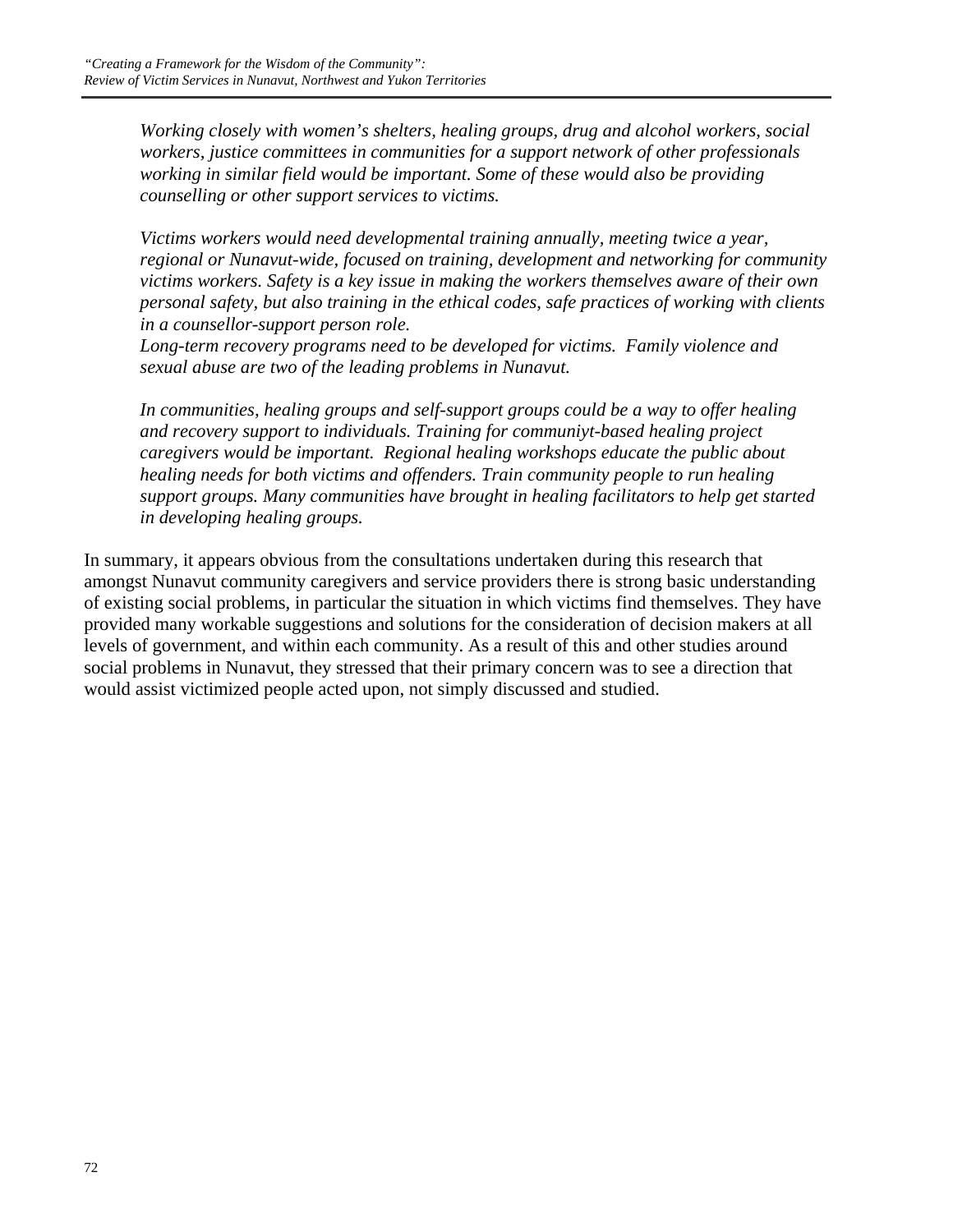# **3.0 NORTHWEST TERRITORIES**

## **3.1 Considerations in Victim Service Delivery in the Northwest Territories**

### **3.1.1 Introduction**

This section is devoted to building a working knowledge of key contributing factors that should be taken into account when designing victim services, and other types of human services and programming in the Northwest Territories (NWT). The service providers, community caregivers, victims of crime, and federal, territorial and municipal government policy and decision makers interviewed during this research requested that any new services, or modified existing services, take into account the existing cultural differences between First Nations, Métis and Inuit cultures and the dominant Canadian culture. They also asked that a clear picture be drawn, for policy and decision makers at all levels of government, of the many challenges and obstacles that exist in terms of victim services program development and delivery in the Northwest Territories communities.

Accordingly, this chapter is devoted to these two topics: a general overview of the differences between First Nations, Inuit, and Metis cultures and the dominant Canadian culture; and a general overview of the challenges and obstacles inherent in victim services program development and delivery in NWT communities.

This first section of this chapter describes the differences between the dominant "western" culture in Canada and the indigenous cultures living in NWT. It represents simply a basic overview, for the purposes of program planning, of major differences between Euro-Canadian and indigenous cultures in areas that have some impact on program planning. These insights are based on interviews with First Nations, Métis and Inuit service providers and caregivers as well as victims of crime and government bureaucrats, and these respondents are quoted throughout.

In short, this chapter outlines and describes information pertinent to understanding victim service delivery in the Northwest Territories. This information includes:

- NWT demographic data;
- NWT social conditions and related statistical data;
- NWT historical considerations: and
- NWT Aboriginal cultural affiliations and political status.

### **3.1.2 Northwest Territories Demographics**

There are 30 communities in the Northwest Territories with a total population of 40,570 people.<sup>42</sup> These communities are divided into six regions politically: Delta, Sahtu, Deh Cho, Dogrib, South Slave and Yellowknife.43 There are six large centres (Yellowknife, Rae-Edzo, Inuvik, Fort

<sup>42</sup> The territorial government states that the NWT population is closer to 42,083, disputing this 2001? Census Canada NWT population figure.<br><sup>43</sup> The territorial government usually administers the Delta and Sahtu regions as one region and under a variety of names

depending on the service in question: "Beaufort Delta," "Inuvik Sahtu." However, each of these regions has negotiated land claims, and self-government agreements as separate entities and some services are administered separately.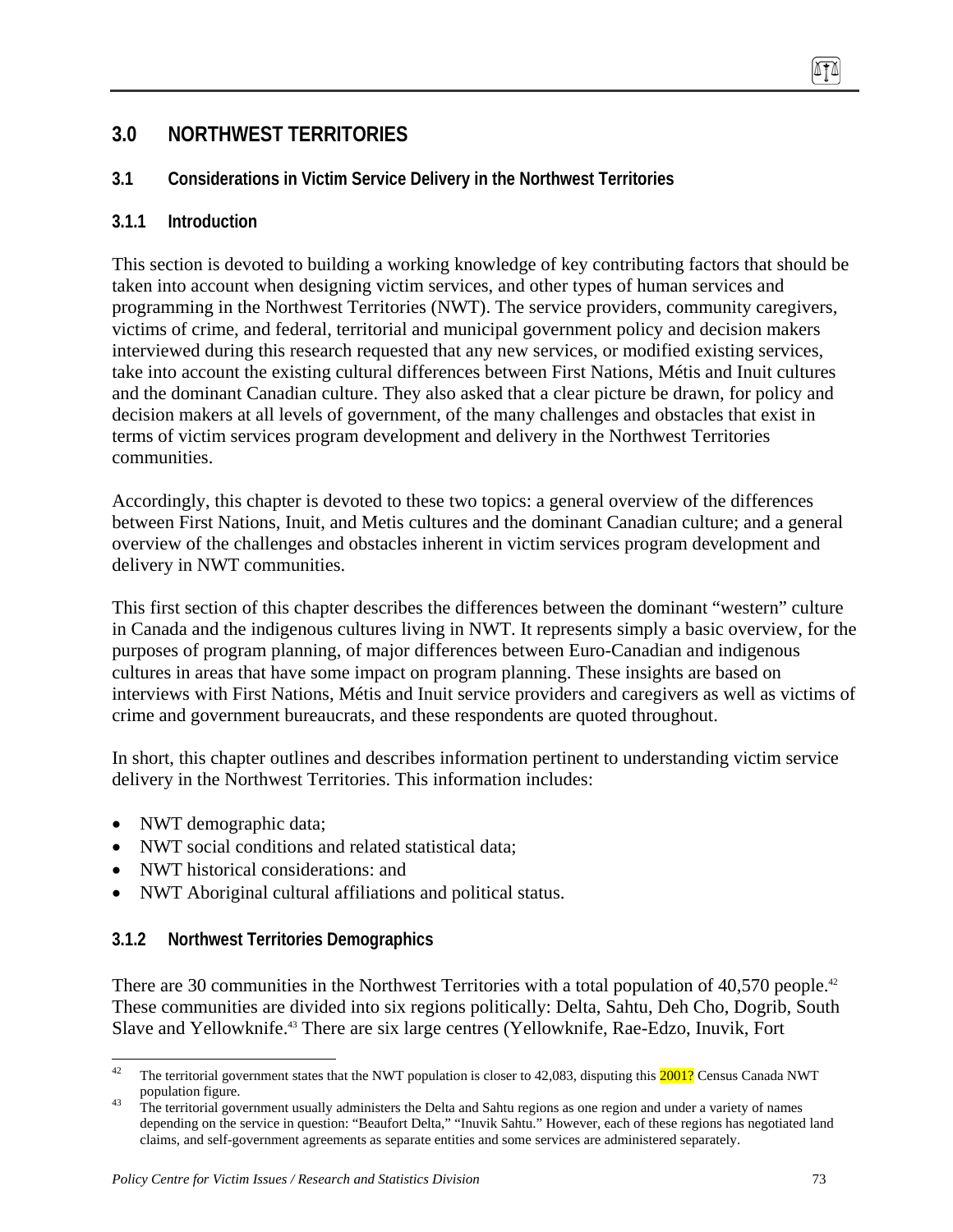Simpson, Hay River and Fort Smith) with populations over 1,500. The largest of these are Yellowknife (population 18,028), Hay River (population 3,858), Inuvik (population 3,451) and Fort Smith (population 2,685). Together, these four communities contain 73% of the territorial population. Approximately 45% of the total NWT population lives in the capital city, Yellowknife.

In terms of ethnic composition, 51% of the territorial population is First Nations, Metis and Inuvialuit. The remainder of the population is largely Euro-Canadian (42.8%). Visible minorities make up 6.2% of the population. The largest visible minority groups are South Asian, Chinese and Filipino. The bulk of the population is younger than the overall national population. Approximately 30% of the NWT population is less than 15 years of age (compared with 20% nationally) and only 4% of the population is over 65 (12% nationally). $44$ 

### **3.1.3 Northwest Territories Social Conditions and Related Statistical Data**

NWT residents are coping with social conditions and health problems that are well beyond the circumstances of southern Canadians. NWT has six times the national rate of sexual assault<sup>45</sup> and twice the national rate of suicide.<sup>46</sup> Sudden Infant Death Syndrome is higher in the NWT than anywhere else in Canada.47

The NWT has twice the national rate of "heavy drinking" and "marijuana and hard drug use"<sup>48</sup> and three times the national rate for smoking.<sup>49</sup> Deaths due to "preventable injuries" are twice the national average.<sup>50</sup> The admission of abused women into shelters is eight times the national rate.<sup>51</sup> The reported violent crime rate is five times the national average and the teenage pregnancy rate is twice the national average.<sup>52</sup> It is likely that there are high rates of FAS children as up to 30% of all NWT women drink during pregnancy.<sup>53</sup> And the rate of sexually transmitted disease is very high compared to the rest of Canada.<sup>54</sup>

These social problems have lead the Government of the Northwest Territories Department of Health and Social Services to predict that, among other medical expenses, up to 50% of all NWT residents will need mental health services by 2008.<sup>55</sup> The number one reason for all male hospital admissions right now is mental health disorders.<sup>56</sup>

<sup>44</sup> <sup>44</sup> Statistics Canada, Census 1996.<br> $\frac{45}{5}$  Equily Violance Statistics Pape.

<sup>45</sup> *Family Violence Statistics Report 2000/2001,* GNWT Health and Social Services, 2001. The NWT Status of Women reports that in 1996 27% of Inuit females, 23% of Dene females, 14% of Metis females, 11% of non-Aboriginal females in grades 10

and 11 said they had experienced forced sexual intercourse.<br>
<sup>46</sup> "Working Together for Community Wellness, A Strategy for Addictions, Mental Health and Family Violence in the NWT,"

GNWT Health and Social Services, March 2001.<br>
"New Directions: Healthy Choices, Health Promotion Strategy," GNWT Health and Social Services, August 1999<br>
"Working Together for Community Wellness, A Strategy for Addictions,

GNWT Health and Social Services, March 2001.<br>
"New Directions: Healthy Choices, Health Promotion Strategy." GNWT Health and Social Services, August 1999.<br> *NWT Health Status Report*, GNWT Health and Social Services, 1999.<br>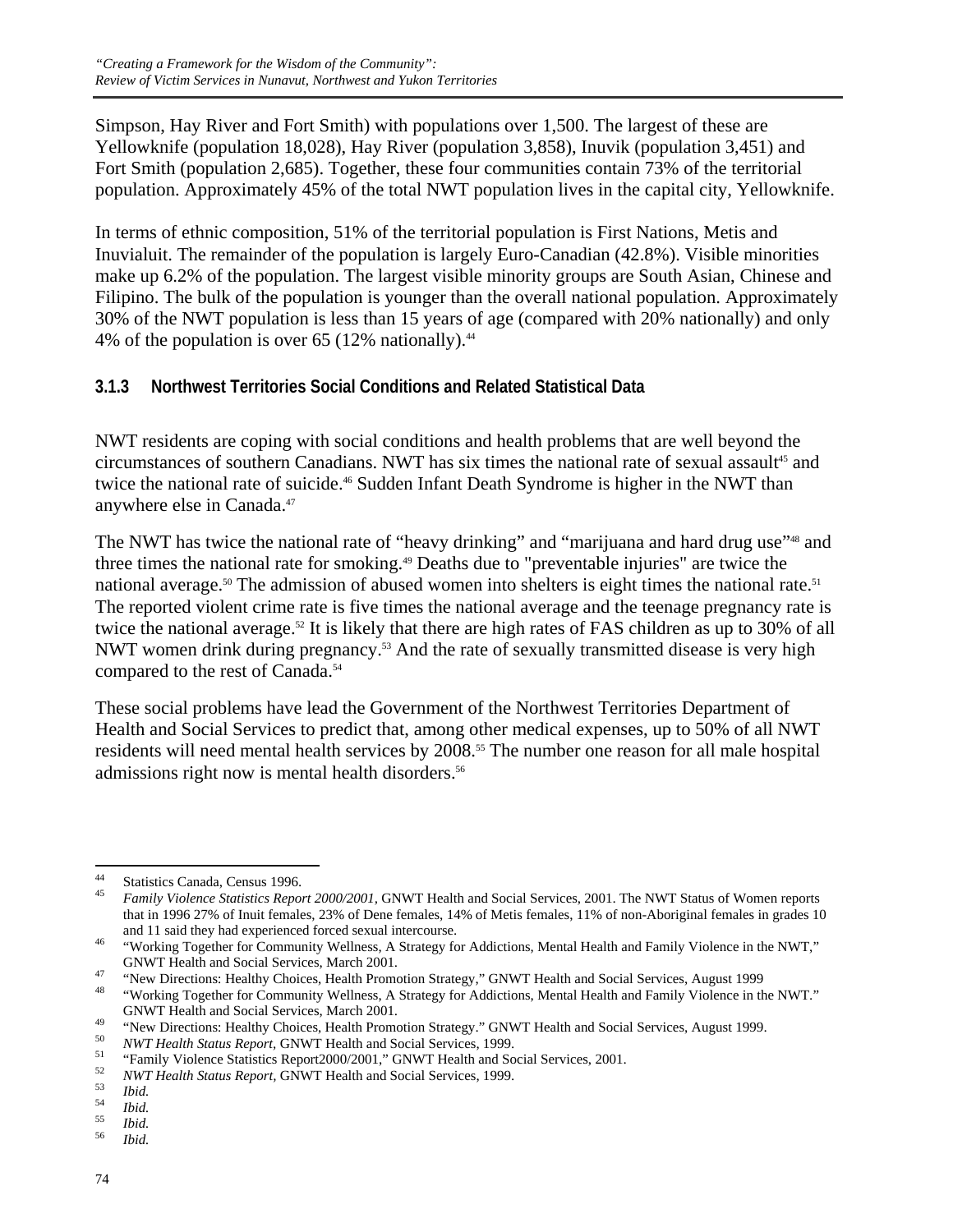World wide there is a clear relationship between income and health, between income disparities and inequalities in health status. This is true in Canada too, as stated in the Second Report on the Health of Canadians:

*Studies suggest that the distribution of income in a given society may be a more important determinant of health than the total amount of income earned by society members. Large gaps in income lead to increases in social problems and poorer health among the population as a whole.57*

Although the average income in the NWT is approximately \$13,000 higher than for Canada as a whole, in communities other than Yellowknife, and the regional centres, average incomes are \$4,000 lower than the Canadian average and \$11,000 lower than the territorial average.

Income is tied to employment and education. Approximately 35% of the total territorial population 15 years and over do not have a high school diploma. Amongst the Aboriginal population this figures rises to 55%.58 The graduation rate in NWT is 40% compared to 74% nationally. Recent economic development activity in the NWT has lowered the unemployment rate to 6.8% (as of May 2002); however, in predominantly Aboriginal communities, between 30 to 50% of the population over 15 are not working.<sup>59</sup> Overall 21% of the NWT population relies, to varying degrees, on government income support for survival. $60$ 

In terms of housing, the Northwest Territories Housing Corporation estimates that about 20% of all NWT households are in "core need."<sup>61</sup> This is estimated to be twice the national average.<sup>62</sup> Outside the regional centres, the number of households in core need rises to 44%.<sup>63</sup>

In summary, key health issues identified by GNWT Health and Social Services in the *NWT Health Status Report* (1999) are as follows:

- high levels of poor personal health habits and risky behaviours (drinking, smoking, preventable accidents, etc.);
- poor social conditions (lack of housing, lack of community services, etc.);
- economic disparities (large gap between rich and poor, have and have-not communities, etc.); and
- lack of education and educational opportunities (limited educational opportunities and low grade levels, etc.).<sup>64</sup>

*From the perspective of the broad social and economic health determinants, progress has been made in education, and the economic prospects are beginning to look more favourable. However, many people living in small communities are still at economic disadvantage, and may be facing higher health risks as a result. The greatest challenge to* 

(ITA)

<sup>57</sup> 

<sup>&</sup>lt;sup>57</sup><br>
<sup>58</sup><br>
Highest Level of Schooling, NWT Bureau of Statistics, October 1999.<br> *Highest Level of Schooling*, NWT Bureau of Statistics, October 1999.<br> *Labour Force Activity*, NWT Bureau of Statistics, May 2002.<br> *NWT He* with one or more of these problems and total income below a community specific threshold are considered to be in core need.<br> *63 Report on Housing*, NWT Housing Corporation, GNWT, 1998.<br> *64 NWT Health Status Report*,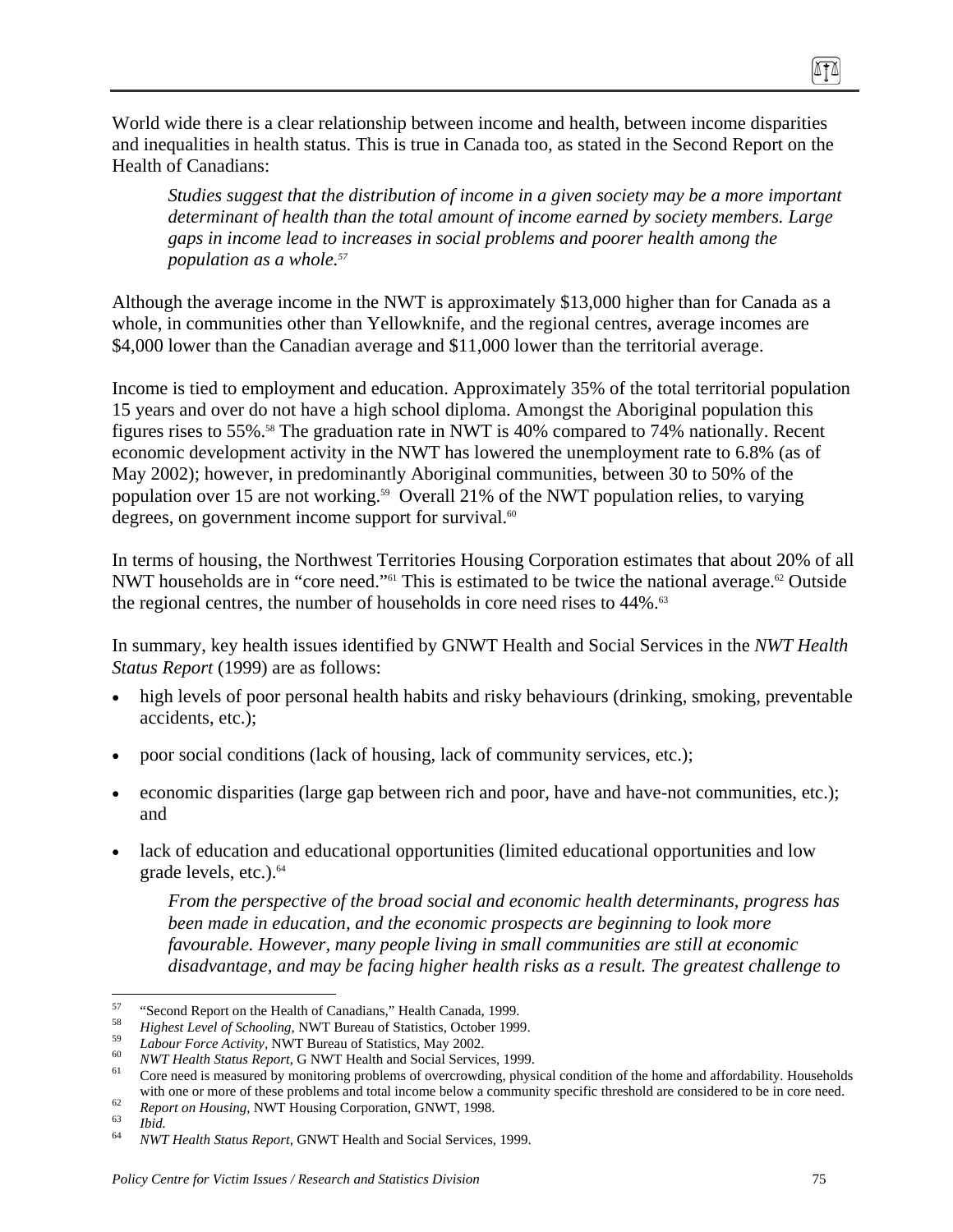*population health in the forthcoming decade will likely be that of improving social conditions for the most disadvantaged communities, families and individuals.*<sup>65</sup>

This is the current health and social context within which victimization and victim service delivery takes place.

### **3.1.4 Northwest Territories Historical Considerations**

The original inhabitants of the NWT had a sustainable hunting/gathering lifestyle based on the natural rhythms of the land and seasons.<sup>66</sup> However, with the increasing impact of European culture in the region over the last 150 years, these lifestyles, and some of the traditions that support it, have been radically altered. First Nation, Inuvialuit and Métis participants at the June 2001 NWT Social Agenda Conference described the realities and the impacts of this cultural shift as follows:

*Generations of separation, institutionalization, dependence, dislocation and residential school experiences have traumatized people and have replaced the traditional culture of trust and respect with a culture of fear and oppression. The incarceration of offenders, removal of children from homes, use of elder facilities and shelters for women and children tend to mirror this sense of separation and dislocation from family. Foreign religions were forced on people, land skills were lost, new diseases killed many people and communities were forcibly relocated. As a result, the ability to transfer knowledge and understand societal, gender and cultural roles, life stages, sexuality and relationships has been diminished. There is a loss of connection to each other, to place and land because there is no communication and sharing … collective family knowledge is lost and our collective cultural story is not widely known. These traumatic experiences have resulted in trouble with parenting and respecting women, the loss of traditional skills, difficulties with communication and sharing, language erosion, youth and elder problems, denial and silence, and in general, the normalization of traumatic reactions such as shame, guilt, distrust, anger, hate, bitterness, confusion, pain, blaming, denying, paranoia, partial and selective memory, unhealthy and risky lifestyles, addictions and abuse.*<sup>67</sup>

*In particular, First Nations and other Aboriginal groups pointed out the detrimental impact of residential schools on their collective and personal lives. Part of this impact is summarized in one Conference participant's comment that "residential school resulted in five generations who don't know how to parent … there was guilt on the part of those who observed abuse at residential school and didn't know what to do about it, so they did nothing."*68 *Residential schools, foreign religions and governments, a stationary (nonnomadic) lifestyle and a wage-based, capitalist economy has undermined collective and personal stability, traditional beliefs, relationships, roles and social norms.* 

Many northerners believe that this history of colonialism has been ongoing and contemporary forms of colonialism take the form of corporate control of land, as well as discriminatory government legislation and policy. They state that a form of neo-colonialism has arisen wherein

<sup>65</sup> 

<sup>&</sup>lt;sup>65</sup> *Ibid.*<br><sup>66</sup> A more detailed description of the dynamics of this worldview and lifestyle, and its potential impact on victim service delivery,

can be found in the Nunavut and Yukon chapters of this paper. 67 *Honesty Takes Courage,* Social Agenda Conference Report, June 2001. 68 *Ibid.*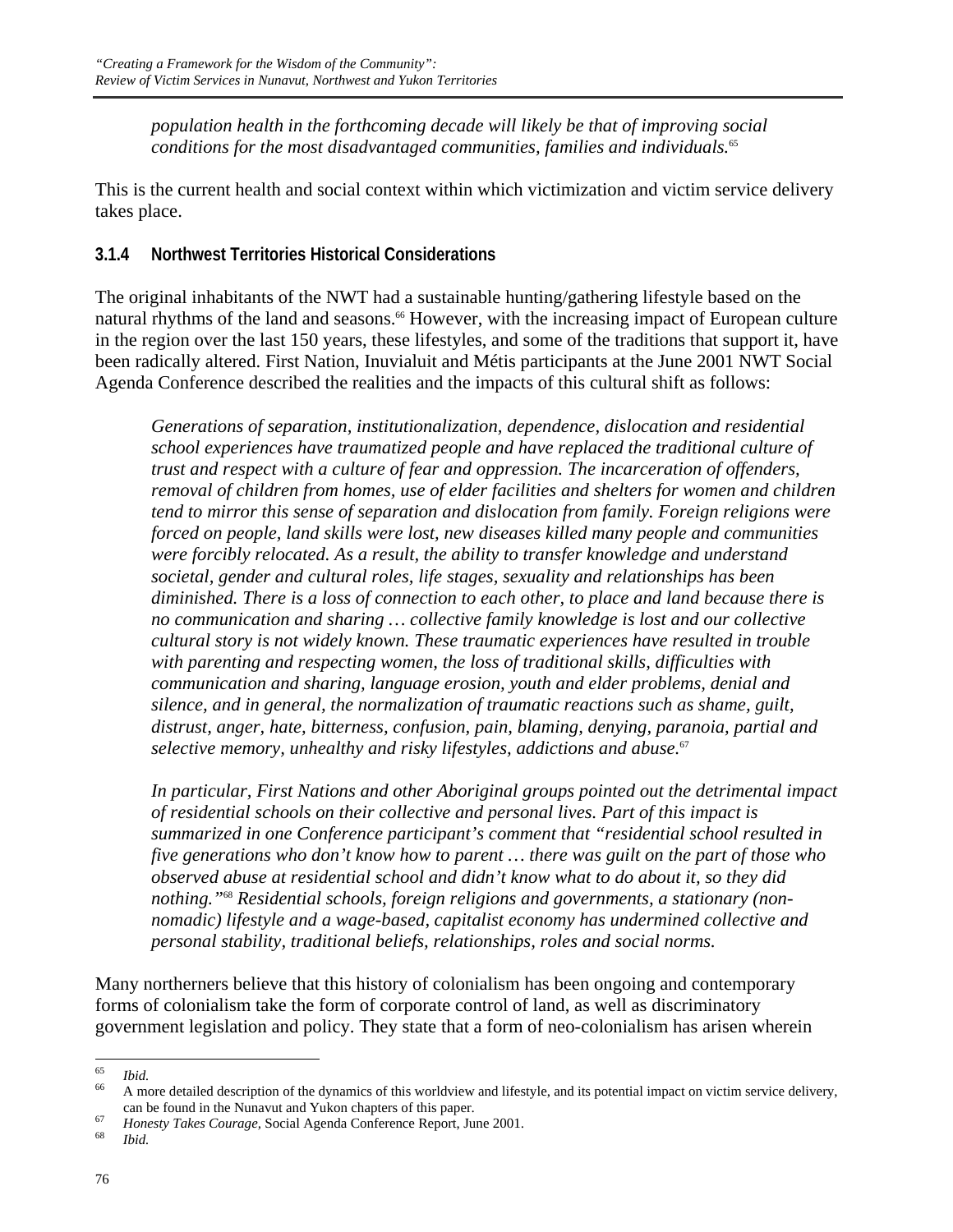previously colonized groups and individuals, with the help of 'outside' business and political interests, now oppress and control each other. In these circumstances, a variety of social problems<sup>69</sup> have become widespread and chronic.

*Ongoing colonialism, discrimination and racism, corporate control of land, and government policies and programs such as the Indian Act and the NWT Act that withhold power and control from individuals, families and communities and destroy self reliance and mutual support, are part of the problem. In addition, the colonized have become colonizers, racism has become internalized and the previously oppressed are now the oppressors. In this situation, women, children and elders are powerless. Child sexual abuse at home as well as at residential school has devastated people. It is very hard to live two different lifestyles: the traditional Aboriginal lifestyle and the modern wage economy lifestyle … poverty has become widespread. On top of this, there has been an overwhelming loss of loved ones and inter-generational grieving through untimely deaths, many due to the fracturing which has resulted from this colonial history."*<sup>70</sup>

Like indigenous people the world over the Dene, Inuvialuit, and other Aboriginal peoples of the NWT, are now in the process of reclaiming their identity and traditions. Land claims and self government agreements are largely settled for the Inuvialuit people and some First Nations. The remaining First Nations, and Metis groups, are in the final stages of negotiating their agreements. The following section gives a brief outline of these agreements, and an overview of NWT First Nation origins and composition.

### **3.1.5 Northwest Territories Aboriginal Cultural/Linguistic Groups and Political Status**

Those in a position to fund and develop victim services programs need to understand the cultures and government structures they will be dealing with in the near future. Some programs will most likely be negotiated with First Nation governments. Therefore, relevant details are provided here.

Aboriginal people in the Northwest Territories are descendants of several distinct cultural and linguistic groups. The two main indigenous groups are the Dene and the Inuvialuit.

The "Dene" are the indigenous First Nations people in this region of Canada. The traditional Dene name for this region is "Denedeh", meaning land of the Dene. The Dene are comprised of several regionally based tribal councils and First Nations which reflect their traditional cultural affiliation. These tribal councils and First Nations are as follows: Deh Cho First Nations; Dogrib Treaty 11 Council; Gwich'in Tribal Council; NWT Treaty 8 Tribal Council; Sahtu Dene Council; Salt River First Nation. Each of these tribal councils and First Nations is in turn composed of between 4 and 10 smaller band offices or other First Nations.71

Dene in the NWT have treaty agreements with the federal government made in the late 1800s and early 1900s. These treaties are the basis for current self-government and land claim settlements in the NWT. Following is a brief description of the current status of each First Nation.

 $\overline{a}$ 

8TT

 $^{69}$  NWT social problems are described in detail by service providers later in this chapter.

<sup>&</sup>lt;sup>70</sup> Honesty Takes Courage, Social Agenda Conference Report, June 2001.<br><sup>71</sup> In addition, there are several Metis organizations in the NWT, some of whom are negotiating separate agreements with the federal government. See the Ministry of Aboriginal Affairs, Government of the Northwest Territories website www.gov.nt.ca/MAA.aboriginal%20directory for a full listing of all Aboriginal organizations in the NWT.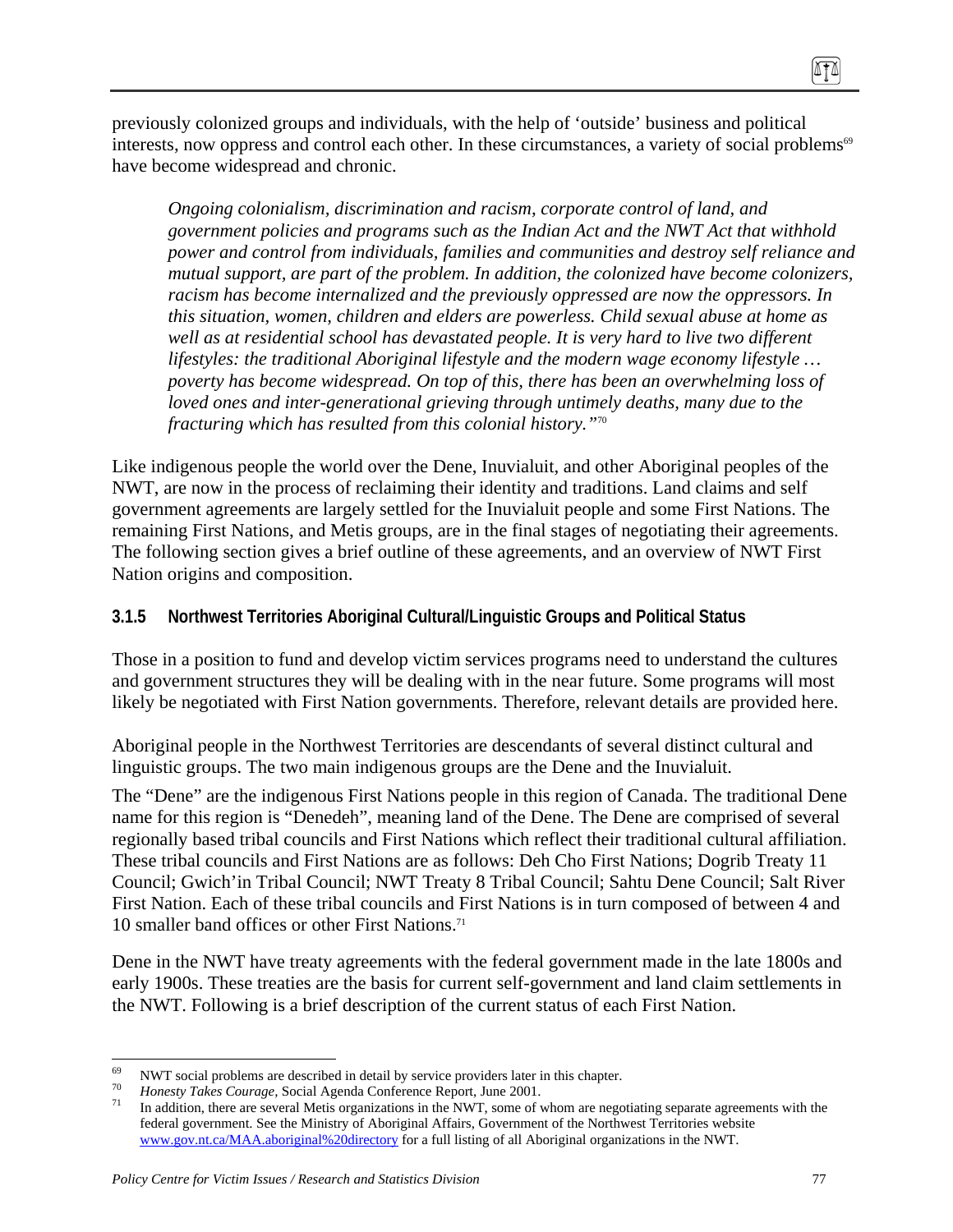• Deh Cho First Nations

The Deh Cho First Nations are South Slavey descendants of Treaty 11 who have traditionally used and occupied the land in the Deh Cho area, the southwestern region of the NWT. They are currently negotiating a land, resources and governance agreement with the federal and territorial governments. Deh Cho communities include the larger settlements of Fort Providence, Fort Simpson, Fort Liard and the Hay River reserve. They also include the smaller communities of Nahanni Butte, Wrigley, Jean Marie River, Kakisa Lake and Trout Lake.

## • Dogrib Treaty 11 Council

There are approximately 3,000 Dogrib who live mainly in the communities of Behcho Ko (Rae-Edzo), Wha Ti (Lac La Martre), Gameti (Rae Lakes), and Wekweti (Snare Lake) in the North Slave Region of the Northwest Territories (north of Great Slave Lake). The Dogrib are negotiating the first combined land claim and self-government agreement in the Northwest Territories, and North of 60º. This agreement will provide the Dogrib ownership of 39,000 square kilometres of land, including subsurface resources, and will also provide self-governing arrangements to the Dogrib. The Dogribs will create a single (tribal) government with jurisdiction over Dogrib citizens and Dogrib lands. The Dogrib Government will manage the development of resources and wildlife through co-management boards. It will have jurisdiction, or lawmaking authority, over Education, Adoption, Child & Family Services, Training, Social Assistance & Social Housing and Language Culture.

• Gwich'in Tribal Council

The Gwich'in people traditionally used and occupied lands in the Beaufort Delta area. They became signatories to Treaty 11 and settled outstanding interests associated with lands and resources when they negotiated the Gwich'in Comprehensive Land Claim in 1992. The 2,200 beneficiaries are currently represented through band councils that are administered under the *Indian Act*. The Gwich'in live in the communities of Fort MacPherson, Inuvik, Aklavik and Tsiigehtchic.

• NWT Treaty 8 Tribal Council

At the present time NWT Treaty 8 Tribal Council is composed of the Akaitcho Dene First Nations in Dettah, N'dilo,<sup>72</sup> Lutsel K'e and Deninu Kue (Fort Resolution). The Akaitcho Treaty 8 Dene First Nations, Canada and the GNWT have explored common ground and reached consensus on the wording for a Framework Agreement. (The Akaitcho Dene signed Treaty 8 with the Government of Canada in 1900. However, some provisions in this treaty were not implemented. The governments have agreed to resolve outstanding land, resource and governance issues through negotiations.)

• Sahtu Dene Council

The Sahtu Dene occupy the region in central NWT around Great Bear Lake and the Mackenzie River. As signatories to Treaty 11 they settled the Sahtu Dene and Metis Comprehensive Land Claim Agreement in 1993. There are 2000 beneficiaries to this agreement in NWT. The Sahtu

 $72$ 72 Dettah, N'dilo are not listed in *Victim Services in the Territories: A Compilation of Contacts and Resources* as separate communities as they are located close to Yellowknife and receive the bulk of their services, including specialized services for victims, in Yellowknife.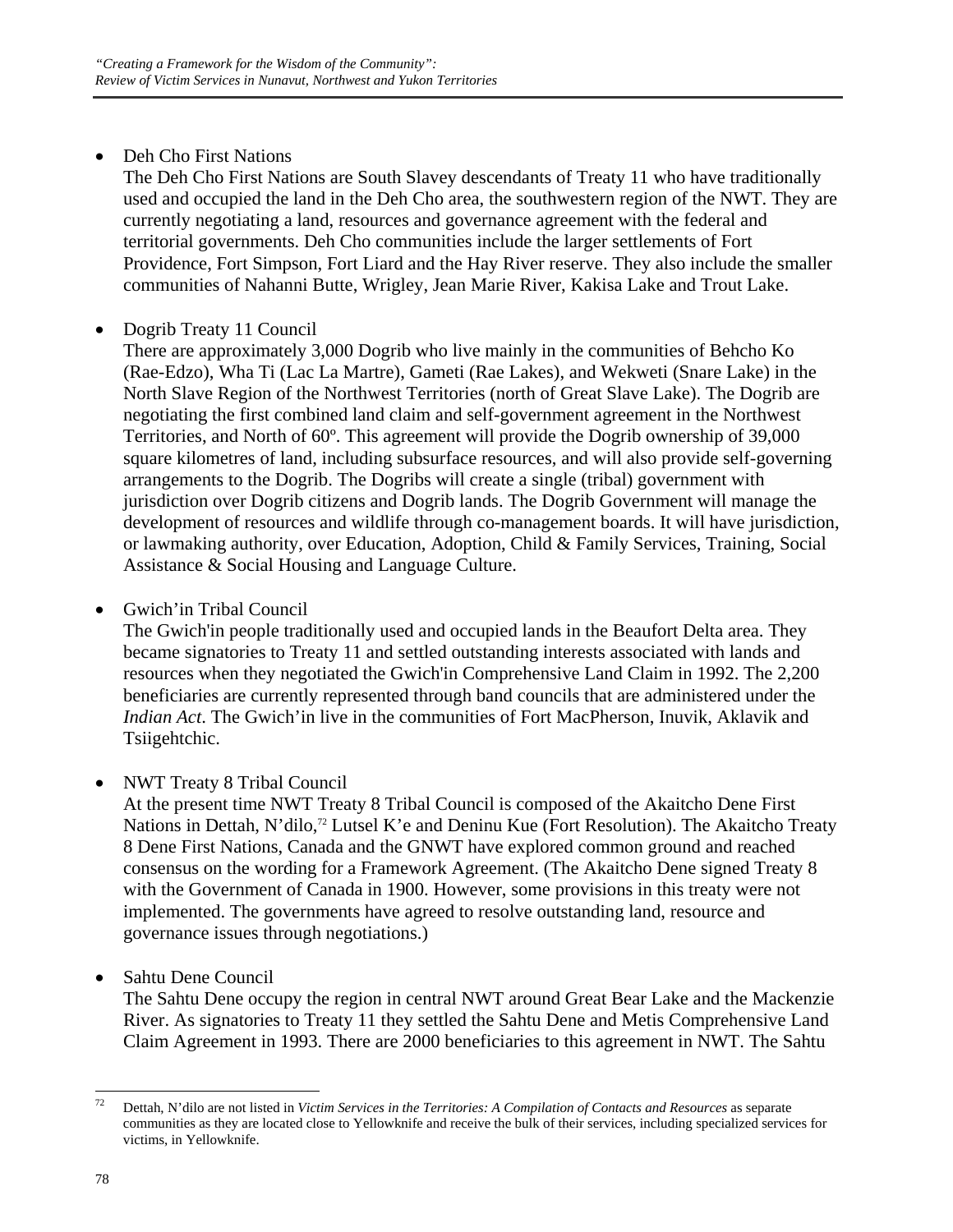Dene, also referred to as North Slavey people, live in the communities of Colville Lake, Deline, Fort Good Hope, Norman Wells and Tulita.

**Salt River First Nations** 

This First Nation is composed of Cree and Chipewyan descendants of Treaty 11 who have traditionally used and occupied land in the Fort Smith area. They are negotiating a treaty land entitlement agreement that will fulfill outstanding obligations associated with Treaty 8, signed in 1899. The Salt River First Nation want to establish a reserve within and adjacent to the Town of Fort Smith.

In addition to the Dene tribal councils and First Nations listed above, there are also indigenous Inuvialuit people in the Northwest Territories. They have always lived in the Beaufort/Delta region of the territory. This is the region around the Mackenzie River delta bordered by the Beaufort Sea. The Inuvialuit people are of Inuit descent and are traditionally dependent on the sea and surrounding coastal regions. They were not signatories to any treaties in Canada, but are recognized as Aboriginal peoples under the *Canadian Constitution Act*, 1982. They negotiated and signed the Inuvialuit Land Claim Agreement in 1982 with the Government of Canada. There are 2,500 beneficiaries living in the communities of Inuvik, Aklavik, Holman, Paulatuk, Sachs Harbour and Tuktoyaktuk.

This map, available from the Government of the Northwest Territories, outlines the boundaries and locations of the Aboriginal regions listed above.



0TO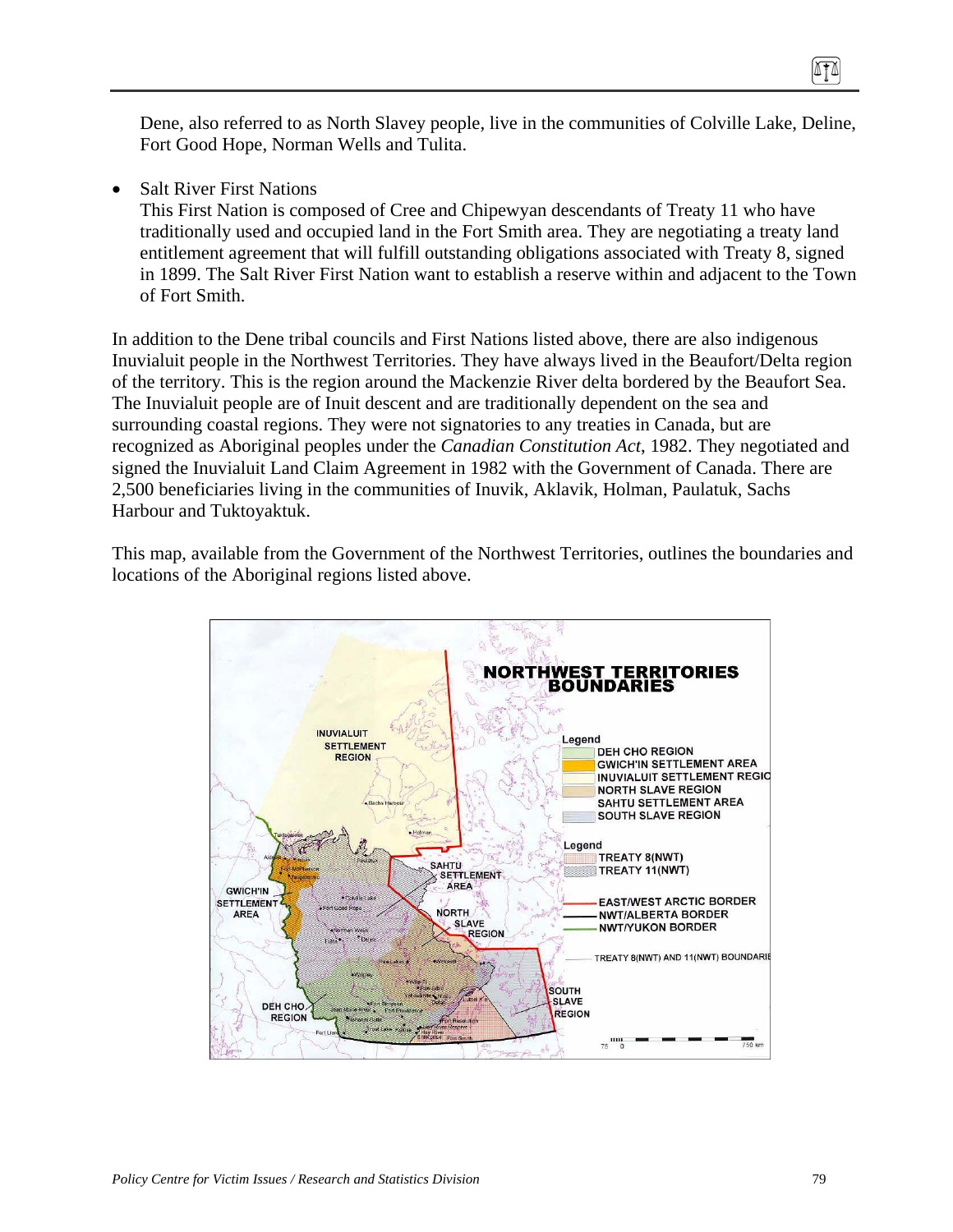### **3.2 Services Available in Northwest Territories Communities**

## **3.2.1 Scope and Methodology**

At the outset of the research process, a decision was made by the parties sponsoring and undertaking the research to consult all victim-centred services and all social/educational services in NWT that deal with victimized people as part of their overall mandate. This decision reflects the reality of governance and social development in the NWT, which runs the gamut from relatively well developed services in the 6 largest centres (Yellowknife, Rae Edzo, Inuvik, Fort Simpson, Hay River and Fort Smith) to an almost complete lack of services, including resident policing and health care, in the very smallest communities.

There are 30 communities in the Northwest Territories with a total population of 40,570 people.<sup>73</sup> As noted earlier, these communities are divided into six regions politically: Delta, Sahtu, Deh Cho, Dogrib, South Slave and North Slave or Yellowknife.<sup>74</sup> In recent years, each region has become increasingly autonomous in terms of responsibility for service delivery. Each region has its own health board and education board as well as other regionally focused and administered services. The regional authority in question receives its funding from the general revenues of the territorial government and is responsible and accountable to both the territorial government and its own regional boards. In some regions the health and education boards have amalgamated into "community services boards."

This administrative picture is made more complex by the advent of First Nation and Metis selfgovernment agreements in every NWT region. As described earlier, these self governments and land claim settlement areas generally correspond to the regions listed above. (There are some exceptions as some communities and sub-regions are making their own separate, stand-alone land claim and self-government agreements). As these agreements move towards implementation, many social services are being further devolved from regional and territorial authority to Metis and First Nation governments. This process is just beginning but is already impacting the administration of service delivery as each region devolves its services in a variety of ways. Questions about the role and purpose of the public territorial government versus First Nation and Metis self governments are still being answered.<sup>75</sup>

A number of other factors also complicate service delivery in the NWT. Although some communities have winter roads, there are permanent all weather roads to only 9 NWT communities, all in southern NWT. There is an all-weather road joining some Delta communities (Inuvik, Tsiigehtchic and Fort McPherson) to Dawson City and Whitehorse in the Yukon, but it is not useful in terms of NWT service delivery. This means that residents in the remaining 21 "fly-in" communities are unable to access the services present in larger centres, including the recovery, educational and training opportunities that would develop their capacity to build the needed services in their own communities. There is air service to every community, but it is expensive.

<sup>73</sup> The territorial government, which states that the NWT population is closer to 42,083, disputes this NWT Census Canada population figure.<br><sup>74</sup> The territorial government usually administers the Delta and Sahtu regions as one region and under a variety of names

depending on the service in question: "Beaufort Delta," "Inuvik Sahtu." For the purposes of this inventory the 2 regions are

listed together under the heading "Delta/Sahtu."<br><sup>75</sup> First Nations and Metis negotiate their land claim and self-government agreements directly with the federal government, not the territorial government.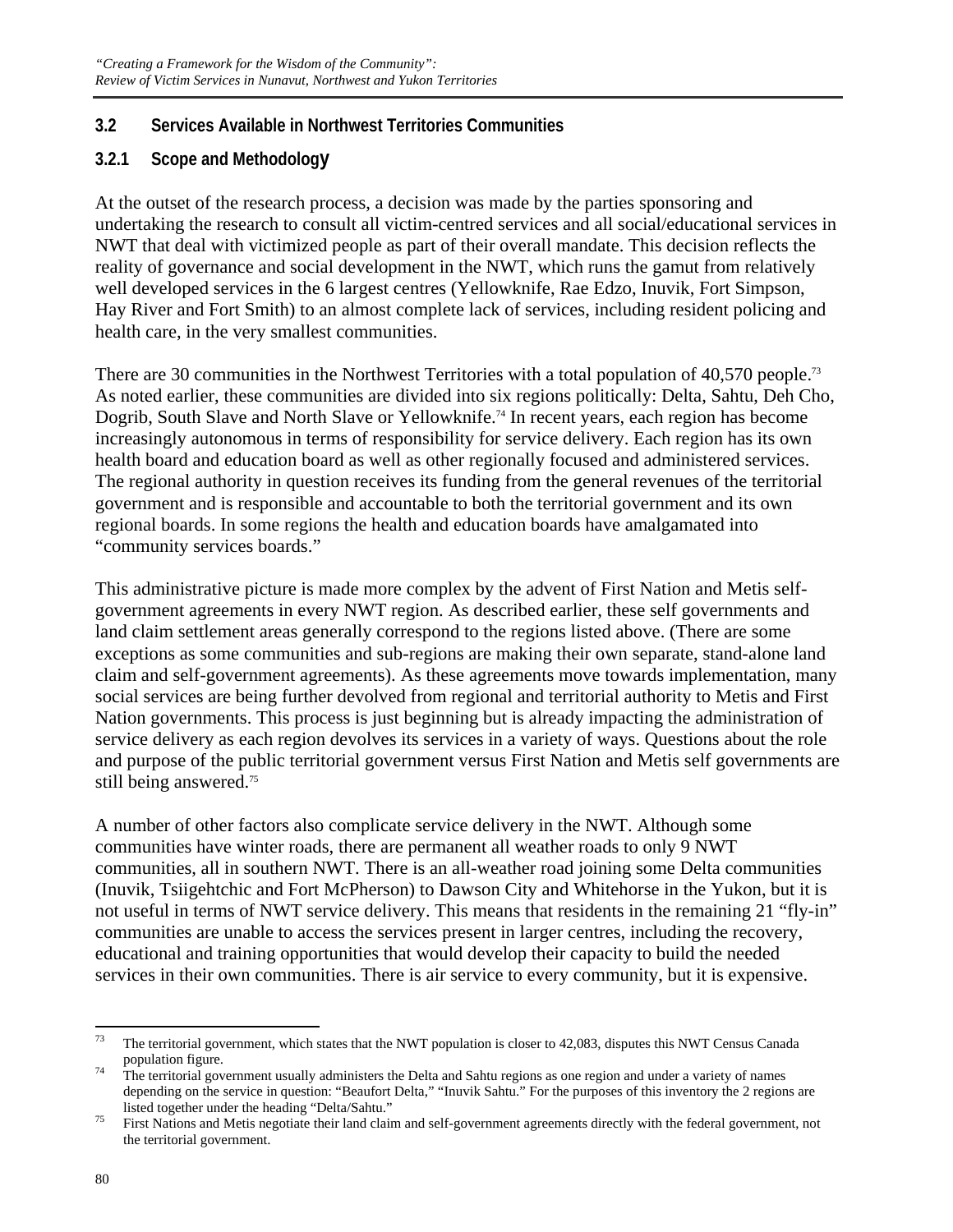This large number of small communities, spread over a large territory, with severe weather conditions, no road system and an increasing variety of governance and administrative structures makes consistent, effective service delivery to the general population, let alone to victimized people, extremely challenging.

The resulting inconsistencies in services can be seen in the document *Victim Services in the Territories: A Compilation of Contacts and Resources*. 76 The capital Yellowknife, with a population of 18,028 (45% of the territorial population), has a relatively full range of services for the public, and for victims of crime. The smaller regional centres (Rae Edzo, Inuvik, Fort Simpson, Hay River, Fort Smith) have each developed some level of similar services. Yellowknife and the other 3 largest regional centres (Hay River, Fort Smith, Inuvik) contain 73% of the total territorial population. In these four communities, there are shelters for abused women and children, victim services programs, community-based counselling, mental health, social services and addictions programs, youth programs, food banks, hospitals, several schools, NGO advocacy, educational and social justice agencies. They have resident probation officers, regional justice coordinators, courtworkers, RCMP and easier access to lawyers and legal aid. Yellowknife and Inuvik have Crown Victim Witness programs. These four centres also have active community justice committees and most have correctional programs and various treatment facilities, which take referrals from the entire territory. All these centres have Aurora College (post secondary education) campuses.

With these services in place, the four largest regional centres (Yellowknife, Hay River, Fort Smith and Inuvik) have less trouble attracting long-term, qualified people to stay, or come, to their town to help build the social infrastructure. The other smaller regional centres (Rae Edzo and Fort Simpson) have somewhat fewer services than the larger centres but relatively easy access as they are both on the road system, and Rae Edzo is only an hour from Yellowknife. It is the 24 smallest communities, 21 of which are "fly-in" only, that have more difficulty maintaining consistently functioning basic services such as health care and education, let alone building the type of programming necessary to address the high levels of victimization in the NWT.

The various governments (federal, territorial, First Nation, Inuvialuit and municipal) have attempted to address this situation in a variety of ways. The primary method has been to fly professional staff such as nurses, social workers, lawyers and others from a regional centre into the smaller communities on a regular monthly or weekly basis. Governments have also attempted to bring whole services, such as "mobile" addictions treatment programs into communities for several weeks at a time. They have also subsidized the training of local people in a variety of professional skill areas.

These realities have implications in terms of conducting an inventory of territorial services for victimized people. The universal services are theoretically available to all residents, although they may not be available in their own community. In most cases victims residing in these smaller communities will have to travel to a regional centre or Yellowknife to access these services and the other services listed under each main regional centre in the inventory.

<sup>76</sup> 76 *Victim Services in the Territories: A Compilation of Contacts and Resources*, Mary Beth Levan, Ottawa: Policy Centre for Victim Issues and Research and Statistics Division, Department of Justice Canada, 2002.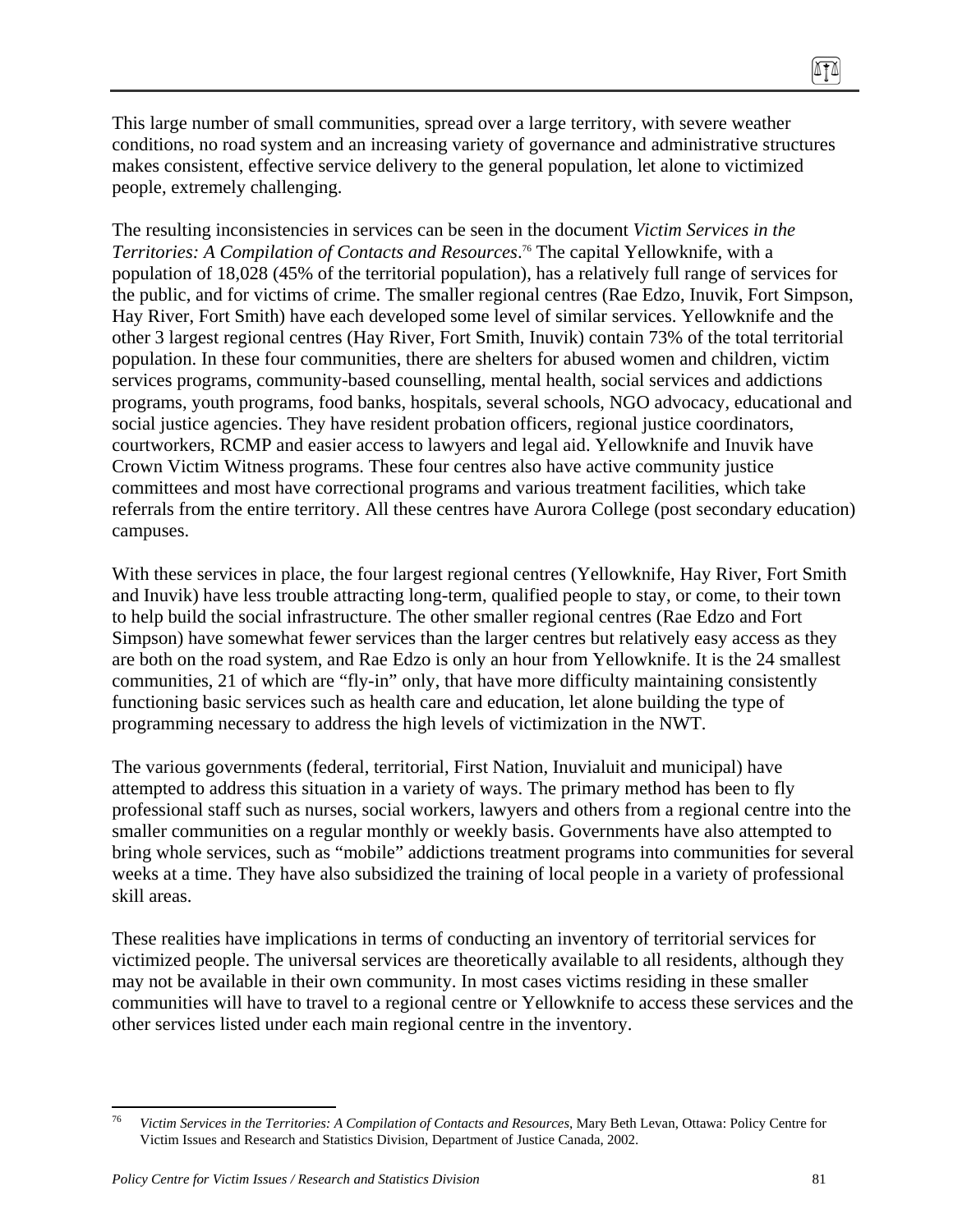This means that on a day-to-day basis the existing local service providers, namely schools, nursing stations, social services and some First Nation band offices/governments provide their mandated service, and whatever extra services they can manage, to the local population. (Remember that not every community has even these basic services.) As such a high percentage of the NWT population has a history of victimization, this means that service providers resident in the community, whatever their designated role, are providing the only available service to victims.

As a result, the decision was made to contact schools, nursing stations, social service offices and First Nation and Inuvialuit social programs in the regional centres outside Yellowknife and in the 24 communities with limited services. Within Yellowknife only those services were contacted which offer either a universally available service, or a victim-centred program.

A total of 29 key service providers from agencies, whose mandate is service to victimized people, were interviewed in person during April and May 2002.<sup>77</sup> As well, seven victims of crime were interviewed in person.<sup>78</sup> These respondents were from the following communities:

- Yellowknife: 18 service provider respondents and 1 crime victim;
- Hay River: 3 service provider respondents and 2 crime victims;
- Fort Smith: 2 service provider respondents and 2 crime victims;
- Fort Good Hope: 1 service provider respondent and 1 crime victim;
- Inuvik: 3 service provider respondents and 1 crime victim;
- Tuktoyaktuk: 1 service provider respondent; and
- Fort Providence: 1 service provider respondent.

In addition, ten service providers, who offer a universal service that may include victimized people, were contacted by phone and email for a description of their service.<sup>79</sup>

The inventory of all territorial services, whose mandate is not specifically service to victims, identified 141 service providers, from all 30 NWT communities, for contact. Of this total, responses were received from 111 territorial service providers.<sup>80</sup> The responses in each region and community are organized as follows: <sup>81</sup>

- Delta/Sahtu Region
	- Aklavik: 5 responses from 5 identified services;
	- Colville Lake: 1 response from 2 identified services;
	- Deline: 3 responses from 4 identified services;
	- Fort Good Hope: 5 responses from 6 identified services;
	- Fort McPherson: 6 responses from 6 identified services;
	- Holman: 4 responses from 4 identified services;

<sup>77</sup>  $^{77}$  See Appendix A for the names of these key service providers.<br> $^{78}$  These interviews were confidential and as the names are not li

<sup>&</sup>lt;sup>78</sup> These interviews were confidential and so the names are not listed in Appendix A.<br><sup>79</sup> See Appendix P

 $^{79}$  See Appendix B.

<sup>&</sup>lt;sup>80</sup> Each identified service was contacted for an interview up to 3 times.

There are 32 communities listed here. Enterprise and the Hay River Reserve are mostly administered by Hay River and are not usually counted as separate communities. In addition, the Hay River Reserve has some of its programs administered by the Deh Cho Region as the First Nations people on the reserve are of South Slavey descent. However, on a day-to-day basis, the Hay River Reserve is normally regarded as a South Slave Region community.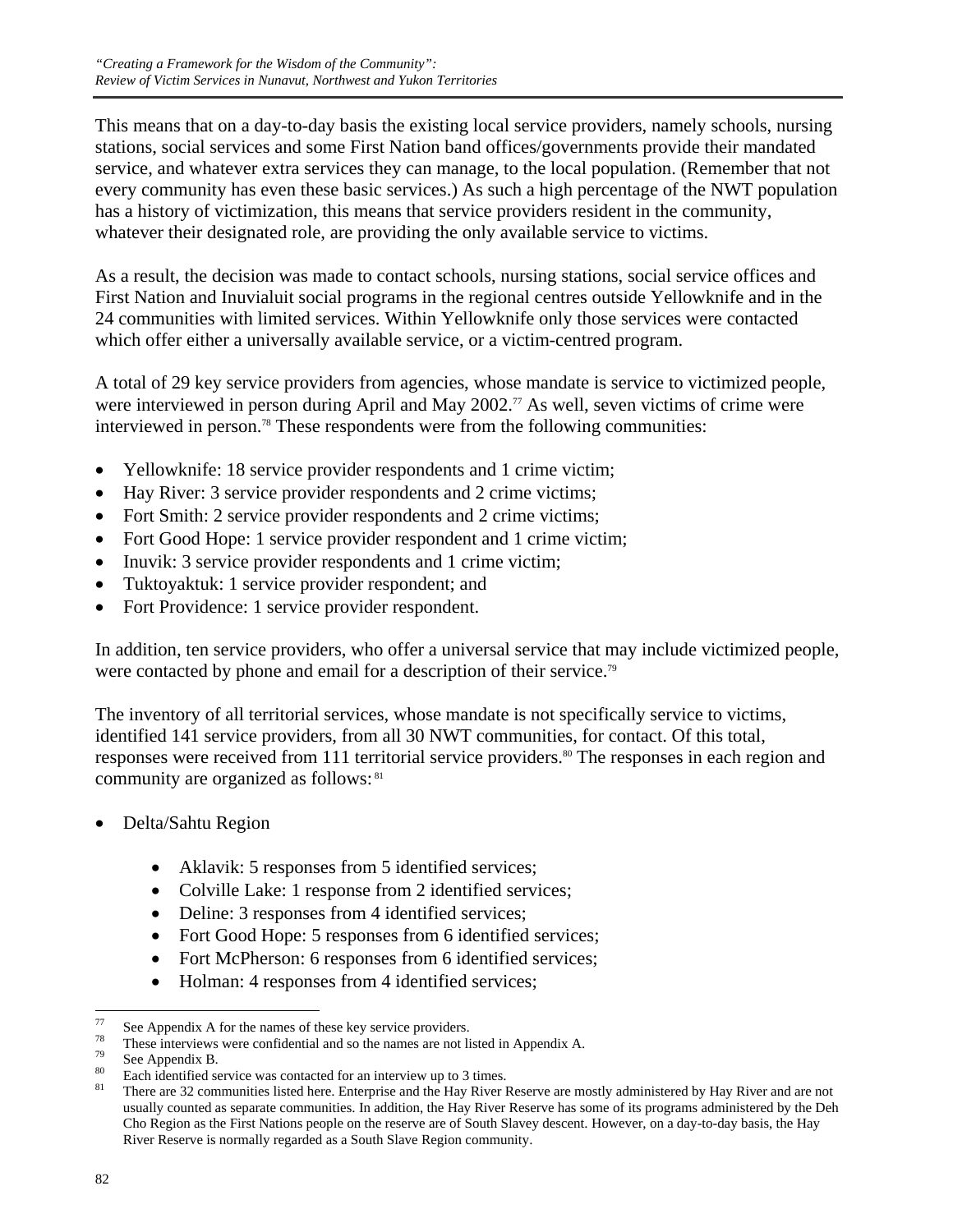- Inuvik: 8 responses from 9 identified services;
- Norman Wells: 2 responses from 4 identified services;
- Paulatuk: 2 responses from 3 identified services;
- Sachs Harbour: 2 responses from 2 identified services;
- Tsiigehtchic: 2 responses from 3 identified services;
- Tuktoyaktuk: 5 responses from 6 identified services;
- Tulita: 4 responses from 5 identified services;
- Deh Cho Region
	- Fort Liard: 4 responses from 4 identified services;
	- Fort Providence: 5 responses from 6 identified services;
	- Jean Marie River: 2 responses from 4 identified services;
	- Kakisa Lake: 1 response from 2 identified services;
	- Fort Simpson: 4 responses from 6 identified services;
	- Nahanni Butte: 1 response from 2 identified services;
	- Wrigley: 1 response from 2 identified services;
	- Trout Lake: 3 responses from 3 identified services;
- Dogrib Region
	- Rae Edzo: 3 responses from 5 identified services;
	- Gameti: 3 responses from 4 identified services;
	- Wha Ti: 3 responses from 3 identified services;
	- Wekweti: 2 responses from 3 identified services;
- South Slave Region
	- Enterprise: 1 responses from 1 identified services;
	- Hay River Reserve: 3 responses from 4 identified services;
	- Hay River: 7 responses from 9 identified services;
	- Fort Resolution: 3 responses from 3 identified services;
	- Lutselk'e: 2 responses from 4 identified services;
	- Fort Smith: 5 responses from 8 identified services; and
- Yellowknife Region
	- Yellowknife: 9 responses from 9 identified services. $82$

Contact numbers and other pertinent information were taken from several NWT directories focused on the provision of social service information. These directories include:

874

 $82\,$ In Yellowknife, as noted earlier, only those services offering a victim-centred program were contacted.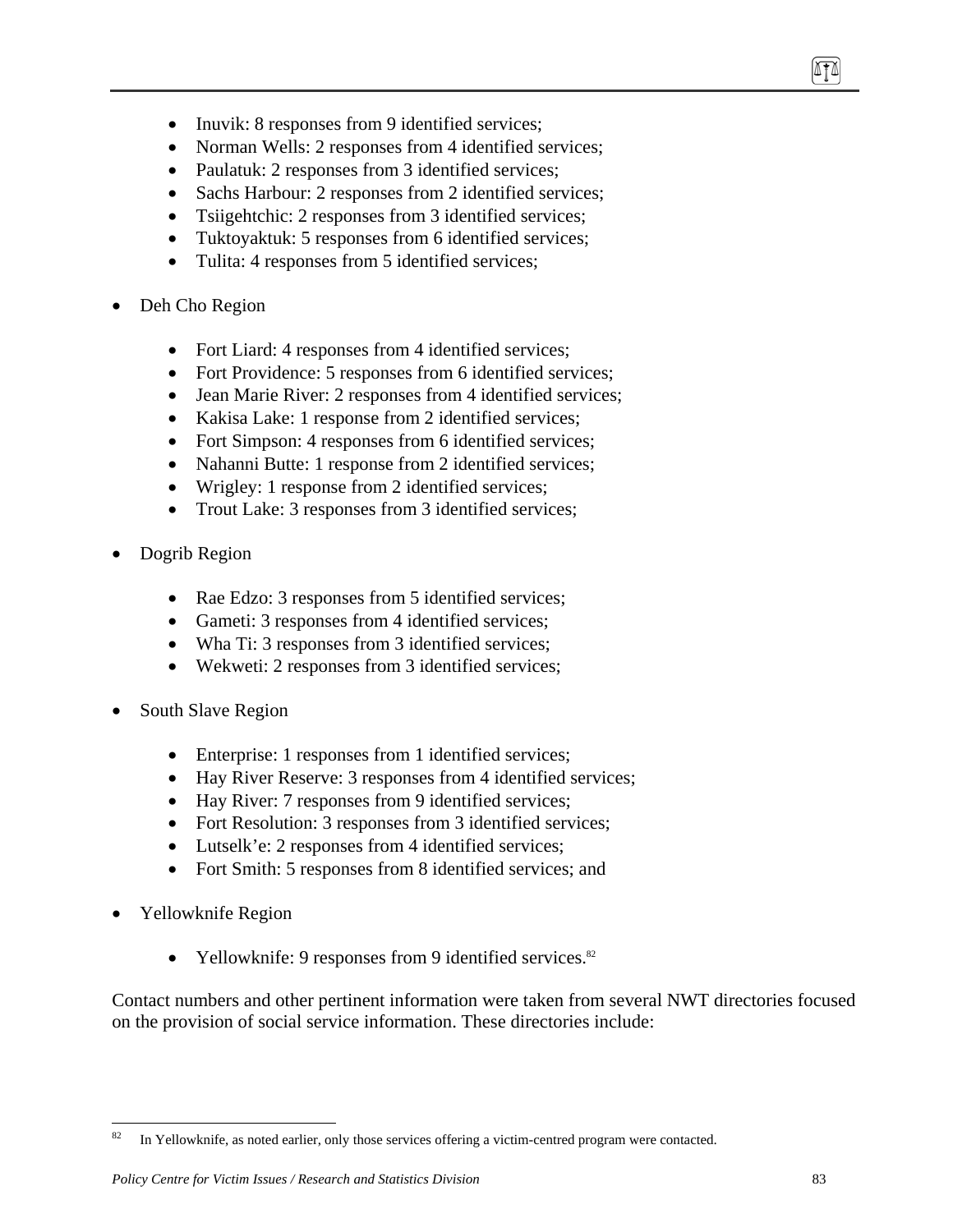- "NWT Help Directory" published by Government of the NWT, Health and Social Services;
- NWT Status of Women phone list;
- Government of the Northwest Territories website at www.gov.nt.ca;
- "NWT Social Programs and Services: A Living History" published by the NWT Social Agenda Working Group in May 2002; and
- NorthwesTel phone book "Blue Pages."

## **3.2.2 Inventory Findings**

Details regarding each service interviewed for this research can be found in *Victim Services in the Territories: A Compilation of Contacts and Resources*." Insights interviewees shared regarding successes and obstacles to service provision can be found in the following sections of this chapter. Their recommendations for service provision to victimized people can be found at the end of this chapter. In addition, many respondents shared their understanding of informal and traditional ways of dealing with victims.

## **Traditional and Existing Informal Victims Services in Northwest Territories**

The purpose of gathering information on traditional First nations, Métis and Inuit ways of dealing with victimization is to explore approaches that may have worked in the past, and that therefore might be built into the design of any new victim-centred services. The purpose of gathering information on current informal ways of dealing with victims is to understand how gaps in contemporary formal services are being addressed. Given the degree of need, and the competing demands for limited resources, it is important to learn from, and to build on, the informal supports that have worked in the past, and continue to work in the present.

The information in this section is based on interviews with Territorial First Nations. Métis and Inuit people, most of whom are currently key service providers in NWT. Their names are among those listed in Appendix A. Other respondents include women who were, or are, victims of interpersonal violence. The largest group of respondents are those community-based service providers contacted during the inventory of NWT service providers (see Appendix B).<sup>83</sup>

## **Traditional Approaches to Dealing With Victims in Northwest Territories**<sup>84</sup>

- *"In terms of Dene law … people in those times did not expect abuse to be an issue because it was understood that a person should not dishonour their relatives."*
- *"I understand that if a woman in a family had been harmed, it was appropriate for her father or for an older male in the family to speak on the woman's behalf in terms of addressing the harm done and what might be done to right the wrong."*

 $\overline{a}$ 83 The full list of Nunavut community-based service providers can be found in *Victim Services in the Territories: A Compilation of Contacts and Resources*, Mary Beth Levan, Ottawa: Policy Centre for Victim Issues and Research and Statistics Division,

Department of Justice Canada, 2002.<br><sup>84</sup> For more information about culture, and its implications for victim service delivery, see the Nunavut and Yukon chapters of this paper.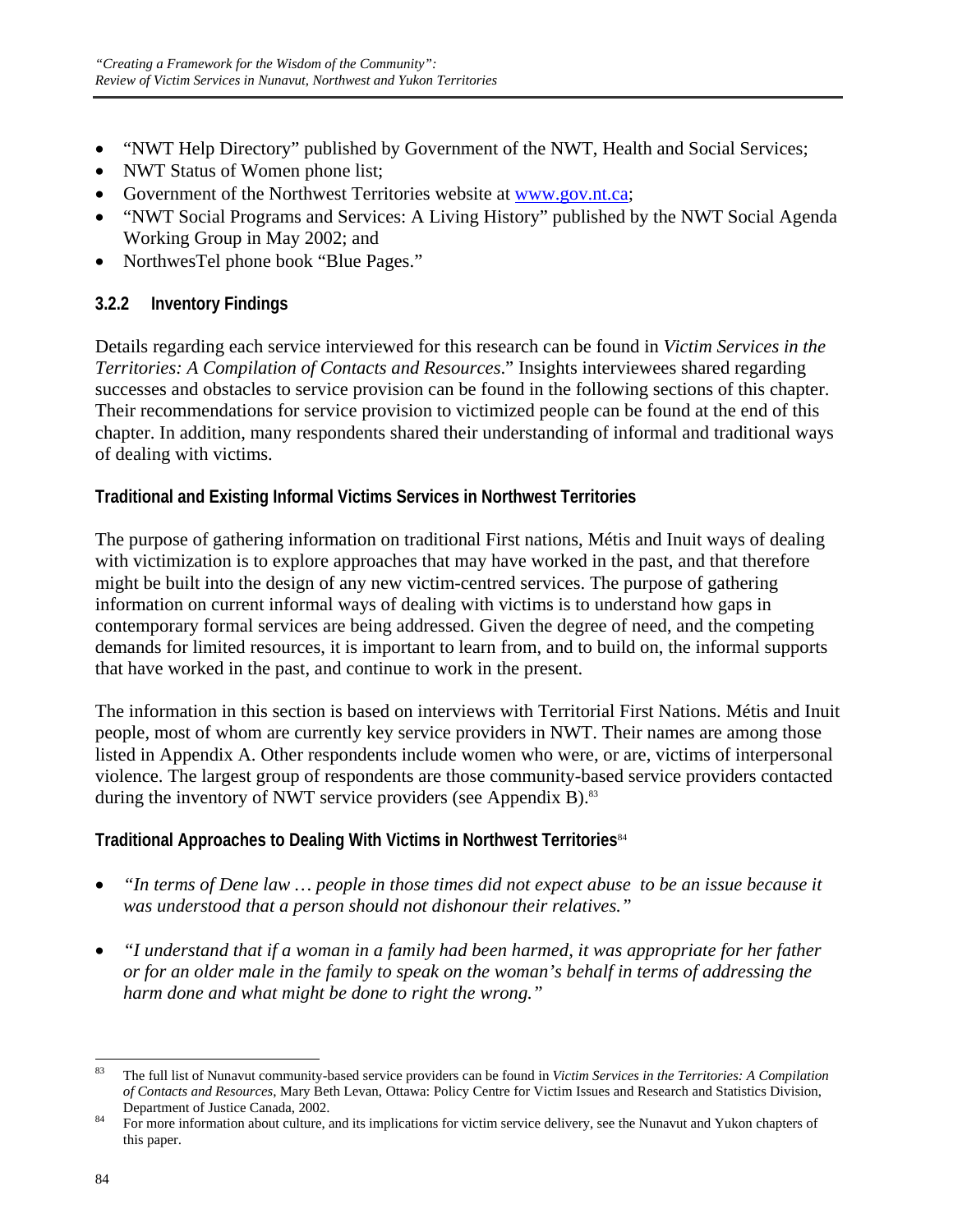- *"If you told your mother about being abused, she wouldn't believe you … so mostly people didn't tell."*
- *"Pain and trauma was called something else, like "drunk" … others need to see and connect pain to behaviour … we need to be able to understand the circumstances."*
- *"The family unit was strong in the bush, caring and sharing, but in the urban environment the sense of connectedness and sharing is weak."*
- *"They weren't assisted until recently ... they had to figure things out themselves."*
- *"No assistance … they stayed in the tent and hid … you were not allowed to talk about it."*
- *"Elders would sometimes intervene."*
- *"Many people would deal with trauma by drinking and drugs, and not talk to anyone about the trauma for fear of criticism … people felt shame so they didn't tell."*
- *"They weren't assisted … they had to work it through themselves."*
- *"Very little help was given to victims, although it was understood that a woman's brothers were supposed to protect her."*
- *"People talk about getting beat up in public and having others walk by them without helping or stopping the abuse."*
- *"The RCMP used to say to women that they just had to go home and live with it."*
- *"The health professionals used to help them before there was counselling available."*

There are a variety of opinions regarding the extent to which the victimized people of northern Canada were supported and assisted in traditional times, prior to the advent of colonial intrusion in the mid-1800s. Some respondents, referring to both Inuvialuit and Dene customs, say that women were traditionally treated with respect and that any abuse would meet with the disapproval of her family and the elders. Others say that wife assault, sexual assault and child abuse was not acknowledged by the wider group and victims had to cope on their own.

It is widely understood that the various Dene tribes throughout the Mackenzie valley area, known traditionally as Denendeh, had their own system of law and dispute resolution, which included honouring one's relatives and protecting them from harm. And it is also known that elders, spiritual leaders and medicine people played an important mediation, support and directional role within each tribal group. A few respondents stated that it was the role of the senior men, fathers and older brothers, to address the issue of violence against the women in their family.

However, some respondents believe that, despite these generally accepted rules for social interaction, there was not a universal attitude of sympathy, or assistance, for Dene women or children, or other powerless people, who suffered abuse at the hands of others. Most respondents

ITI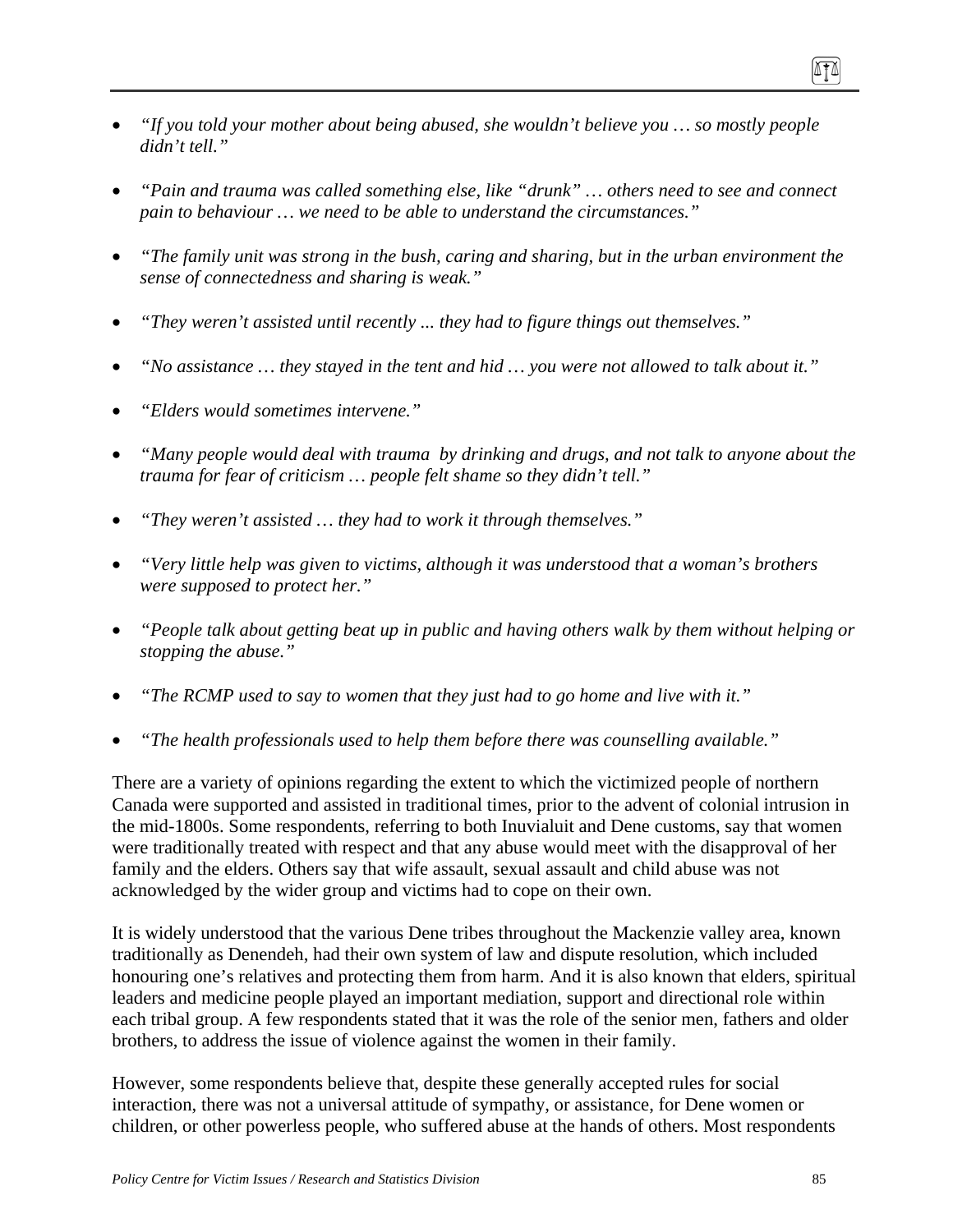believe they suffered in silence and attempted to avoid the gossip and intimidation that could result from any sign of violence or upset in the family unit. Apparently this attitude did not change a great deal with the advent of the RCMP in the Northwest Territories in the early 1900s. At that time, according to respondents, wife assault was considered a family matter in which the police did not intervene. However, when health professionals were placed in the north by the federal government, in the mid 1900s, some support was offered to abused women and children.

The Inuvialuit had social norms similar to the other Inuit peoples bordering the Arctic Ocean, Hudson Bay and North Atlantic.<sup>85</sup> These norms were not dissimilar to those of the Dene, and other land-based indigenous cultures the world over. Gender roles were very clear and marriages were, according to most respondents, arranged between families, often at birth. Some violent and inappropriate behaviour may have been tolerated when the person in question was of some value to the group in terms of hunting skills, or because they had special abilities, such as the ability to locate game or cure illnesses. And as with the Dene, Inuvialuit elders and spiritual leaders made most major decisions and provided direction within their own small group of families. Respondents say that it was not unknown for elders to intervene in violent situations, although whether they intervened in situations of wife assault, child abuse or sexual assault is not clear. (Some respondents say these types of problems did not exist amidst the Inuvialuit in pre-colonial time. Others say they were common.)

One thing that is clear, in both Inuvialuit and Dene culture, is that everyone understood implicitly the importance of working together as one unit if they were to survive the harsh conditions of northern Canada. Towards that end each person was expected to put their own needs and problems after the needs and problems of the group. It might be reasonable to assume therefore that violent or unhappy situations were not addressed unless they threatened that cohesiveness.

## **Existing Informal Methods of Dealing with Victims in Northwest Territories**

- *"People have customized their own healing journey by getting support, contacting others who had been abused and getting help and advice from them."*
- *"Traditionally Aboriginal people strove to continue to better their lives, their tools and adapt accordingly … we never clung to things that were not working … now there seems to be a tendency to cling to the past … people may want to go back to something that perhaps did not work originally as well as we thought."*
- *"I started to help myself and others who had been abused after my friend committed suicide as a result of the abuse he'd been through as a child."*
- *"There is too much blaming … some things are our own fault."*
- *"The family won't help sexual assault victims … they shun them."*
- *"The whole community knows what is going on and they support the accused."*

<sup>85</sup> 85 See the Nunavut chapter of this paper. Also see *Interviewing Inuit Elders, Perspectives on Traditional Law,* Nunavut Arctic College, Iqaluit, Nunavut, 1999.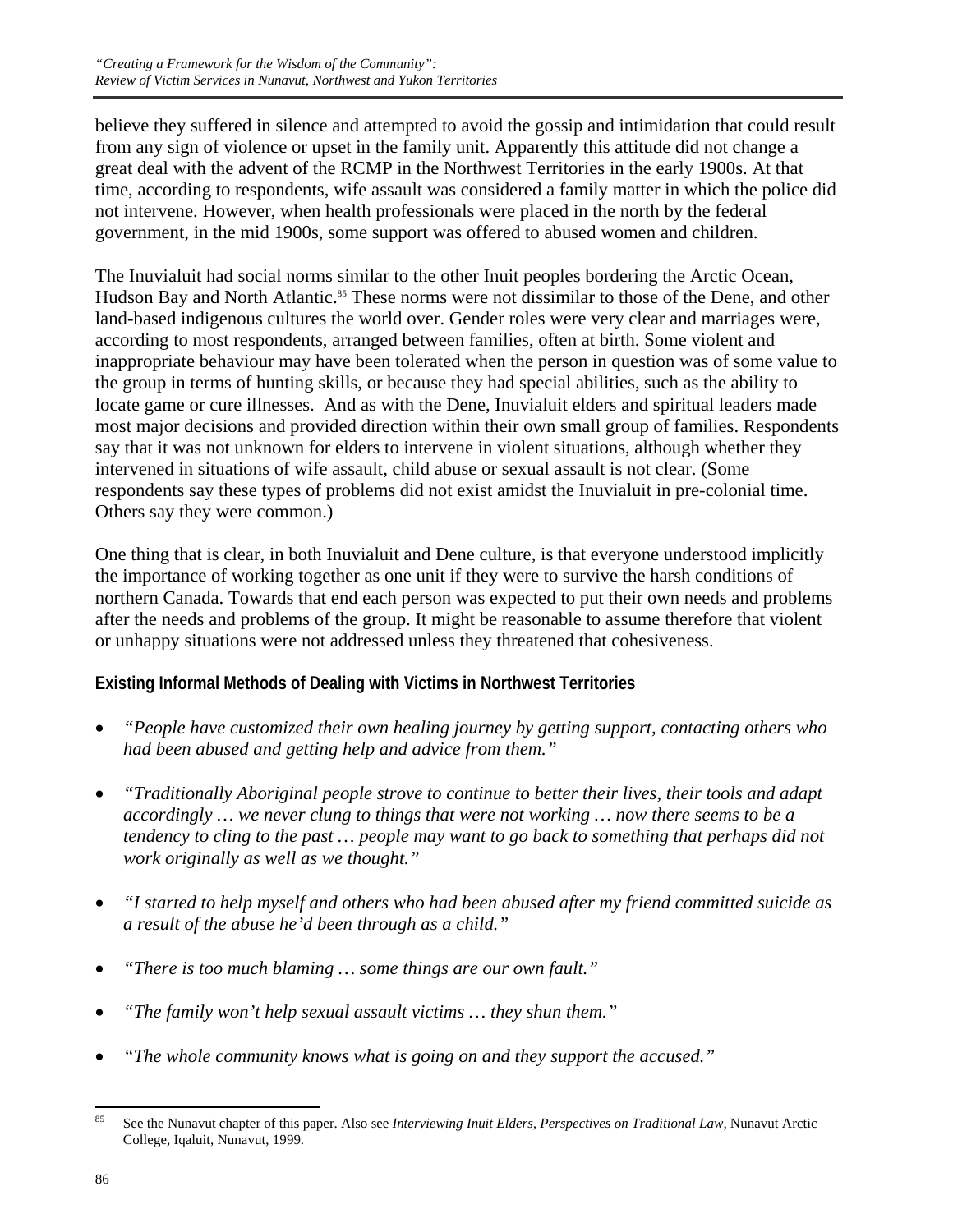- *"In the North, the victim is not supported by her family although there may be some support in the community."*
- *"Victims are ostracized and stay home … the community power bases don't allow informal interference and women don't leave."*
- *"The traditional belief systems combined with Roman Catholic beliefs gets in the way."*
- *"Because of the prevalent 'blame the victim' attitude amongst the more powerful in our Northern society I suspect there are still a large number of victims, especially in small communities where there are limited services, who simply suffer in silence."*
- *"There is an attitude of lets not embarrass the family of the accused."*
- *"With increased income at the diamond mines, there is more violence … men at camps set up spy networks back home to watch and control their wives and girlfriends."*
- *"I don't see a lot of support … women tell me that agencies do not help a lot and are not delivering proper programs."*
- *"It's hard to get something going in the more traditional communities."*

Within the last 20 years, since 1980, there has been a growing awareness amongst NWT service providers, although not necessarily the public, about the wide variety of victim issues in the territory. These issues, according to respondents, are:

- the root causes of the high rates of addictions, suicide and mental health issues;
- the depth of residential school trauma resulting from the high levels of child sexual, physical and emotional abuse that took place in these institutions from 1929 up to 1996;
- the prevalence and long-term effects of spousal assault, sexual assault and child sexual abuse within families and communities; and
- the long-term consequences of family violence on children.

This awareness has given rise to a growing variety of services. However, most service providers agree that the majority of victimized people in the NWT do not have access to these services, don't know about them, or are afraid to use them. They report that in most cases families and communities will not support victims and will often go further to shun, blame and shame the victim. This is reported to be the reality in the majority of small communities and, to a lesser extent, in the larger communities too.

However, in the largest centres (Yellowknife, Hay River, Inuvik, Fort Smith and Fort Simpson) respondents believe they are seeing a steady shift in this attitude. They report that while families are still reluctant to help family members who speak up about abuse there are now many more community women, and men, who will defend the victim, advocate for services for them and assist with housing, money, childcare, transportation and other necessities. Some will even go to court

ITI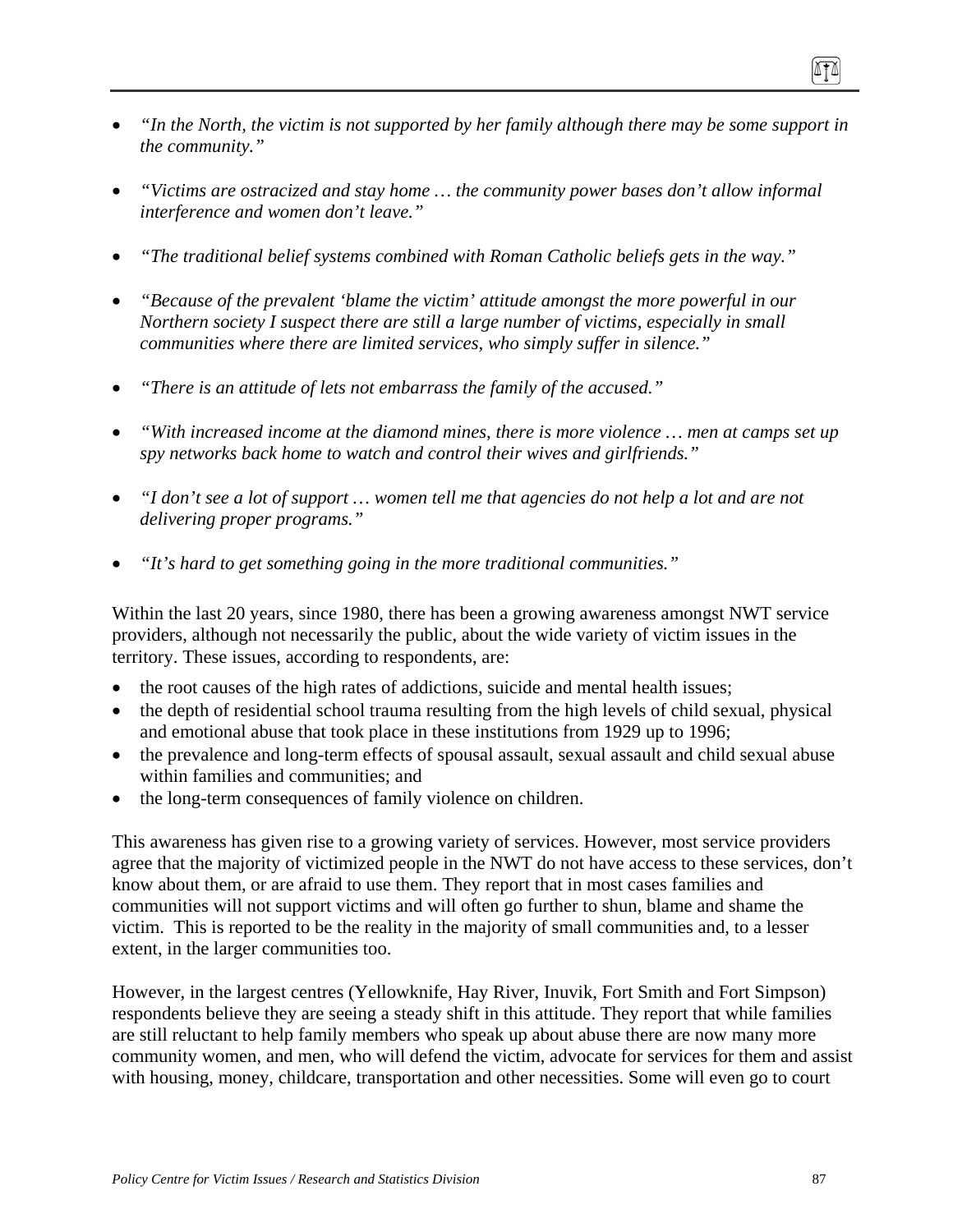with the victim. This is a risky undertaking as the family of the accused, and other community members, often attempt to intimidate victims, and their supporters, throughout the court process.<sup>86</sup>

In smaller communities, however, where the victim and her family are being pressured to drop charges, or are otherwise threatened, victim support may mean moving the victim, whether a child, teen or adult, permanently to a larger town in the region. This saves them from the harassment of the community, and the perpetrator's family, and also allows them greater access to services such as counselling, housing, employment and education.

In terms of this phenomenon, some respondents said that the support and assistance given to victims is dependent on their place within the community power hierarchy. That is, victimized individuals belonging to the least powerful families are more blamed, shunned and intimidated than victims belonging to the more powerful families. However, not every respondent agreed with this perception saying that all victimized people in smaller communities, regardless of the status of their family, are ignored or threatened into silence and obedience.

Victims are further disadvantaged by the chronic lack of housing in all communities, large and small. Even if it were considered acceptable to leave an abusive relationship, there is nowhere to go. And not all communities have shelters or family violence programs. (There are five shelters for women and children in the NWT and four Victim Services programs, all in larger centres.) These shelters and programs are often accused of "breaking up families" and attempts to start new shelters or programs are often strongly opposed by powerful community members.

To complicate matters, several respondents wondered if all community-based support programs were really delivering a service. They report that victimized people have told them that when they approached some agencies for service, they were ignored. Instead of receiving the mandated assistance, or even given a referral, they are sent home. One respondent noted that the local hospital has even turned away severely beaten women who needed hospitalization.

However, respondents see hope in a number of community and regionally based developments. For example, residential school abuse survivors are encouraged and supported through several community-based healing circles which have been funded by the national Aboriginal Healing Foundation. Correctional facilities, and many addictions and mental health programs, are increasingly relying on Native spirituality and an Aboriginal, holistic approach to healing. Women's shelters, and other victim service providers, have banded together to raise public awareness at the local level and have started some support groups for abused women. In some towns people are volunteering to work with programs which assist victimized community members. There are more conferences and workshops on victim issues, and the territorial government recently held a major conference on the social conditions in the NWT.<sup>87</sup>

Respondents working directly with victimized people also report that an increasingly common reaction to family violence, sexual assault and child abuse is the migration of families into Yellowknife and, to a lesser extent, into the major towns in each region. These families are mostly

 $86$ <sup>86</sup> Several respondents described this phenomenon, which sometimes includes cursing the victim with "bad medicine."<br><sup>87</sup> This was the "Social Agenda Conference" held in Hay River in June 2001. Documents resulting from thi

subsequent working group are listed in the Bibliography.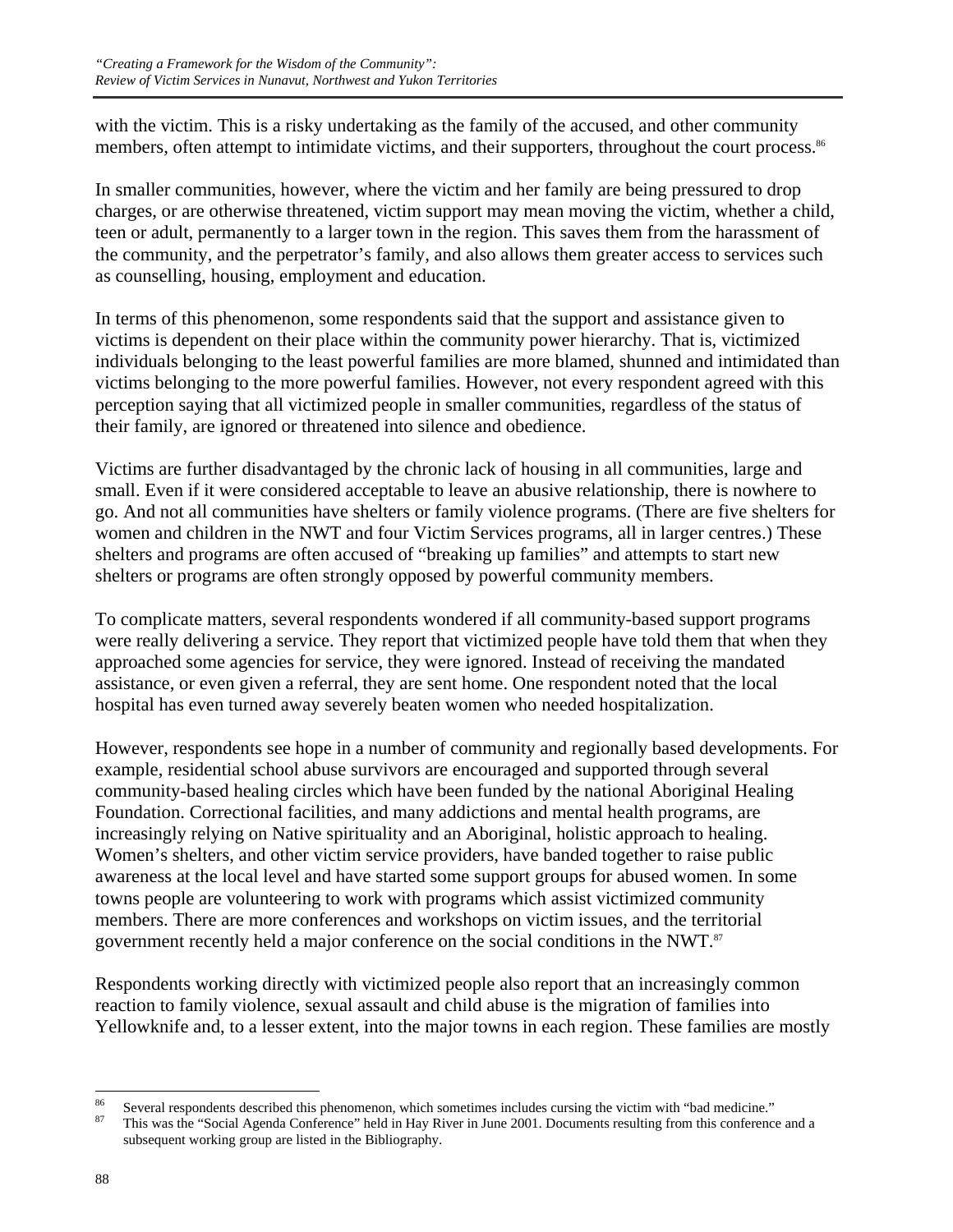women and children with a history of victimization, but some men are migrating too. The current estimate is that three to four families per week are moving into Yellowknife.<sup>88</sup>

These families may move back to their smaller community but eventually reappear and settle more permanently in Yellowknife. Almost all of these migrating families are Dene or Inuit. Whatever their origin or ethnic group, this migrating phenomenon is, according to respondents, creating a sub-dynamic of its own. The reality of several families living in one small public housing unit often leads to evictions and stresses the already desperate housing shortage. Most migrating families also have a vast array of needs: financial, employment, education, medical, and transportation. And many are lacking the basic life skills, experience and information needed for life outside a small community.

Perhaps the best way to summarize the situation in terms of informal assistance to victims of crime would be to say that a change in the public attitude about victimization, and therefore a shift in behaviour towards them, is in its beginning stages. Most formal programs, aside from police, health centres, schools and some women's shelters, are still in their infancy. As a result, the effects of their programming, and sheer presence, cannot yet be measured. Likewise, the formal acknowledgement by public and First Nation governments of the serious social conditions in the NWT is a relatively new phenomenon. To put things into some northern perspective, it appears that informal systems of support for victims, and for that matter, formal systems of support, appear to be more developed than they are in Nunavut, and less developed than in Yukon.

### **Current Formal Services Available in Northwest Territories Communities**

The formal services available to victims include:

- 8 women's shelters and family violence programs;
- 4 community-based victim service programs;
- 2 Crown Victim Witness Assistant Offices;
- 7 advocacy and information services;
- 6 treatment programs;
- 10 counseling and mentoring programs; and
- non victim-focused community-based services in each of the 30 NWT communities (e.g., schools, nursing stations).

The following discussion provides details for each of these types of services.

Women's Shelters and Family Violence Counselling/Advocacy Programs

There are a total of eight family violence programs in the NWT. Five of these programs are residential shelters for abused women and their children. The remaining three are counselling/advocacy programs that focus on family violence prevention. These programs are located in Yellowknife, Fort Smith, Hay River, Inuvik, Tuktoyaktuk, Aklavik, Fort Good Hope

<sup>88</sup> This estimate is by staff at the Yellowknife Women's Centre, which is known throughout Nunavut and NWT as the starting point for basic needs, advocacy and referral to services. Those working in direct service delivery report that over 50% of these migrating families are from Nunavut. These families may initially get a one-way ticket to Yellowknife for medical or other reasons, but then decide to stay with the growing population of Inuit families in that city. There are no statistics on the number of Inuit families in Yellowknife although the estimate is that there are now more than 500 families there, a radical increase in numbers since 1999 when division of the NWT occurred.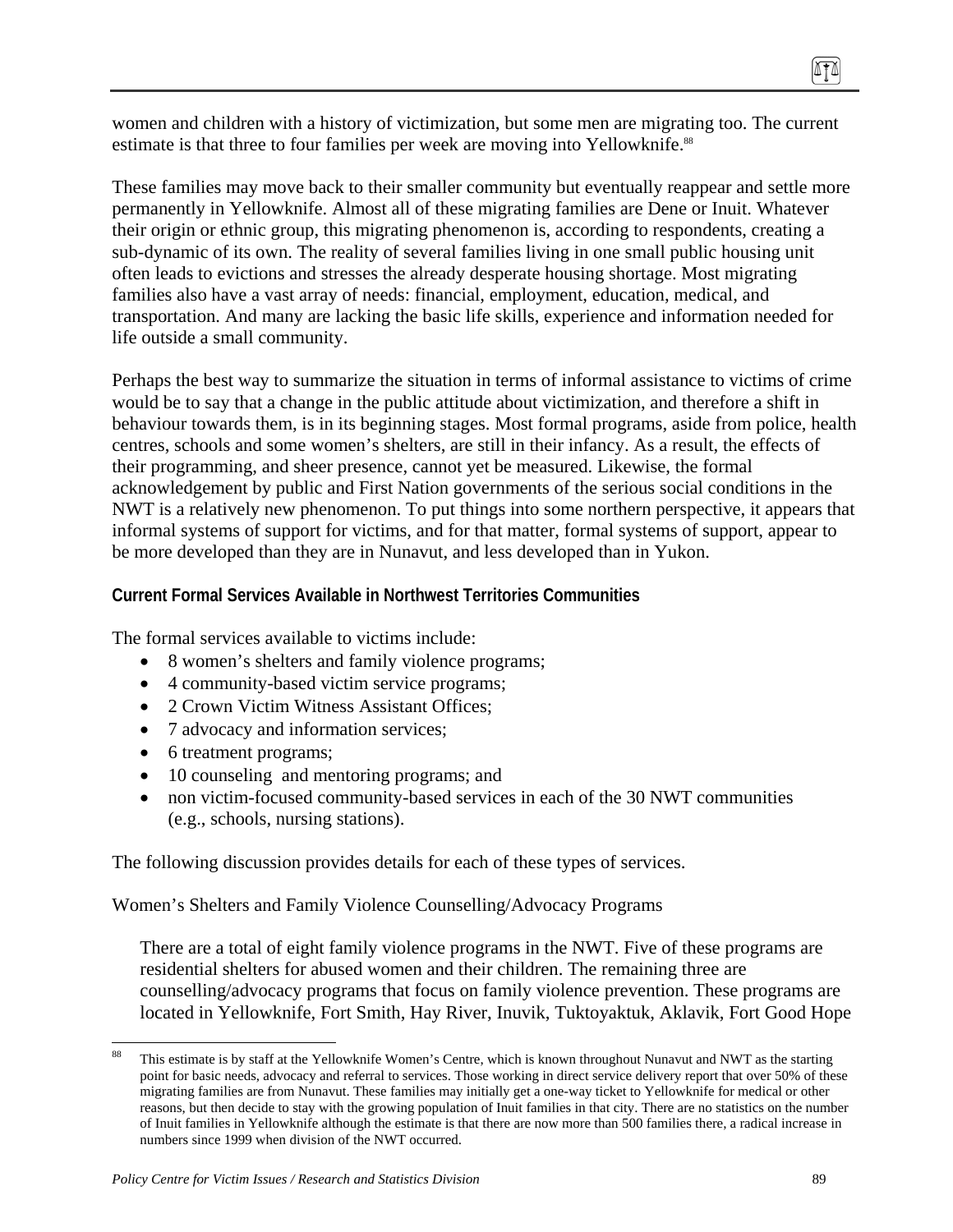and Fort Providence. All shelters take referrals from anywhere in the territory and also from Nunavut. (Costs for Nunavut residents are billed back to that government by the regional health boards, which have administrative responsibility for these programs. Costs to send women to out of town shelters are born by the health board in the client's region.) All shelters have between 5 and 12 beds. The shelter in Hay River has a second stage house where 2 families can reside for up to 6 months as they make plans for independent living. The shelter in Yellowknife, run by the YWCA, can access emergency apartments, also run by the YWCA, as potential second stage units for clients. (There is, however, a 60-person waiting list for these apartments due to the housing crisis in Yellowknife.)

All shelters offer group counselling, support groups, individual counselling, advocacy, referral, childcare programs, public education, training workshops, crisis lines, drop in support and some recreational programming. They have between 3 and 10 full-time staff members with oncall staff for emergencies, evenings and weekends. In 2000/2001, there were 257 women and 364 children admitted to NWT shelters for a total of 8,343 bed/nights.<sup>89</sup>

The three non-residential counselling/advocacy family violence programs offer healing circles, one-to-one counselling, advocacy, referral and public education. Some offer family focused recreational programs. Each of these three programs has one staff person each.

The Family Violence Prevention Program and women's shelters were started in the late 1980s, and together with the women's shelters in Nunavut, they form the advocacy group known as SEDNA: Family Violence Prevention Workers Association.

### Victim Services Programs

Formalized victim-focused services came into being in the NWT in 1992. At this time, there are four community-based victim services programs located in Yellowknife, Hay River, Fort Smith and Inuvik. These programs serve communities in their surrounding region, although there is no budget for travel. Victimized people, who are able, come to the nearest centre for service. The Yellowknife Victim Services program has two full-time staff members while the other programs have one full-time staff member each. Each program also trains and employs between two and eight volunteers who work some evenings and weekends. These programs offer lay counselling, court support, assistance with Victim Impact Statements, referral, crisis intervention and ongoing follow-up.

In 2001, these programs saw 200 victims in Yellowknife, 135 victims in Fort Smith and 159 in Hay River. The program in Inuvik started in January 2002 and has assisted 26 people to date  $(June 2002).$ <sup>90</sup>

Crown Victim Witness Assistant Offices

There is a Crown Victim Witness Assistant Program in Yellowknife and in Inuvik. Each program has one full-time staff member who assists victims of crime with Victim Impact

<sup>89</sup> <sup>89</sup> 2000/2001 Family Violence Statistics Report, Health and Social Services, GNWT.<br><sup>90</sup> Statistics from Victim Services Coordinator, Community Justice Programs, Justice GNWT.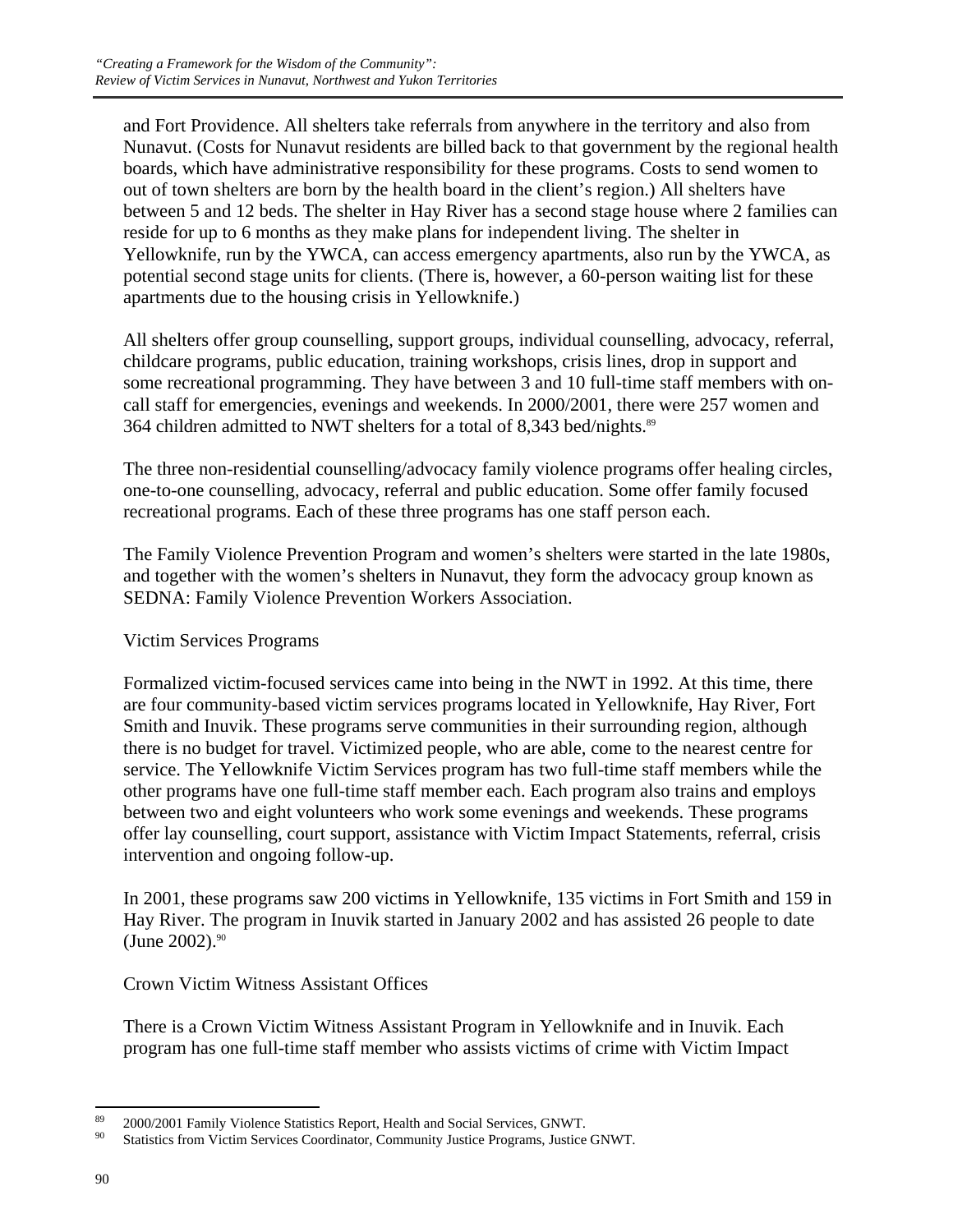Statements, the court process and the logistics of court appearances. They offer support to victims and refer them to existing services for follow up.

Advocacy/Information Services

There are several advocacy and information services available to territorial residents. Most are located in Yellowknife and all provide other services in addition to their advocacy and information roles. The NWT Status of Women Council, located in Yellowknife but with a territory-wide board, has four staff members and provides advocacy, referral and general human rights oriented support to all territorial women on a drop-in and phone-in basis. This includes, full-time research and program development staff person and a staff person, with a travel budget, who is responsible for developing community-based women's groups and feminist-oriented educational opportunities in all NWT communities.

The Yellowknife Women's Centre also plays an advocacy and educational role throughout the territories (along with other programming described below.) With 19 full-time staff they work with up to 75 women per day and 400 families per year. The majority of their advocacy work is with marginalized (poor, addicted, abused, unskilled) women and children. Many of these families have recently migrated to Yellowknife at what the director estimates to be three to four new families per week. At this time, the estimate is that 60% of these families are from Nunavut, specifically the Kitikmeot region, which is air linked directly to Yellowknife. The perception of the Women's Centre is that women and children (and some men) are coming to access services unavailable in Nunavut. The remaining 40% of migrating families are from smaller towns within the NWT and some from Alberta. All of these families require a wide range of basic services and many need specialized services as well. The Women's Centre advocates for them in finding housing, jobs, income support, health care, legal resources, transportation, childcare and other services.

The Yellowknife YWCA also plays a major territorial role in terms of advocacy. Many abused women prefer to come to the shelter in Yellowknife as it is more anonymous and has links to a wider range of services than regional shelters. The Yellowknife YWCA, with a transitional housing program for low-income families, a trauma recovery program and programs for people with disabilities (described below), plays a major advocacy role for victimized people across the territory.

Neither the Yellowknife Women's Centre nor the Yellowknife YWCA have regional offices, and people have to come to Yellowknife to access their services.

The NWT Legal Services Board offers legal aid services, a free territory-wide legal information law line, public legal information and a courtworker program to all territorial residents. There are courtworkers based in eight NWT communities besides Inuvik and Yellowknife.

The NWT Fair Practices Office offers information and will advocate for individuals in the areas of human rights, labour relations and related areas. A Yellowknife law office is contracted by the government to deliver this service. A territorial *Human Rights Act* was recently enacted by the territorial Legislative Assembly but is not yet staffed or operational.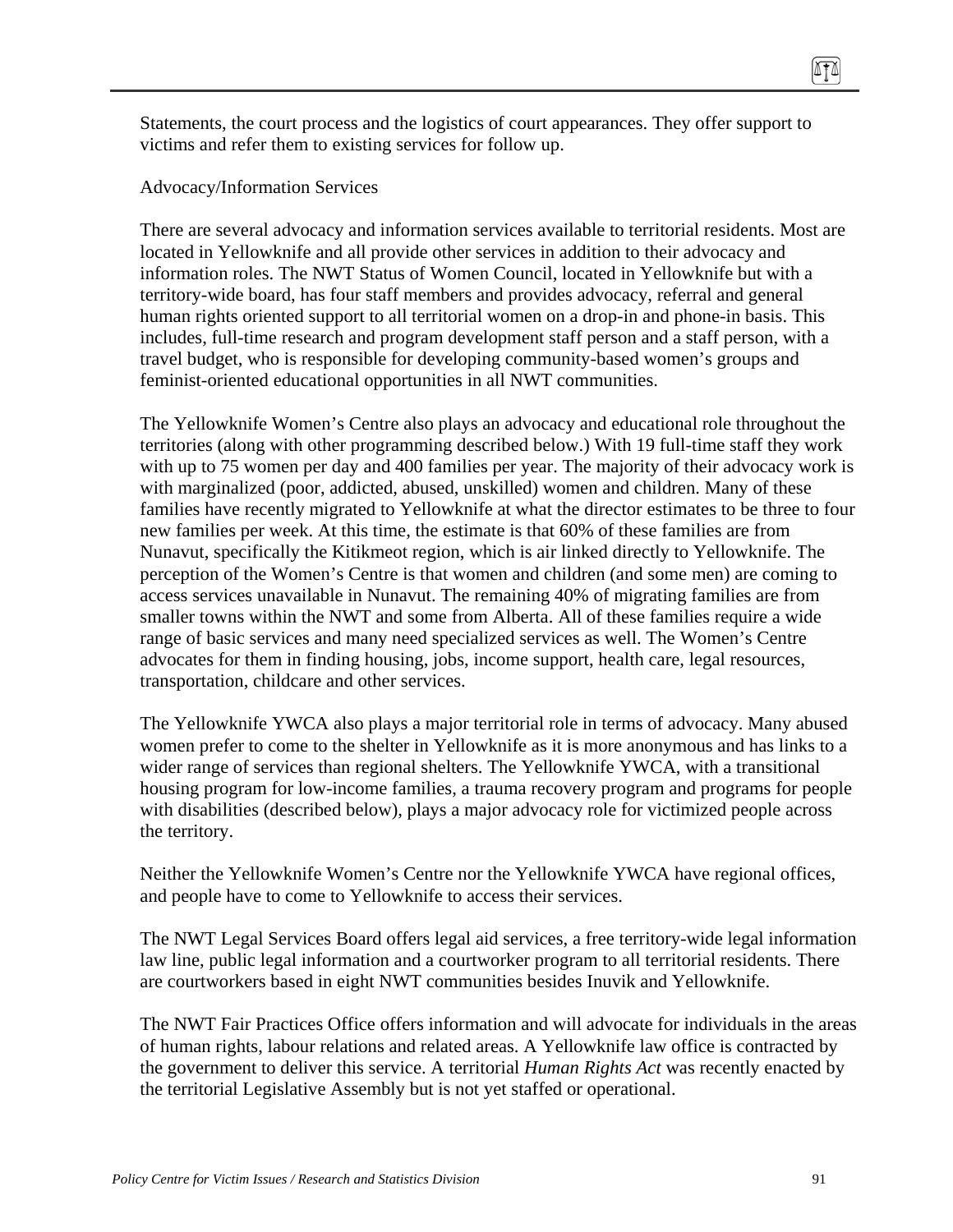Territorial Friendship Centres also play an advocacy/educational role. They are located in Fort Smith, Fort Simpson, Hay River, Yellowknife, Inuvik, Rae Edzo and Fort Providence. Those offering advocacy or other services to victims are listed in Appendix B (a full description is provided in the companion document to this report, the Victim Services in the Territories: A Compilation of Contacts and Resources) under the town where they are located. The Friendship Centre in Fort Smith sponsors the Victim Services Program in that town. The Friendship Centre in Hay River offers specific advocacy services to marginalized people. The Friendship Centre in Fort Providence sponsors the "Family Life Program," a family violence prevention program.

The Canadian Mental Health Association, NWT Branch operates a nightly territory-wide help line with advocacy information, referral and HIV/Aids information.

#### Treatment Programs

There are several territorial residential, and non-residential, treatment programs available to all territorial residents. At this time, there is one adult addictions treatment facility, Nats'ejee k'eh Treatment Centre, located on the Hay River Reserve (Katlo Deedhe First Nation). With 20 staff and 42 beds, it offers a 28-day program based on both Aboriginal spiritual traditions and western therapeutic interventions. It also runs treatment follow-up programs and a 24-hour crisis line. It serves approximately 30 people per month and 300 people per year. It is funded by the Deh Cho Health and Social Services Board.

Somba Ke' Healing Lodge, outside Yellowknife, is also a residential treatment facility specializing in the rehabilitation of federal inmates referred by Corrections Canada. It has 12 staff and 28 beds. It has the capacity to deliver other specialized programs such as addictions treatment and trauma recovery to the general public, and is now moving into that area.

The Grollier Hall Residential School Healing Circle, a non-residential program also based in Yellowknife, offers advocacy, legal and emotional support to people abused as children at Grollier Hall Residential School. They have approximately 76 ongoing clients throughout the territory pursuing lawsuits against the Catholic Church and participating in various trauma recovery programming. One staff member is designated as a victim advocate and oversees the recovery process of the residential school survivors. This position is funded by Victim Services, NWT Justice. Other aspects of the program are funded by the Aboriginal Healing Foundation.

Bosco Homes, with headquarters in Alberta, operates 2 territorial treatment facilities on contract with the territorial government. One is for children and the other for teenagers. They are located in Yellowknife and Fort Smith respectively. These programs are intended for traumatized children with emotional and behavioural difficulties. Each can take up to 10 children at a time and most stay in the programs for three to 10 months. They accept referrals from throughout the territory. These programs are delivered on contract from regional health boards.

The Yellowknife YWCA "Women and Children's Healing and Recovery Program" is available to all territorial women and their children. With a variety of components for both women and children they can offer non-residential trauma recovery and life skills programming on an individualized and group basis for up to 12 months. (Women from outside Yellowknife have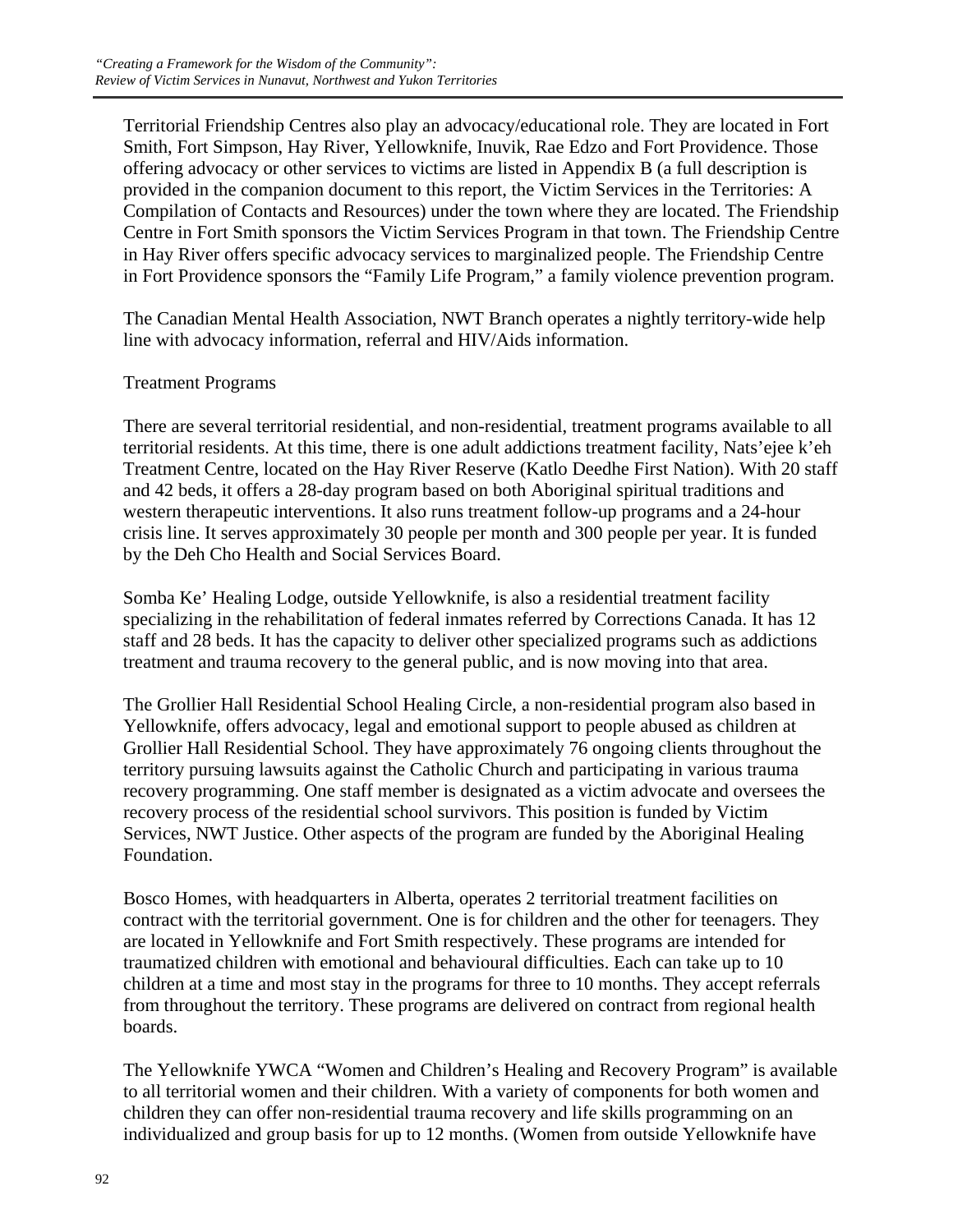some difficulty in attending due to the housing shortage in Yellowknife.) With 7.5 staff this program is able to offer individual therapy, group counselling, life skills and parenting programs, case management, advocacy and crisis intervention for both women and their children. This program is funded by the territorial government through the Yellowknife Regional Health and Social Services Board.

#### Counselling and Mentoring Programs

In the NWT, each of the six Health and Social Services Boards fund a variety of counselling and mentoring programs. They are all listed and described in "Victim Services in the Territories: A Compilation of Contacts and Resources" under the community in which they are located. They are:

- Women and Children's Healing and Recovery Program, Yellowknife;
- Yellowknife Women's Centre, In Home Support Program, Yellowknife;
- Yellowknife Counselling Agency, Yellowknife;
- Inuvik Family Counselling Centre, Inuvik; and
- Regional Mental Health and Addictions Services in: Inuvik, Yellowknife, Fort Simpson, Rae Edzo, Hay River, and Fort Smith.

Non Victim-Focused Community-Based Services

Non victim-focused, community-based services made up the largest proportion of the NWT inventory of services. In each town outside Yellowknife, schools, health centres, counselling programs, wellness programs, social services offices and mental health programs were contacted, if they were present in the community. For 26 of the 30 NWT communities, these services are the only locally available sources of safety, stability, recovery, support, advocacy and information.

Approximately a third of all schools have at least a part-time school counsellor who works with parents and children. Otherwise, schools attempt to address victimization issues in the student population through a variety of methods, namely, structured and individualized programming, breakfast and lunch programs, recreation programs, student trips, culture and language programs, elder/youth programs, and talking/sharing circles.

Nursing stations, or health centres, also do not have the ability to deliver specialized services to victims outside of basic health care and some supportive lay counselling. They do refer people to social services but cannot arrange for removal of a victim to a shelter. (Only the regional Health and Social Services Boards have that authority.) They report suspected child abuse cases to the Health and Social Services Boards through community-based or "fly-in" social services workers.

Some communities also have counselling programs, wellness programs, addictions and mental health programs, some on a "fly-in" basis only. Wellness programs, such as Health Canada's Prenatal Nutrition Program and Aboriginal Headstart, and counselling programs, administered and funded by the Aboriginal Healing Foundation, are sponsored on a year-to-year basis by a variety of local agencies. First Nation band offices and self governments, Metis Nation offices,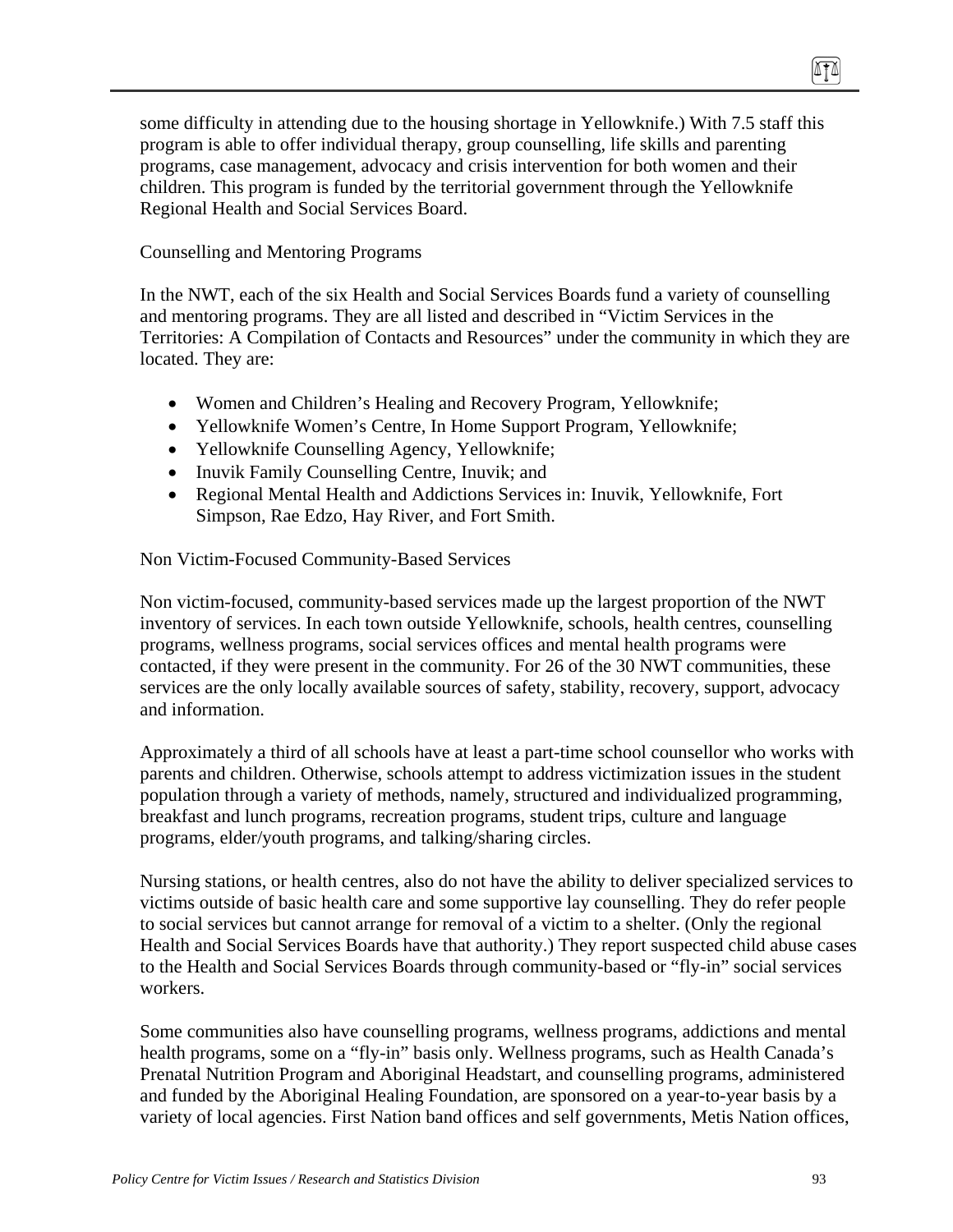and Friendship Centres are the main sponsors, although in some communities municipal governments and other organizations have started to sponsor these programs. Addictions and mental health programs (noted in the previous section) are administered, delivered and funded by regional Health and Social Services Boards. Some communities have resident addictions and mental health workers but for many communities these services are on a "fly in" basis only. These are largely one-to-one counselling, referral and advocacy programs. Where the addictions and mental health workers reside in the community, there is the possibility to do more regular group work and offer more consistent programming and follow up.

All NWT communities receive social services on a residential or "fly-in" basis. Social services workers are primarily concerned with child welfare and services to the aged and handicapped. They offer some counselling services to victimized people and can refer them to territorial treatment programs and/or women's shelters.

### **Successes in Victim Service Delivery**

Respondents noted a number of successes in victim services delivery. Specifically noted were increases in the number of victim assistance programs, an increase in victim recovery, improvements in public awareness, stronger service providers and caregivers, more trauma treatment programs, and more appropriate sentencing. Each of these advancements in victim service delivery is discussed in more detail below.

#### More Victim Assistance Programs

- *"We have a 100% rate of success because the women we work with are still alive."*
- *"Its heartening to watch my referral rates going up each month."*
- *"In the communities where there are victim services, it is a dedicated service, meeting the needs of victims of crime and their families."*
- *"People know about our Victim Service program now and they phone."*

Within the last decade, four community-based Victim Services programs were developed by the government of the Northwest Territories through the Community Justice Division of the Department of Justice. These programs have facilitated victim involvement with the criminal justice system and with the Crown Attorney's office, the RCMP and other community services as needed by the victim. They have trained coordinators and each program has a group of trained volunteers for the provision of 24-hour service. They work in coordination with local community justice committees, where they exist, and with family violence prevention workers, women's shelters and other community-based services. As a result, victims in the four communities where Victim Services programs exist have increased access to assistance from the time of the offence, throughout court, and beyond if necessary.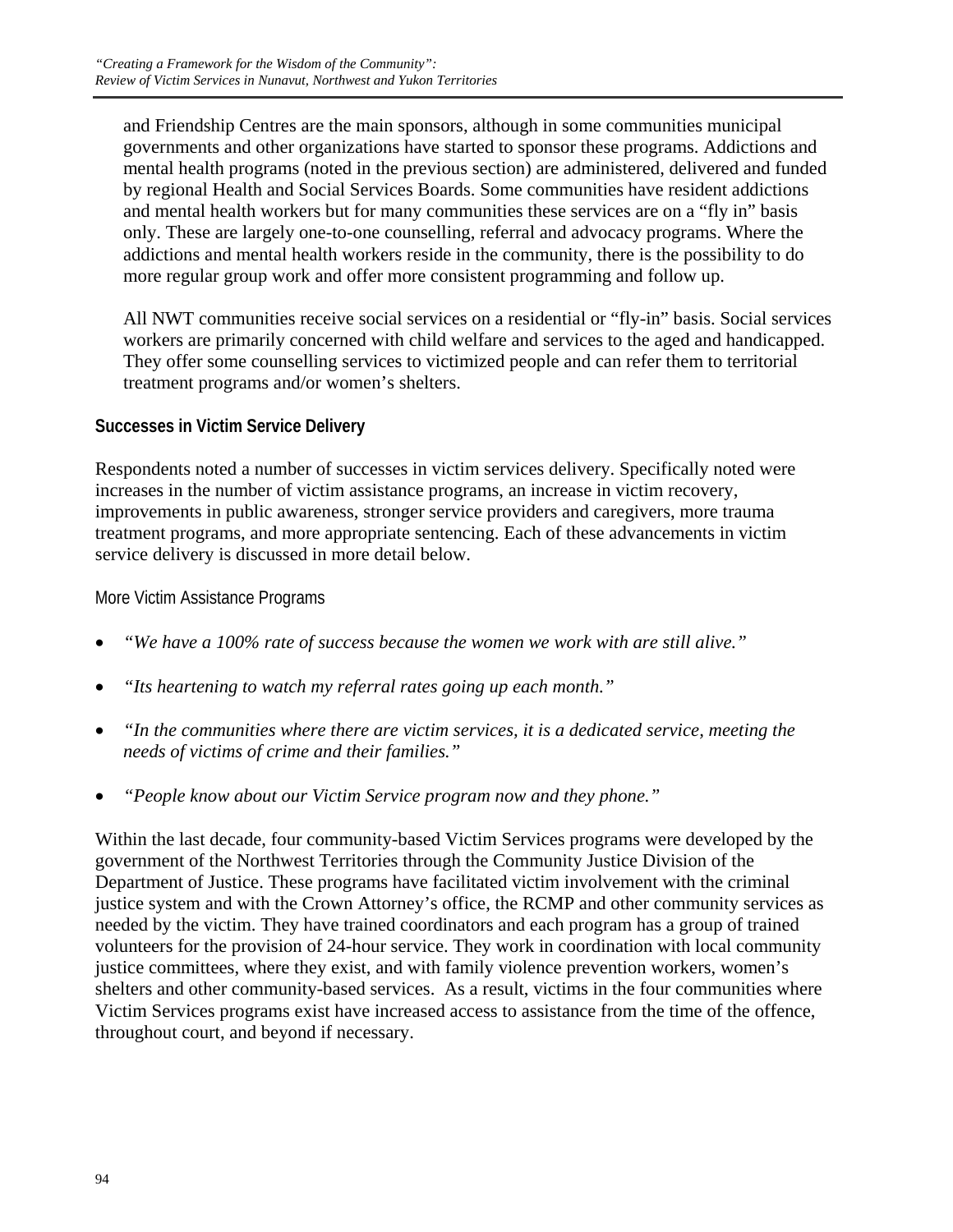Increased Victim Recovery

- *"It is amazing to see these people going to counselling and going to school after everything they have been through."*
- *"Women are leaving."*
- *"Victims have become more assertive and maintained their rights for protection and justice."*
- *"I've seen people turn around after they've dealt with their underlying issues … native spirituality combined with therapy helps a lot."*
- *"The women attending the trauma component display remarkable courage on a day-to-day basis."*
- *"I see more victims getting courage and I see more support in the communities."*

Respondents who work with victimized individuals say they have seen a significant number of people who have used their services 'get their lives together.' Many have had to leave their families and communities, but those who have done so, and sought services in larger centres, and even some who have not left, do recover over time, according to respondents. In addition, service providers say they see more women permanently leaving abusive relationships and becoming more assertive with relatives and friends.

According to respondents, this victim recovery is the result of increased public awareness about victimization and family violence, the growing prevalence of treatment programs that employ both Aboriginal spirituality and western therapeutic interventions, the wider availability of Victim Services programs, the victim's relocation to a larger centre, the impact of the women's shelter and feminist movements, the advent of trauma treatment programs, and the efforts of advocacy groups such as the Yellowknife Women's Centre and the YWCA.

Improved Public Awareness

- *"There is more awareness in our target population."*
- *"It is more public now and not as hidden … there is greater awareness of the options … and the truth."*
- *"There are organized women's group … there are marches and Family Violence Awareness Week."*
- *"There is recognition now of how children suffer."*
- *"There is a statement in the legislature about Zero Tolerance for violence."*
- *"People are talking more about abuse and I hear the judge making more speeches about how hurtful it is to abuse others."*

ITI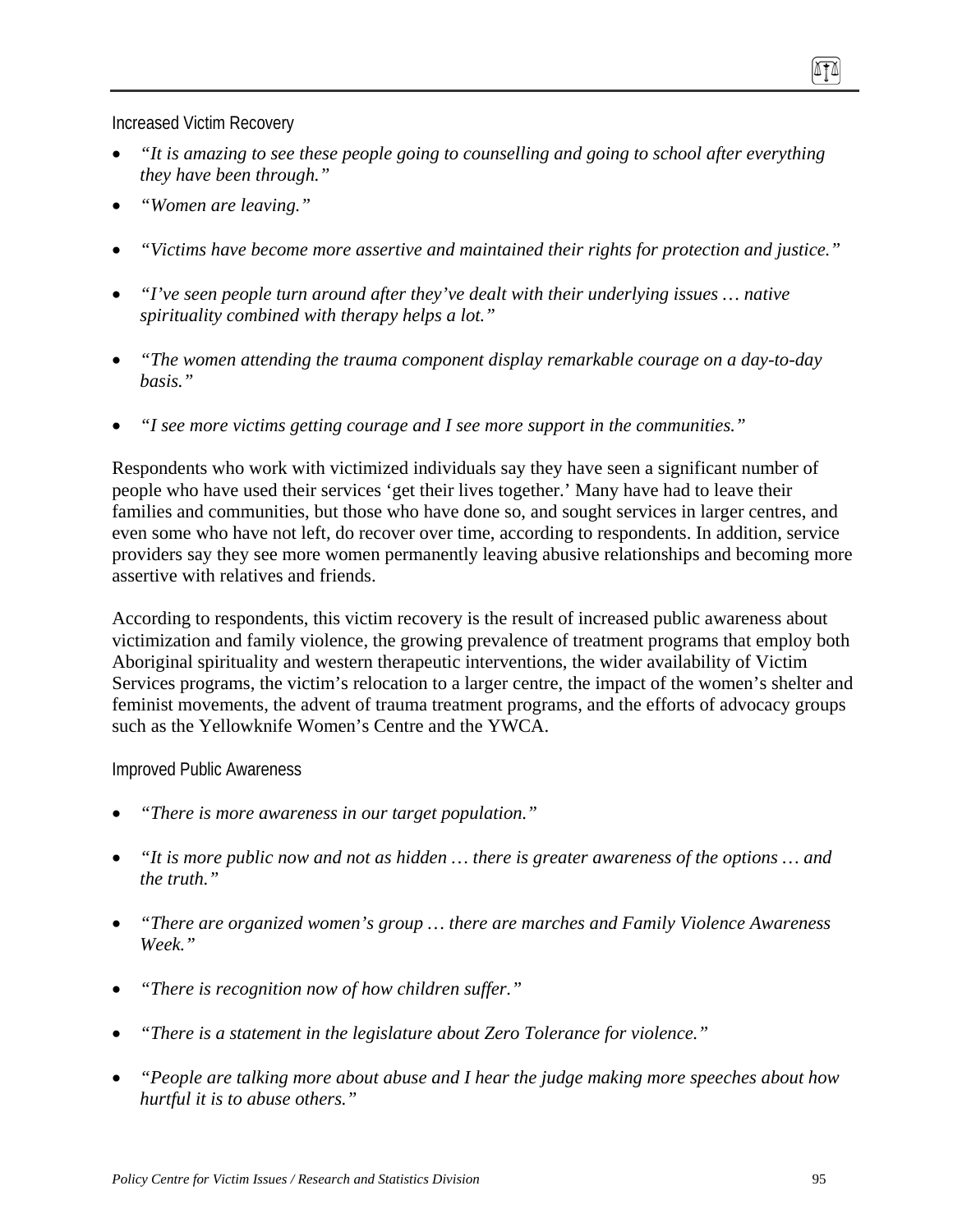Respondents note that the public is now much more aware of the widespread child sexual, physical and emotional abuse that occurred over several generations in residential schools throughout the territories. They report that they see the public waking up to the issues of spousal assault and sexual assault. And they are sensing a change in the attitudes of women about their own rights, and the rights and needs of their children.

The 16-year presence of territorial family violence programs and women's shelters, and the presence over the last decade of community-based Victim Services programs has encouraged the public to take a more supportive stand towards victims. A relatively new initiative, Family Violence Awareness Week, sponsored by the recently formed NWT Family Violence Coalition<sup>91</sup> has done a great deal to put abuse issues front and centre. The Victims' Assistance Conference of March 2001 went a long way towards raising awareness of victim issues. In addition, the recent Social Agenda Conference of June 2001, attended and supported by both the territorial government and First Nation governments, made a statement that governments, and the political leadership, is recognizing the social problems of the NWT. As well, and according to respondents, territorial judges are taking the issue of interpersonal violence more seriously.

Stronger Service Providers and Caregivers

- *"The shelter staff coming for training are no longer beat up."*
- *"Women in the community are more likely to help out now and even do some advocacy."*
- *"We have good working relationships with other agencies."*
- *"We have pestered the RCMP long enough that now they have in place a sound policy for referring victims of crime."*

Respondents providing direct services to victimized individuals, and support to caregivers in smaller communities, say that community-based caregivers are getting stronger and more determined to advocate for victimized community members. A few respondents noted that unlike 15 years ago, caregivers and service providers coming into larger centres for training courses or meetings are no longer arriving with bruises and other signs of a recent beating.92 In addition, some women's shelters now have more stable staff and a lower rate of staff turnover.

Some respondents also state that working relationships with other service providers is improving. They see more collaboration around service delivery and the coordination of services for individual clients. They believe the RCMP have become more responsive around the issues of spousal and sexual assault. And in some communities interagency committees have formed and are making spousal assault and child abuse a priority.

<sup>91</sup> The Family Violence Coalition is a lobby, planning, coordinating and research group made up of Victim Services programs, women's shelters, the Status of Women Council, the territorial departments of Justice, Health and Social Services and Education, Culture and Employment, RCMP, Human Resource Development Canada, YWCA, Yellowknife Women's Centre and the Salvation Army.<br><sup>92</sup> When the women's shelter movement first started in the NWT, about 16 years ago, shelter staff would come to training

sessions beaten. Their partners and other family members would do this to discourage their attendance at the training and to attempt to stop the progress of the shelter in their community. Although this still happens from time to time, it is no longer predictable.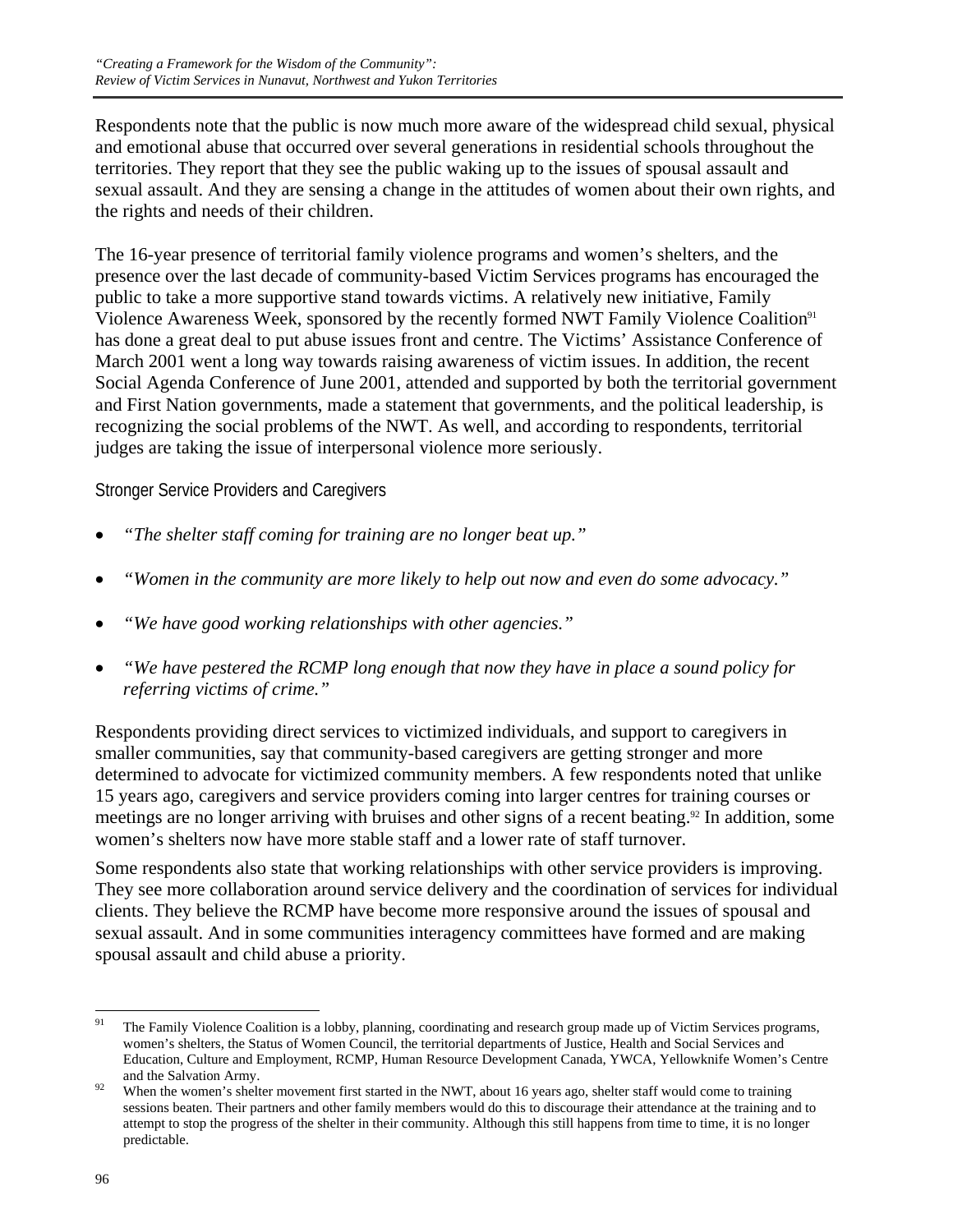This increasing stability amongst service providers and caregivers has lead to, and been strengthened by, the formation of several advocacy, lobbying and coordinating groups: the NWT Family Violence Coalition (described above), namely, the Sedna, Association of Family Violence Prevention Workers,<sup>93</sup> the NWT Association of Social Workers, the Social Agenda Working Group, $94$  the NWT Social Planning Coalition, $95$  and the NWT Association of Psychologists. Virtually all these groups were formed in the last five to seven years.

More Trauma Treatment Programs

- *"Its great to finally see some long-term and residential treatment options for traumatized people … the Women's Healing and Recovery program in Yellowknife has helped a lot."*
- *The trauma treatment programs are a success … we recently had 46 people participate in a healing lodge."*
- *"People are receiving treatment for the trauma and the consequences that have happened after the trauma."*
- *"Women do relocate, they attend, they persevere and they complete the program … most of them meet many of their goals … their work is inspiring."*

Respondents feel the development of several trauma treatment programs, during the last ten years, has been a major success. Each program reports that they've seen many participants turn their lives around dramatically. These programs include the Women and Children's Healing and Recovery Program sponsored by the Yellowknife YWCA and the Yellowknife Women's Centre,<sup>96</sup> funded by the territorial government, and open to all territorial women and children; the Somba K'e Healing Lodge, located near Yellowknife, funded by Corrections Canada and others, and open to both federal inmates on parole and territorial residents; the Grollier Hall Healing Circle, funded by the territorial government and the Aboriginal Healing Foundation and open to survivors of residential school abuse at Grollier Hall; the mobile addictions treatment program funded by Health and Social Services, GNWT; and various short-term healing programs held throughout the territory and sponsored by the Aboriginal Healing Foundation.

More Appropriate Sentencing

- *"Men are going to jail."*
- *"There is a public response to sentencing now."*

ITI

<sup>93</sup> 93 SEDNA is composed of women's shelters and family violence programs in NWT and Nunavut. They offer support to each other (important in communities where shelters are targeted by community members) and lobby for improved funding and

increased programming in the area of family violence.<br><sup>94</sup> The Social Agenda Working Group was empowered by the Social Agenda Conference in June 2001, and by both public and First Nations governments, to develop a plan to implement the suggestions made at the conference. It produced three

documents, listed in the Bibliography, and has now been disbanded.<br><sup>95</sup> The NWT Social Planning Coalition is composed of non-government, non-profit agencies. They advocate for improved social programming in the NWT. They have been active in the areas of homelessness, family violence, literacy, disability issues, and income support reform. 96 See a description of this program in *Victim Services in the Territories: A Compilation of Contacts and Resources.*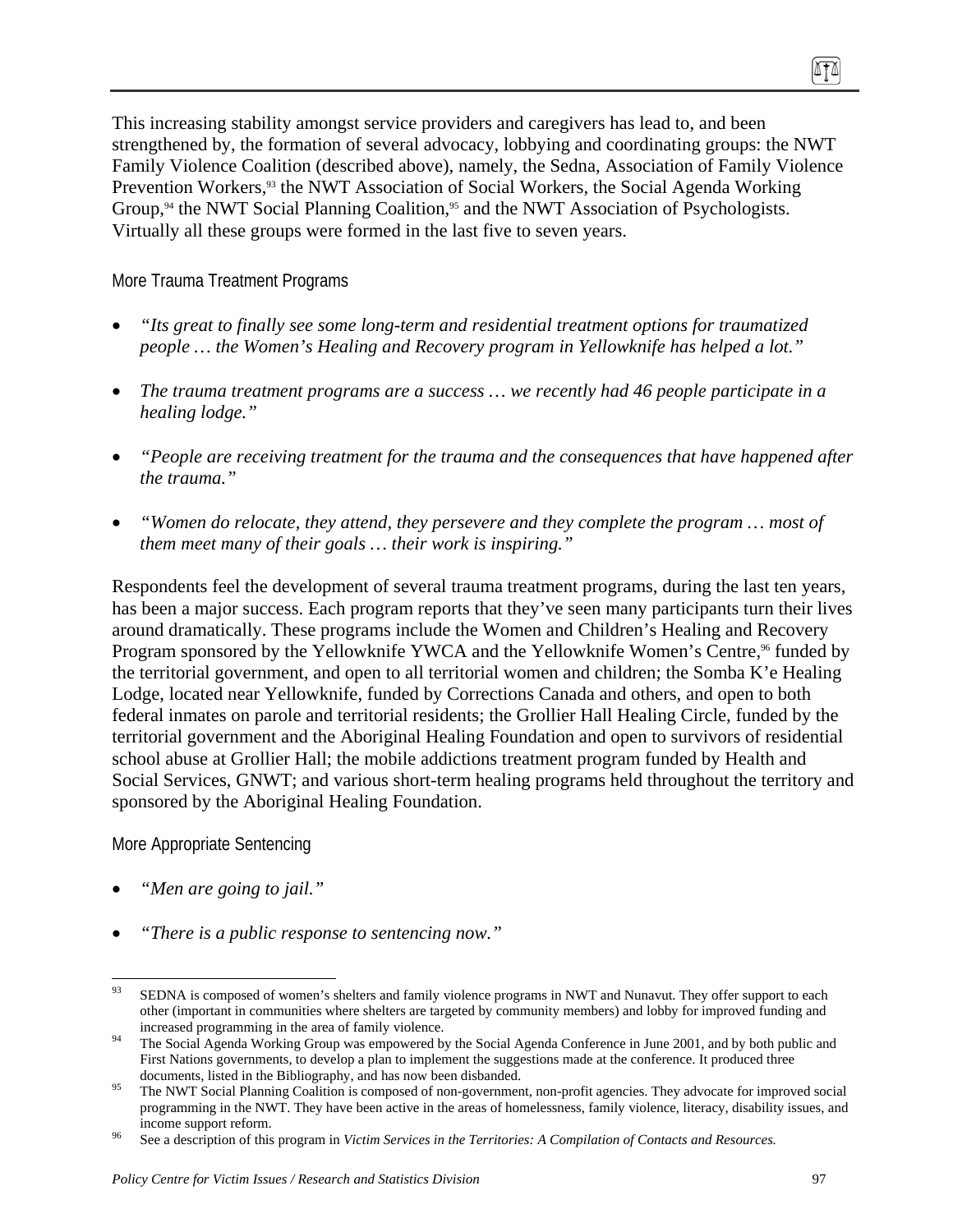Respondents remarked that sentences for violent offenses are slowly becoming more appropriate to the crime and they also see the public taking a greater interest in the types of sentences passed down for crimes against persons. In particular respondents believe abusive men are now getting more sentences involving incarceration, which they feel is appropriate.

## **Ongoing Challenges in Victim Service Delivery**

While there are a number of successes in victim services delivery, respondents discussed challenges to victim services delivery that still require attention. This description of challenges and gaps in service to victimized people has been compiled from the following sources:

- service providers, victims of crime, program administrators and funders interviewed during this research process (April/May 2002) as recorded in Appendix A (excluding the names of the victims of crime interviews);
- the results of the NWT Victims' Assistance Conference (March 2001);
- the NWT Status of Women Council publication "Untold Stories of Battered Women" (May 2002); and
- the NWT Social Agenda Conference Report (July 2001).

Ongoing challenges were noted in almost all areas. Challenges remain in support for victims and service providers, leadership support and understanding, necessary infrastructure, resources and services, and in the availability of information, difficulties of working with victimized people. In addition, even though there is an increase in appropriate sentencing, there still remain difficulties of working with judicial and correctional systems. Details provided in each of these areas are discussed below.

Lack of Support for Victims and Service Providers

- *"There is no sense of personal accountability."*
- *"One of the problems is the pastoral indoctrination of Catholic elders, by the church, that people who stand up for survivors of residential school abuse are "against the people of God" … the elders are in denial about abuse and the church keeps them that way."*
- *"We have to ensure the community understands what victims assistance is."*
- *"It is hard to break old patterns and thinking about violence … years of dysfunctional behaviours are difficult to change … continued re victimization and blaming of support workers in small communities makes it very difficult to change things."*
- *"Your own people put you down and turn their backs on you … you are looked at as a bad person if you try to help the victim."*
- *"In smaller communities, everyone knows everyone's business and there is no privacy… they are all related and full of secrets … people fear the stigma of "victim" and fear labelling and gossiping."*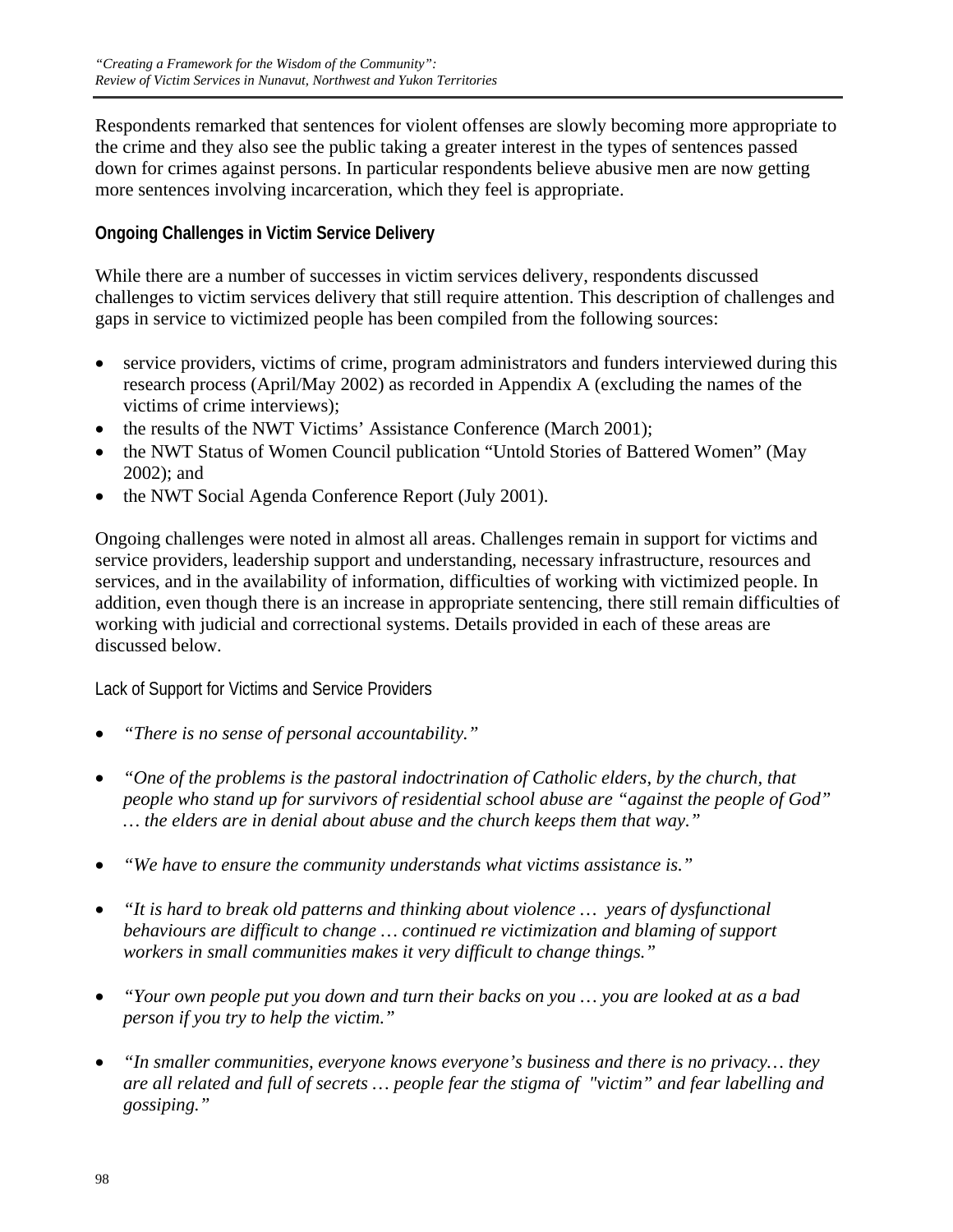- *"No one, police, family or friends, will acknowledge there is a victim."*
- *"People use Indian medicine in court to intimidate the victim … victim witnesses will run away and hide when court comes to town."*

Virtually all respondents described the endemic lack of community and family support for victims and the caregivers and/or service providers who attempt to assist them. They believe that this approach has become an accepted social norm. Some believe this attitude developed as a result of widespread residential school abuse, which brutalized and traumatized entire generations of Aboriginal people in the NWT. Others say that these attitudes have always existed within the traditional Aboriginal cultures of northern Canada. But, whatever their origin, these attitudes have resulted in the lack of support, blaming, intimidation, shaming and shunning of victims, and those who might care for them. Victims fear repercussions on themselves, their children and families if they speak up or seek help or try to leave. They aren't believed, let alone supported or assisted.

These attitudes tend, according to respondents, to be more prevalent in the smaller remote communities. (As stated elsewhere in this paper, there is a sense among respondents that this negative approach to victimization is shifting in the more major centres.) However, where it exists this attitude has resulted in the silencing of victims, the perpetuation of the cycle of abuse and traumatization through each generation and a perpetual lack of services for victimized people. Some institutions, particularly the church, were pinpointed as perpetuating a 'blame the victim' attitude amongst their membership.

#### Lack of Leadership Support and Understanding

- *"Leaders need to be balanced … many of them are not currently healthy and are now faced with these huge decisions that will affect the whole NWT … but they seem to be focused on fast and easy money and don't seem to be able to really look long-term in a healthy way."*
- *"The leaders accept the problems as the normal way of being."*
- *"What can we do in our community when our band leaders are using and abusing … when the abuser is a respected and powerful person, it is very hard."*
- *"There is inequality in our community as a result of political powe.r"*
- *"Leaders need to see women's and social issues as priorities versus economic issues."*
- *"There is lack of support from the chief and council ...these are the people that should know the difference but are reluctant to help."*
- *"Many leaders are divisive and promote racism and fragmentation; they can't share power, work together or support each other."*

Most respondents referred to the lack of understanding, amongst leadership at all levels of public and First Nation's governments, about the prevalence of victimization and its overall effect on individuals and families, and on the social fabric of the territory. Some respondents think that there

ITI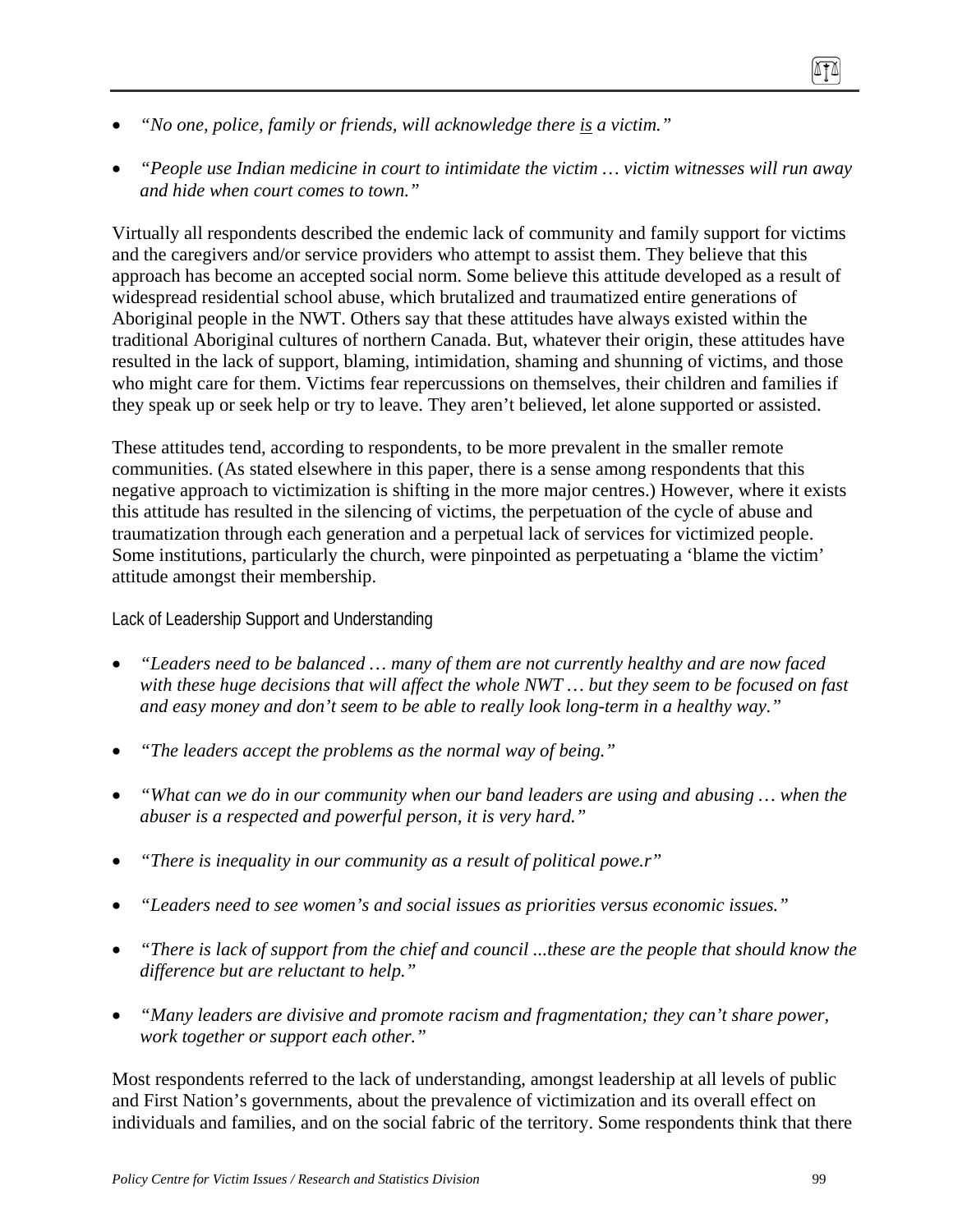are leaders who do know about the brutalizing effects of intergenerational violence but ignore it. These respondents point out that victimized individuals make easy scapegoats for the community's problems and keep people from questioning community power imbalances, and the resulting social inequities. Several respondents point out that some of these leaders are abusers themselves. Some have been convicted of assault, and are often later re-elected nonetheless.

Respondents note that family violence, child abuse and assault are not political priorities for most territorial, regional, self-government and municipal leaders. They see most leaders concentrating on economic development (such as the recent diamond, oil and gas boom) to the exclusion of social justice and adequate social and health services.

In addition, there are very few women in positions of political influence in the territory. Respondents note that men at the community, regional and territorial level actively discourage women from running and will work against them if they are elected. Several First Nation women said they had been elected to political positions in their community but were told by the elected men that they had no place in politics and should go home.

Lack of Infrastructure, Resources and Services

- *"People have been taught to stand alone and no one is together … the challenge for community agencies is to work together in partnership for victims and offenders."*
- *"The response of government has been to move forward on economic issues, but they have not moved on social issues … there are billions of dollars from diamond mines versus lack of program dollars … we have an insulated paved parking lot for the Legislative Assembly and our kids are in schools that are falling apart … our FAS kids are on the streets."*
- *"Proposals have been written to meet the needs of policies not the needs of the community."*
- *"We have to stretch dollars and resources to cover assessment, referral, education, and operations costs … Alcohol and Drug workers have to work bingos to raise money to fund their programs … feed on addictions to deal with an addiction … it's a sad statement on the social envelope when schools, hospitals and Alcohol and Drug programs have to fundraise to provide services."*
- *"It is stressful to be on a yearly contract … it makes us feel our work is not valued … working with children and families is the most important work and yet we are not valued … it's a maze to try and get help for women and families."*
- *"There are ethical challenges ... victims do not want to go to the community caregivers because they are related ... they would like to see someone they don't know."*
- *"The housing situation has reached crisis … we have at least 30 women each night sleeping on our floor at the centre."*
- *"The income support system is very punitive … they don't give the women and children enough for food let alone other needs."*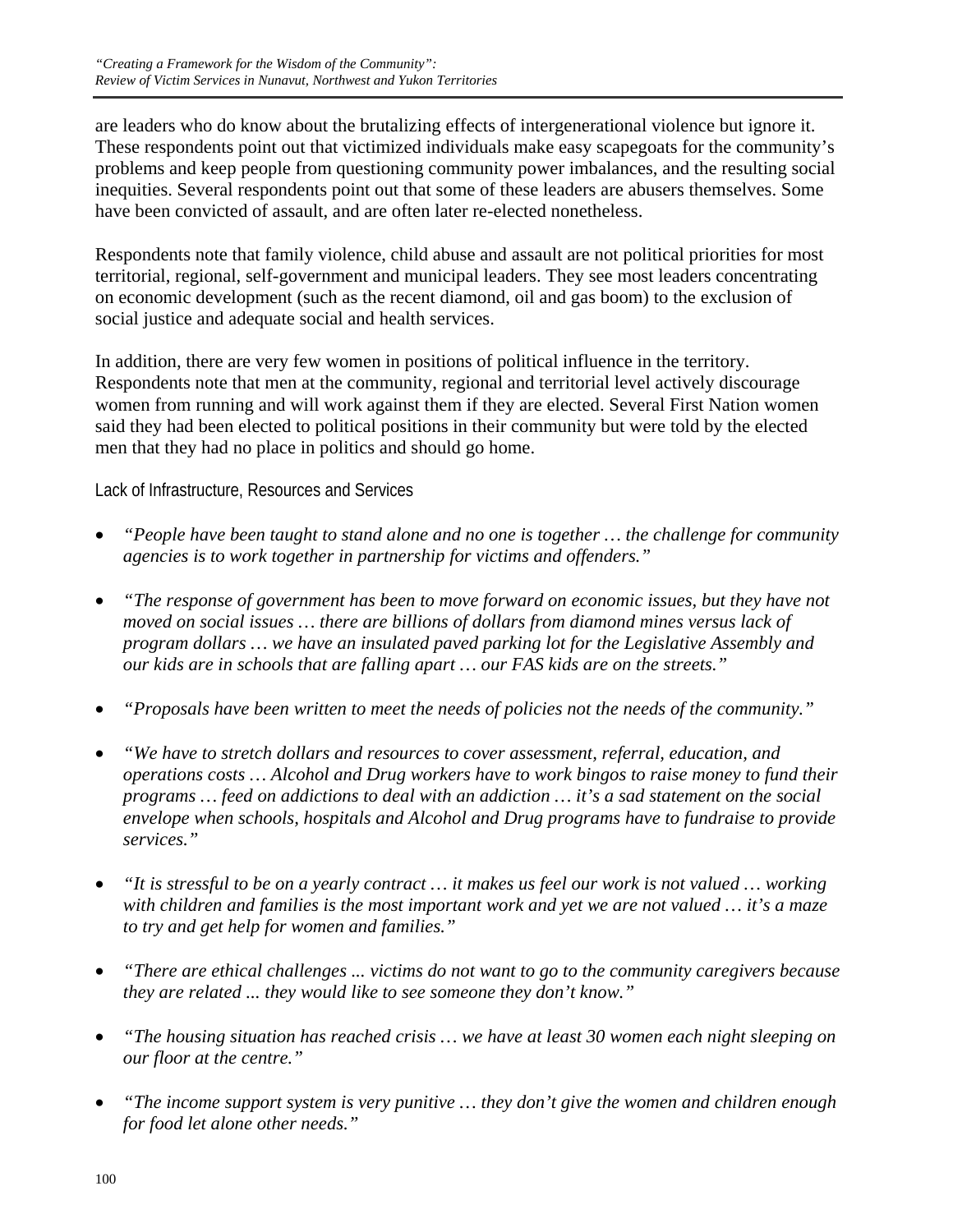• *"The challenge after the program is over is finding supports for the woman in her community, so she can stay on track … sometimes women are not able to identify a single healthy trustworthy supportive individual in their community."* 

The overall lack of resources and services in the NWT was the challenge most mentioned by respondents. Most gave detailed lists of those services most needed, but not available. This lack of resources and services is most acutely felt in smaller communities. All communities, large and small, would like to see more services. But respondents in smaller communities feel this lack has created a major crisis as the tragedies and injustices of the past several hundred years play themselves out in full force in current generations.

These lengthy lists of service gaps included the following:

- victim-centred services:
	- the RCMP response to victimized people is not always appropriate, or present;
	- there are no crisis intervention or protection services, and no safe places or shelters, for abused people in most towns;<sup>97</sup>
	- there are no support services for victims such as counselling or healing groups, especially in the smaller towns;
	- the existing recovery services, like healing and treatment programs, are insufficient to meet the needs;
	- there are not enough Victim Services programs;
	- the current intervention and support systems are complex and not suited to the needs of individuals, families and communities;
- professional personnel:
	- the police, judiciary, lawyers, government departments and agencies working with victimized people need more training;
	- existing programs are understaffed and the front line workers are overworked, untrained and may be unhealthy;
	- nepotism (hiring friends and relatives) and other poor hiring practices are common;
	- the wages and benefits of people working with victims in non-government agencies are inadequate;
- territorial resources:
	- there are too many 'top down' approaches and too many government structures, community boards and committees which fragment resources, create competition and limit cooperative, holistic approaches;
	- there is a territorial housing shortage; so even if the woman does want to leave, there is no housing available;
	- income support levels are inadequate;

<sup>&</sup>lt;u>.</u> 97 Off-reserve funding of safe shelters is different from on-reserve funding. Despite the fact that First Nations people in NWT make up 51% of the population, the NWT does not receive any specialized funding for First Nations safe shelters, unlike safe shelters located on First Nation reservations in southern Canada.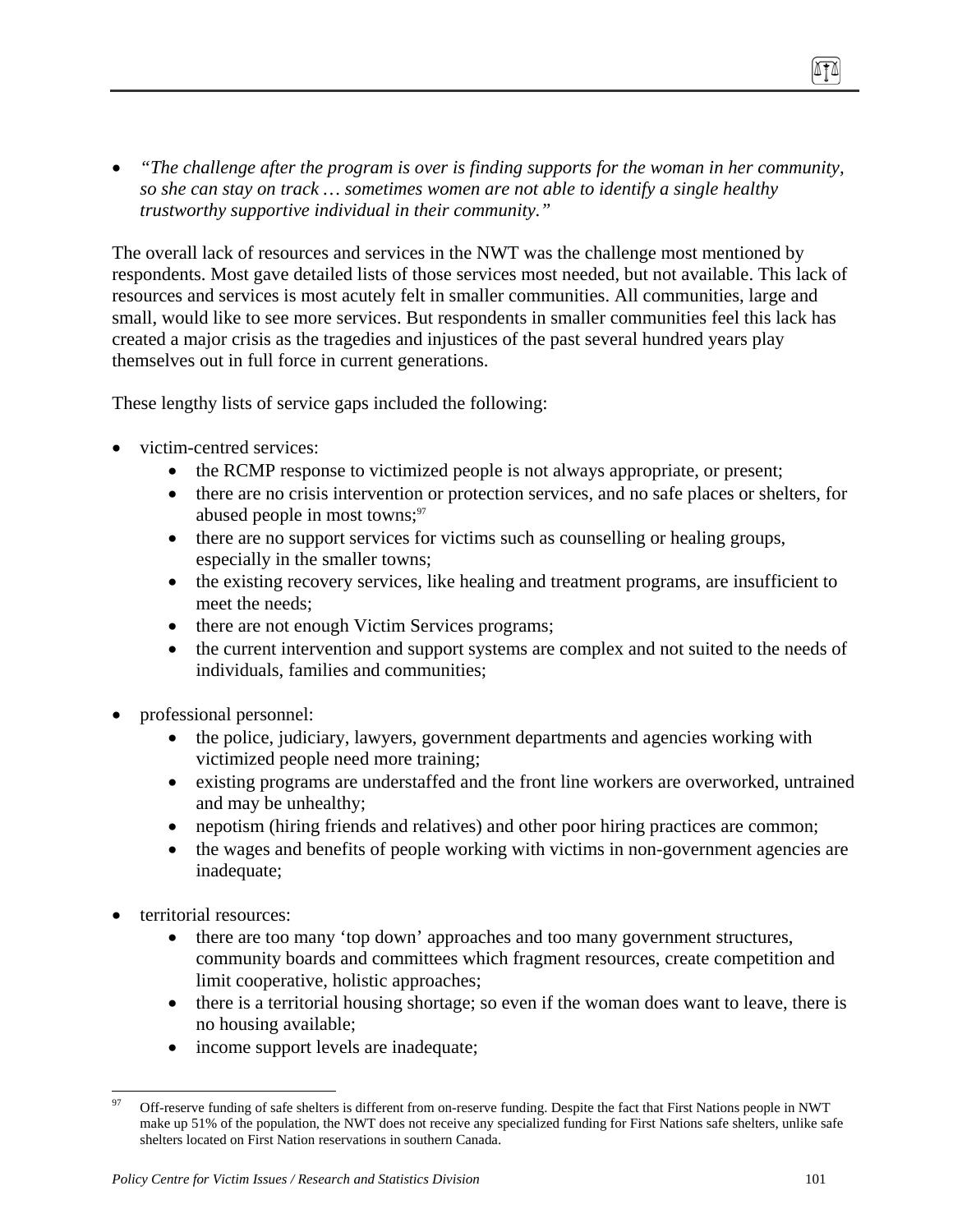- there need to be solutions to the problem of service delivery over large distances with few resources;
- there are too many transient programs;
- there is a lack of accountability in programs at all levels;
- there are gaps between government and agency policies and their reality in practice;
- there are no regional supports such as treatment centres and comprehensive aftercare;
- there is too little knowledge about early childhood and too few early intervention programs;
- there is no detoxification centre in the NWT.
- community resources:
	- there is limited community capacity to deliver programs;
	- all levels of government penalize small communities in isolated locations because funding is based on per capita population figures;
	- government policies lack the flexibility that would encourage community ownership of both the problems and the solutions;
	- programs don't work together and are reactive and crisis oriented;
	- programs don't treat the whole family;
- agency resources:
	- there is no core, ongoing funding for most agencies that assist victims ... year-to-year funding is making social programs unstable and puts a lot of stress on front line service delivery personnel; and
	- there is too much work for the existing services and agencies.

As a final note in terms of resources and services, respondents stated that those practical services most needed by victimized women and children seem to be taking an increasingly punitive attitude towards their clients. They say that waiting periods and other rules around income support make people desperate and that the income support amounts do not reflect the high cost of living in NWT as they are based on southern prices. In addition, respondents were critical of the negative approaches they say are taken by some health boards towards high-risk mothers. Some nongovernment agencies have been told their funding will be cut off if they are publicly critical of the actions taken by social workers. While these public services are not designated as "victim services," their clientele are almost exclusively victimized men, women and children. Respondents believe that the unstable and punitive service they receive further victimizes them and makes their recovery impossible.

## Lack of Information

- *"Professionals, resource people, caregivers and service providers often don't understand Aboriginal culture, trauma or community, family and individual healing … too many are unhealthy themselves."*
- *"The attitudes of RCMP are not always good."*
- *"Listening and understanding the victims stories: that is not happening."*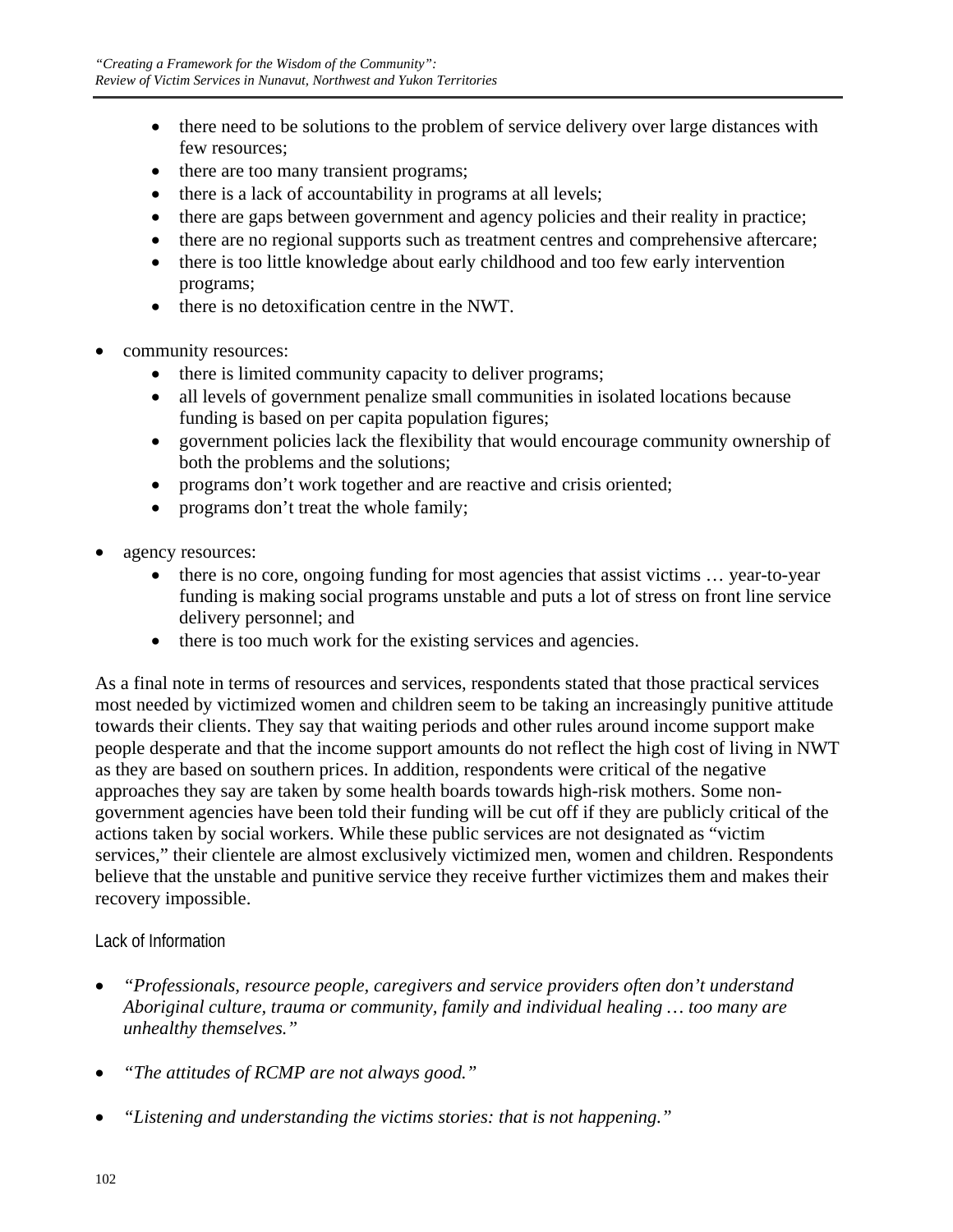According to respondents, despite signs of growing awareness, there is still a lack of information in the general population. The general public and service providers in every sector do not know enough about the resources that do exist; there is limited public and professional information about the dynamics of family violence and child abuse; and there is limited understanding of the needs and circumstances of victimized people. This includes a lack of public understanding of the longterm consequences of victimization and trauma. Moreover, language barriers cause further problems in understanding these issues, as does a sometimes too limited understanding amongst service providers of First Nation, Inuvialuit and Metis cultures.

Difficulties of Working with Victimized People

- *"It is hard working with victims who also victimize."*
- *"Victims have a hard time to trust … there is fear and lack of safety."*
- *"It is hard getting them to believe that its not their fault that the abuse happened."*
- *"They are financially dependent on the offender."*
- *"Intergenerational sexual abuse is the undercurrent here."*

NWT service providers and caregivers report that working with victimized individuals can be difficult, for a variety of reasons. It is difficult and confusing trying to assist victimized people who also abuse others, including their children. It is hard to help victims who usually have a wide variety of needs that are impossible to meet quickly, if at all. It is hard to help victims who are usually also emotional hostages of their abusers, and can't picture life on their own. It is difficult to deal with the emotional isolation most victims experience and the ongoing fear for the victim's safety. It is hard to deal with people who abuse the existing support system. It is hard to help when the victim doesn't want to leave their community to receive help. It is hard to help when the victim fears the system and fears being re victimized. It is hard to help victims when one is a victim too and hasn't had healing or training.

Difficulties of Working with Judicial and Correctional Systems

- *"In the courtroom, the accused has his whole family, and the victim comes in alone or late, or not at all … they are that afraid of the accused and his family."*
- *"When the victim goes to court, the case is thrown out because there is not "enough evidence"; so the abuse continues over and over."*
- *"They make it impossible to understand in court, and the victim gets frustrated."*
- *"There is a loss of trust in the justice system to really help ... people say 'he's done his time' … as well, there is no one here to supervise probation or do aftercare once they've been in jail."*
- *"Some of the victims get very afraid when they know the guy is getting out and coming home."*

(ITA)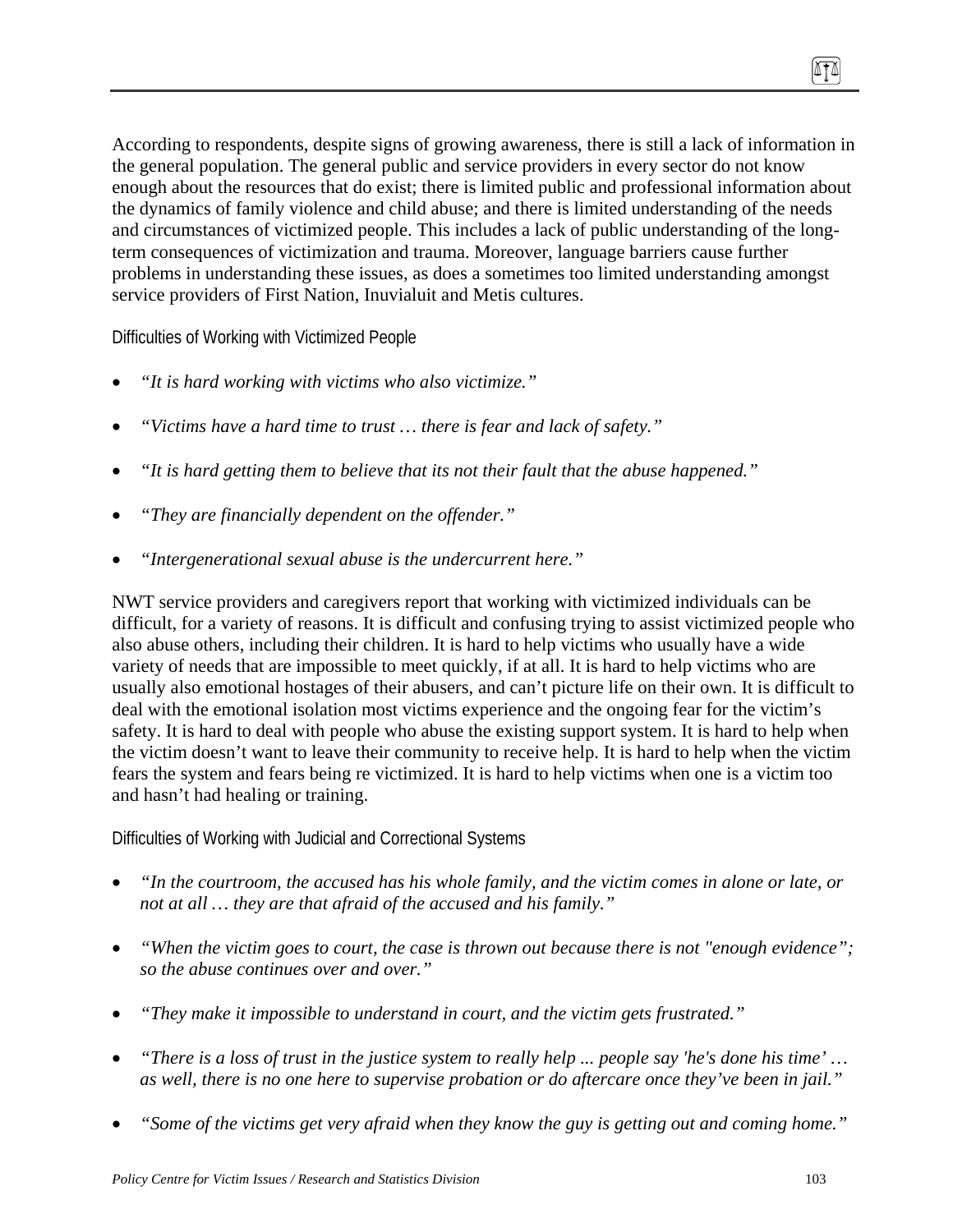While there are improvements in both the judicial and correctional systems, according to respondents, more work remains to be done in making these criminal justice institutions responsive to victims. Respondents stated that police are not always following their mandatory charging policy in cases of spousal assault. In addition, police do not always act on no-contact orders and probation breaches.

Difficulties noted with the court process is that the process itself is time-consuming and the offender is not supervised while waiting for the court date. Moreover, the victim often has no support through the court process, while the offender appears to have a great deal. Respondents feel that there is limited awareness about Victim Impact Statements, and they noted that victims and their supporters are frustrated when there is no conviction based on lack of evidence.

Victims often do not understand what is happening in court, and there is a language barrier in the courtroom as some victims feel unable to express their feelings and the facts in English, and in 'court' language.

A number of specific difficulties with the correctional systems noted were that there is no mandatory counselling for the offender in jail or on probation, there is little supervision of offenders on probation and limited aftercare programs after incarceration or treatment, and there is no safety or support system for victims whose abusers are returning to the community.

Other difficulties noted were that there are not enough lawyers doing family law in the NWT and there is no criminal injuries compensation for victims who need financial help.

## **3.3 Recommendations for Victim Services in the Northwest Territories**

The following recommendations for improvements in victim support and services come from a variety of sources as follows:

- service providers, victims of crime, program administrators, caregivers and funders interviewed during this research process (April/May 2002) as recorded in Appendix A (victims of crime interviewees are not included);
- the results of the NWT Victims' Assistance Conference (March 2001);
- the NWT Status of Women Council publication "Untold Stories of Battered Women" (May 2002); and
- the Social Agenda Conference Report (July 2001).

Recommendations are grouped within the categories of victim assistance programs, public education and community building, training and healing for service providers, community-based program needs, legislation, judicial process, and leadership.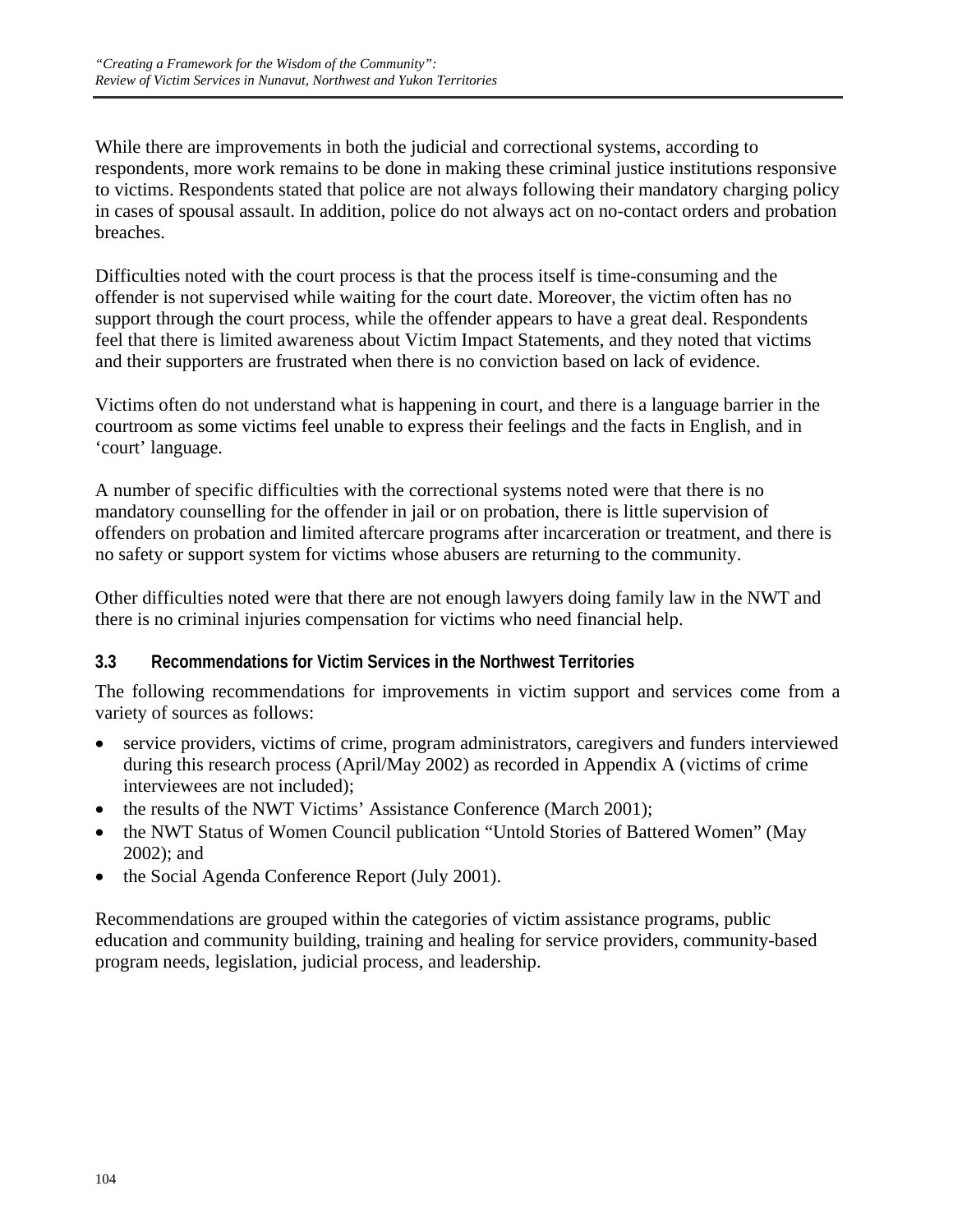## **3.3.1 Victim Assistance Programs**

- *"Victims of sexual assault and family violence need more protection, shelters and more alternatives before the law."*
- *"Differentiate rape and spousal assault … there is no rape crisis centre cause people said there is no rape here before we had shelters."*
- *"We have to create a support team for the victims … we need to help communities set up victim intervention teams made up of older women."*
- *"Victims Assistance workers need to travel with the circuit court and help victims with Victim Impact Statements and give them support."*
- *"We need victim information available in many languages … the Victim Impact Statement should be in all official languages of the NWT."*
- *"We need more programs for victims similar to the Women and Children's Healing Program at the YWCA."*
- *"Offer programs like they offer to the offender in jail, i.e. healing cognitive development, anger management ... make it fair and help them both."*
- *"I feel with a second stage unit they could all support each other and we could help with that … we need a second stage apartment unit for single women."*
- *"Increased affordable housing in Yellowknife … the situation is desperate and affect participation in trauma recovery programs … many women apply to the program from communities but can't attend due to lack of housing here."*

Respondents had long lists of programs and resources they felt were necessary to improving the service to victimized people in the NWT. These recommended services included:

- victim support services, family violence services, advocacy services, women's shelters and family counselling in each community;
- 24-hour crisis response workers in each community;
- second stage housing in each region for women who need to work towards independent living;
- a territorial sexual assault centre and more services for victims of sexual assault;
- more protection and more alternatives before the law for all victims of crime;
- trauma recovery programs in all regions for women, children and families;
- aftercare programs and follow-up for people who have been incarcerated, or in treatment facilities or at women's shelters;
- more educational materials for victims (in video format so all can benefit);
- a territorial victims' needs assessment;
- more staff at Status of Women (3 more) because they act as a resource for victims and victim service providers);
- a victim notification system for when the offender is being released from jail;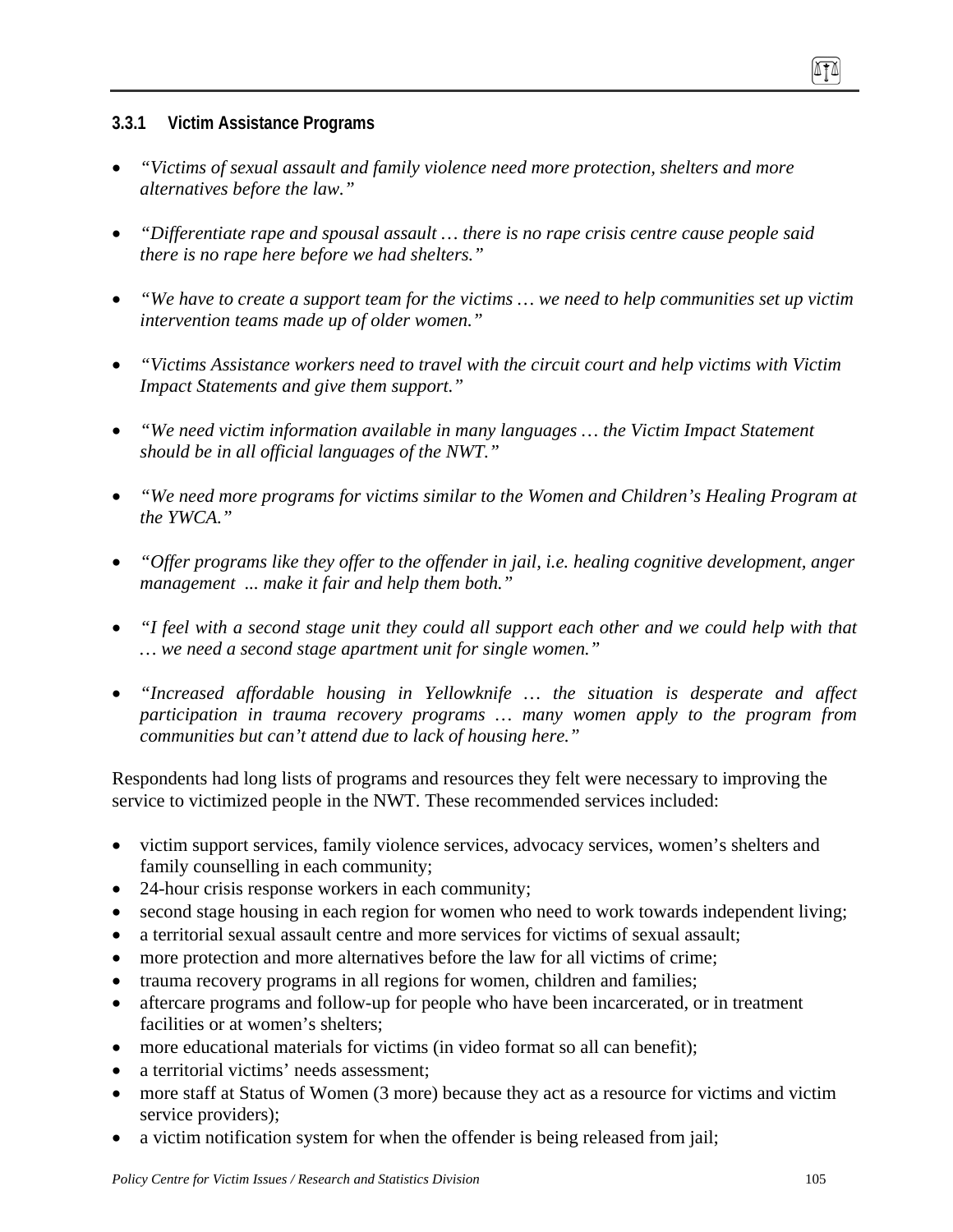- funding support for residential school survivors' programs;
- addictions counsellors in each community and addictions treatment facilities in each region;<sup>98</sup>
- homeless shelters in all regions;
- more public housing in all communities;
- a 1-800 crisis line which is territory wide; and
- a Criminal Injuries Compensation Fund.

# **3.3.2 Public Education and Community Building**

- *"We need more advertising, in all languages, on TV, radio and paper … we need constant awareness and education programs using media to change negative ways of thinking."*
- *"There should be NWT-wide awareness and acceptance of the necessity of victim assistance services at all levels ... family, school, community, judiciary."*
- *"Hold victims' conferences, or regional forums, in different communities, ensure all groups who work with victims and survivors are contacted and invited to participate, and give it a higher profile."*
- *"We need more workshops in different communities and to work closely with the young adults and youth which one day they will be our leaders and speak for our communities."*
- *"We need access to our own information … NWT victimization data from Statistics Canada and victim fine surcharge data from FACTS."*

Respondents recommend a much more consistent and intense approach to public education around spousal and sexual assault, and child abuse. They recommend school programs, community conferences, regional forums and training workshops for professionals and community-based caregivers. They also recommended intense media campaigns using the existing newspapers, community radio and TV programs.<sup>99</sup> In this regard, they asked that media campaigns be delivered in all the official languages of the NWT.<sup>100</sup>

In addition, some respondents said they needed better information from Statistics Canada and the NWT Bureau of Statistics around issues that affect victims of crime.

# **3.3.3 Training and Healing for Service Providers**

- *"There should be more training to the RCMP to be more sensitive towards victims."*
- *"A victim advocate program should be developed and delivered at Aurora College."*

<sup>98</sup> <sup>98</sup> There is currently one addictions treatment facility in the NWT.

<sup>99</sup> Most communities have their own radio station with local announcers and local programming. There is also a northern CBC television station which produces northern (NWT, Yukon and Nunavut) programs. Respondents also recommend using the

Aboriginal Peoples Television Network (APTN) which is popular in all NWT communities.<br><sup>100</sup> The official languages of the NWT are Chipewyan, Cree, Dogrib, English, French, Gwich'in, Inuinnaqtun, Inuktitut, Inuuialuktun, North Slavey and South Slavey.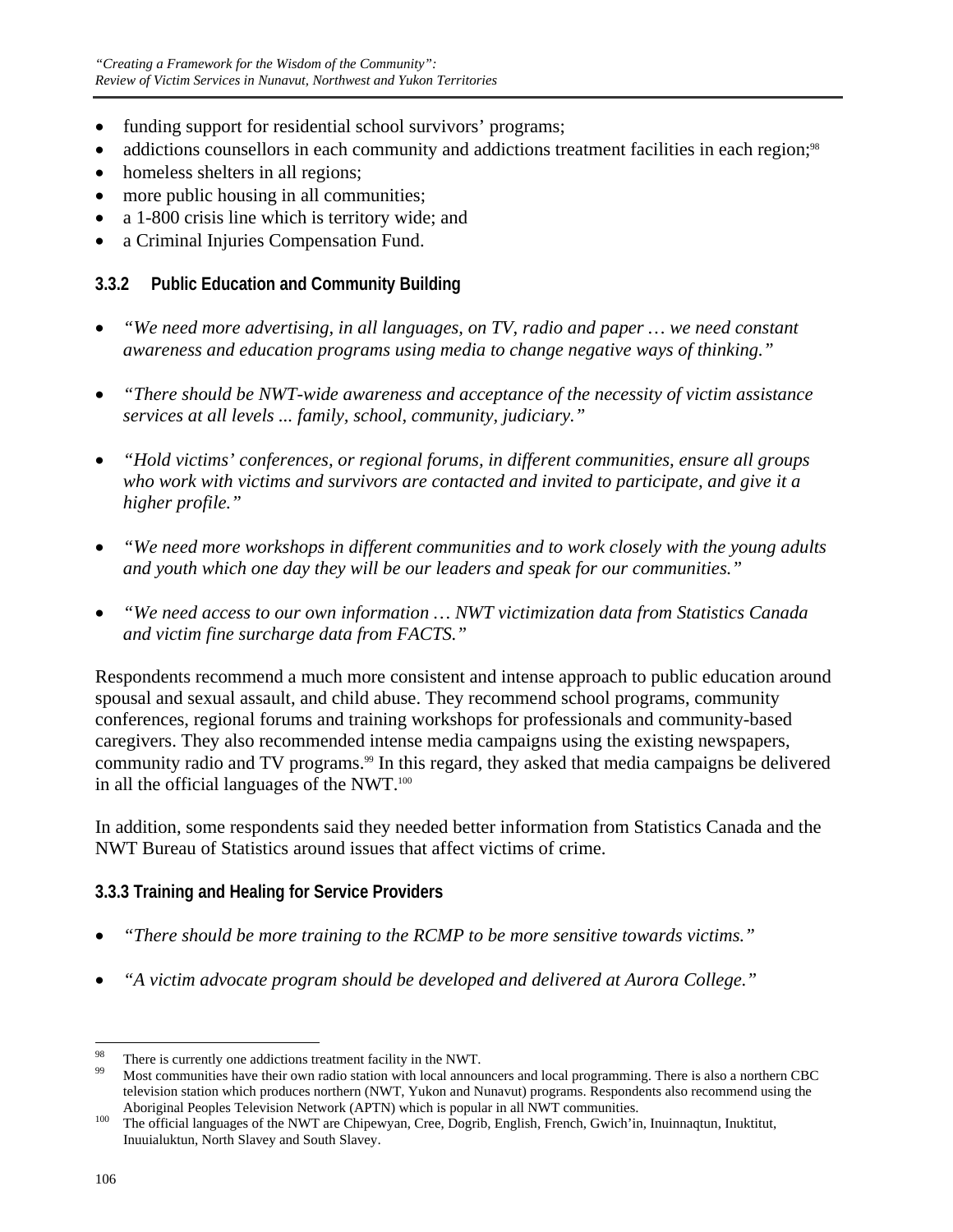- *"We need community-based training for victims services coordinators, volunteers, community caregivers, and victims using local resources … we need to focus on training First Nations people to deliver programs."*
- *"We need to promote a feminist analysis of violence against women and offer feminist counselling to abused women."*
- *"We need education and training on judicial and legal systems … more on courtroom processes and court preparation such as the Victim Impact Statement ... Can they be retracted? … do judges alter their sentencing due to VIS? … what impact do VIS have on sentencing? … what are the alternate community justice systems?"*
- *"We lack appropriate training in working with victims in terms of developing trust and confidentiality … we need the skills to work with victims … we have to know how to deal with the trauma of victimization and get on with life … we need to learn how to help victims and clients through their denial and how to listen to them."*
- *"We need more information on funding and who to contact."*
- *"We need a standardized approach to victims services training across the NWT."*
- *"We need to train women's shelters in administration and have standards and measures in family violence programs so we make evidence-based decisions about programs for victims."*
- *"We need healthy people to be involved, either paid or volunteer."*
- *"We should use the 2 approaches together: western counselling and traditional Aboriginal healing."*
- *I would like to see an evaluation done on community programs … I really see that delivery of programming in some agencies is an issue … they do not do a good job or start it and don't finish … I think clients need to be included in this evaluation as anyone can make up numbers by counting anyone that drops by or faking the number … victims need to be interviewed and asked questions … put the money elsewhere."*

Respondents had many recommendations in the area of training and healing for service providers and caregivers. Most stressed the need for more community-based training for First Nations service providers, which focuses on the advocacy and counselling skills needed to support victimized people. They felt that caregivers needed to be familiar with both western-style counselling methods, including a feminist analysis of violence, as well as traditional First Nations healing approaches. In this regard they recommended some sort of standardized victim services training program, which could potentially be delivered by the territorial college, Aurora College.

In addition, respondents said that criminal justice, policing, judicial and corrections service providers needed more training around victims' issues, family violence, sexual assault and traumatic reactions. A significant number of respondents asked that more training become

ITI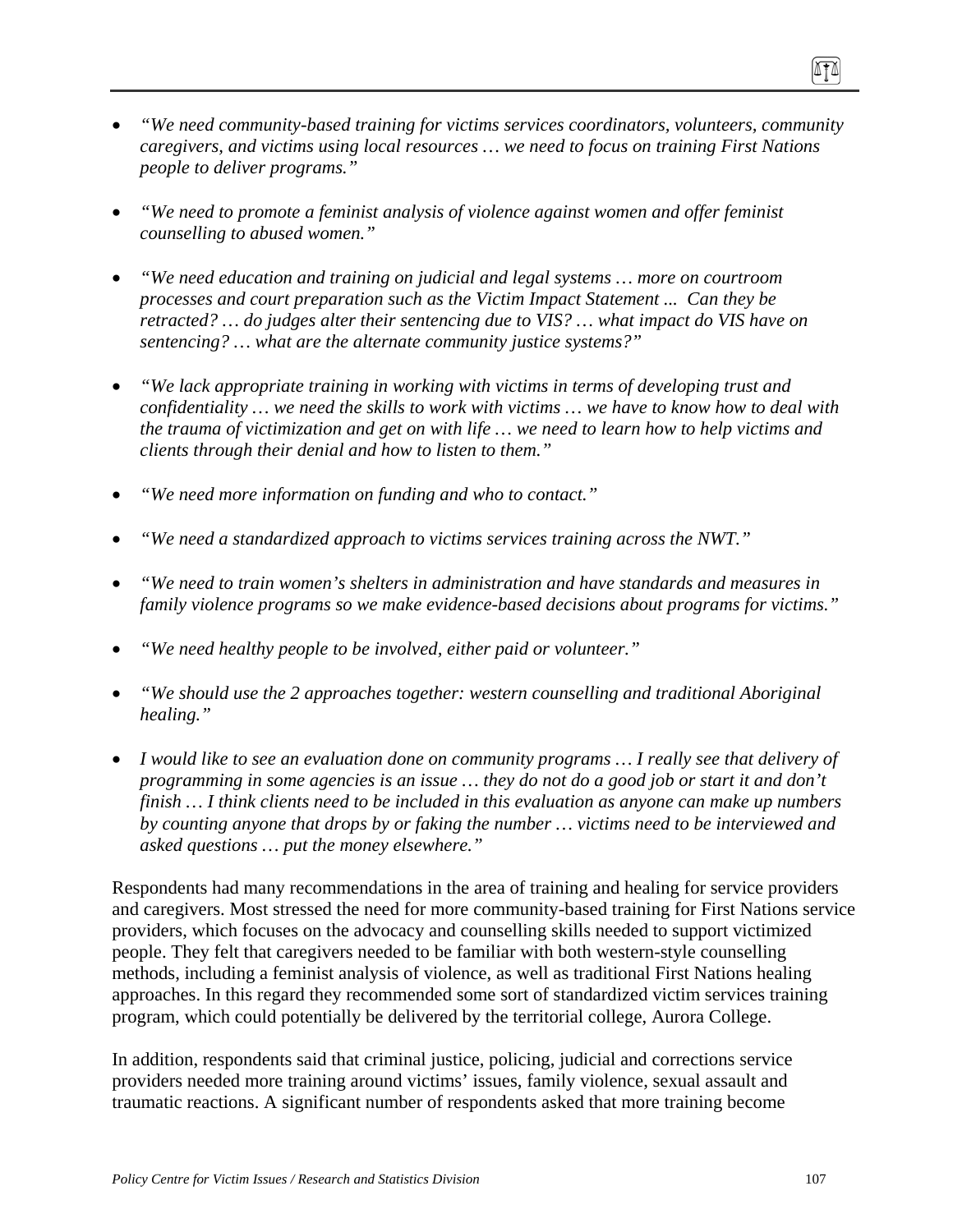available in the area of legal and judicial technicalities and processes, including training in alternative justice initiatives and the Victim Impact Statement.

Respondents say that community agencies need more information about how to access funding and some need training in program administration, evaluation procedures, policy, and program standards. A few respondents with experience in smaller communities feel there has to be increased accountability for how program dollars are spent. They report that victims have sometimes been poorly served by some community service providers and recommend that all community-based programs be more accountable for the funding they receive, and supported to become more responsible in the delivery of their service.

Respondents also saw a substantial need to support caregivers in achieving and maintaining their own healthy lifestyle so they don't burn out.

# **3.3.4 Community-Based Programs**

- *"There need to be more services to victims and abusers, including volunteer caregivers, especially in smaller communities that have limited services."*
- *"We need more community organizations to work together … communities should take a team approach to provide the best service."*
- *"We need more partnerships and community strategy planning teams… we need interagency involvement in victim assistance … all community organizations such as band, hamlet, social services, schools, recreation, police, health and churches."*
- *"We need mobile treatment programs … healing experiences for people in their own environment, their own community."*
- *"We need more services for children … there should be childcare advocates at the women and children's shelters … more support should be created to prepare children and youth for court (during and after court too) … we need more early childhood intervention programs."*
- *"There should be services for men so the victimization of women and children can stop."*
- *"We need family healing programs with elders, youth, children, parents, grandparents etc."*
- *"Do on the land and cultural programs."*

All respondents spoke about the need to develop community-based victim advocacy, support, training, healing and trauma recovery programming. Services are beginning to develop and mature in the larger centres (Yellowknife, Inuvik, Fort Smith and Hay River), but the remaining 26 communities have very limited victim support and recovery options according to respondents. The smallest communities sometimes do not have even basic services such as a community nurse or a policing presence.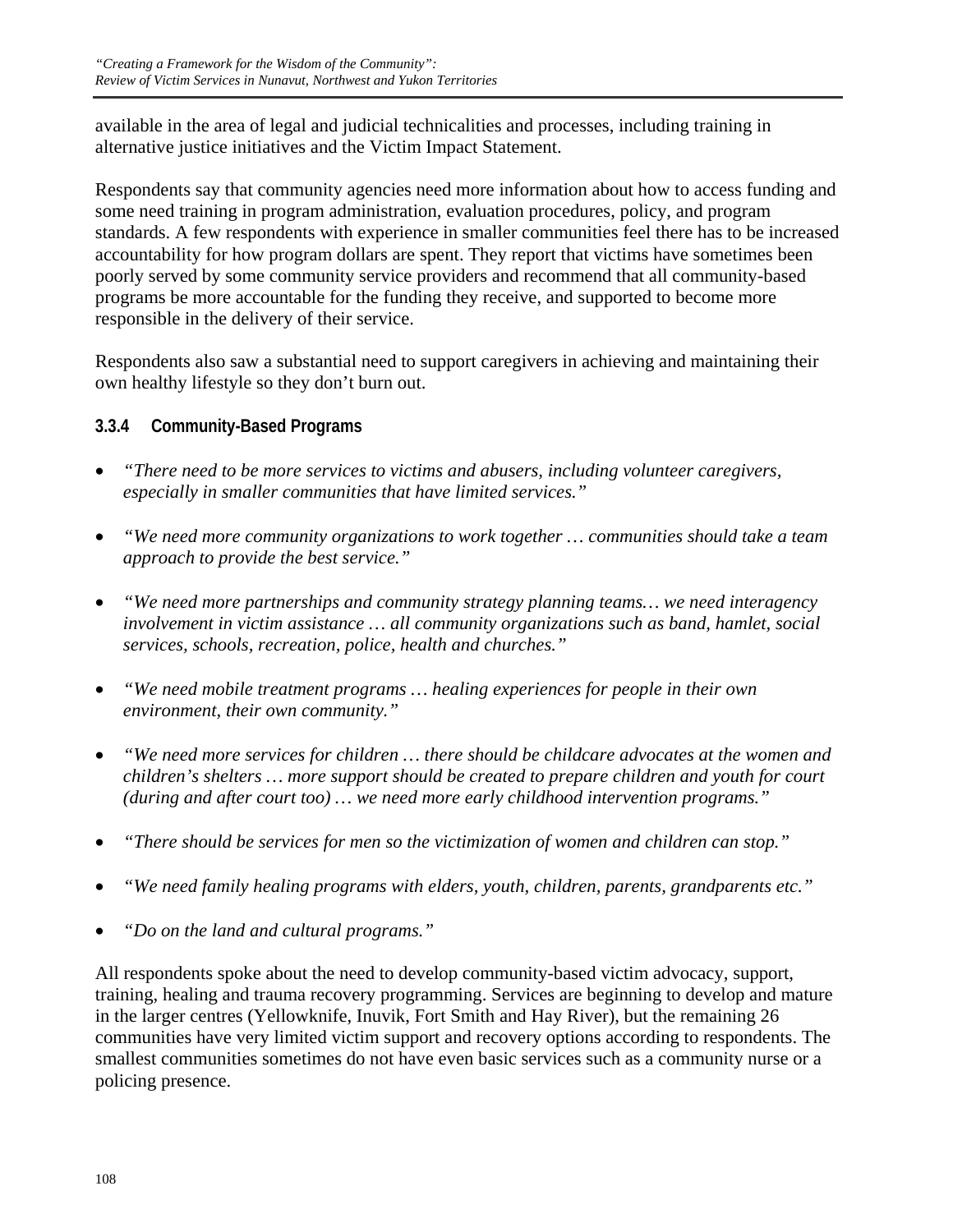The services most needed, according to respondents, are noted earlier under Victims Assistance Programs. However, there are some features of community-based programs as described by respondents that bear highlighting:

- both victims and offenders need community-based healing programs which work together and coordinate their efforts;
- there need to be healing programs which address the needs of the whole family;
- community agencies must work together as a team to develop strategies for community and family recovery, and coordinated programming;
- interagency committees need to be developed in each community, and they should include all community service providers, such as, band council, hamlet council, social services, schools, recreation, police, health services and churches;
- $\bullet$  there need to be mobile treatment programs available to communities;<sup>101</sup>
- there need to be more early intervention and trauma treatment programs available to children in each community; and
- community-based services should reflect the culture and traditions of those they serve, especially for First Nations, Inuit and Métis people and include a traditional spiritual approach to healing.

## **3.3.5 Legislation**

- *"Mandate victim assistance into legislation with ongoing core funding for programs."*
- *"Entrench Victim Rights nationally."*
- *"We need Family Violence legislation, including court orders, so perpetrators cannot drain bank account."*
- *"Amend our* Access to Information and Protection of Privacy Act *so information essential to victim's safety can be shared by a probation officer with the victim, or with a victim's agent."*
- *"The* Access to Information Act *is misunderstood by workers … they tell clients they can't share information because of the 'privacy act.'"*
- *"The territorial* Victims of Crime Act *hasn't got teeth … it's time to rewrite it and legislate money towards funding programs"*

Respondents had several recommendations in terms of legislation as follows:

- improvements to the *Victims of Crime Act* to include program funding and legislated assistance to victims of crime;
- the introduction of Family Violence legislation that widens the options available to victims and places greater restraints on abusers; and

(ITA)

<sup>101</sup> Mobile treatment programs are programs, such as addictions treatment, which come into a community, with staff, for several weeks or a month, to offer intensive recovery and healing opportunities to community members.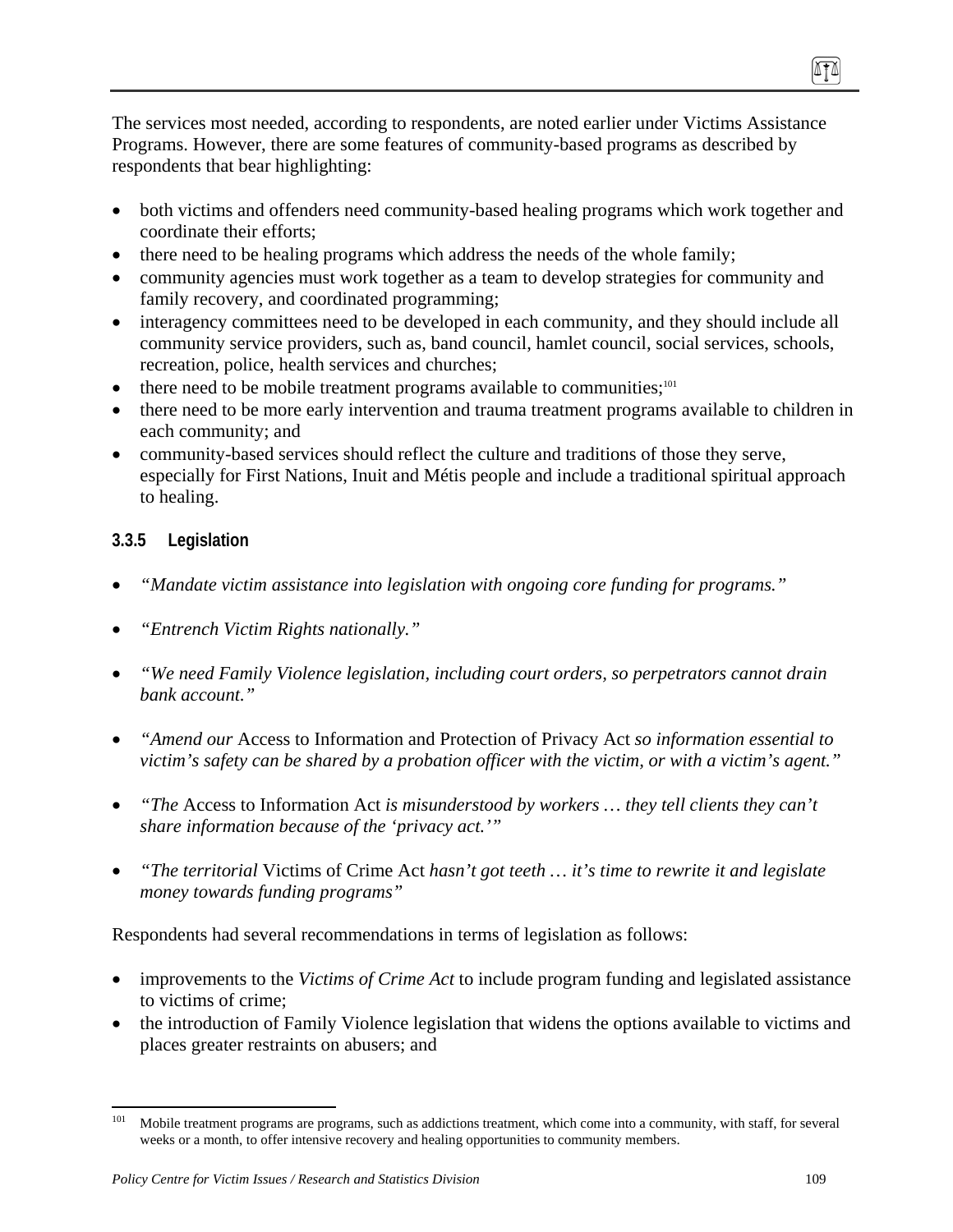• amendments to existing Access to Information and Protection of Privacy acts to ensure that victims and their agents have the information they need about offenders.

## **3.3.6 Judicial Process**

- *"There should be consistency in the justice process … follow justice procedures … there should be consistent application of laws that support victims of crime by the Crown, judiciary and RCMP."*
- *"Some judges have thrown out the Victim Impact Statement."*
- *"Judges are not applying the victim surcharge."*
- *'Requests for closed court aren't honoured."*
- *"Police don't enforce no-contact orders."*
- *"Get away from the adversarial court system."*
- *"Justice committees should be aware of victim assistance programs."*
- *"We need more family law lawyers."*

Respondents feel that NWT judicial protocols and processes need to be clarified and followed by the Crown, judiciary, RCMP and others involved in the criminal justice process. In particular, they recommend strict police enforcement of no-contact orders, judicial adherence to policy and protocols around Victim Impact Statements, judicial application of victim surcharge policy and protocols, and judicial adherence to policy and protocols around closed court applications.

Respondents also referred to Community Justice Committees when discussing judicial procedures. Community Justice Committees, and alternative justice procedures, are becoming well established in larger centres but are scattered and have limited participation in many NWT communities. Respondents would like to see these committees functioning in each community, and they recommend that existing committees receive the training they need to form an adequate understanding of victim issues. These committees need to work closely with existing victim assistance programs and other service providers serving victims.

## **3.3.7 Leadership**

- *"We should involve elders as advisors … we need more elders to speak out on this issue … committees should meet with the elders of the community and elders should be involved in all decision making."*
- *"There should be a policy of zero tolerance and a code of conduct and oath of office for leaders … we need strong and good leaders for role models."*
- *"Recognize spiritual leaders."*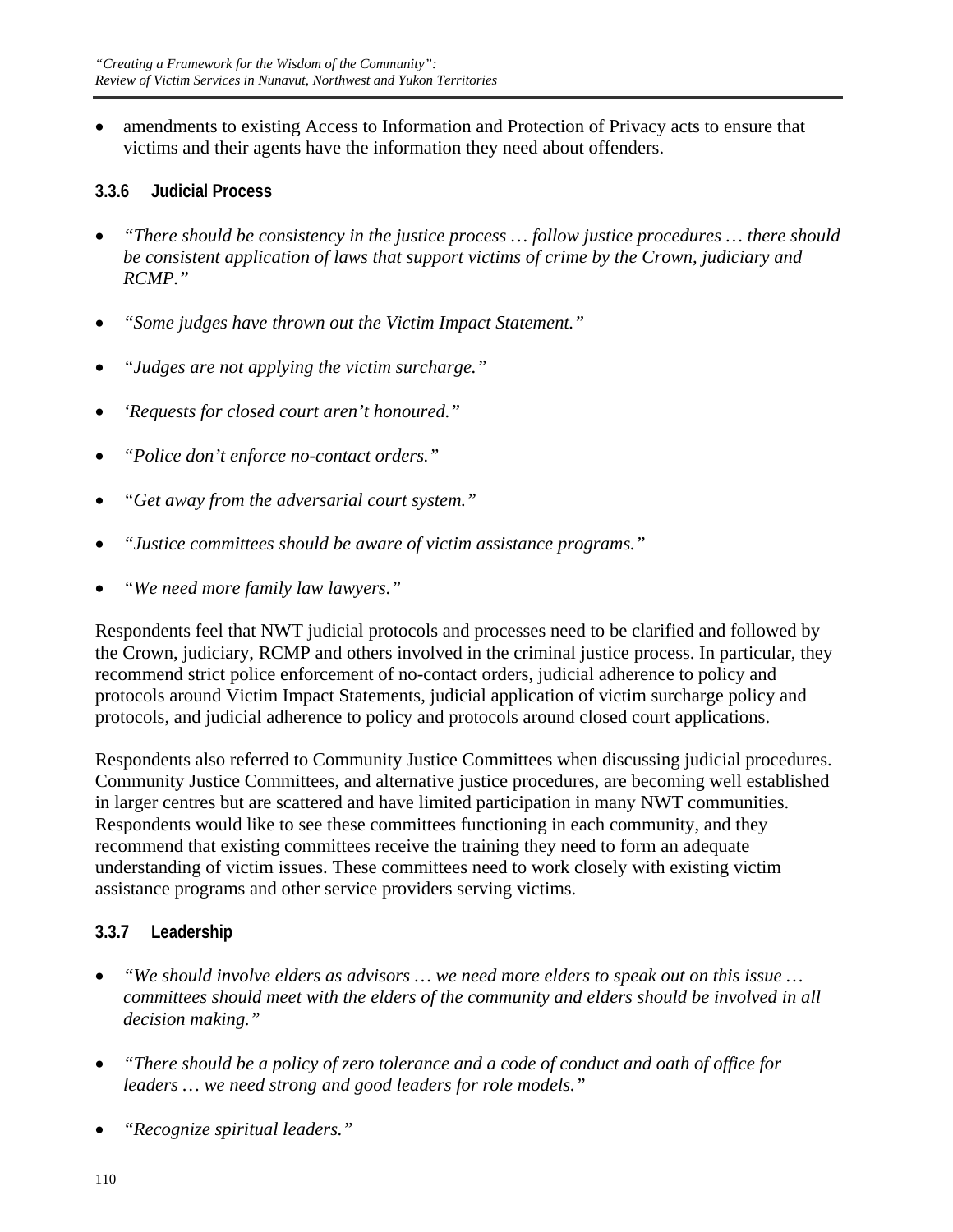- *"We need to stop electing abusers."*
- *"We need women in leadership."*

As in all northern jurisdictions, respondents had recommendations around improving the quality of leadership in their territory. They would like to see stricter enforced standards for elected officials. And they would like to see more elders and community spiritual leaders in decision-making positions. In particular, they see a need to stop electing abusive individuals and the need to bring more women into leadership positions.

## **3.4 Summary of Needs and Recommendations**

#### **3.4.1 Summary of Needs**

It is clear that the Northwest Territories is faced with some disturbing and challenging problems. Respondents described this situation in their interviews, and the statistics speak for themselves. In summary, the social conditions in the NWT are as follows: $102$ 

- 3 times the national crime rate;
- 3 times national teen pregnancy rate;
- 6 times the national rate of sexual assault;
- 8 times the national average for admissions to women's shelters;
- 3 times the national rate for suicide:
- 4 times the national rate of "heavy drinking";
- 3 times the national rate of smoking;
- twice the national average for deaths due to "preventable injuries";
- higher rates of Sudden Infant Death Syndrome than anywhere else in Canada;
- 30% of all NWT women drink during pregnancy;
- high rates of sexually transmitted diseases;
- number one reason for all male hospital admissions is mental health disorders;
- low income levels, 21% of population relying on income support;
- twice the national average in need of housing, 44% of households in small communities in core need of housing; and
- low education levels and high unemployment levels in small communities.

The NWT Health Status Report says these statistics are an indication of:

- high levels of poor personal health habits and risky behaviours (drinking, smoking, preventable accidents, etc.);
- poor social conditions (lack of housing, lack of community services, etc.);
- economic disparities (large gap between rich and poor, have and have-not communities, etc.); and

TI

 $102\,$ See section 3.1 of this paper for the references which furnished the statistics in this summary.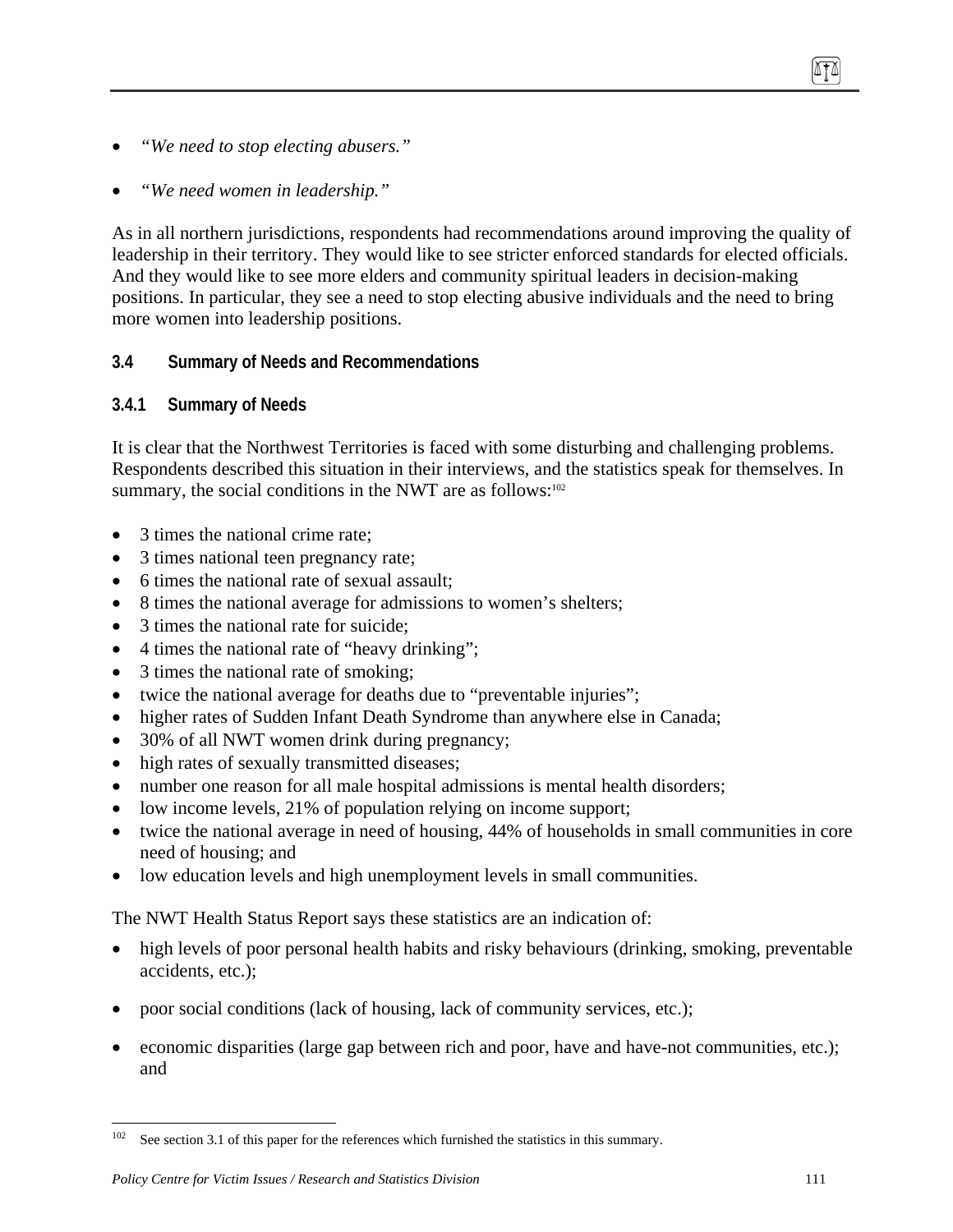• lack of education and educational opportunities (limited educational opportunities and low grade levels, etc.).

Respondents elaborated on these social conditions and the problems they experienced in service delivery to victimized people in the NWT as follows:

- lack of community and family support (including blaming, intimidation, shaming, ignoring and shunning) for victims and the caregivers or service providers who attempt to assist them;
- victim fears of repercussions on themselves, their children and families if they speak up or seek help or try to leave;
- attitudes tend to be more prevalent in the smaller remote communities;
- the perpetuation of the cycle of abuse and traumatization through each generation and a perpetual lack of services for victimized people;
- lack of understanding, amongst leadership at all levels of public and First Nation's governments, about the prevalence of victimization and its effect on individuals, families and communities;
- belief amongst some that many of these leaders are abusers themselves and recognition that several have been convicted of assault;
- family violence, child abuse and assault are not political priorities for most territorial, regional, self-government and municipal leaders;
- there are very few women in positions of political influence in the territory;
- the RCMP response to victimized people is not always appropriate, or present;
- there are no crisis intervention or protection services, and no safe places or shelters, for abused people in most towns;
- there are no support services for victims such as counselling or healing groups, especially in the smaller towns;
- the existing recovery services, like healing and treatment programs, are insufficient to meet the needs;
- there are not enough Victim Services programs;
- the current intervention and support systems are complex and often not suited to the needs of individuals, families and communities;
- the police, judiciary, lawyers, government departments and agencies working with victimized people need more training;
- existing programs are understaffed and the front line workers are overworked, untrained and may be unhealthy;
- nepotism (hiring friends and relatives) and other poor hiring practices are common;
- the wages and benefits of people working with victims in non-government agencies are inadequate;
- there are too many 'top down' approaches and too many government structures, community boards and committees which fragment resources, create competition and limit co-operative, holistic approaches;
- there is a territorial housing shortage; so, even if the woman does want to leave, there is no housing available;
- income support levels are inadequate;
- there need to be solutions to the problem of service delivery over large distances with few resources;
- there are too many transient programs;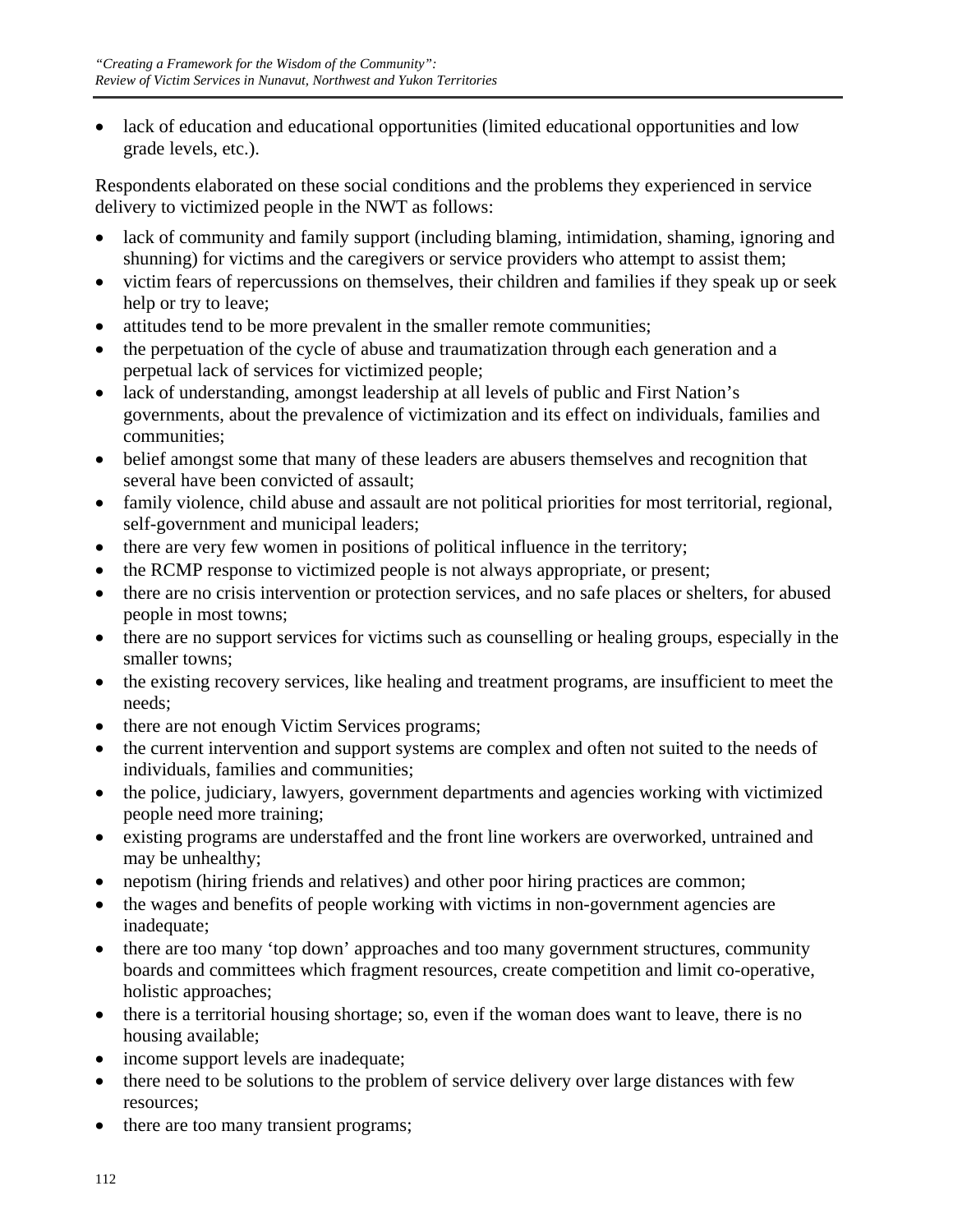- there is a lack of accountability in programs at all levels;
- there are gaps between government and agency policies and their reality in practice;
- there are no regional supports such as treatment centres and comprehensive aftercare;
- there is too little knowledge about early childhood and too few early intervention programs;
- there is no detoxification centre in the NWT;
- there is limited community capacity to deliver programs;
- all levels of government penalize small communities in isolated locations because funding is based on per capita population figures;
- government policies lack the flexibility that would encourage community ownership of both the problems and the solutions;
- programs don't work together and are reactive and crisis-oriented;
- programs don't treat the whole family;
- there is no core, ongoing funding for most agencies that assist victims ... year-to-year funding is making social programs unstable and puts a lot of stress on front line service delivery personnel;
- there is too much work for the existing services and agencies;
- the general public and service providers in every sector do not know enough about the resources that do exist;
- there is limited public and professional information about the dynamics of family violence and child abuse;
- there is limited understanding of the needs and circumstances of victimized people;
- there is no public understanding of the long-term consequences of victimization and trauma;
- there are language barriers causing problems in understanding these issues;
- there is not enough understanding amongst service providers of First Nation, Inuvialuit and Metis cultures;
- police are not always following their mandatory charging policy in cases of spousal assault;
- police do not always act on no-contact orders and probation breaches;
- the court process is time-consuming, and the offender is not supervised while waiting for the court date;
- the victim often has no support through the court process, while the offender has a great deal;
- victims often don't understand what is happening in court;
- there is also a language barrier as some victims feel unable to express their feelings and the facts in English, and in 'court' language;
- victims and their supporters are frustrated when there is no conviction based on lack of evidence;
- there is limited awareness about Victim Impact Statements;
- there is no mandatory counselling for the offender in jail or on probation;
- there is little supervision of offenders on probation and limited aftercare programs after incarceration or treatment;
- there is no safety or support system for victims whose abusers are returning to the community;
- there are not enough lawyers doing family law in the NWT; and
- there is no criminal injuries compensation for victims who need financial help.

ITI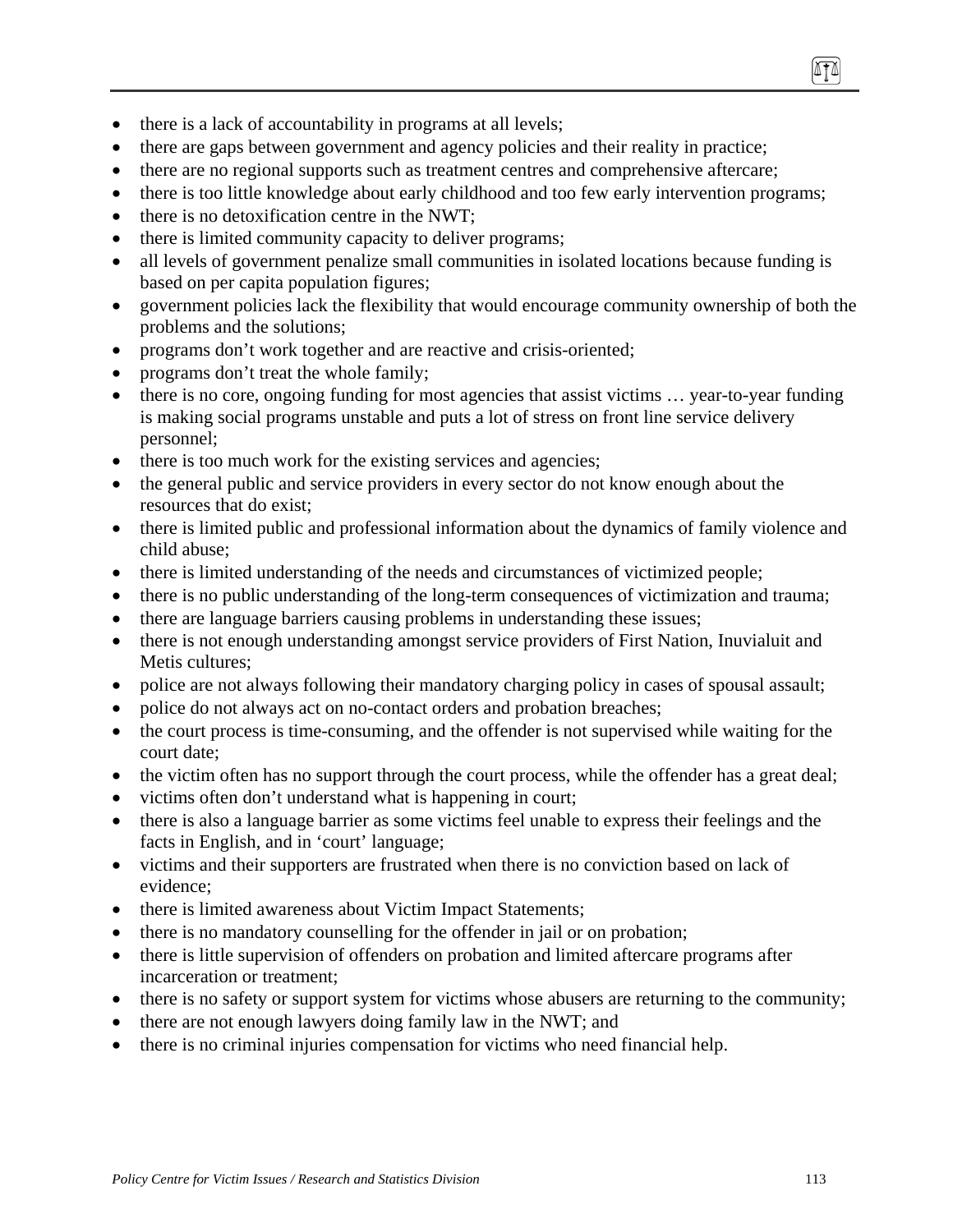## **3.4.2 Summary of Recommendations from Service Providers**

While respondents clearly highlighted needs for victim services in NWT, throughout the interview process, as discussed above, they also provided recommendations to address those needs. These are summarized below.

Victim Assistance Programs

- victim support services, family violence services, advocacy services, women's shelters and family counselling in each community;
- 24-hour crisis response workers in each community;
- second stage housing in each region for women who need to work towards independent living;
- a territorial sexual assault centre and more services for victims of sexual assault;
- more protection and more alternatives before the law for all victims of crime;
- trauma recovery programs in all regions for women, children and families;
- aftercare programs and follow-up for people who have been incarcerated, or in treatment facilities or at women's shelters;
- more educational materials for victims (in video format so all can benefit);
- a territorial victims' needs assessment;
- more staff at Status of Women (3 more) because they act as a resource for victims and victim service providers;
- a victim notification system for when the offender is being released from jail;
- funding support for residential school survivors' programs;
- addictions counsellors in each community and addictions treatment facilities in each region;
- homeless shelters in all regions;
- more public housing in all communities;
- a 1-800 crisis line which is territory wide; and
- a Criminal Injuries Compensation Fund.

Public Education and Community Building

- a more consistent and intense approach to public education around spousal and sexual assault and child abuse;
- intense media campaigns, in all the official languages of the NWT, using the existing newspapers, community radio and TV programs;
- school programs, community conferences, regional forums and training workshops for professionals and community-based caregivers; and
- better information from Statistics Canada and the NWT Bureau of Statistics around issues that affect victims of crime.

Training and Healing for Service Providers

• more community-based training for First Nations service providers focused on the advocacy and counselling skills needed to support victimized people;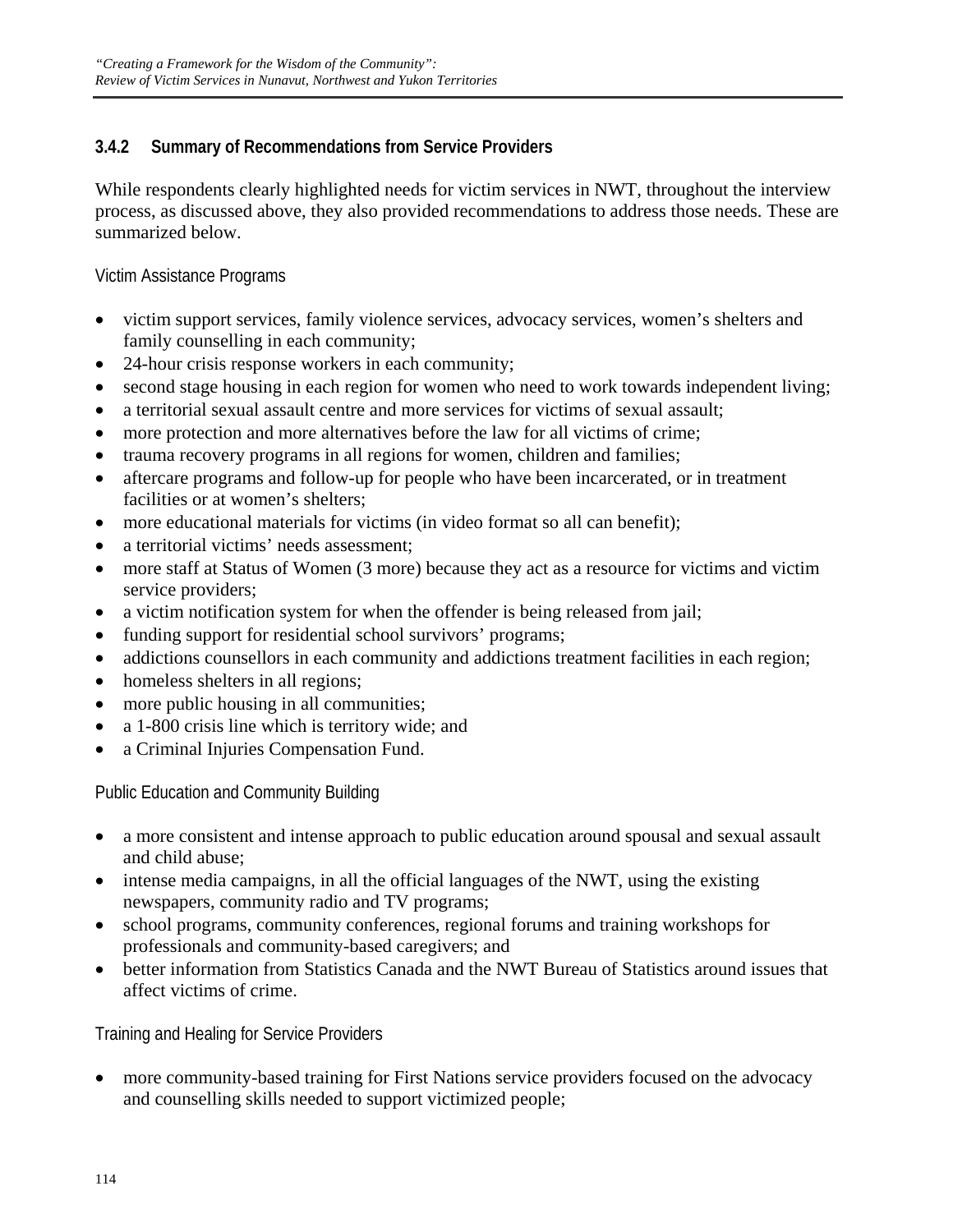- use of western-style counselling methods, including a feminist analysis of violence, as well as traditional First Nations healing approaches;
- standardized victim services training program, which could potentially be delivered by the territorial college, Aurora College;
- criminal justice, policing, judicial and corrections service providers training around victims' issues, family violence, sexual assault and traumatic reactions;
- more training in the area of legal and judicial technicalities and processes, including training in alternative justice initiatives and the Victim Impact Statement;
- more information for community-based agencies about how to access funding;
- training in program administration, evaluation procedures, policy, and program standards for community agencies;
- accountability for how program dollars are spent; and
- support to caregivers in achieving and maintaining their own healthy lifestyle.

#### Community-Based Programs

- develop community-based victim advocacy, support, training, healing and trauma recovery programming;
- community-based healing programs for families, victims and offenders;
- interagency committees developed in each community that include all community service providers;
- community agencies work together to develop strategies for community and family recovery, and coordinated programming;
- mobile treatment programs available to communities;
- more early intervention and trauma treatment programs available to children in each community; and
- community-based services that reflect the culture and traditions of First Nations people and include a traditional spiritual approach to healing.

#### Legislation

- improvements to the *Victims of Crime Act* to include program funding and legislated assistance to victims of crime;
- the introduction of family violence legislation that widens the options available to victims and places greater restraints on abusers; and
- amendments to existing access to information and protection of privacy acts to ensure that victims and their agents have the information they need about offenders.

#### Judicial Process

- strict police enforcement of no-contact orders;
- judicial adherence to policy and protocols around Victim Impact Statements;
- judicial application of victim surcharge policy and protocols;
- judicial adherence to policy and protocols around closed court applications;
- Community Justice Committees functioning in each community;
- existing committees receive the training they need to understand victim issues; and

(ITA)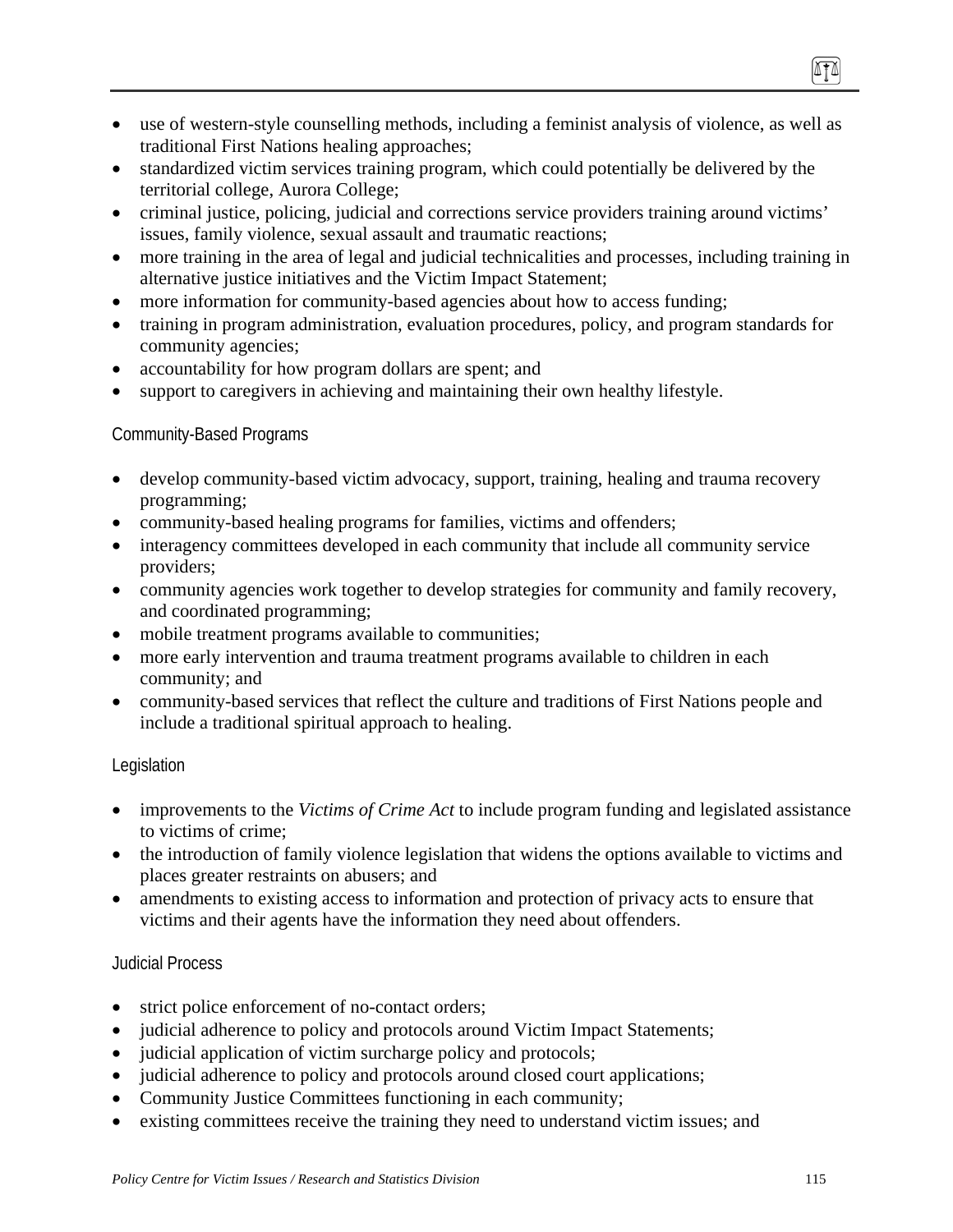• committees work closely with existing victim assistance programs and other service providers serving victims.

Leadership

- stricter enforced standards for elected officials:
- more elders and community spiritual leaders in decision-making positions;
- stop electing abusive individuals; and
- bring more women into leadership positions.

#### **3.4.3 Additional Recommendations and Closing Comments**

The social situation in the Northwest Territories in terms of chronic, widespread victimization, and the attendant high levels of personal dysfunction and social collapse, demands immediate focus by both First Nation and public governments. The very high levels of suicide, mental disorders, FAS, family violence, crime, sexual assault and teen pregnancy (among other discouraging statistics) point to an ongoing and pervasive crisis within the NWT population.

NWT service providers have produced, over the last 20 years, extensive lists of recommendations to deal with these problems. A wide variety of public forums, conferences, research studies and public awareness campaigns document that effort.<sup>103</sup> Service providers have been consistent in their descriptions of both the problems, and the actions, that would begin to turn the situation around. The findings in this study reflects and consolidates what northern service providers and researchers have been saying for years. Unfortunately, very few of their recommendations have been undertaken.

Whatever the explanation for this confusion and inaction, the Northwest Territories is not alone in this dilemma. Nunavut, Labrador and northern Quebec (not to mention other remote Aboriginal jurisdictions in Canada) face similar social problems and experience the same lack of resources. The Yukon is distinct from these other regions in that it has begun to understand its social problems, and taken impressive steps to address them. But there are differences between the havenot regions too.

Nunavut, Labrador and northern Quebec, unlike NWT, all have relatively homogenous Aboriginal populations who form the vast majority of the population. They also have a more pervasive living memory of their traditional lifestyle, wisdom and identity, alongside a relatively streamlined, albeit emerging, governance system.<sup>104</sup> The problem for the NWT is the combination of complex array of governance structures, a non-homogenous population (each Aboriginal and non-Aboriginal sector having its own culture, expectations and needs) and a longer period of colonization than Nunavut, and Labrador and northern Quebec. The destructive impact of 150 years of NWT colonial history are being played out in the current generations, and according to the NWT government itself, these effects will only intensify in the coming years. When complicated, inexperienced governance structures are combined with these high levels of traumatization and the very long period of

<sup>103</sup> <sup>103</sup> See *NWT Recommendations on Social Issues, 1988 – 2002* produced by the Social Agenda Working Group in 2002.<br><sup>104</sup> Nunavut, Labrador and northern Quebec Inuit people have experienced only 50 years or less of accultu dominant Canadian culture.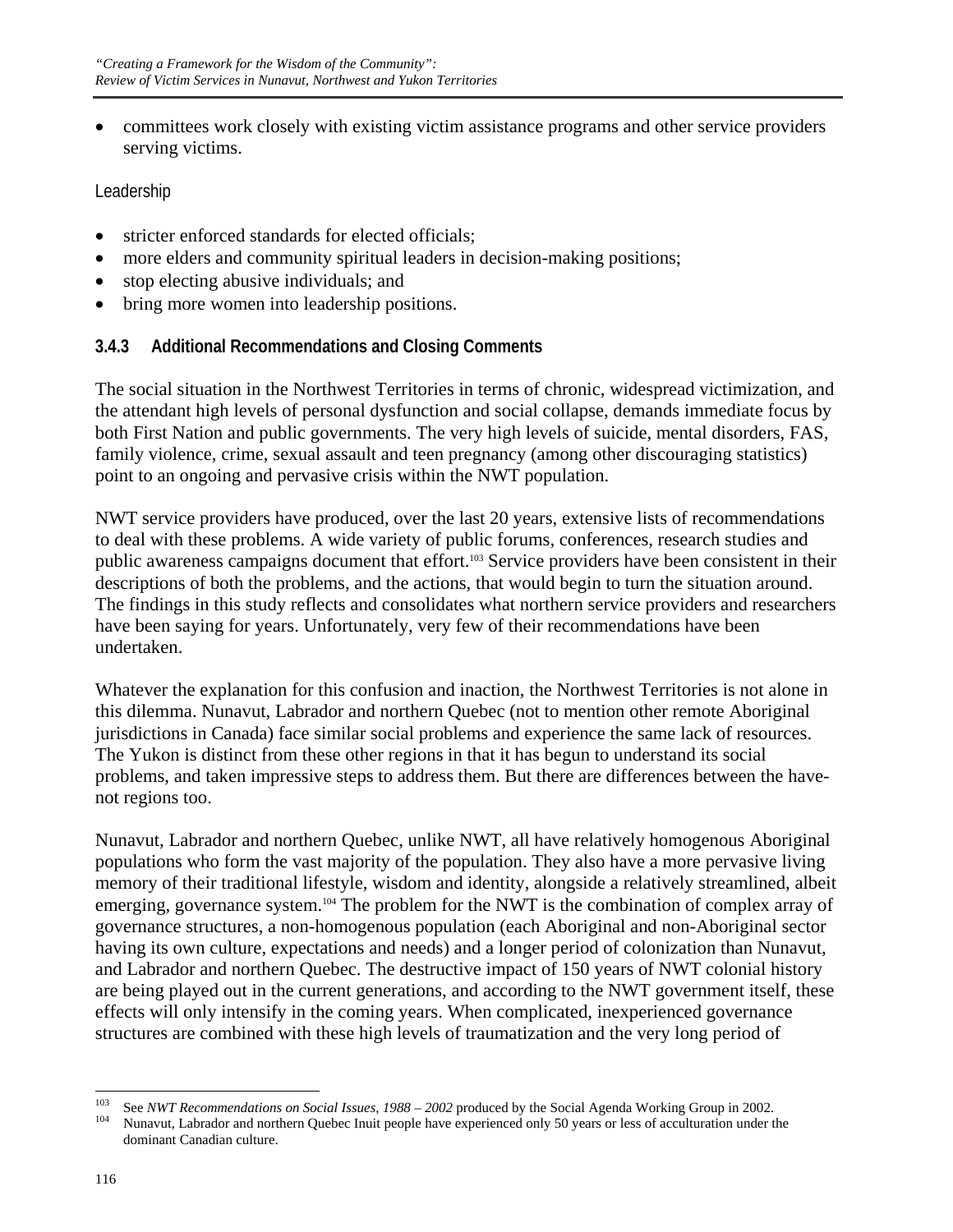colonial domination and assimilation, not to mention the 'boom and bust' economic cycles around resource extraction in the NWT, the results resemble conditions in many developing countries.

A major recommendation of this paper is therefore that an intense effort be made to make this situation more apparent to those in a position to address it. This effort should include the governments and residents of the Northwest Territories, as well as the national government and Canadian citizens. Given the social situation as described throughout this paper, and the apparent resistance to dealing with it, some real thought and strategizing need to go into a government and public awareness campaign. Considerations in this type of educational effort should include the following:

- an understanding of the dynamics of long-term, endemic traumatization and its presence now as accepted normative behaviour in the Northwest Territories;
- an understanding of the process of personal and collective recovery from traumatization which in itself is complex, expensive, very difficult and lengthy;<sup>105</sup>
- an understanding of resistance to social progress, including the economic, political, psychological, anthropological and sociological dynamics of the resistance;
- an understanding of the beliefs, history, traditions, social norms, and resulting collective and personal behaviours, of both indigenous land-based cultures such as the Aboriginal cultures of northern Canada, and the technological 'mass' cultures of southern Canada;<sup>106</sup> and
- an understanding of how these various cultures react to collective traumatization and efforts at recovery.

The other immediate priority is the provision of appropriate support to the existing service providers as listed in Appendix B and in more detail in *Victim Services in the Territories: A Compilation of Contacts and Resources*. The vast majority of these service providers are not working in agencies, or government departments and programs, whose mandate is service to victimized individuals. However, the overwhelming presence of this dynamic in NWT society means it has become the defining feature of their work. People working with highly traumatized individuals and populations, whether it's their mandated service or not, need the following supports:

- immediate recognition and description of the largely un-named and misunderstood social problems which they are forced to address on a daily basis and for which they have not received either training or appropriate supervision and debriefing;
- immediate increase in salaries and benefits to those service providers working with victims in non-government, non-profit agencies;
- ongoing supervision, emotional and practical support, and debriefing to avoid vicarious traumatization in service providers;
- ongoing training in the issues that surround trauma and recovery: the presence of FAS and cognitive impairment from trauma in many victimized people; the impact of addictions; the cycles of violence; and the pattern of recovery;

ITI

<sup>105</sup> Recovery from trauma goes through several distinct stages including what psychiatry calls "counter-dependence," which is the stage that appears to characterize many regions of the north. Interventions have to match the nature of the trauma and the culture, as well as the stage of recovery. See chapter 5 of this paper, "Conclusion," for more details about the recovery process. See the Nunavut and Yukon chapters of this paper.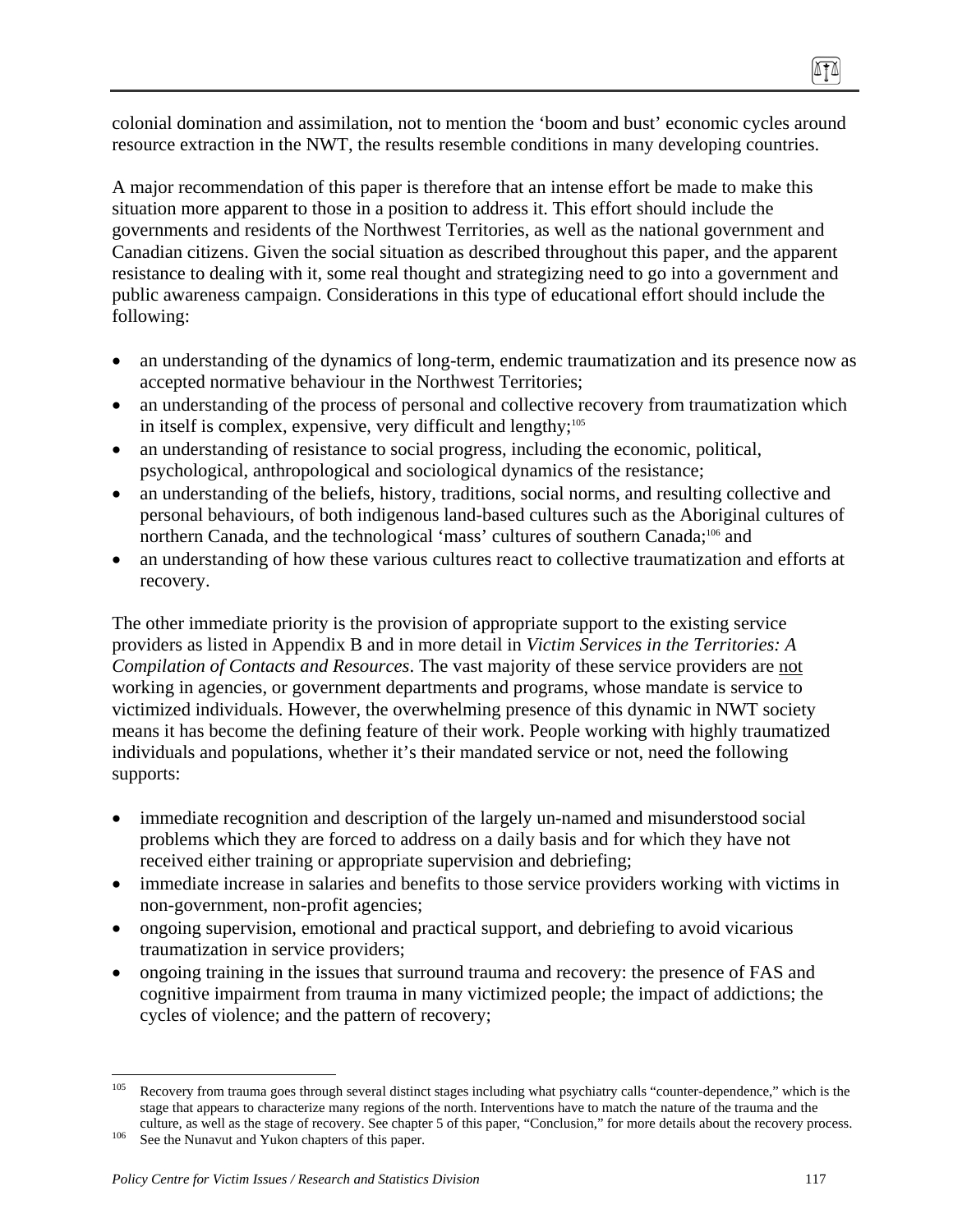- cultural awareness training that includes an analysis of the beliefs and mores of the dominant cultures as well as indigenous cultures; and
- training in intervention methods for appropriate service providers including referral to resources, critical incident stress debriefing, counseling, community development approaches,<sup>107</sup> and group work.

There is another simple, and largely undervalued, way to at least partially address both of the priority recommendations made above, which are the lack of understanding about territorial social problems in public and First Nations governments and the lack of support to existing service providers. Some redress for both of these major shortfalls is the formation and maintenance of community-based inter-agency committees and territory-wide social coalitions. This has started in the last five years with, as described earlier, the formation of the NWT Family Violence Coalition, the Sedna Association of Family Violence Prevention Workers, the NWT Association of Social Workers, the Social Agenda Working Group, the NWT Social Planning Coalition, and the NWT Association of Psychologists. In addition, inter-agency committees are already functioning, with varying degrees of consistency, in some communities. These coalitions and inter-agency committees can provide the perspective, direction and energy needed to move towards recovery at both the community and territorial level. They have the added advantage of providing much needed support to their member service providers, both on a personal and on an agency basis. They have the additional advantage of not reflecting the interests of any one government, agency or sector of society. And in general, their memberships are open to all community-based and territory-wide groups and individuals who wish to address social problems.

Inter-agency committees and territory-wide coalitions are in a position to undertake independent research, provide comprehensive training to their members, provide opportunities for supervision, sanity and debriefing to their members, understand territorial social norms and conditions, plan programs that fit the community and territory,<sup>108</sup> lobby governments for programming and legislation, and be a validating voice of hope for that segment of the population that is marginalized and disenfranchised. In addition, each of the member service providers in the interagency committee or territory-wide coalition can contribute their own resources to solving the problems and providing the programming identified by the committees and coalitions.

At this time, a useful starting point in empowering NWT inter-agency committees and coalitions would be an exploration of their mandates and answers to the questions of where they exist, how they function, who belongs to them, what problems they have identified and what solutions they are putting into action.109 However, in the long run, if the goal is to strengthen these committees and coalitions, some form of organized and funded support will have to be provided to them, even if it comes from outside government.

In addition to the recommendations listed above and those noted earlier by service providers, a final recommendation is that public governments, First Nations governments, inter-agency

<sup>107</sup> <sup>107</sup> For a description of a community development approach to intervention, see the Nunavut chapter of this paper.<br><sup>108</sup> An interesting example of the flexibility and sensitivity of inter-agency committees can be seen in

Agency Committee which combined Family Violence Awareness Week, itself the program of the NWT Family Violence Coalition, with their local volunteer food bank drive.<br><sup>109</sup> At this time, there is no territorial directory that includes a listing of any of these committees and coalitions. They are not in the

phone book. The only way to know where they exist is to have personal contact with service providers in each community and within each coalition.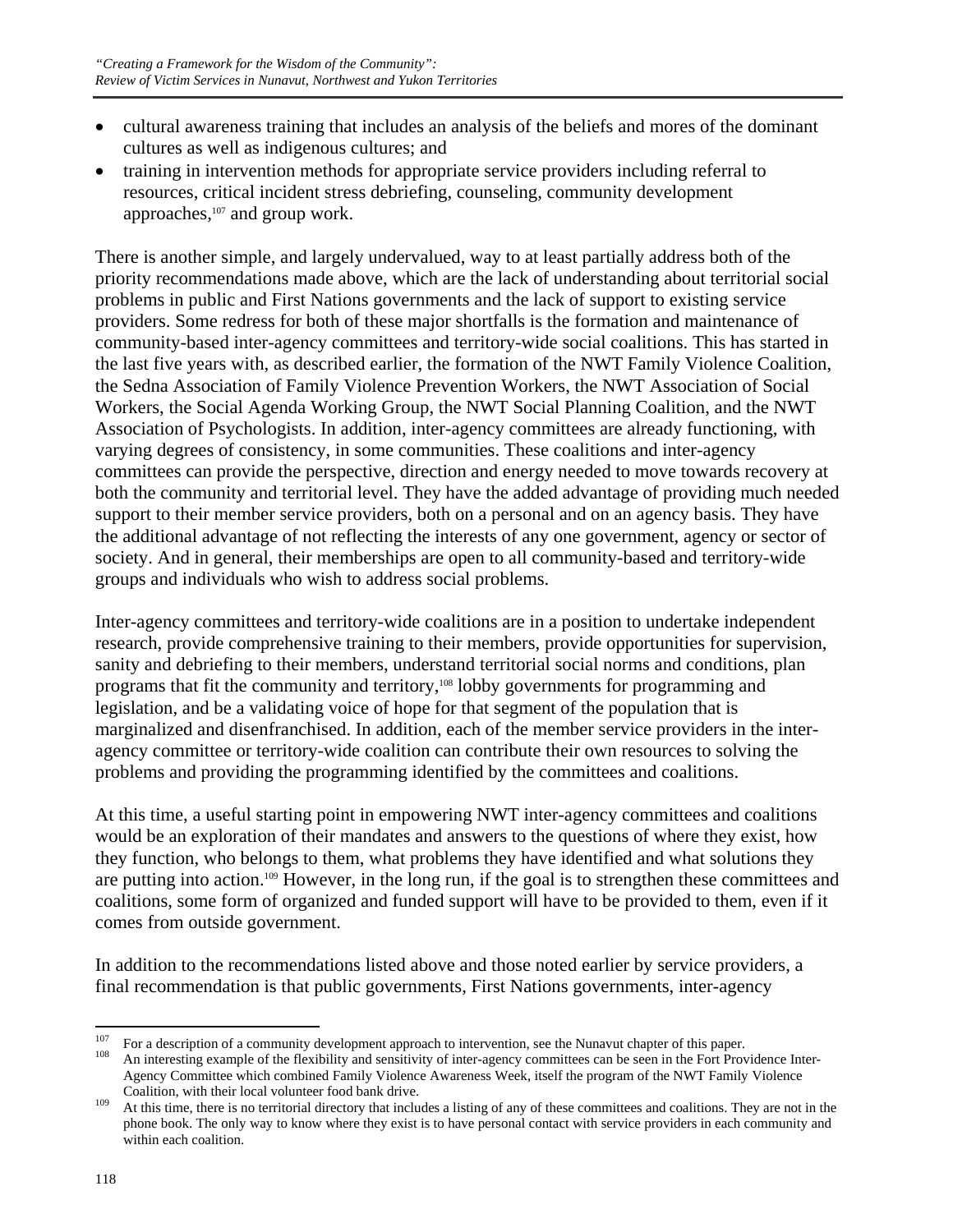committees, coalitions and all NWT service providers consider the recovery approach being employed by the Anishinaabe First Nation of Hollow Water, Manitoba, in their Community Holistic Circle.110 The following lengthy description of that approach to community healing and recovery is taken from the Social Agenda Conference Report:<sup>111</sup>

*"It begins with women. We all know that women are the backbone of our nation. Women are the carriers of life, they represent Mother Earth … love, nurturing, love of mother are essence of human life, but men also have an important role. Problems in our communities stem from misunderstandings of sexuality and spirituality in our lives, in our relationships and communities.* 

*Seeing, hearing and doing are the ways of learning. Elders have taught us that we must listen and wait … be patient. The Holistic Circle Healing program is a way of taking back responsibility. It is a way of taking ownership of problems and solutions to them. It systematically takes traditional knowledge and incorporates it into solutions to correct dysfunction in the community. It is based on traditional philosophies of the Anishinaabe. The principles behind Holistic Circle Healing are universal … we all came from one creator, we are all part of the land … people are part of the ecosystem … this isn't unique to the Anishinaabe.* 

*The Anishinaabe principles come from the creator and are based on an understanding of the ecosystem and the interdependence of all elements of the ecosystem. Plants are as the lowest point on the food chain and people are the highest level. The seven principles provide the instruction for living with the rest of creation and the ecosystem and living in balance and harmony. Underlying each principle is love. The principles are: respect; humility; truth; wisdom; kindness; courage; and honesty. The seven principles guide the Community Holistic Circle Healing (CHCH). Elders taught these principles before people reached puberty so that when children had reached puberty and are able to create life, that they know something about life. These teachings have been with Anishinaabe people for 15,000 to 20,000 years. Traditional knowledge of this kind is the model for education. It is not new. It has been around that length of time and sustained the Anishinaabe.* 

*The elders have said that if there is no harmony, the result is destruction, chaos and death. Lack of harmony within the ecosystem is evidenced today in industrial and government practices on the environment and among our people. The* Indian Act *had a significant impact. Its main impact was to change the laws of the land and the people. The Government found that day schools were not working fast enough to change people so they instituted residential schools, to work faster. The residential schools broke down the principles and laws. Colonial forces took hold and stayed with the people.* 

*CHCH started in late 1970s and early 1980s. Community Holistic Circle Healing is often called "de-colonization therapy." CHCH operates in four spheres … physical, emotional, spiritual and mental. Colonization attacked the emotional and spiritual spheres, leaving people prone to addictions and dysfunction. Gossip, gambling, abuses, addictions are all happening in our communities, otherwise known as chaos, death and destruction. First Nations people are over represented in mental and penal institutions because they are not practicing the principles of life. It is necessary to restore the balance in life to help individuals, families and communities to grow* 

ITI

<sup>110</sup> 110 See Native Counselling Services of Alberta, A Cost-Benefit Analysis of Hollow Water's Community Healing Circle Healing

Process.<br><sup>111</sup> Presentation made June 2001 at Social Agenda Conference on Hay River Reserve by Marcel Hardisty, North Standing Man, of Anishinaabe First Nation, Hollow Water, Manitoba. See *Honesty Takes Courage, Social Agenda Conference Report.*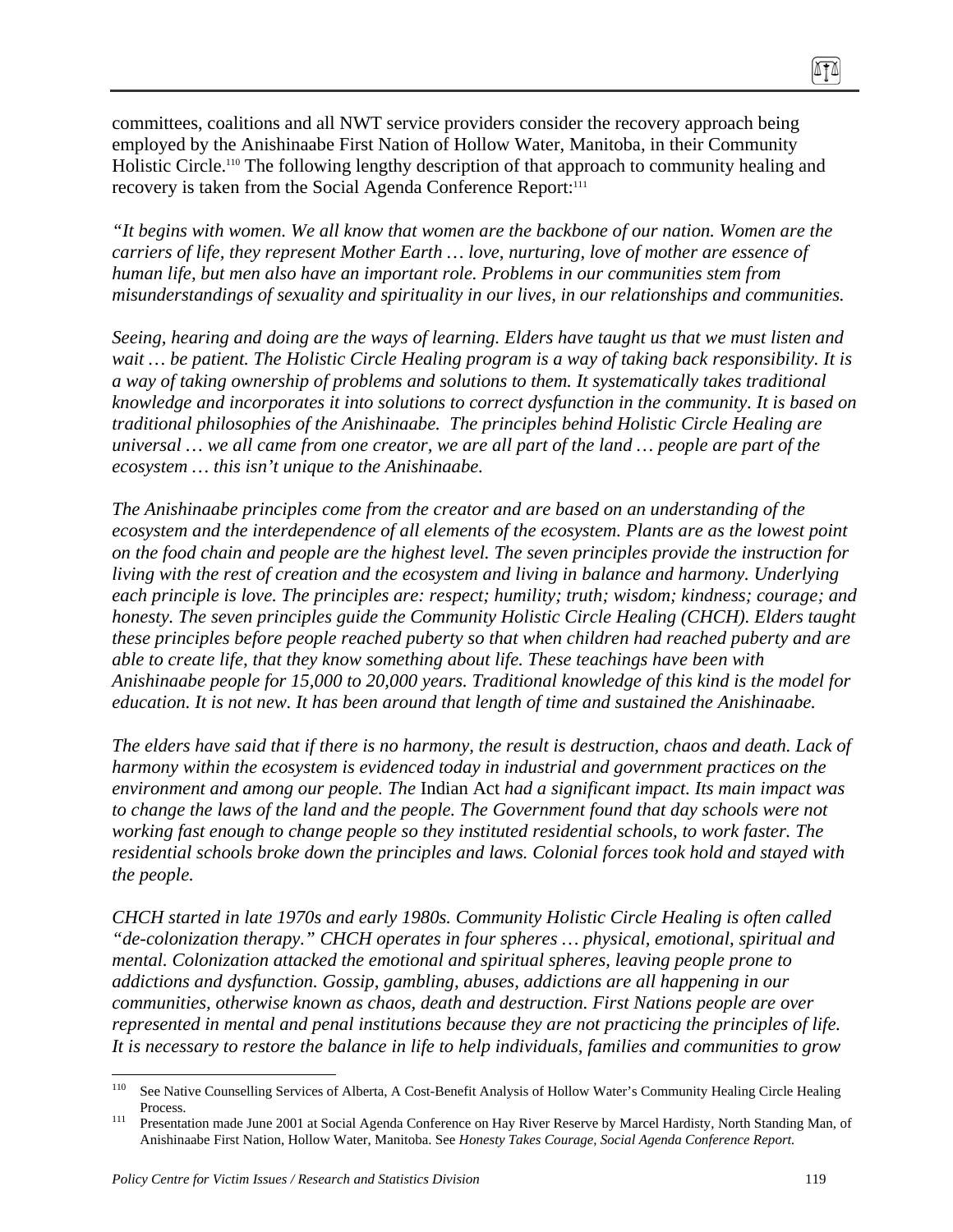*in the four spheres of life and practice the good principles of life. Most people only operate as physical and mental beings. Healing means restoring the balance in all four spheres.* 

*Our elders put helpers in each of the four directions to help us maintain balance and give us guidance. These helpers are called our grandfathers and they look after the four elements we need to live … fire, air, water, and earth. Our grandfathers in the south look after women. Our grandfathers in the north look after our elders. Our grandfathers in the east look after children and our grandfathers in the west look after men. In our pipe ceremonies, we ask our grandfathers from each direction for guidance. Any time we have people together in a circle we can ask for help. The sweat lodge, which is part of the CHCH, incorporates all these basic elements. The CHCH uses traditional teachers and professionals to help people return to a balanced life, to grow and be whole, to grow as a child again and be strong. CHCH finds ways to work with outside systems. Everything is set up to meet people's needs but we recognize and address the fact that institutional and system needs have overcome the needs of people. The CHCH process tries to turn this around. We ask people to share information. Sharing information is a way to learn, give feedback and it is a way to hold ourselves and others accountable. Women play an important role in keeping CHCH on track.* 

*The principles of a justice system should encourage people to live in a good way with each other and with the environment. It is necessary to make systems work for you. Power and control are problematic. We need to understand what the elders say, 'the more power and control you let go of the more power and control you have.' In our communities everyone and everything is interconnected, so it is easy to recognize and validate the truth. There is no confidentiality in our communities and this is the reality. Everyone knows when family abuse or violence takes place and who is behind it. Silence accentuates the problem. We need to bring out and talk about these issues but not through gossip or other malicious means.* 

*CHCH does interventions and assessments when there is a disclosure of violence and abuse. Sometimes people are referred to us by the courts and other communities. We do what we can to get at the truth and validate the information. The information is brought forth to a circle. The sentencing circle and preparatory time with the victim and perpetrator, which can be as much as 2 years to prepare people for sentencing, are opportunities to educate people about abuse and work toward creating and restoring harmony. This is the approach rather than punishment. People in the community who want to punish are asked to express these wishes and reasons to the offender.* 

*In Manitoba, there are First Nations lawyers and police who understand the way of doing things in our communities. In our work, we include the crown, judge, cops when making decisions on how to proceed. The accused ultimately makes the decision within 5 days as to whether to go the court or take the community healing route. Most offenders are glad to be found out because it enables them to take responsibility. They get help from other offenders who have gone through the process. CHCH puts supports in place, for example treatment plans, personal contracts and sharing circles, which can involve the whole community if they want. Offenders referred to the program are put on probation while they participate in the 13-step healing process. This process can take many years and involves family and community members, victims and other recovering offenders. Most commonly this program deals with disclosures of child sexual abuse … this is the common factor the Anishinaabe have found underlying most social problems and dysfunctional behaviour.*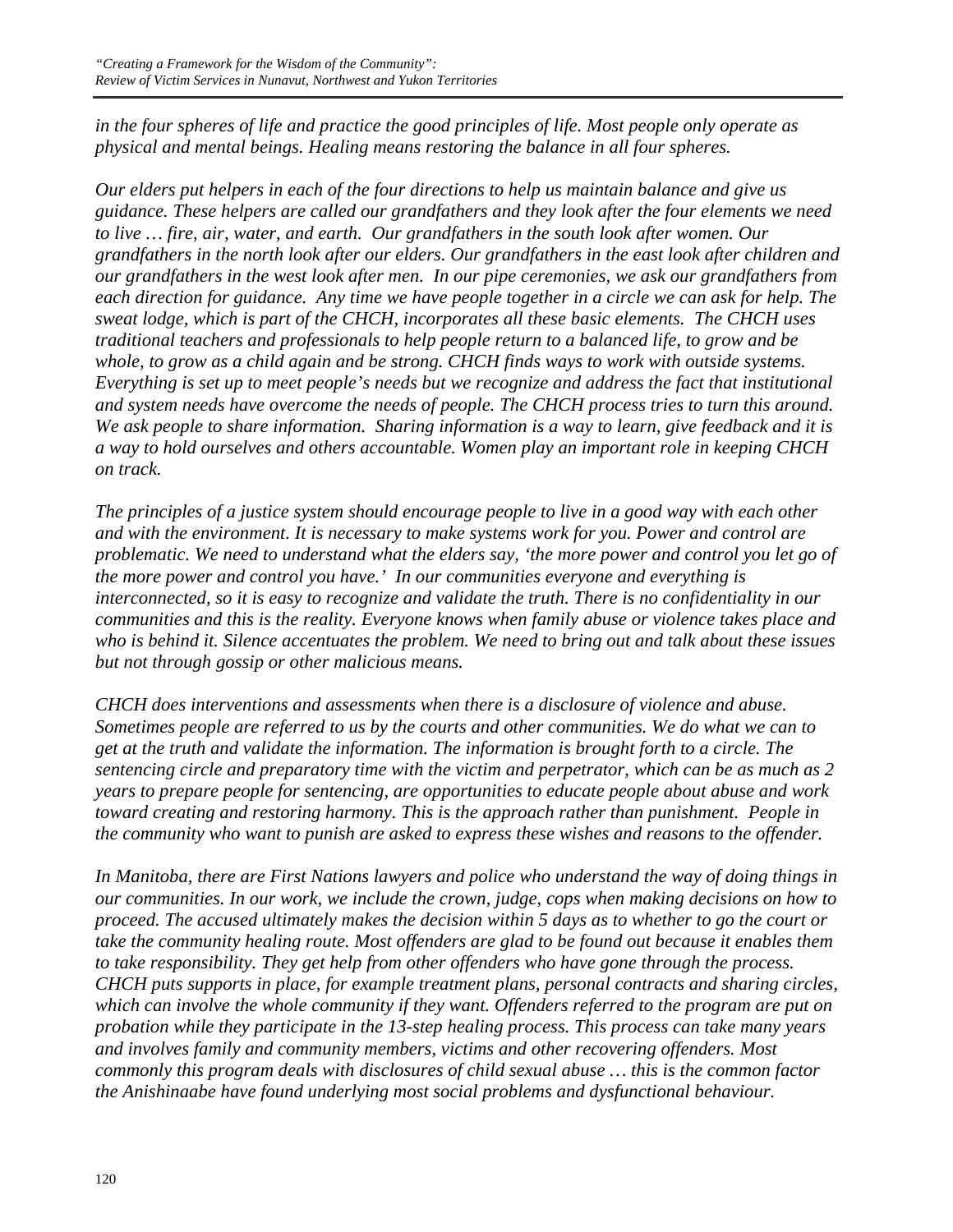*Men most often are the offenders, but some women are too, although they hide it better. Ask family members who are healing to talk to the man because this is the least intrusive way. It is hard for people to deny things when someone knows you. It is important to know the real leaders and to get support from them. It is a slow process to educate people about their behaviours and to talk about it. Many people are used to talking about these things only when they are drunk, then talking turns to rage and anger. When people can't cope with the pain through alcohol, they turn to suicide. We need to communicate the message 'don't fight children and women to relieve yourself of pain.'* 

*CHCH has a week-long gathering in the bush every year. They get together as a community and socialize. But people want to do more than have games, they want to learn who they are, how to live the Anishinaabe philosophy and incorporate principles today. It is encouraging as it is paying off. They are now doing the 2nd intake of teachers doing community-based therapy training. Women are really growing, but sometimes it feels like they are only touching the tip of the iceberg … but that is the cycle. 'We need to understand the colonialism process and recognize that we survived it. All pain can become a strength and we can work together. We can learn to help ourselves, and each other.'* 

*It takes a lot of work to convince women that it is their role and responsibility and that traditionally they made the tough decisions. Peer support for women helps them to accept their role in the community. Are there healthier leaders, workers, healthier people and families, less people going to jail, less incidences of FAS, of people going to jail? These changes are starting to happen, but we still have a long way to go. The honour of any success belongs to our ancestors."* 

This approach, based on traditional Aboriginal principles and beliefs, holds a great deal of hope for regions such as the NWT where traumatic reactions and violent behaviour have become social norms, and where the majority of the population is Aboriginal. It may be that the impetus for advancing this effective community- and culture-based approach comes from the emerging interagency committees and coalitions. Or it might come from territorial women. However, whatever the source of energy, this type of approach is a goal that can be worked towards.

0TO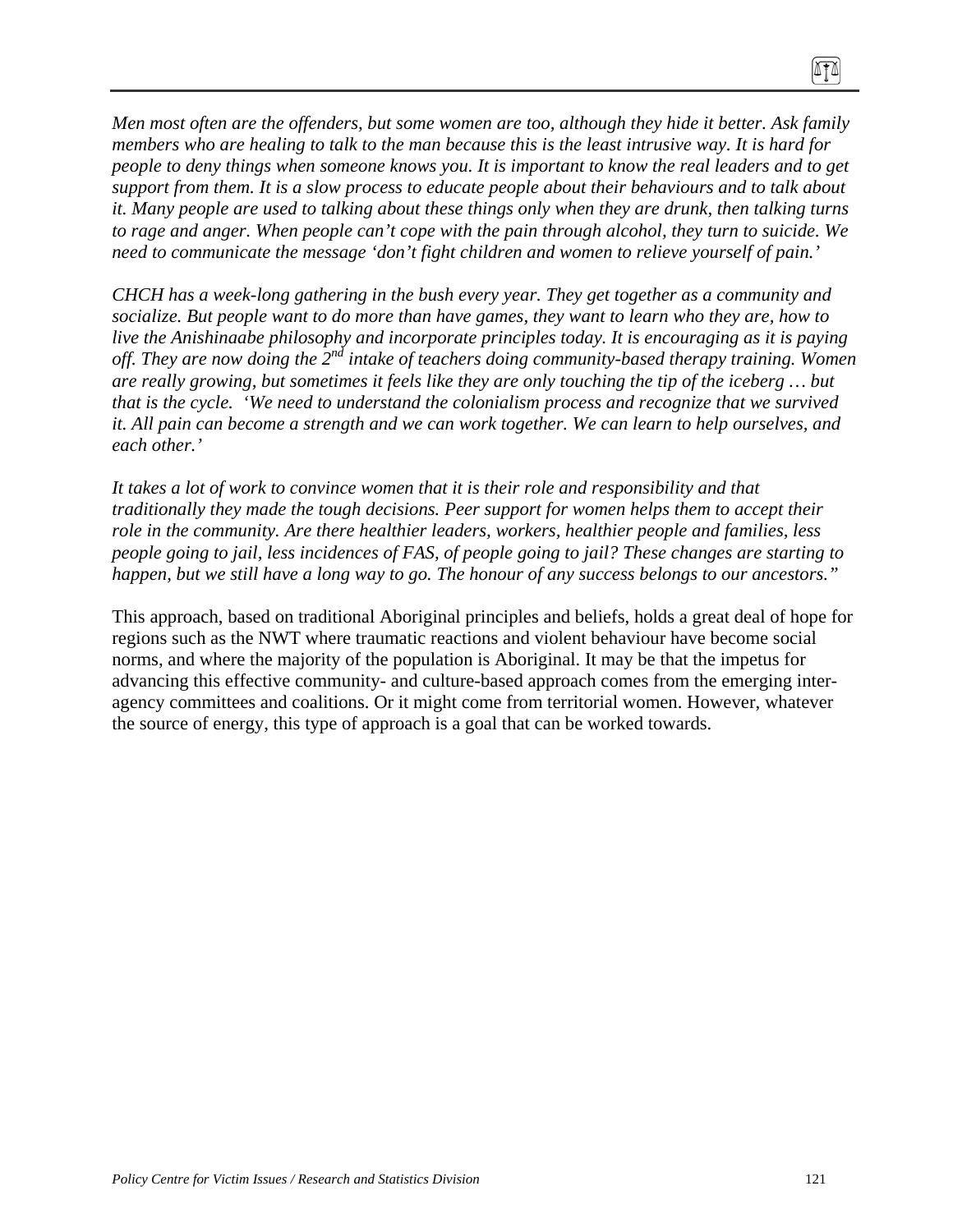# **4.0 YUKON TERRITORY**

## **4.1 Considerations in Victim Service Delivery in the Yukon Territory**

### **4.1.1 Introduction**

As in the chapters on the Nunavut Territory and the Northwest Territories, this chapter on the research undertaken in the Yukon Territory focuses on current formal and informal services available to victims of crime. Accordingly, it also is devoted to building a working knowledge of key contributing factors that need to be taken into account when designing any new services, or modifying existing services. Again, many of the service providers, community caregivers, victims of crime, and federal, territorial and municipal government policy and decision makers interviewed during this research requested that existing cultural differences between First Nations cultures and the dominant Canadian culture be taken into account in this process. To address this, discussions on historical considerations as well as on current social conditions and norms are included. Together, these provide a basis for understanding the findings on current victim service programs and delivery, and any challenges still to be addressed. In the Yukon, key information pertinent to understanding victim service delivery here includes:

- Yukon demographic data;
- Yukon social conditions and related statistical data:
- Yukon historical considerations; and
- Yukon Aboriginal cultural and linguistic groups and political status.

## **4.1.2 Yukon Demographics**

There are 17 communities in the Yukon with a total population of 31,256 people.<sup>112</sup> Approximately 74% of the population lives in the capital, Whitehorse. Dawson City and Watson Lake are the next largest communities with populations of  $1,953$  and  $1,662$  respectively.<sup>113</sup>

In terms of ethnic origin, 21% of the population is First Nations or Metis. The remainder of the population is largely persons of European descent (76%). Asian and African persons make up 3.5% of the population. $114$ 

Approximately 20% of the Yukon population is less than 15 years of age (the same as the national average) and 6% of the population is over 65 (12% nationally).<sup>115</sup>

## **4.1.3 Yukon Social Conditions and Related Statistical Data**

The Yukon population is relatively centralized which makes any assessment of social conditions and the collection of relevant data somewhat easier than in other remote jurisdictions.

<sup>112</sup> 

<sup>&</sup>lt;sup>112</sup> Yukon Bureau of Statistics, June 2002.<br>
<sup>113</sup> *Ibid. Yukon Facts*, 2001. (For more Yukon facts see <u>www.gov.yk.ca/facts</u>.) <br>
<sup>115</sup> Yukon Bureau of Statistics. June 2002.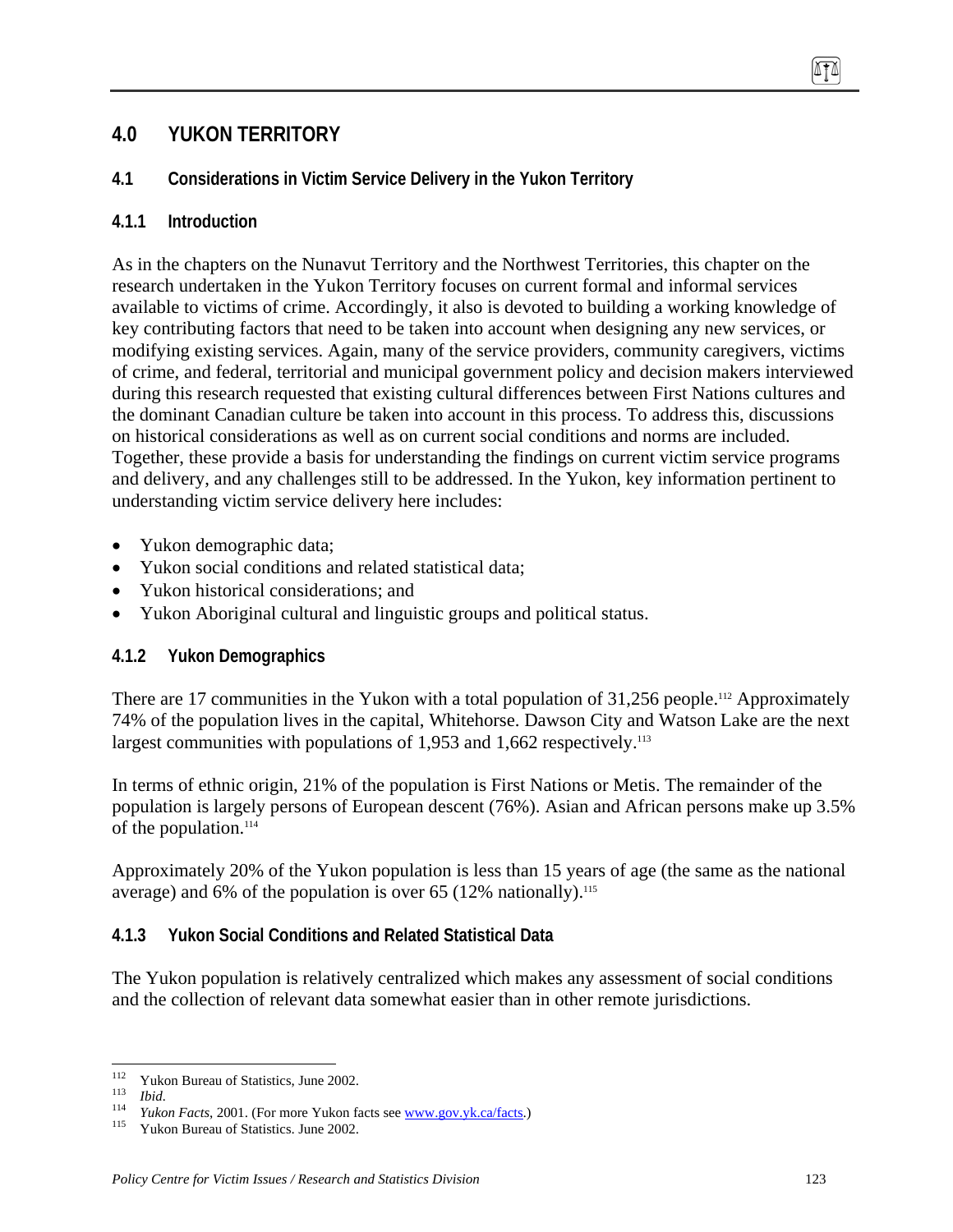In terms of overall social conditions, and according to the 1998 Yukon Health Status Report, major injury resulting from interpersonal violence is decreasing.<sup>116</sup> Also decreasing, over the last 25 years, is the admission of children to hospital for conditions related to poor living conditions (respiratory conditions, infections, etc.). These improvements are attributed to the improvements in the overall political environment which have facilitated self-determination and community.<sup>117</sup>

However, despite these obvious improvements in the overall social conditions and stability of the population, there are still areas needing improvement.118 These include the high rates of alcohol and drug abuse and high rates of interpersonal assault. In 2001, there were 153 reported spousal assaults (13.3% of all assaults), 46 reported child and teen assaults and 4 elder assaults (there were 948 "other assaults" in the same time period), <sup>119</sup> and 92 reported sexual assaults in 2001.<sup>120</sup> Although the First Nations and Métis people are 21% of the population, they form the majority of clients at women's shelters and at least half the clients in several public government assistance and treatment programs.

In addition, the rate of teen pregnancy is higher than anywhere else in Canada except the NWT, $121$ and there are high rates of sexually transmitted diseases. These statistics are reflected in the admission and service rates to various Yukon social programs. In 1995/1996, 186 female clients attended programs offered by the Yukon Department of Justice Family Violence Prevention Unit, Victim Services. The majority (75%) stated that their principal reason for participating in the program was that they were victims of wife assault. The remaining 25% said their reason was sexual assault and other issues including historic abuse.<sup>122</sup> This program has grown over the years to the point that it is a major referral for other territorial service providers. In 2001, the Yukon Department of Justice Family Violence Prevention Unit, Victim Services, served 1025 victimized individuals of which 70% were female, 45% were First Nation and most were from Whitehorse. Sixty-seven percent said their reason for seeking assistance was related to spousal assault and 21% said their reason was related to sexual assault.

The Child Abuse Treatment Centre saw 315 people in 2001, and the Detoxification Centre (Alcohol and Drug Secretariat) had 1,200 clients in 2001. The Family Violence Prevention Unit, Offender Programs, had 250 offenders in the Spousal Assault Program in 2001. Kaushee's Place reports that it is running at 98% to 105% capacity at all times.

<sup>116</sup> 

<sup>&</sup>lt;sup>116</sup> *Yukon Health Status Report*, Yukon Government Health and Social Services, 1998.<br><sup>117</sup> *Ibid.*<br><sup>118</sup> *Ibid. Althon Crime Statistics 1995-2001*, Yukon Bureau of Statistics, 2001. It is noteworthy that the number of child/teen assaults was much lower in 2001 than in 1995. There were 288 spousal assaults and 93 child/teen assaults in 1995. However, "other assaults" are higher in 2001, up from 595 in 1995. According to K. Rodgers, "Wife Assault in Canada," *Canadian Social Trends 34* (Autumn 1994), only 26% of women in abusive relationships [in the provinces] report assault to the police. Those who experience repeated assault are more likely to report them. Only 24% of women abused by a partner use any type of social service, 6% only use a shelter.<br>*Ibid*. There were 144 reported sexual assaults in 1995. Another interesting point about reported sexual assaults in Yukon is that,

in 2001, in 56 of the 92 cases, alcohol was not a factor. In all other major assaults in Yukon, including spousal assault, alcohol

was a factor in the majority of cases.<br><sup>121</sup> "Counting Us In, A Statistical Profile of Yukon Women," Yukon Women's Directorate, April 1999.<br>*122 Ibid.*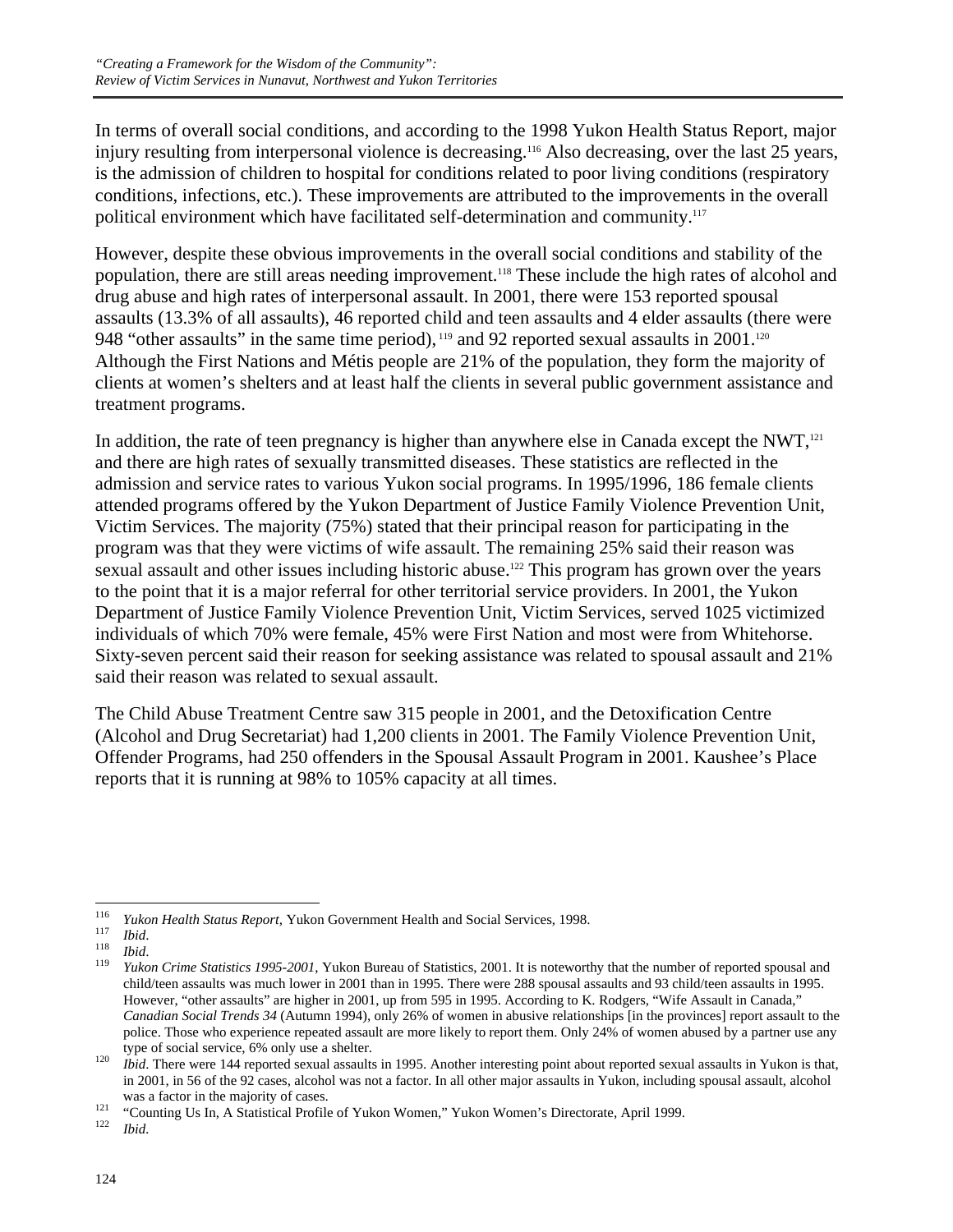The unemployment rate in Yukon is comparable to the rest of Canada at  $8.7\%$ ,<sup>123</sup> although in winter (non tourist) months it can be close to 15%. Approximately a third of the population over 15 years of age have less than a high school diploma.

Housing is less of an issue in Yukon than in other northern jurisdictions with a 15.5% vacancy rate and significantly lower rents than in other northern jurisdictions.<sup>124</sup>

In summary, while the Yukon appears to have a relatively healthy social environment and a greater range of comprehensive social programming compared to other northern jurisdictions, some problems remain. The Yukon government analysis of these problems and their proposed solutions are noteworthy.

*"There is little dispute among public health professionals that a major underlying cause is social and economic inequality. If this report demonstrates anything, it is that there is more inequality in the Yukon than in the rest of Canada as a whole. The results of this inequality are differentials in income, housing, nutrition, education, and access to services and opportunity. Those on the lower socio-economic rungs have less control over their lives, fewer tools for good decision-making and less connection to networks that offer support, employment, and life improving opportunities in general. While specialists in this area understand this, there is still at least a partial failure to face these unpopular truths on the part of decision-makers and community leaders. Perhaps the main reason for this is the perceived lack of solutions to social and economic inequality. While there are no one-shot, cure-all solutions to inequality, recognition that this is a serious problem in the Yukon is the first step to developing possible approaches.* 

*As a beginning, if the same consideration were given to the health impact of regulations, new development, new legislation, etc., as is now given to the environmental impact, a big step in the right direction would be taken. Healthy people are the best guarantors of a healthy environment. Every piece of policy, whether it concerns a new school, a mine opening, a new hotel, a sewage treatment plant, or the decision to build a sports complex should be "healthy." Where environmental impact is an important consideration, human health should be part of the environmental equation. Healthy public policy should be more than a catch phrase."*125.

## **4.1.4 Yukon Historical Considerations**

The original inhabitants of the Yukon had a sustainable hunting/gathering lifestyle based on the natural rhythms of the land and seasons.<sup>126</sup> Yukon First Nations people lived in small groups and followed a regular cycle of seasonal activities. They hunted caribou, moose and mountain sheep in spring and fall, and spent summers fishing for salmon. (The territory's name comes from the native name "Yu-kun-ah" for the great river that drains most of this area.)

As in other northern jurisdictions, this semi-nomadic subsistence lifestyle was affected by the arrival of early whalers, non-Aboriginal traders and missionaries in the mid-1800s. The effects of

<sup>123</sup> 

<sup>&</sup>lt;sup>123</sup><br>
<sup>124</sup> *Yukon Monthly Statistical Review*, Yukon Bureau of Statistics, May 2002.<br>
<sup>124</sup> One-bedroom apartments in Whitehorse are in the \$600 range, around \$1,100 in Yellowknife and \$1,500 in Nunavut.<br>
<sup>125</sup> *Yukon H* enough for survival of the group but did not attempt to make a "profit" for their own personal use, as in a "capitalist" economy.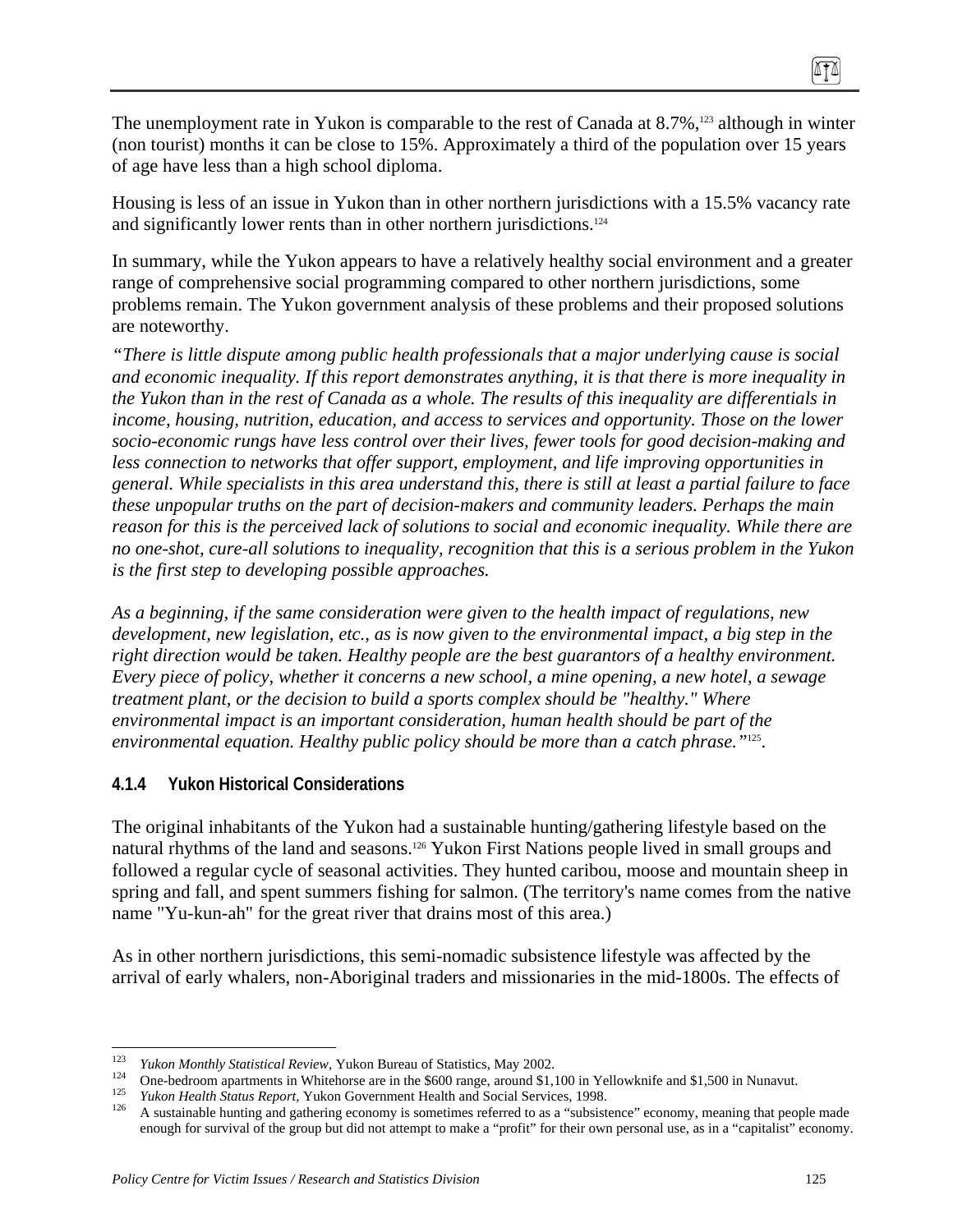alcohol, introduced by whalers, disease<sup>127</sup> and residential schools are being felt to this day by First Nations people.

In 1898 and 1899, gold was discovered near Dawson City and the area was immediately inundated with 40,000 people. In fact, it grew into the largest city west of Winnipeg. The gold rush had a dramatic impact on First Nations people. Large quantities of game were hunted along the rivers, and forest fires destroyed much of their habitat. Families were forced to travel long distances to obtain food and furs. Some First Nations people found work for wages packing supplies for the miners or working as deckhands or woodcutters for the sternwheelers that traveled the rivers to Dawson City.

When the gold rush died, many First Nations people returned to trapping. By 1921, the population of the Yukon had fallen below 5,000 and did not increase again until the building of the Alaska Highway during World War II. With the building of the highway connecting Alaska to the lower United States, the semi-nomadic lifestyle of First Nations people ended.

The impact of these 150 years of intrusions and changes on the Yukon Aboriginal peoples is best described by the Council of Yukon First Nations.

*"By this time (1940s), Yukon First Nations were still considered wards of the state and governed by the Federal Department of Indian Affairs. In addition, many mission schools were in operation. The largest ones, the Catholic Church in Lower Post, B.C and the Chootla Anglican School in Carcross, saw three generations of Yukon First Nations come through their doors. It was the law that Status Indians send their children to the Mission Schools, and this was enforced by the RCMP Children from as far away as Old Crow were sent to Carcross where they remained for 10 years or so, without seeing their families. The mission schools were set out by the Federal Government who were heavily involved with their policy of assimilation, which sought to turn Canada's First Nations into that of mainstream society. The schools did a very good job in accomplishing their purpose, stripping the children of their dignity, their identity, and their familial and communal ties. However, despite verbal, emotional and sometimes sexual abuse, our people survived.* 

*In 1960, First Nation people in Canada were given the right to vote for the very first time, this brought unparalleled hope to Yukon Indians. A new generation emerged, barely intact from the brutality of the mission schools and began a movement to fight oppression, provide vision and hope, and to gain some rights for the generations to come."*<sup>128</sup>

This process of recovery and self-determination continues to this day and has resulted in land claim and self-government agreements with 14 Yukon First Nations.129 Those in a position to fund and/or develop victim services programs need to understand these government structures and the cultures from which they emerge, as described in the following section.

<sup>127</sup> It is estimated by the Council of Yukon First Nations that up to 50% of the First Nation population in the mid-1800s were killed by disease. See <u>www.cyfn.ca</u>.<br><sup>128</sup> Council of Yukon First Nations website. See <u>www.cyfn.ca</u>.<br><sup>129</sup> Some land claim and self-government agreements are still under negotiation.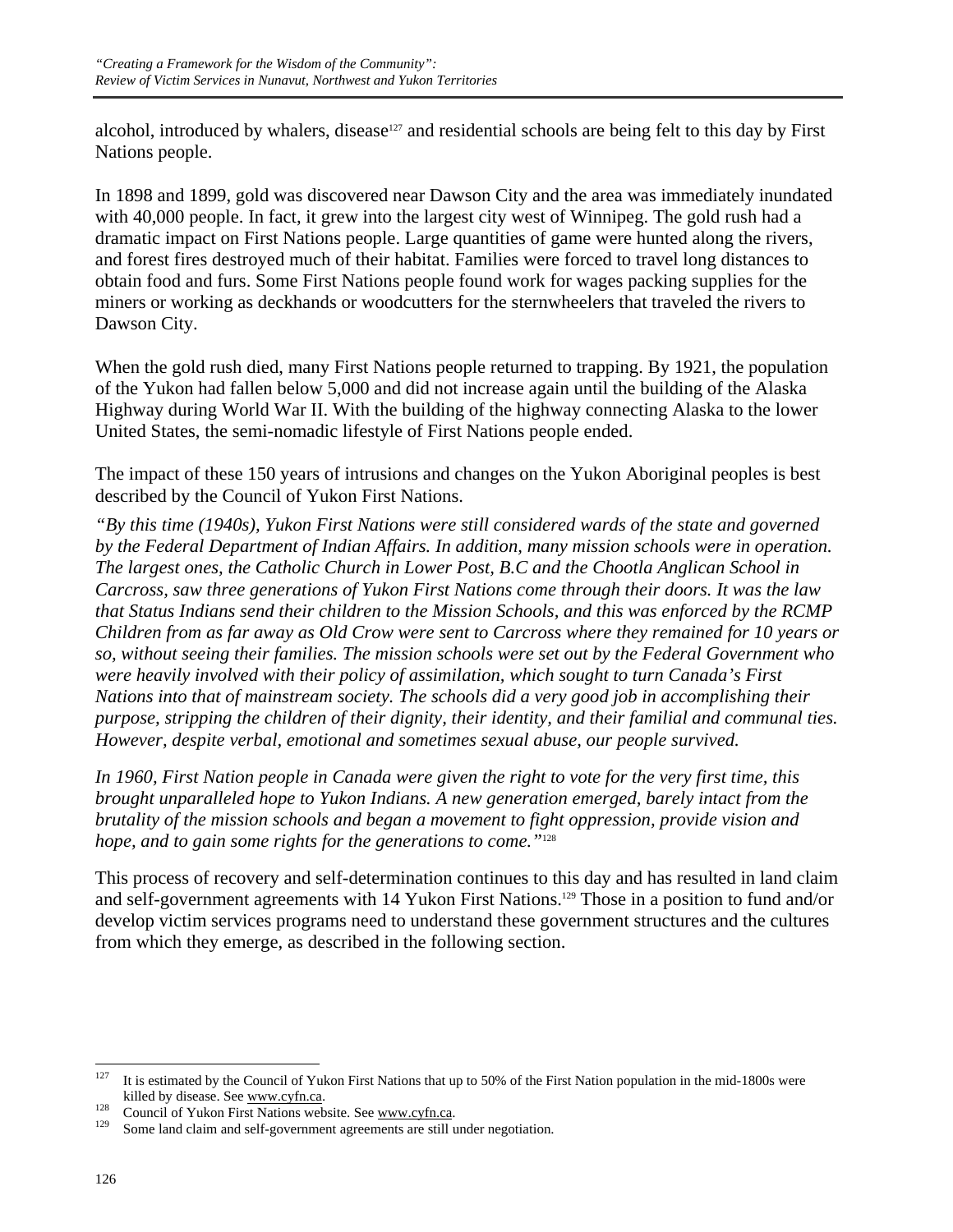## **4.1.5 Yukon Aboriginal Cultural and Linguistic Groups and Political Status**

Aboriginal people in the Yukon are descendants of several semi-nomadic cultural and linguistic groups. These groups have formed into First Nations as follows:

• Carcross/Tagish First Nations

The Carcross/Tagish First Nations, members of the Tlingit Tribal Council, are located in southern Yukon in and around the town of Carcross. The 483<sup>130</sup> members are descendants of the original Tagish people of that area and the coastal Tlingit people. They are currently negotiating a Final and Self-Government Agreement with the federal government. Among other services, the Carcross/Tagish First Nation offers some social services to its population, namely, home care, counselling, referral and social assistance.

• Champagne and Aishihik First Nations

The Champagne and Aishihik First Nations are Southern Tutchone and Tlingit of Athapaskan descent.<sup>131</sup> There are 678 members. This First Nation is a member of the Southern Tutchone Tribal Council. They have ratified a Band Final, Land Claim and Self-Government Agreement. They offer social services to their members as follows: home care, community health care, social assistance, counselling, and court assistance. They have delegated authority from the Yukon Government for child welfare. The First Nation and the Yukon Government Justice Department together sponsor Circle Court, an alternative community-based justice process. This First Nation is located in and around the community of Haines Junction in southwest Yukon.

• Kluane First Nation

The Kluane First Nation, located near Burwash Landing, has 148 members who are descendants of the Southern and Northern Tutchone peoples, people of Athapaskan origin. The First Nation is a member of the Southern Tutchone Tribal Council. It is negotiating a Final Land Claim and Self-Government Agreement. The First Nation delivers social assistance, elder care and home care.

• Kwanlin Dun First Nation

Kwanlin Dun First Nation has 1,130 members of Northern and Southern Tutchone origin and some members of Tagish origin. They have presented a Land Claim and Self-Government package to the federal and territorial government. In terms of social services, they offer social

<sup>130</sup> The First Nation membership numbers in this section are not representative of the number of First Nation members living in the home region. First Nations members may be living anywhere in Canada or abroad but are still listed on their home region First

Nation membership roles.<br><sup>131</sup> The Athapaskan cultural and linguistic tradition to which most Yukon First Nations belong is more than 1,000 years old. An archaeological dig conducted near Old Crow unearthed a spring caribou hunting site 1,200 years old which has provided evidence about the culture of these early Athapaskans. The other original, and smaller, cultural/linguistic group in the Yukon is the Inland Tlingit.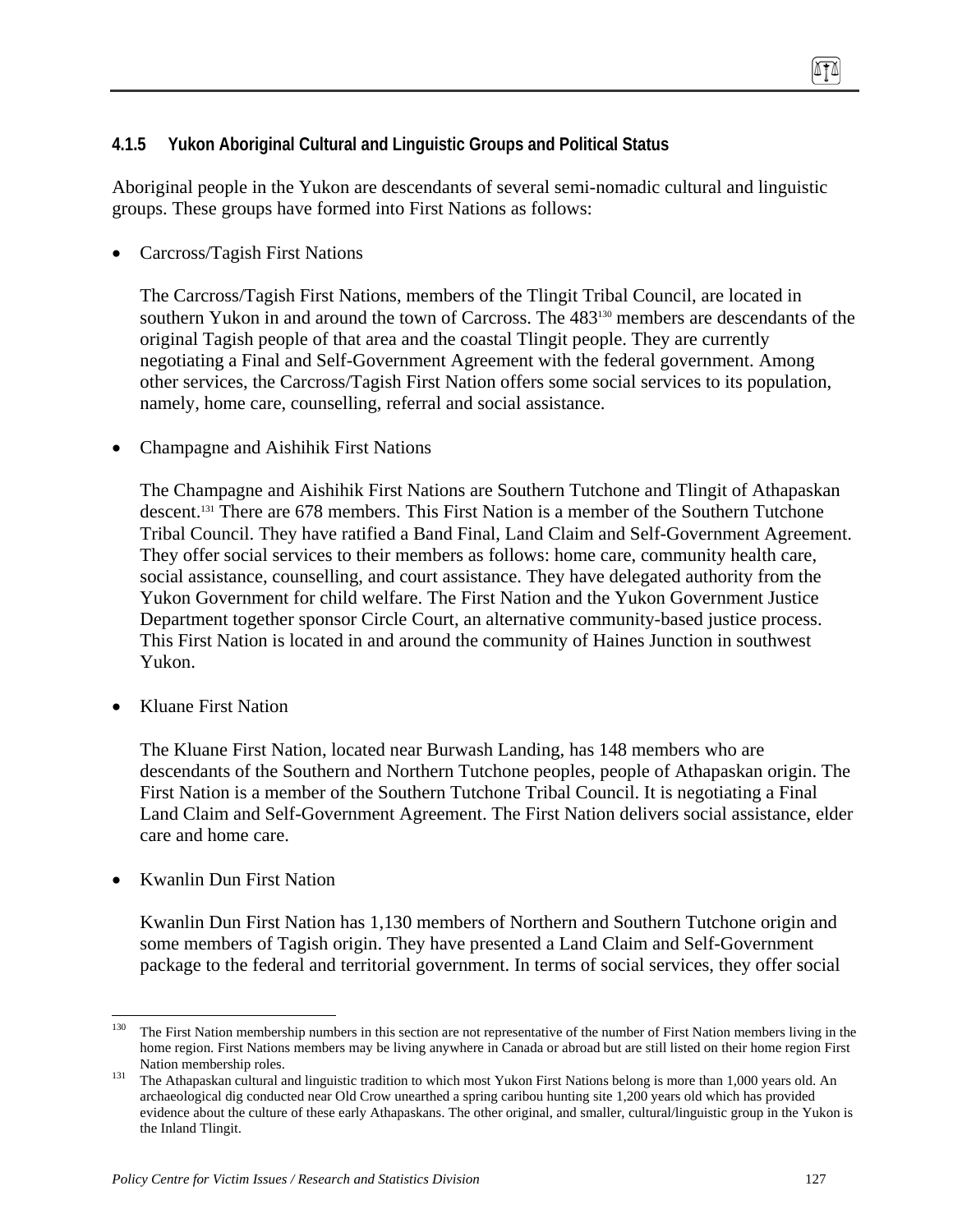assistance and elder care. They have a Community Social Justice Program with a Victims' Assistance worker. This first Nation is located in and around Whitehorse.

• Liard River First Nation

The Liard River First Nation, located in and around Watson Lake in the southeastern Yukon, has 891 members of Kaska (Athapaskan) descent. This First Nation is a member of the Kaska Tribal Council. They are negotiating a Final and Self-Government Agreement. They have a community justice program and committee. In addition, they have a women's society.

• Little Salmon/Carmacks First Nation

The Little Salmon/Carmacks First Nation is Northern Tutchone, Athapaskan in origin. They are members of the Northern Tutchone Tribal council. The 484 members have a completed Final and Self-Government Agreement. They offer some social services to their members which include counselling, social assistance, adult care and home care.

• Na-cho NY'A'K Dun First Nation

The Na-cho NY'A'K Dun First Nation, near Mayo in central Yukon, has 891 members of Northern Tutchone, Athapaskan descent. The First Nation is a member of the Northern Tutchone Tribal Council. They have a community health worker, a courtworker, a home care program and an addictions program. They also offer an employment search program. They have signed a Final and Self-Government Agreement.

• Ross River Dena First Nation

The Ross River Dena First Nation, in and around the community of Ross River in eastern Yukon, has 400 members and is a member of the Kaska Tribal Council. They are descendants of the Kaska and Slavey peoples (Athapaskan). They have negotiated a Final and Self-Government Agreement. The First Nation offers social assistance, adult care, recreation, courtworker and some education services.

• Selkirk First Nation

The Selkirk First Nation, near Pelly Crossing, is a member of the Northern Tutchone Tribal Council. There are 469 members. They have a Land Claim Settlement and offer a variety or social programs such as social assistance, home care, elder's support program and a special needs program.

• Ta'an Kwach'an First Nation

The Ta'an Kwach'an First Nation, in Whitehorse, is a member of the Southern Tutchone Tribal Council. It is negotiating a Land Claim and Self-Government Agreement. It works with Kwanlin Dun First Nation in providing its members with social services such as social assistance and elder care.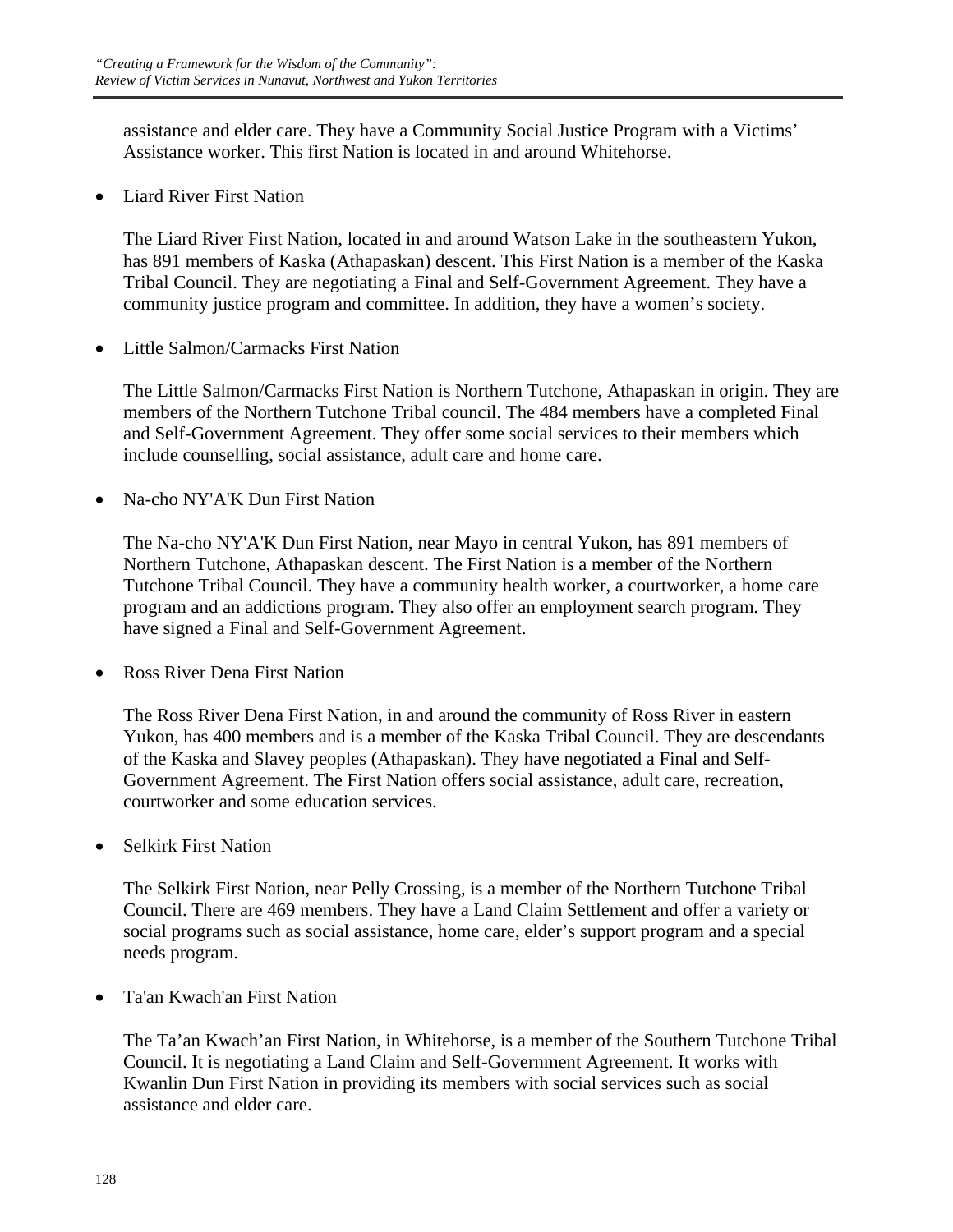• Teslin Tlingit First Nation

The Teslin Tlingit First Nation, in and around the community of Teslin, has 512 members. They have settled a Final Land Claim and Self-Government Agreement. They have social services programs as follows: addictions counselling, community health representative, youth worker, social assistance, home care and referral.

• Tr'on Dek Hwech'in First Nation

The Tr'on Dek Hwech'in First Nation, in Dawson City, has 570 members of Han ancestry. They have negotiated a Land Claim and Self-Government Agreement. This First Nation offers educational, courtworker and social assistance programs. They do home care and adult care as well.

• Vuntut Gwitchin First Nation

The Vuntut Gwitchin First Nation, in Old Crow, has 432 members of Athapaskan descent. They have completed a Final Land Claim and Self-Government Agreement and offer social development programs as follows: in-home care, counselling, referral and courtworkers.

• White River First Nation

The White River First Nation, around Beaver Creek, has 124 members of Upper Tanana and Southern Tutchone (Athapaskan) ancestry. They offer social assistance and elder's programs.

This map gives the reader some idea of these Yukon First Nations regions.<sup>132</sup>



<sup>&</sup>lt;sup>132</sup> Council of Yukon First Nations website. See www.cyfn.ca.

TI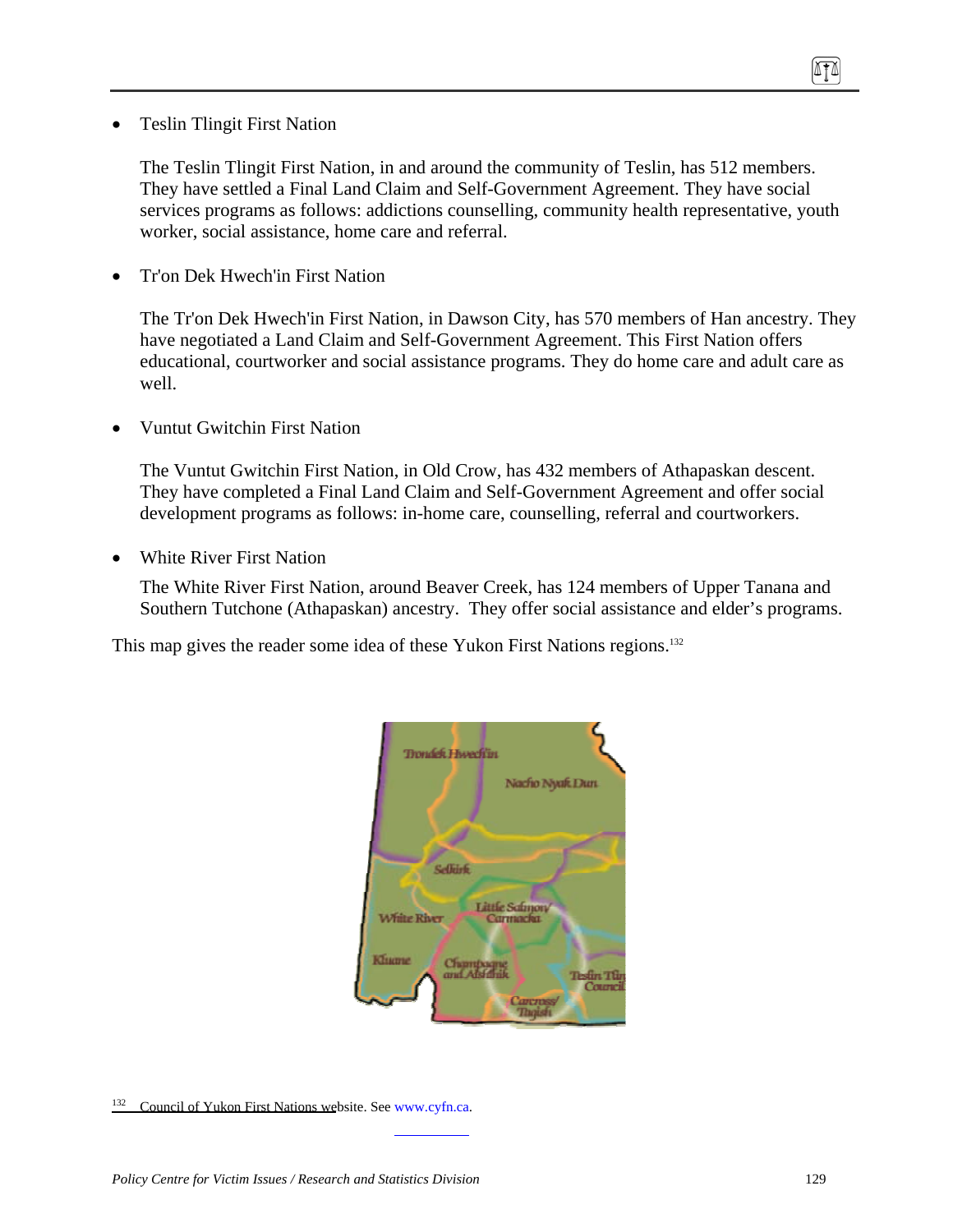# **4.2 Culture and Social Norms: Background Information**

The exploration of how victims of crime were, and are, dealt with by their families, communities and society, in this case in the Yukon, may be assisted by the following explanation about the cultural basis of social norms. Social norms around the treatment of victimized people, and around all facets of personal and collective behaviour, do not develop in a vacuum. There are a wide variety of economic and socio-political, and some would argue evolutionary, explanations for the social norms in all cultures. The following anthropological explanation of social norms provides a useful framework for understanding why victims in each culture are treated as they are.

Land-based indigenous cultures around the world, including the First Nations culture in the Yukon, share a worldview that has been referred to as "high context" by some anthropologists.<sup>133</sup> High context cultures are those cultures in which the total context of a situation is observed, analyzed and understood instinctively by all members of the group, often at the same time. Information is gathered and understood within the context in which it occurs. That context includes the movement of animals, the weather, the behaviour of people, celestial events, in short, all activities and events occurring both in the present, the past and the future. This is the reason they are called "high" context, that is, a great deal of contextual information is gathered, on a sensual level, in order to reach conclusions. Events can only be understood in the context of their relationship to other events.

In contrast, "low context" cultures are those cultures in which information is gathered, broken down and understood in separate segments. In low context cultures individuals acquire information through largely technological, non-holistic methods. That is, they rely heavily on the spoken and written word, and on technological tools such as telephones, clocks and radios. In these cultures, for example, the behaviour of animals and people are not often taken into consideration when coming to conclusions about the weather. The weather is seen as a separate phenomenon from the actions of animals and humans. In short, low context cultures rely on what is called deductive reasoning, systemic analysis and the "scientific method" to understand life. They rely much less on the overall context of events.

High context cultures do not understand time as linear but see it as cyclical and inherent in objects and beings. They do not see any element of the universe as separate for any other element, including living beings. Nothing is separate, all of life is one entity, one phenomenon. They understand their place as part of this whole, not dominating or dictating events, but living in some sort of harmonious balance with events. At the opposite end of the spectrum, low context cultures see time as marching from the past through the present and into the future. The universe is seen as a collection of discreet beings, events and circumstances that may or may not be related. And, they understand their role as one of controlling these beings, events and circumstances, not particularly blending with them.

All cultures fall somewhere within this spectrum, from high to low context. The cultures that colonized northern Canada were, and are, fairly low context. The indigenous cultures in northern

<sup>133</sup> 133 See Edward Hall, *Beyond Culture*, 1976. Aspects of this worldview, and its potential impact on victim service delivery, can also be found in the Nunavut chapter of this paper.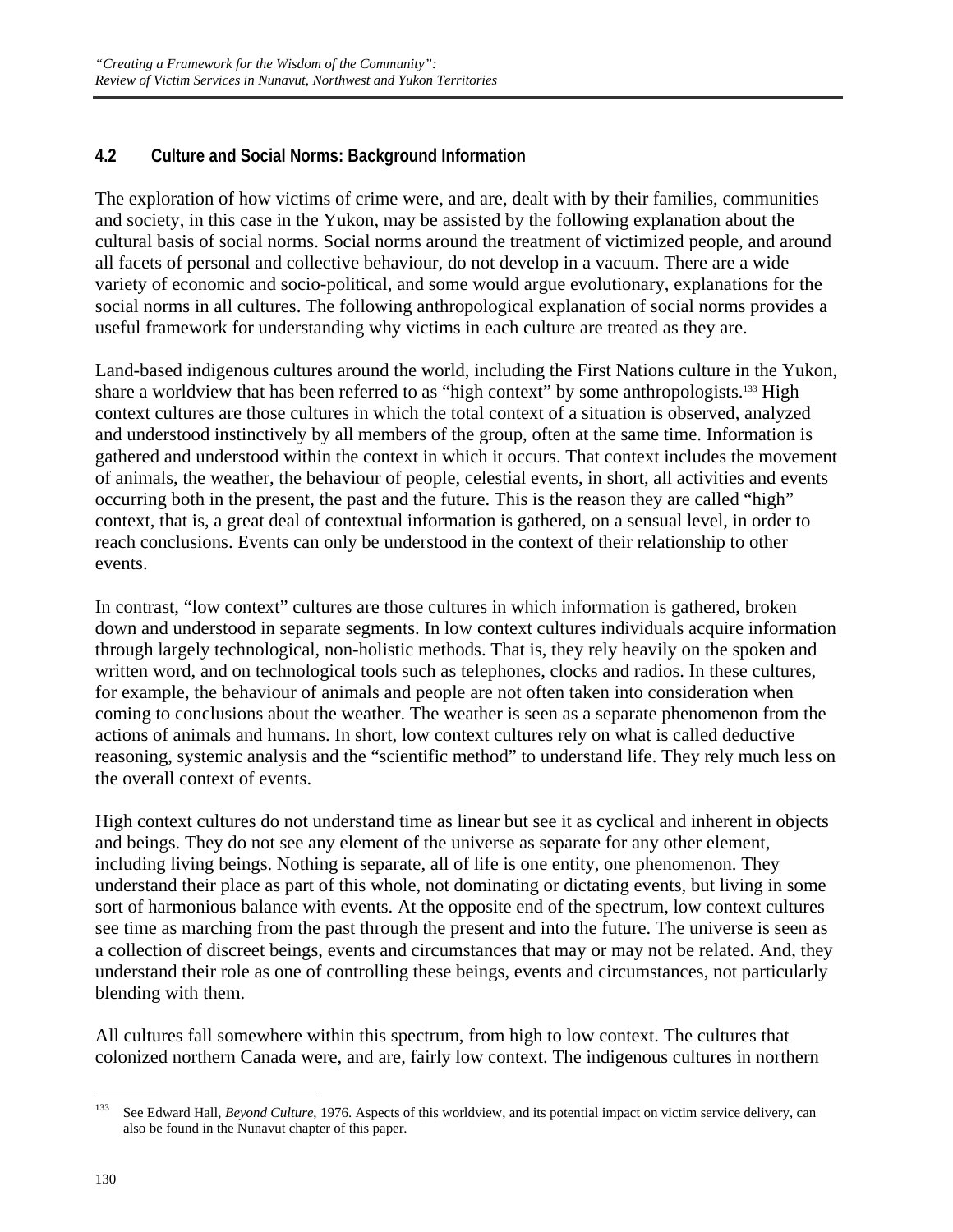Canada were, and are, fairly high context. When a low context culture overtakes a high context culture, as happened in much of the world during the 1700s and 1800s when Europe was empire building, there are many generations, and many hundreds of years, of upheaval, confusion and crisis for the high context culture. First of all, and from the outset, the indigenous high context culture is often judged negatively by the dominant culture. The worldview described above, and the resulting value high context cultures place on relationships, non-interference, sharing, conservation, emotional restraint, suppression of anger (among many other values which were important to survival in a land-based, subsistence culture),<sup>134</sup> comes into direct conflict with low context values around personal success and ambition, individualism and competitiveness.

This clash of fundamental worldviews and ethics for behaviour has created enormous trauma in the high context, First Nations cultures in the Yukon and northern Canada. To make matters worse, the grief and confusion from this loss of identity and collective integrity has been further intensified by residential school abuse, relocation of families into settled communities and the forceful integration of a regional subsistence-based population into a global capitalist economy. One of the results has been the relatively high levels of trauma, addictions, violence and victimization within the First Nations population over the last several generations.

To complicate matters, its not completely clear how these phenomena, when they occurred, were dealt with prior to this lengthy period of colonization and assimilation. For example, there are varying accounts of how women and children were treated in pre-colonial times. And, there are differing descriptions of how violence was defined and dealt with. However, an understanding of the social norms in both high and low context cultures is a useful tool in understanding why cultures behave as they do.

## **4.3 Services Available in Yukon Communities**

#### **4.3.1 Scope and Methodology**

At the outset of the research process, a decision was made by the parties sponsoring and undertaking the research to review only the main victim service providers in the Yukon Territory. This decision reflects the existence of a relatively large number of comprehensive, long-term, and universally available, services for victimized people in the territory. In addition, unlike other northern and remote jurisdictions, all Yukon communities but one (Old Crow) are accessible by road, making universal service provision more possible. There are 17 major serviced communities, all administered from Whitehorse. (This is unlike other northern jurisdictions, for example Northwest Territories where 30 communities in 6 separately administered regions, with a limited road system make centralized universal service provision less possible.) These universal services have their headquarters in the capital, Whitehorse, where 74% of the population, 22,879 people, reside.<sup>135</sup>

A total of 30 interviews, with respondents from 24 universally available Yukon services, were undertaken for this inventory. These services, all headquartered in Whitehorse, include:

 $\sqrt{10}$ 

<sup>1</sup> 134 See Brant, Clare C., M.D., *A Collection of Chapters, Lectures, Workshops and Thoughts*, available from the Native Mental

Health Association of Canada, 1996.<br><sup>135</sup> Total Yukon population is 31,070. Yukon Bureau of Statistics, June 2002.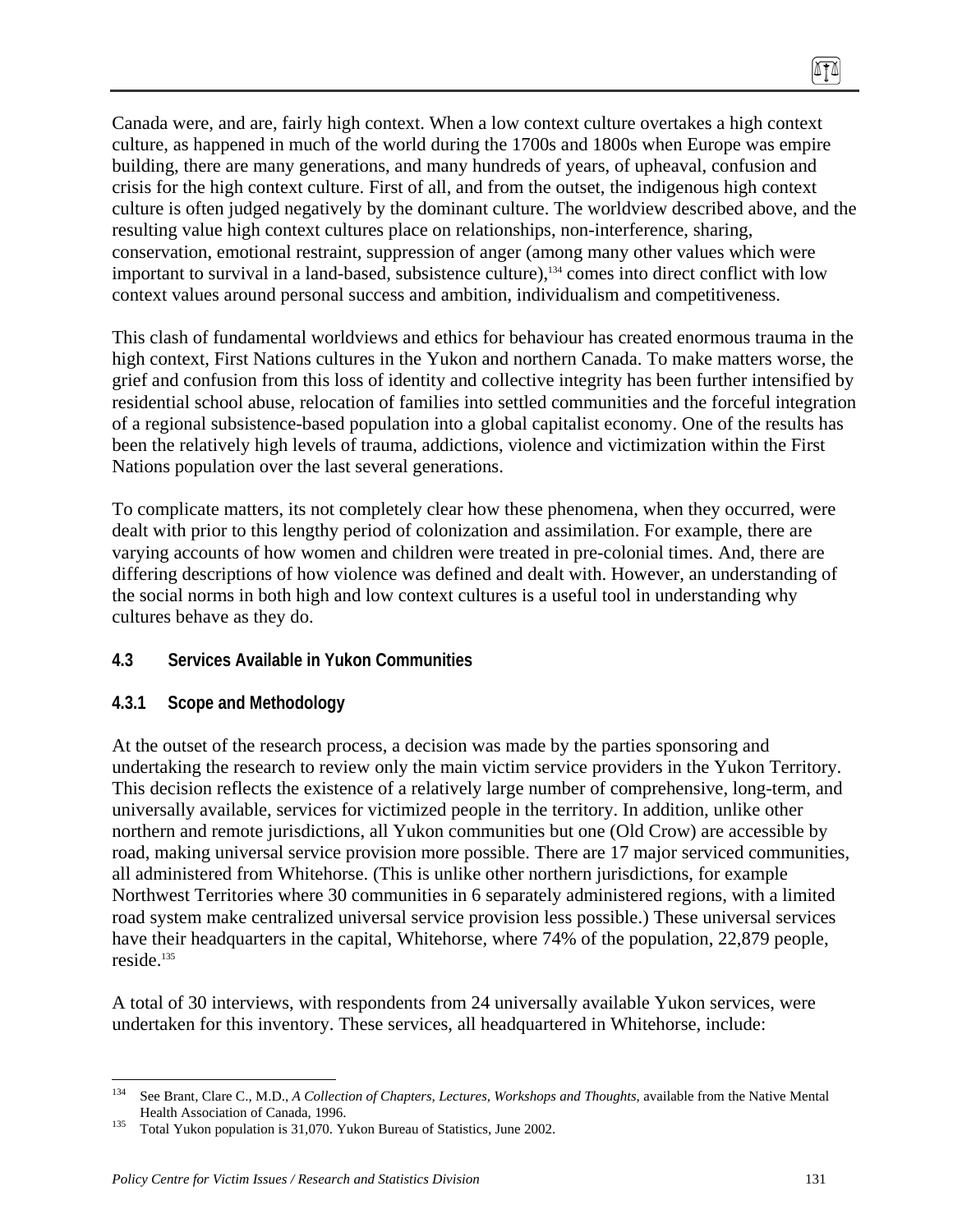- Kaushee's Place, Yukon Women's Transition Home Society;
- Victim Services, Family Violence Prevention Unit, Yukon Justice;
- Crimes Against the Persons Unit, RCMP;
- Child Abuse Treatment Services, Yukon Health and Social Services:
- Bringing Youth Towards Equality and Youth Shaping the Future Council;
- Victim Witness Assistance Program, Justice Canada;
- Women's Directorate, Yukon Government:
- Offender Programs, Family Violence Prevention Unit, Yukon Justice;
- Yukon Status of Women Council;
- Victoria Faulkner Women's Centre;
- Yukon Public Legal Education Association;
- Committee on Abuse in Residential Schools;
- Fetal Alcohol Syndrome Society of Yukon;
- Youth Victim Services, Family Violence Prevention Unit, Yukon Justice;
- Adult Probation Services, Yukon Justice;
- Mental Health Services, Yukon Health and Social Services;
- Skookum Jim Friendship Centre;
- Yukon Legal Services Society;
- Residential Treatment Programs, Yukon Health and Social Services;
- Community Health Centres;
- Youth Sex Offender Treatment Program, Yukon Health and Social Services;
- Yukon Family Services Association;
- Blood Ties Four Directions Society; and
- Alcohol and Drug Secretariat, Yukon Health and Social Services.

All these services either have offices in some smaller communities or travel to them on a regular basis. They actively seek referrals from the outlying communities. 136

In addition to these universally available services, community-based services, offering specific services to victimized individuals, were also contacted. These community services, based outside the capital Whitehorse, include women's shelters, community justice programs, and victim healing programs. A total of 12 community-based services were contacted for this inventory. These services include:

- Magedi Safe House, Ross River;
- Carmacks Safe House, Carmacks;
- Help and Hope For Families Society, Watson Lake;
- Liard Aboriginal Women's Society, Watson Lake;
- Dena Keh Justice, Liard First Nation, Watson Lake;
- Dawson City Women's Shelter, Dawson City;
- Dawson City Group Conferencing Society, Dawson City;
- Southern Lakes Justice Committee, Carcross;

<sup>136</sup> 136 This is not to imply that there are no gaps in service. In fact, many respondents made recommendations that there be greater effort to provide less centralized, more community-based services. See section 4.4, "Recommendations for Victim Services in Yukon Territory."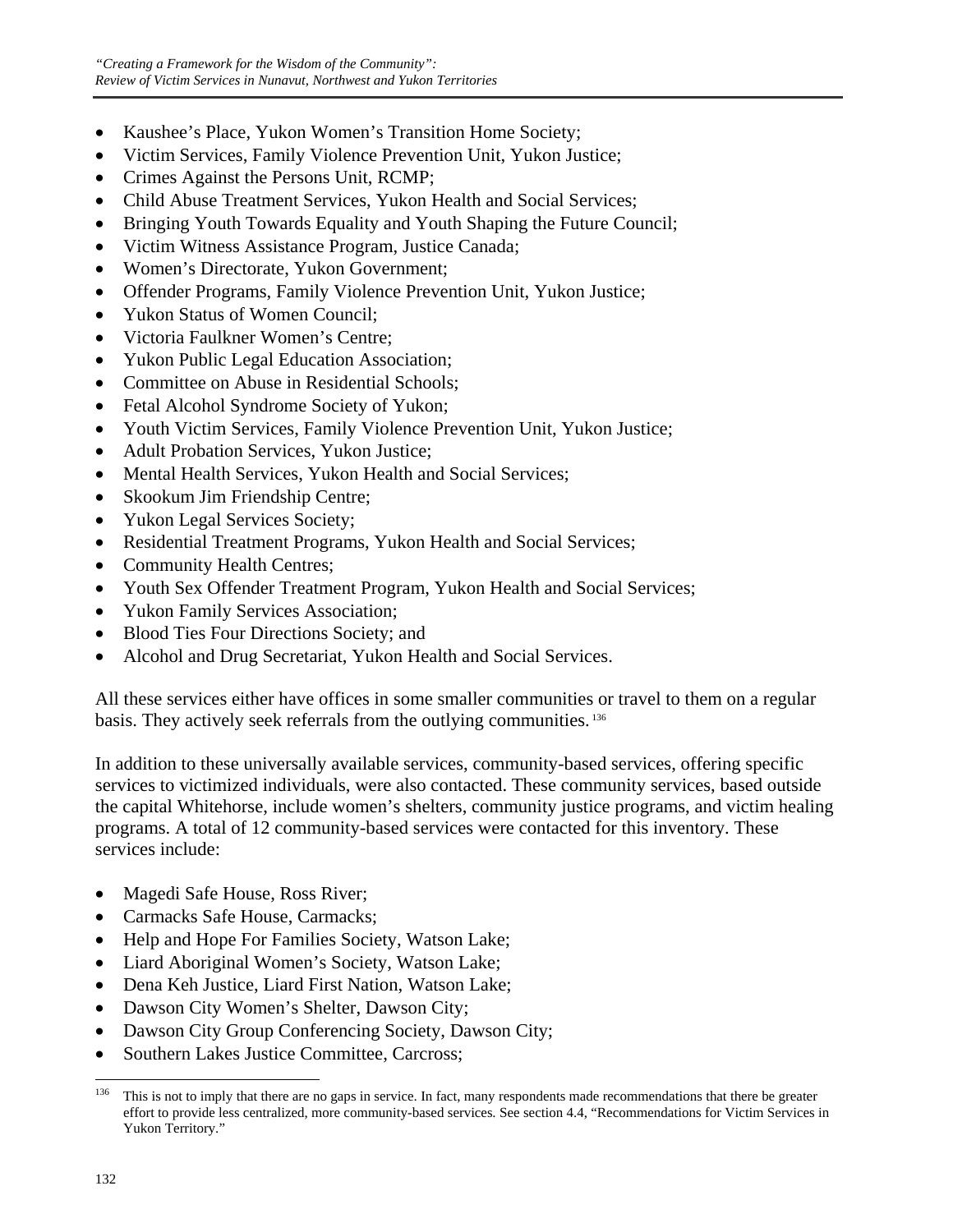- Haines Junction Justice Committee, Haines Junction:
- Kwanlin Dun First Nation Community Justice Program, Victim Services, Whitehorse;
- Kwanlin Dun First Nation Community Social Justice Project, Whitehorse; and
- Whitehorse Health Centre, Whitehorse.

Service providers whose mandate includes the entire territory are all based in Whitehorse. These service providers were interviewed in person between May and June 2002. Community-based rural service providers were interviewed by phone during the same time period.

Contact numbers, and other pertinent information, were taken from several Yukon directories focused on the provision of social service information. These directories include:

- "Yukon Family Violence Resource Directory 2001" (published by Yukon Women's Directorate and updated bi-annually);
- "Phone Directory of Yukon Agencies and Services" Yukon Justice, Victim Services website at www.justice.gov.yk.ca;
- NorthwesTel Yukon phone directory "Hot Peach Pages Abuse Help Lines"; and
- "Yukon Community Directory: Resources for Personal Growth and Development, 2002 Edition" (published annually by Nansi Cunningham as an NGO fundraiser).

## **4.3.2 Inventory Findings**

Details regarding each service interviewed for this research can be found in *Victim Services in the Territories: A Compilation of Contacts and Resources."* Insights interviewees shared regarding successes and obstacles to service provision can be found in the following sections of this chapter. Their recommendations for service provision to victimized people can be found at the end of this chapter. In addition, many respondents shared their understanding of informal and traditional ways of dealing with victims.

## **Traditional and Existing Informal Victim Services in the Yukon Territory**

The purpose of gathering information on traditional First Nations of dealing with victimization is to explore approaches that may have worked in the past, and that therefore might be built into the design of any new victim-centred services. The purpose of gathering information on current informal ways of dealing with victims is to understand how gaps in contemporary formal services are being addressed. Given the degree of need, and the competing demands for limited resources, it is important to learn from, and to build on, the informal supports that have worked in the past, and continue to work in the present.

The information in this section is based on interviews with Territorial First Nations people, most of whom are currently key service providers in the Yukon. Their names are among those listed in Appendix A. As in the research undertaken in the other two territories, other respondents include women who were, or are, victims of interpersonal violence. The largest group of respondents are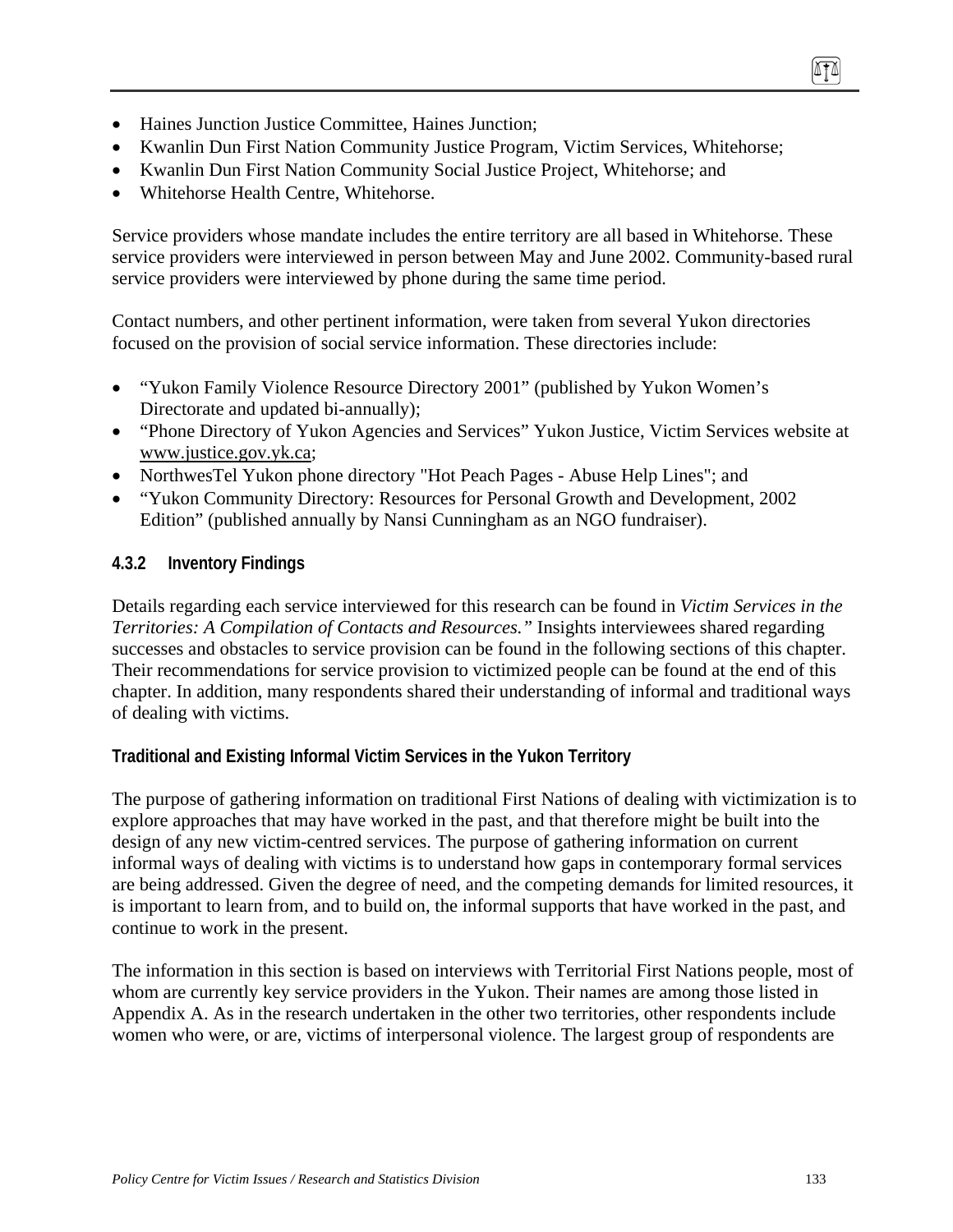those community-based service providers contacted during the inventory of YT service providers (see Appendix B). $137$ 

**Traditional Approaches to Dealing with Victims in Yukon** 

*"Women endured it."* 

*"Under the traditional First Nations clan system, there was a strict prohibition on intermarriage within clans … when there was wrongdoing, the Crow and Wolf clan leaders would have to resolve it … there might be a big community gathering to mediate and resolve it."* 

*"Traditionally men were hunters and providers; there were distinct roles for men and women … I'm not convinced women were treated well."* 

*"There were many more mechanisms to keep people connected to each other for survival … getting people into wilderness camps, back on the land, dealing with traditional elements and meeting basic needs in a supportive environment … they were more community-oriented to support each other … today victimized people are disconnected from each other, their culture, their language … they're much more isolated … it's 250 communities of 1, not 1 community of 250."* 

*"In cultures based on the circle, people take care of the circle first before you take care of yourself … all life is interconnected, that's your survival … it depends on your connection to the land and your family and others to whom you are linked … hunting and gathering societies manage relationships that are conducive to that."* 

*"Traditionally there were gender specific gatherings when there was trauma."* 

*"A lot of us don't know what responsibility and accountability and change is about … I was taught to haul water, do laundry, cook, basic skills … I had to do them or I got beat … we need to do more on family violence, sexual abuse … it has to start coming out of the grave … its so buried people are saying let it stay there … a lot of us are saying 'no, speak up!'"* 

*"They used spiritual health for healing … pray with the sun in the morning to let go … there's four directions … get up early enough and pray … my mom took me to a place up the bay … she told me that's where sweat lodges and prayers were used all the time for anything and everything."* 

*"Anything you have on your body is sacred … I carry ashes in my pocket from a sacred fire with special bark and plants my mom gathers … ashes help give me strength … there's bad people out there that give bad energy and one needs protection."* 

*"Somebody would go around and pick up all the kids who were hanging around on the street while their parents were drinking and bring them home and give them something to eat and somewhere to stay."* 

<sup>137</sup> 137 The full list of Nunavut community-based service providers can be found in *Victim Services in the Territories: A Compilation of Contacts and Resources*, Mary Beth Levan, Ottawa: Policy Centre for Victim Issues and Research and Statistics Division, Department of Justice Canada, 2002.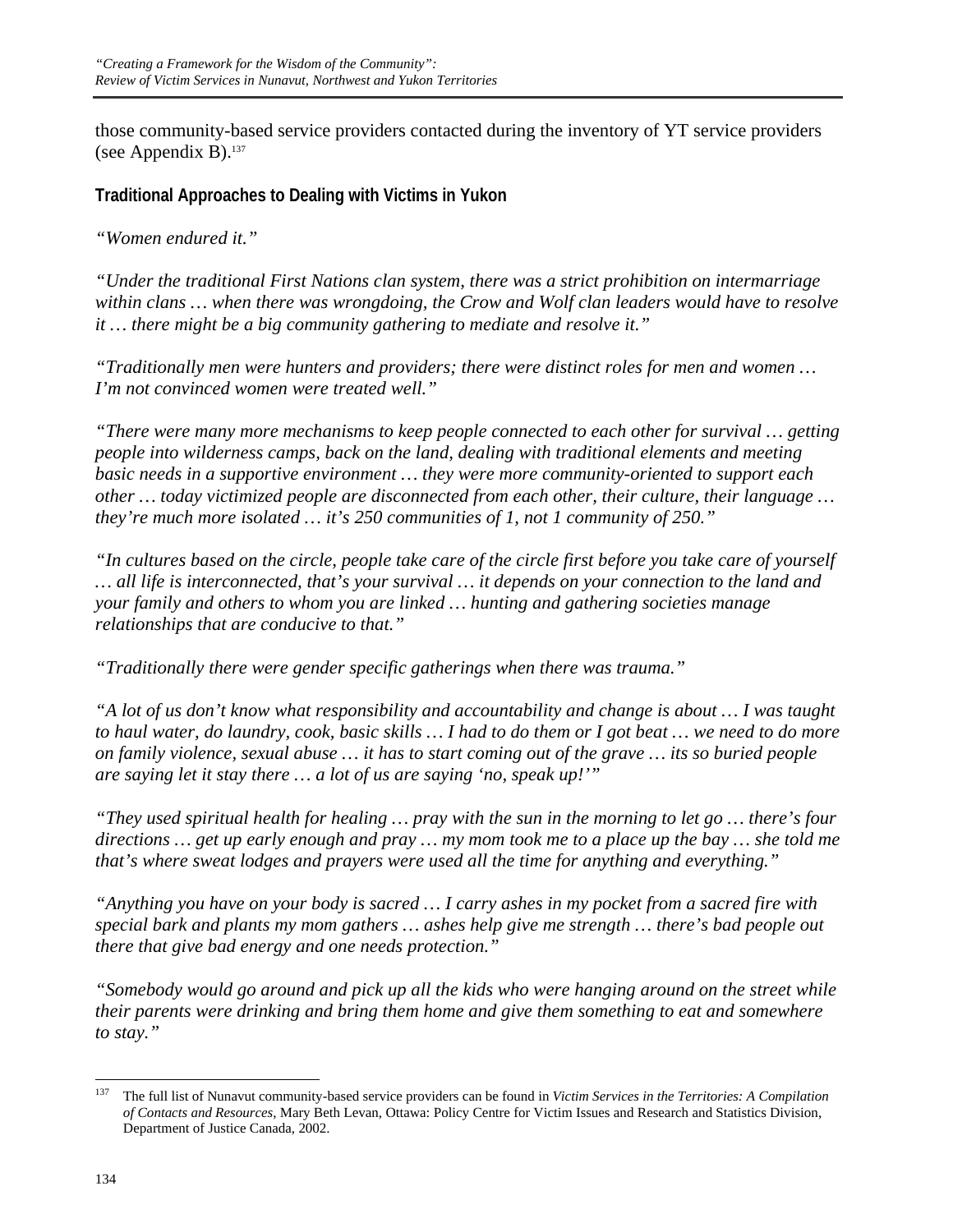*"I saw more neighbourhood community bonding when I lived in town 15 years ago … people knew everybody in the whole neighbourhood … now we don't know everybody on the same street and don't see many people doing community support …. more organized services are available."* 

## *"Some men have said that things are bad now because women are providers and working outside their traditional roles."*

Most respondents believe that victims of spousal, physical or sexual assault in the distant past did not receive very much personalized support or validation. A common response is that women and children simply "endured it."

However, these respondents note that in pre-colonial times there were more built-in coping mechanisms within the culture that, in themselves, kept people more connected to each other, and therefore safer. People had to work together in order to survive. In addition, people in those times saw their natural environment as empowering and time spent on the land, in hunting and gathering pursuits, did, according to some respondents, help people with healing and health. Prayer, sweat lodge ceremonies and other traditional spiritual rituals also helped people maintain balance and harmony within themselves and within their clan. And, according to one respondent, some people found ways to protect themselves spiritually from those with negative energy.

Some respondents note that clan leaders would meet to mediate disputes but it's unclear if incidents of interpersonal violence were dealt with in this manner. And one respondent says there were gender specific gatherings for traumatic events, but again it is not clear if these would include incidents of interpersonal violence.

In more recent times, when formal services were either non existent or in their infancy, respondents report that in some communities a few adults would gather up, feed and house those children whose parents were drinking or otherwise unavailable. A number of respondents said that this spirit of community support and togetherness has eroded in the last 20 years referring to the advent of more formalized services and a societal shift towards individualism, as opposed to communalism.

Some respondents note that there is some blaming of women for the current levels of interpersonal violence. Apparently, some people believe violence is the result of women stepping outside their traditional roles and taking on the role of 'provider,' a role previously fulfilled by the men in the community.

### **Existing Informal Methods of Dealing with Victims in the Yukon**

*"I know there is some informal community support for some people, friends or family … some people go to their clergy to talk … sometimes there are healthy people in a community and they are really helpful to people."* 

*"The issues of belonging, family and containment is very difficult for abused women in the communities… there's huge resistance to acknowledging spousal violence, its impacts on the family and its presence in the community."* 

*"Victimized people have hardly any family and community support."* 

*"The Family Violence Prevention Unit gets calls from people asking what should we say, what should we do … we educate family members and friends about how to deal with victims."*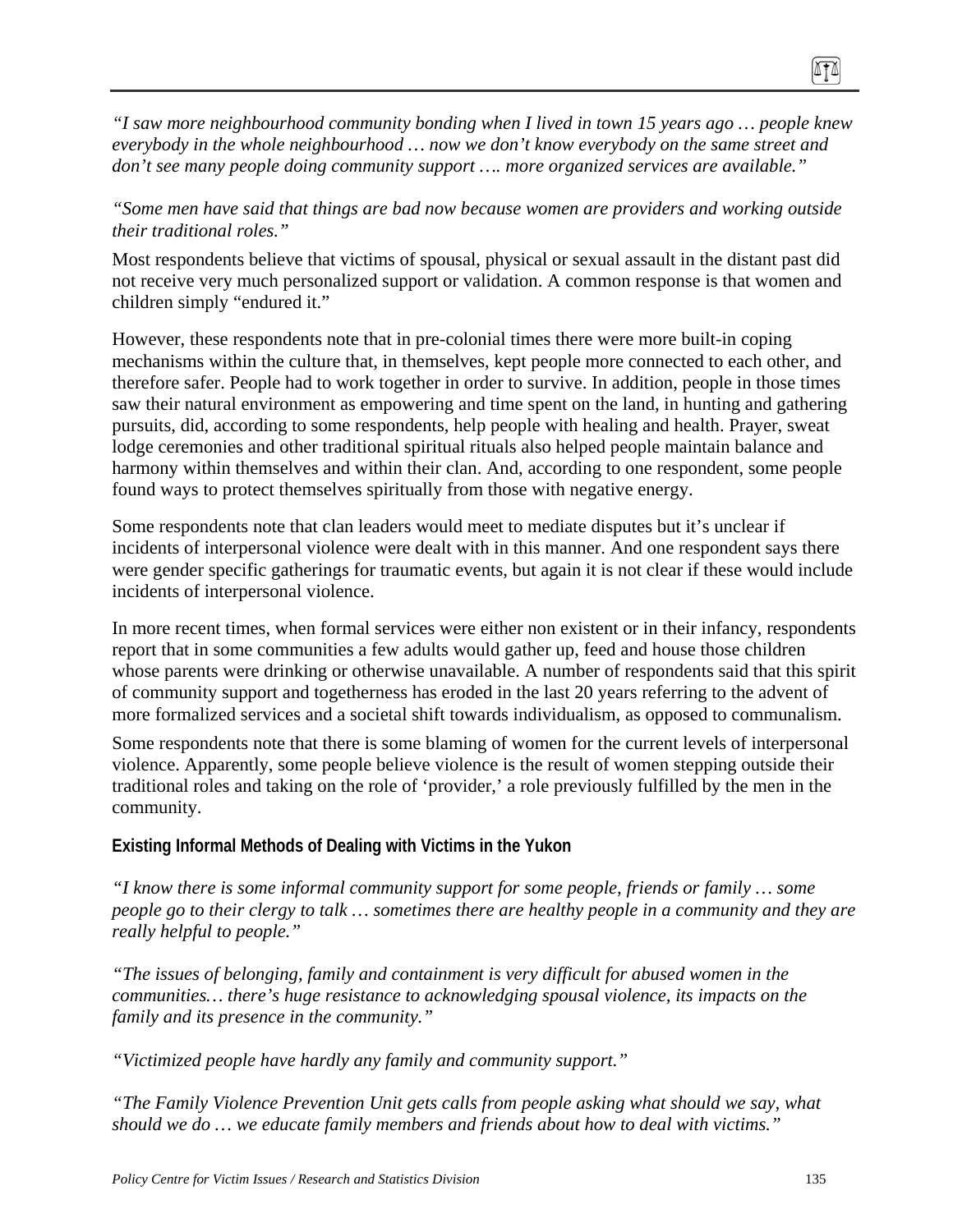*"I've been humbled to see healthy grieving in the face of horrible traumas in Old Crow … the whole community will gather at the community centre and cook for the family."* 

*"Our outreach workers offer a lot of informal outreach in the community … they go to community dinners, etc."* 

*"Everyone needs to survive … victims rely on defence mechanisms … they need support to open up … denial and avoidance are common coping mechanisms."* 

*"In recent years, First Nations have been holding healing conferences and gatherings … often the support for victims just doesn't happen … many women just don't feel empowered to speak about their lives to other people, especially when they are victims of violence."* 

*"Generally victims are silenced … victims don't come forward … they're fairly isolated in terms of dealing with their victimization."* 

*"Victims may have reached out in the past for support and it hasn't worked, so they don't reach out again."* 

*"It really depends on the community … there's a lot of telephone counseling that happens."* 

*"Agency people phone Victoria Faulkner Women's Centre and Yukon Status of Women Council looking for women-centred services which may be lacking elsewhere or to help women work through a system that's not working for them there."* 

Most respondents report that many victims of physical, emotional and sexual abuse remain hidden and silent within the community. Some towns may have a loose network of informal support, but not a great deal is known about how it works or where it exists. Two respondents stated that some victimized people are being supported through phone contact with friends and/or family members. And the Family Violence Prevention Unit reports that they get calls from community people asking how they can be supportive to the victimized people in their town.

Victim Services Outreach Workers (Family Violence Prevention Unit, Yukon Justice) are attempting to help build those informal support networks, and increase the viability of more formal services, within the smaller communities by focusing on community inter-agency cooperation and relationship building. Community building and some communal support of victims are also being encouraged by those band councils who have held healing conferences and other gatherings to address their social problems. And both the Victoria Faulkner's Women Centre and the Yukon Status of Women Council report that they receive calls from agencies seeking services for female victims that fall outside the existing formal services.

However, by and large, victimized people who don't use the more formalized services, described elsewhere in this document, develop their own coping mechanisms. Children and adults of both sexes, and in all cultures, 'deal' informally with their own victimization through a range of symptoms and behaviours known as Post Traumatic Stress Disorder (PTSD). These symptoms include identity confusion, memory dysfunction, dissociation, mental disorientation, a wide range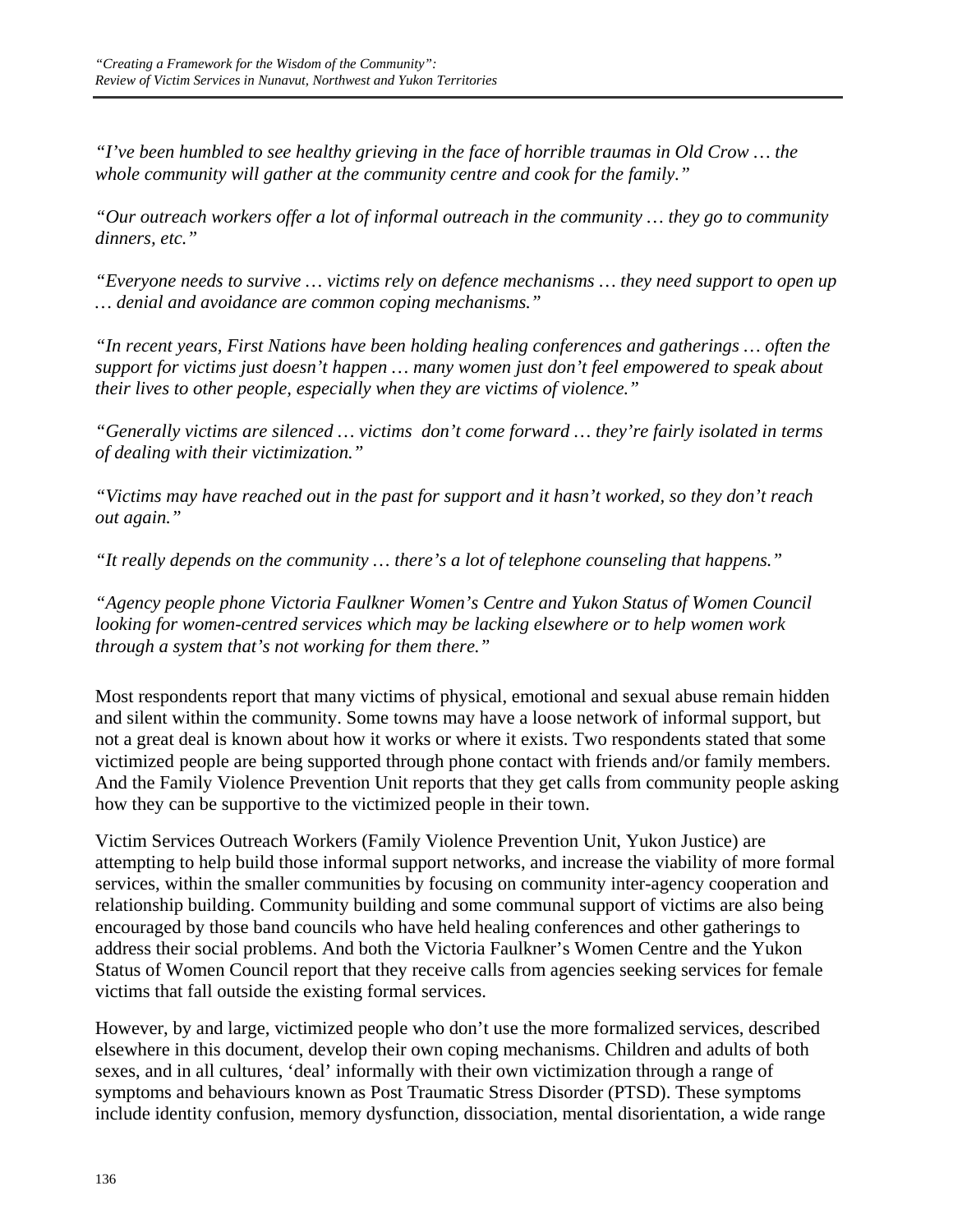of emotional and psychological problems, relationship disruptions, sexuality dysfunction, a wide range of physical symptoms, and/or a general loss of faith in life. Each individual unconsciously puts these symptoms together in a way that enables them to survive in their particular circumstances. These circumstances may be painful but they are at least predictable and familiar. In that respect, there is as much safety and happiness as the individual has come to accept as 'normal'.

There are also some more affirmative methods used by victimized First Nation individuals, and some non-Aboriginal people, to cope with their situation. For example, some respondents report that prayer, and the intervention of angels and other helpful spirits, has made a tremendous difference in their lives, and in the lives of other victimized people they know. Others say that sports, sewing and traditional crafts, dancing and singing have proven a useful tool in dealing with their victimization. But perhaps the most universal method of informally coping with violent relationships, addictions and victimization, for First Nations people at least, has always been spending time away from the community, and sometimes one's family, by going out on the land to camp, hunt, fish and trap. This can be difficult for individuals and families without the resources necessary to life on the land. However, respondents stated that it is the universal goal of most First Nations people to spend as much time as possible away from the cares and problems of community life and replenish their psychic energy at favourite spots far from "town".

According to respondents, families and communities, in both First Nation and non-Aboriginal Yukon cultures, tend to informally deal with victims in a variety of ways. There is a fair amount of collective and personal denial about the existence and impact of interpersonal violence within families and communities. Several respondents point out that abused and assaulted women and children are not a priority concern in any Yukon culture. They make the point that women in almost every culture are considered second-class, and some go so far as to see women as largely disposable citizens.

In these circumstances, it is understandable when victims are also dealt with informally through blaming and shaming. And there is also some blaming and attacking of service providers and activists who attempt to highlight the situation. Over time, victims, and sometimes those providing service to them, learn to blame themselves. Blaming and shaming have the effect of silencing people, making them easier to control, undemanding of service or recovery and obedient towards the existing private and public circumstances in which they, and their children, must survive.

#### **Implications for Victim Service Delivery**

As stated throughout this chapter, there are in the Yukon a wide variety of experienced, universally available resources for victims. However, the situation in terms of chronic violence and victimization, and its attendant denial, blaming and secrecy, is, according to respondents, very entrenched and difficult to alter.

When some victimized people finally come to the attention of the 'system,' service providers, funders and community caregivers are usually dealing with traumatic reactions that have, in themselves, become social norms over many generations. This is true in both the First Nations population and the non-Aboriginal population. As noted earlier, individuals, families and groups of people who have been marginalized, dominated and oppressed over several hundred years develop coping mechanisms for survival that include all the elements of post traumatic stress disorder.

(ITA)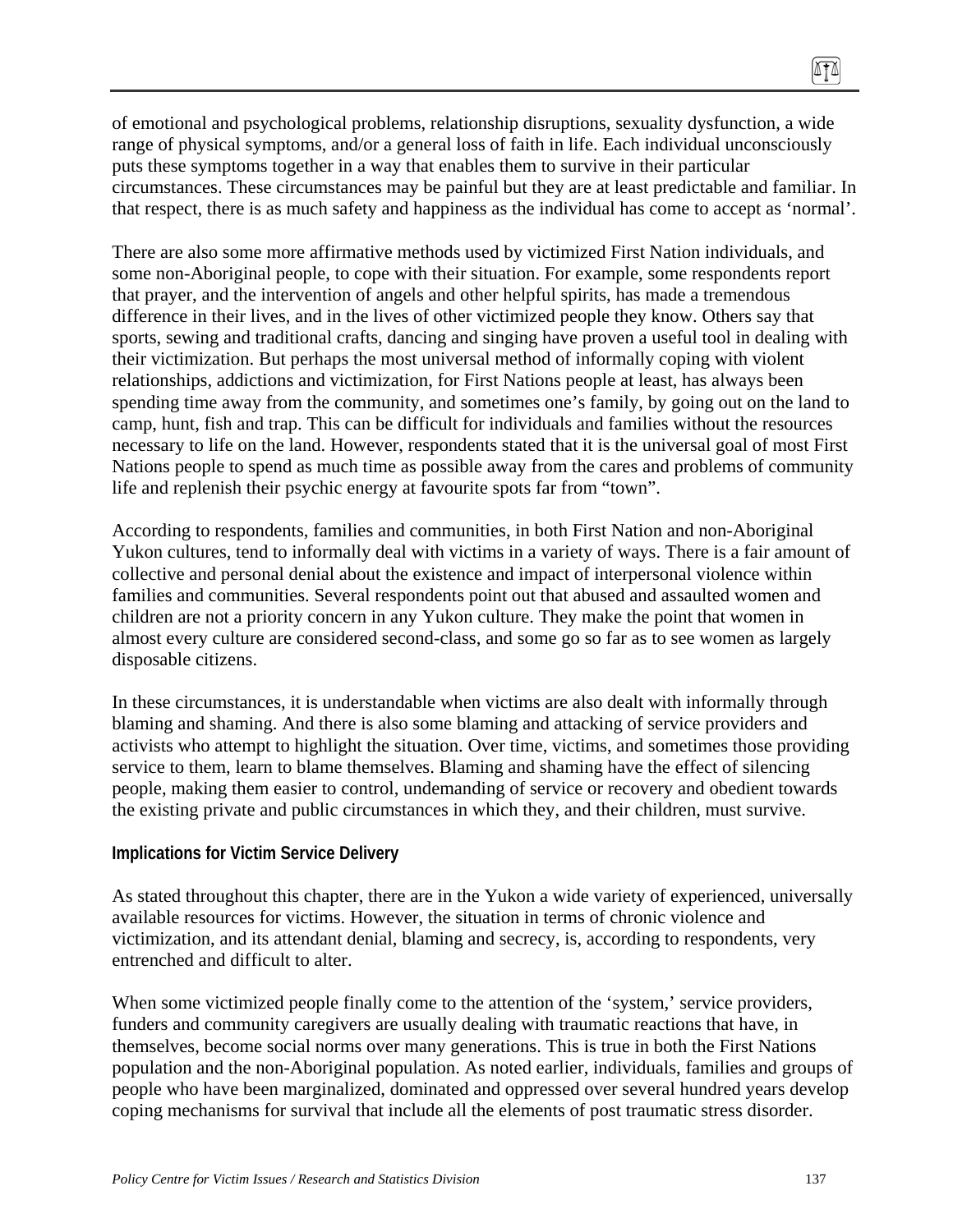When these coping mechanisms are filtered through an individual's culturally based social norms, as described earlier, they can become even more confusing to deal with. Service providers can find themselves in some difficult situations as they try, for example, to balance the need to empower an abused First Nations woman with that woman's desire to maintain an ongoing, non-confrontational relationship with her husband and his family (remembering the value high context cultures place on maintaining non-confrontational, intact family ties at all costs). Alternately, how do service providers convince an abused man from a low context culture, which values privacy, individualism and 'success,' that he might find it helpful to share his story and feelings with other men?

Service providers are in the position of needing to understand the dynamics of patriarchy, trauma, victimization, culture and social norms. This information, alongside practical information about legislation, resources and intervention methods, will at least make it easier to understand the victim's behaviour and feelings, and help them choose interventions that are meaningful to them. It may also make it easier for victim-centred programs in First Nation and non-Aboriginal cultures to assist and support each other on both practical and emotional levels.

## **Current Formal Services Available in the Yukon Territory**

Services currently available to victims of crime in the Yukon Territory can be grouped under the service categories of women's shelters, victims services, advocacy and information services, treatment programs, community justice committees, and counseling and mentoring programs.

#### *Women's Shelters*

All five Yukon women's shelters were interviewed during this research process. These shelters are located in Whitehorse, Watson Lake, Carmacks, Ross River and Dawson City. All shelters but one have full-time paid staff. The shelter in Ross River has on call, as needed staffing only. All shelters offer shelter, food, lay counselling, referral, advocacy, information and support. All shelters focus on the safety of the women and children in their facilities and promote respect for the choices and dignity of the women and children in question.

Kaushee's Place in Whitehorse is the largest shelter with 15 beds and 20 staff. It services all Yukon communities. In addition to emergency shelter, Kaushee's Place provides a 5-apartment second stage facility where women and children can stay up to 6 months as they develop plans and make arrangements for independent living. Kaushee's Place employs, in addition to shelter staff, an outreach worker, a sexual assault worker and a second stage coordinator. Programs include a 24 hour crisis line, childcare programs, aftercare programs and a parenting program in addition to regular shelter programming. Kaushee's Place also works with a variety of agencies, such as the Alcohol and Drug Secretariat and the Family Violence Prevention Unit in planning gender specific programs for women and in helping develop policy and legislation affecting victimized women and children. Kaushee's Place reports that they are consistently operating at 98% to 105 % capacity. The majority of clients are First Nations women. From January 1999 to July 2001, approximately 53% of admissions were to First Nations women. 138

<sup>138</sup> See Kaushee's Place, Yukon Women's Transition Home, Program Review, November 2001.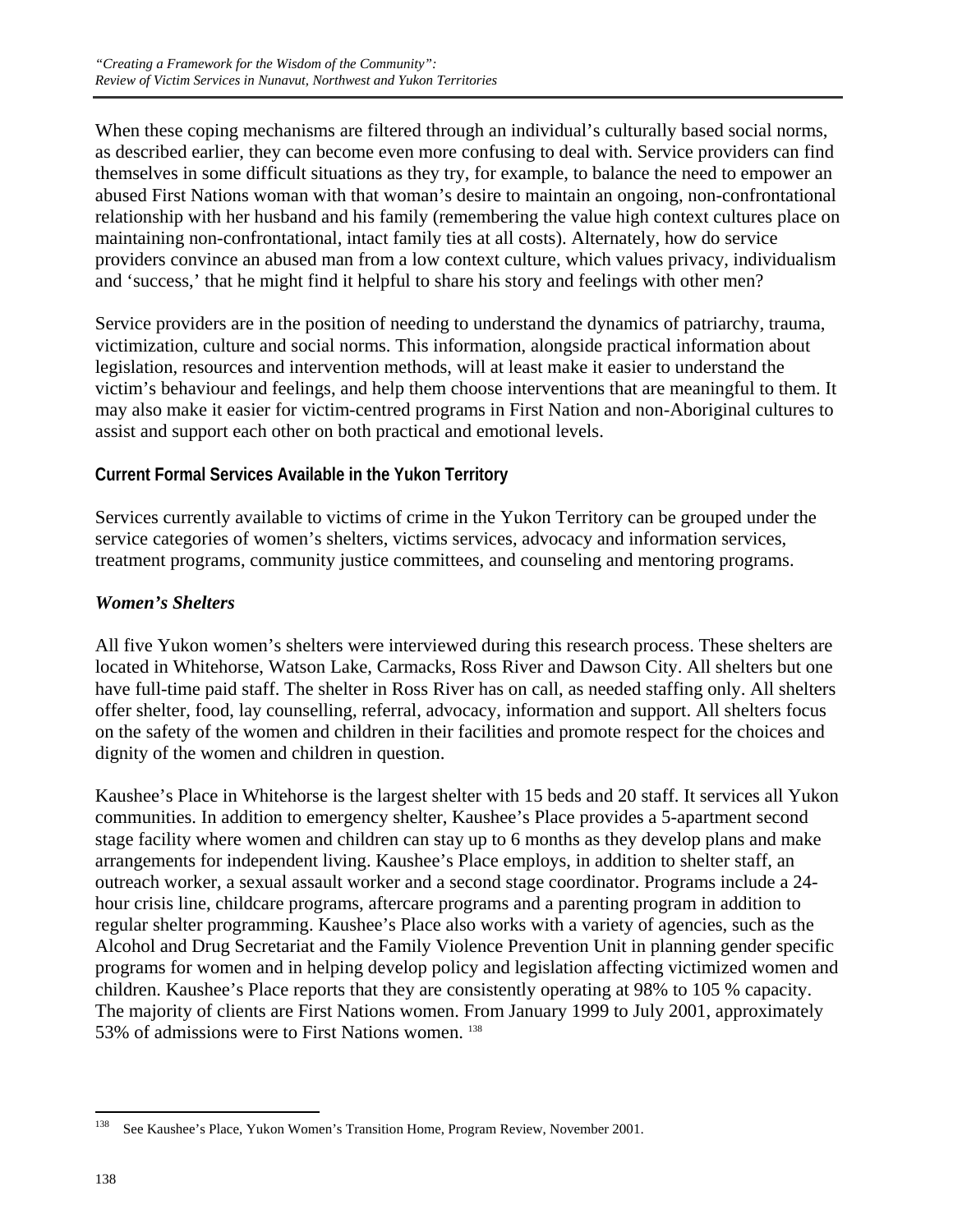The next largest shelter is in Watson Lake. The Help and Hope for Families Society operates a 13 bed transition house with 3 full-time and 3 casual staff. In addition to standard shelter programming, they take 24-hour crisis calls and offer a program called "Safe Circles," which is a weekly support circle for abused women. They also take children apprehended for up to 48 hours by Social Services for whom no suitable placement can be found.

The shelter in Dawson City, Dawson City Women's Shelter, has 3 full-time and one part-time staff. In addition to standard shelter programs, they offer a resource library and a weekly childcare program called "Kid's Time."

The shelter in Ross River, Magedi Safe House, is open to abused women, neglected children and abused elders. With 4 on call workers it is opened on an as-needed basis. They report that 20 people used their service in the past year.

The shelter in Carmacks, Carmacks Safe House, with one full-time staff and on call staff offers weekly support/culture groups in addition to standard shelter programs.

#### Victim Services

There are a large number of victim-centred, comprehensive, diversified and universally available victim service programs in Yukon. They include:

- Victim Services, Family Violence Prevention Unit, Yukon Justice;
- Kwanlin Dun First Nations Community Justice Project Victim Services;
- RCMP Crimes Against the Persons Unit Victim Assistance volunteers;
- Crown Victim Witness Assistance Program, Justice Canada;
- Committee on Abuse in Residential Schools:
- Youth Victim Services, Family Violence Prevention Unit, Yukon Justice;
- Liard Aboriginal Women's Society; and
- Child Abuse Treatment Services, Yukon Health and Social Services.

All victim-focused programs offer supportive lay counselling and referral services in addition to other services as described below.

Victim Services, Family Violence Prevention Unit, Yukon Justice

Yukon Justice Family Violence Prevention Unit, Victim Services, offers home and hospital visits, crisis intervention, advocacy and court accompaniment. They assist with Victim Impact Statements and offer a Women's Program whose goal is the safety and recovery of women victimized by spousal assault. They have 5 full-time staff, 3 part-time staff and handled 782 cases, a total of 1025 victims, in 2001/2002. Seventy percent of their clients are women and 45% are First Nations. Victim Services has offices in the Whitehorse RCMP detachment as well as in Dawson City and Watson Lake. They travel and offer services in Mayo, Ross River and other communities. Victim Services also does public education, workshops and training, school presentations and offender assessments. They assist in Peace Bond applications and with Emergency Intervention Orders and

(ITA)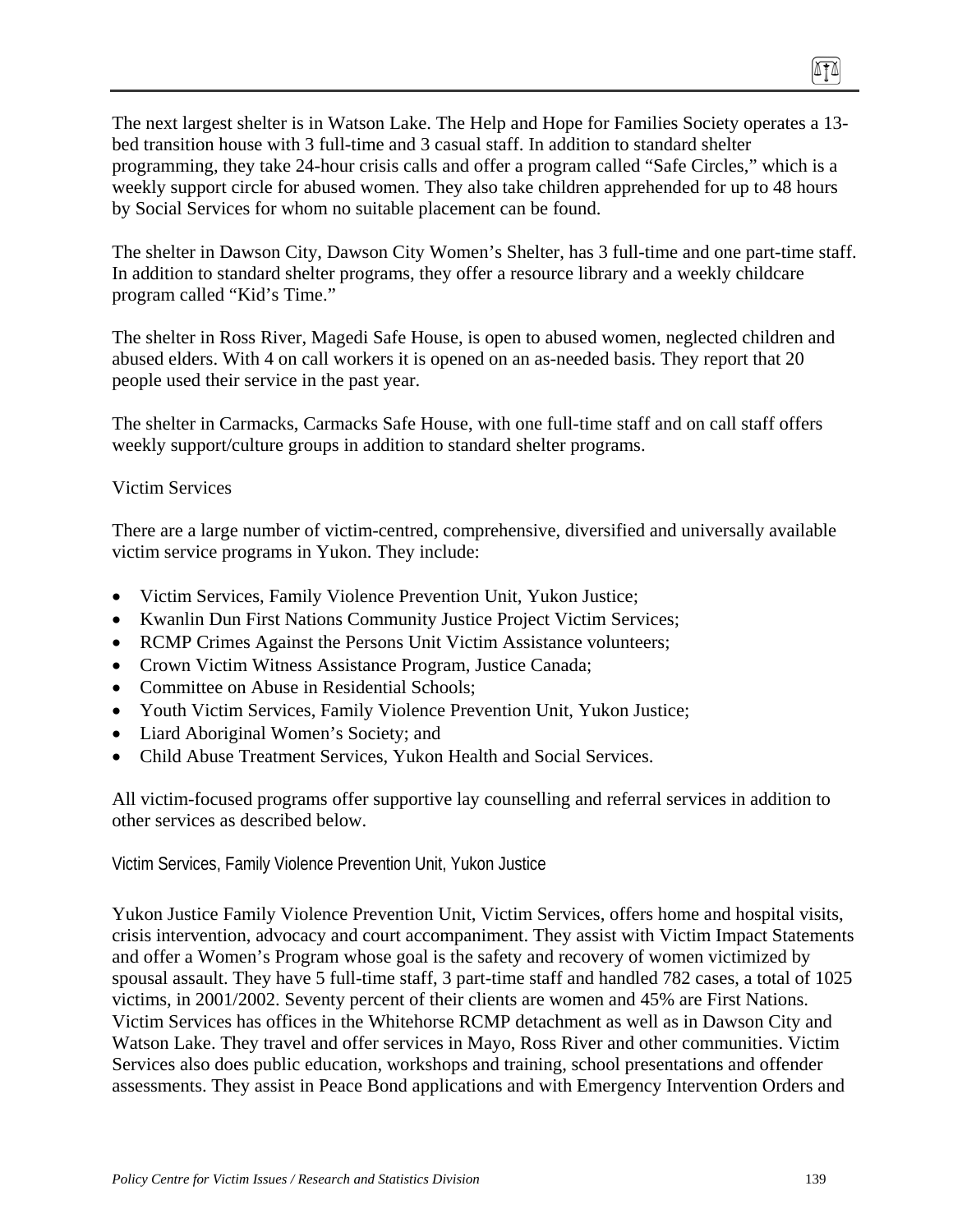Victim Assistance Orders. Their focus is victims of spousal assault (67% of case load) and sexual assault (21% of case load).

Kwanlin Dun First Nations Community Justice Project Victim Services

Kwanlin Dun First Nation Victim Services offers one-to-one and group counselling in the form of healing circles for victimized First Nations people and their families. Their focus is Kwanlin Dun band members residing in Whitehorse. There is one staff person who also takes crisis calls and assists with Victim Impact Statements and court attendance of victims. This program assists over 50 First Nations victims per year. It is part of the Kwanlin Dun First Nations Community Social Justice Project.

RCMP Crimes Against the Persons Unit Victim Assistance Volunteers

The RCMP Victim Assistance volunteers assist primarily with victims who are not victims of spousal and sexual assault. They may accompany police to crime scenes and victims are also referred to them by police. This program exists in most Yukon communities.

Crown Victim Witness Assistant Program, Department of Justice Canada

The federal Crown Victim Witness Assistance Program assists victimized individuals with the court process. They assist with Victim Impact Statements and attend hearings and trials with victims. They prepare victims for court, explaining the court process and reviewing statements. There are 2 staff at this time and a third is being recruited. They make referrals to other victim services and agencies. They travel with the federal prosecutor to all Yukon communities on court circuit.

Committee on Abuse in Residential Schools

The Committee on Abuse in Residential Schools (CAIRS) offers recreational and healing programs to First Nations victims of residential schools and their families. They have five staff and offer talking/healing circles, support groups and one to one counselling. They have a drop in centre and several cultural programs in Whitehorse. They see from 25 to 40 people a day. This service is available to all Yukon residents who have experienced residential school trauma.

Youth Victim Services, Family Violence Prevention Unit, Yukon Justice

Youth Victim Services is a new program (January 2002) at the Family Violence Prevention Unit, Yukon Justice. There is one full-time and one full-time seasonal staff assigned to run several programs. These include a group for teenage girls who have experienced violence in dating relationships, drop in and group counseling, court assistance, youth outreach workshops, public education, and they are developing a bullying program. They had 30 clients in the first 2 months of the program.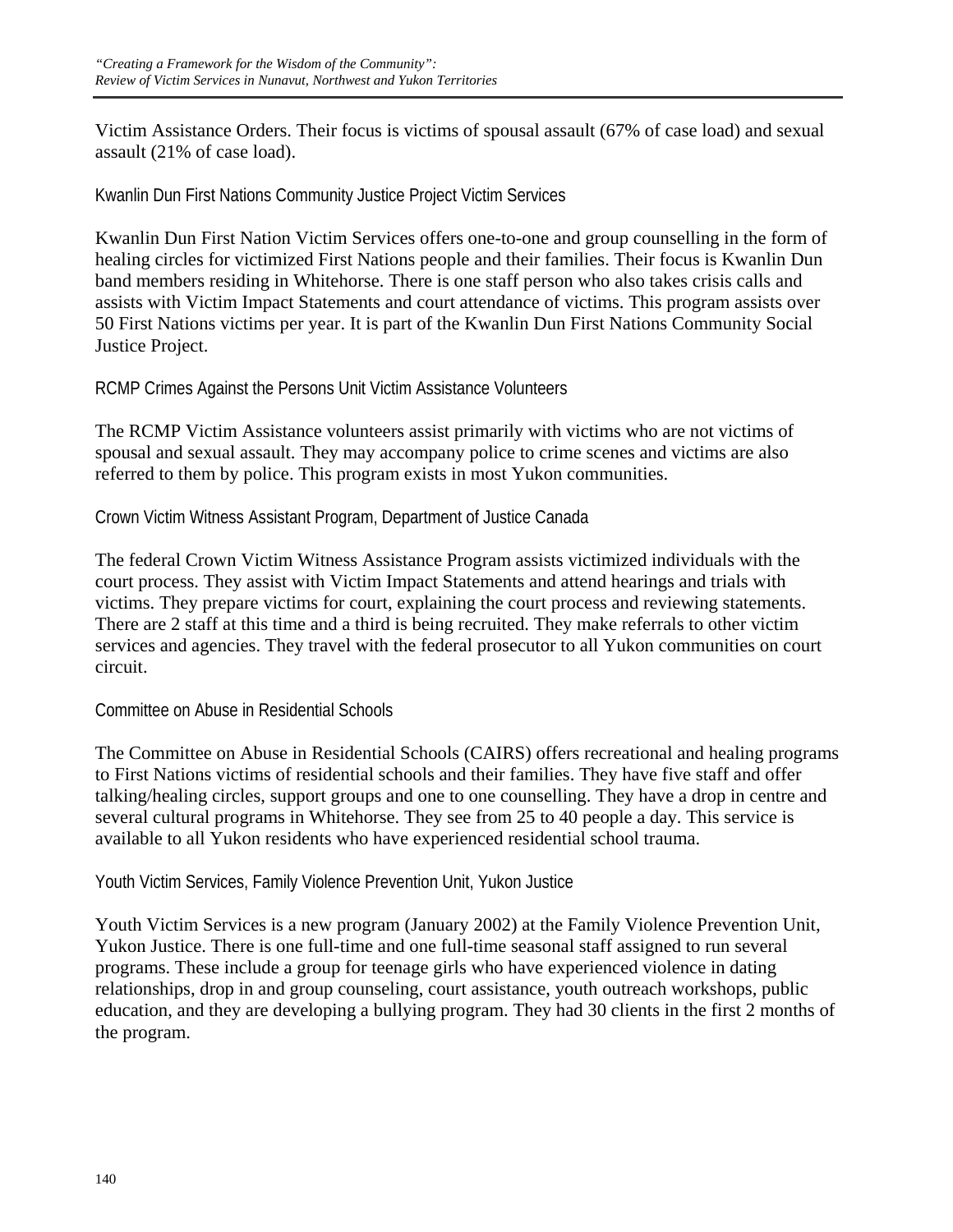Liard Aboriginal Women's Society

Liard Aboriginal Women's Society in Watson Lake is, like CAIRS, a healing and recovery program for residential school survivors and their families. Their focus is Kaska people of the southeastern Yukon. They bring in a therapist from BC and offer cultural activities. They also run a summer long camp for families. They serve approximately 200 families a month and 1,500 individuals per year.

Child Abuse Treatment Services, Yukon Health and Social Services

Child Abuse Treatment Services, Yukon Health and Social Services has five full-time staff working with children from 3 to 18 years old. They offer various forms of therapy to victimized children and non-offending parents. Two outreach workers offer treatment services three days per week in the various Yukon communities. They had 315 clients in the past year.

#### *Advocacy and Information Services*

There are a large number of service providers in Yukon offering advocacy, information and generalized support services to all Yukon residents. These services are the Bringing Youth Towards Equality and Youth Shaping the Future Council; Women's Directorate, Yukon Government; Yukon Status of Women Council; Victoria Faulkner Women's Centre; Yukon Public Legal Aid Association; Skookum Jim Friendship Centre; Yukon Legal Services Society; and Blood Ties Four Directions Society. The mandates of these services include services to victimized people seeking these services. The services provided in each are described below.

Bringing Youth Towards Equality and Youth Shaping the Future Council

Bringing Youth Towards Equality and Youth Shaping the Future Council is a youth organization which focuses on building peer support networks, mentorship and employment programs for young people ages 15 to 30. They offer conflict resolution and mediation training. They have five fulltime staff who serve approximately 45 young people per week. They work with youth and their families and schools to solve problems and assist with legal issues. They have traveled to several Yukon communities to offer training.

#### Women's Directorate, Yukon Government

The Women's Directorate focuses on policy development that will increase the status and equality of Yukon women. They publish the *Family Violence Resource Directory* and *Options, Choices and Changes*, a handbook for women in violent relationships. They have an extensive resource library and co-chair the Federal, Provincial and Territorial Status of Women Working Group on Violence Against Women**.** 

Yukon Status of Women Council and the Victoria Faulkner Women's Centre

Both the Yukon Status of Women Council and the Victoria Faulkner Women's Centre have resource libraries and offer lay counselling, advocacy, information and support services to women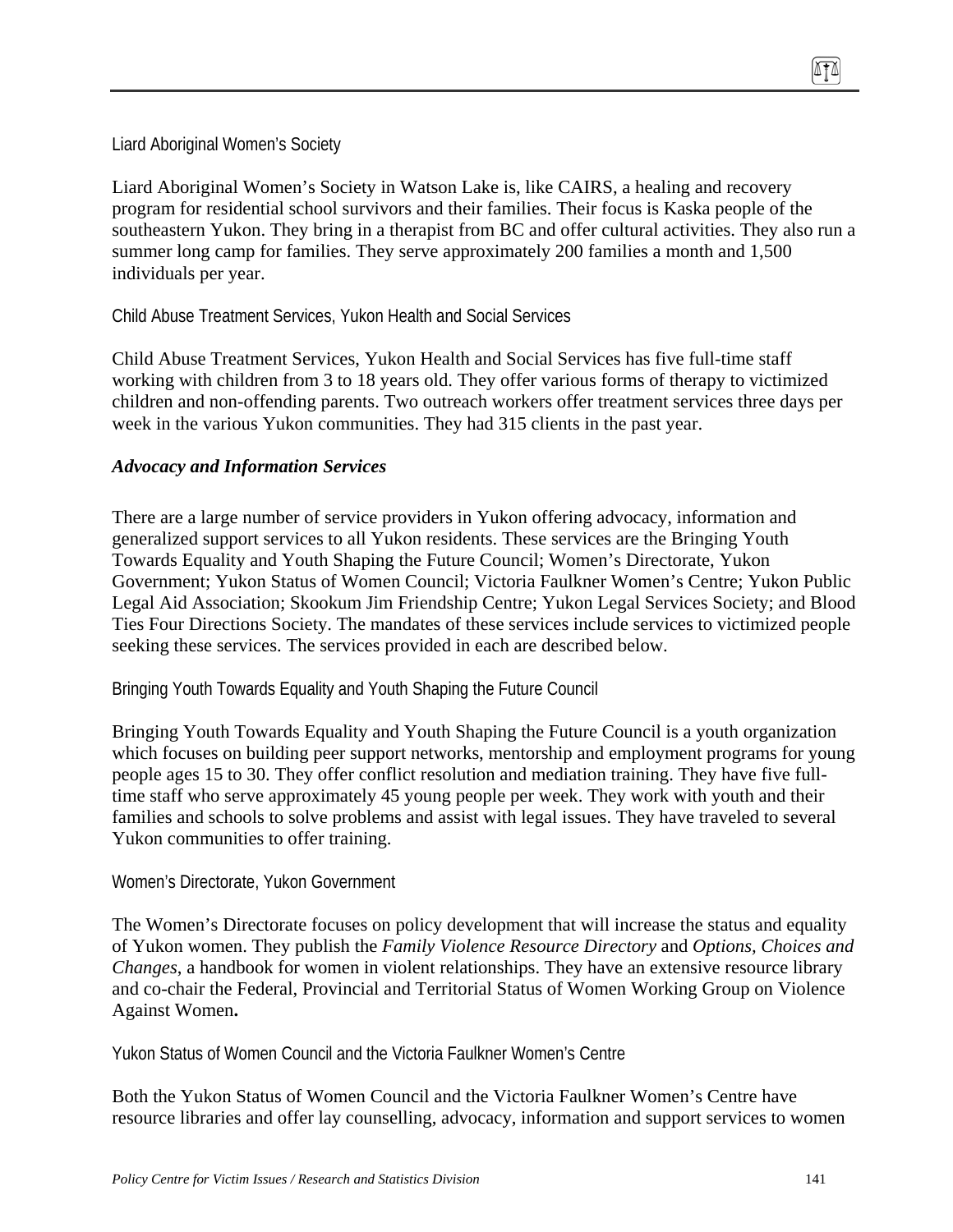needing information and support in dealing with formal support systems and various problems, including victimization. Located in the same office, both organizations serve up to 600 clients per year from all Yukon communities.

Yukon Public Legal Aid Association

The Yukon Public Legal Education Association provides legal information and education to all Yukon residents. It has two full-time staff giving information to persons who don't qualify for legal aid or who need legal information. In the last fiscal year, they had 2,466 phone requests, 251 in-person requests and 28 mail requests.

Yukon Legal Services Society

The Yukon Legal Services Society provides free legal services to all qualifying Yukon residents who can't afford a lawyer. Yukon Legal Services Society has 10 full-time staff.

Skookum Jim Friendship Centre

Skookum Jim Friendship Centre has three full-time staff working in the Tan Sakwathan Youth Diversion Program which provides early intervention and healthy alternatives to First Nations youth and their families who come in conflict with the law.

Blood Ties Four Directions Society

Blood Ties Four Directions Society offers drop-in support, groups and referral for all Yukon individuals living with HIV and Hepatitis C. They do prevention and education workshops throughout the Yukon. They have 2 full-time staff.

Treatment Programs<sup>139</sup>

There are a variety of residential and non-residential treatment programs in Yukon available to all Yukon residents. These programs include Residential Treatment Programs, and the Alcohol and Drug Secretariat, both of Yukon Health and Social Services.

The Residential Treatment Programs run by Yukon Health and Social Services provide home style residential treatment services for lower functioning, cognitively impaired youth who may have

 Yukon Community Justice Committees state that they see the protection and recovery of victims as part of their mandate. (See the *Yukon Community Justice Committee* online at www.communityjustice.yk.net)

<sup>139</sup> Some offender treatment programs are included in the inventory of Yukon services, Appendix B, as many offenders are also victims. These programs include: Offender Programs of the Family Violence Prevention Unit, Yukon Justice; Residential Treatment Programs, Yukon Health and Social Services; Youth Sex Offender Treatment Program, Yukon Health and Social Services; and Alcohol and Drug Secretariat, Yukon Health and Social Services.

These committees are composed of volunteer participants with paid coordinators. Offenders are referred to them by the police and by the courts. They do pre- and post-charge diversion programming for non-violent offenses. They also hold peacemaking circles, family group conferencing circles and healing circles which include both victims and offenders, their supporters, professional service providers and other community members. They provide sentencing recommendations to the Territorial Court and work with community members on various restorative justice initiatives.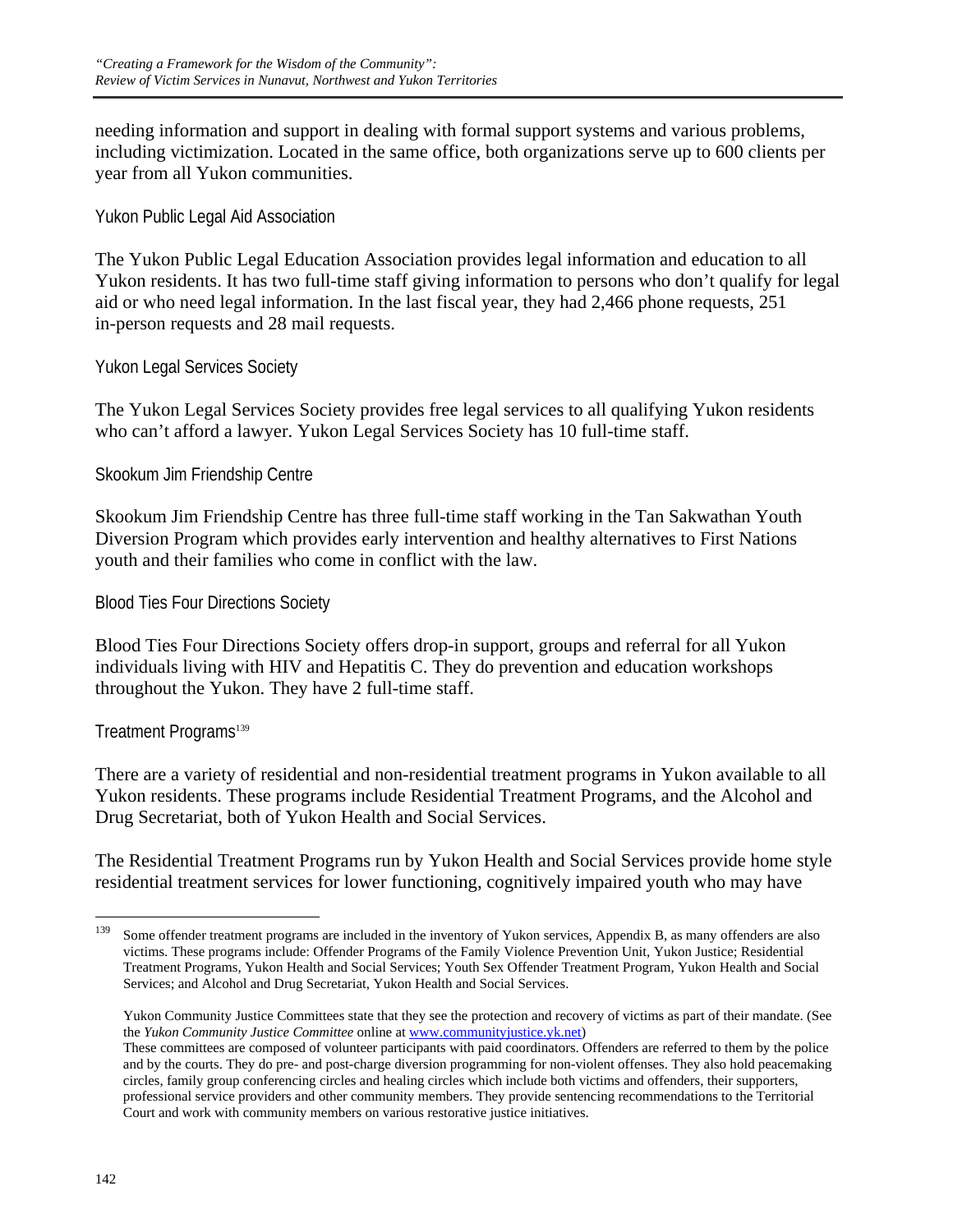been previously victimized. The goal of the program is to encourage independent living. Three residences in Whitehorse are available to all Yukon youth. There are presently 12 residents.<sup>140</sup>

The Alcohol and Drug Secretariat offers residential detoxification, addictions treatment, prevention programs, out-patient counselling and aftercare services in a 10-bed facility. Most clients have a history of victimization. They take referrals from all Yukon communities. With a staff of 26 (increasing to 42.4 in 2002/3) they serve approximately 1,200 detox clients and 200 counselling clients per year. Staff travel to all Yukon communities and will be adding new counselling staff positions in Watson Lake, Dawson City and Haines Junction. They have assisted communities in developing aftercare programs for community members.

### Counselling and Mentoring Programs

This sector includes those services that offer counselling and mentoring services to victimized people and the general public. These services include Fetal Alcohol Syndrome Society of the Yukon; Community Health Centres, Yukon Health and Social Services; Mental Health Services, Yukon Health and Social Services; and Yukon Family Services.

The Fetal Alcohol Syndrome Society of Yukon has one full-time coordinator and two part-time peer support workers offering, in conjunction with the Family Violence Prevention Unit, Yukon Justice, an intervention project called "With a little help from my friends." The goal is to support women with FAS to reduce their victimization and criminal behaviours. They work with families, individuals and communities to teach ways to work and live with FAS. Life skills, general mentoring and personalized support are the focus.

Community Health Centres offer standard health care in each Yukon community. In this capacity, they do lay counselling with victimized women, report child abuse, refer patients to services and offer medical treatment to victims.

Mental Health Services, Yukon Health and Social Services, have 11 full-time staff doing assessments, individual and group therapy and referral for a range of mental health patients. They accept referrals from all Yukon communities and do outreach into all communities.

Yukon Family Services is a non-government counselling agency with 21 staff. It offers individual, family and group sessions on a variety of issues. Educational programs, play therapy, youth work, parenting and other programs are available. They have community offices in Dawson City, Watson Lake and Haines Junction. They also offer services in Teslin, Carmacks, Mayo, Pelly Crossing, Destruction Bay, Beaver Creek and Burwash Landing on an itinerant basis. They had 4,300 counselling hours in 2001/2 and 280 days of service in rural communities.

### **4.3.3 Successes in Victim Service Delivery**

Respondents noted a number of successes in victim services delivery. Specifically noted were the number of comprehensive services for victims in YT, increased community awareness, an increase in effective justice interventions, an increase in traditional healing opportunities, more effective

<sup>140</sup> 140 The majority of Yukon children in all forms of care are First Nation. See Anglin. Jim, *Their Future Begins Today: Yukon Residential Care Review,* December, 2001.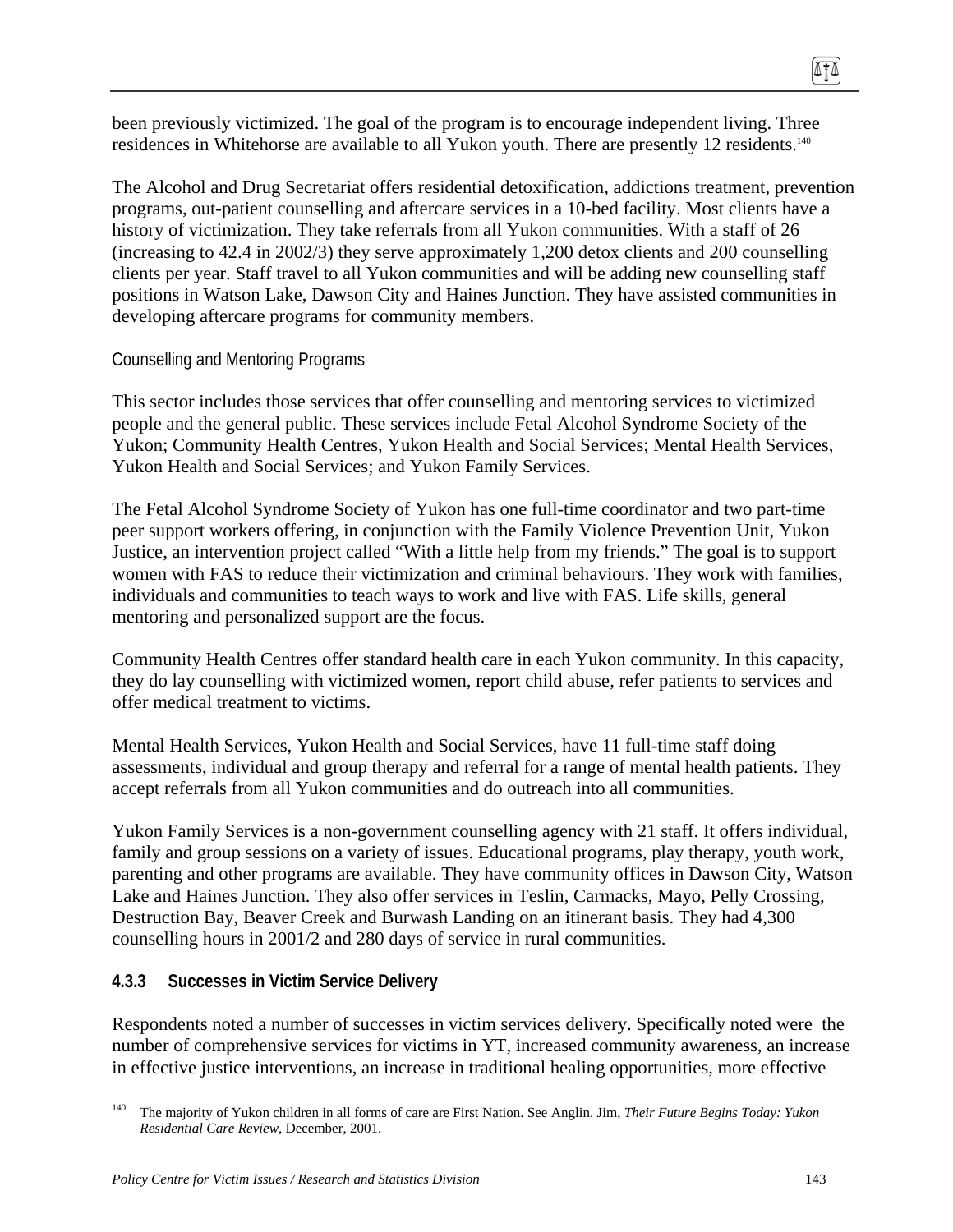trauma treatment, and increasingly successful working partnerships. Each of these is briefly discussed here, beginning first, with respondents' direct comments.

## **Comprehensive Services for Victims**

- *"I've been doing this for 12 years and with every government there has been support for community-based treatment for sexual abuse and spousal abuse treatment … there's nowhere else in the country where that has existed … Ontario slashed domestic violence programs across the board and more recently in B.C. … thankfully we haven't had to experience that … the public doesn't see that all the time, particularly when the perception in the media is that service provision is minimal."*
- *"The full continuum of services are case managed so our safety plans for victims are better … it strengthens the support for victims to offer consistent service."*
- *"We think in a community development way about crime prevention … that vision pushes us to reach out … we try to find the best way to help out the community to do what they need to do to be healthy."*
- • *"Information and services available to people is much more available and focused."*
- *"We've had a lot of success with some victims coming forward on sexual assault matters … they've achieved a real sense of empowerment, especially if there's a conviction … they're able to go on with their lives."*
- *"They let us into the schools and its been a success … a lot of youth come to see us at our weekly lunch … we ran successful conflict resolution circles … the clients we helped in the court system successfully completed their diversion and are doing well."*

Most respondents, as evidenced above, feel that the Yukon has developed a very professional and comprehensive continuum of victim-centred programs. There are still gaps in services and challenges, as noted in the next section, but in general there is a sense that a very solid foundation of services now exists.

In particular, respondents noted the effectiveness of the following services:

- the Crime Prevention Victim Services Trust Fund, Yukon Justice;
- the Family Violence Prevention Unit (FVPU) Victim Services and Offender Programs, Yukon Justice;
- the Child Abuse Treatment Services, Yukon Health and Social Services;
- the Adolescent Sex Offender Treatment Program, Yukon Health and Social Services;
- Kaushee's Place Transition Home;
- the Peer Support Network, Bringing Youth Towards Equality and Youth Shaping the Future Council; and
- the Healthy Families and Community Wellness Programs, Yukon Health and Social Services.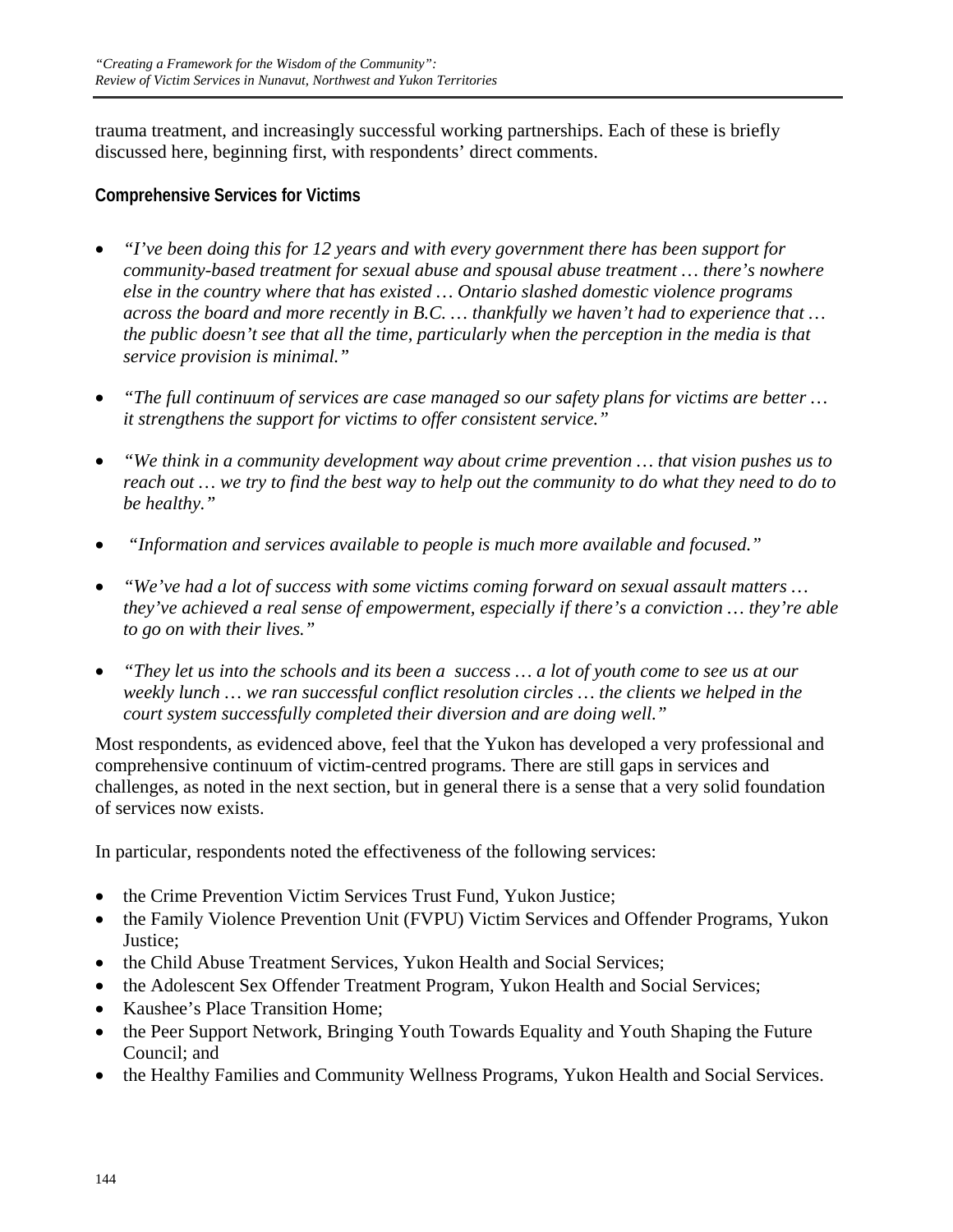Respondents stated that these, and other services are increasingly adept at therapeutic intervention, service delivery, case management and inter-agency cooperation. Public awareness and support of these services is also relatively high due to ongoing information campaigns and consistent professional service over many years. Several respondents noted that the focused outreach programs of these agencies have successfully engaged previously 'hidden' and unreachable victims of crime.

Also notable is the high number of specialized victim services. The Fetal Alcohol Syndrome Society of Yukon offers comprehensive programming for adult women with FAS many of whom are chronically victimized or drawn into criminal behaviour. There are several programs targeting youth victims, namely, Youth Victim Services, Family Violence Prevention Unit, Yukon Justice; Child Abuse Treatment Services, Yukon Health and Social Services; Bringing Youth Towards Equality and Youth Shaping the Future Council; Residential Treatment Programs, Yukon Health and Social Services; Youth Sex Offender Treatment Program, Yukon Health and Social Services; Skookum Jim Friendship Centre Youth Diversion Program; and youth programs at the Alcohol and Drug Secretariat, Yukon Health and Social Services. There are a number of programs focused on First Nation residential school survivors. These are the Committee on Abuse in Residential Schools, Liard Aboriginal Women's Society, and Kwanlin Dun First Nation Community Social Justice Project. There are also five shelters for abused women and children throughout the Yukon.141

In addition, many Yukon First Nations periodically offer family camps and other traditional healing activities for their members. First Nations are also active participants in Community Justice Committees and community-based restorative justice initiatives.

#### Increased Community Awareness

- *"We had to go into our fourth printing of 'Options, Choices and Changes' (a guide for abused women) … we've printed and distributed about 8,000 copies of this guide."*
- *"The 'Family Violence Resource Directory' is updated every two years and is widely distributed and widely used."*
- *"Public education has lead to a higher awareness in young people."*

Virtually all respondents pointed to an increased level of community awareness, throughout Yukon, of family violence, child abuse and sexual assault issues. Publications dealing with these issues are widely distributed and read. Respondents say that community gatherings, community justice initiatives, and comprehensive and universal services to victimized people are impacting all segments of Yukon society.

#### Effective Justice Interventions

• *"There can be as many as 20 Emergency Intervention Orders per month under the Family Violence Prevention Act."* 

ITI

<sup>141</sup> These 5 shelters serve a population of 31,256 people in 17 communities. In the Northwest Territories, there are 5 shelters for 42,000 people in 30 communities.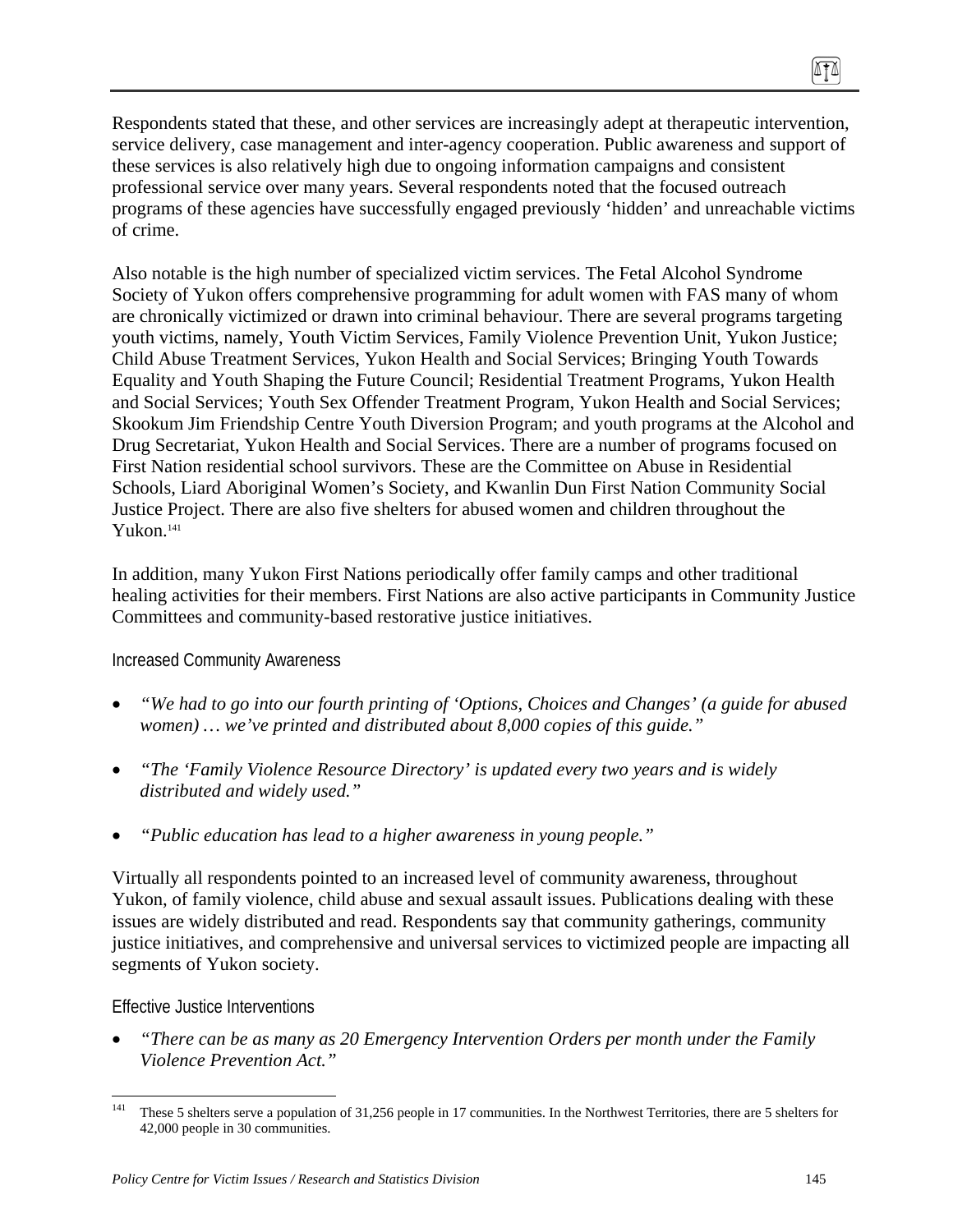- *"The Domestic Violence Treatment Option Court engages more victims and the process keeps them safer while the offender is in treatment and going to court regularly."*
- • *"Restorative justice is working here … the elderly women in our circle make the offenders accountable for what they did … regular court is easy for them by comparison."*
- *"We have seen reconciliation between victims and offenders."*
- *"The courts are more knowledgeable on victims and family violence."*
- *"The Victim Impact Statement is a medicine wheel: physical, mental, emotional and spiritual … the victim needs a lot of support to fill it out … one victim told me 'every time I pick it up I cry' … so we got together four women and it took four sessions with all of us to walk through the VIS … you start realizing its like a new beginning … the judge said it was the best VIS he'd ever seen."*

According to respondents, awareness is growing about the *Yukon Family Violence Prevention Act* and more abused women are using it as a resource.<sup>142</sup> A recent initiative, the Domestic Violence Treatment Option Court,<sup>143</sup> is, according to some respondents, providing abusers who take responsibility for their violence with more immediate treatment, and their victims with increased safety.

 In intent, this legislation allows women and children to remain in their home, greatly reducing the increased strain on assaulted women and children when they are forced to leave and find shelter elsewhere. The housing shortage in most remote Aboriginal jurisdictions often means that women and children are forced to return and live with an abusive spouse and father, despite their

<sup>142</sup> 142 The Yukon Territory *Family Violence Prevention Act* has three components: an Emergency Intervention Order; a Victim's Assistance Order; and a Warrant of Entry. Each of these components is outlined as follows: an Emergency Intervention Order is available through the RCMP (24 hours, 7 days a week), or the territorial Department of Justice, Victim Services staff (weekday office hours); is issued over the phone by specialized Justices of the Peace (JPs); can allow the assaulted partner and their children to stay in their home, if it is safe to do so; can have an abusive person removed from the home by a police officer; will prevent the abusive person from contacting the assaulted person and their family, or any other persons listed in the court order; and allow an assaulted person to apply for a Victim's Assistance Order in addition to the same type of conditions available in an Emergency Intervention Order. In the Victim's Assistance Order, the victim must apply in person at the Court Registry during weekday office hours in Whitehorse, Dawson City or Watson Lake. Outside of those areas, one must apply to the Whitehorse court by phone (toll free number). This order can give a person temporary possession of personal property; it can prevent the abusive person from taking or damaging one's property; it can require the abusive person to pay the assaulted person or their children for any loss of income, medical expenses, moving and legal expenses; it can require the abusive person to agree to the conditions in the court order; it can only be issued by a Territorial Court Judge and the victim must attend a court hearing. There is a kit available through Victim Services that can assist the victimized person. If access to the assaulted person is being blocked and there are fears that they may be in danger, a Warrant of Entry can be pursued. A Warrant of Entry is available through the RCMP 24 hours a day, 7 days a week; is issued by a JP or Territorial Court Judge by telephone; and can authorize a police officer to enter a residence, assist or remove a victim or violent spouse, and search the home for signs of violence to use as evidence.

desire to end the relationship.<br>
<sup>143</sup> The Domestic Violence Treatment Option Court hears cases, on a weekly basis, where the offender has been charged and accepts responsibility for his violence. The sentencing hearing is postponed while the offender attends the Spousal Assault Program. He is required to attend court on a monthly basis to report on his treatment progress. At the completion of treatment, a written report is given to the court on the progress of the offender and a sentence is given which reflects this progress and addresses future counselling and safety issues. During this process, the victim is supported with safety planning, referrals and counselling if they choose. They are also given updates on the offender's progress and assistance with release conditions and the preparation of a Victim Impact Statement.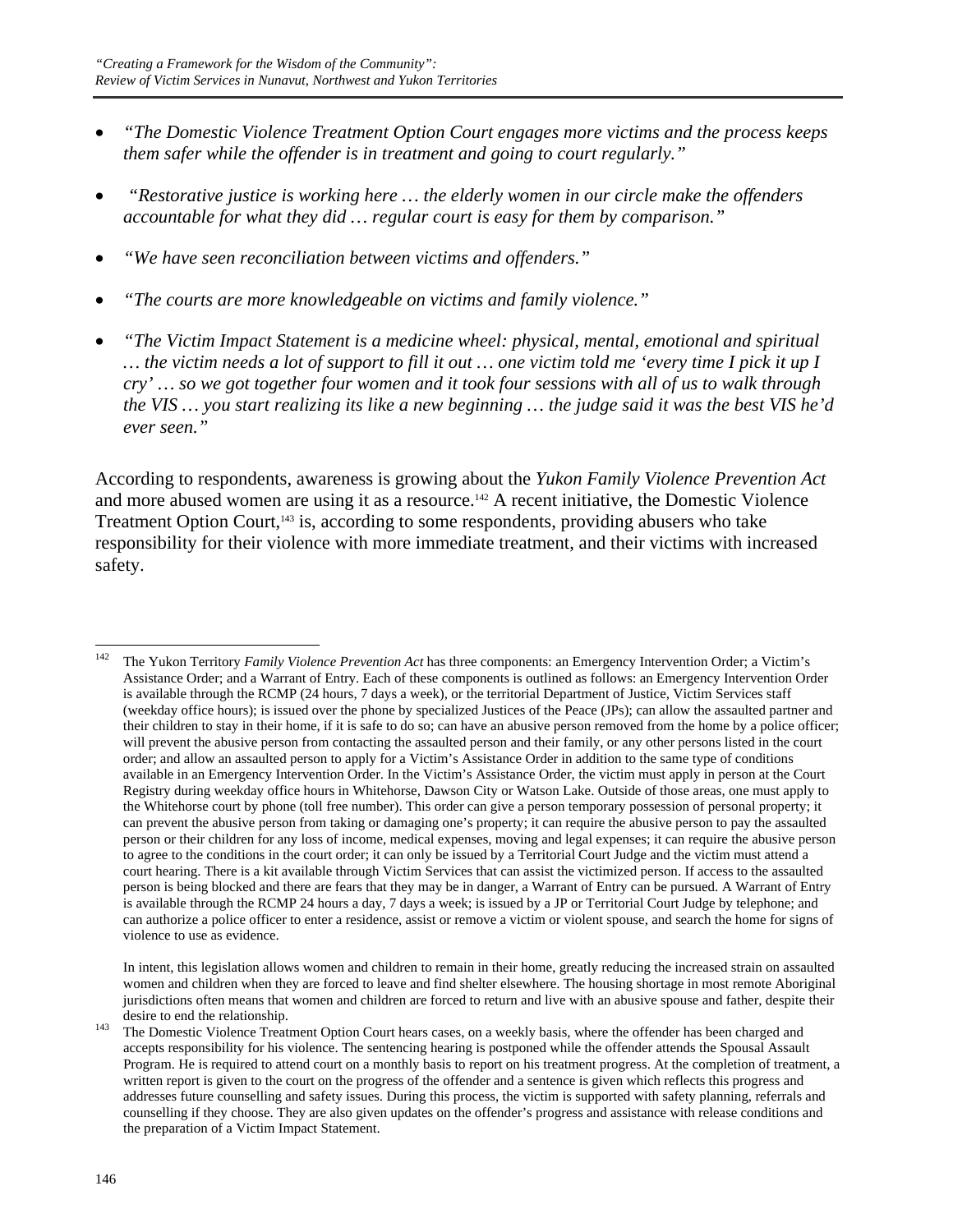There were some concerns expressed by respondents about alternative justice initiatives such as diversion programs, healing groups and sentencing circles (see the next section). However, several respondents believe that the alternative justice initiatives in their community are working. They report that community justice committees, sentencing circles, healing circles, peacemakers court and other community justice activities are having a beneficial local impact and are taken seriously by the community. And, they report that victims have felt supported by the process, not intimidated.

Overall, respondents believe that the judiciary, and the justice system in general, is becoming more informed and aware of the issues around victimization.

Several respondents reported positive therapeutic benefits resulting from the victim's involvement in the Victim Impact Statement process. They stressed that these benefits were more evident when victims were assisted in the process by supportive friends and family.144

More Traditional Healing Opportunities

- *"A lot of elders talk about trauma … that's why we have our sweats and circles."*
- *"They used spiritual health for healing … my mom took me to a place where sweat lodges and prayers were used all the time for anything and everything."*
- *"Prayer and circle … spirituality is the number one healer … that's what helped me."*
- *"A community recently held a healing initiative for residential school victims, family violence victims … it was a week-long session … these kinds of gatherings of people, supported by Chief and Council, to help people become aware of victimization are helpful … they create a safe place to talk about it … it's mainly needed for residential school victims and their children, reconnecting people to the circle of the community."*

First Nations and government service providers all note the increasing use, and growing impact, of traditional Aboriginal spirituality, and traditional culture, in healing victimized people. Restorative justice initiatives and healing programs built on this approach are well established and accepted forms of healing in many communities.

These traditional healing approaches include on-the-land and camping programs for families, youth and elders; sweat lodge ceremonies; healing circles; prayer; intervention by elders; and traditional herbal medicines. Most First Nations and other organizations using traditional healing approaches, such as residential school recovery programs, also employ 'western' methods of therapeutic intervention such as one-to-one counselling, women's shelters and psychiatry. Some respondents stated that their own successful healing journey was largely dependent on traditional healing.

 $\overline{a}$ 

In the Yukon, there are a number of agencies which help victims with Victim Impact Statements: the Victim Witness Assistance Program, Justice Canada; the Family Violence Prevention Unit, Victim Services, Yukon Justice; Kwanlin Dun First Nation Community Social Justice Program, Victim Services; Crimes Against the Person Unit, RCMP; Victim Assistance Program, RCMP; and Kaushee's Place, Yukon Women's Transition Home Society.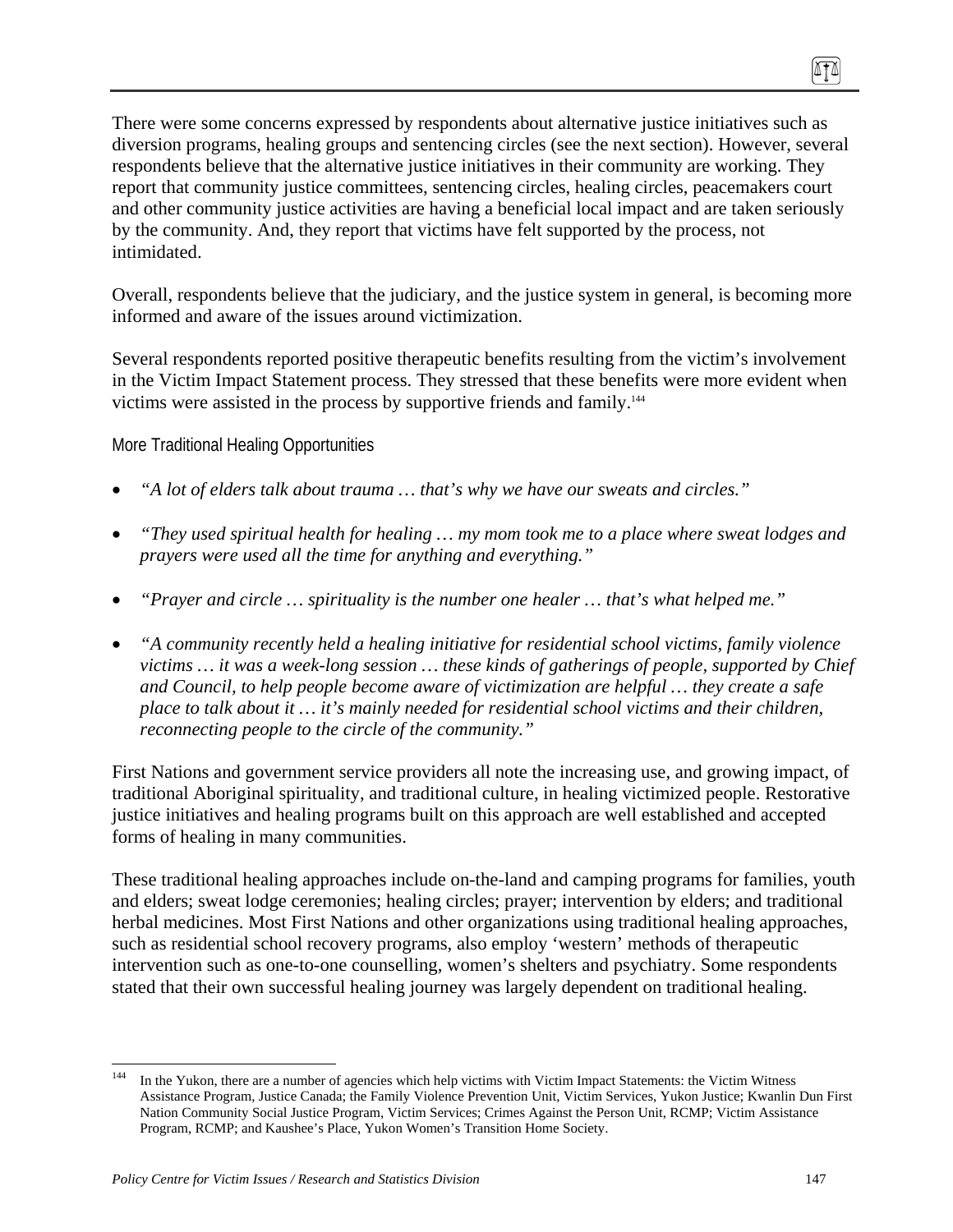# Effective Trauma Treatment

- *"We have helped a lot of people deal with the trauma of residential school abuse."*
- *"We have a well-educated staff team that can diffuse multiple and numerous traumas."*
- *"We think looking at the community that they're ready to deal with historic abuse … they just need to hear some stories from us."*
- *"I've seen more of our people sobering up."*
- *"Women are learning to leave before the violence starts."*
- *"Staff are getting trauma training certification and we invite other agencies to send their staff to training free of charge."*

Several respondents stated that their agency and other services are becoming more effective at treating the underlying traumatic experiences contributing to the chronic victimization, violent behaviour and other problems of their clients. In other words, there is growing success among service providers in addressing more than the symptoms of trauma.<sup>145</sup>

As evidence, respondents report that they see women in abusive relationships leaving their partner before the violence escalates further, thus reducing the danger to themselves and their children. And although this was not a universally expressed sentiment, a few respondents believe they are seeing increased levels of sobriety in the First Nations population.<sup>146</sup>

Several respondents shared their admiration for the fact that increasing numbers of people, working in various capacities with victims, are trained specifically in the dynamics of traumatization and the recovery needs of victimized people. Most agencies and government departments make their training programs available to others working in the field of victimization. Training programs have included information about the effects on treatment staff of working with traumatized individuals.

# **Successful Working Partnerships**

- *"We have participated with other organizations in community projects without losing our focus as a women's shelter."*
- *"We've built successful relationships with Family and Children's Service, youth services, police."*
- *"Victims Services is always at the table when considering community justice … safety is a primary concern and we get that message out there … people have to understand we're working with vulnerable people."*

<sup>145</sup> Symptoms of unresolved trauma can include addictions, family violence, child abuse, criminal behaviour, and chronic victimization. See the section 4.2.3, "Existing Informal Methods of Dealing with Victims in Yukon," for more details.<br>
Levels of sobriety in the non-Aboriginal population were not discussed by respondents.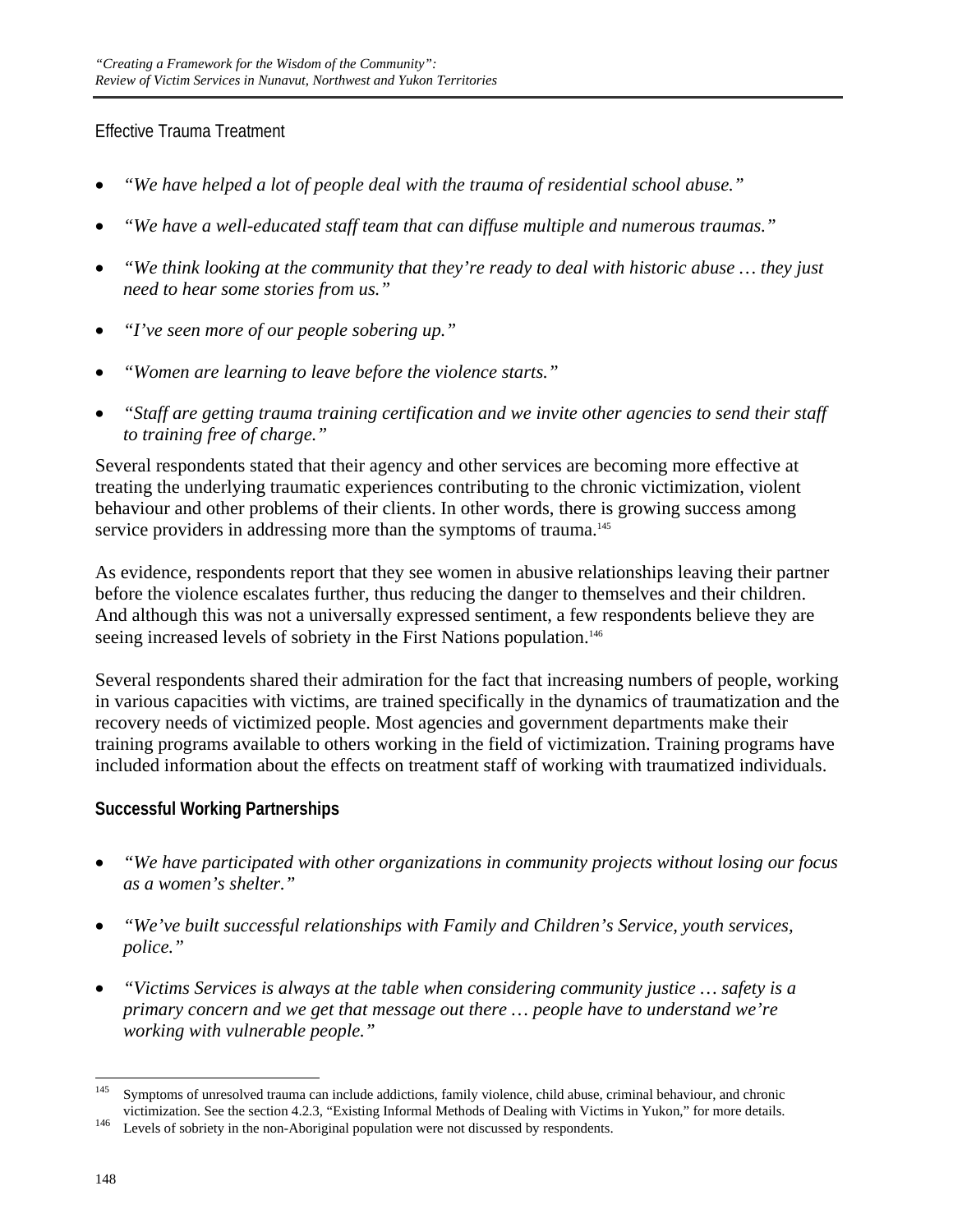- *"We have developed a great connection with some of the schools to help them deal with child victims of abuse and we get 2 to 3 calls a week from other agencies asking for advice in dealing with child victims."*
- *"We have a really good working relationship with NGOs now … those relationships support effective programming to meet women's needs and give credibility to addressing women's issues in Yukon."*
- *"Our partnerships with community service agencies are a big success."*

Respondents report that they have had good success in building working relationships with other community agencies and government departments. Judging by inventory results these working partnerships appear to be most highly developed in Whitehorse. But all service providers interviewed during this research process displayed a thorough knowledge of the services available to all victimized people in the Yukon.

## **4.3.4 Continuing Challenges in Victim Service Delivery**

While there are a number of excellent programs in the Yukon, respondents also spoke about a number of challenges to victim service delivery that need further work. This section provides details on these challenges.

Lack of Community Support for Victims and Service Providers

- *"The community won't risk bringing a woman to the transition house … there's a lot of lateral abuse here … families or close friends forcing you into doing things you don't want to do … family blood ties are thick and protect offenders."*
- *"There's huge resistance to acknowledging spousal violence and its impacts on the family and its presence in the community … people are suffering from the fact that socially we're minimizing their abusive behaviour."*
- *"People don't want the judicial system, RCMP or social workers, who might take kids away, involved …and women get very desensitized and wear it like a badge … it's 'us and them.'"*
- *"We need to do more on family violence … there is nothing in the community where sexual abuse is discussed … it has to start coming out of the grave … it's so buried people are saying 'let it stay there' … a lot of us are saying 'no, speak up' … when we hear there's no resources, it's fear of dealing with it."*
- *"Our biggest challenge is getting parents to see their child's needs as the priority … without a parent's support and a parent providing that safe living environment for the child, we're not going to be successful."*
- *"We live in a culture where people are self absorbed without commitment, responsibility or empathy for others … so people are more likely to victimize and be victimized … selfabsorption is the stage of development called adolescence … trauma prohibits maturation into adulthood."*

ITI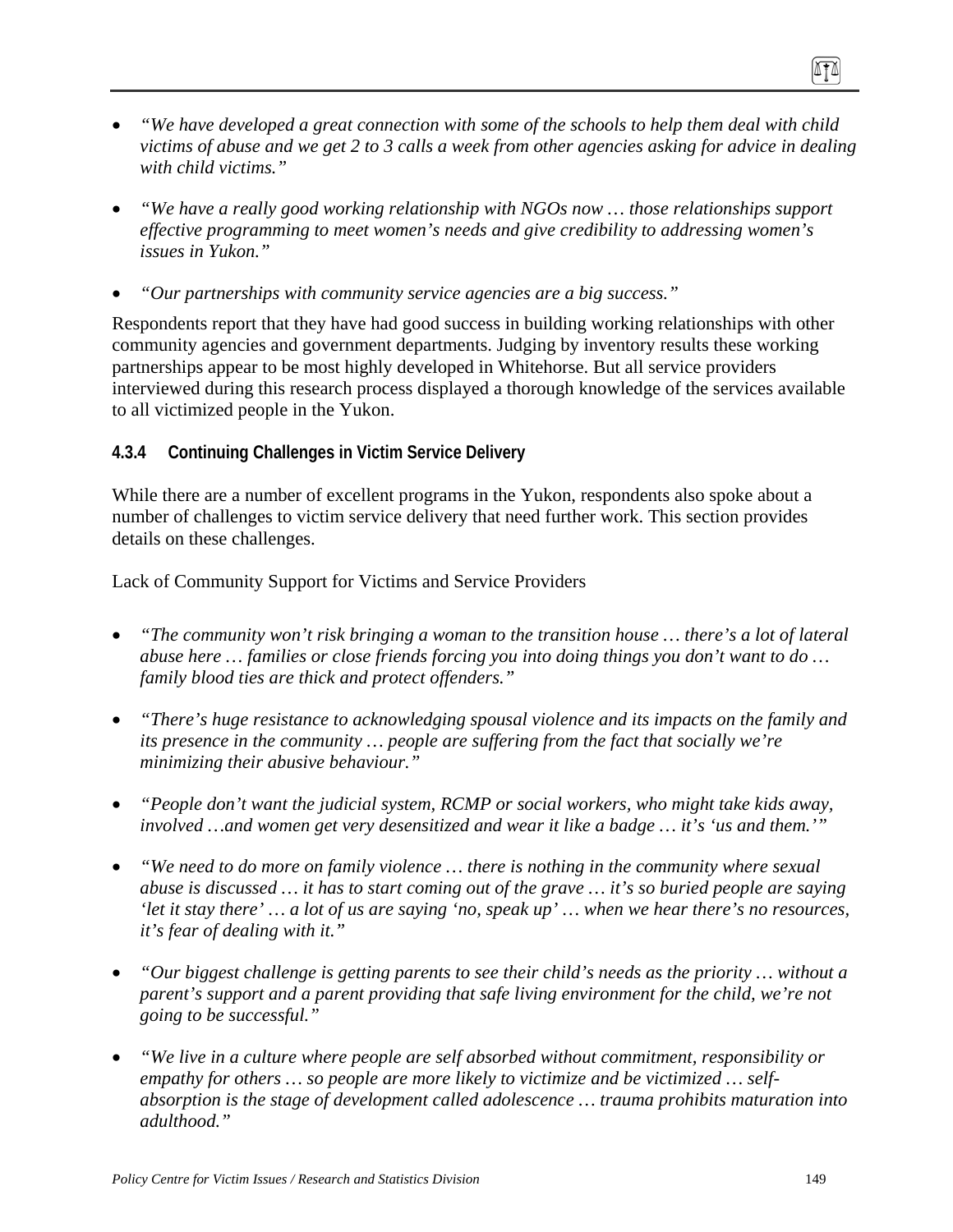• *"For starters men and women can stop calling each other 'Nazis' who work for social change … there are no behaviours or dysfunctions that people exhibit that don't come from the root cause of women's inequity … people just don't understand that violence against women and family violence truly affects everyone."* 

Public attitudes and social norms around spousal assault, sexual assault and child abuse which deny the high levels of interpersonal violence in the Yukon and then dismiss, shame, blame and harass victims and service providers are one of the biggest challenges raised by service providers. Most respondents state that while there has been improvement in this area (see "Successes" above) there is still a very long way to go.

Many respondents note that the friends, family, and community in general, put a great deal of pressure on victims to remain silent and blame themselves for the abuse they experience. Families and communities will go to almost any length to protect the offenders. When victims are given the choice of either belonging to a family and community, or speaking up, most are compelled to choose self-blame and silence.

According to these respondents, this leads naturally to a 'them and us' attitude especially in smaller communities. Victims, discouraged from approaching service providers and authorities, come to believe themselves that any intervention will further harm themselves and their children. As well, and according to several respondents, there is amongst First Nations people a natural disinclination to trust any government service or system.

In addition, several respondents noted that some public norms support the harassment and dismissal of service providers, feminists and other social activists who work for the greater enfranchisement of women and the eradication of violence against women. As one respondent noted, the general attitude of "self absorption" and "lack of empathy" in society does nothing to limit the effects of these attitudes.

Lack of Leadership Support and Understanding of Victims

- *"There are sometimes inappropriate comments made by leaders in influential positions which has created a backlash against abused women."*
- *"Saying 'We understand you've had hardships and we're not getting involved,' is protecting deviant behaviour."*
- *"Some of them in leadership have not done any work on their own healing … they're victims or perpetrators."*
- *"It's the people above us (in political power) who are saying 'we can't do that because we don't have the resources' … but we do have the resources."*
- *"The challenge is keeping women's issues on the political agenda."*

Most respondents note that public leadership around victimization issues, and political support for their services to victims, is not always consistent. According to these respondents most Yukon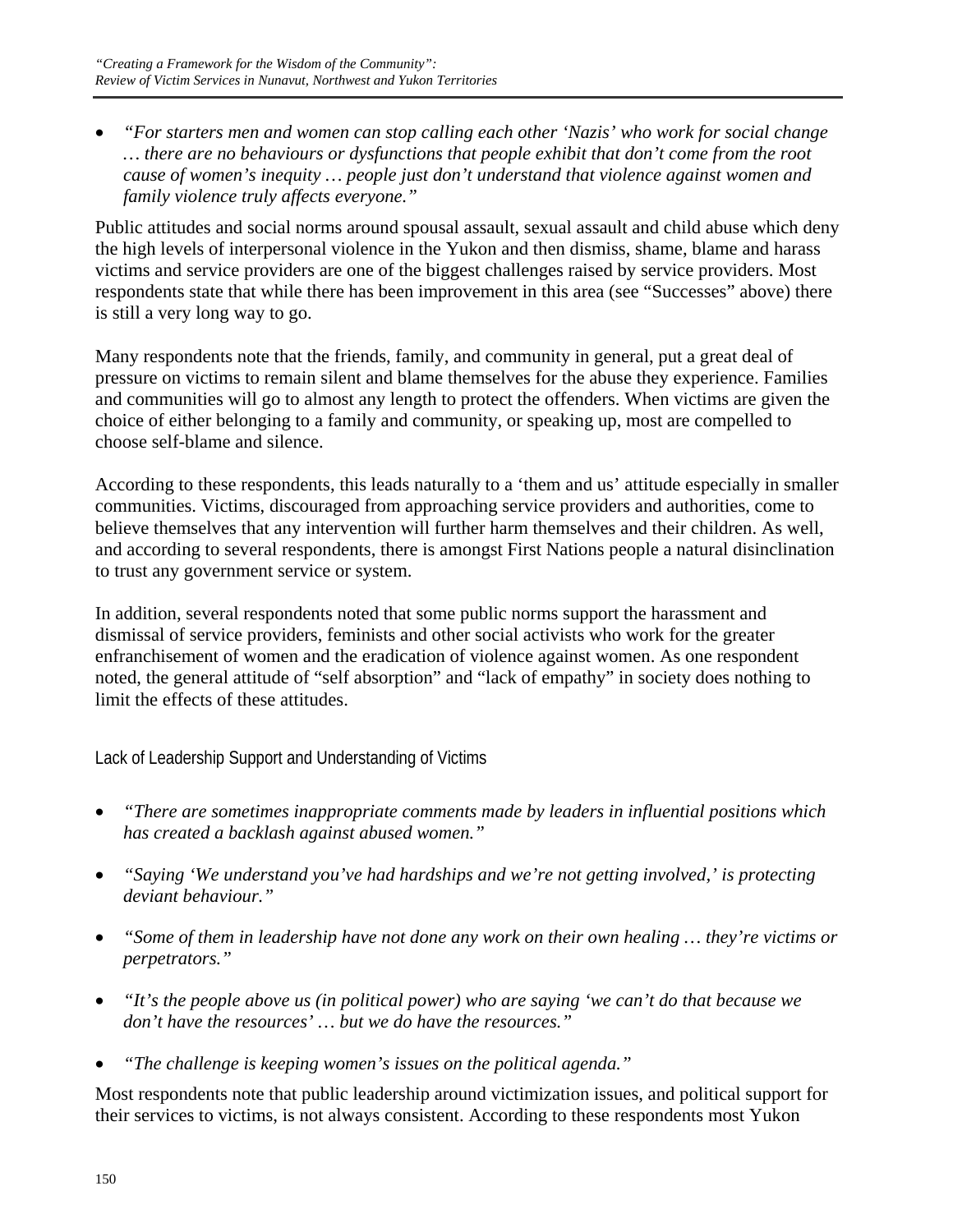public governments over the last 30 years have supported a relatively full range of social programs and specialized services. However, and according to some respondents, some political leaders, both in public government and in First Nations governments, have either criticized existing services as irrelevant and unnecessary, or claim that social problems are beyond anyone's capacity to deal with them.

These respondents say this behaviour is reflective of an uninformed, reactive attitude about victimization in general, and the high levels of trauma in the Yukon in particular. They also feel it is indicative of a general backlash against feminism and 'women's issues,' particularly violence against women, in our society. A few respondents also believe that these leaders have not dealt with their own history of victimization and offending, and therefore don't want to see services that might force them to do so. The attitudes of these political leaders may also be explained as reflective of the public attitudes in general in Yukon, that while somewhat advanced compared with other northern jurisdictions, is still not truly supportive or understanding of victimized people.

Lack of Infrastructure, Resources and Services

- *"We're a small organization spread thin … some high needs clients phone us every day … any agency that works with victims never has enough resources to meet the need; you never run out of clientele."*
- *"We need a place where we can go and treat our clients … a place to offer victims programs and family healing."*
- *"We have a high level of child abuse, physical and sexual violence, spousal assaults and sexual assaults … they often don't get reported … people need a crisis line to call."*
- *"There are male victims of violence but the men don't call … there's a lot of violence and trauma in the community … most perpetrators have a horrendous history of violence inflicted on them."*
- *"There don't seem to be any victim services for elderly people … no interpreter or emotional support … there is hidden elder abuse and not many older people access the services."*
- *"For the people we worked with in camp there's no support system in place for them, there's no aftercare … their support system is the bootleggers."*
- *"There are not enough services for the birth-to-age-3 group… people are not willing to take a stand on victimization … children in our communities really are abandoned; they have had trauma and loss, they need to form attachments … the ability to form trusting, respectful, caring relationships in your life is impaired when children have been sexually violated and physically abused and abandoned."*
- *"Governments support project funding and that's not always what's needed … there needs to be ways to support continuing the things that do work … there is a lot of reluctance to increase operation and maintenance costs and lots of good programs that need to continue."*

(ITA)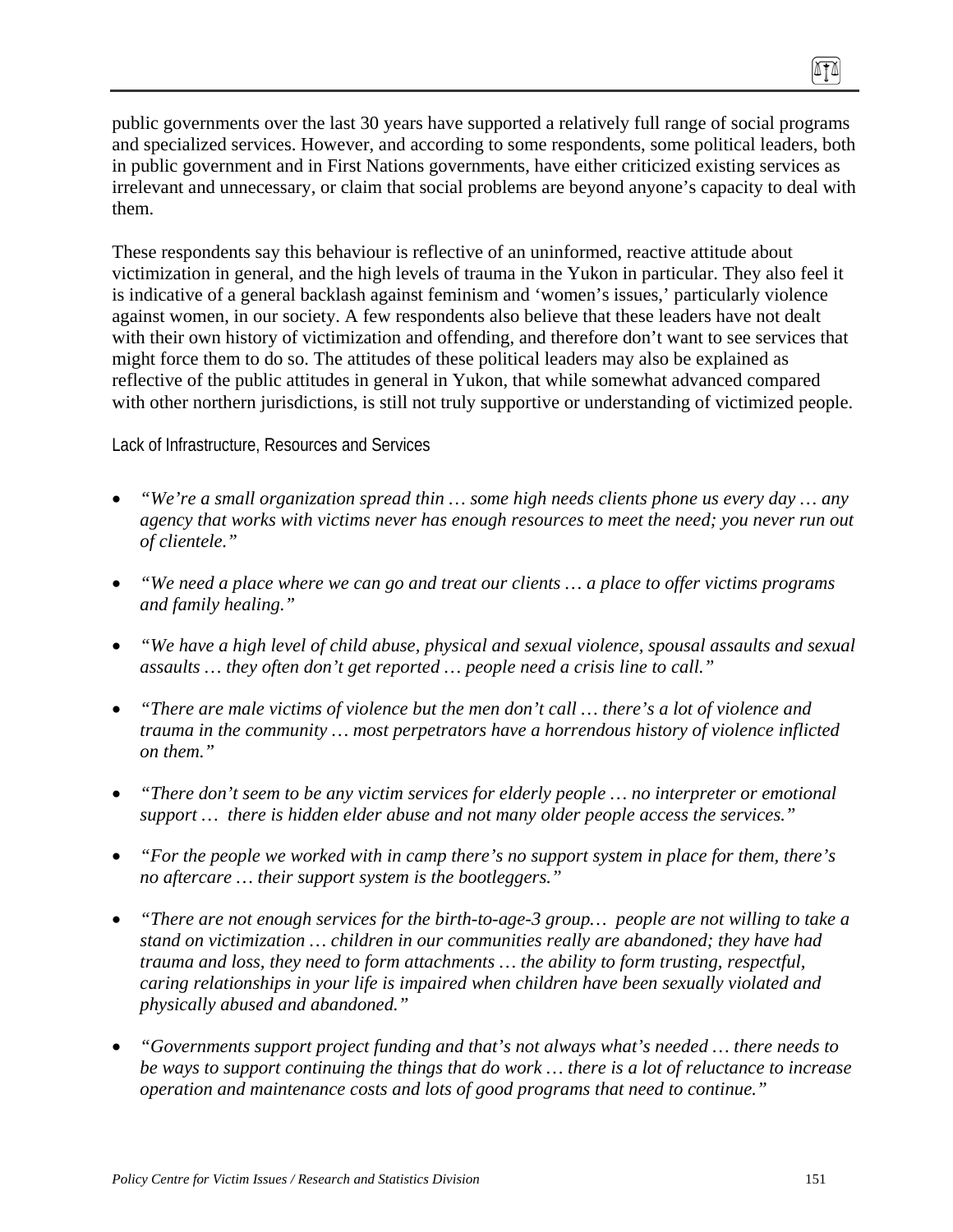• *"In very small communities, it's very hard to find people to take those victim services jobs because of the isolation of the worker … its hard on the community without sustainability … people working in the victims services field don't stay there forever … people move on and that's hard on clients and the community."* 

Virtually all respondents report that they are working at full capacity, and still are not able to meet the needs they observe in the Yukon population. Some expressed a need for improved or larger facilities. Others said they had trouble maintaining a full compliment of trained staff, sometimes due to high rates of 'burn out' and sometimes due to inadequate salaries and benefits. Several respondents wished they, or another agency, had the capacity to offer more services outside of business hours. And several mentioned the need for some sort of territorial crisis line.

In terms of the overall continuum of services respondents feel there are program gaps in the areas of treatment for male victims of violence, services for elderly victims of violence, and early intervention programs for high risk children. In addition, while respondents note the relatively high level and quality of service provision in the Yukon, many feel there is still inadequate attention given to the aftercare needs of people who access these services. Those working with victims in the addictions and spousal assault area felt this lack most strongly.

A number of respondents believe that there is a large number of male victims of abuse and assault who are 'invisible' and more reluctant to discuss their past than women who have been victimized. Service providers working in the healing and recovery field point out that men who become offenders often have a history of victimization that has not been addressed or acknowledged.

Several respondents brought up the issue of hidden elder abuse. The prevalence of this type of abuse was not known to respondents. They simply reported what they had heard informally from elders and the victims they work with. Respondents note that elders are reluctant to disclose abuse as they fear repercussions from family members, who may be the offenders, and the potential loss of family relationships.

Most respondents believe that despite some excellent programming around child victims of violence in the Yukon a great deal remains undone. In particular, respondents see the need for a much higher level of intervention programming for very young children and victimized children in the smaller communities. And those working with teenagers believe a great deal needs to be done in educating teens around the issues of date rape, spousal assault and sexual assault. They also point out the need to educate and sensitize parents to the needs of acting out children and teens.

In terms of program standards, respondents reported that despite the relatively sophisticated number and quality of services in the Yukon, more work needs to be done in the area of program standards. People feel there is a need to develop professional standards and core competencies in the area of victim service delivery. Program evaluation of these services has to become an ongoing priority and meaningful statistics need to be kept. In addition, the roles and responsibilities of some service providers need clarification.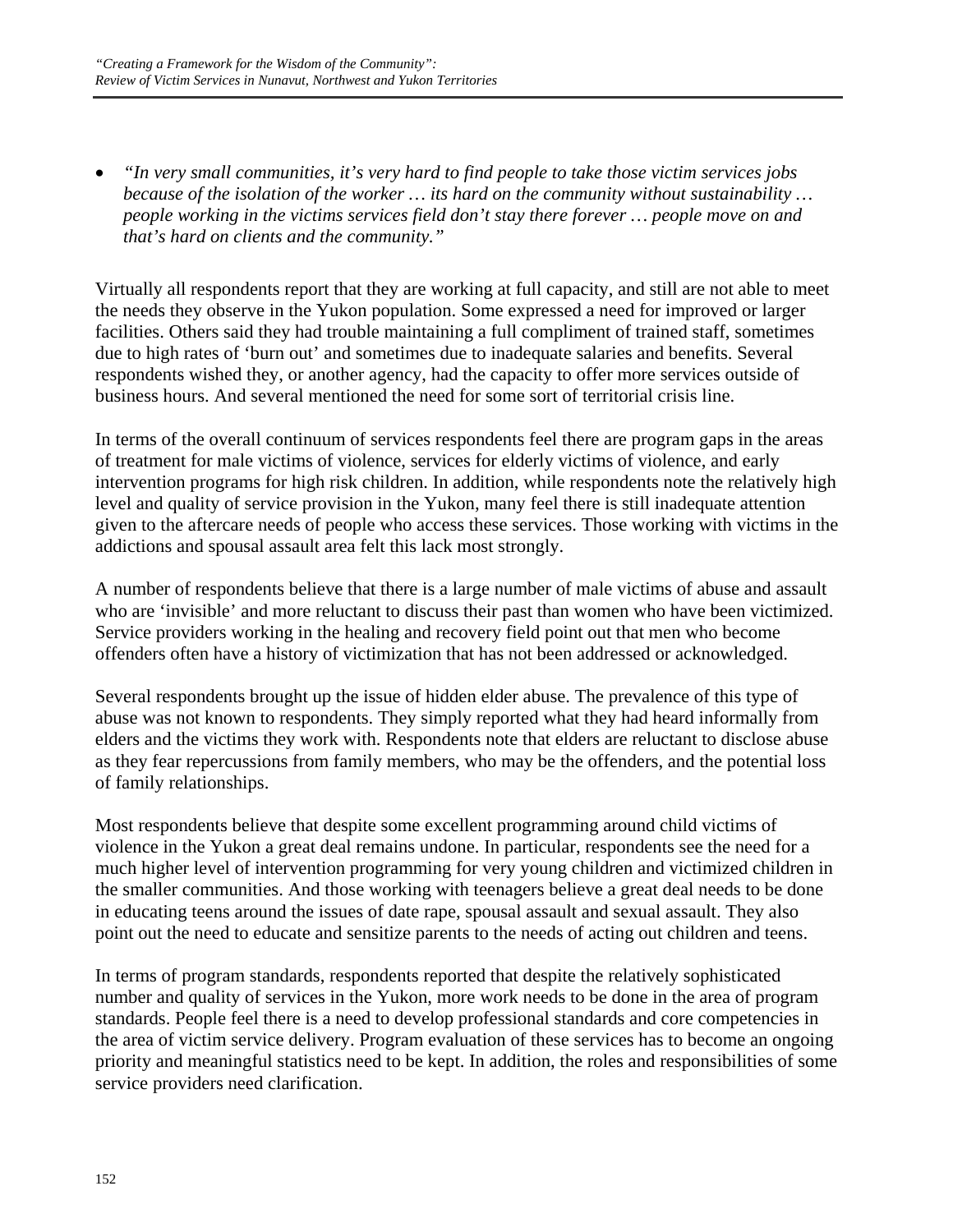Service providers expressed a number of challenges within the funding area as follows:

- funding at most agencies is inadequate to meet the agency's stated mandate and the high public demand for service;
- funding for non-government agencies is short-term, which leaves agencies scrambling on a yearly basis … this leads to program instability and staff turnover which in turn breaks the trust and progress with clients; and
- there is a high need to move more programming into outlying communities, which is impossible without increased funding.

A substantial number of respondents report that a great deal more attention needs to be paid to victim service delivery in smaller Yukon communities. They discussed the need for impartial victim advocates, victim healing opportunities, appropriate medical services and overall community support for victimized individuals. Community attitudes and social norms around victimization, as discussed earlier, make the work of victim support that much more necessary.

#### Lack of Information

- *"We need more cultural knowledge from our elders before they pass on."*
- *"We need to start listening more to that victim … we need to hear what they're saying … we need to be better listeners."*
- *"Service providers need training on the rape kit and spousal assault."*
- *"It's a challenge to keep service providers on the same page in their understanding of the awareness of dynamics of violence in relationships and treatment modalities … some counsellors will see couples even when there is violence in the relationship."*
- *"Confidentiality is a complicated construct … safety can be jeopardized if there's a reluctance to connect clients with services … when there's an outburst and a woman is at the most open point for change, and vulnerability, is when to move the supports in."*
- *"What are the protocols around case management? … Confidentiality policies can contribute to the lack of interagency and interdepartmental cooperation and information sharing … we need to always think of what will help the victim."*
- *"I've heard that nurses will sometimes call the police when there is a sexual assault, even if the victim doesn't want to talk to them … this upsets the women, and so sexual assault kits aren't used and women don't get any kind of service at all."*
- *"Agencies need to clarify their roles and coordinate their activities … we need a network of peers at the management level … we need to share resources (dollars and space)."*

It appears, from responses, that Yukon caregivers and service providers have worked diligently on their own training and healing. Several respondents mentioned that their staff had had training in Post Traumatic Stress Disorder; addictions; vicarious traumatization (experiencing traumatic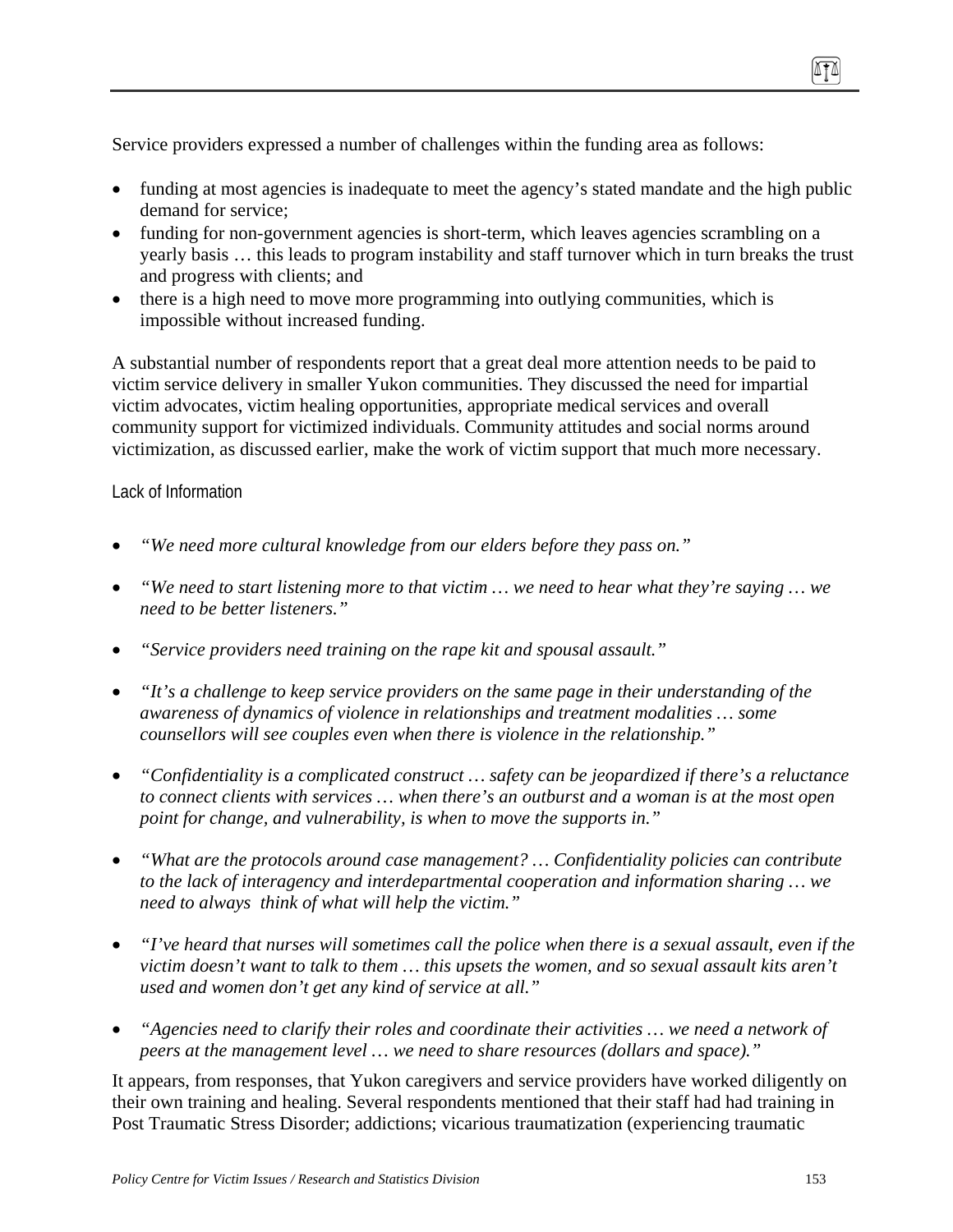reactions as a result of working with victimized people); counselling skills; addictions awareness; traditional healing methods such as talking circles; family and group counselling; and family violence and sexual assault dynamics and recovery.

However, respondents note that there continue to be areas where more work is needed. Some said that there is not a sophisticated enough understanding amongst service providers of spousal and sexual assault. Others felt that the practice of seeing abusive partners and their victims together, and before the violence had been dealt with, was inappropriate and dangerous.

Virtually all respondents recognize the need to keep their own lives balanced while working with victims. Some recognized that they weren't always successful in doing that and were looking for support themselves. This becomes even more of an issue when caregivers and service providers are related to the victims and offenders in question. These factors combine often and lead to worker burn out and high staff turnover in some locations.

Respondents see a need for improved communication and relationship building skills amongst service providers and caregivers. They recommend that all service providers develop culturally appropriate methods of intervention.

A sub-issue in the area of partnership networks is the issue of client confidentiality. Respondents report that there is confusion, and really no widely accepted and established policy or protocol, about 'who can tell what to whom.' They believe this has lead to decreased service to victims which has then stalled their recovery process.

Although respondents were generally pleased with advances in information sharing, joint case management and interagency cooperation they feel that more remains to be done in building a network of partnerships that will serve victims better. They remarked on the tendency of all agencies and government departments to become insular and cut off from each other. At times this had lead to some confusion over roles and responsibilities ... and missed opportunities to share resources.

Difficulties of Working with Victimized People

- *"Minimization, denial and blame are our challenges from a therapeutic point of view."*
- *"With a lot of our women it shuts them down … they can't deal with current victimization because of historic sexual abuse."*
- *"We have huge numbers of cognitively impaired people and huge numbers of substance abuse, addicted people … a couple of victims get drunk all the time, get raped at least once a month … we have no success with those people."*
- *"A lot of young women in violent relationships who should go to the shelter won't go there … they want to stay with their partner and don't want to be told they have to leave him."*
- *"Traumatization and victimization cause neurological differences: a similar disability to FAS, the symptom profile is the same … it's a neuro-chemical imbalance … there's a reluctance to*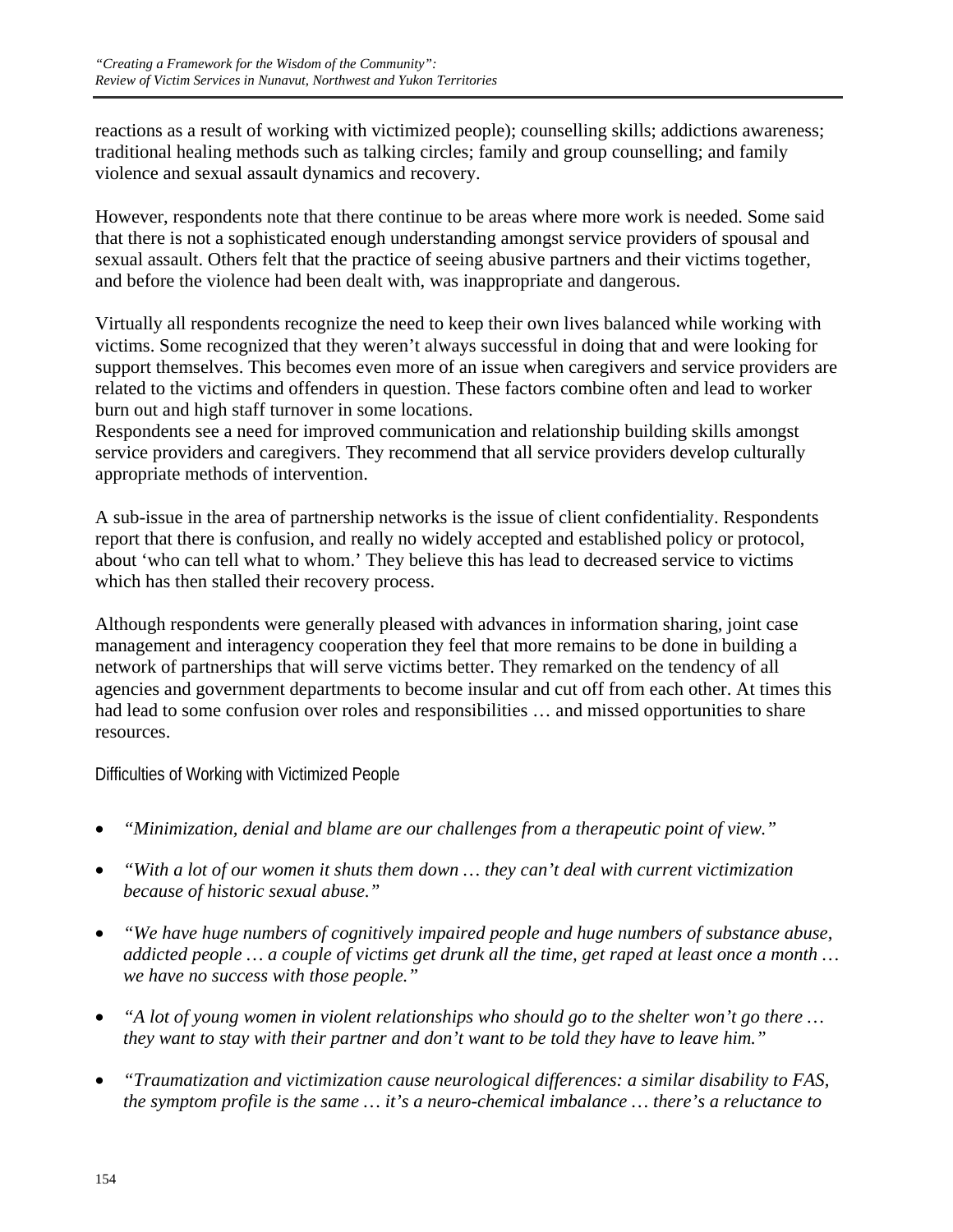*open up on these issues … people damaged by FAS, trauma and victimization are very likely to be anti-social and victimize others."* 

- *"It's a challenge to change belief systems from one of power and control to equality in intimate relationships … that's a dynamic that exists in the community at large as well."*
- *"Some of these things are very painful to deal with … its hard on victims to deal with their auntie about some past crime … its hard on workers if they are related to people in the community."*

Respondents to this survey are well aware of the problems they face in attempting to assist and support victimized people. Many victimized people have a wide range of issues that need attention, including:

- addictions to drugs, alcohol, gambling;
- homelessness:
- unemployment, lack of education and poverty;
- multiple and/or repetitive traumas;
- well-established defence mechanisms;
- neurological conditions and brain damage, such as, Fetal Alcohol Syndrome;
- a wide range of medical problems;
- legal problems;
- relationship and parenting problems;
- anti-social and violent acting out behaviours;
- lack of family and community support; and
- Post Traumatic Stress Disorder.

All respondents recognize that these issues cannot be dealt with by one agency or government department and stated that even with the relatively well-developed services in the Yukon many victimized people are not receiving any type of useful intervention. They also recognize that once a victimized person begins to seek out services it can take many years to piece together the resources necessary to address their often multiple and complex issues. Those with brain damage from trauma or FAS, who are sometimes chronically victimized, may need ongoing support and services throughout their lifetime.

Difficulties of Working with the Judicial and Correctional Systems

- *"What gives them the right to say there's no place for victims … we don't have to be below the judge anymore or be questioned by lawyers … we can tell our stories in a circle."*
- *"Some restorative justice stuff is quite dangerous to victims … in circles, the offender has huge numbers of supporters and the victim is there alone hearing wonderful things about the offender … victims are silenced by that process … there's a lack of education, people don't understand trauma and victimization."*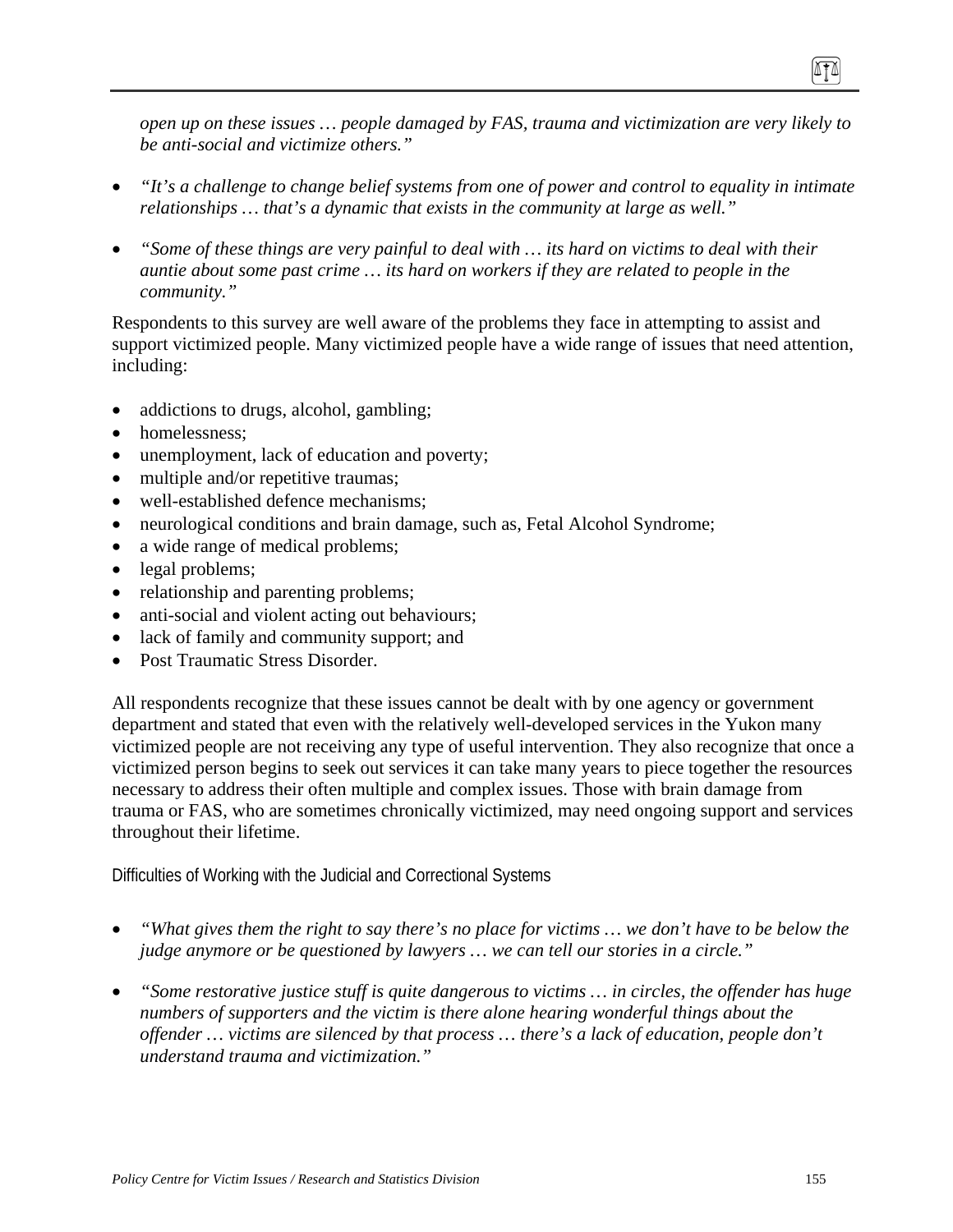- *"The Victim Impact Statement is a very personal document, which is used in court … but it might not be something she wants passed around the circle and read by everybody in the community."*
- *"There is a huge need for more awareness and education of professionals at all levels, including judiciary on violence, power and control issues, trauma, post traumatic stress, etc."*
- *"There is some abuse of Domestic Violence Treatment Option Court … defence lawyers are not ethical and take advantage of it … a Corrections Services Canada report quoted the research as saying a lot of offenders in the pen claim they were victims, that their defence lawyers recommend that they do that … they suspect that in many cases the claim of victimization is bogus … that is not the kind of thing you would expect CSC to publish and its worth looking at … I suspect its accurate."*
- *"We need to train the Crown and police in sexual assault, family violence and FAS … police sometimes do or don't take statements and children are told you don't have to testify … often children want to and need to tell their story and well intentioned or ignorant people want to 'protect' them and are doing more harm than good … often the police won't act on a nocontact order or breach … they don't think they're serious."*
- *"Many offenders are now in treatment options without incarceration … separation between the victim and abuser is crucial to promote healing the trauma for both victim and offender … that separation isn't happening, so the trauma is not dealt with."*
- *"The shelters keep their clients too disconnected from other resources … they protect those women from the bad guys and from the good guys."*

Respondents had some focused comments when describing challenges around policing practices and the various Yukon judicial systems. A relatively large number of service providers surveyed feel that a number of serious problems need resolving.

Several service providers feel that alternative and restorative justice initiatives, such as peacemaker's court, circle sentencing and family group conferencing, have not always dealt appropriately with victims of crime. They report that some victims feel intimidated into participating and are often overwhelmed by the support shown to offenders in these circles. Some victims do not want their Victim Impact Statement read in these circles, which has apparently happened without prior consultation with the victim. And several victims have reported that they did not feel any group support or sense of closure, 'restoration' or reconciliation as a result of the group. Apparently, some victims have felt completely silenced after listening to glowing remarks about the offender in these circles.

On the other hand, a few respondents said that these alternative justice processes have greatly assisted victims in their community and helped them move on in their recovery.

In terms of the standard judicial system, respondents believe that Crown attorneys and judges need far more training in the issues of victimization and traumatization. In particular they feel that these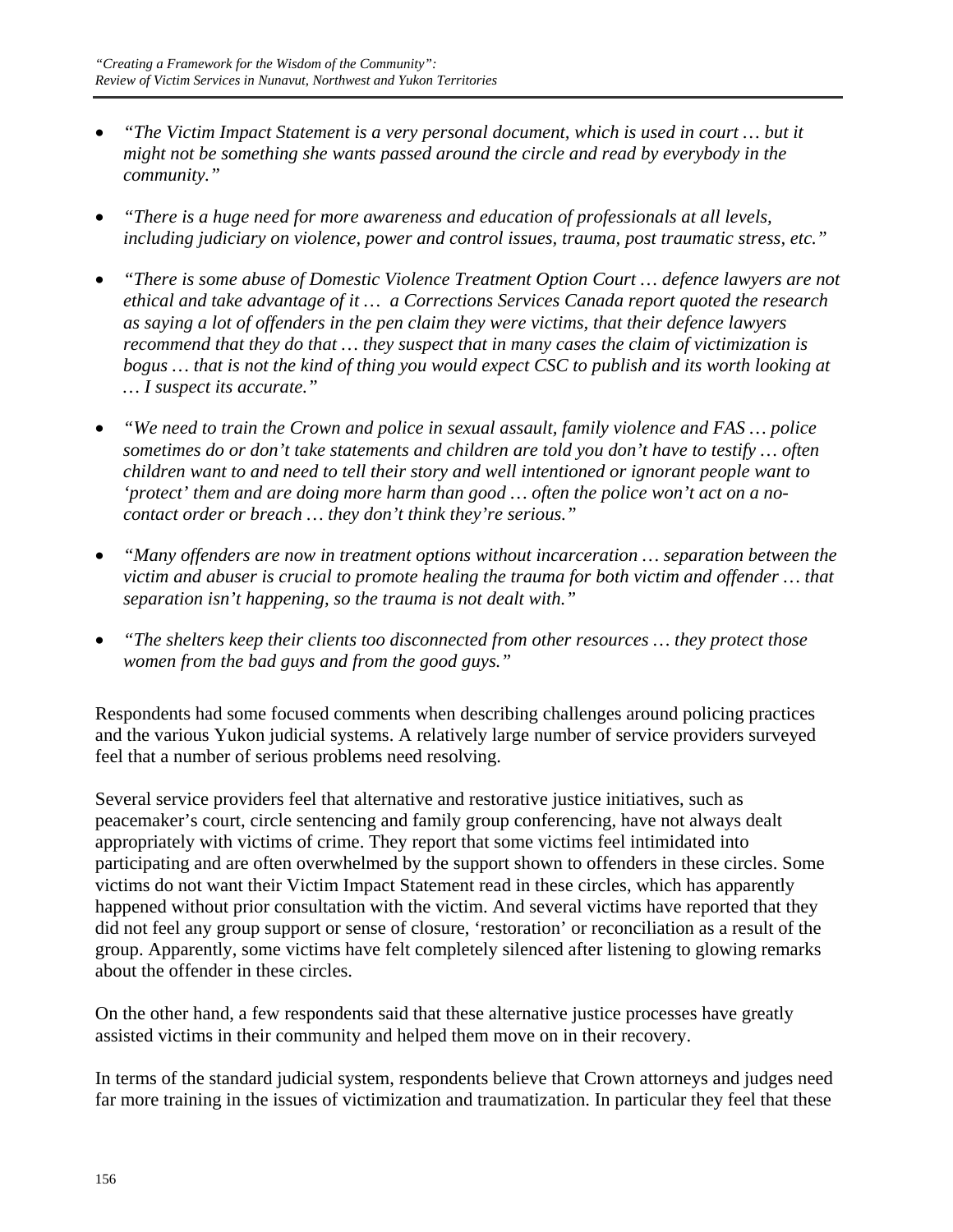judicial personnel do not have an adequate understanding of spousal and sexual assault, power and control issues in relationships, chronic traumatization, historic abuse and Fetal Alcohol Syndrome.

A few respondents feel that defence lawyers are often unethical in their treatment of victims during a trial. And some wonder if defence lawyers are telling their clients to claim victimization in order to reduce sentences or gain the sympathy of the judge and the public.

A few respondents also feel that police need to take no-contact orders more seriously and enforce them properly, which they claim is not the case now. They also report that police do not always deal with child victims appropriately, telling them that they don't have to tell their story of victimization in an attempt to spare them further trauma. Service providers working with child victims note that the child may in fact need to tell their story as part of their own recovery process. There is some disagreement amongst service providers about what constitutes effective treatment of victims and offenders in spousal and sexual assault cases. Some respondents believe that offenders and victims need to have some separation in order to heal and they don't see this happening. Other respondents wonder if the shelters for abused women keep women too isolated from other services.

### **4.4 Recommendations for Victim Services in the Yukon Territory**

The following recommendations for improvements in victim support and services comes from the service providers, victims of crime, program administrators, caregivers and funders interviewed during this research process. These are all listed in Appendix A, except for the names of the victims of crime who were interviewed; their names are not included.

### **4.4.1 Public Education and Community Building**

- *"We need an aggressive public awareness campaign about trauma, sexual assault, family violence and victim's issues that is as aggressive as the drunk driving and anti-smoking campaigns have been … with saturation for health, education, judicial and wellness systems."*
- *"Not many older people access the services … we may need more education targeted to that age group … we rarely see more than one senior at Victims Services in one year … we need to educate nurses, family doctors and seniors' homes on how to assist seniors."*
- *"Good role modeling by older people … less community tolerance for bush parties and alcohol consumption."*
- *"We need youth role models and substance free events."*
- *"People with post-traumatic stress seek out what is familiar … they can't cope with the anxiety of saying no to the perpetrator … to validate the victim it requires a strong, harsh community sanction, a Band Council resolution … it takes the whole community to say 'no, you can't do this to our kids.'"*
- *"We need far greater natural support systems in First Nation and non First Nation communities … build communities where we take care of each other."*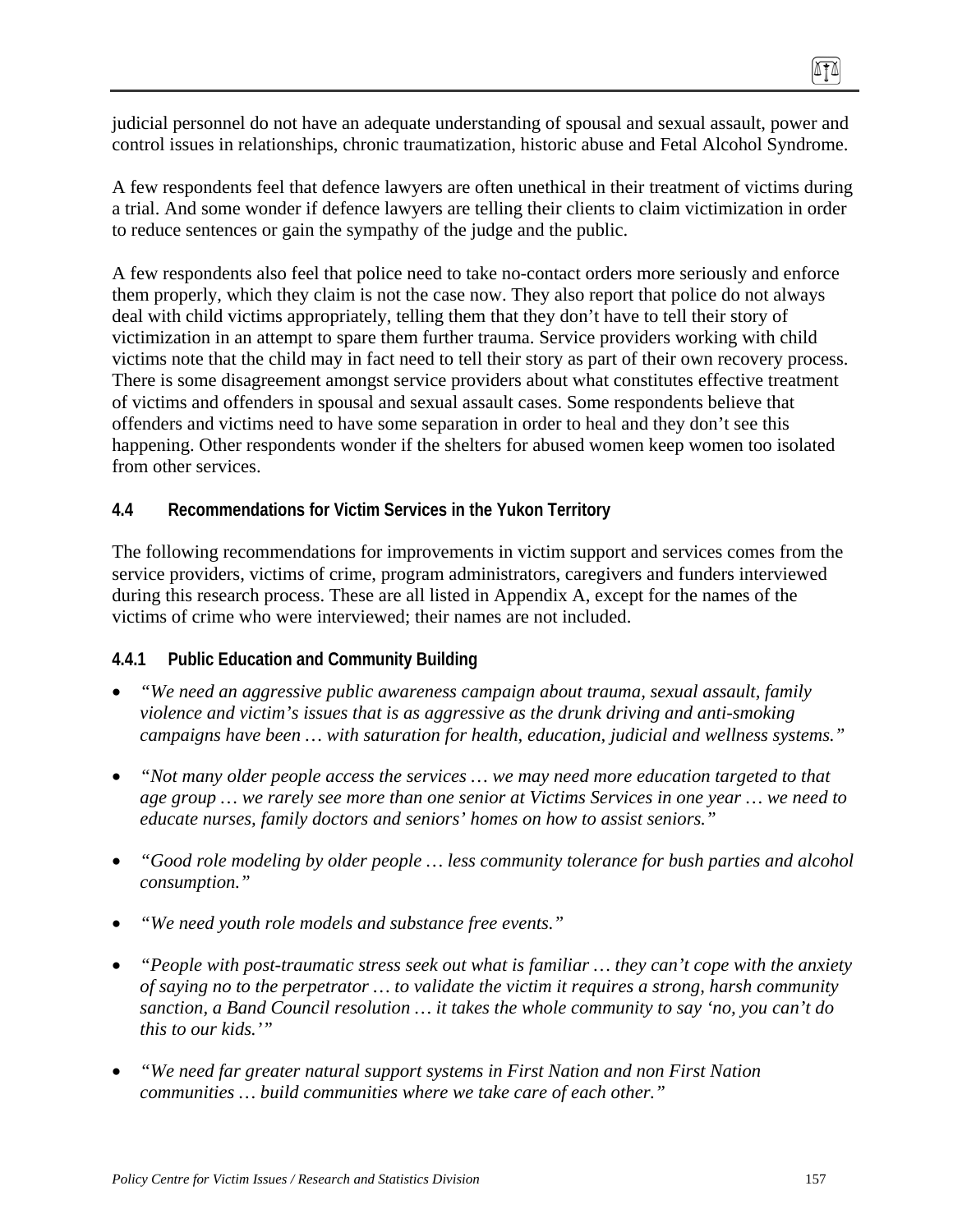- *"One of the partnerships I would like to see and would honour very much with my male counterparts is a partnership in stopping violence here in the territory … it's a men's issue also."*
- *"Men could organize to create a shelter for the many homeless men and male victims of violence in the community …nobody's stopping them from doing that kind of work."*
- *"There's an obvious need for more public education and for respectful and informed debate … we need to develop respect for differences in our community."*

As noted earlier, respondents feel that uninformed and anti-victim public attitudes are amongst the biggest challenges they face in victim service delivery. Many respondents used the word "aggressive" when talking about the type of intensive public education needed to change these attitudes and stop family violence and sexual assault in the territory. Several people referred to the successful public education campaign of Mothers Against Drunk Driving (MADD), pointing to the noticeable impact their campaign had on societal levels of impaired driving.<sup>147</sup>

Alongside intense public education campaigns, respondents see a real need to build stronger and more cohesive communities that don't tolerate abuse towards any community member. Towards that end, they recommended the following:

- encourage Band Council and First Nations resolutions which clearly say "No" to spousal assault, sexual assault and child abuse;
- encourage the promotion of respected elders and youth as role models;
- deliver intensive education programs on victimization and trauma for people working in the health, education, judicial and wellness systems;
- provide an increased public awareness, and educational, focus on the realities of elder, child and male victimization;
- encourage community men to take leadership on violence against women, working with women's groups and establishing a zero tolerance social norm amongst all community men;
- establish regular substance free social and recreational events; and
- engage in respectful public community debate around the community's social problems.

# **4.4.2 Practical Support to Existing Services**

- *"First Nations people deserve a lot of credit for acknowledging the problem, taking responsibility and asking for help … First Nations know what they need … the Committee on Abuse in Residential Schools (CAIRS) and the First Nation treatment programs are great and need to be supported and these types of services increased."*
- *"We need to subsidize counselling services that aren't covered for women seeking services outside of Yukon Family Services Association, which is subsidized through the government and cheaper than a private counsellor."*
- *"We need additional resources for Yukon Family Services to recruit more staff to meet all the counselling needs."*

<sup>147</sup> MADD has helped reduce drunken driving related deaths by 40 percent since it's founding in 1980. See www.madd.ca.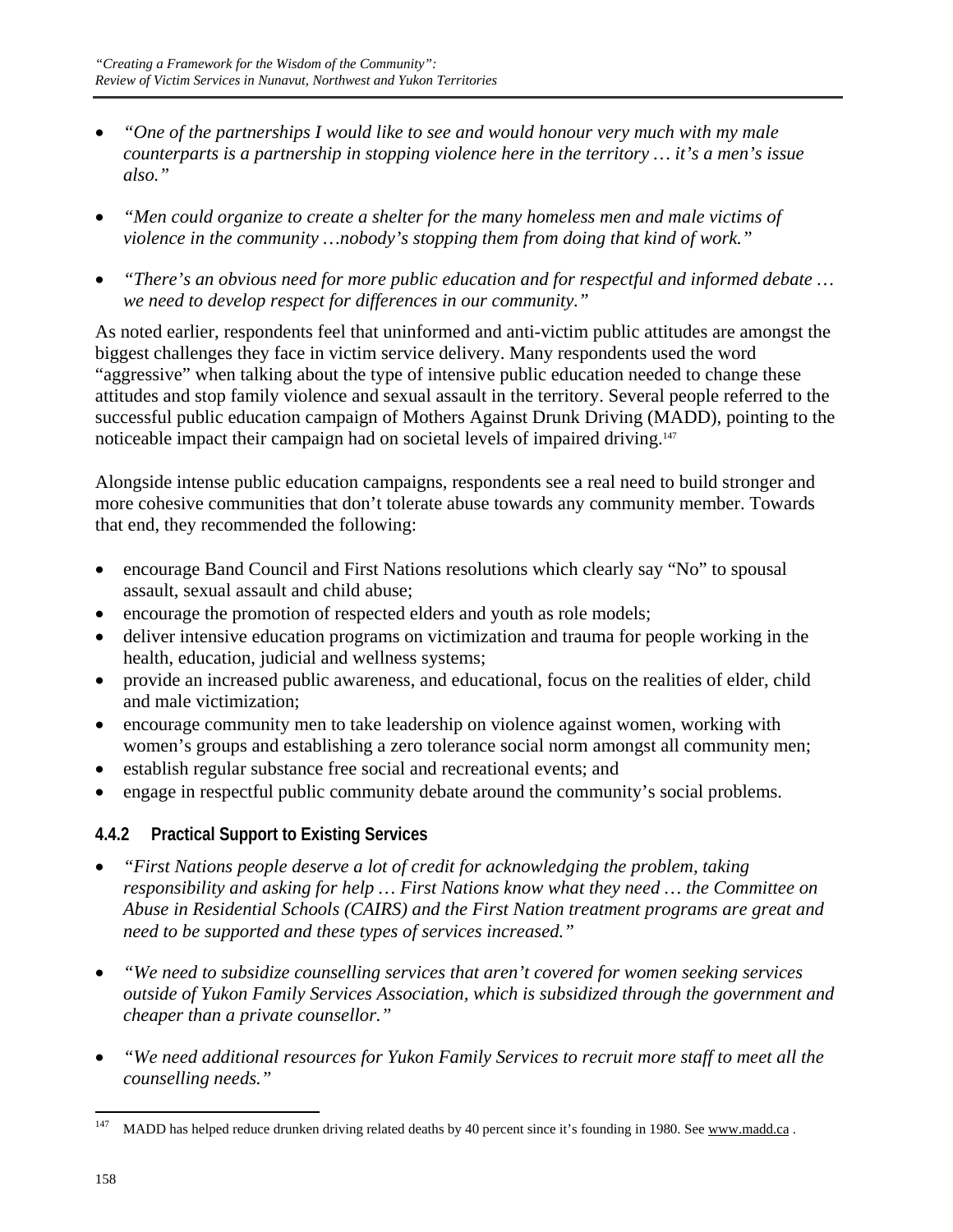- *"Public health nurses should spend a lot more time in the first 2 years with families with newborns at risk and the Child Development Centre needs more money … too much of the money goes into the back end of the system (adults in jail, adolescents in group homes) … we need more services at the front end."*
- *"We need access to current statistical information … the Statistics Branch does not regularly compare women and men … they collect data but don't divide it out and publish it … the Statistical Profile of Yukon Women should be updated with data from the 2000 census and Yukon collected information."*
- *"There's not enough space at the transition house to help women in trauma but not in immediate danger … their spouse may be in jail, so they are 'safe,' but they need support and we can't help them with an intake because we're full."*
- *"Clinical supervision for workers isolated in rural communities and debriefing support where people are dealing with high levels of abuse … we need a mentoring process for counsellors."*
- *"We need ongoing funding … not writing proposals all the time … it boils down to money … we have so little money."*
- *"Governments support project funding and that's not always what's needed … there needs to be ways to support continuing the things that do work."*
- *"We need agreement on core competencies and protocols around case management."*
- *"Better professional standards and a greater depth of knowledge is needed for working with children."*
- *"The Alcohol and Drug Secretariat needs a more adequate facility, it's institutional and not conducive to people feeling welcomed and respected … men have access to the women's rooms for the residential treatment component … there should be separate good space for women in gendered addictions programs."*
- *"We need to share resources between departments and agencies."*
- *"People do need to evaluate their programs … it should be mandatory … people do get complacent and don't stay abreast of current research."*
- *"Families have to take time off to get counseling 9 to 5 … we need to offer counseling services in evenings and weekends."*

Service providers pointed out during interviews that many excellent services are already in place in Yukon. However, most of these programs need more staff, improved facilities and other resources, including stable funding, in order to truly meet their mandate. The following detailed recommendations were made by survey respondents:

ITI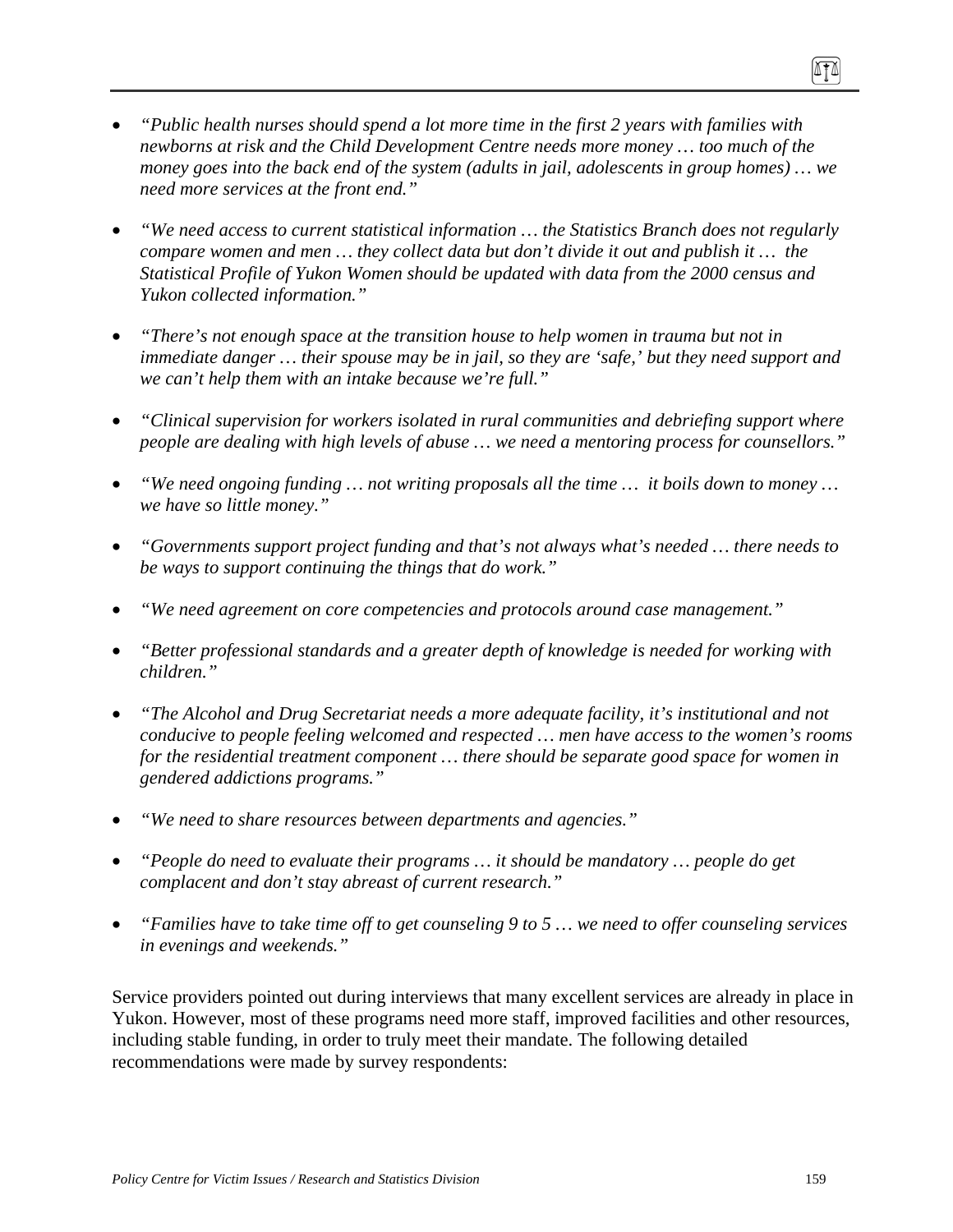- provide greater support, resources, funding and training for First Nations healing and trauma recovery programs and hire more First Nations professionals in government service delivery;
- develop more publicly subsidized counselling services with flexible hours of service;
- develop shared program standards amongst agencies that include core competencies and protocols around confidentiality and case management;
- acquire more appropriate facilities for residential intervention and treatment programs and large First Nation healing programs;
- provide increased recreational options for young people;
- give public health and agencies working with young children the resources to support moms and newborns in high risk situations;
- fund more shelter space and/or appropriate resources for women dealing with long-term traumatic issues;
- provide statistical data by gender and regularly update it;
- provide increased support to community-based service providers working with victims, including mentoring, debriefing and clinical supervision;
- provide ongoing, rather than yearly, funding to non-government service providers dealing with victimized people;
- encourage and design ways for agencies and government departments to share resources more effectively;
- develop increased services, with professional standards, for victimized children, elders and men; and
- do ongoing evaluations of all territorial service providers.

# **4.4.3 New Programs and Services**

- • *"Aftercare needs to be improved … people will come asking for shelter if they are afraid that they are going to get violent."*
- *"We need a commitment to women's shelters in all Yukon communities and we need Stopping the Violence counsellors in every community and each shelter."*
- *"We need services available during crisis hours: 8 p.m. to 8 a.m."*
- *"We need a 24-hour professionally staffed crisis line for support, referral and intervention to deal with crisis calls … a 1-800 line that is territory wide to deal with violence, suicide, sexual assault, homelessness and self-harm."*
- *"We need a Sexual Assault Centre with trauma support"*
- *"We need another facility like Kaushee's Place only larger to accommodate women from the communities."*
- *"We need mandatory treatment for violent offenders."*
- *"More resources in outlying communities for responding to the disclosures of abuse coming forward … we need access to services in communities … look at the level of trauma for the victims."*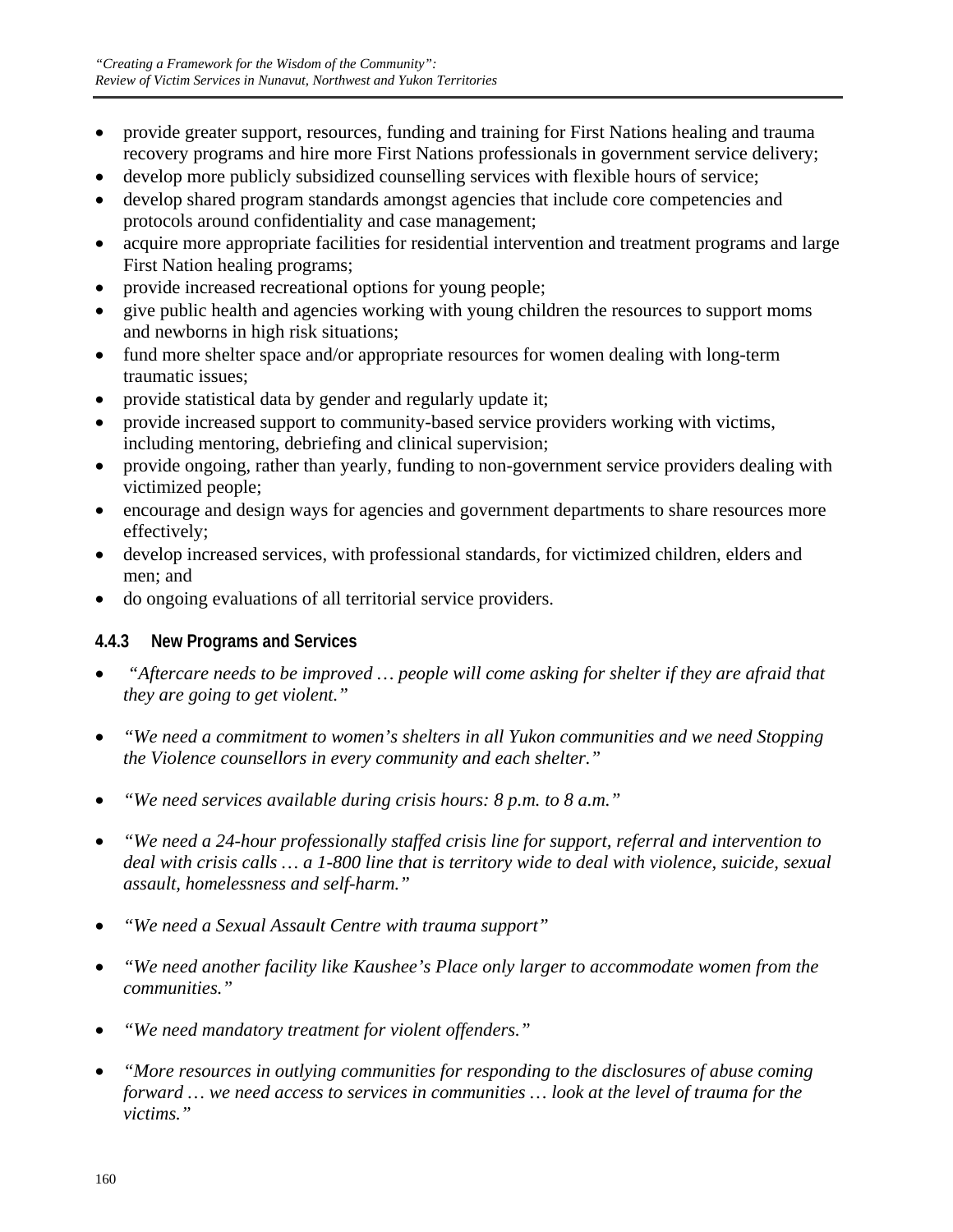- *"There needs to be a visitation/access centre for supervised visits of children with parents they are not living with … there are too many high-risk situations where you need a healthful place to drop off and pick up children."*
- *"We need to look at long-term service for some victims."*
- *"We hear often from First Nations women that there needs to be a healing centre or a personal wellness centre to deal with historic sex abuse issues, racism and Aboriginal culture and healing, etc."*
- *"We need to find ways to support communities in the way they want … we need to build constructive relationships with self-governing First Nations."*
- *"We really need to concentrate on early intervention … we spend so much time trying to fix the problem after the fact … work with schools and the Healthy Families Program and get in there with more early intervention … when they're in grades 1 and 2, that's where you get the most value for your intervention."*
- *"Youth like talking to their peers … they prefer to talk to someone who understands, listens and pays attention to youth."*
- *"Training and networking with youth in all Yukon communities."*
- *"We need a facility for youth who are not in care … a temporary emergency shelter for youth where they can have showers and a place to stay when they've got nowhere else … it should deal with homelessness and job training … youth can only stay there if they're trying to improve themselves and be successful in their lives."*
- *"Multiple treatment experiences which are school- based, or in groups, counselling or wilderness experiences, they can possibly have a cumulative effect … we need to do more for our kids … it appalls me that our communities have given up on our kids."*
- *"We need a shelter for men and for transients."*
- *"We need to make additions to the school curriculums in the areas of bullying, anger, violence and sex offences."*
- *"We need publicly funded, free-of-charge, feminist-based therapies for survivors of abuse."*
- *"There are no survivor groups out there … survivors need one-to-one support and also need to see that they are not alone … they need ongoing support networks with individual therapists available to respond when needed."*
- *"The Child Abuse Treatment Services needs taxi fare money and childcare so moms can be available for intake with their children … their pay is low and they don't have clinical supervision."*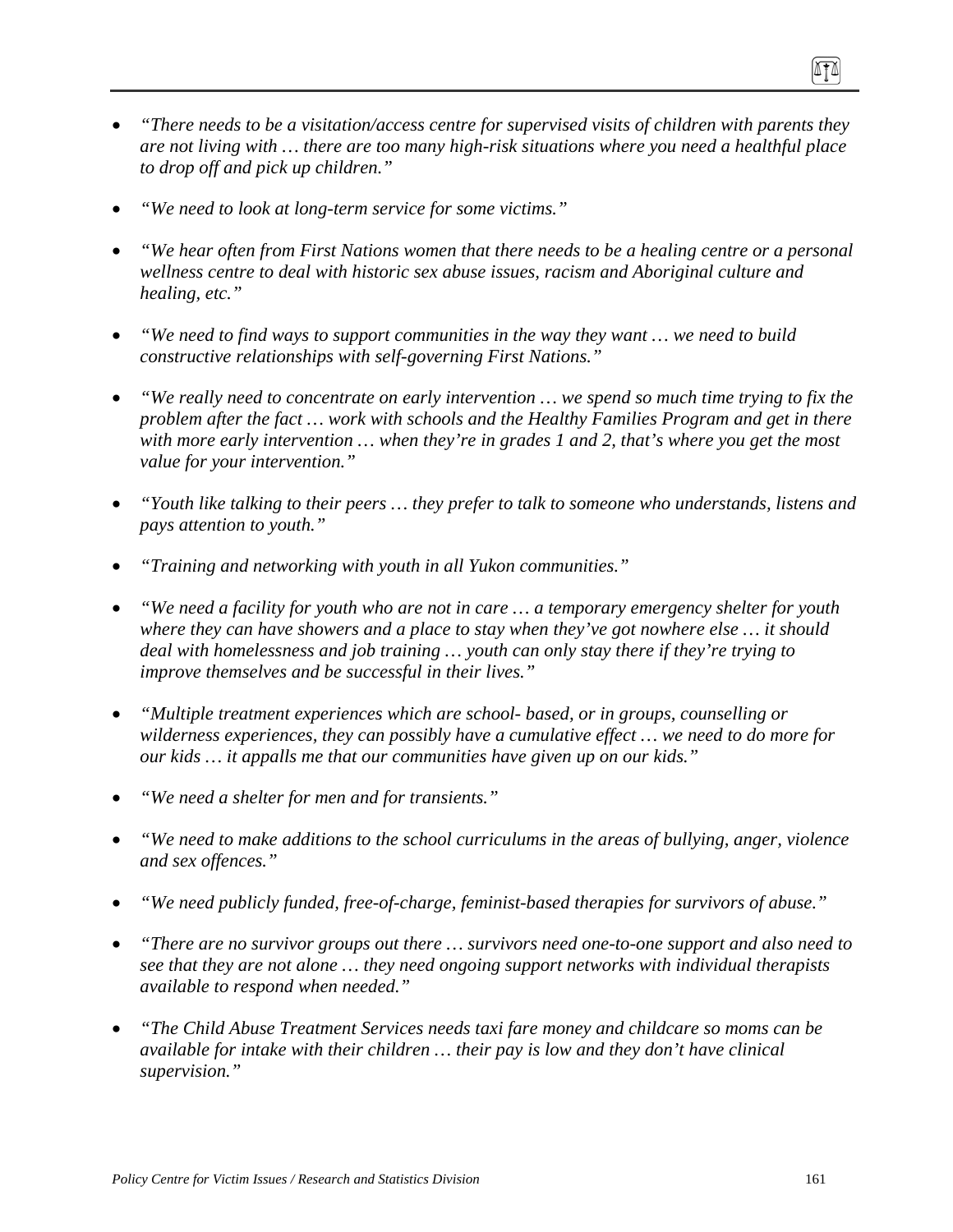- *"We need a social worker at the hospital that can do outpatient work … they need bridge work to the community … the social worker begins to uncover problems when they're in for something else and those patients need support when they leave."*
- *"We need a specialized social worker for older persons."*
- *"Agencies need to look at the community development component of their mandates and ask 'How do we do outreach? How do we provide aftercare and connect people to each other?'… develop a community response to alcohol, addictions and violent behaviour."*
- *"We need a Victims Services office and worker in our town, not coming from Whitehorse."*

Survey respondents gave more recommendations in the area of new programs and services than in any other area. All these areas are reflected in the quotes above, although these comments are not the sum total of comments made about needed services. Recommendations for new services and programs are listed below in roughly the order of priority they were given by respondents.

- provide a 24-hour, professionally staffed, and Yukon wide, toll-free crisis line to deal with issues of spousal assault, sexual assault, child sexual abuse, historic abuse, suicide, child victimization, etc.;
- develop a Sexual Assault Centre for the Yukon;
- increase community-based services for victims, including a women's shelter in each community, a Stop the Violence counsellor in each community, a youth peer support program, Victim Services, family support, sex offender treatment and early intervention programs in each community;<sup>148</sup>
- encourage all agencies to take a community development approach to victim recovery, improving their outreach, aftercare and community response programs;
- provide more residential treatment options, and healing centres, some exclusively for First Nations, some for victims, others for offenders and communities;
- develop adequate and appropriate aftercare programs for people leaving various forms of residential treatment and healing experiences, including a halfway house;
- make more services, crisis intervention and counselling services in particular, available during non-business hours;
- develop more programs that are sponsored in cooperation with First Nations service providers and build working relationships with First Nation healing programs;
- design school curriculums that address the issue of interpersonal violence and healthy sexuality;
- provide survivor groups for victims of assault;
- give greater financial support to the Child Abuse Treatment Services;
- hire a hospital social worker responsible for post-hospitalization outreach;
- hire more social workers who specialize in the care of the elderly;
- provide more youth recreational programming and an emergency shelter for youth;
- provide a shelter for victimized and transient men;

<sup>148</sup> The need for increased community-based services was expressed most strongly by community-based service providers and caregivers outside Whitehorse. Service providers who do outreach to communities were also convinced that more services need to be available at the community level.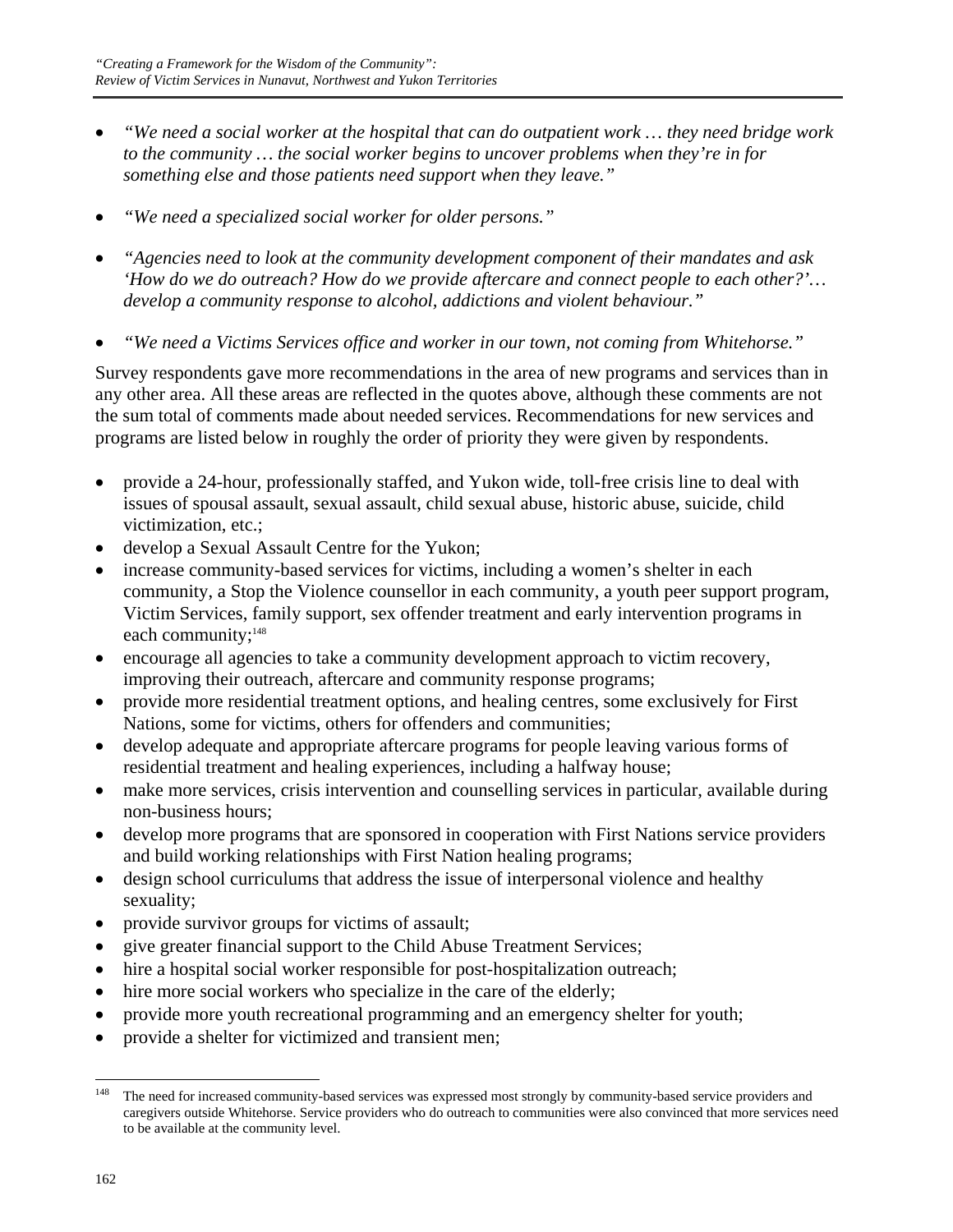- make treatment mandatory for all offenders;
- provide another larger shelter in Whitehorse for chronically traumatized women;
- find an appropriate place for children to have supervised visits with non-custodial parents;
- provide free feminist counsellors for abused women; and
- recognize and plan for the long-term care of some victimized individuals.

#### **4.4.4 Law Enforcement and Sentencing**

- *"Mandatory charging … not lip service to mandatory charging … we say zero tolerance, but the police and crown can't explain what the difference is between zero tolerance and mandatory charging."*
- *"Many offenders are now in treatment options without incarceration … separation between the victim and abuser is crucial to promote healing the trauma for both the victim and the offender … that separation isn't happening, so the trauma is not dealt with."*
- *"Stiffer sentences for crimes against persons."*
- *"Start the healing with charges in court of assaulting the spouse … 'justice is the start of healing' … I really believe that."*
- *"Often the police won't act on no-contact orders or breaches … they don't think they're serious"*
- *"we need the RCMP to come up here with a little better attitude and to be stationed here for longer … 2 years is too short and the turnover isn't good or getting all the fresh recruits on their first posting"*
- *"we need to train the Crown and police in sexual assault, family violence and FAS … police sometimes do or don't take statements and children are told you don't have to testify … often children want to and need to tell their story and well intentioned or ignorant people want to 'protect' them and are doing more harm than good"*

Respondents made the following recommendations in the area of law enforcement and policing:

- enforce the mandatory charging of spousal and sexual assault offenders;
- incarcerate offenders involved in spousal assault treatment options;
- give stiff sentences to offenders who commit crimes against persons;
- enforce no-contact orders and act on breaches of probation; and
- train RCMP members stationed in Yukon in the areas of child abuse, spousal assault and sexual assault.

#### **4.4.5 Alternative Justice**

• *"We need a funding continuum to support training for restorative justice … the community's desire to heal, and judicially led restorative justice initiatives do not acknowledge the victim's trauma or respect victim's needs."*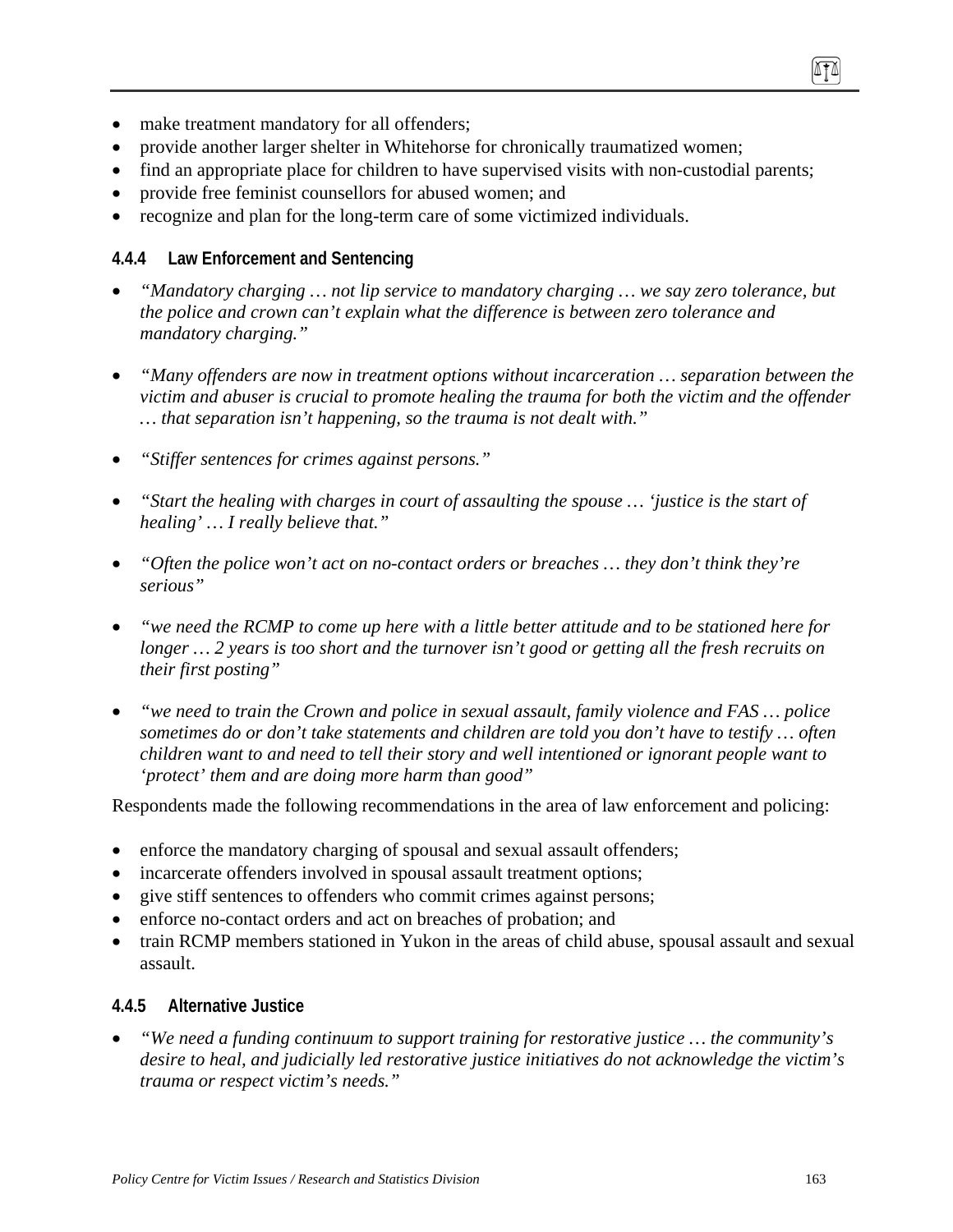- *"Community justice programs have to start small, not with serious crimes, and build the community capacity … have success with diversion and community supervision on the property crimes before handling domestic violence and sexual assaults that way."*
- *"Support restorative justice initiatives with adequate funding and consistent follow through on commitments made by the community or Community Justice Committees."*
- *"The criminal justice system, diversion and other alternative justice systems have to work together … charges need to be laid and treatment plans developed and monitored."*
- *"More youth on the Youth Justice panel … we need more healing circles and youth helping youth heal in a community."*

Most respondents feel that more supports, information, training and accountability mechanisms need to surround alternative justice initiatives. In particular, and as mentioned earlier, they feel that those involved in these initiatives, and communities in general, need a greater understanding of victim's issues before dealing with crimes such as spousal and sexual assault. The sense of most respondents is that Community Justice Committees, and others involved in alternative justice initiatives, do not necessarily understand the dynamics and power issues inherent in violence against women and children. There is a concern, and some evidence as noted earlier, that victims sometimes feel intimidated into participating in sentencing circles and other 'healing' events, leaving them feeling less empowered and even more silenced.

To address this issue respondents recommend that community justice committees start with lesser property crimes before taking on cases of interpersonal violence. Respondents also recommend that these alternative justice initiatives receive better funding and more follow up monitoring on the commitments they've made. They would also like to see the criminal justice system work in greater cooperation with alternative justice programs around the charging of offenders and the establishment of treatment plans. Youth respondents asked that more youth be appointed to the Youth Justice Panel.

# **4.4.6 Legislation**

- *"We need a Victims Act … one that is done by First Nations and everybody, not just political bodies, but done by the community and survivors of violence."*
- *"We need a Victims of Crime Act which defines victims in the system … offences are against the crown and the victim is not recognized in law now … a Victim's Act could be a way to legitimize the needs of victims and should be considered."*
- *"We should look at a Violence Against Women Act that validates the issues and creates a zero tolerance … this helps in enforcing complementary legislation … a Victims Act and a Violence Against Women Act need to consider the power imbalances in violent relationships and care must be taken that new laws cannot be twisted and used by offenders to harm or re-victimize their victims."*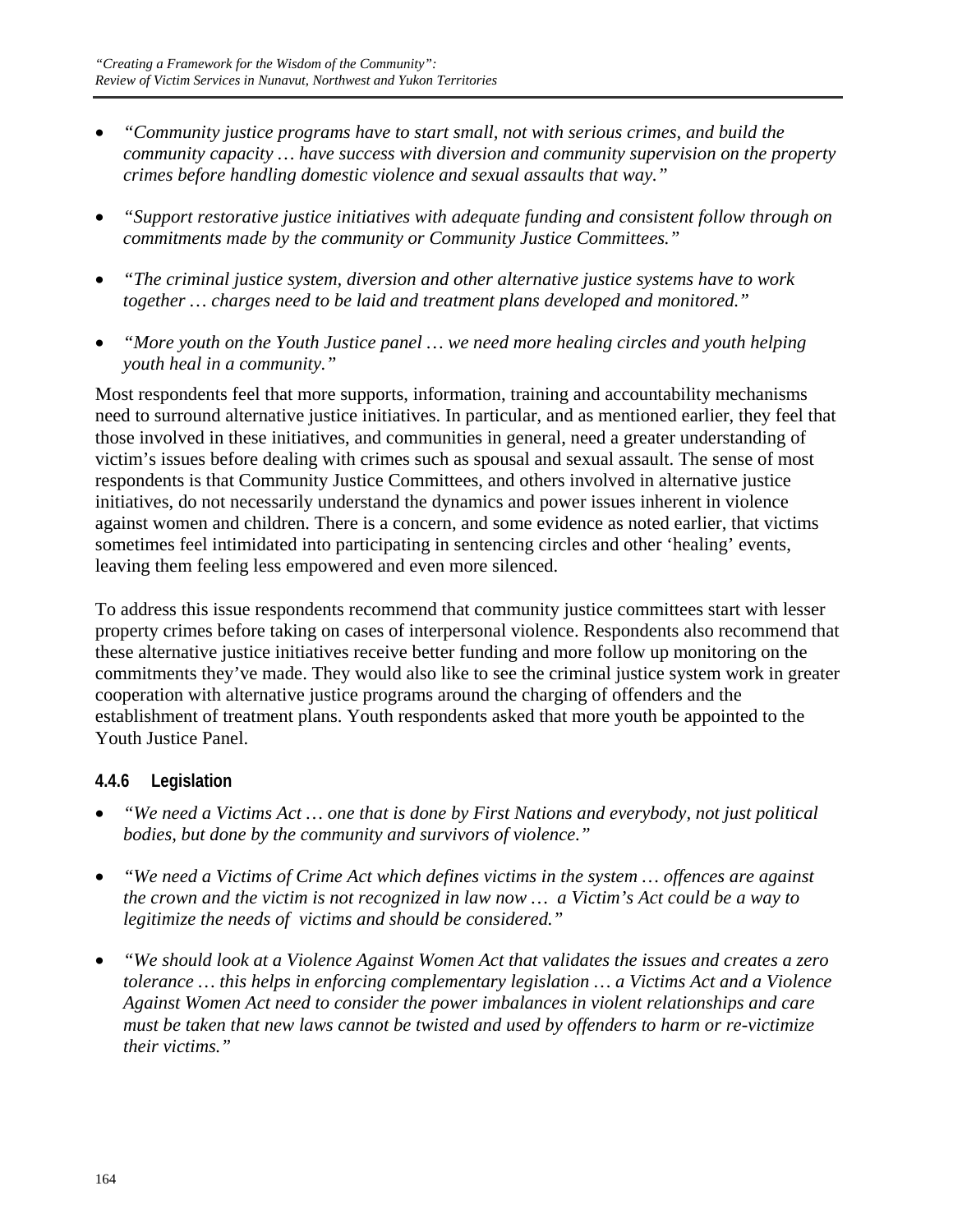- *"Some people have suggested a Victims Act … I don't see it improving the quality of services for front line workers … in the Manitoba legislation there are no penalties if a director doesn't follow through with the treatment in the required 30 day time frame."*
- *"We need our own Yukon Crown, a territorial crown, not the federal crown."*
- *We need Adult Guardianship and Assisted Decision Making legislation … seniors don't want to disclose family problems or want to protect their son or grandson."*
- *"A Guardianship Act is really important to protect client's interests where women with a mental disability have been brutally raped, are in denial of it, or have cognitive disorders and there's nobody to help them … the social workers can't intervene to protect them … a Guardianship Act would allow social service agencies to help FAS adults and others with mental disability who are getting hurt."*
- *"We need a Child's Advocate Act."*
- *"A reinstated Victims Compensation Fund would be a real bonus for victims who have been severely traumatized."*
- *"I think there is a need to bring back some form of Victim of Crime Compensation legislation … right now if a women has to leave after a vicious assault and rape, there's no money for counselling … bring back the program to cover crimes against persons and treatment for victims who can't afford counselling … Alberta has criteria so you can't get a judgment for frivolous claims."*

Respondents recommended legislation that they felt might improve the situation of victimized individuals in the Yukon. These legislative initiatives include:

- a Victims Act or Victims of Crime Act that defines and validates the status of the victim in law and recognizes her/his needs;
- a Violence Against Women Act which recognizes power imbalances in relationships and gives violence against women a zero tolerance status;
- an Adult Guardianship and/or Assisted Decision Making Act to allow greater service, advocacy and protection to seniors, women with cognitive disabilities and others who need public advocacy;
- a Child's Advocate Act; and
- a Victims Compensation Fund, with controls to prevent abuse of the available funding, that would give victims of crime some means to secure the services they need, such as counselling, which may not be available in their community or which may charge fees.

### **4.4.7 Judicial System**

- *"Defence counsel need to be censured … the judiciary should run courtrooms better and not let defence counsel abuse the victim on the stand."*
- *"We need to ensure that there's value placed on the contribution that everyone makes in a relationship … women can be economically abused in a family because their unpaid work is*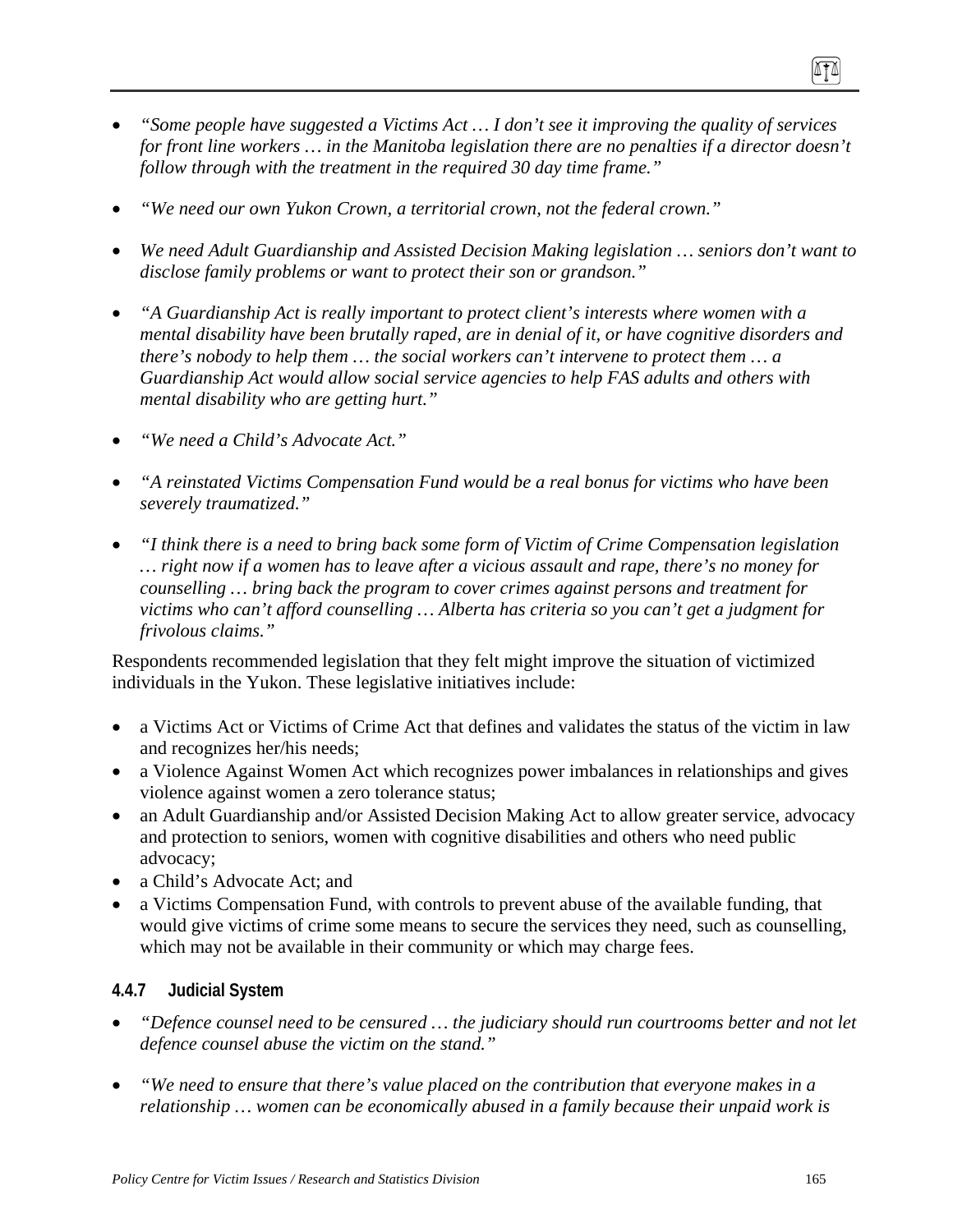*not recognized … courts have to take into account women's unpaid work in Family Property and Support Act actions … there is a huge need for more awareness and education of professionals at all levels, including judiciary on violence, power and control issues, trauma, post traumatic stress etc."* 

- *"There's a huge need for mandatory training for the judiciary, police and others on the effects of trauma on someone's ability to think and function … the experience of physical and sexual violence causes trauma to women and children."*
- *"There is a pilot project for women and men behind on their child support payments to say do you want to forgive some of the back debt? … this is completely offensive to a court ordered child support payment regime … governments need to develop and operate under a sound definition of what a victim-centred approach looks like."*
- *"Do better JP [Justice of the Peace] training for the ones who are active … when they get training there is no testing at the end, no standard there … there should be a certain degree of basic knowledge there … some of the JPs don't grasp the basic concepts and some just want to be Marriage Commissioners and don't even sit on the bench … clean it up."*
- *"A peace bond doesn't trump an Emergency Intervention Order … a lot of JPs don't have the ability to process the legal end of things."*

Respondents noted that there is significant misunderstanding of both victimization and the law amongst JPs, police, defence lawyers, judges and others involved in the judicial processes affecting victims and offenders. They point to the need to train these professionals in the issues surrounding crimes against the person, and particularly crimes against women, where power and control issues need to be factored into the equation. They also wish to see an increased understanding of the unpaid work of women in property disputes and a halt to the pilot project which asks the recipient of child support payments if they wish to voluntarily forgive the debts owed them by the other parent. Respondents also feel that defence lawyers need to be controlled by the courts as some respondents feel they harass and intimidate witnesses who were victims in the crime.

# **4.4.8 Professional Training**

- *"We need to see more training … more cultural knowledge from our elders before they pass on."*
- *"People working with victims need cross cultural training and to learn the history of First Nations in the Yukon."*
- *"We need to start listening more to that victim … we need to hear what they're saying … we need to be better listeners."*
- *"We need training for all levels of professionals on victim's issues."*
- *"The police need to be trained on trauma, domestic violence and sexual assault … which you think they would have figured out by now considering the number of their members that get shot responding to domestic violence calls."*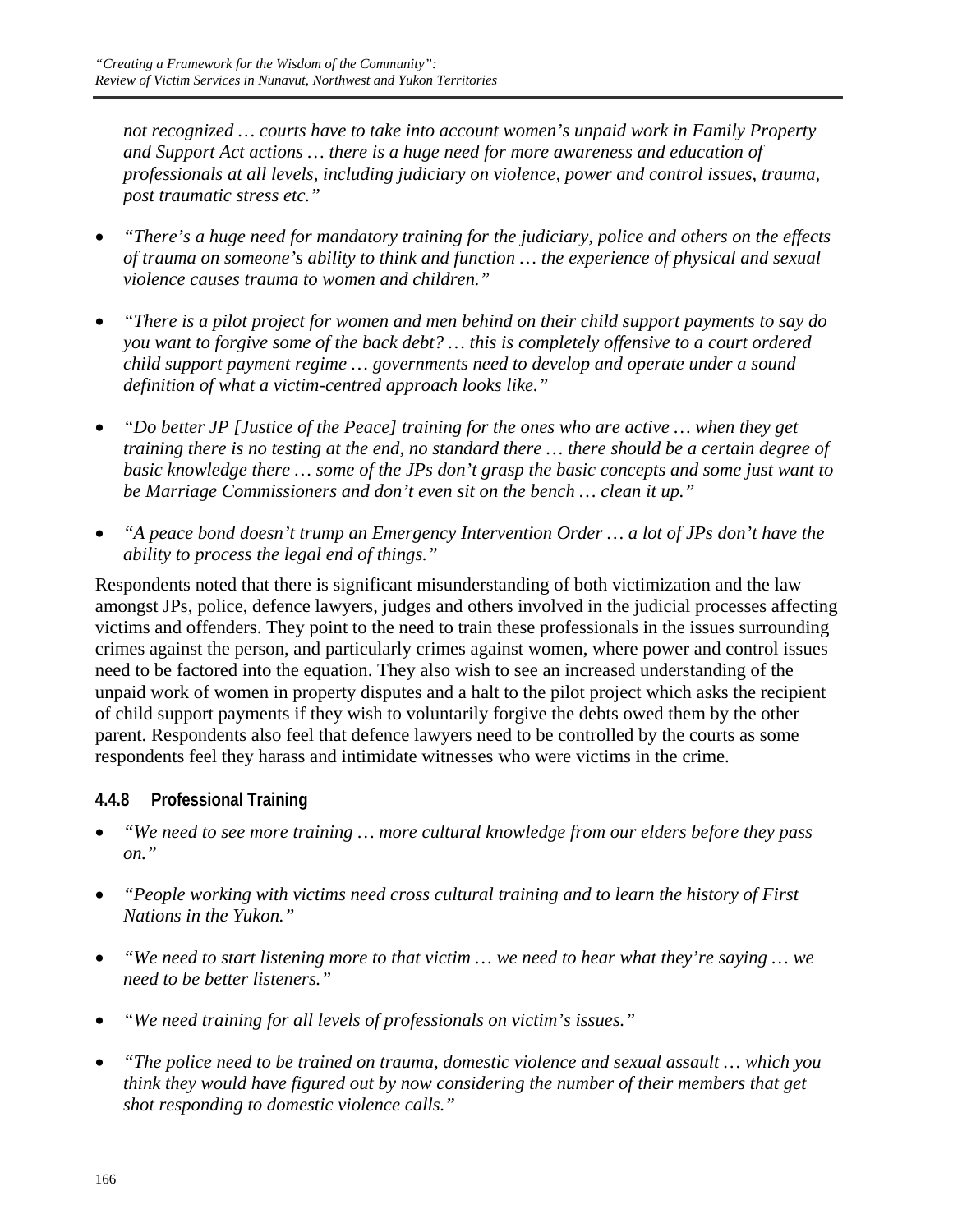- *"The Crown is much better than they were … they still need lots of training."*
- *"We need vicarious trauma training."*
- *"A victim-centred approach means not hounding victims to sit in sentencing circles if they don't want to … it means acknowledging what trauma is … a lot of professionals and service providers don't have a very good understanding of what post traumatic stress is, and it's very complex."*
- *"Community programs hire victim services workers without any real knowledge of what the issues are."*
- *"Elementary school teachers need to be given the tools to deal with abuse and neglect … as a society we need to be more open minded about that issue … teachers see it and want to deal with it, but they don't get supported by their administration or institutions."*

Throughout the interview process respondents constantly came back to the need for increased training of those professionals and caregivers mandated to serve victimized people. They described the training and information needs of these professionals many times throughout their interview. In summary, these areas are:

- more training and information in the area of First Nations culture and history;
- training about what it means to take a victim-centred approach in community justice initiatives and criminal justice processes;
- training for all professionals and caregivers in the area of communications and listening, professional mediation training for lawyers and other mediators;
- $\bullet$  training in vicarious traumatization;<sup>149</sup>
- training for all workers in the dynamics and recovery process of traumatization as it occurs in all age groups, both genders and all cultures; and
- specialized training for police, teachers and others who are in a position to provide the initial intervention in cases of victimization.

### **4.4.9 Partnerships**

- *"We need much better linkages between programs … there's too many little clubs."*
- *"We can only solve the problem of violence and victimization when we build the circle and make it stronger … isolation isn't safety … a long-term intervention of safety connects people to people."*
- *"More connections between agencies … we need to break down the silos and build interactions with other agencies … it starts with conferences, these events will have an effect for years."*
- *"We need a network of peers at the management level."*

<sup>149</sup> 149 Vicarious traumatization, also called secondary traumatization, refers to the often severe effects on professionals and caregivers of working with traumatized individuals.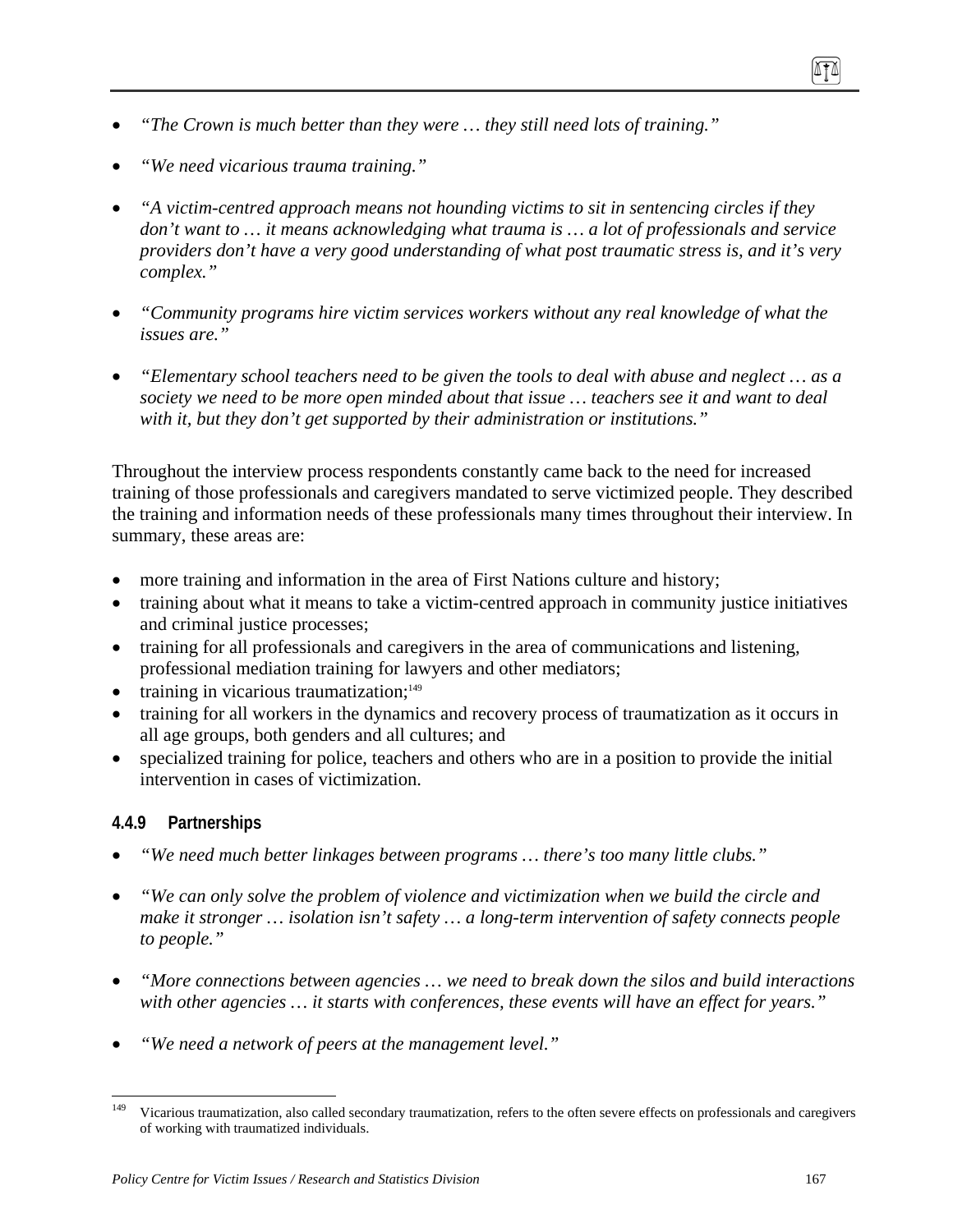- *"We need to share resources (dollars and space)."*
- *"We need information sharing in the cases of common clients."*
- *"Agencies have to clarify their roles."*
- *"We need to develop relationships with school psychologists."*
- *"Government and First Nations systems have to work together more closely."*
- *"When we go to court downtown, the system says we have to have everything on paper … its too cold."*

All respondents note the major steps that have been taken in building partnership networks with other service providers. But they also see areas for improvement especially in the areas of information sharing and the clarification of roles and responsibilities between agencies.

## **4.5 Summary of Needs and Recommendations**

### **4.5.1 Summary of Needs**

As noted throughout this paper, most respondents felt that, compared with other Canadian regions, particularly northern jurisdictions, the Yukon Territory has a well developed continuum of professional services for victimized people. They note the increasing variety of specialized services for victimized individuals and the high volume of work being done by all agencies offering services to victims. Some respondents believe they are seeing the results of these efforts in greater sobriety, increased community awareness and increasing participation in healing events. Although there is no definitive way to prove it, it may be that lower rates of reported spousal assault, sexual assault and child abuse are the result of these services and interventions.

However, all respondents believe that there are still gaps, barriers and needs in the area of service provision to victimized individuals, families and communities. These challenges, as reported by respondents, and a summary of overall social conditions relating to victimization, are as follows:

- high levels of unresolved and hidden historic abuse;
- high levels of cognitively impaired, chronically traumatized and addicted individuals many of whom are victimized on an ongoing basis;
- traditional and contemporary beliefs that blame victims for the violence, minimize and deny the high levels of violence and protect offenders;
- limited informal support networks for victimized individuals;
- high rates of alcohol and drug abuse;
- high rates of interpersonal assault: spousal assault, sexual assault and child abuse;
- high rate of teen pregnancy;
- high rates of sexually transmitted diseases;
- lack of community and family support for victimized individuals;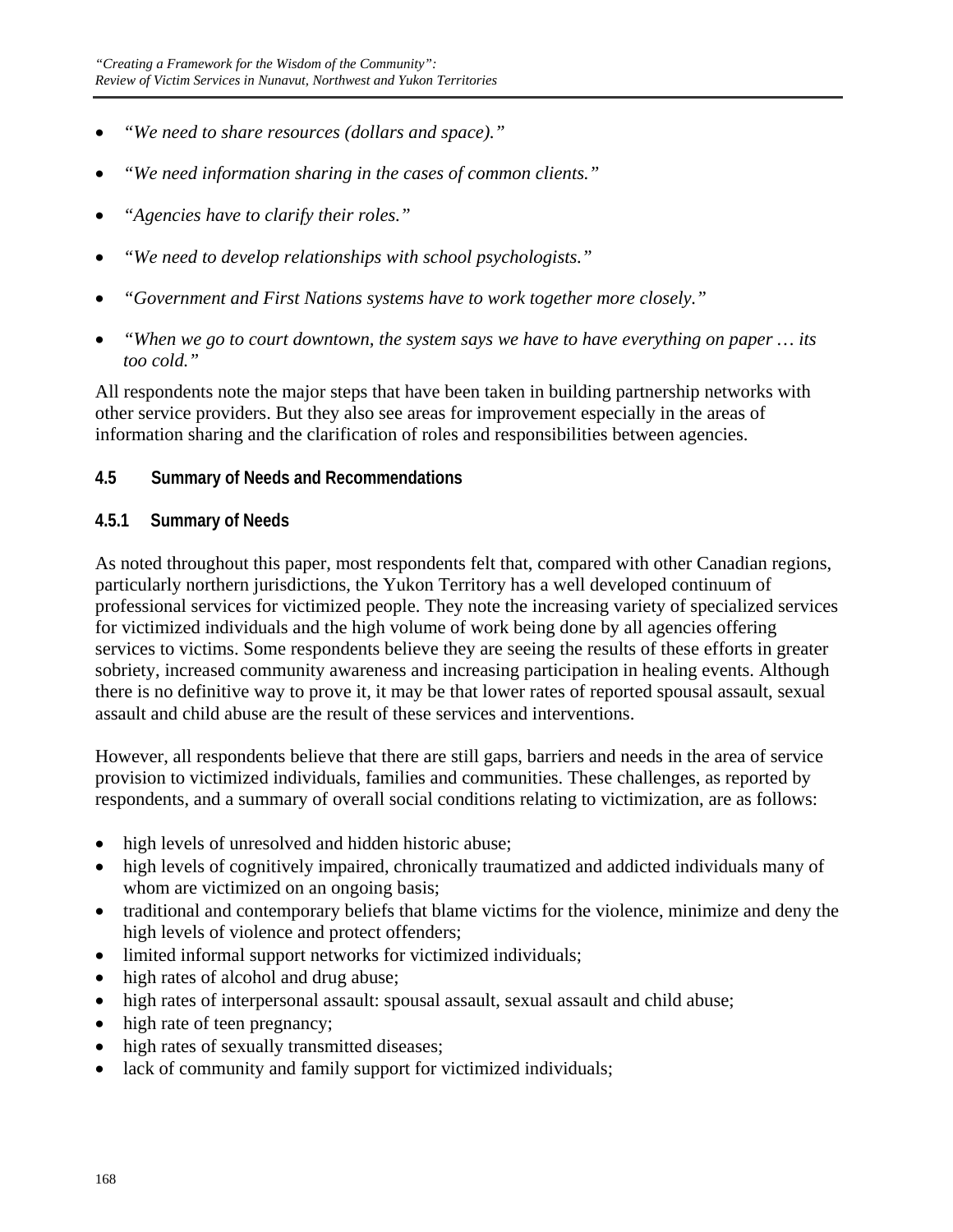- substantial public denial and minimization of interpersonal violence, spousal assault, sexual assault and child abuse which protects offenders, blames victims and keeps these crimes largely hidden;
- public antagonism towards social activists working in the area of victimization, particularly the victimization of women;
- some degree of suspicion and distrust of formal victim services available, particularly in smaller communities;
- lack of understanding and support from political leaders in both First Nation and public governments towards victims and victim services;
- leaders with unresolved victimization issues and/or offending behaviours;
- lack of capacity within existing services to deal with the level of need;
- lack of services for women with historic abuse issues and for male victims, elderly victims, children at high risk and child victims of violence;
- inadequate aftercare, community development and outreach programming within existing services;
- lack of adequate crisis intervention services, including a crisis line and sexual assault centre, particularly in non-business hours;
- an inadequate complement of community-based and First Nation sponsored services for victims in outlying communities such as women's shelters, victim services, counselling resources, healing programs and treatment options;
- lack of long-term programs for cognitively impaired and neurologically damaged victims;
- an absence of program standards and evaluation processes for agencies working with victims, including lack of protocol and policy around confidentiality and case management;
- lack of clarity around the roles and responsibilities of the various agencies assisting victims;
- inadequate resource sharing amongst agencies;
- inadequate supports and information for parents, teachers and others dealing with acting out children and youth;
- lack of understanding and application of a victim-centred approach in most service sectors;
- a lack of cultural and historical understanding between the various ethnic groups, particularly First Nations and non- Aboriginal groups, with the result that victim programs are not jointly planned or supported;
- a lack of understanding in all service sectors, including judiciary, police, corrections, victim services, social and medical services, about the dynamics and recovery process of victimization and trauma;
- a lack of understanding in all sectors about the power imbalances in male/female relationships;
- inadequate statistical information gender that is consistently updated;
- inappropriate use of restorative justice initiatives which pressure victims into participating in healing and sentencing circles against their will;
- inappropriate sharing of Victim Impact Statements in restorative justice initiatives;
- inappropriate treatment of victim/witnesses by defence counsel;
- disagreement over the separation of offenders and victims during court ordered offender treatment programs; and
- lack of police enforcement of no-contact orders and breaches of probation.

(ITA)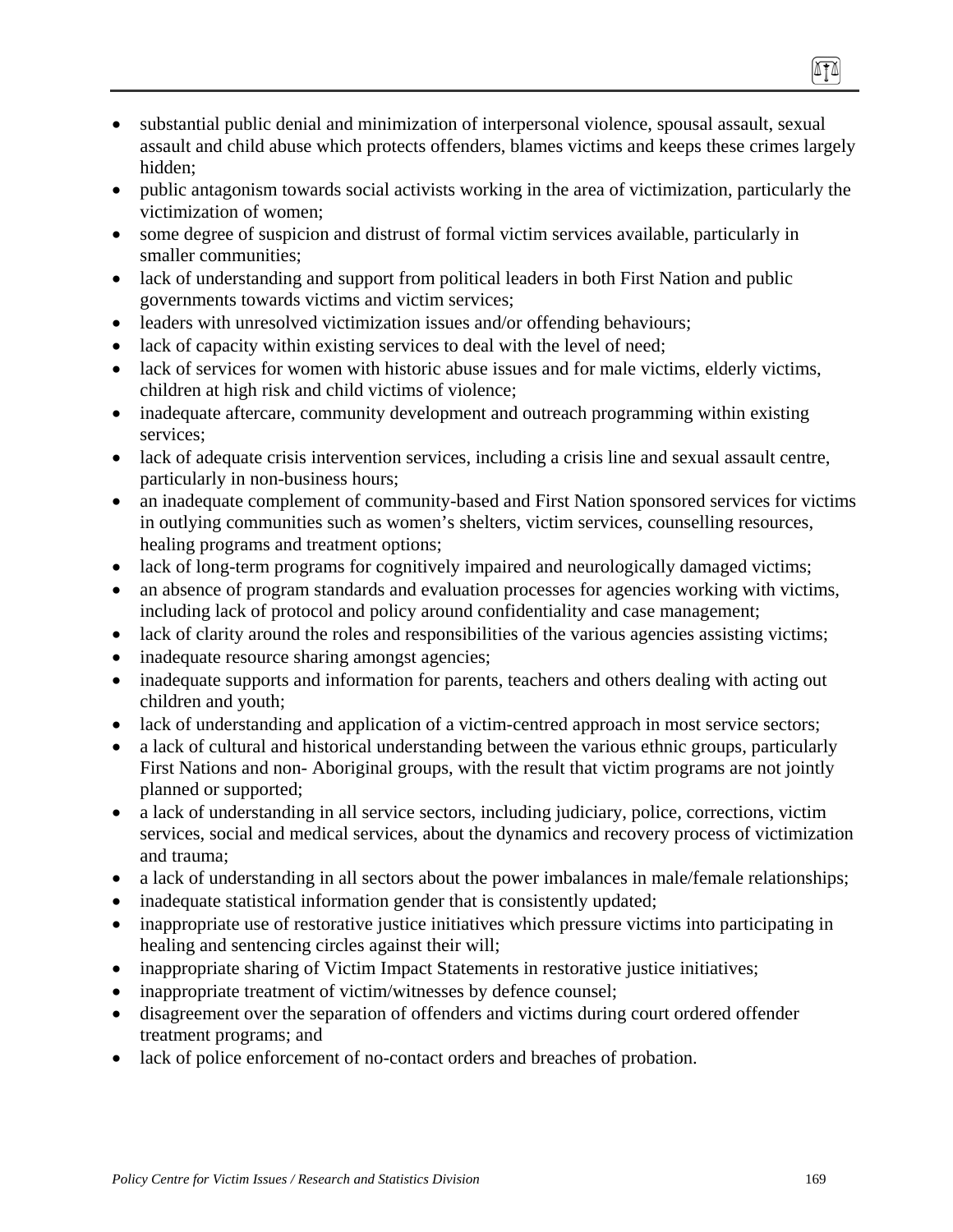## **4.5.2 Summary of Recommendations from Service Providers**

Respondents offered a wide variety of recommendations throughout the interview process. These recommendations are summarized below under the headings of public awareness; specific program resources, community-based resources, for judicial system and law enforcement, and for legislation.

#### Public Awareness

- the adoption, by society and by service providers, of a victim-centred approach to ending violence;<sup>150</sup>
- an aggressive and intense public awareness campaign around family violence, sexual assault and child abuse;
- the employment of respected elders, youth and others as community role models;
- band council and First Nation resolutions which make a public commitment to ending spousal assault, sexual assault and child abuse;
- the formation of men's groups which support ending violence against women and children, and assist women's groups in their work around these issues;
- a respectful public debate around the issues of victimization and violence against women; and
- subsidized substance-free social events for youth and adults.

#### Program Resources: Training

- training for all professional service providers, including judiciary, police, health workers, victims services workers, addictions workers and medical personnel, working with victimized people in the dynamics of trauma and victimization, the recovery process and the power imbalances in male/female relationships;
- training for all service providers in First Nations culture and history; and
- more support, resources and training for police, teachers and others in a position to intervene in violent situations.

### Program Resources: Capacity

- increased staffing for over burdened agencies;
- improved facilities for agencies offering residential and large group programs;
- subsidized counselling available in non-business hours and subsidized counselling for women wishing to access feminist counsellors; and
- more transitional housing space available to traumatized women in Whitehorse.

Program Resources: Practical Support

- more resource and information sharing, and joint planning, between agencies;
- ongoing, rather than year-to-year, funding for agency programs;

<sup>150</sup> A victim-centred approach makes the needs and rights of victims the central priority.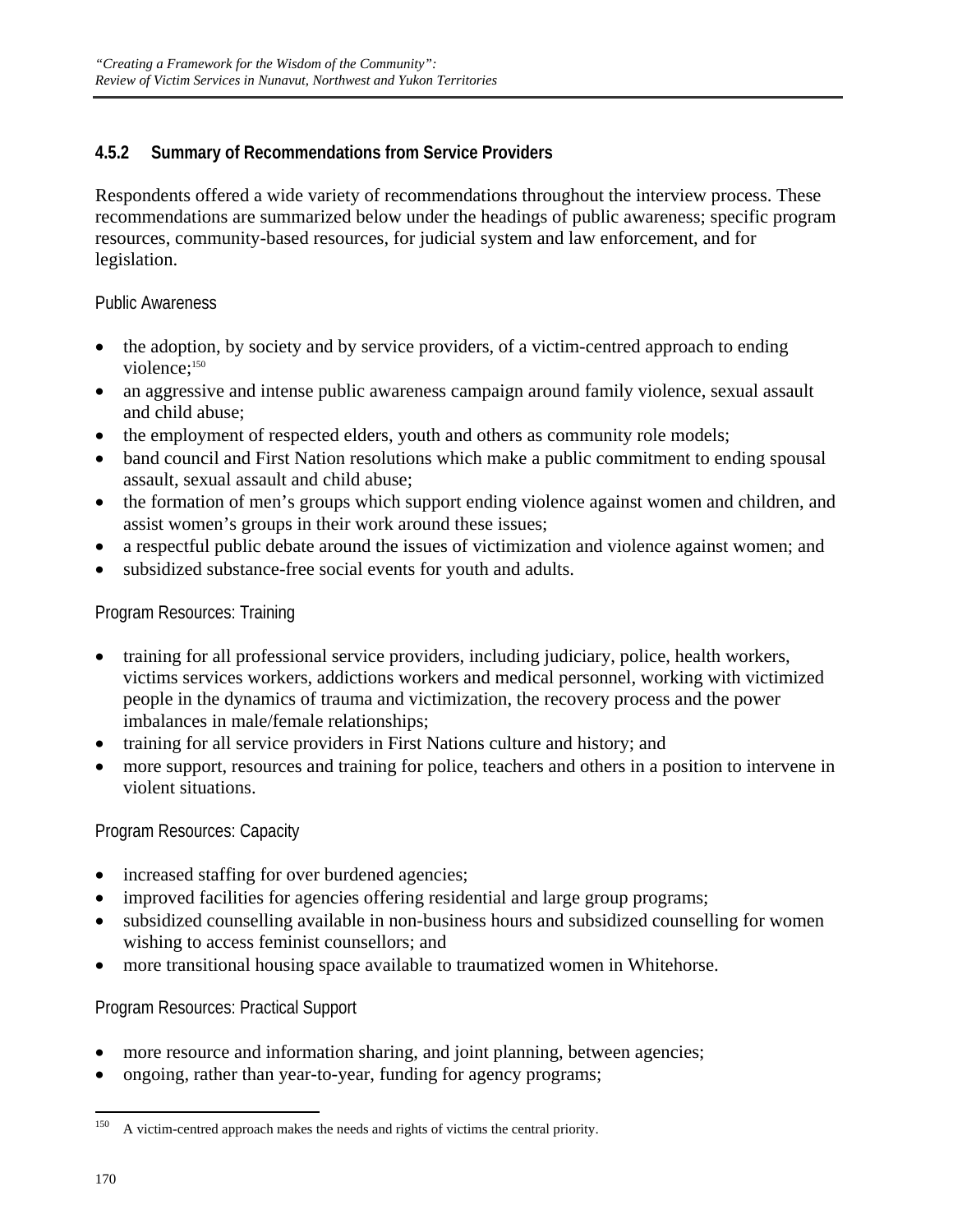- the development of program standards, core competencies and evaluation processes for agencies and governments working with victims, including protocols and policies around confidentiality and case management; and
- the production of statistical information that is provided by gender and consistently updated.

Program Resources: New Programs

- more youth recreational programs;
- more early intervention programs for high risk families with young children;
- more victim-centred programs for elders, children and men;
- more aftercare, community development and outreach programming in existing service agencies;
- more crisis intervention services: a toll-free territory-wide crisis line and a sexual assault centre;
- services that provide long-term care for chronically victimized and often cognitively impaired adults;
- a First Nations healing centre;
- a youth shelter;
- a shelter for men who are victimized and/or transient:
- additions to school curriculums that include information on interpersonal violence, communications, conflict resolution, etc.;
- groups for survivors of spousal assault, sexual assault and other types of violence; and
- an outpatient social worker at the hospital.

Program Resources: Community-Based Resources

- more support to victims in communities with victim service programs, Stop the Violence counsellors, women's shelters, youth programming and early intervention programs in each community;
- more support to community-based agencies working with victims in the form of mentorship programs, clinical supervision and regular debriefing; and
- greater public government support to First Nations recovery programs and greater efforts to work with these governments, and other agencies, to reach victimized First Nations individuals, families and communities.

Judicial System and Law Enforcement

- mandatory charging in all family violence and sexual assault cases;
- mandatory treatment for all violent offenders;
- stiffer sentences for violent offenders:
- review the policy of allowing offenders to stay with their victims during treatment;
- recognition of the unpaid work of women in court cases and a halt to the pilot project asking spouses to forgive court-ordered child support payments;
- police enforcement of no-contact orders and action on breaches of probation;
- more training for police, judges and JPs in family violence, sexual assault, victimization and male/female power imbalances in relationships;

0TO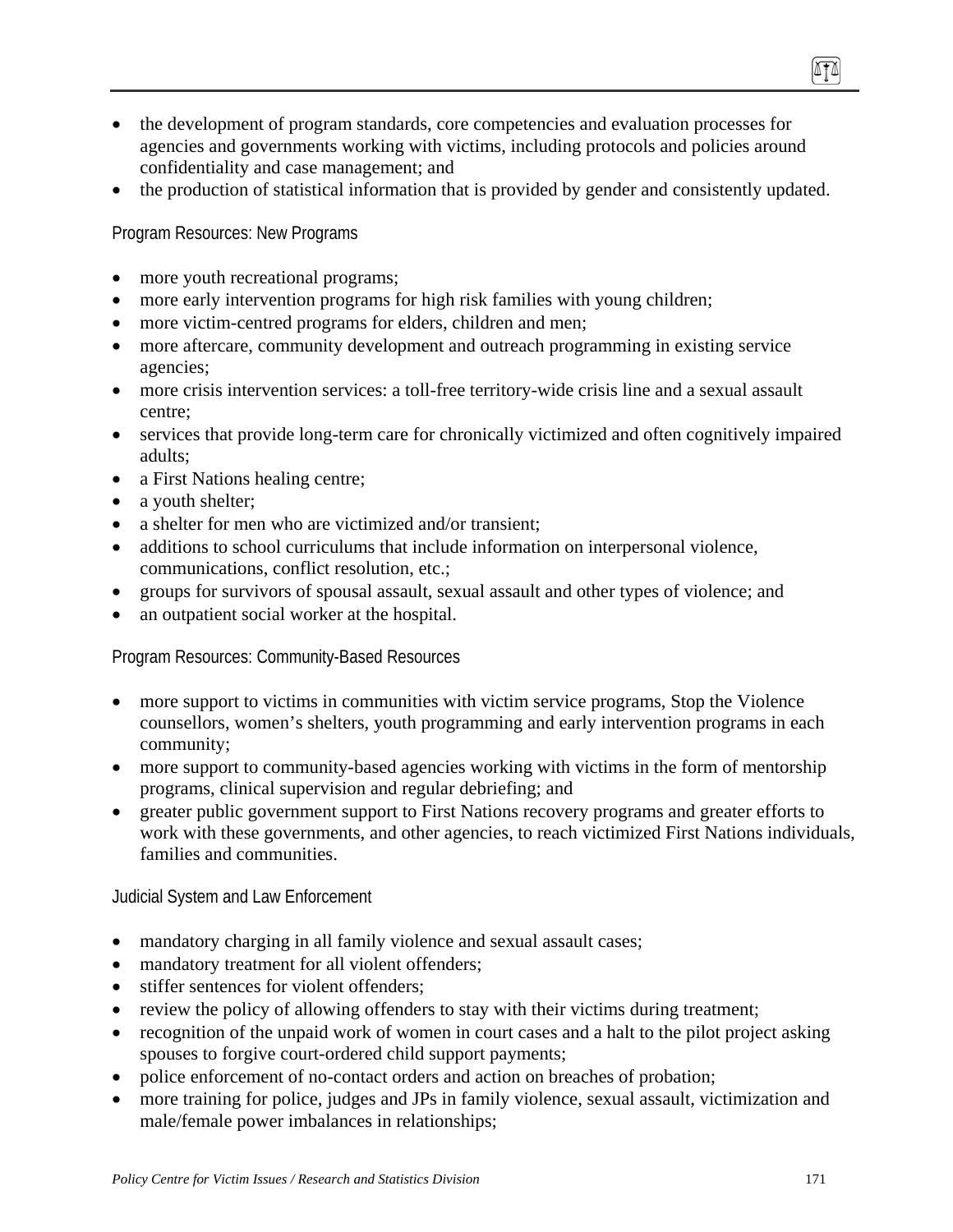- longer police placements in northern jurisdictions and more experienced officers;
- censuring of defence counsel who abuse witnesses during trials;
- more training, supervision and monitoring for Community Justice Committees and others working in restorative justice programs with a focus on the needs of victims and the dynamics of trauma;
- requirement that Community Justice Committees start with smaller property crimes before working on cases involving violence;
- requirements that the criminal justice system and restorative justice programs work more closely together on treatment plans, offender follow-up and victim safety; and
- placement of more youth on the Youth Justice Panel.

## Legislation

- the passage of a Victims of Crime Act that would validate and enshrine the rights of victims in law;
- the passage of a Violence Against Women Act which would recognize the power imbalances in male/female relationships and force consideration of this dynamic in legal and criminal matters;
- the establishment of a Yukon, rather than federal, Crown Attorney;
- the passage of an Adult Guardianship Act and an Assisted Decision Making Act to legally assist cognitively impaired and FAS adults without advocates;
- the passage of a Child Advocate's Act; and
- the re-establishment of a Victims Compensation Fund for victims needing financial assistance with their recovery.

## **4.5.3 Additional Recommendations and Closing Comments**

The above recommendations are self-explanatory but would perhaps not be complete without some reference, and further emphasis on other key issues.

Bridging the "Disconnect"

As stated and described throughout this paper, there are a relatively large number of welldeveloped, universally available services for victims in the Yukon, especially compared to other northern jurisdictions. These services, according to respondents and observers, base their work on an increasingly solid foundation of current information about trauma, victimization and recovery. Notwithstanding the recommendations detailed above, they provide a range of well-planned interventions available to most sectors of society.

However, and according to most respondents, it appears that First Nations service providers and public service providers work largely in isolation from each other. In addition, some First Nations service providers expressed that they, and their clients, feel some level of mistrust, and even abandonment, in terms of public government services and community agencies. They are not convinced these agencies and services understand them or have their best interests at heart. On the other hand, respondents working in public government programs and public agencies felt concerned about the difficulties they have felt around working in close tandem with First Nations programs.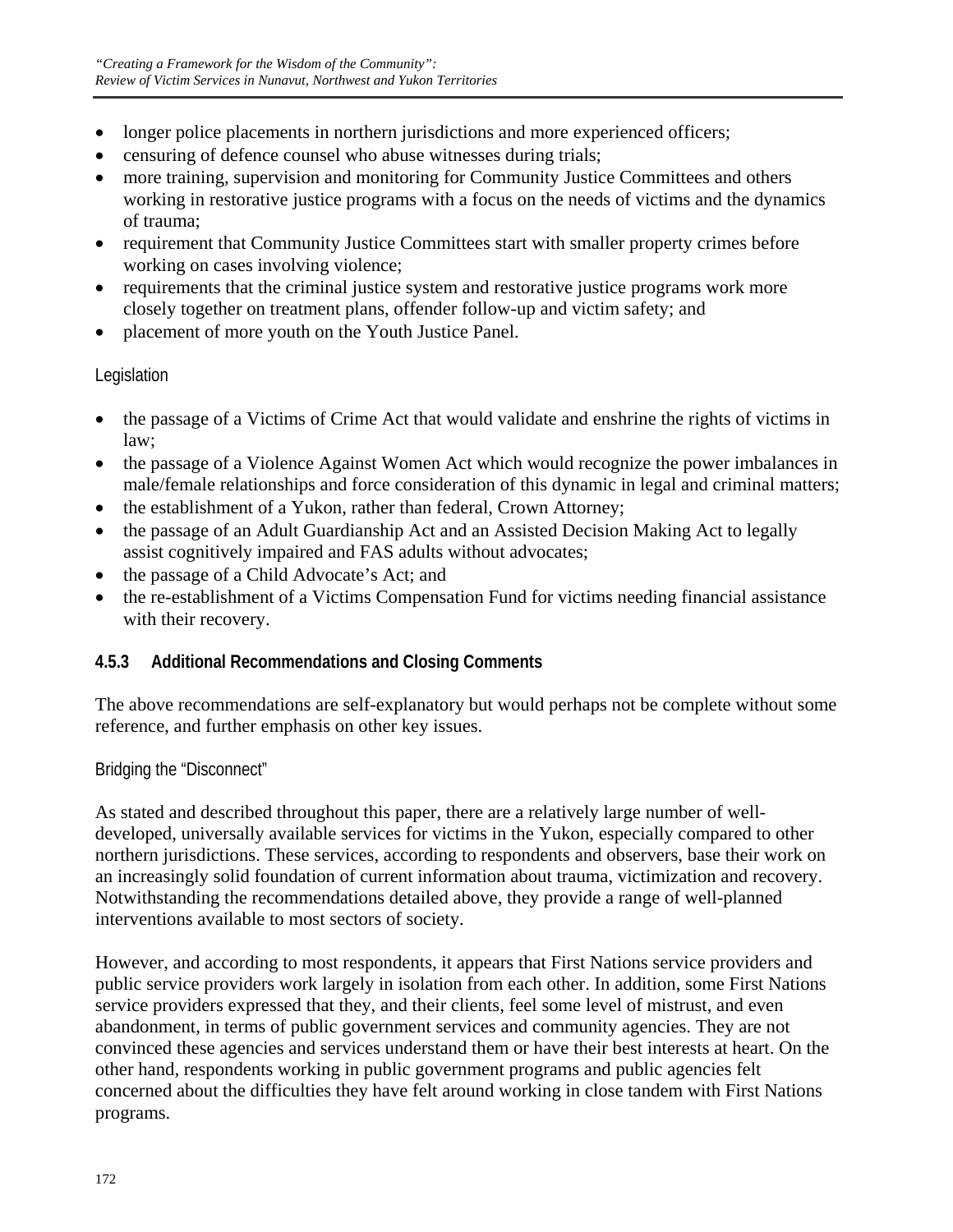Given that First Nations people are overrepresented as clients in many public government programs and community agencies, and given that the bulk of territorial financial resources for victimization rest with public government service providers and community agencies there would seem to be some need to bridge this 'disconnect' between First Nations service providers and clients, and public government and agency service providers.

## Community-Based Services

Another area that perhaps needs to be addressed and emphasized separately is the issue of community-based services. Most respondents raised this issue, many of whom are providing community-based services and outreach programs. However, when 74% of the population lives in one place, Whitehorse, it is understandable that services are focused there. On the other hand, it isn't possible to ignore the sense of isolation, and frustration about limited community-based resources, expressed by those service providers in smaller communities. They note the lack of victim recovery programs, women's shelters, offender programs, aftercare programs, early intervention programs, youth programs and services to the elderly, and others with special needs, in their communities. They also referred to feeling cut off from other service providers as they attempted to deal single handedly with dysfunctional and entrenched community, social norms around interpersonal violence.

The ideal solution would be the provision in each community of the programs listed above. However, until more services are available in each community there are some steps that might be taken to reduce isolation and to fill programming and support gaps.151

## Increased Community-Based Resources for Victims

- the training of community-based service providers in a community development approach to service delivery;<sup>152</sup>
- the further training of the victim assistance volunteers attached to the RCMP in most communities in cross cultural awareness, the dynamics of victimization and the resources available to them;
- the use of mobile trauma recovery programs which hold treatment programs, and provide aftercare, in the smaller communities;
- the establishment of small healing and support groups for victimized people to increase the level of formal assistance to victimized individuals and to assist in the establishment of informal community support networks; and
- the funding of First Nations-sponsored trauma recovery and healing programs, which could include one, or several, First Nations healing centres, as requested by several respondents.

## Support to Community-Based Service Providers

• the establishment of regular interagency meetings in each community to decrease feelings of isolation for those service providers who are assisting victims;

<sup>151</sup> <sup>151</sup> Several of these suggestions are already being employed successfully by some community-based service providers.<br><sup>152</sup> See the Nunavut chapter of this paper for more explanation of a community development approach.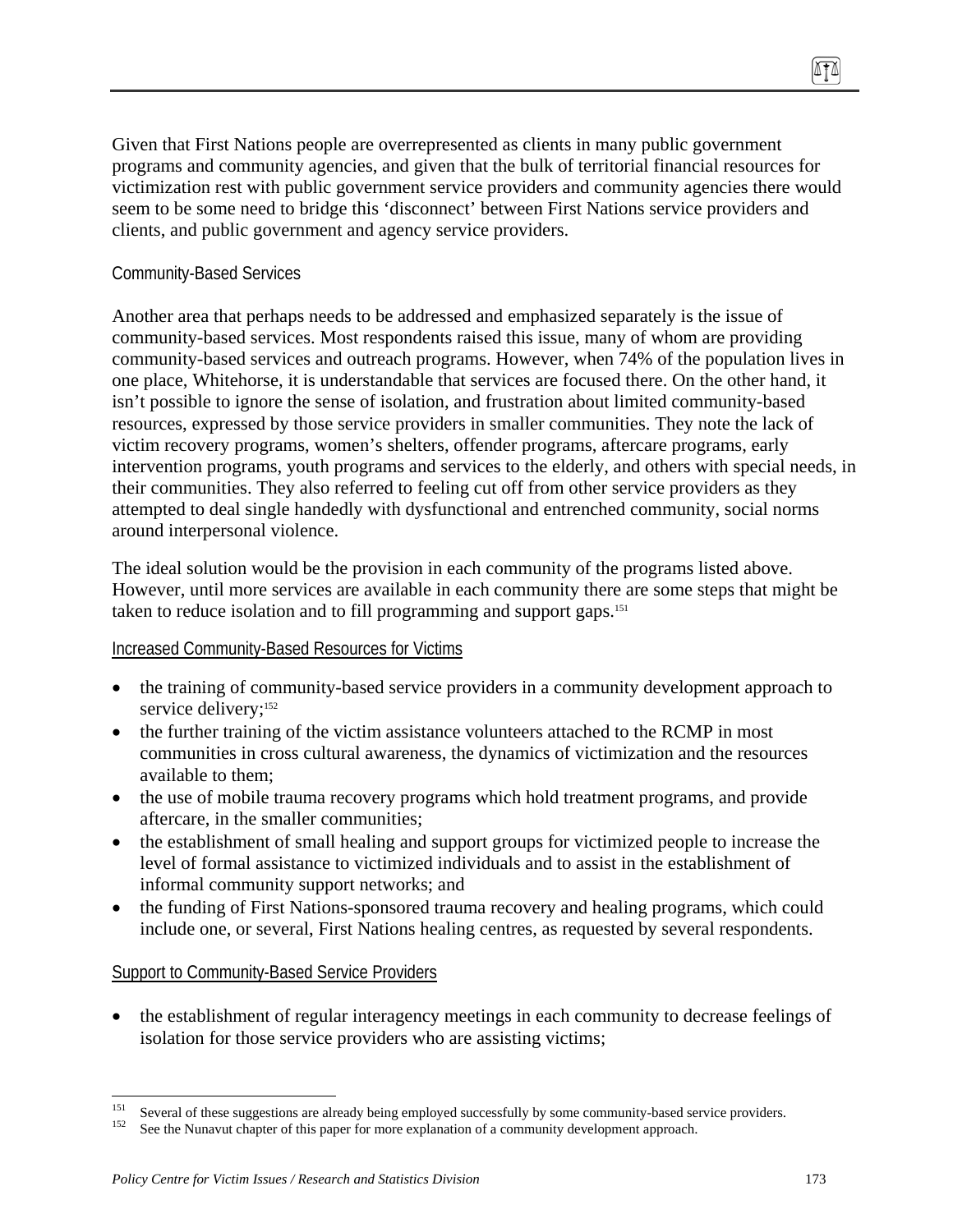- the inclusion of community-based service providers in an established wider network of territorial service providers, for example, a network of territorial shelter workers who hold regular phone and in-person meetings;
- the establishment of opportunities for community-based service providers to participate in regular clinical supervision of their work as well as opportunities for debriefing, training and counselling;153 and
- the establishment of yearly conferences and/or training and healing opportunities for all territorial service providers working with victimized people.

## Services for Cognitively Impaired Victims

A point that stands out in the interviews done with Yukon service providers is the apparently high number of cognitively impaired victims of crime. Some of these people are victimized on a regular basis. For example, the Family Violence Prevention Unit, Victim Services, estimates that 60% to 75% of the people they assist have some degree of cognitive impairment from trauma or Fetal Alcohol Syndrome. They also report that addictions are an issue in 75% of their cases.

Service providers are attempting to cope with this situation within the scope of their existing programs. And agencies such as the Fetal Alcohol Syndrome Society of Yukon are developing programs which target this segment of the victimized population.

As there apparently isn't a great deal of formalized information about either the numbers or situations of these people the recommendation would be that formal research be carried out which examines the following:

- the number of victimized people in the Yukon with permanent cognitive impairment, or brain damage, from trauma and/or Fetal Alcohol Syndrome and/or addictions;
- the current situation, needs and circumstances of these individuals, including living conditions, employment, informal supports, legal problems, parenting issues, life skills issues and past treatment interventions;
- the long-term prognosis for their lives given the services currently available to them in the Yukon; and
- recommendations for service provision that will give them the highest quality of life and minimize their victimization and/or acting out behaviours.<sup>154</sup>

The issue of cognitive impairment, amongst both victims and offenders, is a relatively recent area of awareness within the intervention, addictions, treatment, judicial, correctional and policing systems. Those groups with the most experience in this area, in this early stage of public understanding, are front line service providers who live and work on a daily basis with cognitively impaired individuals. This group includes foster parent associations, group home staff, residential treatment staff, organizations whose focus is cognitive impairment, teachers and the family and

<sup>153</sup> 

<sup>&</sup>lt;sup>153</sup> These supports to community-based service providers need to be built into the program's yearly budget.<br><sup>154</sup> A possible starting point in reviewing suitable programs for this population is the STOP FAS program of Ma This is a community-based mentoring and support program for traumatized and brain-damaged mothers at risk of having FAS children and is based on several successful similar programs in the United States.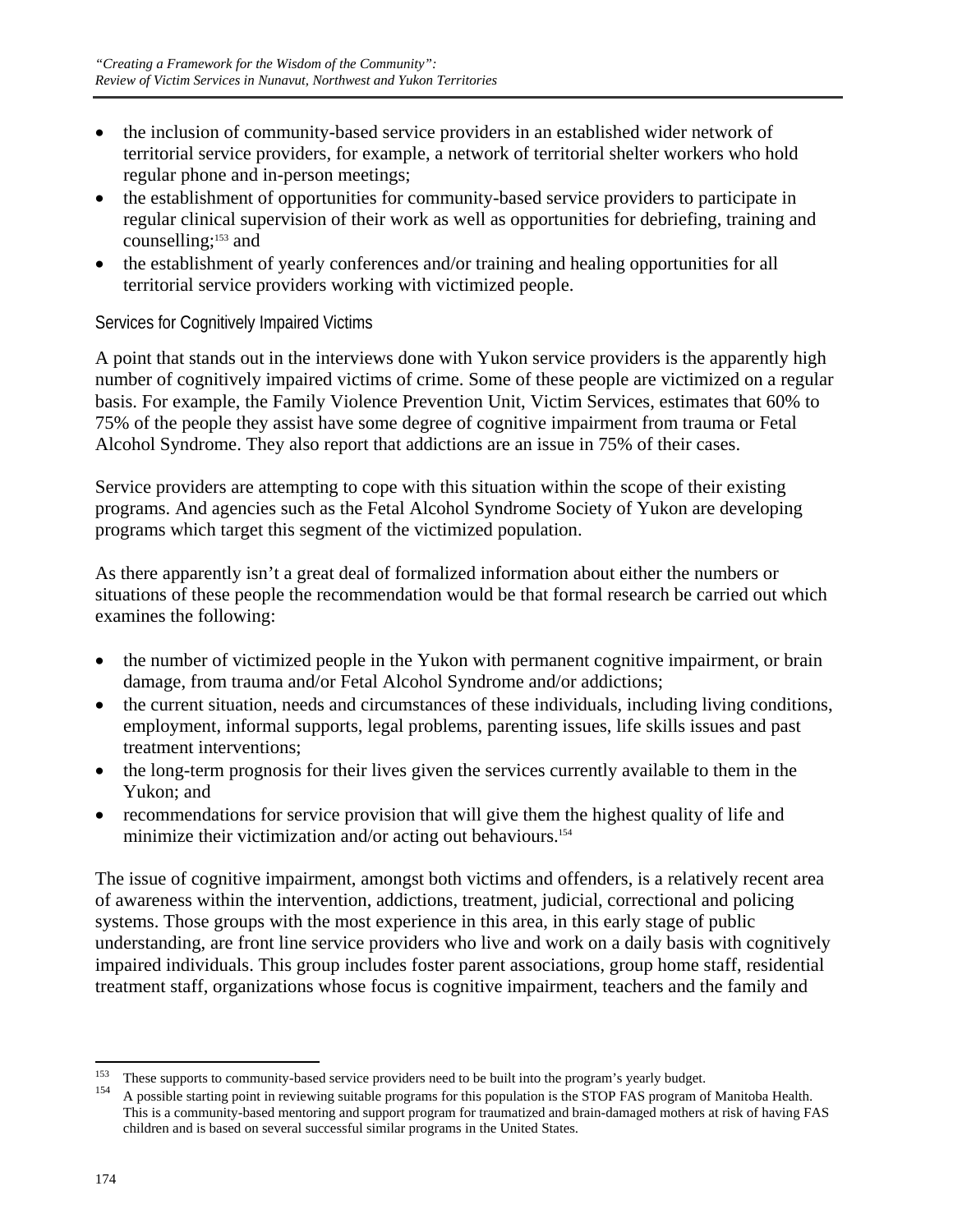friends of cognitively impaired persons. It would be appropriate for these more experienced service providers and family members to offer training, support and information to those government departments and agencies who find they are dealing with large numbers of cognitively impaired victimized individuals.

In the final analysis, it may be that existing and future programs designed to assist victims will have to make major adjustments to their intervention and treatment approach taking the possibility of cognitive impairment (along with culture, traumatic symptoms and many other factors listed throughout this paper) into consideration. It is also likely that victimized individuals with permanent brain damage will need long-term specialized services that are beyond the scope of existing formal services and informal support networks. Support to these individuals will involve a conscious multi-faceted and community-wide effort.

 $\sqrt{10}$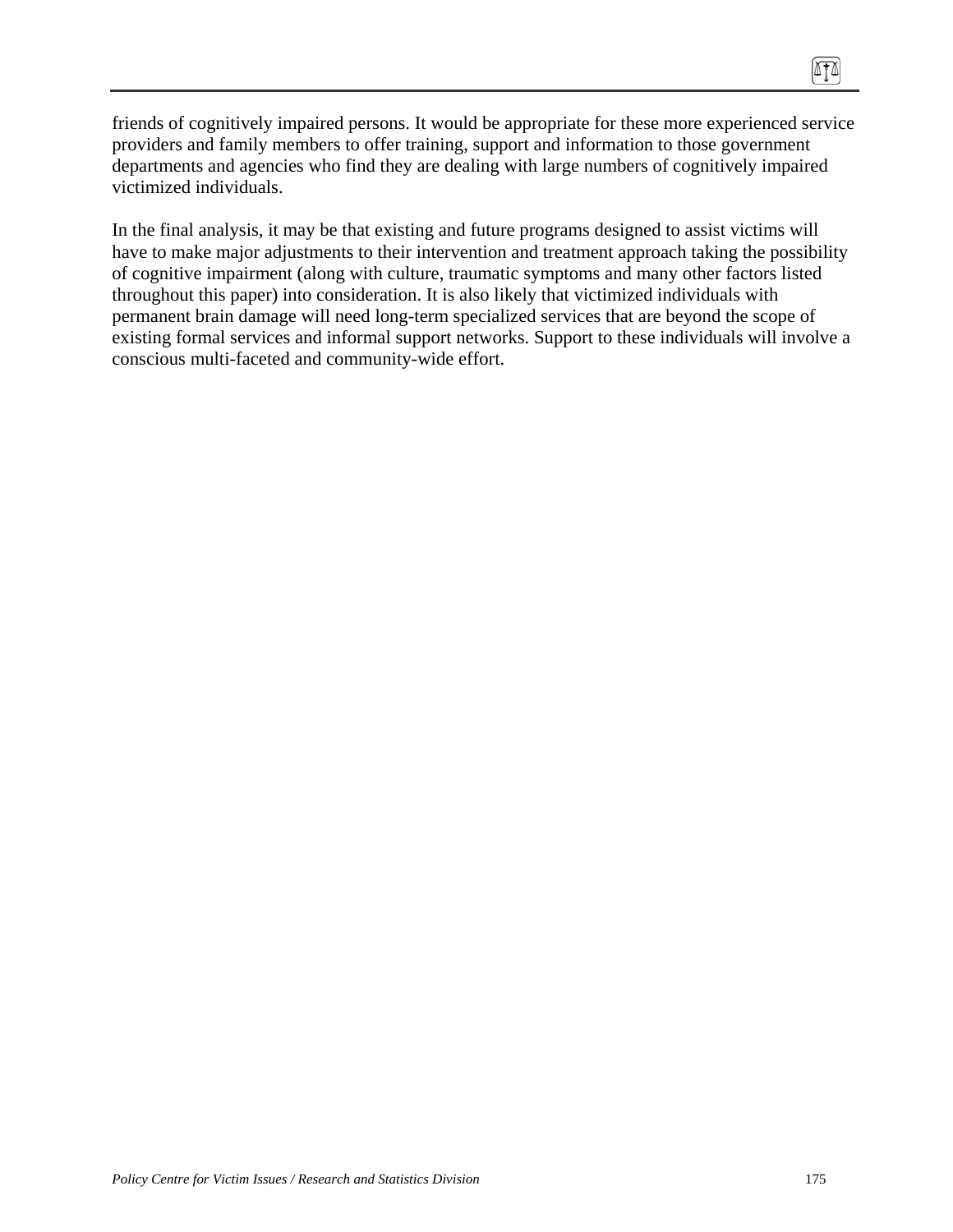## **5.0 CONCLUSION**

This research process has increased the clarity around the situation and circumstances of victimized people in Canada's three northern territories. It has provided insight into the dynamics of victimization and provided a wide variety of culturally appropriate and potentially effective options for increasing the safety, protection and recovery possibilities for victims of crime.

The basic building block of this research, extensive consultation in each territorial community, has indicated that service providers are universally aware of the levels, the dynamics and the results of victimization in their community and territory. They report that virtually no community member is untouched by violence of one type or another. And, they have been very clear about the types of programs, supports, funds and legislation needed to address this serious situation.

These service providers in each territory and every community are the key to rectifying this situation of endemic victimization. Every possible type of support must be extended to them. This is by far the major recommendation of this paper. These supports are outlined in detail in each chapter of this paper, and although the circumstances in each territory are unique, in general they include:

- extensive **training and concrete support**, in a wide variety of areas, for all service providers dealing with victims of crime;
- focused and ongoing **public awareness** and education campaigns;
- the ongoing creation of supportive, advocacy **networks**, coalitions and inter-agency committees (composed of service providers, funders, governments and citizens) throughout each territory, across the north, and in each community;
- the creation of **victim-centred programs** at the community level which employ a community development approach, and work in partnership with existing service providers;
- the creation of a variety of regional and territorial **trauma recovery programs**; and
- the passing of **legislation** in each territory which increases the safety, protection, rights and recovery possibilities of victims of crime.

These initiatives are the first step towards creating community and territorial social norms that are less trauma-based and more life-affirming. In the final analysis, Northern communities themselves need to develop short- and long-term strategies which focus on the creation of an equalitarian, lifeaffirming environment for all community members. However, that stage of community development, wherein the community honestly 'owns' its problems and solutions, is something that must be consciously and carefully worked towards over time. It definitely will not happen unless the community's service capacity and self-sufficiency is advanced to the point where the level of awareness, honesty, empathy and courage necessary for recovery is at least partially established. At that point, a critical mass of recovered and informed people are in a position to assist the community face its communal problems head on.<sup>155</sup>

<sup>155</sup> 155 For an extensive exploration of the factors involved in community recovery, please read *Mapping the Healing Journey*. Funded and produced by the Solicitor General Canada and the Aboriginal Healing Foundation, copies of this report are available at Aboriginal Corrections Policy Unit, Solicitor General Canada, 340 Laurier Ave. West, Ottawa, Ontario K1A 0P8, or at www.sgc.gc.ca., Cat. # JS42-105/200E and ISBN # 0-662-32088-3.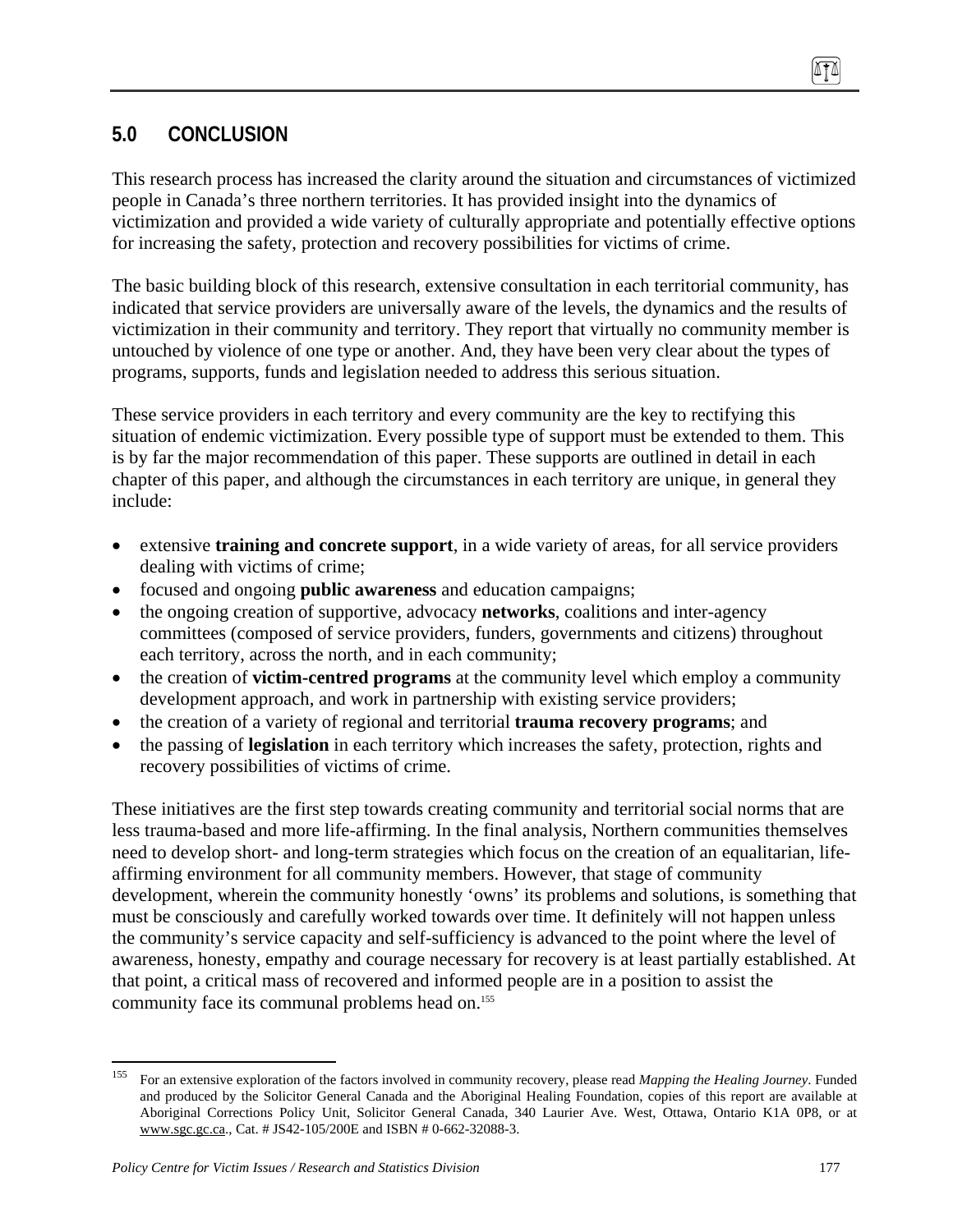The service providers in the North are working within cultures whose traditions and worldview are based on a deep appreciation for the interdependence of life. Their job, as the title of this paper infers, is to find a way to assist the community in the creation of a conscious, flexible and stable framework within which individuals and communities will heal, which in turn will slowly but surely harness and employ the inherent, life-affirming wisdom which is the heritage of each and every Northern individual and community.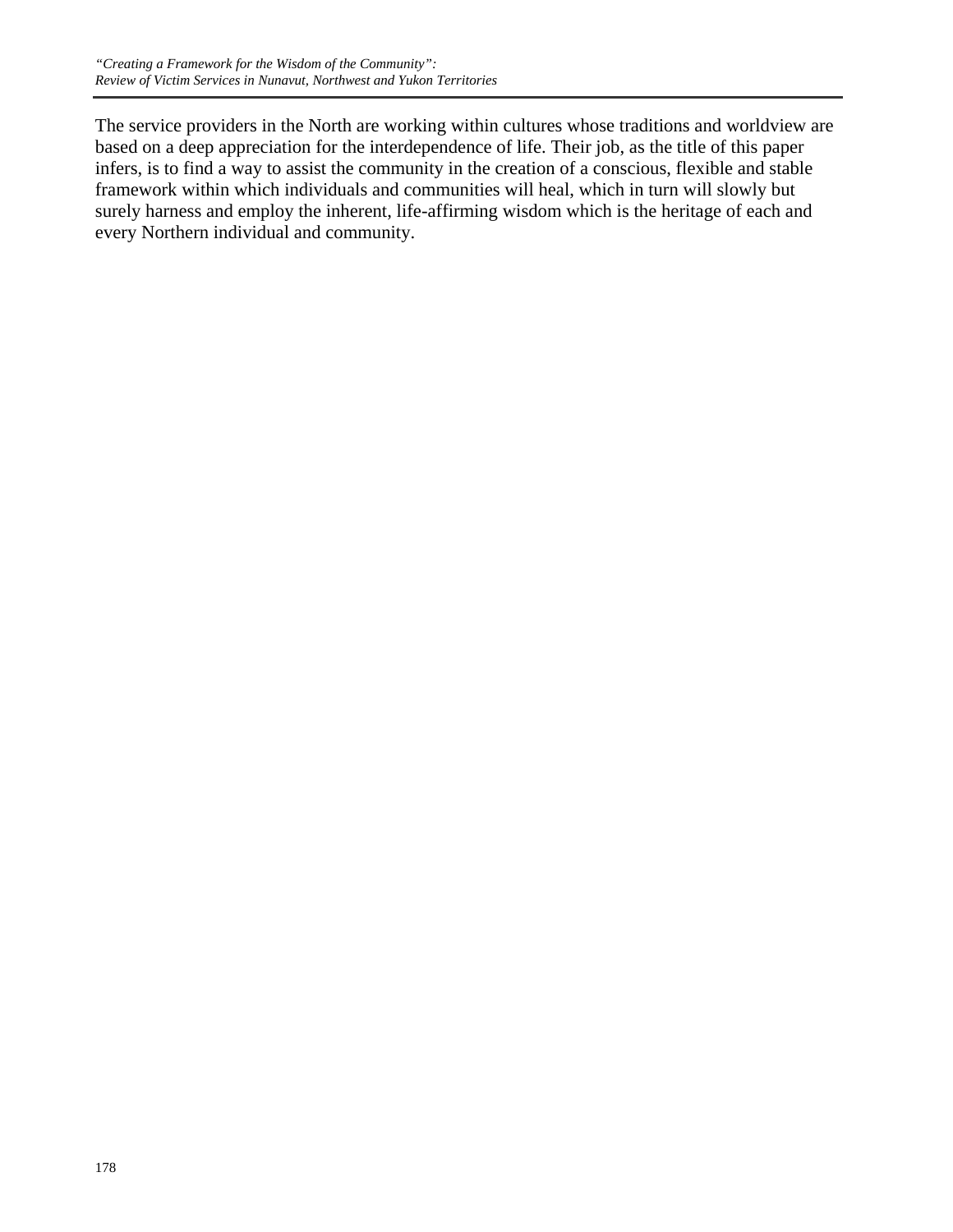## **BIBLIOGRAPHY**

Anglin, Jim. (2001). *Their Future Begins Today: Yukon Residential Care Review*. Victoria, B.C.

Arctic Public Legal Education and Information Society. (1991). *Victim Assistance, A Guide for Communities in the Northwest Territories.* Yellowknife, NWT.

Aupilaarjuk, Mariano, and Marie Tulimaaq, Akisu Joamie, Emile Imaruittuq, Lucassie Nutaraaluk. (1999). *Interviewing Inuit Elders, Perspectives on Traditional Law*. Nunavut Arctic College: Iqaluit, Nunavut.

Blondin, George. (1990). *When the World was New, Stories of the Sahtu Dene*. Yellowknife, NWT.

Brant, Clare C. (1996). *A Collection of Chapters, Lectures, Workshops and Thoughts*. Native Mental Health Association of Canada. Tyendinaga Mohawk Territory, Ontario.

Centre for Justice Statistics. (2001). *Crime Statistics in Canada, 2000*, *Juristat*. Catalogue no. 85- 002-XPE, Vol.21, No. 8. Statistics Canada. Ottawa, Ontario.

Clairmont, Don, and Rick Linden. (1998*). Developing and Evaluating Justice Projects in Aboriginal Communities: A Review of the Literature*. Aboriginal Corrections Policy Unit, Solicitor General Canada. Ottawa, Ontario.

Clairmont, Don. (1998). *Developing and Evaluating Justice Projects in Aboriginal Communities: A Review of the Literature*. Aboriginal Corrections Policy Unit, Solicitor General Canada. Ottawa, Ontario.

Community Justice Division. (2001). *Enhancing our Partnerships, Victims' Assistance Conference 2001, Conference Report.* Justice GNWT. Yellowknife, NWT.

Crime Prevention and Victim Services Trust Fund. (2002)*. Annual Report 2000/2001.*Yukon Justice. Whitehorse, Yukon.

Crnkovich, Mary, Lisa Addario and Linda Archibald. (2000). *Inuit Women and the Nunavut Justice System*. Research and Statistics Division (RR2000-8), Department of Justice Canada. Ottawa, Ontario.

Department of Indian and Northern Affairs. (1997). *Yukon First Nation Profiles*. Catalogue No. R32-166\1997E. Whitehorse, Yukon.

Devries, John, and Alan Nordling. (1989). *We Need Someone to Talk To, Yukoners' Views on the High Rate of Suicide in the Territory. A Task Force Report.* Whitehorse, Yukon.

Durnford, Bonnie R. (2000). *Operational Review of the Yukon Legal Services Society.* Whitehorse, Yukon.

TI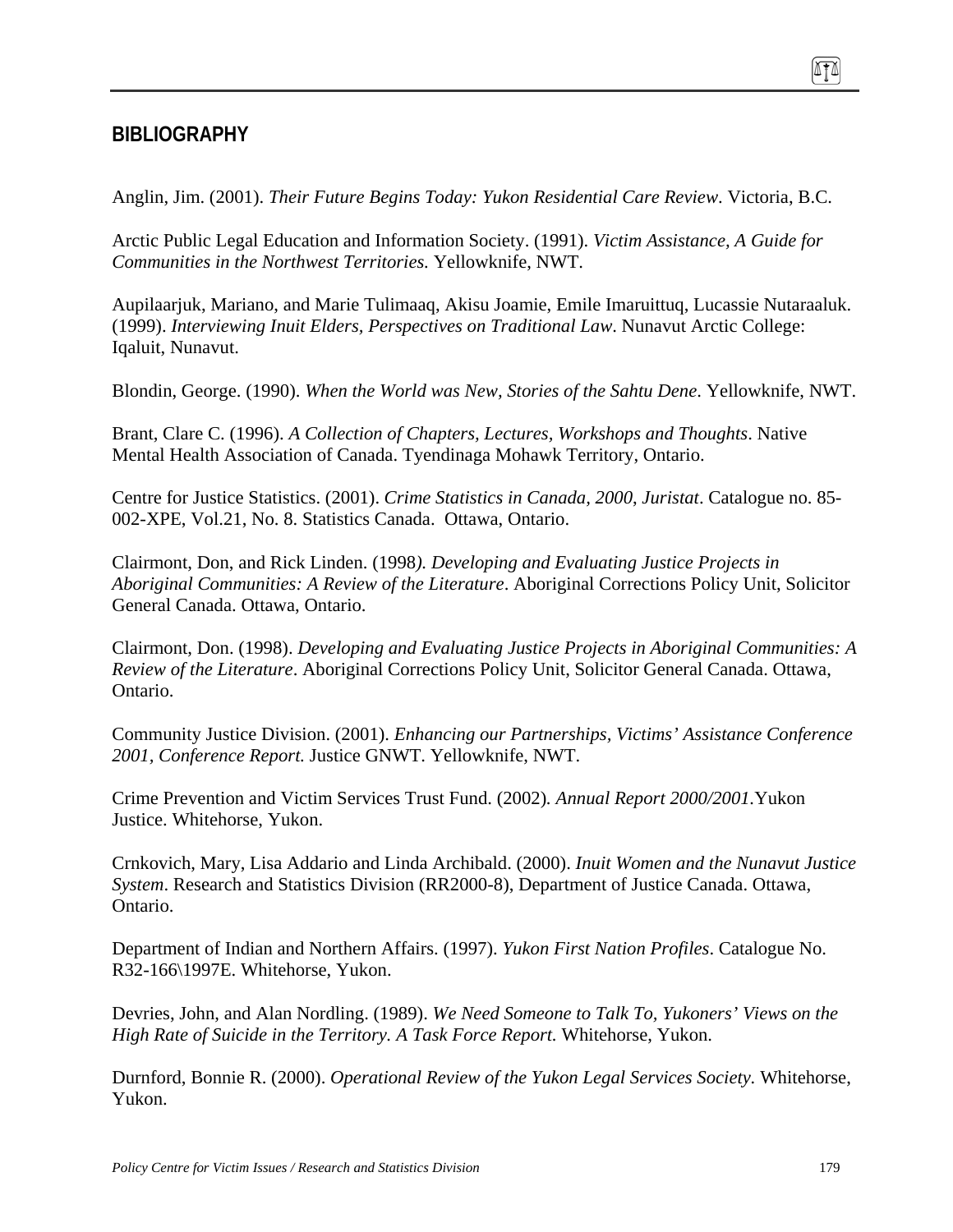Federal Provincial Territorial Consultation. (1994). *Federal, Provincial, Territorial Consultations on the Response to Family Violence.* Whitehorse, Yukon.

Federal, Provincial, Territorial Working Group on Restorative Justice. (2000). *Restorative Justice in Canada: A Consultation Paper.* Aboriginal Justice Directorate, Department of Justice Canada. Ottawa, Ontario.

Giff, Naomi. (2000). *Nunavut Justice Issues: An Annotated Bibliography*. Research and Statistics Division (RR2000-7), Department of Justice Canada. Ottawa, Ontario.

Gilchrist, Joyce. (1991). *An Assessment of the Needs of Victims of Crime in the Northwest Territories.* Arctic Public Legal Education and Information Society. Yellowknife, NWT.

Hall, Edward T. (1976). *Beyond Culture*. Garden City, New York.

Hanson, Gaye, Betsy Jackson and Michelle Grant. (1998). *Family Violence – A Review.* Yukon Indian Women's Association. Whitehorse, Yukon.

Hart, Robert. (1997). *Beginning a Long Journey. A Review of Projects Funded by the Family Violence Prevention Division, Health Canada, Regarding Violence in Aboriginal Families*. Catalogue No. H72-21/152-1997E. National Clearinghouse on Family Violence, Health Canada*.*  Ottawa, Ontario.

Health and Social Services, Children and Family Services Unit, GNWT. (2002). *2000/2001 Family Violence Statistics Report.* Yellowknife, NWT.

Health and Social Services, GNWT. (1999). *The NWT Health Status Report*. Yellowknife, NWT.

Herman, Judith Lewis. (1992). *Trauma and Recovery, The Aftermath of Violence – From Domestic Abuse to Political Terror.* New York, New York.

Isuarsivik Treatment Centre. (2001). *Client Referral Package and Program Description*. Kuujjuaq, Quebec.

Kaushee's Place, Yukon Women's Transition Home Society. (2001). *Program Review*. Whitehorse, Yukon.

Lane Phil Jr., Michael Bopp, Judie Bopp and Julian Norris. (2002*). Mapping the Healing Journey, The Final Report of a First Nation Research Project on Healing in Canadian Aboriginal Communities*. Ottawa, Ontario.

Levan, Mary Beth. (2001). *Alternative Justice Initiatives with Abusive Men.* SEDNA, NWT/Nunavut Association of Family Violence Workers. Yellowknife, NWT.

Levan, Mary Beth. (1996). *Courage, Wisdom and Love, First Nations and Inuit Men Healing from Childhood Sexual Abuse, A Guide for Caregivers.* Medical Services Branch, Health Canada. Ottawa, Ontario.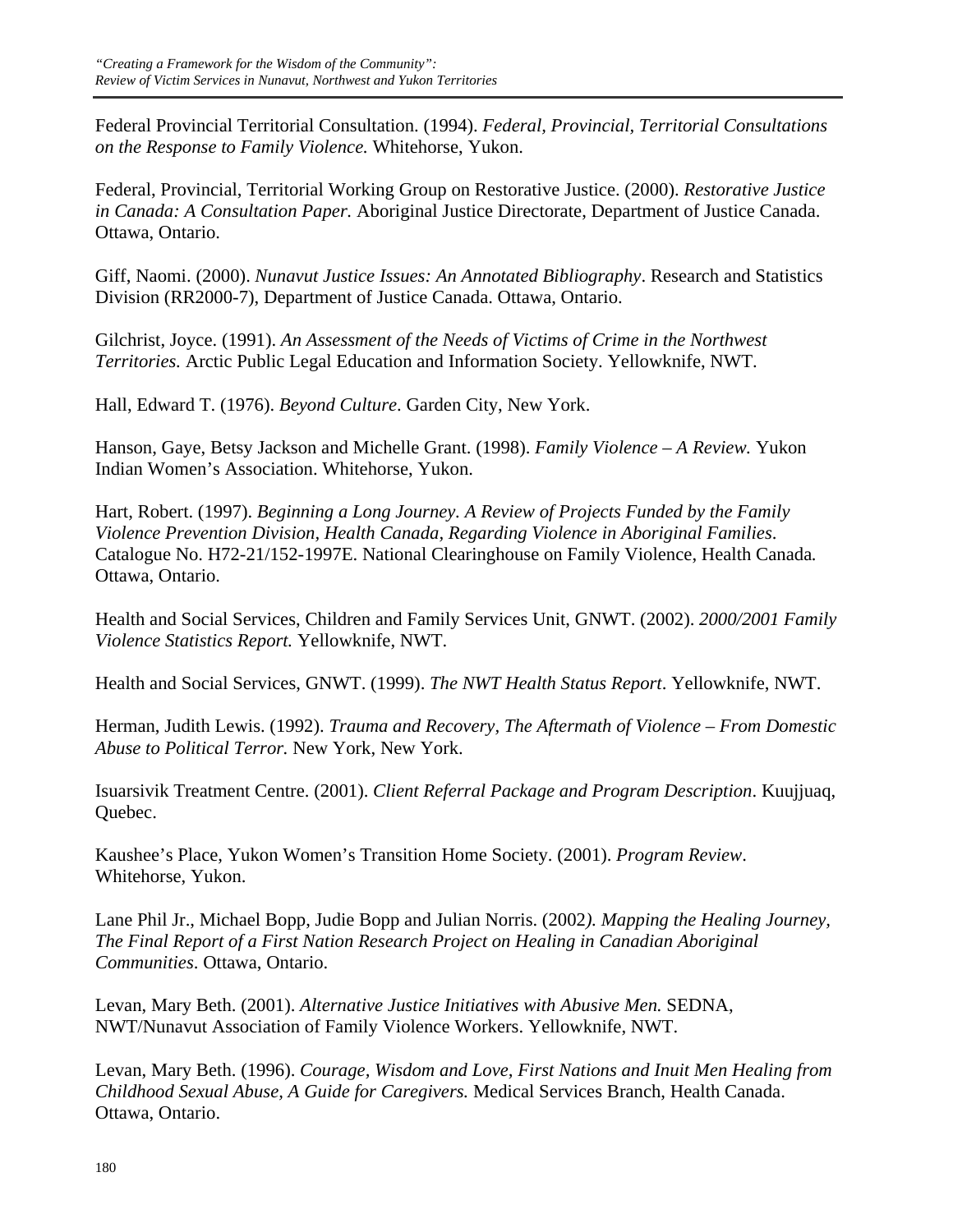Levan, Mary Beth. (1998). *Together: Community Development in the North, Training Manual for Service Providers.* Health and Social Services, GNWT. Yellowknife, NWT.

Levan, Mary Beth. (2002). *Untold Stories of Battered Women, Part 2*. NWT Status of Women Council. Yellowknife, NWT.

Levan, Mary Beth. (2002). *Victim Services in the Territories: A Compilation of Contacts and Resources*. Policy Centre for Victim Issues and Research and Statistics Division, Department of Justice Canada, Ottawa, Ontario.

McLaughlin, Audrey. (1983). *An Analysis of Victims/Victim Witness Needs in Yukon*. Whitehorse, Yukon.

National Crime Prevention Centre, Department of Justice Canada. (2000). *Aboriginal Canadians: Violence, Victimization and Prevention*. Ottawa, Ontario.

National Crime Prevention Centre, Department of Justice Canada. (2000). *Aboriginal Canadians: Violence, Victimization and Prevention*. Ottawa, Ontario.

Nightingale, Margo. (1994). *"Just - Us" and Aboriginal Women*. Aboriginal Justice Directorate, Department of Justice Canada. Ottawa, Ontario.

Native Counselling Services of Alberta. (2001). *A Cost-Benefit Analysis of Hollow Water's Community Healing Circle Healing Process*. Aboriginal Corrections Policy Unit, Solicitor General Canada. Ottawa, Ontario.

Nunavut Bureau of Statistics. (1999). *1999 Nunavut Community Labour Force Survey: Overall Results and Basic Tables*. Iqaluit, Nunavut Territory.

NWT Social Agenda Working Group. (2001). *Honesty Takes Courage, Social Agenda Conference Report.* Yellowknife, NWT.

NWT Social Agenda Working Group. (2002). *NWT Social Programs and Services, A Living Inventory.* Yellowknife, NWT.

Parriag, Amanda, and John Clement. (2001). *A Review of Reported Crime Statistics in Nunavut Communities*. Research and Statistics Division (RR2001-3), Department of Justice Canada. Ottawa, Ontario.

Pasquali, Paula. (1991). *Sexual Assault Sentencing in the Yukon.* The Association for the Prevention of Community and Family Violence. Whitehorse, Yukon.

Peterson, Katherine. (1992). *The Justice House, Report on the Special Advisor on Gender Equality*. Department of Justice, Government of the Northwest Territories. Yellowknife, NWT.

Policy Centre for Victims Issues. (1999). *Victim Services and Programs by Canadian Jurisdiction.*  Department of Justice Canada. Ottawa, Ontario.

ITI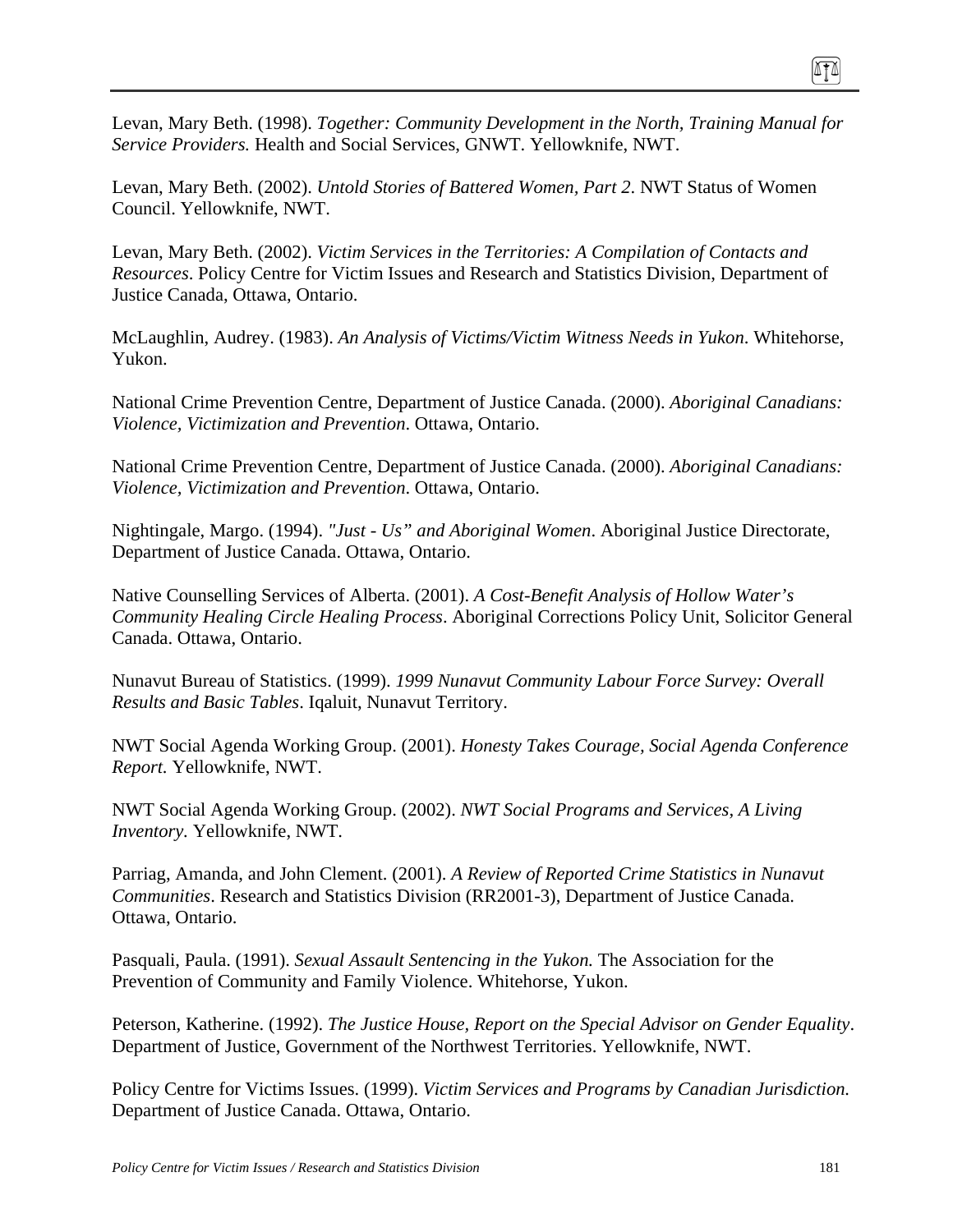Roberts, Tim. (1996). *Spousal Assault and Mandatory Charging in the Yukon: Experiences, Perspectives and Alternatives.* Research and Statistics Division (WD1996-3e), Department of Justice Canada. Ottawa, Ontario.

Roberts, Tim. (2001). *Review of Provincial and Territorial Domestic Violence Legislation and Implementation Strategies*. Research and Statistics Division (RR 2000-4), Department of Justice Canada. Ottawa, Ontario.

Royal Commission on Aboriginal Peoples, Rene Dussault and Georges Erasmus. (1994). *High Arctic relocation: A report on the 1953-55 relocation*. Supply and Services Canada, Ottawa, Ontario.

Social Agenda Working Group. (2002). *Social Agenda, A Draft for the People.* Yellowknife, NWT.

Social Agenda Working Group. (2002). *NWT Recommendations on Social Issues 1988 – 2002*. Yellowknife, NWT.

Social Agenda Working Group. (2002). *Honesty Takes Courage, Social Agenda Conference Report*, Yellowknife, NWT.

Standing Committee on Justice and Human Rights. (1998*). Victim's Rights – A Voice, Not a Veto, Report of the Standing Committee on Justice and Human Rights*. Ottawa, Ontario.

State of Alaska Victim Services. (2000). *As A Victim of Crime... A Helpful Guide from the Department of Corrections*. Victim Services, Department of Corrections, State of Alaska. Juneau, Alaska.

Stuart, Barry. (1997). *Building Community Justice Partnerships: Community Peacemaking Circles*. Aboriginal Justice Directorate, Department of Justice Canada. Ottawa, Ontario.

United Nations. (2000). *Sad and Sobering Reality that Women Continue to be Deprived of Basic and Fundamental Rights, Special Assembly Told*. United Nations Press Release GA/9723. New York, New York.

United Nations. (1981). *Convention on Elimination of All Forms of Discrimination against Women*. General Assembly Resolution 34/180, Office of the United Nations High Commissioner for Human Rights. New York, New York.

Victim Services and Family Violence Prevention, Yukon Government. (2000). *Yukon Community Victim Services*. Whitehorse, Yukon.

Victim Services and Family Violence Prevention, Yukon Government. (2000). *Yukon Family Violence Prevention Act.* Whitehorse, Yukon.

Wallace, Marnie. (2003) "Crime Statistics in Canada, 2002," *Juristat*. Catalogue no. 85-002XPE, Vol. 23, no. 5. Canadian Centre for Justice Statistics, Statistics Canada. Ottawa, Ontario.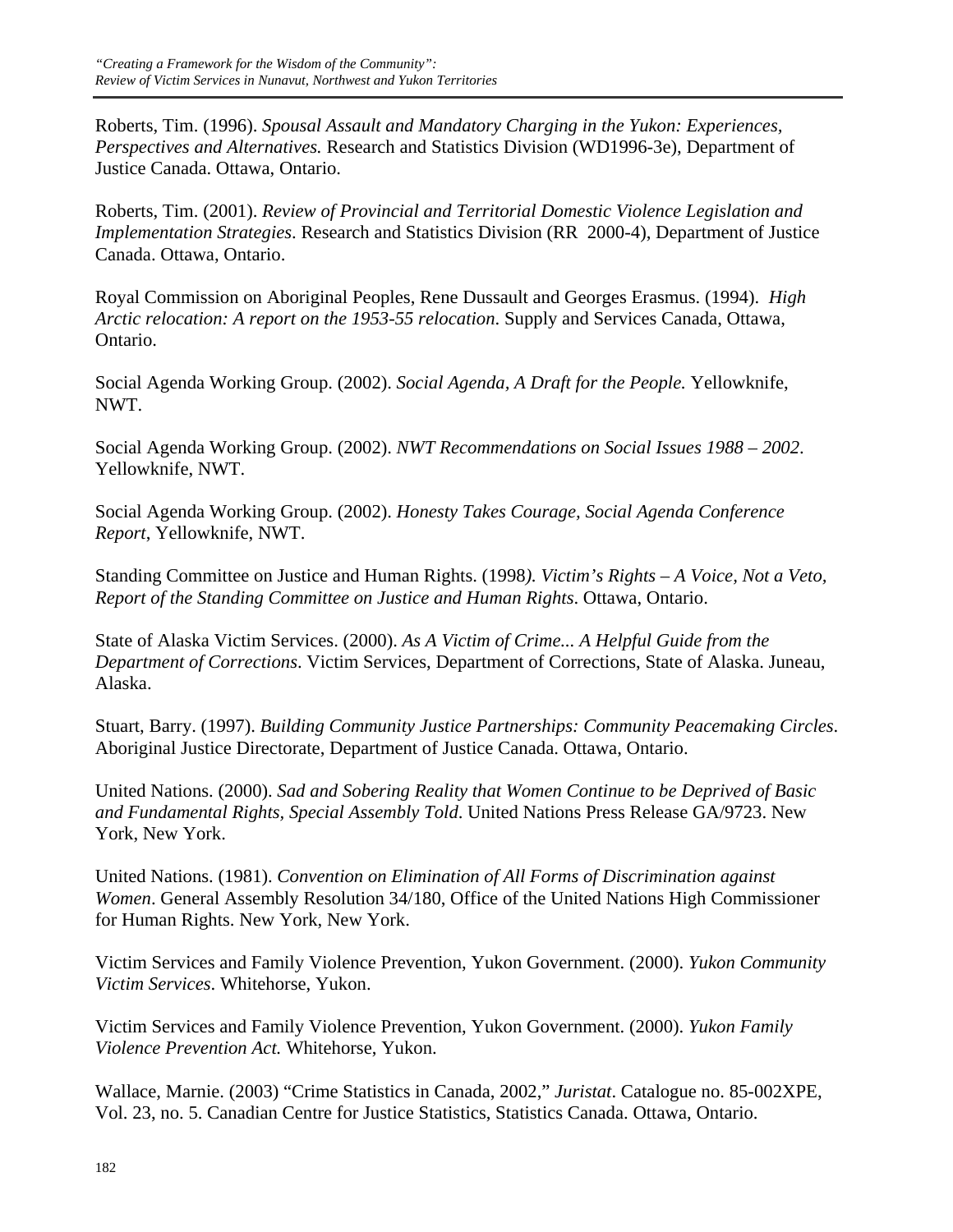Women's Directorate, Yukon Government. (1999). *Counting Us In, A Statistical Profile of Yukon Women*. Whitehorse, Yukon.

Women's Directorate, Yukon Government. (2002). *Free From Fear, Sexual Assault Prevention for Teens.* Whitehorse, Yukon.

Yellowknife Women's Centre. (1999). *Program Evaluation of the Yellowknife Women's Centre.*  Yellowknife, NWT.

Yellowknife YWCA. (1998). *New Futures for Northern Women: Women in Recovery and Healing*. Yellowknife, NWT.

Yukon Government Health and Social Services. (1998). *Yukon Health Status Report*. Yellowknife, Yukon Territory.

n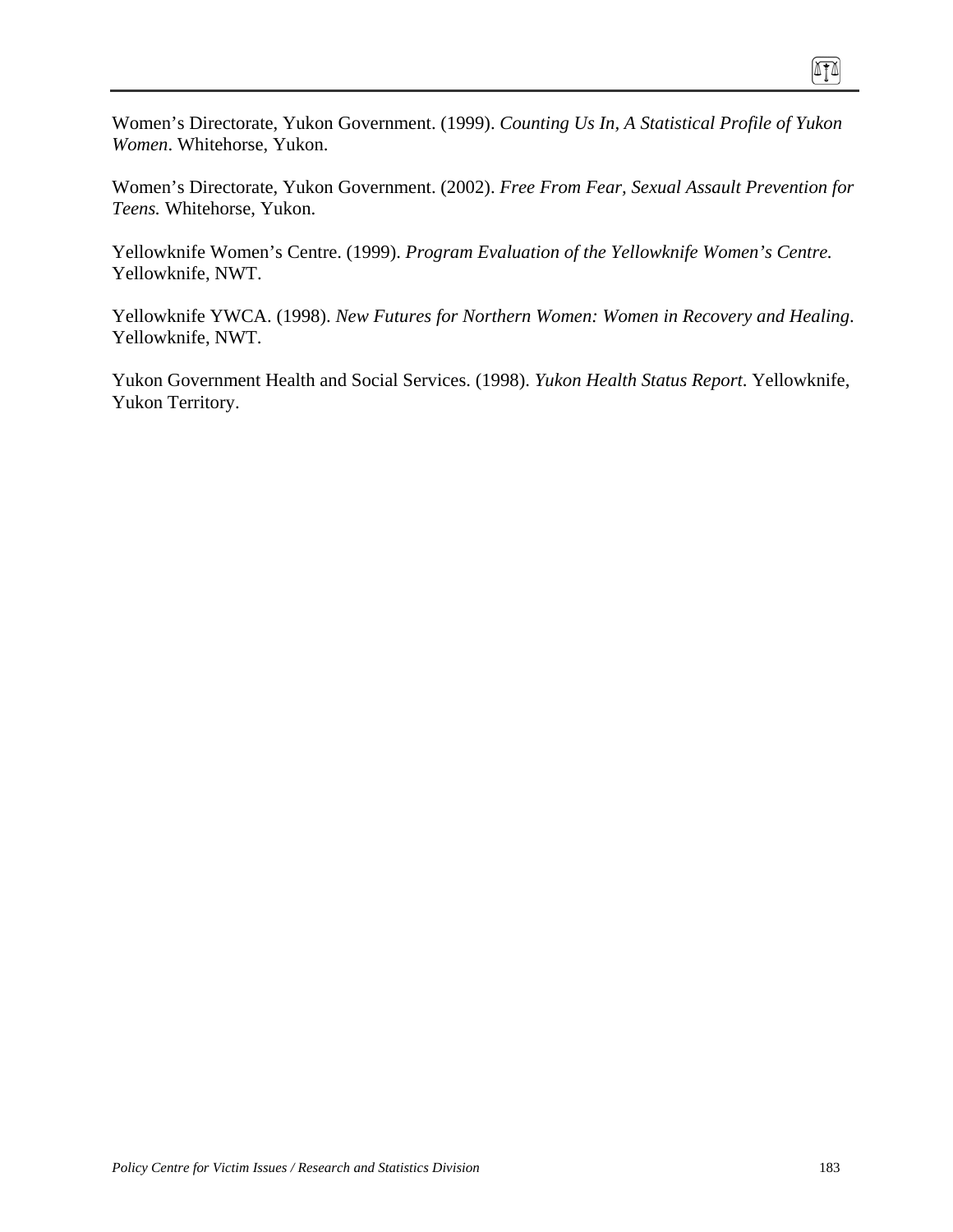# **APPENDIX A: Key Service Providers Consulted**

### **NUNAVUT**

#### **Kitikmeot Region**

Laura Heal (Phone interview) Cambridge Bay Wellness Centre and Safe Shelter, Cambridge Bay

Alice Isnor (Phone, email and in-person interviews) Nunavut Department of Health and Social Services, Cambridge Bay

Doris Nancy Evarluk (In-person interview) Kugluktuk Family Violence Committee and Safe Shelter, Kugluktuk

Anoyoak Alookee (In-person and phone interviews) Ikajuqtauvvik Crisis Centre, Taloyoak

Linda Houseman (Phone and email interviews) Nunavut Department of Health and Social Services, Cambridge Bay

#### **Kivalliq Region**

Valerie Stubbs (Phone, email and in-person interviews) Community Justice Specialist, Rankin Inlet

Lescia Lucan Taparti (In-person interview) Centre for Persons with Disabilities, Rankin Inlet

Percy Tutannuaq (In-person interview) Community Caregiver and translator/interpreter, Baker Lake

Nellie Ussak (In-person interview) Women's Shelter Worker, Rankin Inlet

Nicole Sikma (In-person interview) Rankin Inlet Community Justice Committee, Rankin Inlet

Jacinta Howard (In-person interview) Community Caregiver, Rankin Inlet

Myrna Michon (Phone interview) Pulaarvik Kablu Friendship Centre, Rankin Inlet 0TA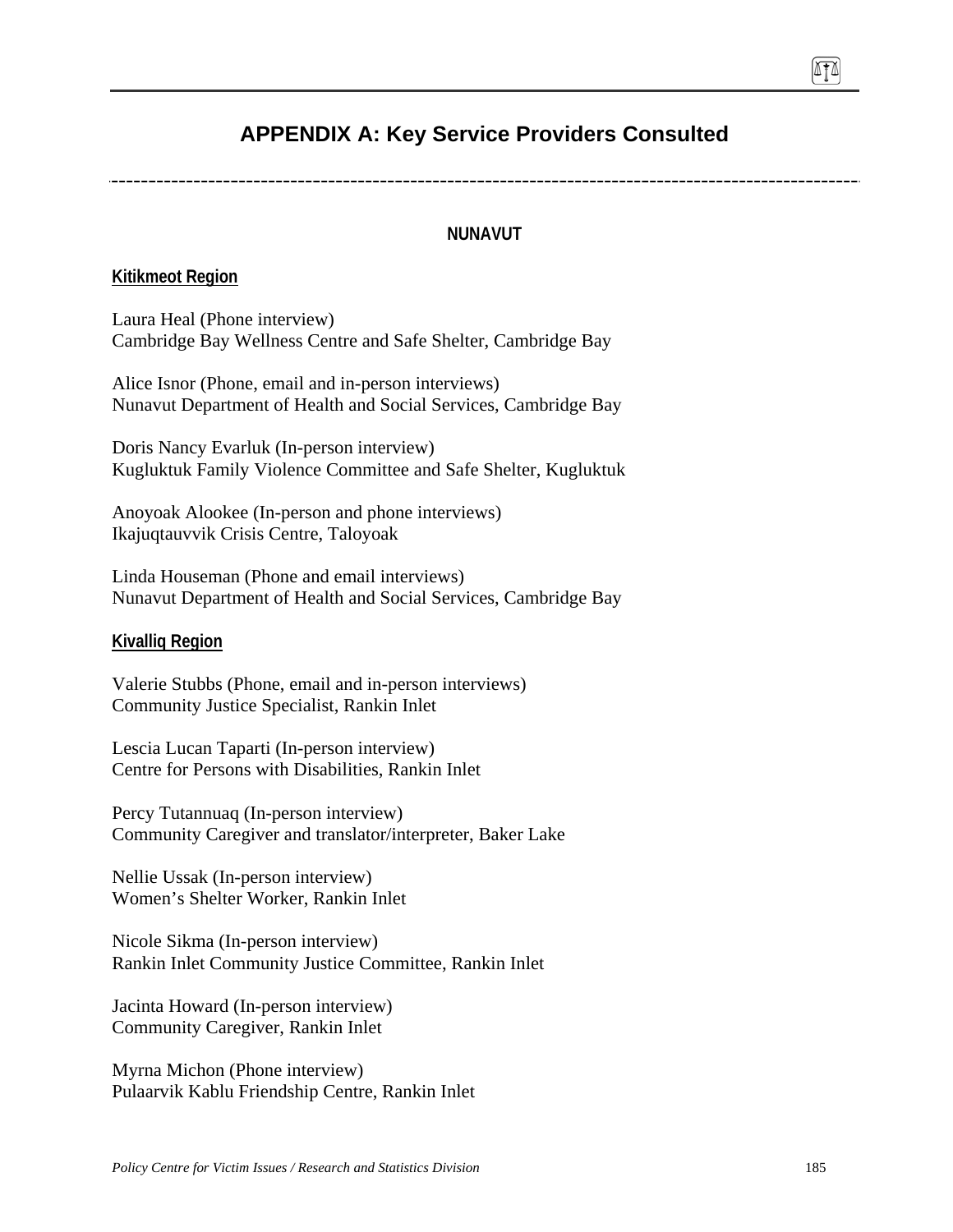Maggie Amagoalik (Phone and in-person interviews) Victims Services, Pulaarvik Kablu Friendship Centre, Rankin Inlet

Evelyn Thordalson (Phone, email and In-person interview) Katauyaq Society Crisis Centre, Rankin Inlet

Rita Aupilardjuk (In-person interview) Aqsaaraq Addictions Projects, Rankin Inlet

Jonny Aupilardjuk (In-person interview) Volunteer Youth Worker, Rankin Inlet

Allette Pryce (In-person, email and phone interview) Nunavut Department of Health and Social Services, Rankin Inlet

## **Qikiqtaaluk (Baffin) Region**

Kristiina Alariaq (Phone and email interviews) Community Justice Specialist, South Qikiqtaaluk, Cape Dorset

Mary Krimmerdjuar (Phone and email interviews) Community Justice Specialist, North Qikiqtaaluk , Pond Inlet

Trish Hughes-Wiezorek (Phone, email and in-person interviews) Qimaavik Transition House, Iqaluit

Susan Enuaraq (Phone, email and in-person interviews) Community Justice and Victims Services, Nunavut Department of Justice, Iqaluit

Elizapee Arnatsiaq (In-person interview) Victim/Witness Assistant, Department of Justice Canada, Iqaluit

Mary Lou Sutton-Fennell (Phone, email and in-person interviews) Nunavut Department of Justice, Iqaluit

Marie Irniq (Email interview) Nunavut Department of Health and Social Services, Iqaluit

Lorraine Berzins (In-person interview) Nunavut Department of Justice, Iqaluit

Sheila Levy (In-person interview) Guidance Counsellor, Inuksuk High School, Iqaluit Contact person for Qikqtaaluk (Baffin) Crisis Line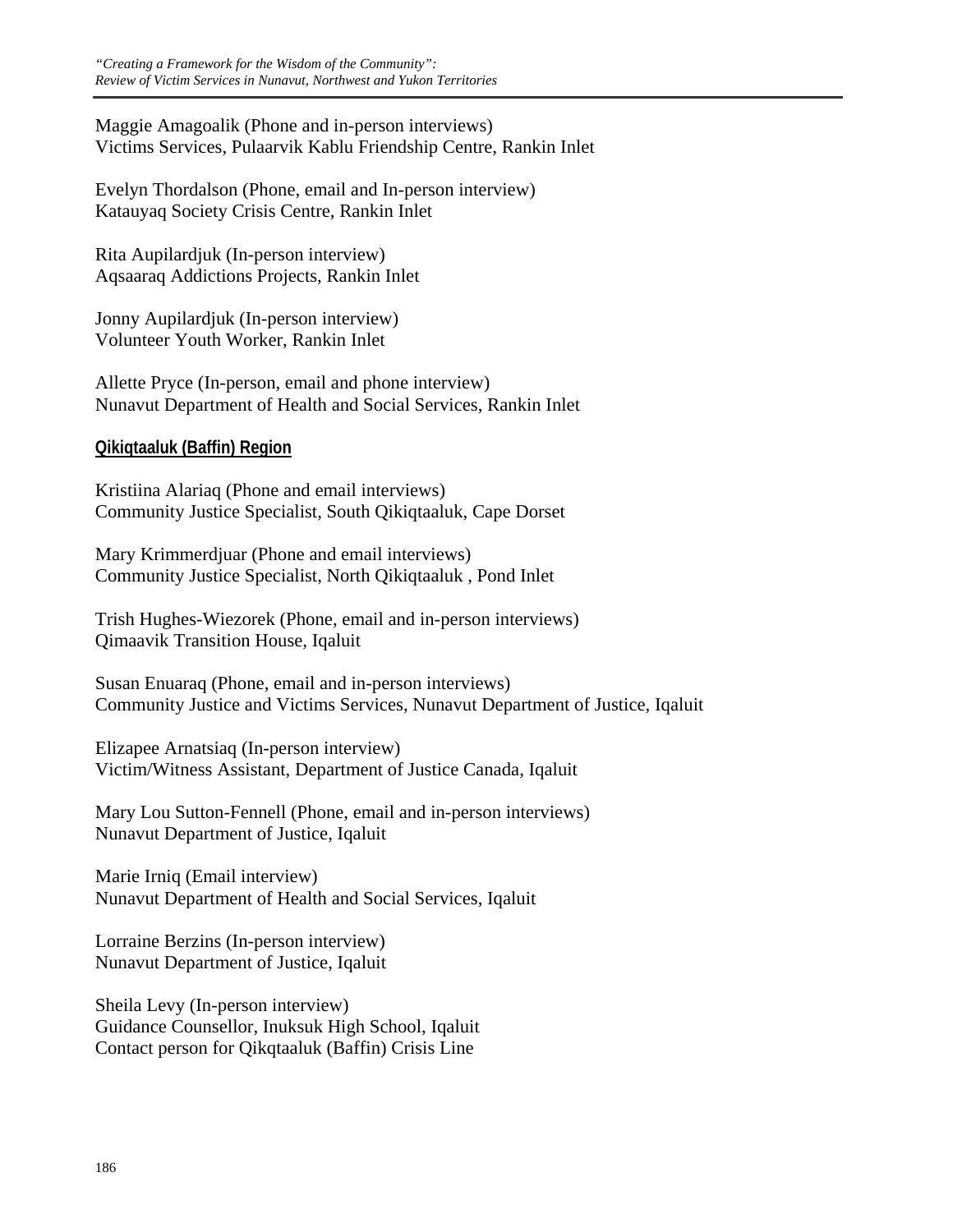Cpl. Jimmy Akavak (In-person interview) RCMP Community Policing Section, Iqaluit

Mike Lind (In-person interview) Manager of Addiction Services, Department of Health and Social Services, Iqaluit 硒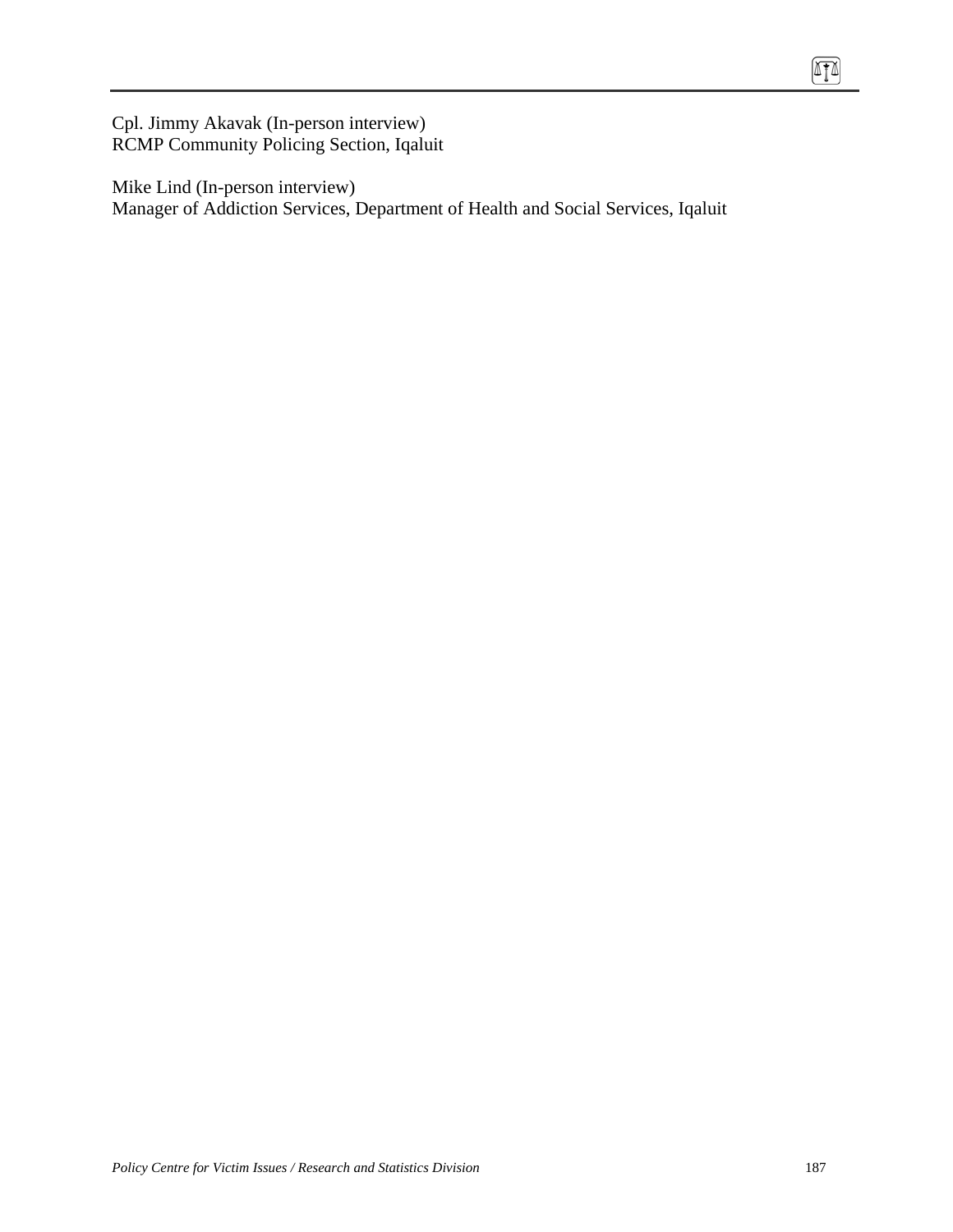## **NORTHWEST TERRITORIES**

## **Yellowknife**

Dawn MacInnes (In-person and email interviews) Victims Services Coordinator, Community Justice and Victims Services, Department of Justice, GNWT

Sue Heron Herbert (In-person interview) Community Justice and Victims Services, Department of Justice, Government of the NWT, Yellowknife

Shirley Kemeys Jones (In-person interview) Community Justice and Victim Services, Department of Justice, Government of the NWT, Yellowknife

Katherine Peterson, QC (In-person interview) Author of *The Justice House, Report of the Special Advisor on Gender Equality*, Yellowknife

Arlene Hache (In-person and phone interviews) Executive Director, Yellowknife Women's Centre

Lyda Fuller (In-person interview) Executive Director, YWCA, Women and Children's Healing and Recovery Program

Marsha Argue (In-person interview) Director of Projects and Research, NWT Status of Women Council

Lawrence Norbert (In-person interview) Community Justice and Victims Services, Department of Justice, Government of the NWT, Yellowknife

Barb Saunders (In-person interview) Executive Director, NWT Status of Women Council

Dorothy Carseen (Phone interview) Victim/Witness Assistant, Justice Canada

Audrey Zoe and Marie Speakman (In-person interviews) Victims Services, Native Women's Association of the NWT

Harold Cook (Phone interview) Victims Advocate, Grollier Hall Residential School Healing Circle

Bob Dowdall (Phone, in-person and email interviews) Executive Director, Somba Ke' Healing Lodge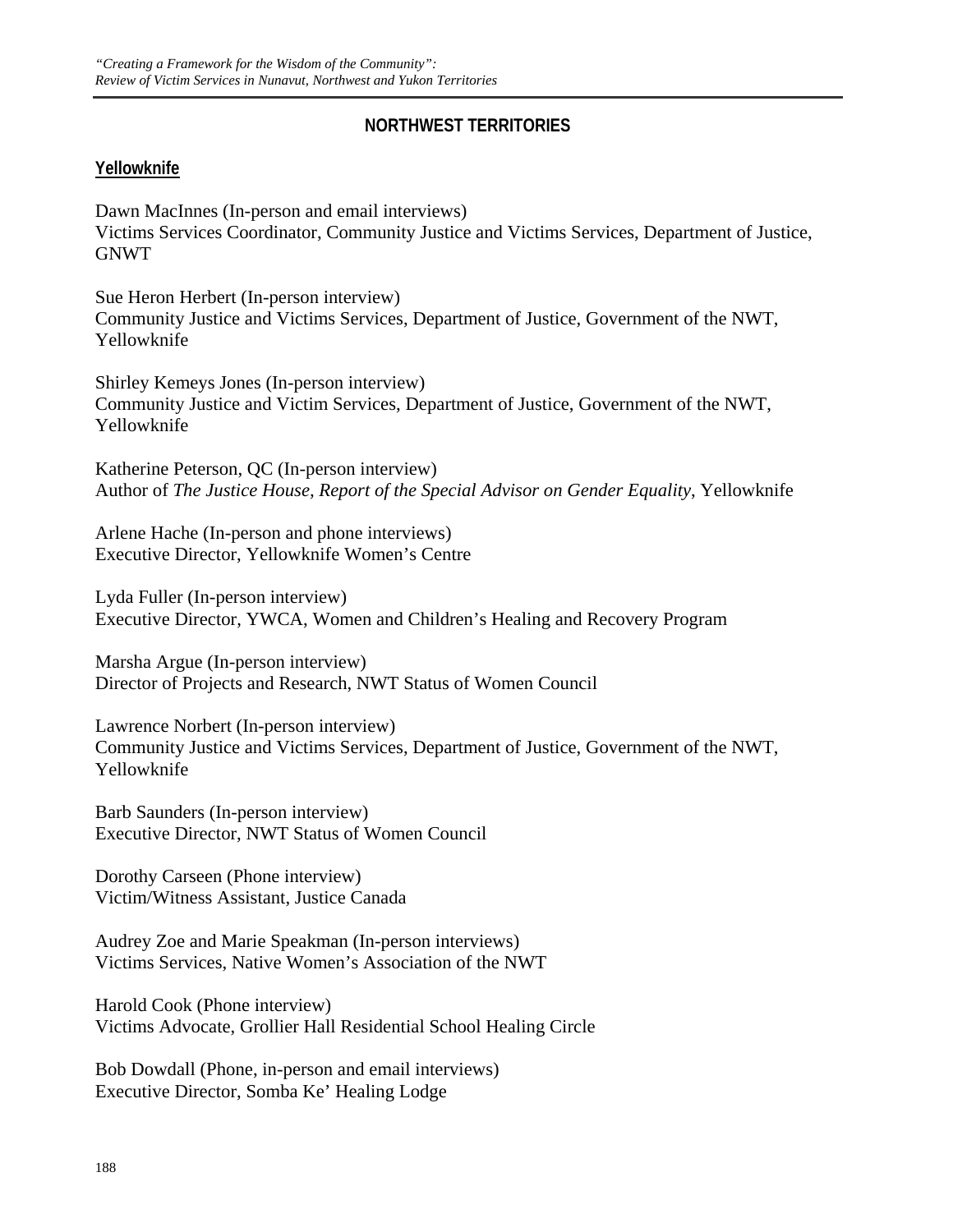Bertha Norwegian (In-person interview) Special Advisor to the Minister Responsible for the Status of Women, GNWT

Judy Geggie (Email and phone interviews) Clinical Supervisor, YWCA, Women and Children's Healing and Recovery Program

RCMP Cpl. Phil Johnson (In-person interview) "Crimestoppers" Coordinator for NWT/NU Program, Yellowknife

Terry Scott (In-person and email interviews) Liaison to Family Violence Coalition, RCMP "G" Division

Rebecca Latour (Email interview) Executive Director, YWCA, Alison McAteer House

Carolyn Mandrusiak (In-person interview) Manager, Child and Family Services, Health and Social Services, GNWT

Karen Willy (In-person interview) Family Violence Prevention Consultant, Health and Social Services, GNWT

Rosa Whashee (In-person interview) Addictions and Language Services, Health and Social Services, GNWT

Barb Mcdonald (In-person and email interviews) Special Needs Consultant, Yellowknife Health and Social Services Board

### **Hay River**

Sharon Caudron and Harriet Geddes (In-person interview) Offender Programs, South Mackenzie Correctional Centre, GNWT

Alexandra Smith (Phone and email interviews) Coordinator, Hay River Victim Services, Hay River Community Health Board

Ernie Gladue (In-person and fax interview) Executive Director, Hay River Family Support Centre and Safe Home Network

### **Fort Smith**

Louise Beck (In-person interview) Coordinator, Fort Smith Victim Assistance Program, Uncle Gabe's Friendship Centre

Carol Jordan (In-person interview) Executive Director, Sutherland House Transition Home TI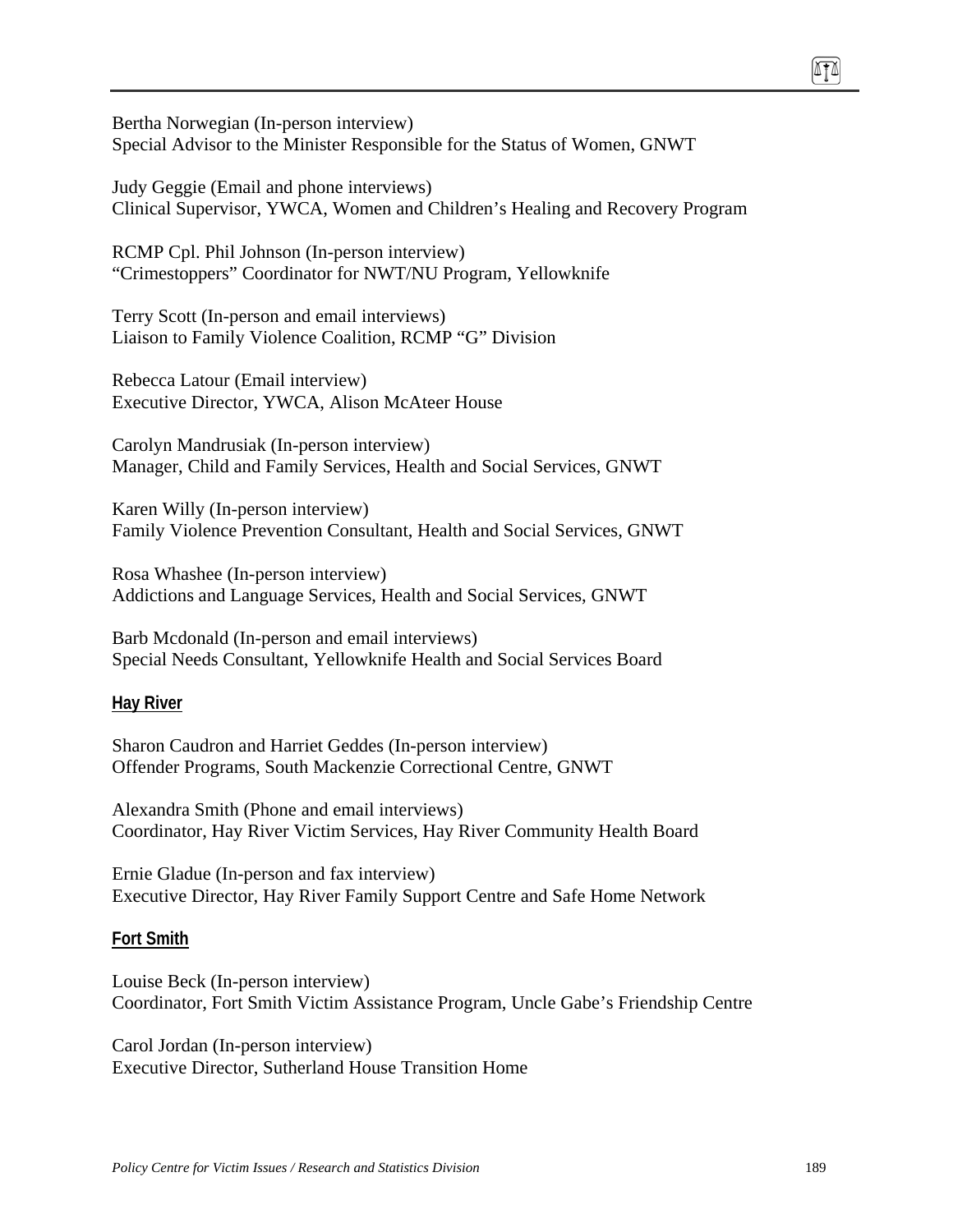## **Fort Good Hope**

Delphine Pierrot (In-person interview) Director, Victims of Violence Advocacy Program

### **Inuvik**

Lana Woodfine (Phone interview) Coordinator, Inuvik Victim Services

Ann Kasook (Phone, email and in-person interviews) President, SEDNA, NWT/Nunavut Family Violence Prevention Workers Association Executive Director, Inuvik Transition Home

Jeannie Snowshoe (Phone interview) Victim/Witness Assistant, Justice Canada

## **Tuktoyuktuk**

Lucy Dillon (Phone interview) Mental Health Specialist, Inuvik Regional Health Board

## **Fort Providence**

Edith Squirrel (Phone and fax interviews) Family Program Coordinator, Family Life Program, Zhahti Koe Friendship Centre

Harriet Geddes (In-person interview) A/President, NWT Status of Women Council Sacred Heart Residential School Project Coordinator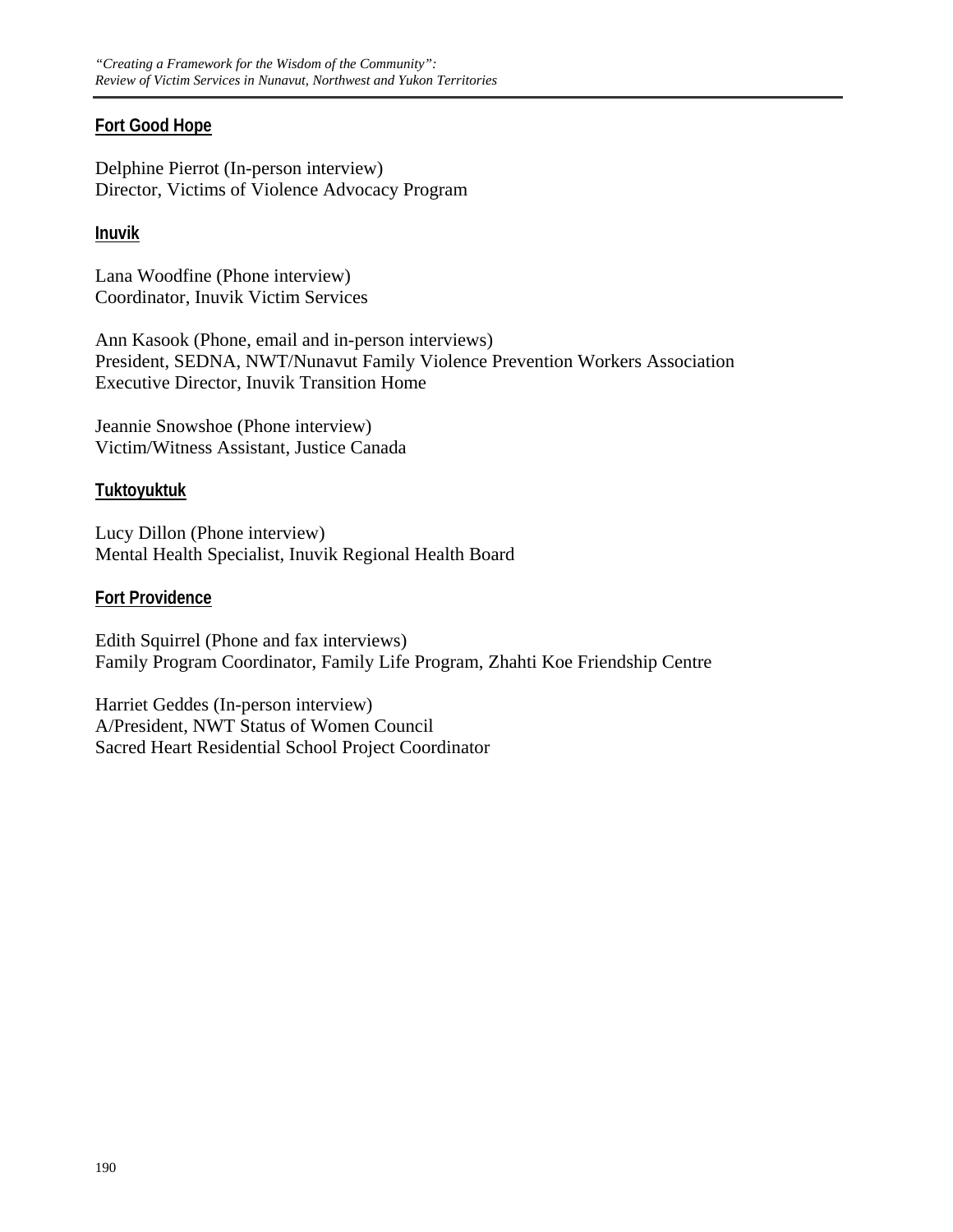### **YUKON**

#### **Whitehorse**

Sandra Bryce (In-person interviews) Manager, Victims Services, Family Violence Prevention Unit, Yukon Justice

Lois Moorcroft (Phone, email and in-person interviews) Minister of Justice (1995 to 2000), Yukon Government, Whitehorse

Bonny Ross (In-person interviews) A/Coordinator Victims Programs, Victim Services, Family Violence Prevention Unit, Yukon Justice

Noreen McGowan (In-person interview) Assistant Deputy Minister, Community Justice and Crime Prevention, Yukon Justice

Larry Whitfield (In-person interview) Manager, Alcohol and Drug Secretariat, Yukon Health and Social Services

Barbara Powick (In-person interviews) Executive Director, Kaushee's Place Yukon Women's Transition Home Society

Yvonne Smarch (In-person interviews) Victim and Family Support Worker, Kwanlin Dun First Nation Community Social Justice Program

Victoria Fred (Phone interview) Justice Manager, Kwanlin Dun First Nation Community Social Justice Program

Constable Jeff McCracken (In-person interview) Crimes Against Persons Unit, RCMP

Darlene Griffis (In-person interview) Manager, Child Abuse Treatment Services, Yukon Health And Social Services

Nicole Edwards and 12 Youth and 2 Staff Members (In-person group interview) Bringing Youth Towards Equality and Youth Shaping the Future Council

Bill Stuart (In-person interviews) Psychologist, Private Practice

Bev Miller (In-person interview) Victim/Witness Coordinator, Victim Witness Program, Justice Canada

Robin Hamilton (In-person interview) A/Manager, Yukon Women's Directorate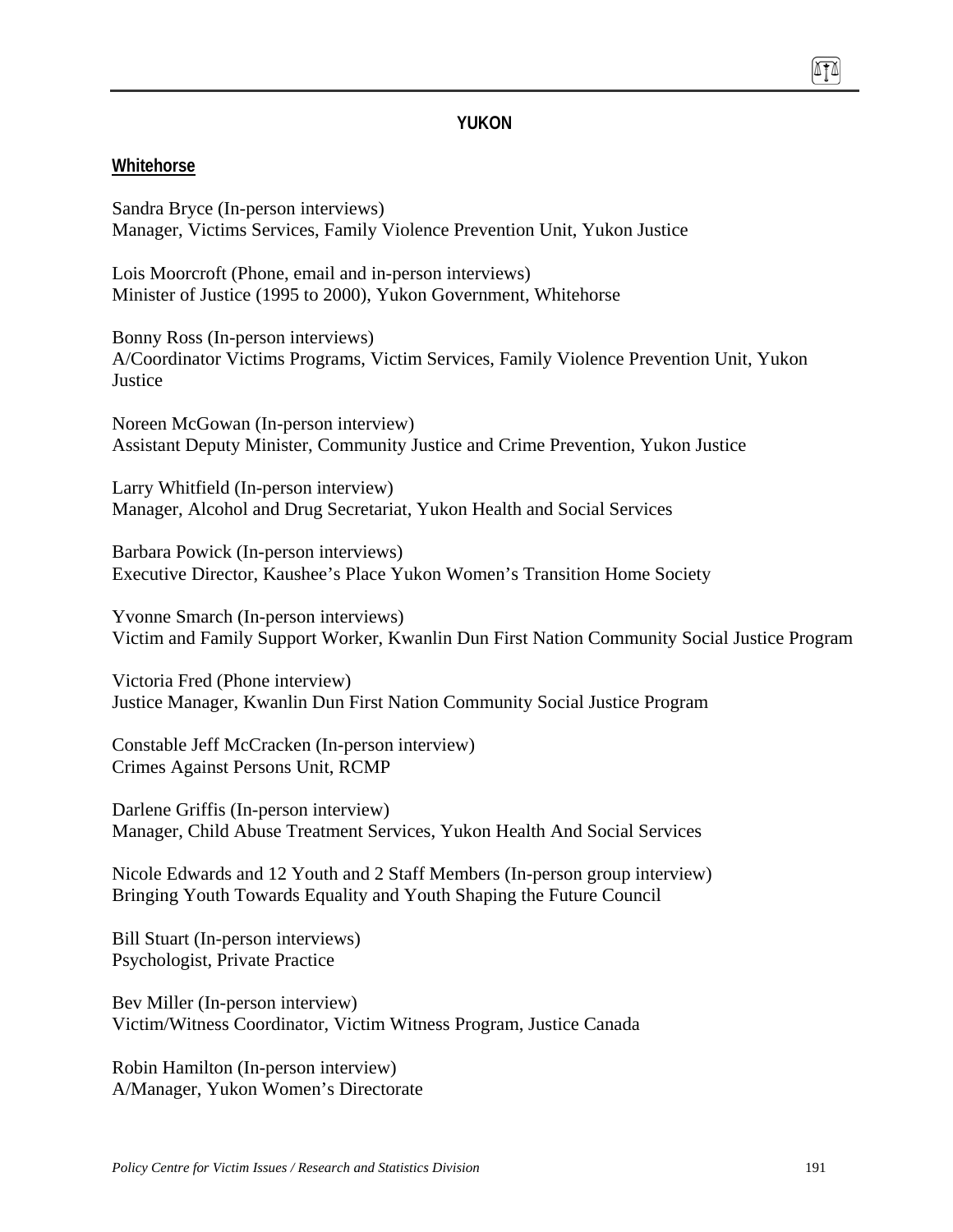Craig Dempsey (In-person interview) Supervisor, Offender Programs, Family Violence Prevention Unit, Yukon Justice

Charlotte Hrenchuk (In-person interview) Coordinator, Yukon Status of Women Council

Charles Pugh (In-person interview) Director, Residential Treatment Programs, Family and Children's Services, Yukon Health and Social Services

Connie Thompson (In-person interview) Administrative Assistant, Community Health Centres, Yukon Health and Social Services

Alison Conant (In-person interview) Mental Health Services, Yukon Health and Social Services

Kim Rumley (In-person interview) Skookum Jim Friendship Centre

Jon Gaudry (In-person interview) Adult Probation Services, Yukon Justice

Nils Clarke (In-person interview) Executive Director, Yukon Legal Services Society

Liz Candline (In-person interview) Women's Advocate, Victoria Faulkner Women's Centre

Robert Pritchard (In-person interview) Executive Director, Yukon Public Legal Education Association

Kevin Barr (In-person interview) Committee on Abuse in Residential Schools

Judy Pakozdy (In-person interview) Executive Director, Fetal Alcohol Syndrome Society of Yukon

Cathy Deacon (In-person interview) Youth Sex Offender Treatment Programs, Yukon Health and Social Services

Information Services (Phone interview) Whitehorse Health Centre

Pat Bragg (In-person interview) Executive Director, Yukon Family Services Association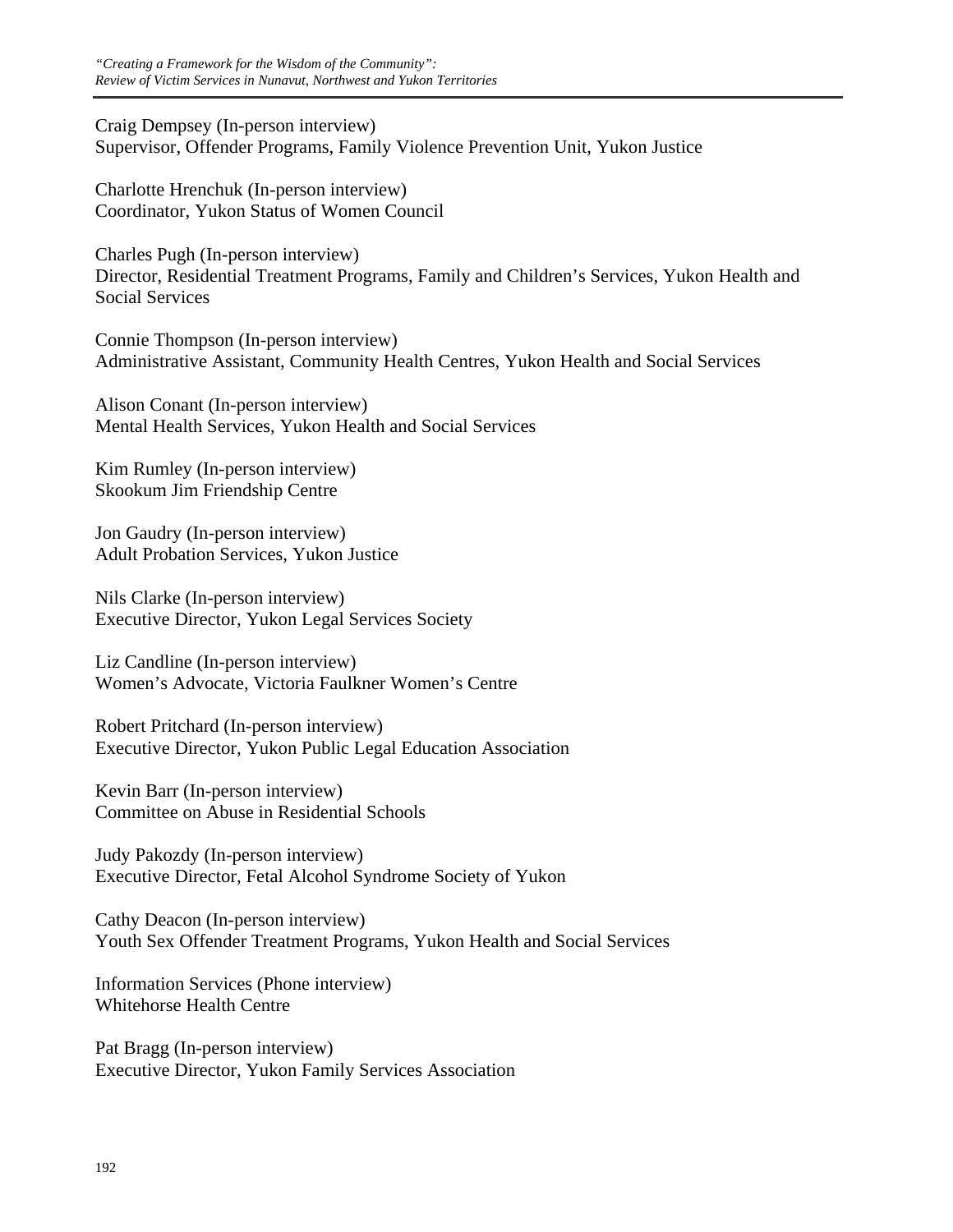Lori Crozier (In-person interview) Executive Director, Blood Ties Four Directions Centre

Edith Baker (In-person interview) Councillor, Kwanlin Dun First Nation

Jessie Dawson (In-person interviews) Councillor, Kwanlin Dun First Nation

#### **Watson Lake**

Terry Szabo (Phone interview) Director of Justice, Dene Keh Justice, Liard First Nation

Shona Grey Bear (Phone interview) Executive Director, Help and Hope for Families Society

Ann Bayne (Phone interview) Executive Director, Liard Aboriginal Women's Society

#### **Carcross**

Jeananne Gordon (Phone interview) Justice Coordinator, Southern Lakes Justice Committee

#### **Carmacks**

Johanne Maisonneuve (Phone interview) Executive Director, Carmacks Safe House

#### **Ross River**

May Bolton (Phone interview) Magedi Safe House

#### **Dawson City**

Saskia Robbins (Phone interview) Program Administrator, Dawson City Women's Shelter

Cheryl Laing (Phone interview) Coordinator, Dawson City Group Conferencing Society

#### **Haines Junction**

Val Binder (Phone interview) Coordinator, Haines Junction Community Justice Committee 874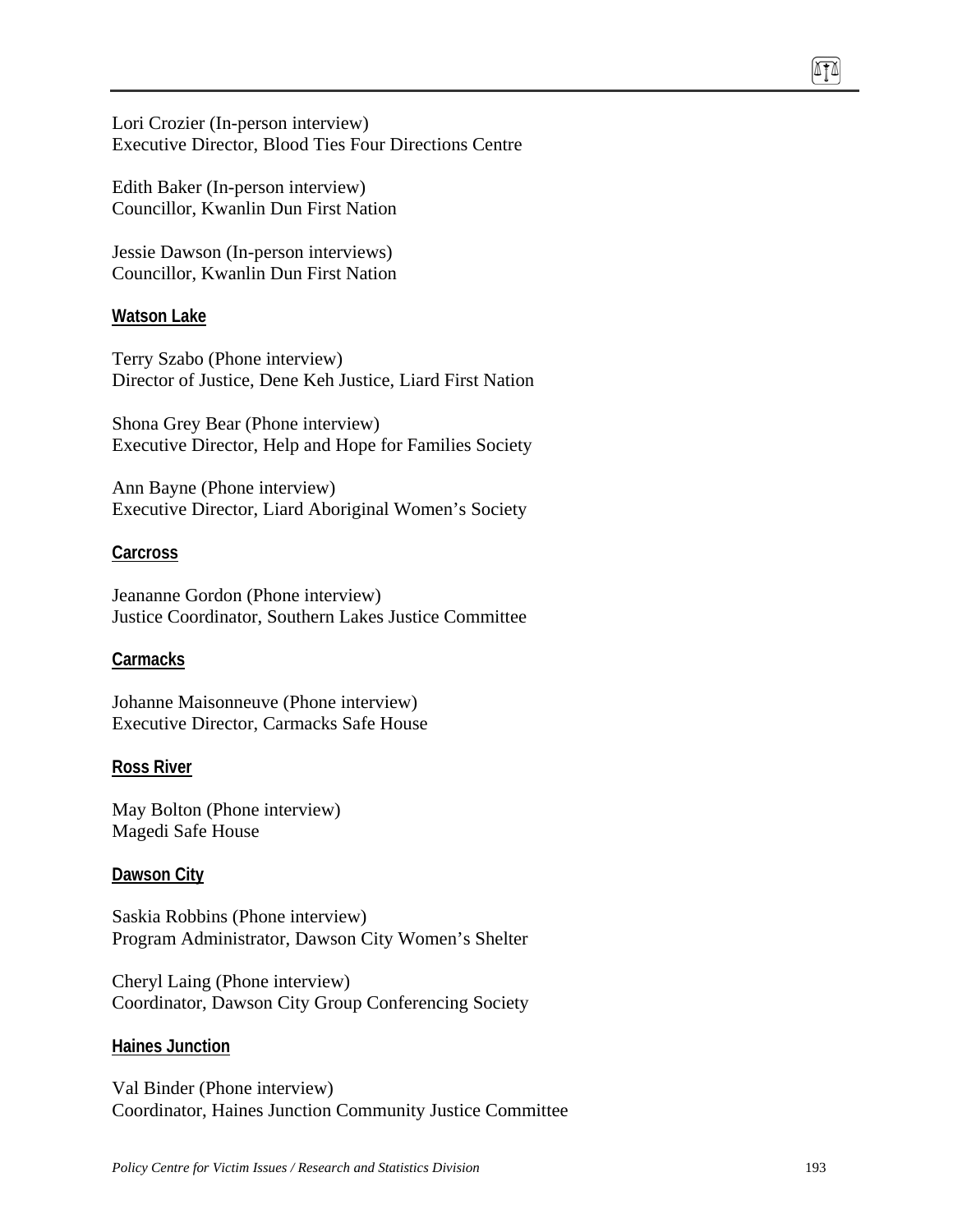## **NON-TERRITORIAL VICTIM SERVICES PROVIDERS CONSULTED**

## **Circumpolar Regions**

### Alaska

Laurie Varick (Phone and email interview) Victims Services, Community Corrections, Department of Corrections, State of Alaska Anchorage, Alaska

## Quebec

Rosalynn Ferguson (Phone interview) Ministry of Health and Social Services, Government of Quebec, Kuujjuaq

Jacques Tregent (Phone interview) Department of Justice, Government of Quebec, Montreal

Guy Moisan (Phone and fax interview) Isuarsivik Treatment Centre, Kuujjuaq

Pierre Rioux (Phone interview) Family Violence and Substance Abuse, Ministry of Health and Social Services, Government of Quebec, Kuujjuaq

### Labrador

Jackie Lake Kavanaugh (Phone and in-person interviews) Victim Services, Government of Newfoundland, St John's Newfoundland

Alison Hagerty (Phone interview) Happy Valley-Goose Bay Victim Services, Happy Valley-Goose Bay

Mary Webb (Phone interview) Nain Victim Services, Nain

### Circumpolar Associations

Catherine Carry (Phone, email and in-person interviews) Pauktuutit Inuit Women's Association, Ottawa, Ontario

Ann Kasook (Phone, email and in-person interviews) Sedna, NWT/Nunavut Family Violence Prevention Workers Association, Inuvik, NWT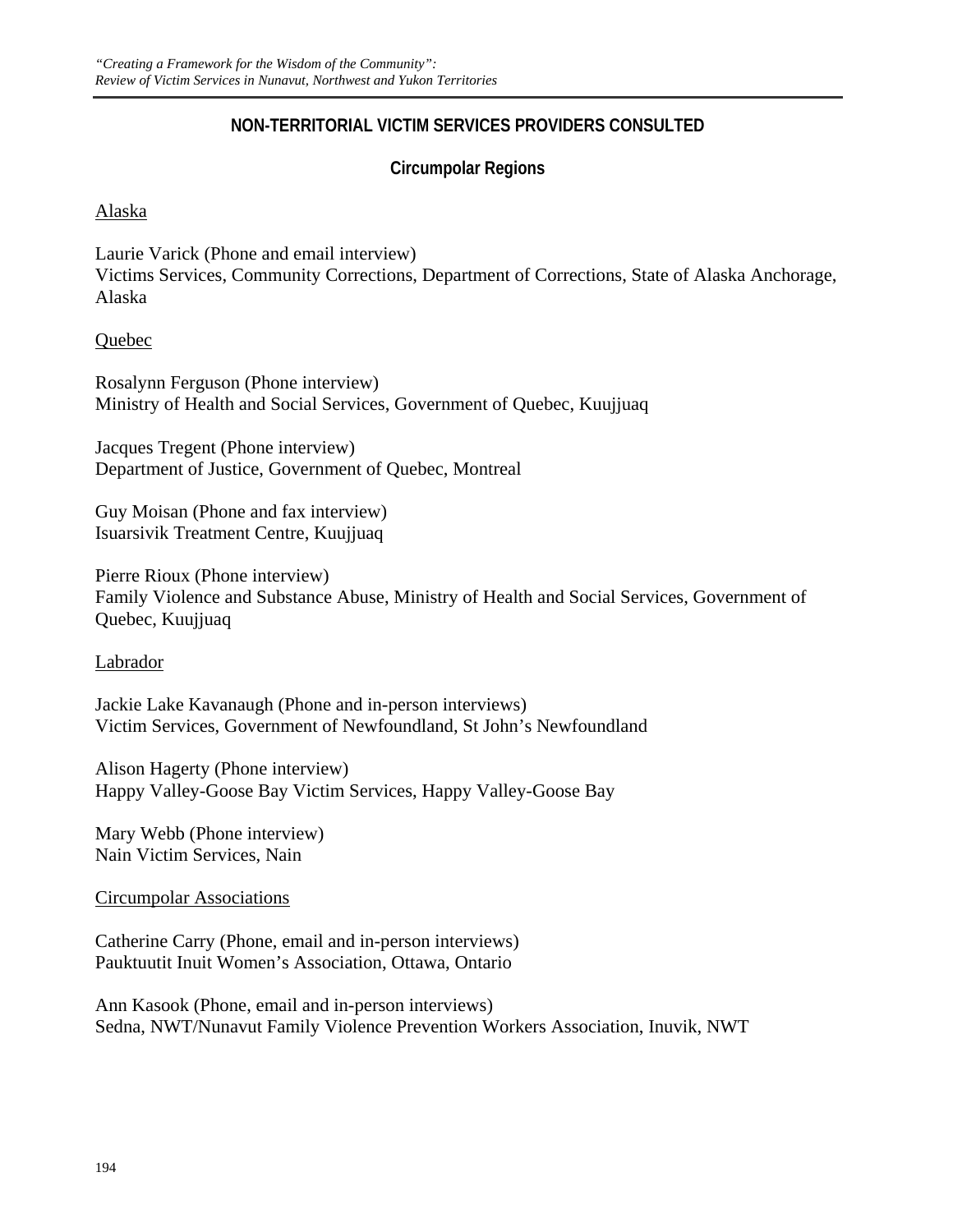### **Canadian Provinces**

#### British Columbia (B.C.)

Kay Charbaneau (Phone interview) Victim Services, Community Justice, Department of Justice, Government of B.C., Victoria

Brent Adams (Phone interview) Lisims Police Victims Services, New Aiyansh

Christine Kallssen (Phone interview) Three Sisters Haven Society, Sexual Assault and Women's Assistance Centre, Dease Lake

Theresa Eckert (Phone interview) Bella Coola Community Supports Society, Bella Coola

Sharon Bob (Phone interview) Caribou Tribal Council Aboriginal Victim Services Program, Williams Lake

Veronica Green (Phone interview) Gitxsan Specialized Victim Assistance Program, Hazelton

#### Alberta

Barb Pratt (Phone, email and In-person interview) Victims Programs, Public Security Division, Department of Justice, Government of Alberta, Edmonton

Mandy Schnell (Phone and email interview) Rocky Victim's Services, Rocky Mountain House

Jeannie Blakely (Phone and email interview) Wetaskiwin and District Victim's Services, Wetaskiwin

Freda Cardinal (Phone interview) Wabasca Regional Victim Services Society, Demarais

Marlaine Steuart (Phone interview) Lac La Biche Society Victims Services Unit, Lac La Biche

#### Saskatchewan

Katrine MacKenzie (Phone, email and In-person interviews) Victim Services, Department of Justice, Government of Saskatchewan, Regina TI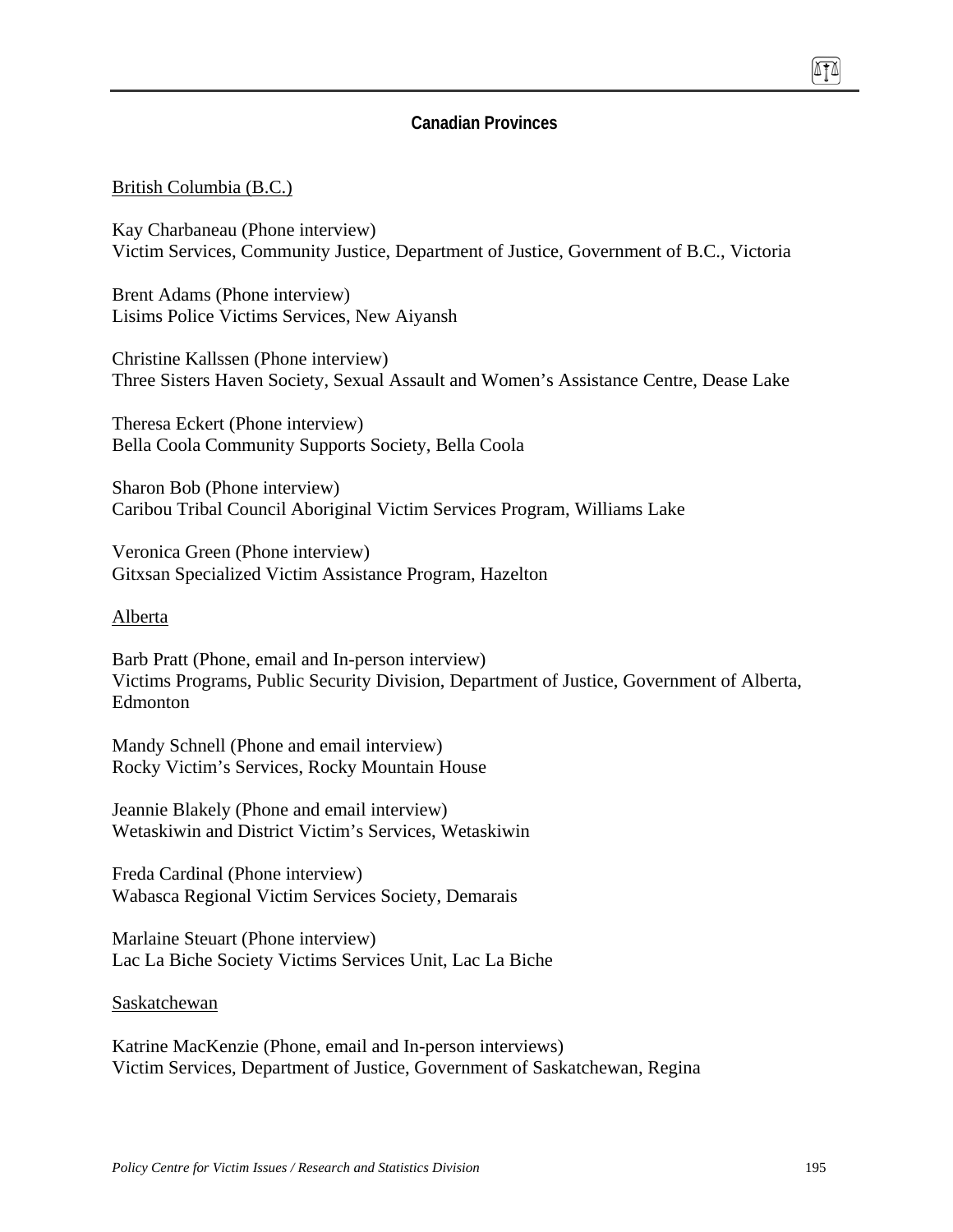Debbie Lalonde (Phone interview) Buffalo Regional Victim Services, Buffalo Narrows

Lorna Janvier (Phone interview) La Loche Victim Services, La Loche

Charlene Dunlop (Phone interview) Northern Region Victim Services, La Ronge

Linda Campbell (Phone interview) Churchill River Regional Victim Services, Beauval

## Manitoba

Larry Krocker, (Phone and in-person interviews) Compensation for Victims of Crime Program, Department of Justice, Government of Manitoba, Winnipeg

Susan Yaskiw (Phone interview) Parkland Victim Services, Dauphin

Marine Desgagnes (Phone interview) Thompson RCMP Victim Services, Thompson

Mary Head (Phone interview) Women's Advocacy and Child Victim Support System, The Pas

Sheila MacKay (Phone interview) Dakota/Ojibwa Police Victim Services, Brandon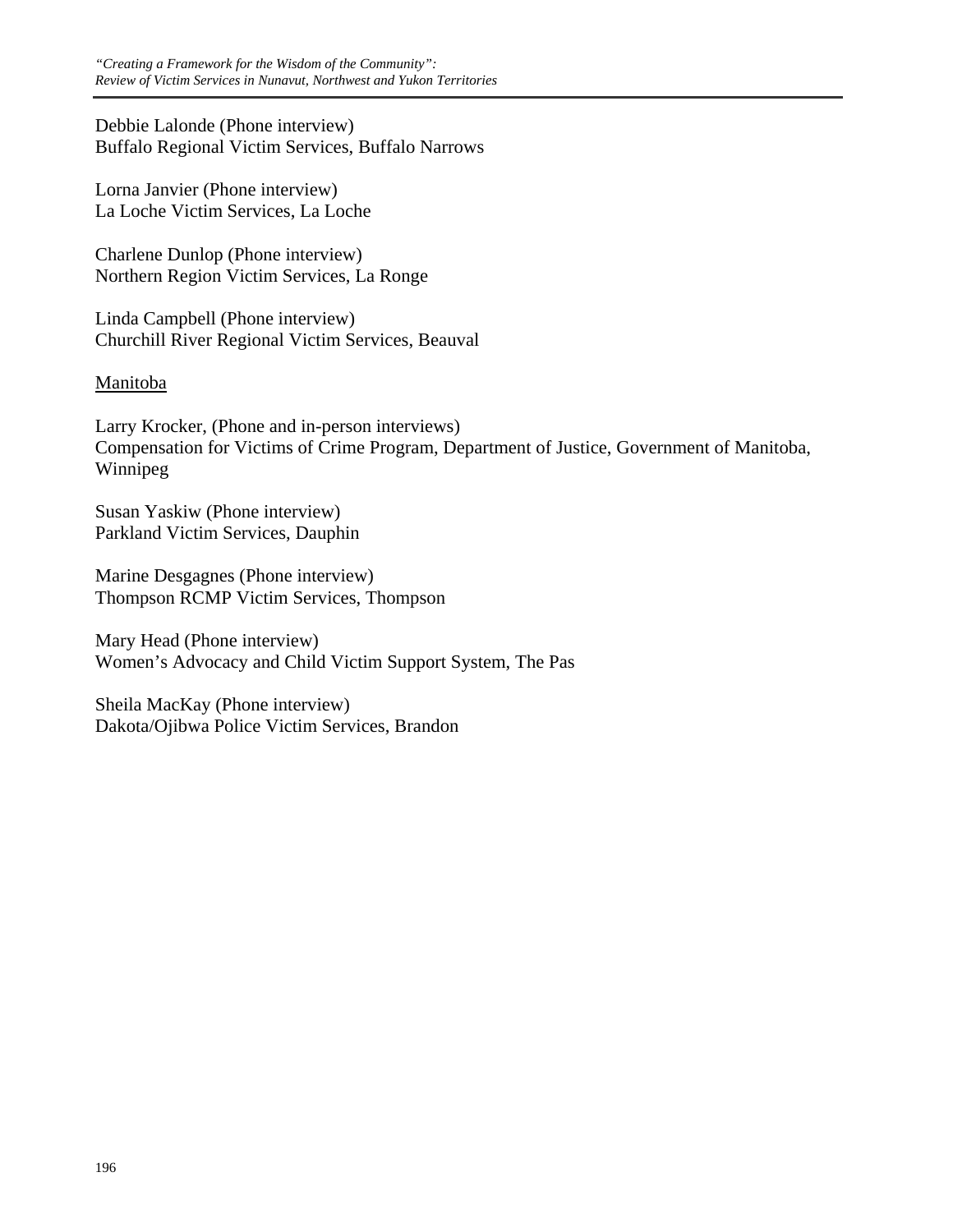# **APPENDIX B: Territorial Victim Services Surveyed**

## **NUNAVUT**

| <b>ARCTIC BAY</b>                                                                                                                                              |                                                                                                                                                                                                                                                                                                                                                                  |  |
|----------------------------------------------------------------------------------------------------------------------------------------------------------------|------------------------------------------------------------------------------------------------------------------------------------------------------------------------------------------------------------------------------------------------------------------------------------------------------------------------------------------------------------------|--|
| <b>Arctic Bay Health Centre</b><br><b>Box 60</b><br>Arctic Bay, NU X0A 0A0                                                                                     | <b>Arctic Bay Friendship Centre</b><br><b>Box 150</b><br>Arctic Bay, NU X0A 0A0<br>Telephone: 1-867-439-8277                                                                                                                                                                                                                                                     |  |
| <b>Inuujaq School</b><br><b>Box 90</b><br>Arctic Bay, NU X0A 0A0<br>Telephone: 1-867- 439-8843<br>Fax: 1-867-439-8766                                          |                                                                                                                                                                                                                                                                                                                                                                  |  |
|                                                                                                                                                                | <b>CAPE DORSET</b>                                                                                                                                                                                                                                                                                                                                               |  |
| <b>Healing and Harmony Team</b><br>C/O Hamlet Box 30<br>Cape Dorset, NU X0A 0C0<br>Telephone: 1-867-897-8211                                                   | <b>Sam Pudlat School</b><br>Box 239<br>Cape Dorset, NU X0A 0C0<br>Telephone: 1-867-897-8332<br>Fax: 1-867-897-8405                                                                                                                                                                                                                                               |  |
| <b>Family Resource Centre</b><br>Box 69<br>Cape Dorset, NU X0A 0C0<br>Telephone: 1-867-897-8534                                                                | <b>Peter Pitseolak School</b><br><b>Box 60</b><br>Cape Dorset, NU X0A 0C0<br>Telephone: 1-867-897-8826/8911<br>Fax: 1-867-897-8919                                                                                                                                                                                                                               |  |
| Tukkuvit Women's Shelter (Crisis shelter)<br><b>General Delivery</b><br>Cape Dorset, NU X0A 0C0<br>Telephone: 1-867-897-8915<br>Fax: The Sea<br>1-867-897-8495 |                                                                                                                                                                                                                                                                                                                                                                  |  |
| <b>CLYDE RIVER</b>                                                                                                                                             |                                                                                                                                                                                                                                                                                                                                                                  |  |
| <b>Quluaq School</b><br><b>General Delivery</b><br>Clyde River, NU X0A 0B0<br>Telephone: 1-867-924-6309<br>Fax:<br>1-867-924-6247                              | <b>Ilisaqsivik Society, Family Resource Centre</b><br><b>Box 150</b><br>Clyde River, NU X0A 0E0<br>Telephone:<br>1-867-924-6565<br>Alcohol Committee: 1-867-924-6614<br>Suicide Prevention Organization:<br>1-867-924-6366<br>Ayaupiaq Elders Organization:<br>1-867-924-6368<br>Family Counselling: 1-867-924-6366<br>Irngutait Youth Council: 1-867- 924-6613I |  |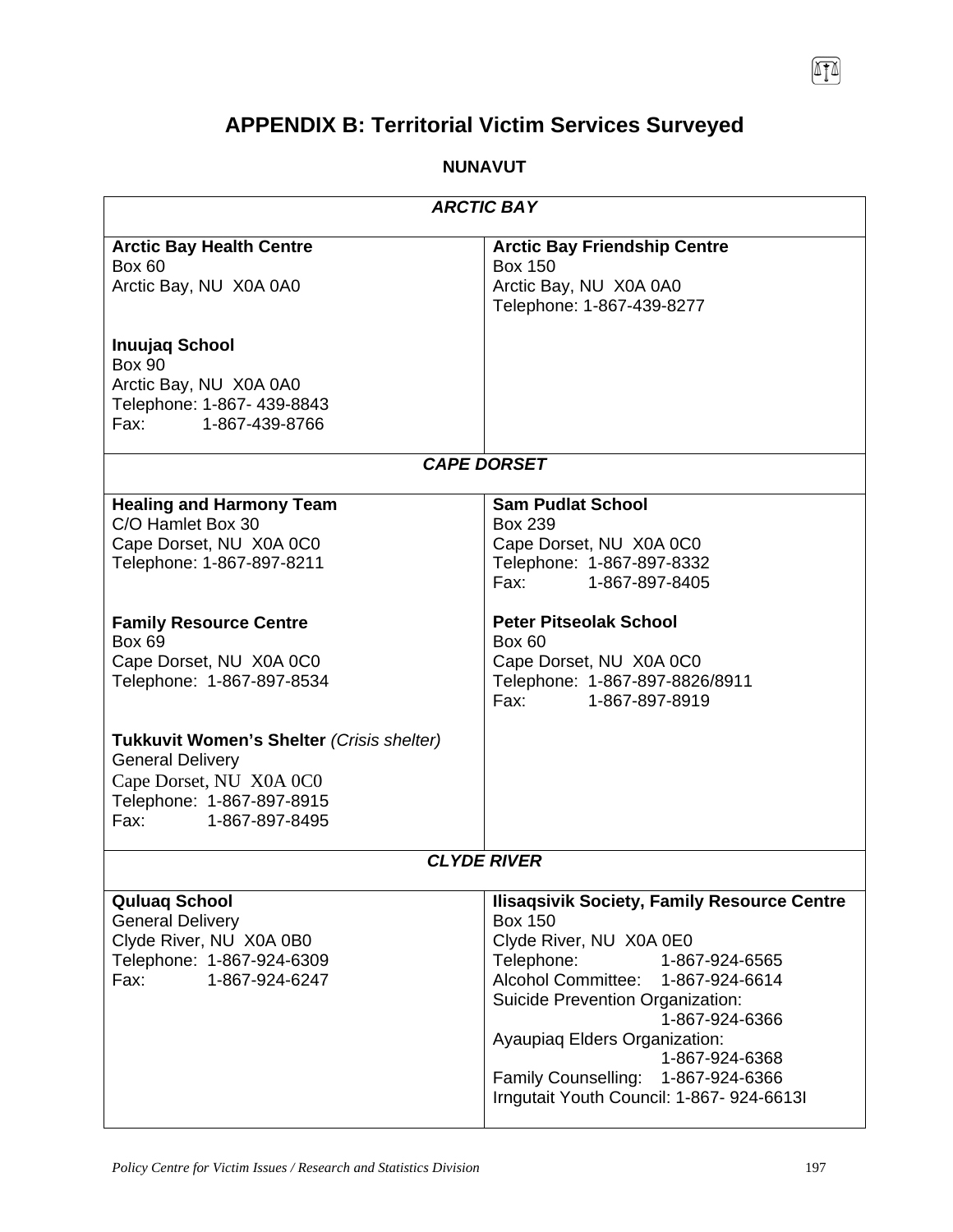| <b>Health Centre</b>                                                                                                   |                                                  |  |
|------------------------------------------------------------------------------------------------------------------------|--------------------------------------------------|--|
| <b>Box 40</b>                                                                                                          |                                                  |  |
| Clyde River, NU                                                                                                        |                                                  |  |
| X0A 0E0                                                                                                                |                                                  |  |
| Telephone: 1-867-924-6377                                                                                              |                                                  |  |
| <b>GRISE FIORD</b>                                                                                                     | <b>HALL BEACH</b>                                |  |
| <b>Ummimak School</b>                                                                                                  | <b>Arnaqjauaq School</b>                         |  |
| <b>General Delivery</b>                                                                                                | <b>Box 83</b>                                    |  |
| Grise Fiord, NU X0A 0J0                                                                                                | Hall Beach, NU X0A 0K0                           |  |
| Telephone: 1-867-980-9921                                                                                              | Telephone: 1-867-928-8855                        |  |
| Fax: The Total State State State State State State State State State State State State State State S<br>1-867-980-9043 | Fax: 1-867-928-8810                              |  |
|                                                                                                                        | <b>IGLOOLIK</b>                                  |  |
| <b>Atguttaaluk School</b>                                                                                              | <b>Atguttaaluk Elementary School</b>             |  |
| <b>Box 150</b>                                                                                                         | <b>Box 150</b>                                   |  |
| Igloolik, NU X0A 0L0                                                                                                   | Igloolik, NU X0A 0L0                             |  |
| Telephone: 1-867-934-8600                                                                                              | Telephone: 1-867-934-8996 / 8960 / 8969          |  |
| Fax: 1-867-934-8571                                                                                                    | 1-867-934-8779<br>Fax: Fax:                      |  |
|                                                                                                                        |                                                  |  |
| <b>IQALUIT</b>                                                                                                         |                                                  |  |
| <b>Inuksuk School</b>                                                                                                  | <b>Isumaqsunngittut Youth Centre</b>             |  |
| Box 487                                                                                                                | Box 1439                                         |  |
| Iqaluit, NU X0A 0H0                                                                                                    | Iqaluit, NU X0A 0H0                              |  |
| Telephone: 1-867-979-5281                                                                                              | Telephone: 1-867-979-4452                        |  |
| Fax: 1-867-979-4380                                                                                                    |                                                  |  |
| Qikiqtaaluk Baffin Regional Agvvik Society                                                                             | <b>Qikigtani Inuit Association</b>               |  |
| (Women's Shelter) and Iqaluit Victim                                                                                   | Box 1340                                         |  |
| <b>Services</b>                                                                                                        | Iqaluit, NU X0A 0H0                              |  |
| Box 237                                                                                                                | Telephone: 1-800-667-2742                        |  |
| Iqaluit, NU X0A 0H0                                                                                                    | 1-867-979-5391                                   |  |
| Telephone: 1-867-979-4566                                                                                              | Fax:<br>1-867-979-2918                           |  |
| Fax:<br>1-867-979-0328                                                                                                 |                                                  |  |
| <b>Iqaluit Community Health Unit</b>                                                                                   | <b>Nakasuk School</b>                            |  |
| Bag 200 #1000 Station 1031                                                                                             | Box 1179                                         |  |
| Building #155                                                                                                          | Iqaluit, NU X0A 0H0                              |  |
| Iqaluit, NU X0A 0H0                                                                                                    | Telephone: 1-867-979-5335                        |  |
| Telephone: 1-867-979-5306                                                                                              | Fax:<br>1-867-979-5994                           |  |
|                                                                                                                        |                                                  |  |
| Ivik Enterprises, Illagiitttugut Children's                                                                            | <b>Illitiit Society, Oqota Emergency Shelter</b> |  |
| Home                                                                                                                   | <b>Box 909</b>                                   |  |
| Box 1037                                                                                                               | Iqaluit, NU X0A 0H0                              |  |
| Iqaluit, NU X0A 0H0                                                                                                    | Telephone: 1-867-979-3652                        |  |
| Telephone: 1-867-979-6769                                                                                              | 1-867-979-0061<br>Fax:                           |  |
|                                                                                                                        |                                                  |  |
|                                                                                                                        |                                                  |  |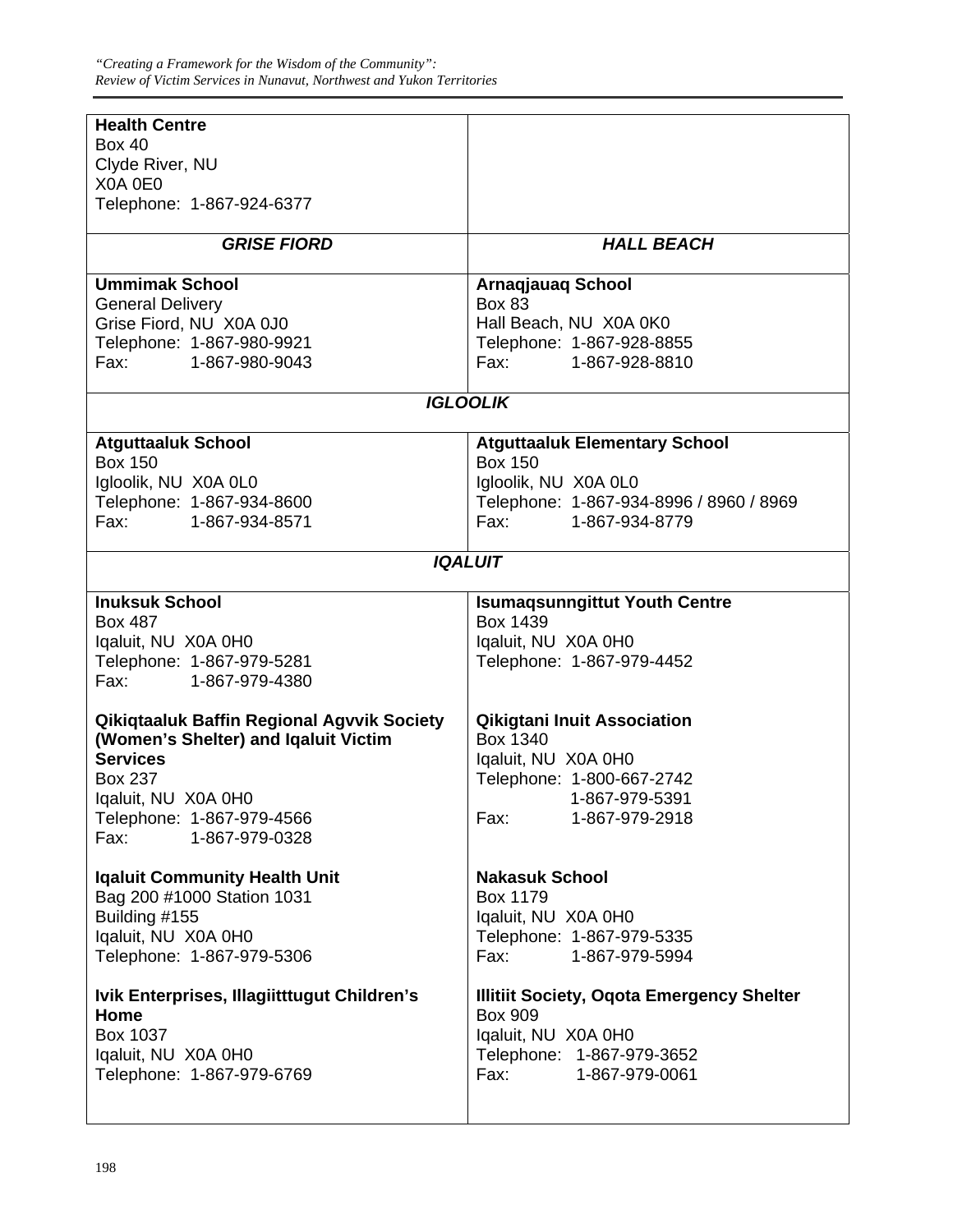| <b>St. Judes Anglican Cathedral</b> | <b>Roman Catholic Church</b>               |
|-------------------------------------|--------------------------------------------|
| <b>Box 57</b>                       | Box 387, Building 911                      |
| Iqaluit, NU X0A 0H0                 | Iqualuit, NU X0A 0H0                       |
| Telephone: 1-867-979-5595           | Telephone: 1-867-979-5805 / 0692           |
|                                     |                                            |
| <b>Nanook School, Apex</b>          |                                            |
| <b>Box 1420</b>                     | <b>Kakivak Association</b>                 |
|                                     |                                            |
| Apex, NU X0A 0H0                    | Box 1419                                   |
| Telephone: 1-867-979-6597           | Iqaluit, NU X0A 0H0                        |
| Fax: 1-867-979-0440                 | Telephone: 1-867-979-0911                  |
|                                     |                                            |
| <b>Joannie School</b>               |                                            |
| <b>Box 910</b>                      |                                            |
| Iqaluit, NU X0A 0H0                 |                                            |
| Telephone: 1-867-979-6206           |                                            |
| Fax:<br>1-867-979-0686              |                                            |
|                                     |                                            |
|                                     | <b>KIMMIRUT (LAKE HARBOUR)</b>             |
|                                     |                                            |
| <b>Health Centre</b>                | <b>Kimmirut Justice Committee</b>          |
| <b>Box 30</b>                       | <b>General Delivery</b>                    |
| Kimmirut, NU X0A 0N0                | Kimmirut, NU X0A 0N0                       |
| Telephone: 1-867-939-2217           | Telephone: 1-867-939-2001                  |
|                                     |                                            |
| Fax: 1-867-939-2068                 |                                            |
|                                     |                                            |
| <b>Qaqqalik School</b>              |                                            |
| <b>General Delivery</b>             |                                            |
| Kimmirut, NU X0A 0N0                |                                            |
| Telephone: 1-867-939-2221           |                                            |
| Fax: The Sea<br>1-867-939-2334      |                                            |
|                                     |                                            |
| <b>NANISIVIK</b>                    |                                            |
|                                     |                                            |
| <b>Allurut School</b>               |                                            |
| <b>Box 245</b>                      |                                            |
| Nanisivik, NU X0A 0X0               |                                            |
| Telephone: 1-867-436-7350           |                                            |
| Fax:<br>1-867-436-7588              |                                            |
|                                     |                                            |
|                                     |                                            |
|                                     | <b>PANGNIRTUNG</b>                         |
|                                     |                                            |
| <b>Altagoyuk School</b>             | <b>Kunguiq Community Justice Committee</b> |
| <b>Box 154</b>                      | <b>Box 140</b>                             |
| Pangnirtung, NU X0A 0R0             | Pangnirtung, NU X0A 0R0                    |
| Telephone: 1-867-473-8815           | Telephone: 1-867-473-8018                  |
| Fax:<br>1-867-473-8858              | Fax: 1-867-473-8349                        |
|                                     |                                            |
|                                     |                                            |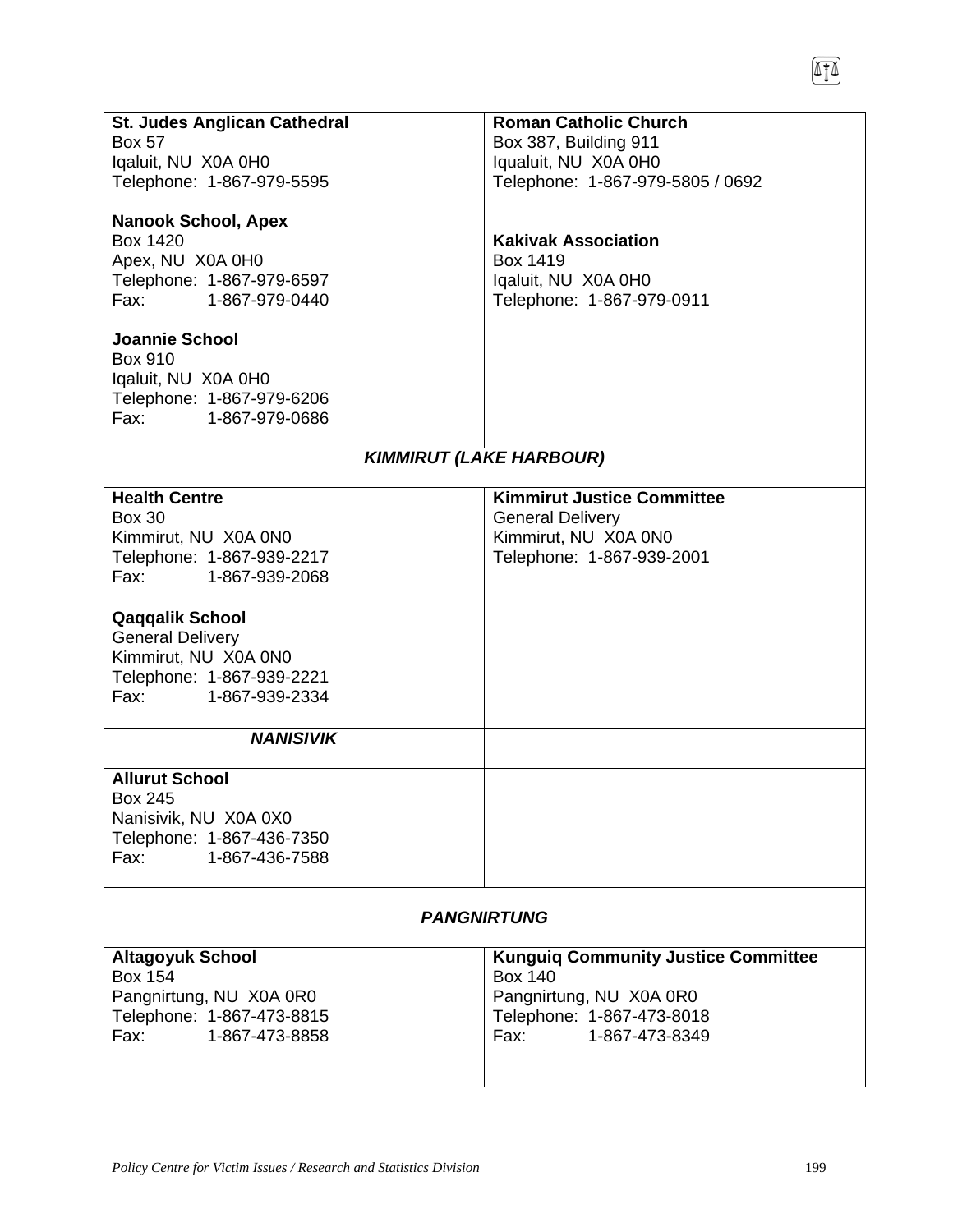| <b>Alookie School</b>          | <b>Health Centre</b>                   |
|--------------------------------|----------------------------------------|
| <b>Box 154</b>                 | Box 454                                |
| Pangnirtung, NU X0A 0R0        | Pangnirtung, NU X0A 0R0                |
| Telephone: 1-867-473-8803/8804 | Telephone: 1-867-473-8977              |
| Fax: 1-867-473-8718            | Fax: 1-867-474-8519                    |
|                                | <b>POND INLET</b>                      |
|                                |                                        |
| <b>Ulaajuk School</b>          | <b>Nasivvik School</b>                 |
| <b>General Delivery</b>        | <b>General Delivery</b>                |
| Pond Inlet, NU X0A 0S0         | Pond Inlet, NU X0A 0S0                 |
| Telephone: 1-867-899-8964      | Telephone: 1-867-899-8964              |
| Fax: The Sea<br>1-867-899-8780 | Fax:<br>1-867-899-8875                 |
| <b>Anglican Parish</b>         |                                        |
| <b>Box 188</b>                 |                                        |
| Pond Inlet, NU X0A 0S0         |                                        |
| Telephone: 1-867-899-8888      |                                        |
| Fax: 1-867-899-8888            |                                        |
|                                | <b>QIKIQTARJUAQ (BROUGHTON ISLAND)</b> |
|                                |                                        |
| <b>Health Centre</b>           | <b>Inuksuit School</b>                 |
| <b>Box 911</b>                 | Box 7                                  |
| Qikiqtarjuaq, NU X0A 0B0       |                                        |
|                                | Qikiqtarjuaq, NU X0A 0B0               |
| Telephone: 1-867-927-8916      | Telephone: 1-867-927-8938              |
| Fax:<br>1-867-927-8217         | Fax: Fax:<br>1-867-927-8067            |
|                                |                                        |
|                                | <b>RESOLUTE</b>                        |
|                                |                                        |
| <b>Health Centre</b>           | <b>Qamartalik School</b>               |
| <b>Box 180</b>                 | <b>Box 120</b>                         |
| Resolute Bay, NU X0A 0V0       | Resolute, NU X0A 0V0                   |
| Telephone: 1-867-252-3844      | Telephone: 1-867-252-3888              |
|                                | 1-867-252-3690<br>Fax:                 |
|                                | <b>SANIKILUAQ</b>                      |
|                                |                                        |
| <b>Nuiyak School</b>           | <b>Health Centre</b>                   |
| <b>General Delivery</b>        | <b>General Delivery</b>                |
| Sanikiluaq, NU X0A 0W0         | Sanikiluaq, NU X0A 0W0                 |
| Telephone: 1-867-266-8816      | Telephone: 1-867-266-8802              |
| 1-867-266-8843<br>Fax:         |                                        |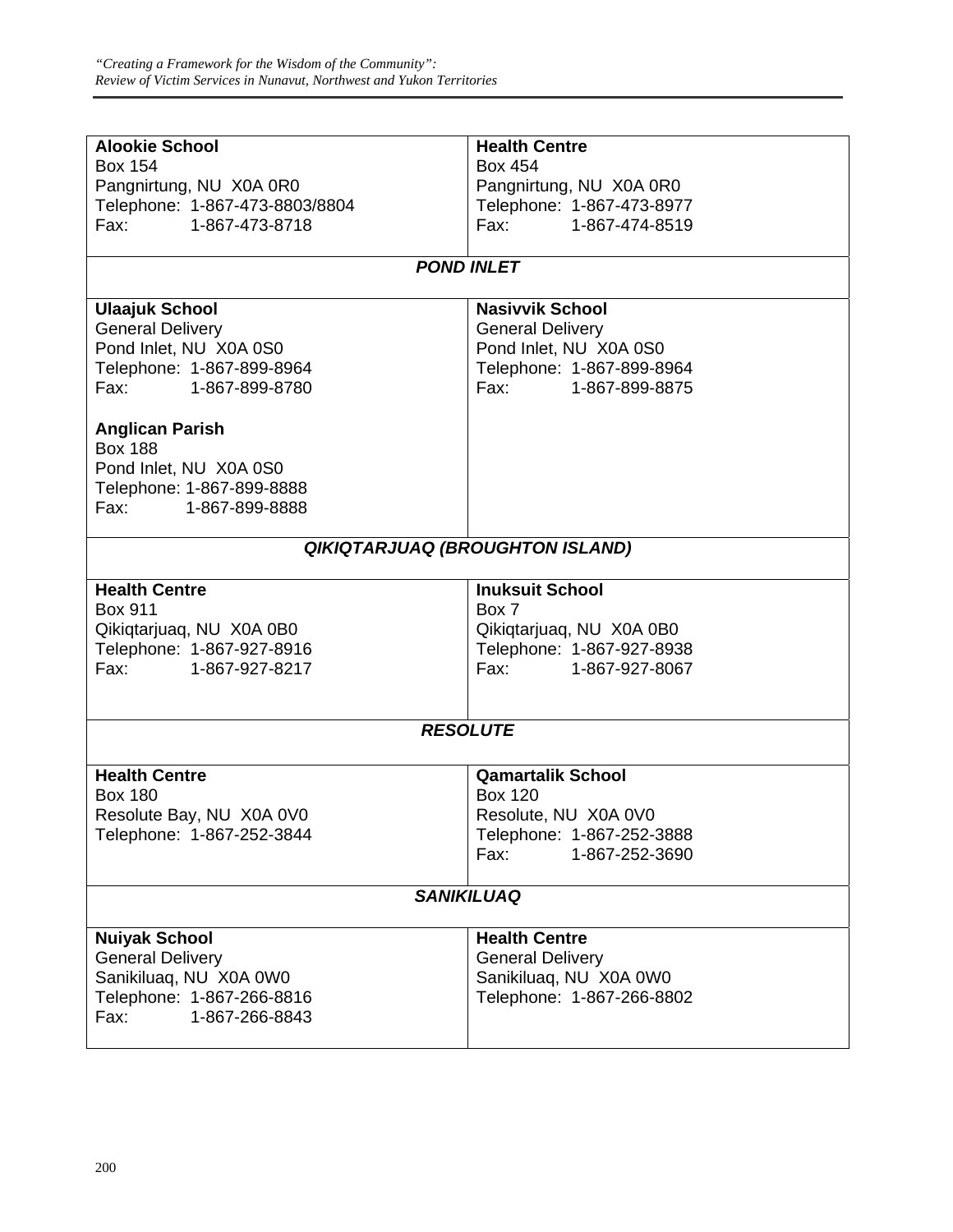| <b>ARVIAT</b>                                                                                                                                                                                                                                                                                                                                                                        |                                                                                                                                    |  |
|--------------------------------------------------------------------------------------------------------------------------------------------------------------------------------------------------------------------------------------------------------------------------------------------------------------------------------------------------------------------------------------|------------------------------------------------------------------------------------------------------------------------------------|--|
| <b>Aboriginal HeadStart Program</b><br>(Healthy Moms and Babies Nutrition Program &<br>Small Steps Program for Disabled Children)<br><b>Box 180</b><br>Arviat, NU X0C 0E0<br>Telephone: 1-867-857-2378<br>1-867-857-2692<br>Fax: The Transfer                                                                                                                                        | <b>Health Centre</b><br><b>Box 510</b><br>Arviat, NU XOC 0E0<br>Telephone: 1-867-857-2816<br>Fax: 1-867-857-2960                   |  |
| Nunavut Arctic College (main campus)<br>Box 230<br>Arviat, NU X0C 0E0<br>Telephone: 1-866-988-4636 (toll free)<br>1-867-857-8600<br>Fax: The Contract of the Contract of the Contract of the Contract of the Contract of the Contract of the Contract of the Contract of the Contract of the Contract of the Contract of the Contract of the Contract of the Contr<br>1-867-857-8619 | <b>Levi Angmak Elementary School</b><br><b>Box 570</b><br>Arviat, NU X0C 0E0<br>Telephone: 1-867-857-2547<br>Fax: 1-867-857-2656   |  |
| <b>BAKER LAKE</b>                                                                                                                                                                                                                                                                                                                                                                    |                                                                                                                                    |  |
| <b>Pre Natal Nutrition Program</b><br>Box 374<br>Baker Lake, NU X0C 0A0<br>Telephone: 1-867-793-2626                                                                                                                                                                                                                                                                                 | <b>Health Centre</b><br>Baker Lake, NU X0C 0A0<br>Telephone: 1-867-793-2816                                                        |  |
| <b>Hospice Society</b><br>Box 8<br>Baker Lake, NU X0C 0A0<br>Telephone: 1-867-793-2857<br>1-867-793-2006<br>Fax: The Total State State State State State State State State State State State State State State S                                                                                                                                                                     | <b>Glad Tidings Church</b><br><b>Box 18</b><br>Baker Lake, NU X0C 0A0<br>Telephone: 1-867-793-2233<br>Fax: Fax:<br>1-867-793-2205  |  |
| <b>Tunganiq Addiction Project</b><br>Box 4<br>Baker Lake, NU X0C 0A0<br>Telephone: 1-867-793-2739                                                                                                                                                                                                                                                                                    | <b>Rachel Arngnammaktig School</b><br>Box 317<br>Baker Lake, NU X0C 0A0<br>Telephone: 1-867-793-2513<br>1-867-793-2500<br>Fax:     |  |
| <b>Mianiqsijit Project</b><br><b>Box 35</b><br>Baker Lake, NU X0C 0A0<br>Telephone: 1-867-793-2352<br>Fax:<br>1-867-793-2499                                                                                                                                                                                                                                                         | <b>Jonah Amitnaaq School</b><br><b>Box 30</b><br>Baker Lake, NU X0C 0A0<br>Telephone: 1-867-793-2842<br>Fax: Fax<br>1-867-793-2029 |  |
|                                                                                                                                                                                                                                                                                                                                                                                      | <b>CHESTERFIELD INLET</b>                                                                                                          |  |
| <b>Childcare Committee</b><br>Tutimaaqulak Daycare<br><b>Box 76</b><br>Chesterfield Inlet, NU X0C 0B0<br>Telephone: 1-867-898-9702                                                                                                                                                                                                                                                   | <b>Health Centre</b><br>Box 9<br>Chesterfield, NU X0C 0B0<br>Telephone: 1-867-898-9968<br>Fax:<br>1-867-898-9122                   |  |

Π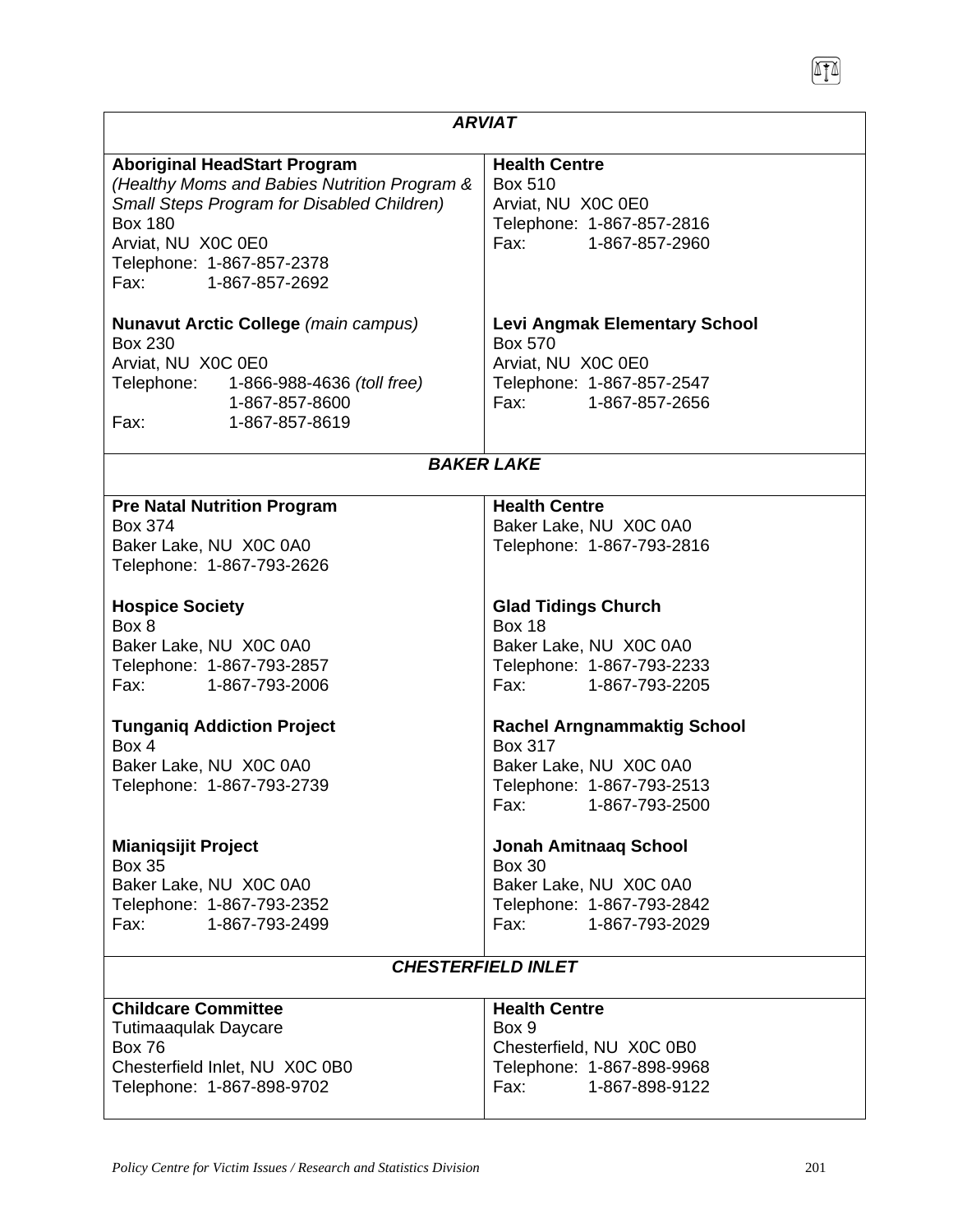| <b>Saint Theresa's Home</b>                                                                                            | <b>Victor Sammartok School</b>                   |  |
|------------------------------------------------------------------------------------------------------------------------|--------------------------------------------------|--|
| Box 1                                                                                                                  | Box 6                                            |  |
| Chesterfield Inlet, NU X0C 0B0                                                                                         | Chesterfield Inlet, NU X0C 0B0                   |  |
|                                                                                                                        | Telephone: 1-867-898-9913                        |  |
|                                                                                                                        | Fax: Fax:<br>1-867-898-9143                      |  |
|                                                                                                                        |                                                  |  |
| <b>CORAL HARBOUR</b>                                                                                                   |                                                  |  |
| <b>Sakku School</b>                                                                                                    |                                                  |  |
| <b>Box 129</b>                                                                                                         |                                                  |  |
| Coral Harbour, NU X0C 0C0                                                                                              |                                                  |  |
| Telephone: 1-867-925-9923                                                                                              |                                                  |  |
| Fax: 1-867-925-8410                                                                                                    |                                                  |  |
|                                                                                                                        | <b>RANKIN INLET</b>                              |  |
|                                                                                                                        |                                                  |  |
| <b>Pulaarvik Kablu Friendship Centre</b>                                                                               | <b>Kataujaq Society Crisis Centre</b>            |  |
| Victim Services Program                                                                                                | <b>Box 344</b>                                   |  |
| <b>Box 429</b>                                                                                                         | Rankin Inlet, NU X0C 0G0                         |  |
| Rankin Inlet, NU X0C 0G0                                                                                               | Telephone: 1-867-645-2214<br>Fax: 1-867-645-2442 |  |
| Telephone: 1-867-645-2600<br>Fax: 1-867-645-2538                                                                       |                                                  |  |
|                                                                                                                        |                                                  |  |
| <b>Holy Comforter Anglican Church</b>                                                                                  | <b>Glad Tiding Church</b>                        |  |
| <b>Box 128</b>                                                                                                         | <b>Box 206</b>                                   |  |
| Rankin Inlet, NU X0C 0G0                                                                                               | Rankin Inlet, NU X0C 0J0                         |  |
| Telephone: 1-867-645-2657                                                                                              | Telephone: 1-867-645-2018                        |  |
| 1-867-645-3240<br>Fax: The Total State State State State State State State State State State State State State State S | Fax: Fax:<br>1-867-645-2454                      |  |
| <b>Agsaarag Addictions Project</b>                                                                                     |                                                  |  |
| Box 2310                                                                                                               |                                                  |  |
| Rankin Inlet, NU X0C 0G0                                                                                               |                                                  |  |
| Telephone: 1-867-645-2910                                                                                              |                                                  |  |
| 1-867-645-2910<br>Fax:                                                                                                 |                                                  |  |
|                                                                                                                        |                                                  |  |
|                                                                                                                        | <b>WHALE COVE</b>                                |  |
| <b>Health Centre</b>                                                                                                   |                                                  |  |
| <b>Box 30</b>                                                                                                          |                                                  |  |
| Whale Cove, NU X0C 0J0                                                                                                 |                                                  |  |
| Telephone: 1-867-896-9916                                                                                              |                                                  |  |
| Fax:<br>1-867-896-9115                                                                                                 |                                                  |  |
|                                                                                                                        |                                                  |  |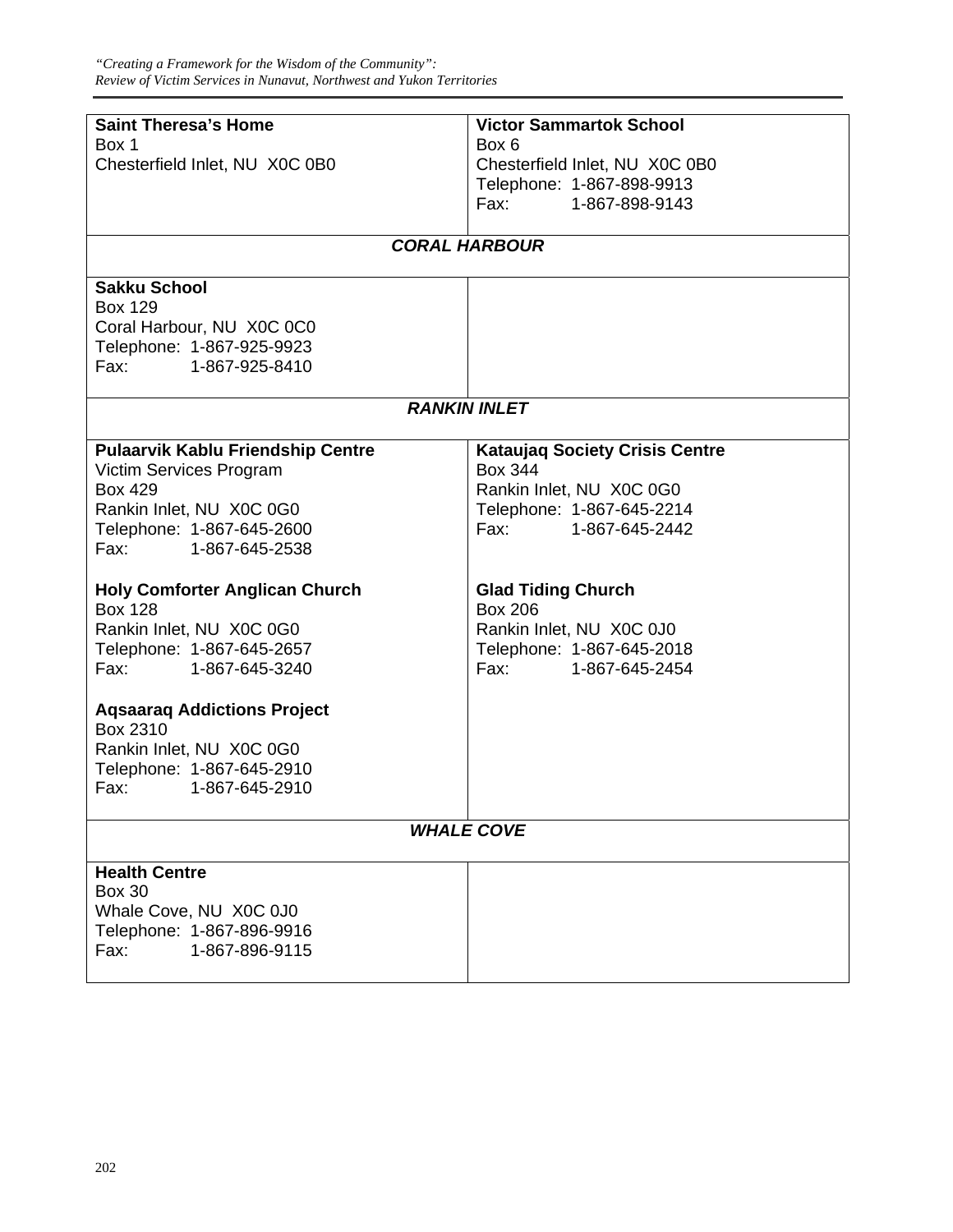#### *CAMBRIDGE BAY*  **Kullik School**  General Delivery Cambridge Bay, NU X0E 0C0 Telephone: 1-867-983-2720 Fax: 1-867-983-2515 **Kalvik Youth Services Ltd.**  Box 1038 Cambridge Bay, NU X0B 0C0 Telephone: 1-867-983-2644 Fax: 1-867-983-2644 **Omnigoaktok School**  Kullik Ilihakvik General Delivery Cambridge Bay, NU X0E 0C0 **Glad Tidings Church**  Box 87 Cambridge Bay, NU X0B 0C0 Telephone: 1-867-983-2378 **Killinik School**  General Delivery Cambridge Bay, NU X0E 0C0 Telephone: 1-867-983-2726 Fax: 1-867-983-2455 **Wellness Centre Addictions Program**  Box 16 Cambridge Bay, NU X0B 0C0 Telephone: 1-867-983-2129 **Community Wellness Centre**  Box 16 Cambridge Bay, NU X0B 0C0 Telephone: 1-867-983-2133 *GJOA HAVEN*  **Kativik Health Centre**  Gjoa Haven, NU X0B 1J0 Telephone: 1-867-360-7441 **Quqshuun School**  General Delivery Gjoa Haven, NU X0B 1J0 Telephone: 1-867-360-7201 Fax: 1-867-360-6204 **Qiqrtaq School**  General Delivery Gjoa Haven, NU X0B 1J0 Telephone: 1-867-360-7414 Fax: 1-867-360-7314 *KUGLUKTUK*  **Jimmi Hikok School**  General Delivery Kugluktuk, NU X0A 0E0 Telephone: 1-867-982-5001 Fax: 1-867-982-5706 **Awareness Centre**  Box 58 Kugluktuk, NU X0B 0E0 Telephone: 1-867-982-3028 Fax: 1-867-982-4156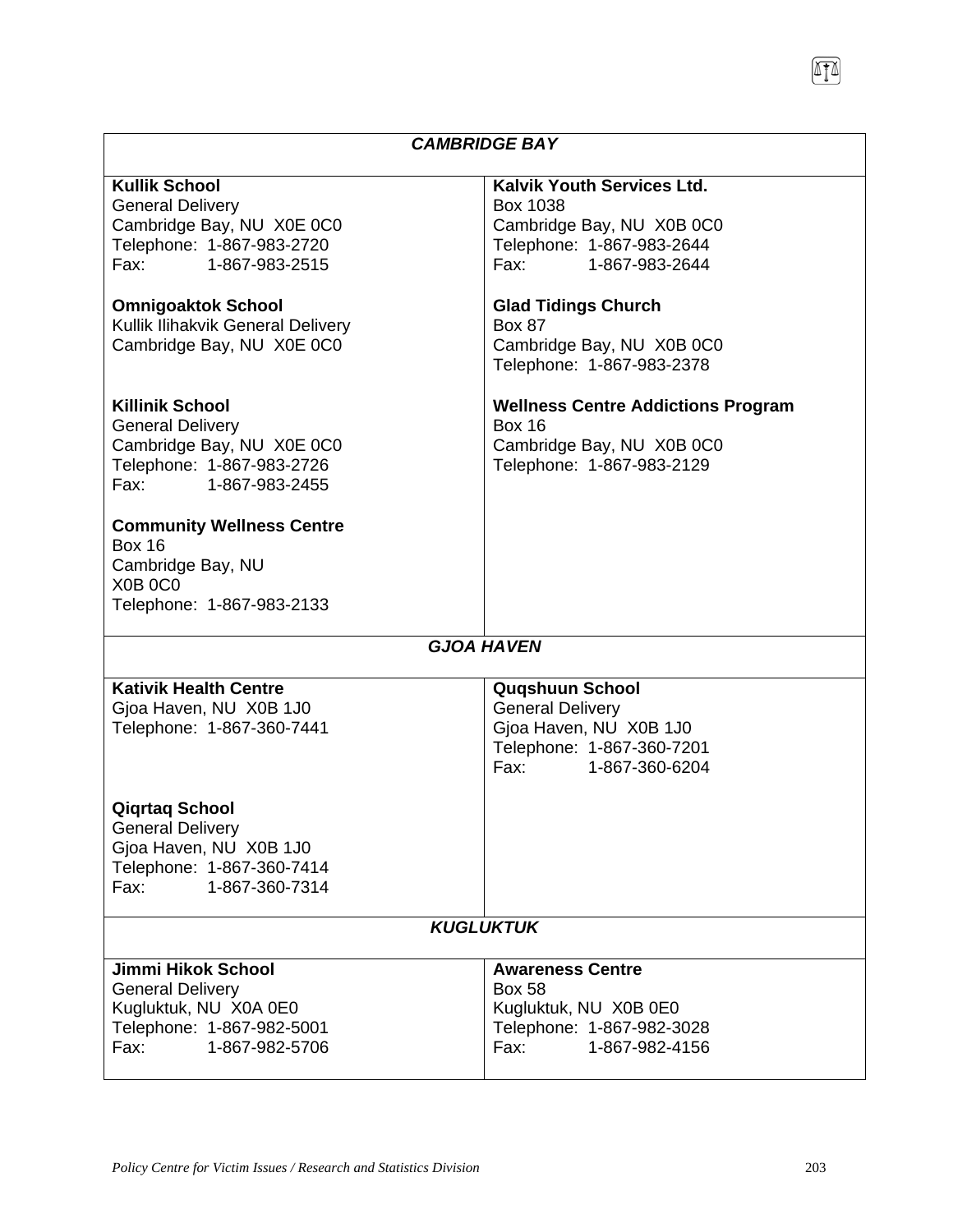| <b>High School</b><br><b>General Delivery</b><br>Kugluktuk, NU X0A 0E0<br>Telephone: 1-867-982-4406<br>Fax: 1-867-982-3404                                               | <b>Pentecostal Mission</b><br>Box 394<br>Kugluktuk, NU X0B 0E0<br>Telephone: 1-867-982-4161<br>Fax: 1-867-982-4161                      |  |
|--------------------------------------------------------------------------------------------------------------------------------------------------------------------------|-----------------------------------------------------------------------------------------------------------------------------------------|--|
| <b>Health and Social Services</b><br><b>Box 288</b><br>Kugluktuk, NU X0B 0E0<br>Telephone: 1-867-982-4531                                                                | <b>Brighter Futures Program</b><br><b>General Delivery</b><br>Kugluktuk, NU X0A 0E0<br>Telephone: 1-867-982-4205<br>Fax: 1-867-982-3060 |  |
| <b>Aboriginal HeadStart Program</b><br>C/O Kugluktuk High School<br><b>General Delivery</b><br>Kugluktuk, NU X0A 0E0<br>Telephone: 1-867-982-4406<br>Fax: 1-867-982-4415 |                                                                                                                                         |  |
| <b>PELLY BAY</b>                                                                                                                                                         |                                                                                                                                         |  |
| <b>Kugaardjuq School</b><br><b>General Delivery</b><br>Pelly Bay, NU X0E 1K0<br>Telephone: 1-867-769-6211<br>Fax: Fax:<br>1-867-769-6116                                 | <b>St. Teresa Health Centre</b><br><b>General Delivery</b><br>Pelly Bay, NU X0E 1K0                                                     |  |
| <b>TALOYLOAK</b>                                                                                                                                                         |                                                                                                                                         |  |
| <b>Healthy Start Program</b><br><b>General Delivery</b><br>Taloyoak, NU X0B 1B0<br>Telephone: 1-867-561-5711                                                             | <b>Netsilik School</b><br><b>General Delivery</b><br>Taloyoak, NU X0B 1B0<br>Telephone: 1-867-561-5181<br>Fax: 1-867-561-5036           |  |
| <b>Alcohol and Drug Education and Program</b><br><b>Centre</b><br><b>General Delivery</b><br>Taloyoak, NU X0B 1B0<br>Telephone: 1-867-561-6702                           | <b>Health Centre</b><br><b>General Delivery</b><br>Taloyoak, NU X0B 1B0<br>Telephone: 1-867-561-5111                                    |  |
| <b>Inniutit Women's Group</b><br><b>General Delivery</b><br>Taloyoak, NU X0B 1B0<br>Telephone: 1-867-561-5902<br>1-867-561-5902<br>Fax:                                  |                                                                                                                                         |  |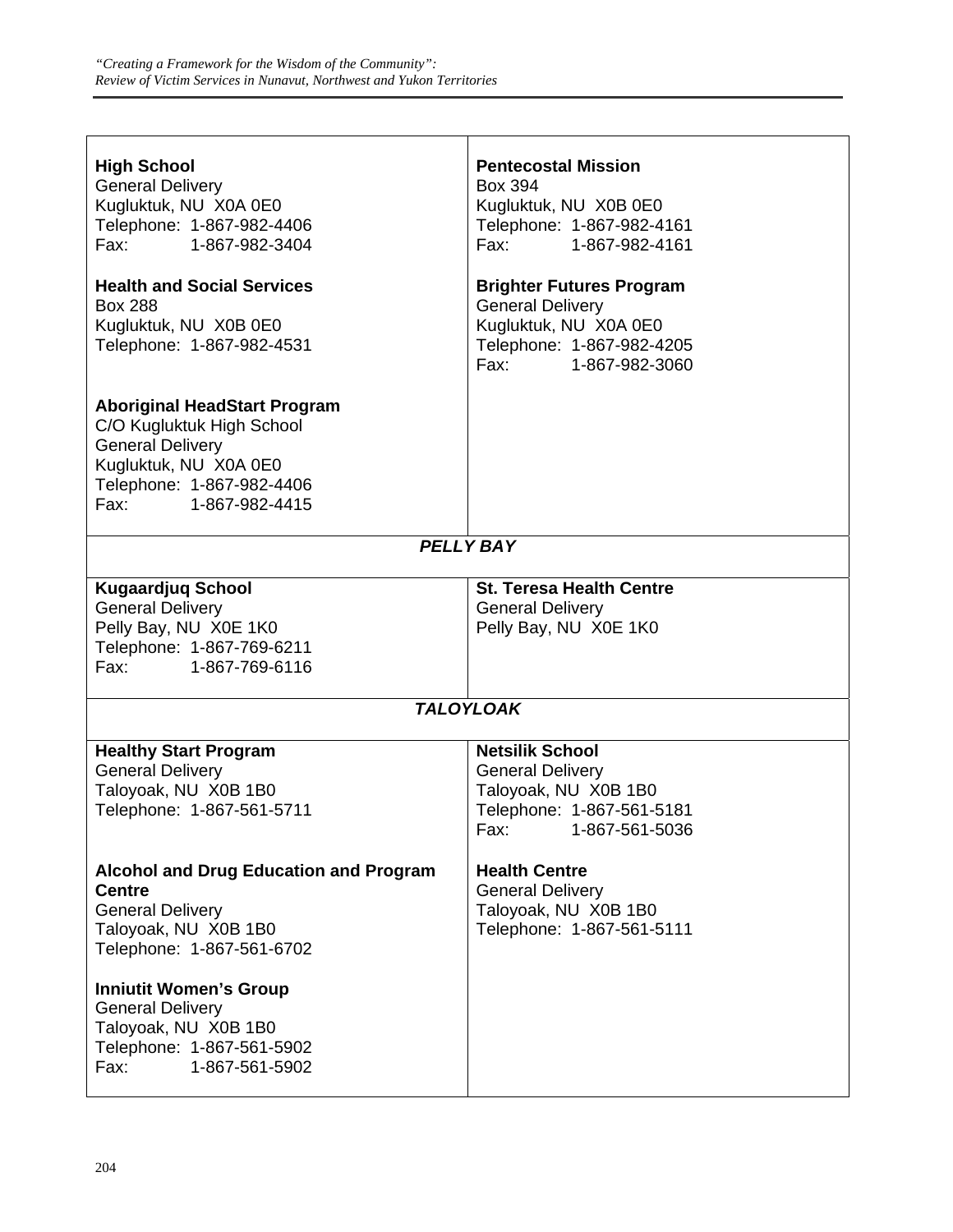## **NORTHWEST TERRITORIES**

| <b>AKLAVIK</b>                                                                                                                                                                                                                                                                                                                                                                                                                                                                                                                                                                                                    |                                                                                                                                                       |  |
|-------------------------------------------------------------------------------------------------------------------------------------------------------------------------------------------------------------------------------------------------------------------------------------------------------------------------------------------------------------------------------------------------------------------------------------------------------------------------------------------------------------------------------------------------------------------------------------------------------------------|-------------------------------------------------------------------------------------------------------------------------------------------------------|--|
| Alcohol, Drug and Mental Health Program<br><b>Box 140</b><br>Aklavik, NT XOE OAO<br>Telephone: 1-867-978-2171<br>Fax: 1-867-978-2420<br>E-mail: carolarey@msn.com                                                                                                                                                                                                                                                                                                                                                                                                                                                 | <b>Moose Kerr School</b><br><b>Box 120</b><br>Aklavik, NT XOE OAO<br>Telephone: 1-867-978-2536<br>Fax: 1-867-978-2829                                 |  |
| <b>Health Centre</b><br><b>Box 114</b><br>Aklavik, NT XOE OAO<br>Telephone: 1-867-978-2516<br>Fax: 1-867-978-2160<br>E-mail:<br>arita deboer@hithss.gov.nt.ca<br><b>Community Social Services</b><br><b>General Delivery</b><br>Aklavik, NT XOE OAO<br>Telephone: 1-867-978-2236<br>Fax: The Contract of the Contract of the Contract of the Contract of the Contract of the Contract of the Contract of the Contract of the Contract of the Contract of the Contract of the Contract of the Contract of the Contr<br>1-867-978-2756<br><b>Colville Lake School</b><br><b>Box 52</b><br>Colville Lake, NT XOE 1LO | <b>Community Counselling Services</b><br><b>Box 140</b><br>Aklavik, NT X0E 0A0<br>Telephone: 1-867-978-2935<br>Fax: 1-867-978-2171<br><b>COLVILLE</b> |  |
| Telephone: 1-867-709-2300<br>Fax:<br>1-867-709-2311                                                                                                                                                                                                                                                                                                                                                                                                                                                                                                                                                               |                                                                                                                                                       |  |
| <b>DELINE</b>                                                                                                                                                                                                                                                                                                                                                                                                                                                                                                                                                                                                     |                                                                                                                                                       |  |
| Deline Basic Awareness Program - Deline<br><b>Dene Band Council</b><br><b>Box 166</b><br>Deline, NT XOE OGO<br>Telephone: 1-867-589-4701<br>1-867-589-3412<br>Fax:<br><b>Ehtseo Ayah School</b><br><b>Box 179</b><br>Deline, NT XOE OGO.<br>Telephone: 1-867-589-3391<br>Fax:<br>1-867-589-4112<br>E-mail: patrick_garrah@caribou.learnnet.nt.ca                                                                                                                                                                                                                                                                  | <b>Health Centre</b><br><b>General Delivery</b><br>Deline, NT XOE OGO<br>Telephone: 1-867-589-3111<br>Fax:<br>1-867-589-3406                          |  |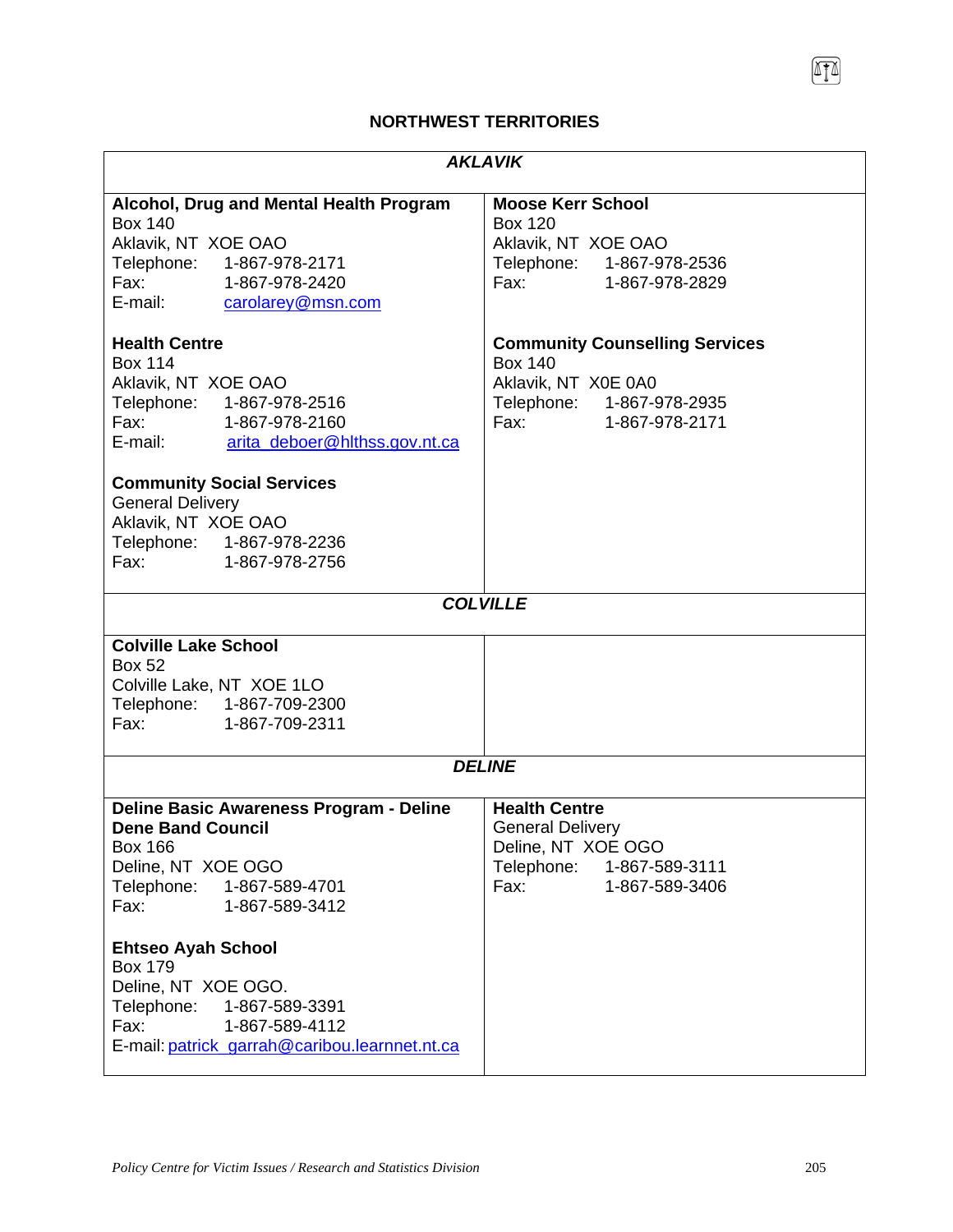|  | <b>FORT GOOD HOPE</b> |  |
|--|-----------------------|--|
|--|-----------------------|--|

| <b>Chief T'Selihye School</b>                                                                                                                                                                                                                                           | K'ahsho Got'ine Alcohol and                                                                                                                                                                     |
|-------------------------------------------------------------------------------------------------------------------------------------------------------------------------------------------------------------------------------------------------------------------------|-------------------------------------------------------------------------------------------------------------------------------------------------------------------------------------------------|
| <b>Box 99</b>                                                                                                                                                                                                                                                           | Drug Program (K'ahsho Got'ine Charter                                                                                                                                                           |
| Fort Good Hope, NT XOE OHO                                                                                                                                                                                                                                              | <b>Community Council)</b>                                                                                                                                                                       |
| Telephone: 1-867-598-2288                                                                                                                                                                                                                                               | Fort Good Hope, NT XOE OHO                                                                                                                                                                      |
| Fax: 1-867-598-2025                                                                                                                                                                                                                                                     | Telephone: 1-867-598-2352                                                                                                                                                                       |
|                                                                                                                                                                                                                                                                         | Fax: 1-867-598-2513                                                                                                                                                                             |
| K'asho Got'ine Family Violence Prevention<br><b>Program / Victims of Violence Advocacy</b><br>Program<br><b>Box 80</b><br>Fort Good Hope, NT XOE OHO<br>Telephone: 1-867-598-2728<br>Fax: 1-867-598-2513<br><b>Community Social Services</b><br><b>General Delivery</b> | <b>Mental Health Program</b><br><b>General Delivery</b><br>Fort Good Hope, NT X0E 0H0<br>Telephone: 1-867-598-2034<br>Fax: 1-867-598-2024<br>E-mail: addyt@canada.com                           |
| Fort Good Hope, NT                                                                                                                                                                                                                                                      |                                                                                                                                                                                                 |
| XOE OHO                                                                                                                                                                                                                                                                 |                                                                                                                                                                                                 |
| Telephone: 1-867-598-2940                                                                                                                                                                                                                                               |                                                                                                                                                                                                 |
| Fax: 1-867-598-2605                                                                                                                                                                                                                                                     |                                                                                                                                                                                                 |
|                                                                                                                                                                                                                                                                         | <b>FORT McPHERSON</b>                                                                                                                                                                           |
|                                                                                                                                                                                                                                                                         |                                                                                                                                                                                                 |
| <b>Chief Julius School</b>                                                                                                                                                                                                                                              | <b>Peel River Alcohol Society</b>                                                                                                                                                               |
| <b>General Delivery</b>                                                                                                                                                                                                                                                 | Fort McPherson, NT XOE OJO                                                                                                                                                                      |
| Fort McPherson, NT XOE OJO                                                                                                                                                                                                                                              | Telephone: 1-867-952-2245                                                                                                                                                                       |
| Telephone: 1-867-952-2131                                                                                                                                                                                                                                               | Fax: 1-867-952-2722                                                                                                                                                                             |
| Fax: 1-867-952-2516                                                                                                                                                                                                                                                     |                                                                                                                                                                                                 |
| <b>Community Social Services</b><br><b>Box 90</b><br>Fort McPherson, NT XOE OJO<br>Telephone: 1-867-952-2250<br>1-867-952-2133<br>Fax:                                                                                                                                  | <b>Mental Health Counselling Program,</b><br><b>Tl'oondih Healing Centre</b><br><b>General Delivery</b><br>Fort McPherson, NT XOE OJO<br>Telephone:<br>1-867-952-2330<br>1-867-952-2733<br>Fax: |
| <b>Health Centre</b>                                                                                                                                                                                                                                                    | <b>Suicide Prevention Team</b>                                                                                                                                                                  |
| <b>Box 56</b>                                                                                                                                                                                                                                                           | <b>Box 30</b>                                                                                                                                                                                   |
| Fort McPherson, NT XOE OJO                                                                                                                                                                                                                                              | Fort McPherson, NT XOE OAO                                                                                                                                                                      |
| Telephone:<br>1-867-952-2856                                                                                                                                                                                                                                            | Telephone: 1-867-952-2025                                                                                                                                                                       |
| Fax:<br>1-867-952-2620                                                                                                                                                                                                                                                  |                                                                                                                                                                                                 |
|                                                                                                                                                                                                                                                                         | Fax:<br>1-867-952-2733                                                                                                                                                                          |
| E-mail:<br>mireille_gionet@gov.nt.at.ca                                                                                                                                                                                                                                 |                                                                                                                                                                                                 |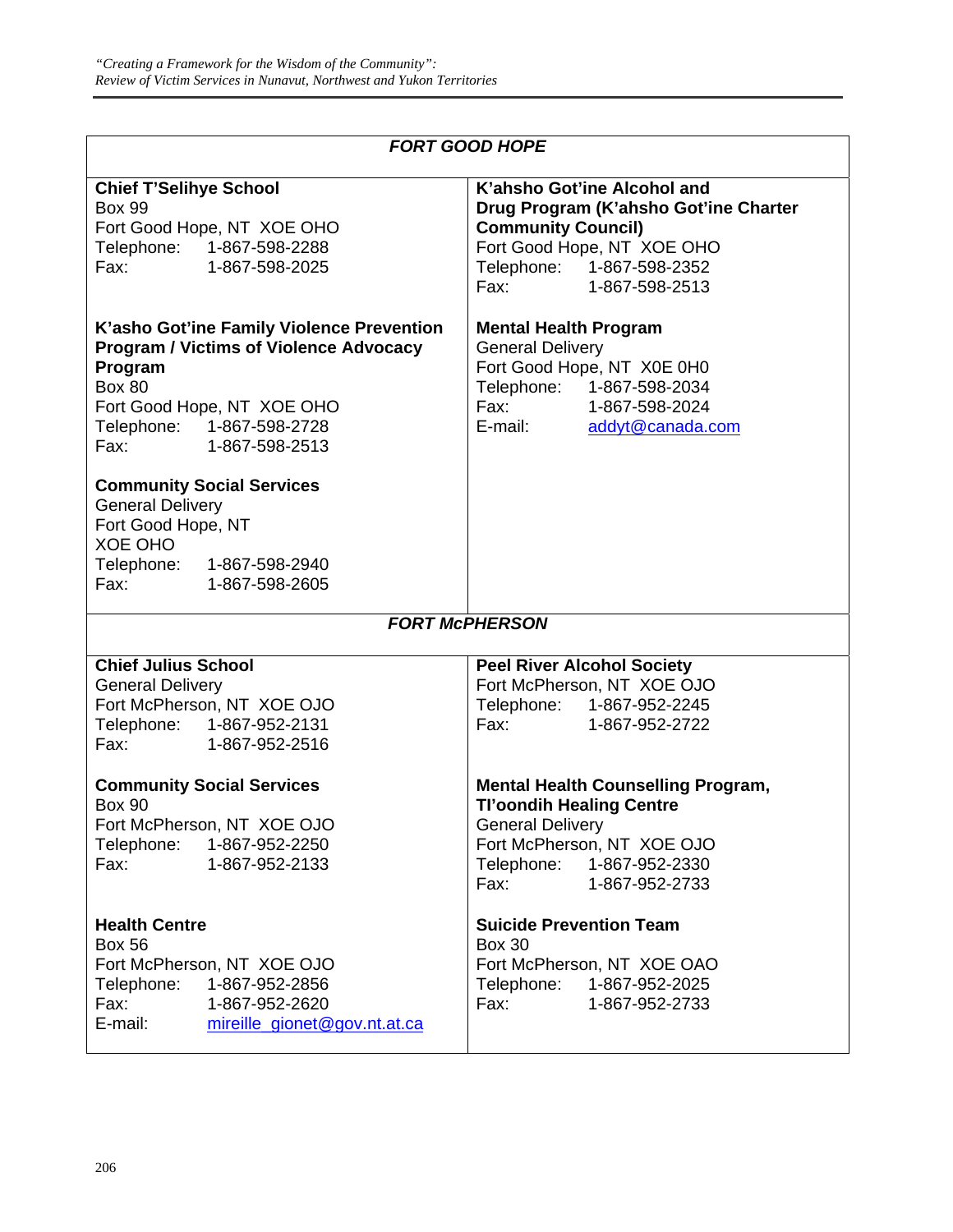| <b>HOLMAN</b>                                                                                                                                                                                                                                                                                                                          |                                                                                                                                                                                                                                                                                                                                                                                                                                                                                                                                                                               |  |
|----------------------------------------------------------------------------------------------------------------------------------------------------------------------------------------------------------------------------------------------------------------------------------------------------------------------------------------|-------------------------------------------------------------------------------------------------------------------------------------------------------------------------------------------------------------------------------------------------------------------------------------------------------------------------------------------------------------------------------------------------------------------------------------------------------------------------------------------------------------------------------------------------------------------------------|--|
| <b>Community Social Services</b><br><b>Box 160</b><br>Holman, NT XOE OSO<br>Telephone: 1-867-396-3907<br>Fax: 1-867-396-3006<br>E-mail: sean mandeville@gov.nt.ca<br><b>Health Centre</b><br><b>Box 160</b><br>Holman, NT XOE OSO<br>Telephone: 1-867-396-3111<br>Fax:<br>1-867-396-3221<br><b>Help Line-Hamlet of Holman</b>          | <b>Helen Kalvak School</b><br><b>Box 162</b><br>Holman, NT XOE OSO<br>Telephone: 1-867-396-3804<br>Fax: 1-867-396-3054<br>E-mail:<br>hkitekudlak@bedc.learnnet.ca<br><b>Wellness Centre: Blended Mental Health and</b><br><b>Drug and Alcohol Program</b><br>Holman, NT XOE OSO<br>Telephone: 1-867-396-4417<br>Fax: 1-867-396-4001                                                                                                                                                                                                                                           |  |
| <b>Box 160</b><br>Holman, NT XOE OSO<br>Telephone: 1-867-396-3511                                                                                                                                                                                                                                                                      |                                                                                                                                                                                                                                                                                                                                                                                                                                                                                                                                                                               |  |
| <b>INUVIK</b>                                                                                                                                                                                                                                                                                                                          |                                                                                                                                                                                                                                                                                                                                                                                                                                                                                                                                                                               |  |
| <b>Community Social Services</b><br>Bag $#2$<br>Inuvik, NT XOE OTO<br>Telephone: 1-867-777-7246<br>Fax: 1-867-777-4355<br>E-mail:<br>sharonspinks@gov.nt.ca<br><b>Family Counselling Centre: Canadian Mental</b><br><b>Health Association</b><br>Box 1915<br>Inuvik, NT XOE OTO<br>Telephone: 1-867-977-4148<br>Fax:<br>1-867-777-2235 | <b>Samuel Hearne Secondary School</b><br>Bag 3<br>Inuvik, NT XOE OTO<br>Telephone: 1-867-777-7170<br>Fax: 1-867-777-4390<br>E-mail: carson_atkinson@bdec.learnnet.net.ca<br><b>Sir Alexander McKenzie School</b><br>Box 1410<br>Inuvik, NT XOE OTO<br>Telephone: 1-867-777-7180<br>Fax: The Contract of the Contract of the Contract of the Contract of the Contract of the Contract of the Contract of the Contract of the Contract of the Contract of the Contract of the Contract of the Contract of the Contr<br>1-867-777-2261<br>E-mail: maclean@beaufortdeltaedu.nt.ca |  |
| famcouns@nt.sympatico.ca<br>E-mail:<br><b>Inuvik Victim Services</b><br><b>Box 2869</b><br>Inuvik, NT X0E 0T0<br>Telephone:<br>867-777-5493<br>Fax:<br>867-777-3181<br>E-mail:<br>lana_woodfine@hotmail.com                                                                                                                            | <b>Turning Point</b><br>Box 2304<br>Inuvik, NT XOE 0T0<br>Telephone:<br>1-867-777-2726<br>Fax:<br>1-867-777-4597                                                                                                                                                                                                                                                                                                                                                                                                                                                              |  |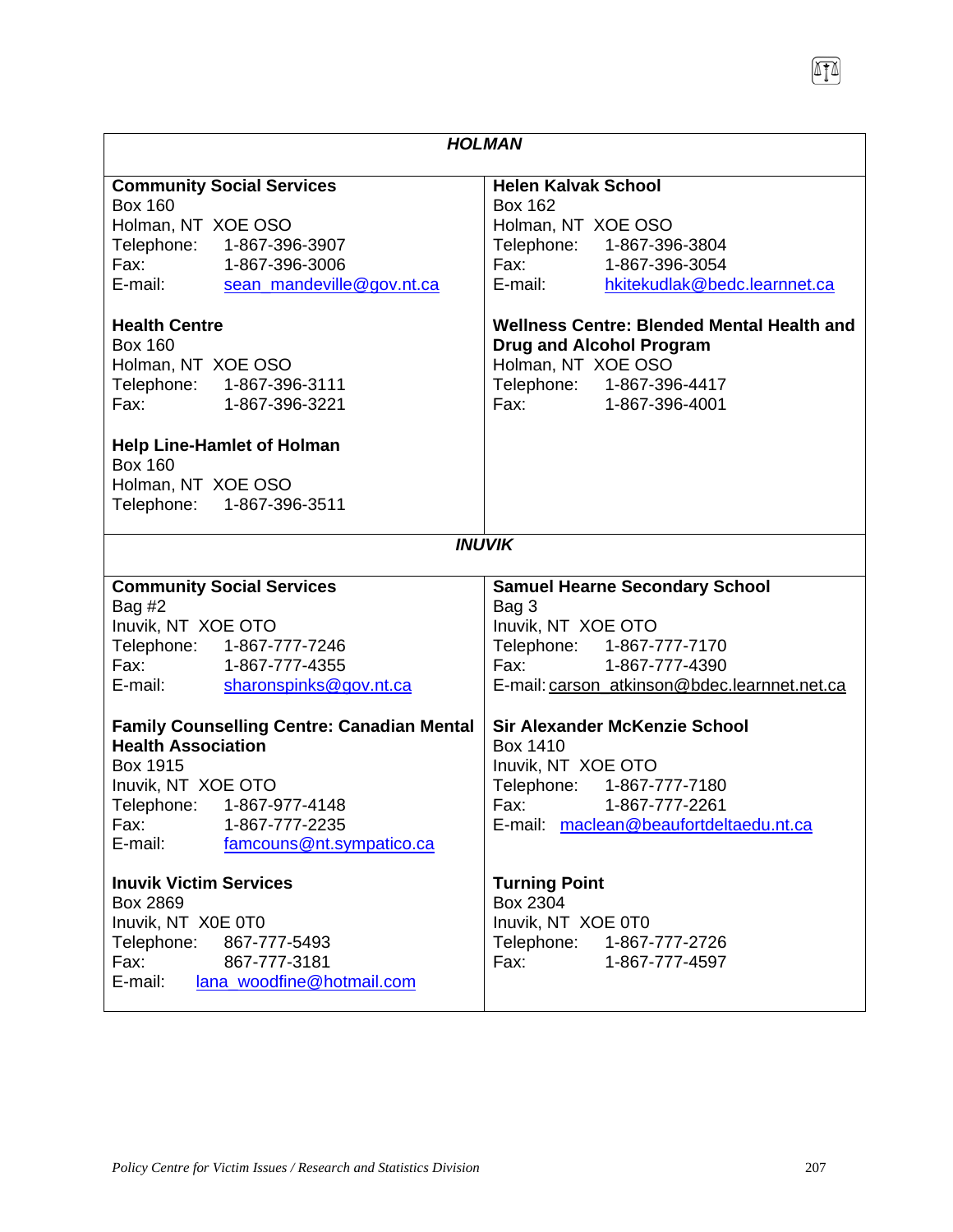| <b>Crown Victim Witness Program</b>     | <b>Inuvik Transition House Society</b>                                                                                                                                                                                                           |  |
|-----------------------------------------|--------------------------------------------------------------------------------------------------------------------------------------------------------------------------------------------------------------------------------------------------|--|
| Box 2840                                | Box 2628                                                                                                                                                                                                                                         |  |
| Inuvik, NT XOE 0T0                      | Inuvik NT X0E 0T0                                                                                                                                                                                                                                |  |
| Telephone: 1-867-777-3075               | Telephone: 1-867-777-3877                                                                                                                                                                                                                        |  |
| Fax: 1-867-777-3260                     | Fax: 1-867-777-3941                                                                                                                                                                                                                              |  |
| E-mail: jsnowshoe@justice.gc.ca         | E-mail: ithouse@permafrost.com                                                                                                                                                                                                                   |  |
|                                         |                                                                                                                                                                                                                                                  |  |
| <b>NORMAN WELLS</b>                     |                                                                                                                                                                                                                                                  |  |
| <b>Community Counselling Services</b>   | <b>Health Centre</b>                                                                                                                                                                                                                             |  |
| (Town of Norman Wells)                  | Box 8                                                                                                                                                                                                                                            |  |
| Norman Wells, NT X0E 0V0                | Norman Wells, NT XOE 0V0                                                                                                                                                                                                                         |  |
| Telephone: 1-867-587-3716               | Telephone: 1-867-587-2250                                                                                                                                                                                                                        |  |
| Fax: <b>Francisco</b><br>1-867-587-3715 | Fax: The Contract of the Contract of the Contract of the Contract of the Contract of the Contract of the Contract of the Contract of the Contract of the Contract of the Contract of the Contract of the Contract of the Contr<br>1-867-587-2934 |  |
|                                         |                                                                                                                                                                                                                                                  |  |
|                                         | <b>PAULATUK</b>                                                                                                                                                                                                                                  |  |
|                                         |                                                                                                                                                                                                                                                  |  |
| <b>Community Social Services</b>        | <b>Health Centre</b>                                                                                                                                                                                                                             |  |
| <b>General Delivery</b>                 | <b>General Delivery</b>                                                                                                                                                                                                                          |  |
| Paulatuk, NT XOE 1NO                    | Paulatuk, NT XOE 1NO                                                                                                                                                                                                                             |  |
| Telephone: 1-867-580-3800               | Telephone: 1-867-580-3231                                                                                                                                                                                                                        |  |
| Fax: 1-867-580-3300                     | Fax: 1-867-580-3231                                                                                                                                                                                                                              |  |
|                                         | E-mail: adele_dyall@hotmail.com                                                                                                                                                                                                                  |  |
|                                         |                                                                                                                                                                                                                                                  |  |
|                                         | <b>SACHS HARBOUR</b>                                                                                                                                                                                                                             |  |
|                                         |                                                                                                                                                                                                                                                  |  |
| <b>Health Centre</b>                    | <b>Inualathuyak School</b>                                                                                                                                                                                                                       |  |
| <b>General Delivery</b>                 | <b>Box 30</b>                                                                                                                                                                                                                                    |  |
| Sachs Harbour, NT XOE OZO               | Sachs Harbour, NT XOE OZO.                                                                                                                                                                                                                       |  |
| Telephone: 1-867-690-4181               | Telephone: 1-867-690-4241                                                                                                                                                                                                                        |  |
| Fax: 1-867-690-3802                     | Fax: 1-867-690-3500                                                                                                                                                                                                                              |  |
|                                         |                                                                                                                                                                                                                                                  |  |
| <b>TSIIGEHTCHIC</b>                     |                                                                                                                                                                                                                                                  |  |
| <b>Chief Paul Niditchie School</b>      | <b>Health Centre</b>                                                                                                                                                                                                                             |  |
| <b>General Delivery</b>                 | <b>General Delivery</b>                                                                                                                                                                                                                          |  |
| Tsiigehtchic, NT XOE OPO                | Tsiigehtchic, NT XOE OVO                                                                                                                                                                                                                         |  |
| Telephone:<br>1-867-953-3211            | Telephone:<br>1-867-953-3361                                                                                                                                                                                                                     |  |
| Fax:<br>1-867-953-3705                  | Fax:<br>1-867-953-3241                                                                                                                                                                                                                           |  |
| E-mail:<br>deanroop@hotmail.com         |                                                                                                                                                                                                                                                  |  |
|                                         |                                                                                                                                                                                                                                                  |  |
|                                         |                                                                                                                                                                                                                                                  |  |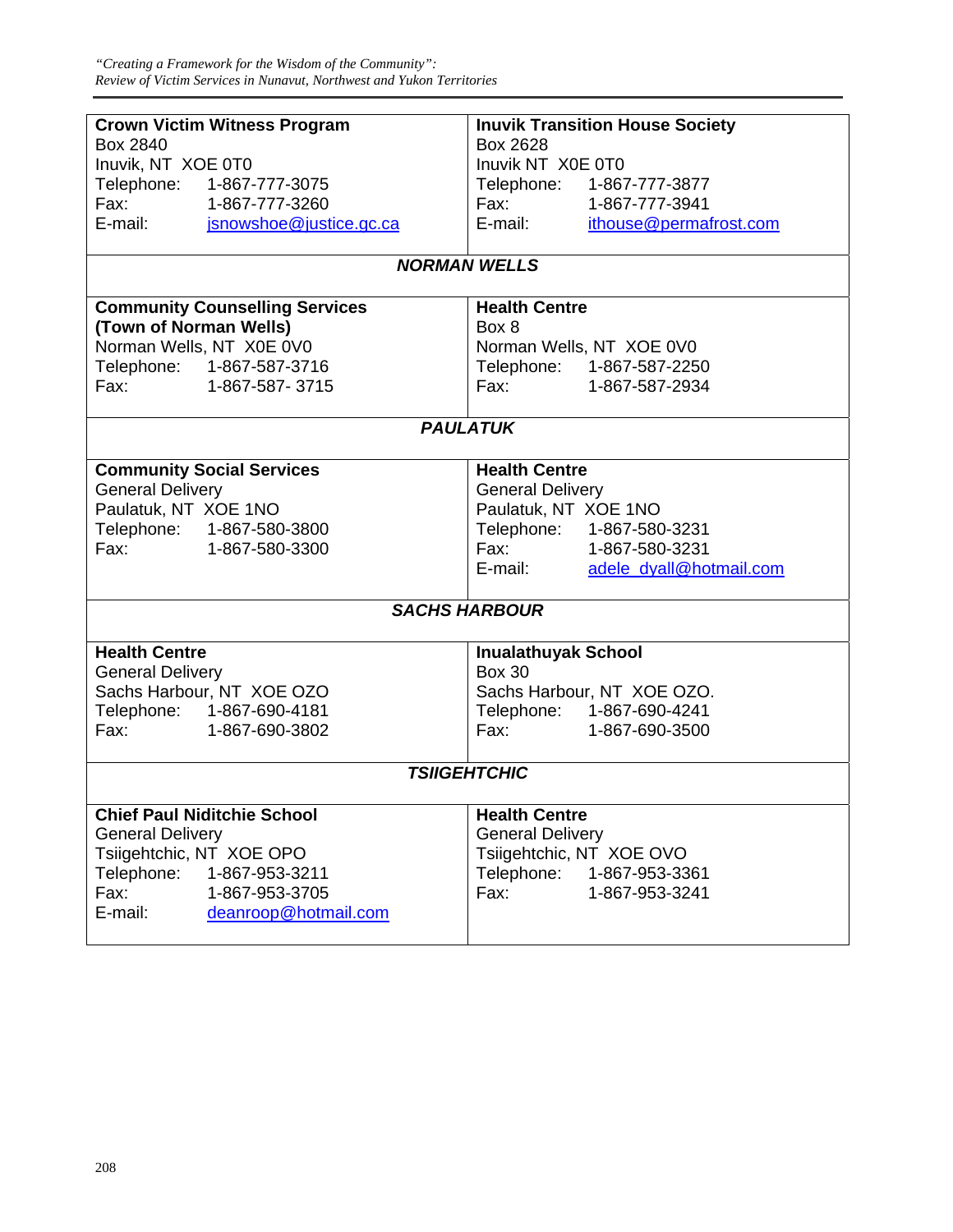|                                         | <b>TUKTOYAKTUK</b>                            |  |
|-----------------------------------------|-----------------------------------------------|--|
| <b>Community Social Services</b>        | <b>Mangilaluk School</b>                      |  |
| <b>Box 88</b>                           | Bag 5000                                      |  |
| Tuktoyaktuk, NT XOE 1CO                 | Tuktoyaktuk, NT XOE 1CO                       |  |
| Telephone: 1-867-977-2140               | Telephone: 1-867-977-2255                     |  |
| Fax: 1-867-877-2237                     | Fax: 1-867-977-2532                           |  |
| E-mail: sean hoey@gov.nt.ca             | E-mail: johndawson@bdec.learnnet.nt.ca        |  |
| <b>Health Centre</b>                    |                                               |  |
| Box 1000                                | <b>Mental Health Program</b><br><b>Box 88</b> |  |
|                                         |                                               |  |
| Tuktoyaktuk, NT XOE 1C0                 | Tuktoyaktuk, NT XOE 1CO                       |  |
| Telephone: 1-867-977-2321               | Telephone: 1-867-977-2434                     |  |
| Fax: 1-867-977-2535                     | Fax: 1-867-977-2237                           |  |
|                                         | E-mail: lucy_dillon@gov.nt.ca                 |  |
| <b>House of Hope, Alcohol Centre</b>    |                                               |  |
| <b>Box 31</b>                           |                                               |  |
| Tuktoyaktuk, NT XOE 1CO                 |                                               |  |
| Telephone: 1-867-977-2176               |                                               |  |
| Fax: 1-867-977-2177                     |                                               |  |
|                                         | <b>TULITA</b>                                 |  |
| <b>Chief Albert Wright School</b>       | <b>Health Centre</b>                          |  |
| <b>General Delivery</b>                 | <b>Box 145</b>                                |  |
| Tulita, NT XOE OKO                      | Tulita, NT XOE OKO                            |  |
| Telephone: 1-867-588-4361               | Telephone: 1-867-588-4251                     |  |
| Fax: 1-867-588-3912                     | Fax: 1-867-588-3000                           |  |
| E-mail: peter hough@bear.learnnet.nt.ca |                                               |  |
| <b>Community Social Services</b>        | <b>Pentecostal Mission</b>                    |  |
| <b>General Delivery</b>                 | <b>General Delivery</b>                       |  |
| Tulita, NT XOE OKO                      | Tulita, NT XOE OKO                            |  |
| Telephone:<br>1-867-588-4271            | Telephone:<br>1-867-588-3417                  |  |
| 1-867-588-3925<br>Fax:                  | Fax:<br>1-867-588-3417                        |  |
| E-mail:<br>elaine doctor@gov.nt.ca      | E-mail:<br>bueger@ssimicro.com                |  |
|                                         |                                               |  |
|                                         | <b>FORT LIARD</b>                             |  |
| <b>Echo Dene School</b>                 | <b>Family Counselling Services</b>            |  |
| <b>Box 173</b>                          | <b>General Delivery</b>                       |  |
| Fort Liard, NT XOG OAO                  | Fort Liard, NT XOG OAO                        |  |
| Telephone:<br>1-867-770-4486            | Telephone: 1-867-770-4141                     |  |
| 1-867-770-4488<br>Fax:                  | Fax:<br>1-867-770-4144                        |  |
| E-mail:<br>harryk@isn.net               | E-mail:<br>andrea.adk@nt.sympatico.ca         |  |
|                                         |                                               |  |
|                                         |                                               |  |

 $\mathsf{l}$ 

 $\overline{\phantom{a}}$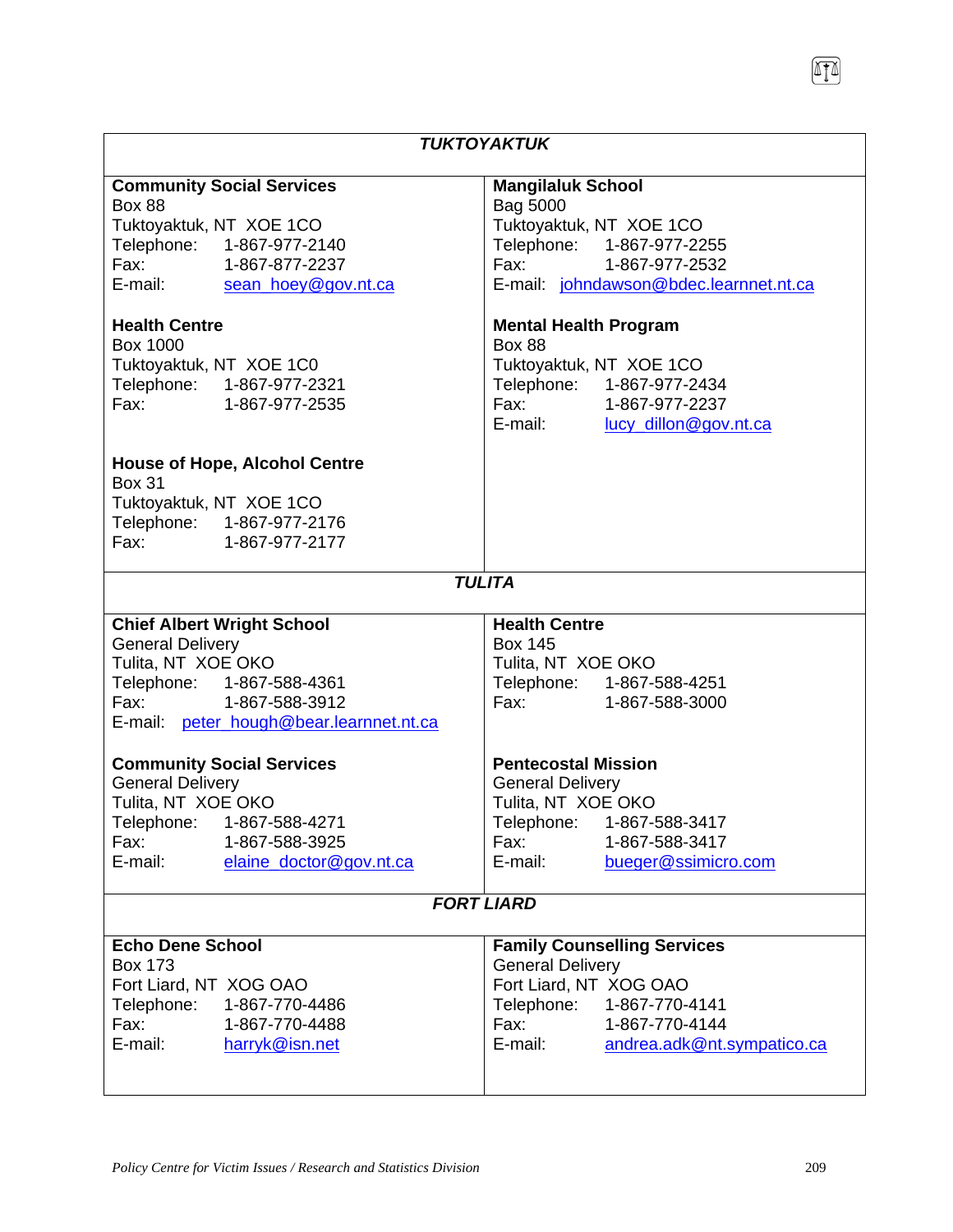| <b>Community Social Services</b>                 | <b>Health Centre</b>                                                         |
|--------------------------------------------------|------------------------------------------------------------------------------|
| <b>General Delivery</b>                          | <b>General Delivery</b>                                                      |
| Fort Liard, NT XOG OAO                           | Fort Liard, NT XOG 0A0                                                       |
| Telephone: 1-867-770-4301                        | Telephone: 1-867-770-4486                                                    |
|                                                  |                                                                              |
| Fax: 1-867-770-3235                              | Fax: 1-867-770-4301                                                          |
|                                                  |                                                                              |
|                                                  | <b>FORT PROVIDENCE</b>                                                       |
|                                                  |                                                                              |
| Alcohol and Drug Program (Deh G'ah               | Family Life Program (Zhahti Koe                                              |
| <b>Got'ie Dene Council)</b>                      | <b>Friendship Centre)</b>                                                    |
| <b>General Delivery</b>                          | Fort Providence, NT XOE OLO                                                  |
| Fort Providence, NT XOE OLO                      | Telephone: 1-867-699-3801                                                    |
|                                                  |                                                                              |
| Telephone: 1-867-699-3401<br>Fax: 1-867-699-3505 | Fax: 1-867-699-4355<br>E-mail: <u>zhahti@ssimicro</u><br>zhahti@ssimicro.com |
|                                                  |                                                                              |
| <b>Community Social Services</b>                 | <b>Healing Lodge</b>                                                         |
| Fort Providence, NT XOE OLO                      | <b>General Delivery</b>                                                      |
|                                                  |                                                                              |
| Telephone: 1-867-699-3421                        | Fort Providence, NT XOE OLO                                                  |
| Fax: 1-867-699-3811                              | Telephone: 1-867-699-4812                                                    |
|                                                  | Fax: 1-867-699-3505                                                          |
|                                                  |                                                                              |
| Deh G'ah Elementary/Secondary School             |                                                                              |
| <b>General Delivery</b>                          |                                                                              |
| Fort Providence, NT XOE OLO                      |                                                                              |
| Telephone: 1-867-699-3525                        |                                                                              |
|                                                  |                                                                              |
| Fax: 1-867-699-3131                              |                                                                              |
|                                                  | <b>JEAN MARIE RIVER</b>                                                      |
|                                                  |                                                                              |
| <b>Brighter Futures and Drug and Alcohol</b>     | <b>Louie Norwegian School</b>                                                |
| <b>Program (Jean Marie River First Nation)</b>   | General Delivery,                                                            |
| <b>General Delivery</b>                          | Jean Marie River, NT X0E 0L0                                                 |
| Jean Marie River, NT X0E 0L0                     | Telephone: 1-867-809-2030                                                    |
| Telephone: 1-867-809-2000                        | Fax: 1-867-809-2071                                                          |
| Fax: 1-867-809-2002                              |                                                                              |
|                                                  |                                                                              |
|                                                  | <b>KAKISA LAKE</b>                                                           |
|                                                  |                                                                              |
| <b>Kakisa Lake School</b>                        |                                                                              |
| <b>General Delivery</b>                          |                                                                              |
| Kakisa Lake, NT XOE OLO.                         |                                                                              |
| Telephone: 1-867-825-2026                        |                                                                              |
|                                                  |                                                                              |
| Fax:<br>1-867-825-2905                           |                                                                              |
|                                                  |                                                                              |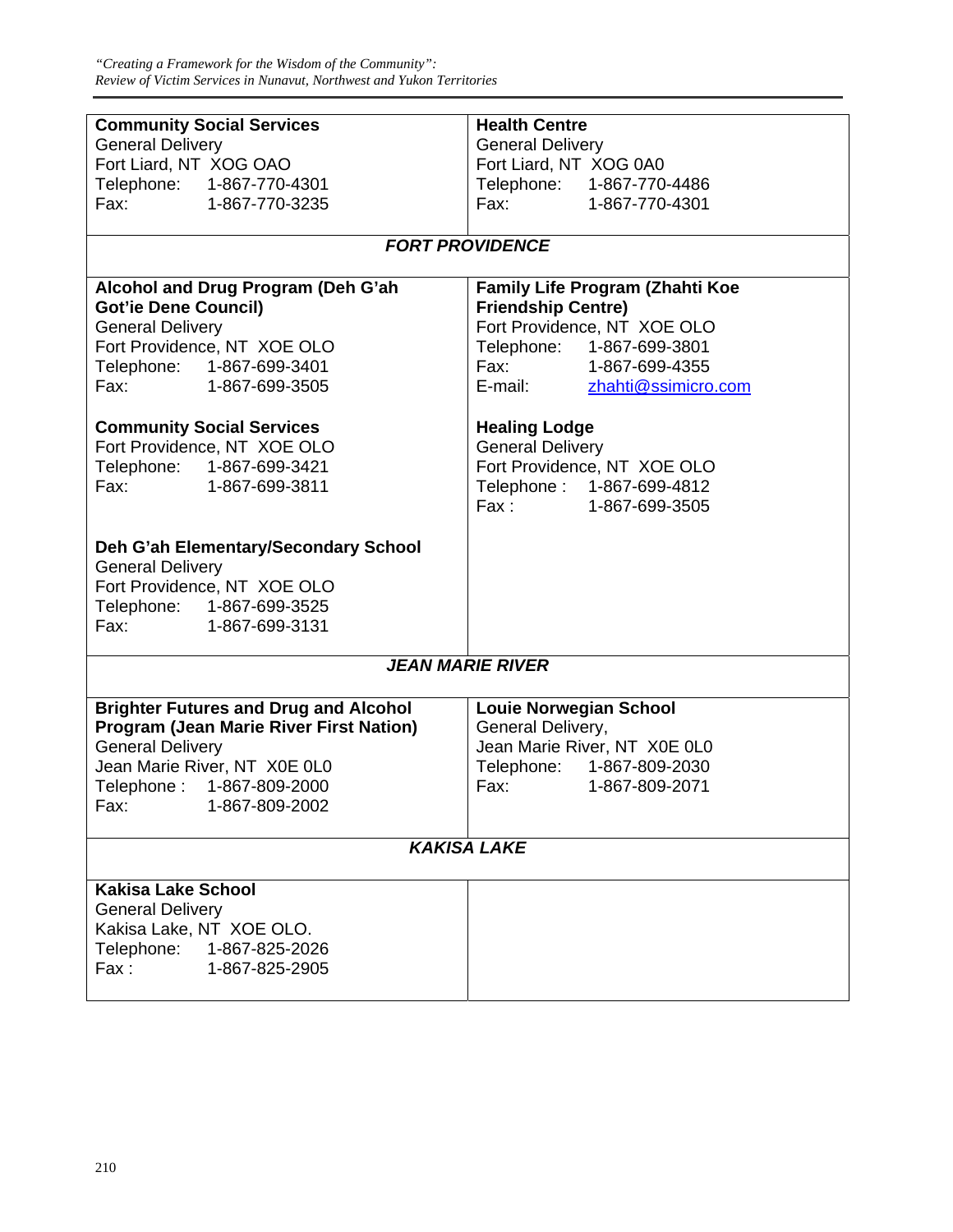| <b>FORT SIMPSON</b>                                                                                                                                                                                                          |                                                                                                                                                                                                                    |  |
|------------------------------------------------------------------------------------------------------------------------------------------------------------------------------------------------------------------------------|--------------------------------------------------------------------------------------------------------------------------------------------------------------------------------------------------------------------|--|
| <b>Community Social Services, Fort Simpson</b><br><b>Health Centre</b><br><b>Box 246</b><br>Fort Simpson, NT XOE ONO<br>Telephone: 1-867-695-7070<br>Fax:<br>1-867-695-7071                                                  | Healing through the Arts and Crafts (Deh<br><b>Cho Friendship Centre)</b><br><b>General Delivery</b><br>Fort Simpson, NT XOE ONO<br>Telephone: 1-867-695-2577<br>Fax: 1-867-695-2141<br>E-mail: friends@cancom.net |  |
| <b>Fresh Start Addictions Program</b><br>(Liidli Koe First Nation)<br><b>Box 469</b><br>Fort Simpson, NT XOE ONO.<br>Telephone: 1-867-695-3131<br>Fax:<br>1-867-695-2665                                                     | <b>Thomas Simpson School</b><br><b>Box 252</b><br>Fort Simpson, NT XOE ONO.<br>Telephone: 1-867-695-7320<br>Fax: 1-867-695-7320                                                                                    |  |
| <b>NAHANNI BUTTE</b>                                                                                                                                                                                                         | <b>WRIGLEY</b>                                                                                                                                                                                                     |  |
| <b>Charles Yohin School</b><br><b>General Delivery</b><br>Nahanni Butte, NT XOE ONO.<br>Telephone: 1-867-602-2200<br>Fax: 1-867-602-2202                                                                                     | <b>Health Centre</b><br><b>General Delivery</b><br>Wrigley, NT XOE 1EO<br>Telephone: 1-867-581-3441<br>Fax: 1-867-581-3200                                                                                         |  |
| <b>TROUT LAKE</b>                                                                                                                                                                                                            |                                                                                                                                                                                                                    |  |
| <b>Charles Tetcho School</b><br><b>Box 60</b><br>Trout Lake, NT XOE 1ZO.<br>Telephone: 1-867-206-2242<br>Fax: 1-867-206-2516<br>E-mail:<br>dmanuel@rocketmail.com<br>Drug and Alcohol (Sambaa Ke Dene Band)<br><b>Box 10</b> | <b>Trout Lake Clinic</b><br><b>Box 35</b><br>Trout Lake, NT XOE 1ZO<br>Telephone: 1-867-206-2838<br>Fax: 1-867-206-2828                                                                                            |  |
| Trout Lake, NT XOE 1ZO<br>Telephone: 1-867-206-2800<br>1-867-206-2828<br>Fax:                                                                                                                                                |                                                                                                                                                                                                                    |  |
| <b>RAE EDZO</b>                                                                                                                                                                                                              |                                                                                                                                                                                                                    |  |
| Elizabeth MacKenzie Elementary School /<br>Day Care<br>Bag 2<br>Rae Edzo, NT XOE OXO.<br>Telephone: 1-867-392-6078<br>Fax:<br>1-867-392-6080                                                                                 | <b>Rae Edzo Counselling Services</b><br>Rae Edzo, NT X0E 0X0<br>Telephone: 1-867-392-6931<br>Fax:<br>1-867-392-6424<br>E-mail:<br>mhusky@dogrib.net                                                                |  |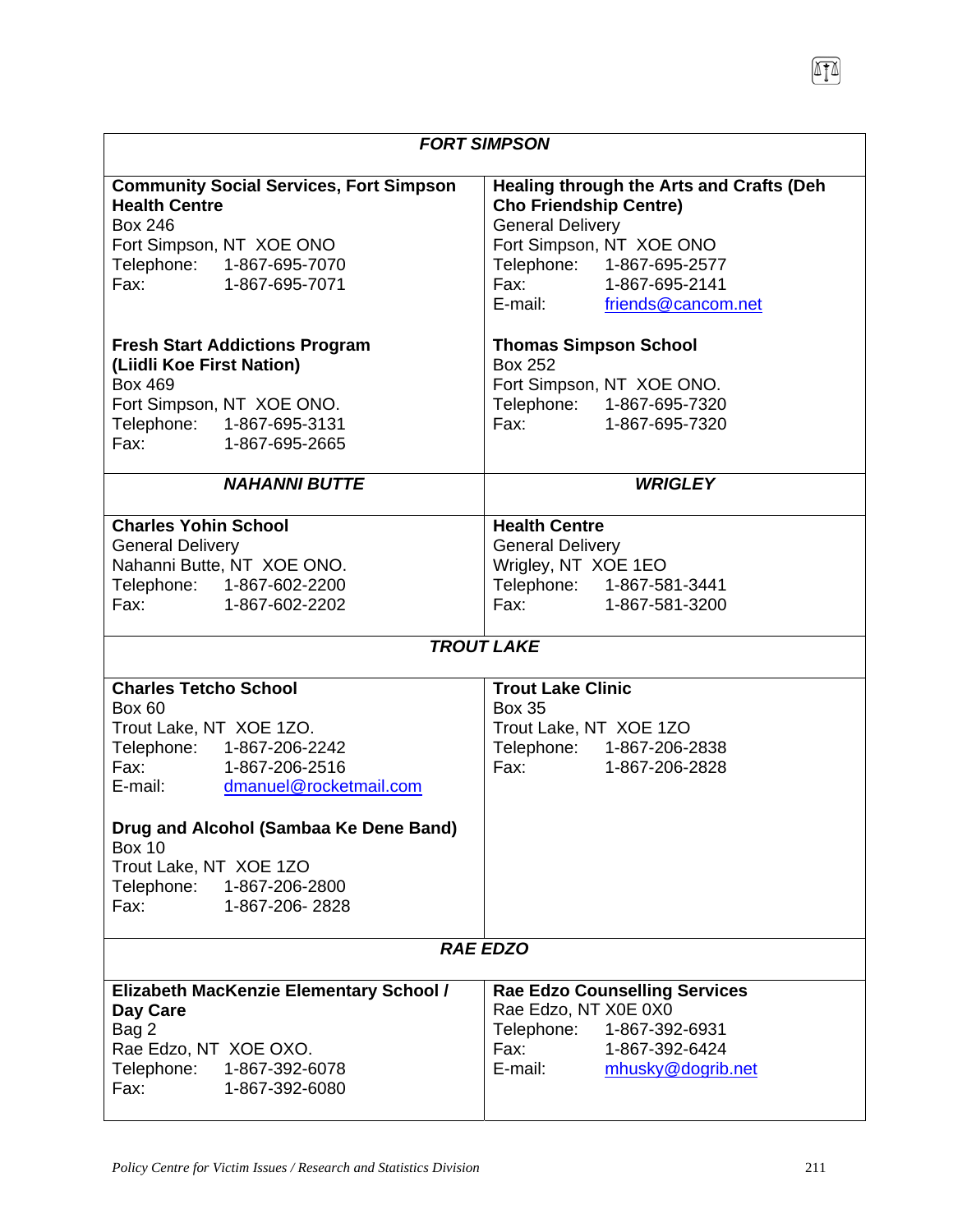| <b>Health Centre</b>                                                                                                                                                                                                                             |                                                                                                                                                                                                                                                  |
|--------------------------------------------------------------------------------------------------------------------------------------------------------------------------------------------------------------------------------------------------|--------------------------------------------------------------------------------------------------------------------------------------------------------------------------------------------------------------------------------------------------|
| Rae Edzo, NT X0E 0X0                                                                                                                                                                                                                             |                                                                                                                                                                                                                                                  |
| Telephone: 1-867-392-6351                                                                                                                                                                                                                        |                                                                                                                                                                                                                                                  |
| Fax: 1-867-392-6612                                                                                                                                                                                                                              |                                                                                                                                                                                                                                                  |
|                                                                                                                                                                                                                                                  |                                                                                                                                                                                                                                                  |
| E-mail: deniselquinn@yahoo.com                                                                                                                                                                                                                   |                                                                                                                                                                                                                                                  |
|                                                                                                                                                                                                                                                  |                                                                                                                                                                                                                                                  |
|                                                                                                                                                                                                                                                  | <b>GAMETI</b>                                                                                                                                                                                                                                    |
| <b>Building Healthy Communities</b>                                                                                                                                                                                                              | Jean Wetrade Gameti School.                                                                                                                                                                                                                      |
| (Gameti First Nations Band)                                                                                                                                                                                                                      | Box 9                                                                                                                                                                                                                                            |
| Box 1                                                                                                                                                                                                                                            |                                                                                                                                                                                                                                                  |
|                                                                                                                                                                                                                                                  | Gameti, NT XOE 1RO                                                                                                                                                                                                                               |
| Gameti, NT XOE 1RO                                                                                                                                                                                                                               | Telephone: 1-867-997-3600                                                                                                                                                                                                                        |
| Telephone: 1-867-997-3441                                                                                                                                                                                                                        | Fax: 1-867-997-3084                                                                                                                                                                                                                              |
| Fax: 1-867-997-3411                                                                                                                                                                                                                              | E-mail: <i>ibourne@dogrib.net</i>                                                                                                                                                                                                                |
| E-mail:<br>gfnb@gameti.org                                                                                                                                                                                                                       |                                                                                                                                                                                                                                                  |
|                                                                                                                                                                                                                                                  |                                                                                                                                                                                                                                                  |
| <b>Health Centre</b>                                                                                                                                                                                                                             |                                                                                                                                                                                                                                                  |
|                                                                                                                                                                                                                                                  |                                                                                                                                                                                                                                                  |
| <b>General Delivery</b>                                                                                                                                                                                                                          |                                                                                                                                                                                                                                                  |
| Gameti, NT XOE 1RO                                                                                                                                                                                                                               |                                                                                                                                                                                                                                                  |
| Telephone: 1-867-977-3141                                                                                                                                                                                                                        |                                                                                                                                                                                                                                                  |
| Fax: The Contract of the Contract of the Contract of the Contract of the Contract of the Contract of the Contract of the Contract of the Contract of the Contract of the Contract of the Contract of the Contract of the Contr<br>1-867-977-3441 |                                                                                                                                                                                                                                                  |
|                                                                                                                                                                                                                                                  |                                                                                                                                                                                                                                                  |
|                                                                                                                                                                                                                                                  | <b>WAH TI</b>                                                                                                                                                                                                                                    |
|                                                                                                                                                                                                                                                  |                                                                                                                                                                                                                                                  |
|                                                                                                                                                                                                                                                  |                                                                                                                                                                                                                                                  |
|                                                                                                                                                                                                                                                  |                                                                                                                                                                                                                                                  |
|                                                                                                                                                                                                                                                  | <b>Health Centre</b>                                                                                                                                                                                                                             |
| <b>Social Programs (Wha Ti First Nation)</b>                                                                                                                                                                                                     | <b>General Delivery</b>                                                                                                                                                                                                                          |
| <b>Box 92</b>                                                                                                                                                                                                                                    | Wha Ti, NT XOE 1PO                                                                                                                                                                                                                               |
| Wha Ti, NT XOE 1PO                                                                                                                                                                                                                               | Telephone: 1-867-573-3261                                                                                                                                                                                                                        |
| Telephone: 1-867-573-3012                                                                                                                                                                                                                        | Fax: The Contract of the Contract of the Contract of the Contract of the Contract of the Contract of the Contract of the Contract of the Contract of the Contract of the Contract of the Contract of the Contract of the Contr<br>1-867-573-3701 |
|                                                                                                                                                                                                                                                  |                                                                                                                                                                                                                                                  |
| Fax: 1-867-573-3222                                                                                                                                                                                                                              |                                                                                                                                                                                                                                                  |
| E-mail:<br>mag@whatidene.org                                                                                                                                                                                                                     |                                                                                                                                                                                                                                                  |
|                                                                                                                                                                                                                                                  |                                                                                                                                                                                                                                                  |
| <b>Mezi Community School</b>                                                                                                                                                                                                                     |                                                                                                                                                                                                                                                  |
| <b>General Delivery</b>                                                                                                                                                                                                                          |                                                                                                                                                                                                                                                  |
| Wha Ti, NT XOE 1PO                                                                                                                                                                                                                               |                                                                                                                                                                                                                                                  |
| Telephone: 1-867-573-3131                                                                                                                                                                                                                        |                                                                                                                                                                                                                                                  |
| Fax:<br>1-867-573-3063                                                                                                                                                                                                                           |                                                                                                                                                                                                                                                  |
| E-mail:                                                                                                                                                                                                                                          |                                                                                                                                                                                                                                                  |
| wfehr@dogrib.net                                                                                                                                                                                                                                 |                                                                                                                                                                                                                                                  |
|                                                                                                                                                                                                                                                  |                                                                                                                                                                                                                                                  |
|                                                                                                                                                                                                                                                  | <b>WEKWETI (SNARE LAKES)</b>                                                                                                                                                                                                                     |
| <b>Alex Arrowmaker School</b>                                                                                                                                                                                                                    | <b>Health Centre</b>                                                                                                                                                                                                                             |
|                                                                                                                                                                                                                                                  |                                                                                                                                                                                                                                                  |
| <b>General Delivery</b>                                                                                                                                                                                                                          | General Delivery,                                                                                                                                                                                                                                |
| Wekweti, NT XOE 1WO.                                                                                                                                                                                                                             | Wekweti (Snare Lakes), NT XOE 1WO.                                                                                                                                                                                                               |
| Telephone:<br>1-867-713-2100                                                                                                                                                                                                                     | Telephone: 1-867-713-2010                                                                                                                                                                                                                        |
| Fax:<br>1-867-713-2200                                                                                                                                                                                                                           | Fax:<br>1-867-713-2904                                                                                                                                                                                                                           |
| E-mail:<br>phillpittman@hotmail.com                                                                                                                                                                                                              |                                                                                                                                                                                                                                                  |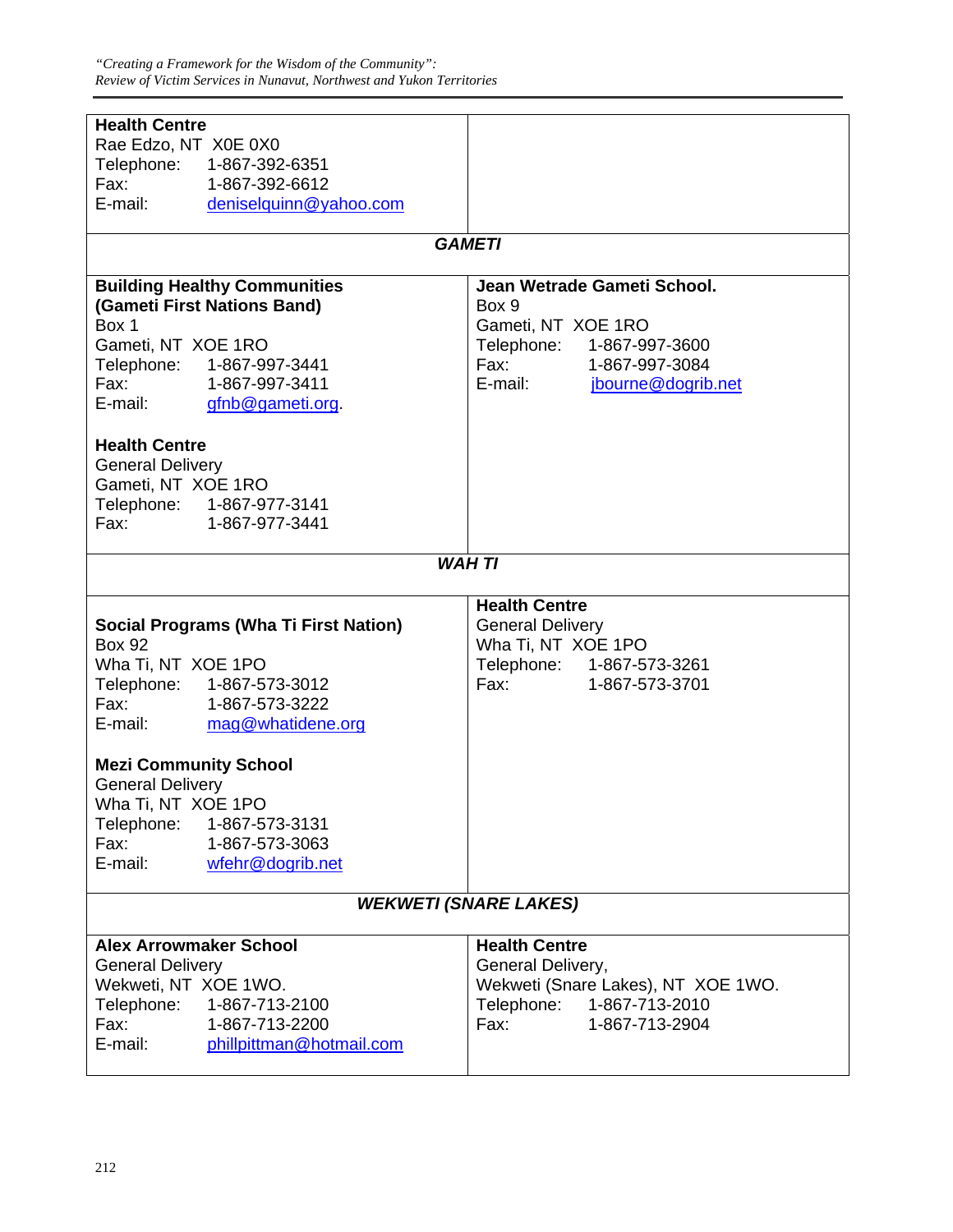|                                                                                                                |                                           | <b>ENTERPRISE</b>        |                                  |
|----------------------------------------------------------------------------------------------------------------|-------------------------------------------|--------------------------|----------------------------------|
|                                                                                                                | <b>Enterprise Settlement Corporation</b>  |                          |                                  |
| 526 Robin Road                                                                                                 |                                           |                          |                                  |
| Enterprise, NT XOE ORI                                                                                         |                                           |                          |                                  |
|                                                                                                                | Telephone: 1-867-984-3491                 |                          |                                  |
| $\mathsf{Fax}:$                                                                                                | 1-867-984-3400                            |                          |                                  |
| E-mail:                                                                                                        | enterprise@polarland                      |                          |                                  |
|                                                                                                                |                                           |                          |                                  |
|                                                                                                                |                                           | <b>HAY RIVER RESERVE</b> |                                  |
| <b>Alcohol and Program</b>                                                                                     |                                           |                          | Nats'ejee k'eh Treatment Centre  |
|                                                                                                                | (Katlo Deedhe First Nation)               | Box 3053,                |                                  |
| Box 3061                                                                                                       |                                           |                          | Hay River Reserve, NT XOE 1GO.   |
|                                                                                                                | Hay River Reserve, NT XOE 1G4             |                          | Telephone: 1-867-874-6699        |
|                                                                                                                | Telephone: 1-867-874-2838                 |                          | Fax: 1-867-874-6611              |
|                                                                                                                | Fax: 1-867-874-3229                       |                          |                                  |
|                                                                                                                |                                           |                          |                                  |
|                                                                                                                | <b>Chief Sunrise Educational Centre</b>   |                          |                                  |
| Box 3055                                                                                                       |                                           |                          |                                  |
|                                                                                                                | Hay River Reserve, NT XOE 1G4.            |                          |                                  |
|                                                                                                                | Telephone: 1-867-874-6444                 |                          |                                  |
| Fax: The Total State of The Total State of Total State of Total State of Total State of Total State of Total S | 1-867-874-3678                            |                          |                                  |
|                                                                                                                |                                           |                          |                                  |
|                                                                                                                |                                           | <b>HAY RIVER</b>         |                                  |
|                                                                                                                |                                           |                          |                                  |
| <b>Advocacy Program</b>                                                                                        |                                           |                          | H. H. Williams Memorial Hospital |
|                                                                                                                | (Soaring Eagle Friendship Centre)         | 3 Gaetz Dr.              |                                  |
| 8 Gagnier St., Suite 2                                                                                         |                                           | Hay River, NT XOE OR8    |                                  |
| Hay River, NT XOE 1G1.                                                                                         |                                           |                          | Telephone: 1-867-874-7110        |
|                                                                                                                | Telephone: 1-867-874-6581                 |                          | Fax: 1-867-874-2926              |
|                                                                                                                | Fax: 1-867-874-3362                       |                          |                                  |
|                                                                                                                |                                           |                          |                                  |
|                                                                                                                | <b>Community Social Services</b>          |                          | <b>Princess Alexandra School</b> |
| 3 Gaetz Dr.                                                                                                    |                                           | Hay River, NT X0E 0R8    |                                  |
| Hay River, NT XOE OR8.                                                                                         |                                           |                          | Telephone: 1-867-874-6388        |
|                                                                                                                | Telephone: 1-867-874-7213                 |                          | Fax: 1-867-874-3211              |
| Fax:                                                                                                           | 1-867-874-7213                            |                          |                                  |
|                                                                                                                |                                           |                          |                                  |
|                                                                                                                | <b>Hay River Community Victim Witness</b> |                          | <b>Family Support Centre and</b> |
| <b>Assistance Program</b>                                                                                      |                                           | <b>Safe Home Network</b> |                                  |
| 3 Gaetz Drive                                                                                                  |                                           | Box 4413                 |                                  |
| Hay River NT X0E 0R0                                                                                           |                                           | Hay River, NT X0E 1G3    |                                  |
| Telephone:                                                                                                     | 1-867-874-7212                            | Telephone:               | 1-867-874-6626 (crisis line)     |
| Fax:                                                                                                           | 1-867-874-7224                            |                          | 1-867-874-3311                   |
| E-mail:                                                                                                        | Alexandra Smith@gov.nt.ca                 | Fax:                     | 1-867-874-3252                   |
|                                                                                                                |                                           | E-mail:                  | famsnn@ssimicro.com              |
| 54 Woodland Dr.                                                                                                | <b>Harry Camsell Elementary School</b>    |                          |                                  |
|                                                                                                                |                                           |                          |                                  |
| Hay River, NT XOE OR8.                                                                                         |                                           |                          |                                  |
|                                                                                                                | Telephone: 1-867-874-2389                 |                          |                                  |
| Fax:                                                                                                           | 1-867-874-6271                            |                          |                                  |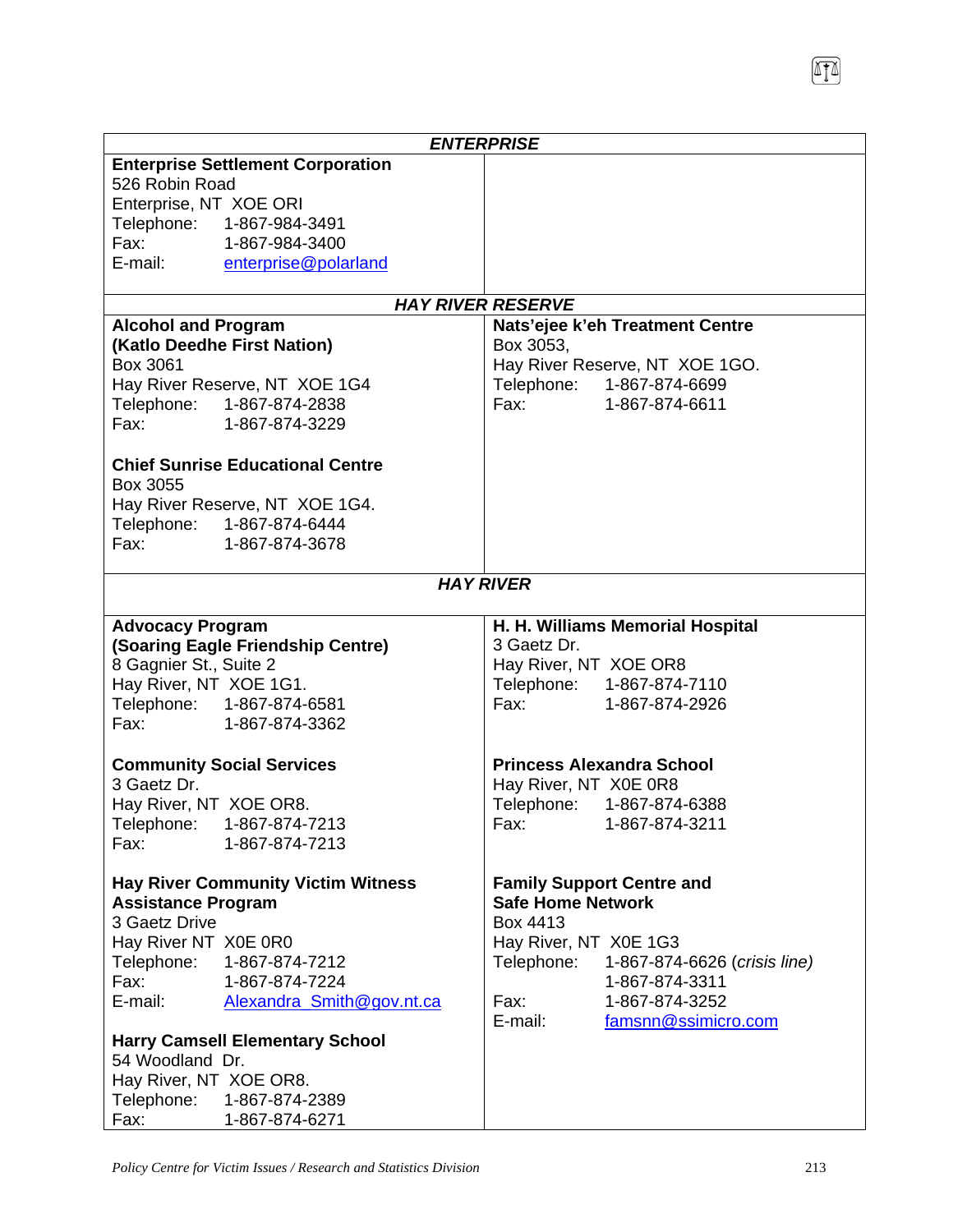| <b>FORT RESOLUTION</b>                                                                                                                                                                                                                                                                                                                                |                                                                                                                                                                                   |  |
|-------------------------------------------------------------------------------------------------------------------------------------------------------------------------------------------------------------------------------------------------------------------------------------------------------------------------------------------------------|-----------------------------------------------------------------------------------------------------------------------------------------------------------------------------------|--|
| <b>Deninoo School</b><br><b>Box 121</b><br>Fort Resolution, NT XOE OMO<br>Telephone: 1-867-394-4501<br>Fax: 1-867-394-2301<br>E-mail: wmhurley@hotmail.com<br><b>Health Centre</b><br><b>General Delivery</b><br>Fort Resolution, NT XOE 0M0<br>Telephone: 1-867-394-4451<br>Fax: 1-867-394-3117                                                      | <b>Wellness and Addictions Program (Deninu</b><br><b>K'ue First Nation)</b><br><b>Box 1899</b><br>Fort Resolution, NT XOE OMO<br>Telephone: 1-867-394-4291<br>Fax: 1-867-394-3114 |  |
|                                                                                                                                                                                                                                                                                                                                                       |                                                                                                                                                                                   |  |
|                                                                                                                                                                                                                                                                                                                                                       | <b>LUTSELK'E</b>                                                                                                                                                                  |  |
| <b>Healing Centre</b><br>(Lutselk'e Heath and Social Services)<br><b>Box 78</b><br>Lutselk'e, NT XOE 1AO<br>Telephone: 1-867-370-3212<br>Fax:<br>1-867-370-3317                                                                                                                                                                                       | Lutselk'e Dene School<br><b>Box 80</b><br>Lutselk'e, NT XOE 1A0<br>Telephone: 1-867-370-3131<br>Fax: 1-867-370-3017                                                               |  |
|                                                                                                                                                                                                                                                                                                                                                       | <b>FORT SMITH</b>                                                                                                                                                                 |  |
| <b>Community Social Services</b><br><b>Box 1080</b><br>Fort Smith, NT XOE OPO<br>Telephone: 1-867-872-6209<br>Fax: 1-867-872-6276                                                                                                                                                                                                                     | P. W. Kaeser High School<br><b>Box 480</b><br>Fort Smith, NT XOE OPO<br>Telephone: 1-867-872-7353<br>Fax:<br>1-867-872-7375<br>E-mail: akarasiuk@southslave.learnnet.nt.ca        |  |
| <b>Sutherland House</b><br><b>General Delivery</b><br>Fort Smith, NT X0E 0P0<br>Telephone:<br>1-867-872-5925<br>Fax:<br>1-867-872-4404<br>E-mail:<br>tawow@auroranet.nt.ca<br><b>Victim Assistance Program</b><br>(Uncle Gabe's Friendship Centre)<br><b>Box 957</b><br>Fort Smith, NT XOE 0P0<br>Telephone: 1-867-872-5911<br>Fax:<br>1-867-872-5313 | <b>Public Health Department</b><br>Box 1080<br>Fort Smith, NT XOE OPO<br>Telephone: 1-867-872-6209<br>Fax:<br>1-867-872-6260                                                      |  |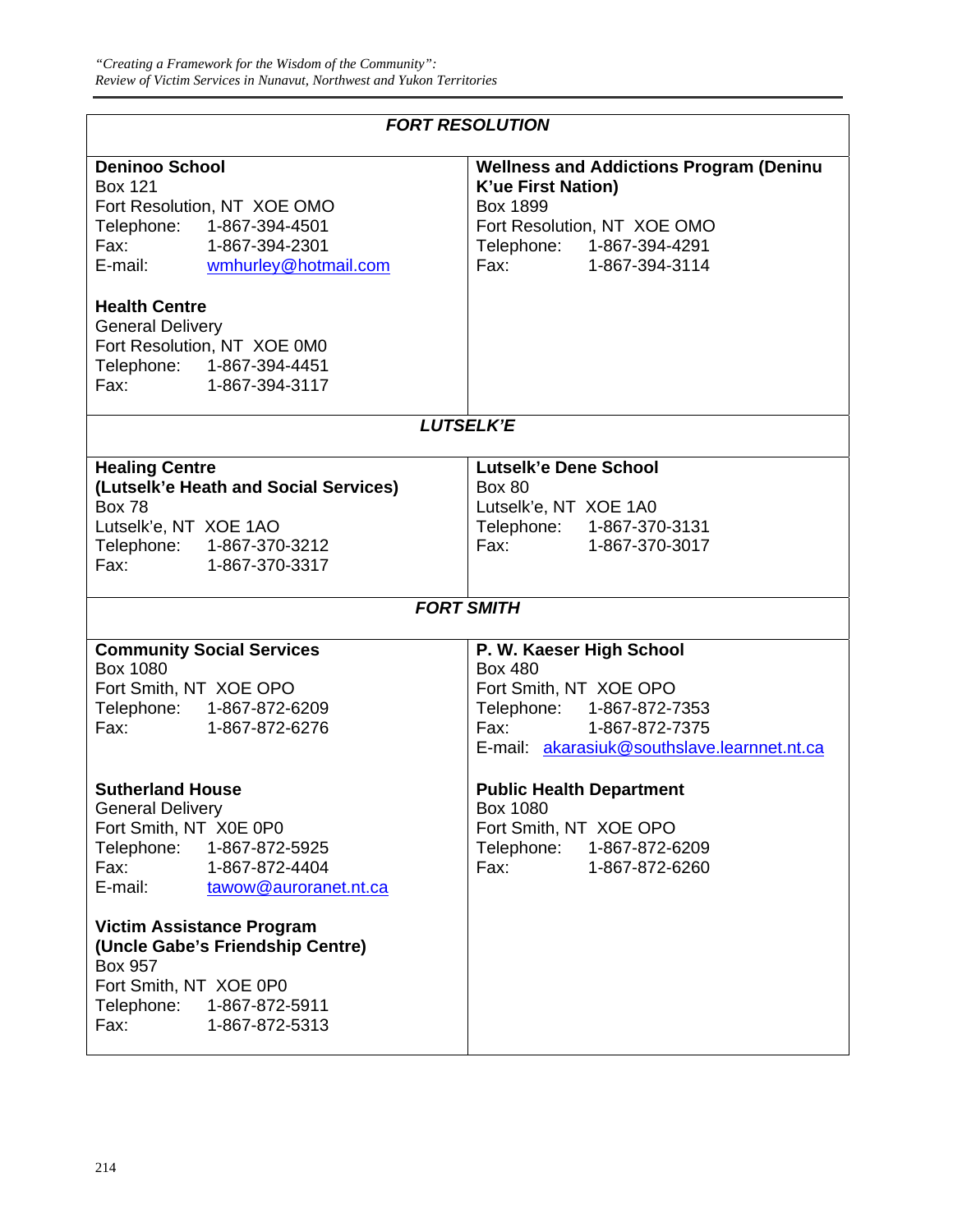| <b>YELLOWKNIFE</b>                                                                                                                                                                             |                                                                                                                                                                                                                                                                                                                                                                |  |
|------------------------------------------------------------------------------------------------------------------------------------------------------------------------------------------------|----------------------------------------------------------------------------------------------------------------------------------------------------------------------------------------------------------------------------------------------------------------------------------------------------------------------------------------------------------------|--|
| Alison McAteer House (YWCA Yellowknife)<br>$103 - 4904$ 54 <sup>th</sup> Ave.<br>Yellowknife, NT XOE 1H7<br>Telephone: 1-867-669-0236<br>Fax: 1-867-699-0334<br>E-mail: amh@yellowknifeywca.ca | <b>Yellowknife Victim Services</b><br><b>NWT Native Women's Association</b><br>Box 2321<br>Yellowknife, NT X1A 2P7<br>Telephone: 1-867-920-2978<br>Fax: 1-867-920-3152                                                                                                                                                                                         |  |
| Women and Children's Healing and<br><b>Recovery Program (YWCA Yellowknife)</b><br>Box 2303<br>Yellowknife, NT X1A 1E7<br>Telephone: 1-867-873-2566<br>Fax: 1-867-873-2576                      | <b>Grollier Hall Residential School</b><br><b>Healing Circle</b><br><b>Box 115</b><br>Yellowknife, NT X1A 2N1<br>Telephone: 1-867-669-9776<br>Fax: 1-867-669-9777                                                                                                                                                                                              |  |
| Somba Ke' Healing Lodge<br>Box 1290<br>Yellowknife, NT X1A 2N9<br>Telephone: 1-867-669-0699<br>Fax: 1-867-669-3507                                                                             | <b>Victims' Service Coordinator</b><br>Justice, GNWT<br>Box 1320<br>Yellowknife, NT X1A 2L9<br>Telephone: 1-867-920-6911<br>Fax: 1-867-920-0199                                                                                                                                                                                                                |  |
| <b>Crown Victim Witness Assistant</b><br>Box 8<br>Yellowknife, NT X1A 2N1<br>Telephone: 1-867-669-6911<br>Fax: 1-867-669-4022                                                                  | <b>Salvation Army Resource Centre</b><br>Box 2585<br>Yellowknife, NT X1A 2P9.<br>Telephone: 1-867-920-4673<br>Fax: The Contract of the Contract of the Contract of the Contract of the Contract of the Contract of the Contract of the Contract of the Contract of the Contract of the Contract of the Contract of the Contract of the Contr<br>1-867-920-4096 |  |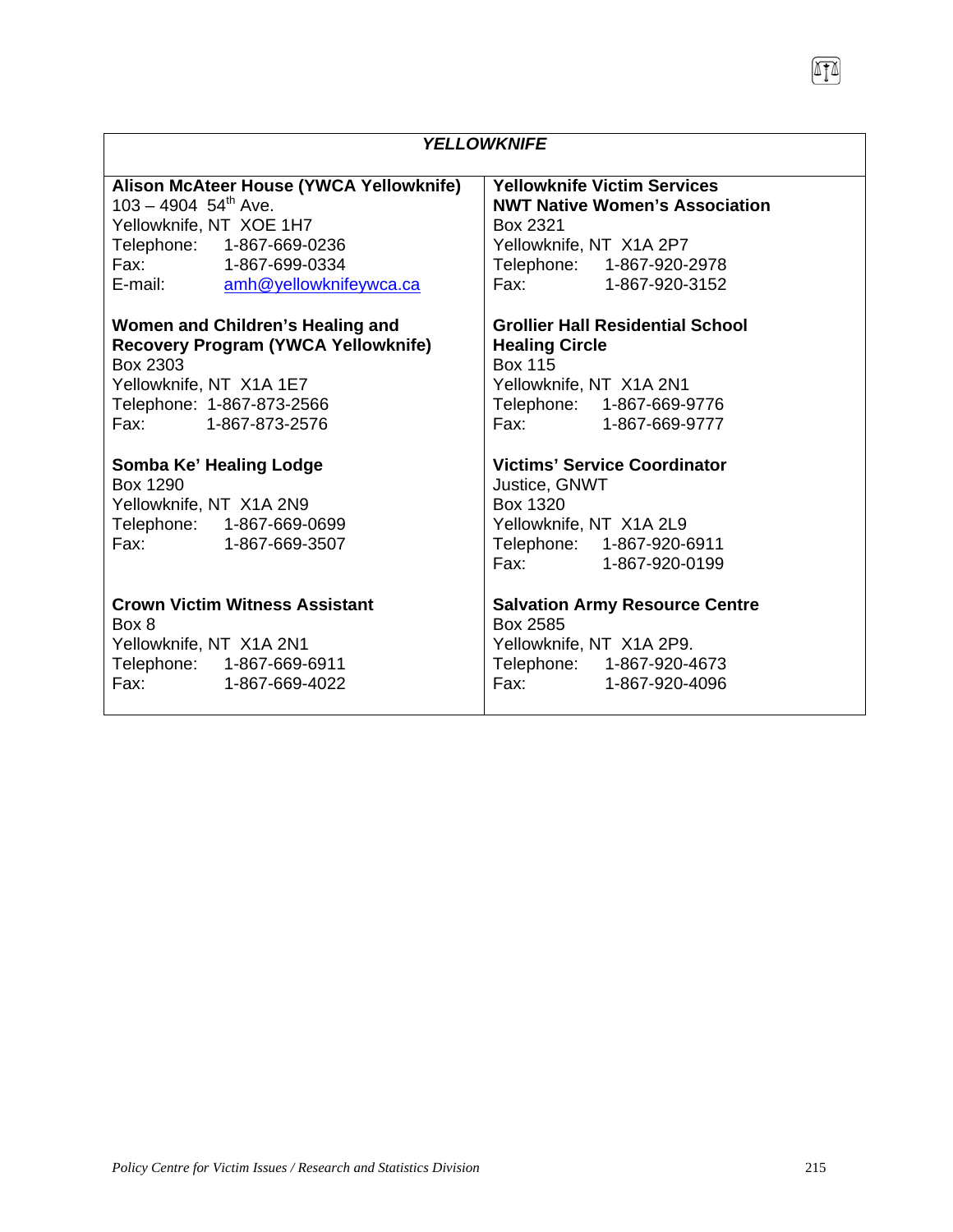## **YUKON**

| <b>WHITEHORSE</b>                                                                                                                                                                                             |                                                                                                                                                                                                                                                                                      |  |
|---------------------------------------------------------------------------------------------------------------------------------------------------------------------------------------------------------------|--------------------------------------------------------------------------------------------------------------------------------------------------------------------------------------------------------------------------------------------------------------------------------------|--|
| Kaushee's Place (women's shelter)<br>Box 31392<br>Whitehorse, YT Y1A 6K8<br>Telephone: 1-867-633-7722<br>Fax: 1-867-668-2374<br>E-mail: bpkaushees@whtvcable.com                                              | <b>Fetal Alcohol Syndrome Society of Yukon</b><br>(FASSY)<br>Box 31396<br>Whitehorse, YT Y1A 6K8<br>Telephone: 1-867-393-4948<br>Fax: The Contract of the Contract of the Contract of the Contract of the Contract of the Contract o<br>1-867-393-4950<br>E-mail: fascap@yknet.yk.ca |  |
| Victim Services, Kwanlin Dun<br><b>First Nation Community Justice Program</b><br>#7 O'Brien Road<br>Whitehorse, YT<br><b>Y1A 6H6</b><br>Telephone: 1-867-633-7853<br>Fax: 1-867-633-7855                      | Youth Victim Services, Family Violence<br><b>Prevention Unit (Department of Justice)</b><br>Victim Services Family Violence<br><b>Prevention Unit</b><br>Box 2703<br>Whitehorse, YT Y1A 2C6<br>Telephone: 1-867 667-3665<br>Fax: 1-867 393-6240<br>E-mail:<br>bonny.ross@gov.yk.ca   |  |
| <b>Victim Services, Family Violence Prevention</b><br><b>Unit, Yukon Justice</b><br>Box 2703<br>Whitehorse, YT Y1A 2C6<br>Telephone: 1-867-667-3656<br>Fax: 1-867-393-6240<br>E-mail:<br>bonny.ross@gov.yk.ca | <b>Adult Probation Services, Yukon Justice</b><br>Box 2703, J-5<br>Whitehorse, YT Y1A 2C6<br>Telephone: 1-867-667-5231<br>Toll free in Yukon: 1-800-661-0408 ext. 5231<br>Fax:<br>1-867-667-3446                                                                                     |  |
| <b>RCMP</b><br>4100 $4th$ Avenue<br>Whitehorse, YT Y1A 1H5<br>Telephone: 1-867-667-5546<br>Fax:<br>1-867-633-8604                                                                                             | <b>Mental Health Services</b><br>4 Hospital Road<br>Whitehorse, YT Y1A 3HB<br>Telephone: 1-867-667-8346<br>Fax: 1-867-667-8372<br>E-mail: alison.conant@gov.yk.ca                                                                                                                    |  |
| <b>Child Abuse Treatment Services</b><br>Box 2703, H-10 A<br>Whitehorse, YT Y1A 2C6<br>Telephone:<br>1-867-667-8227                                                                                           | <b>Skookum Jim Friendship Centre</b><br>3149 3 <sup>rd</sup> Avenue<br>Whitehorse, YT Y1A 1G1<br>Telephone:<br>1-867-633-7680<br>Fax:<br>1-867-668-4460<br>$E$ -mail:<br>sifcexecutive@yt.sympatico.ca<br>Web:<br>www.skookumjim.com                                                 |  |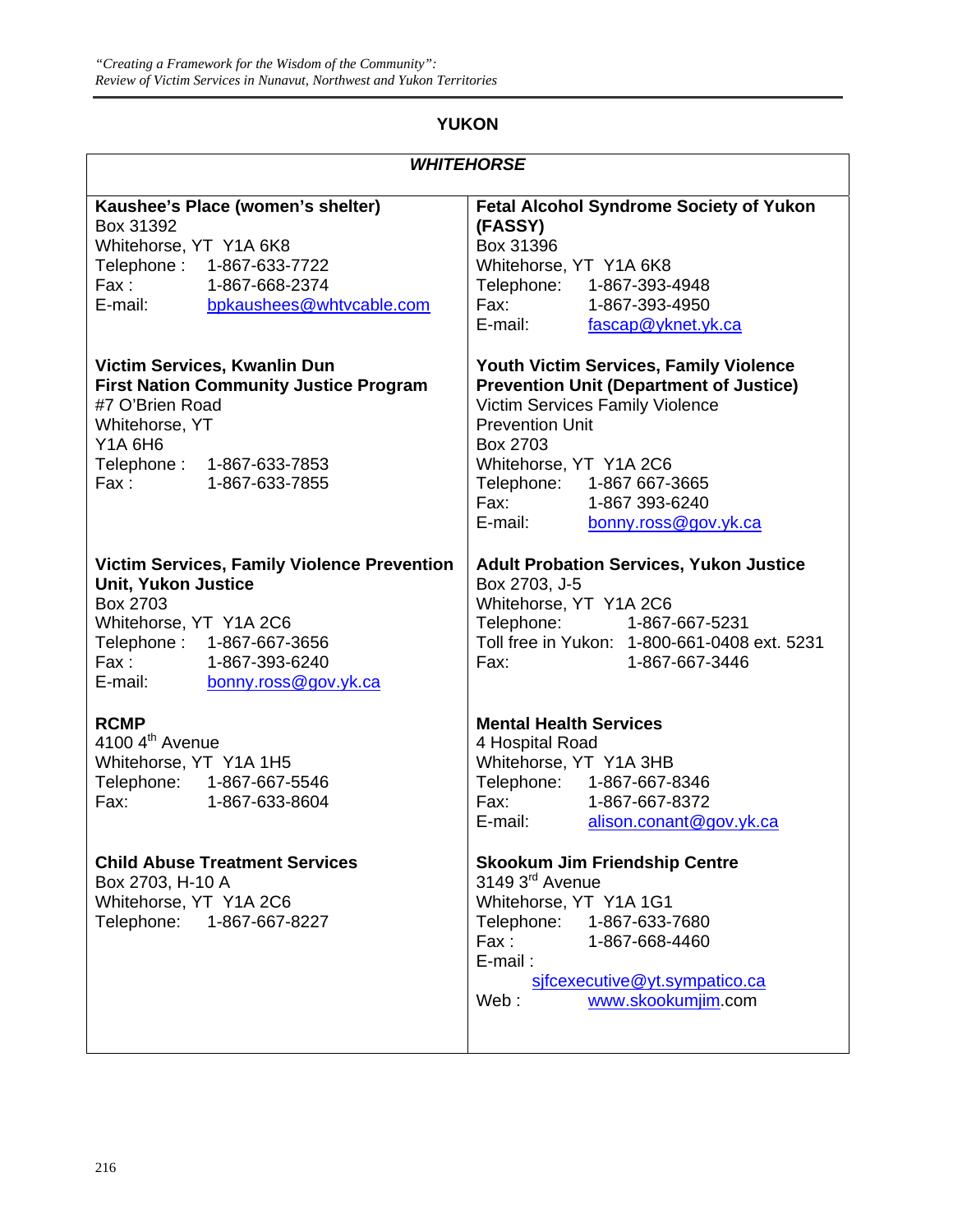|                          | <b>Bringing Youth Towards Equality and Youth</b> | <b>Yukon Legal Services Society</b>                                                                                                                                                                                                              |
|--------------------------|--------------------------------------------------|--------------------------------------------------------------------------------------------------------------------------------------------------------------------------------------------------------------------------------------------------|
|                          | <b>Shaping the Future Council</b>                | $203 - 2131$ $2^{nd}$ Avenue                                                                                                                                                                                                                     |
| 4141 $4^{\text{th}}$ Ave |                                                  | Whitehorse, YT Y1A 1C3                                                                                                                                                                                                                           |
| Whitehorse, YT Y1A 2C6   |                                                  | Telephone: 1-867-667-5210                                                                                                                                                                                                                        |
|                          | Telephone: 1-867-667-7975                        | Toll free in the Yukon: 1-800-661-0408 ext. 5210                                                                                                                                                                                                 |
|                          | Fax: 1-867-393-6341                              | Fax: and the state of the state of the state of the state of the state of the state of the state of the state of the state of the state of the state of the state of the state of the state of the state of the state of the s<br>1-867-667-8649 |
|                          | E-mail: bytenow@hotmail.com                      | E-mail: legalaid@yknet.yk.ca                                                                                                                                                                                                                     |
|                          | <b>Kwanlin Dun Community Social Justice</b>      | <b>Residential Treatment Programs, Health and</b>                                                                                                                                                                                                |
| Project                  |                                                  | <b>Social Services (Yukon Government)</b>                                                                                                                                                                                                        |
| Kwanlin Dun First Nation |                                                  | Box 2703                                                                                                                                                                                                                                         |
| 35 McIntyre Drive        |                                                  | Whitehorse, YT Y1A 2C6                                                                                                                                                                                                                           |
| Whitehorse, YT Y1A 5A5   |                                                  | Telephone: 1-867-667-3002                                                                                                                                                                                                                        |
|                          | Telephone: 1-867-633-7850                        | Toll free in the Yukon:1-800-661-0408                                                                                                                                                                                                            |
|                          | Fax: 1-867-633-7855                              | On-call emergencies: 1-800-633-7200                                                                                                                                                                                                              |
|                          |                                                  | 1-867-393-6204<br>Fax:                                                                                                                                                                                                                           |
|                          | Women's Directorate, Yukon Government            | <b>Community Health Centres</b>                                                                                                                                                                                                                  |
| Box 2703                 |                                                  | 2 Hospital Road                                                                                                                                                                                                                                  |
| Whitehorse, YT Y1A 2C6   |                                                  | Whitehorse, YT Y1A 3H8                                                                                                                                                                                                                           |
| Telephone: 1-867-667-030 |                                                  | Telephone: 1-867-667-8324                                                                                                                                                                                                                        |
|                          |                                                  | Fax:<br>1-867-667-8338                                                                                                                                                                                                                           |
|                          | <b>Offender Programs, Family Violence</b>        | Youth Sex Offender Treatment Program                                                                                                                                                                                                             |
| <b>Prevention Unit</b>   |                                                  | Box 2703                                                                                                                                                                                                                                         |
| Box 2703                 |                                                  | Whitehorse, YT Y1A 2C6                                                                                                                                                                                                                           |
| Whitehorse, YT Y1A 2C6   |                                                  | Telephone:<br>1-867-667-3616                                                                                                                                                                                                                     |
|                          | Telephone: 1-867-667-3034                        | Toll free in the Yukon: 1-800-661-0408                                                                                                                                                                                                           |
|                          | Fax: 1-867-393-6240                              | 1-867-393-6204                                                                                                                                                                                                                                   |
|                          | E-mail: craig.dempsey@gov.yk.ca                  | Fax :<br>E-mail :<br>cathy.deacon@gov.yk.ca                                                                                                                                                                                                      |
|                          | <b>Yukon Status of Women Council</b>             | <b>Whitehorse Health Centre</b>                                                                                                                                                                                                                  |
| 503 Hanson Street        |                                                  | 300 - 211 Main Street                                                                                                                                                                                                                            |
| Whitehorse, YT Y1A 1Y9   |                                                  | Whitehorse, YT Y1A 2B2                                                                                                                                                                                                                           |
|                          | Telephone: 1-867-667-4637                        | Telephone: 1-867-667-6371                                                                                                                                                                                                                        |
| Fax :                    | 1-867-667-7004                                   | 1-867-667-8338<br>Fax:                                                                                                                                                                                                                           |
| E-mail:                  | yswc@yknet.yk.ca                                 |                                                                                                                                                                                                                                                  |
|                          | Victoria Faulkner Women's Centre                 | <b>Yukon Family Services Association</b>                                                                                                                                                                                                         |
| 503 Hanson Street        |                                                  | 4071 $4th$ Avenue                                                                                                                                                                                                                                |
| Whitehorse, YT Y1A 1Y9   |                                                  | Whitehorse, YT Y1A 1H3                                                                                                                                                                                                                           |
|                          | Telephone: 1-867-667-2693                        | Telephone:<br>1-867-667-2970                                                                                                                                                                                                                     |
| Fax :                    | 1-867 667-7004                                   | (collect calls accepted)                                                                                                                                                                                                                         |
| E-mail:                  | vfwc@yt.sympatico.ca                             | Fax :<br>1-867-633-3557                                                                                                                                                                                                                          |
|                          |                                                  | E-mail:<br>yfsa@yfsa.yk.ca                                                                                                                                                                                                                       |
|                          |                                                  |                                                                                                                                                                                                                                                  |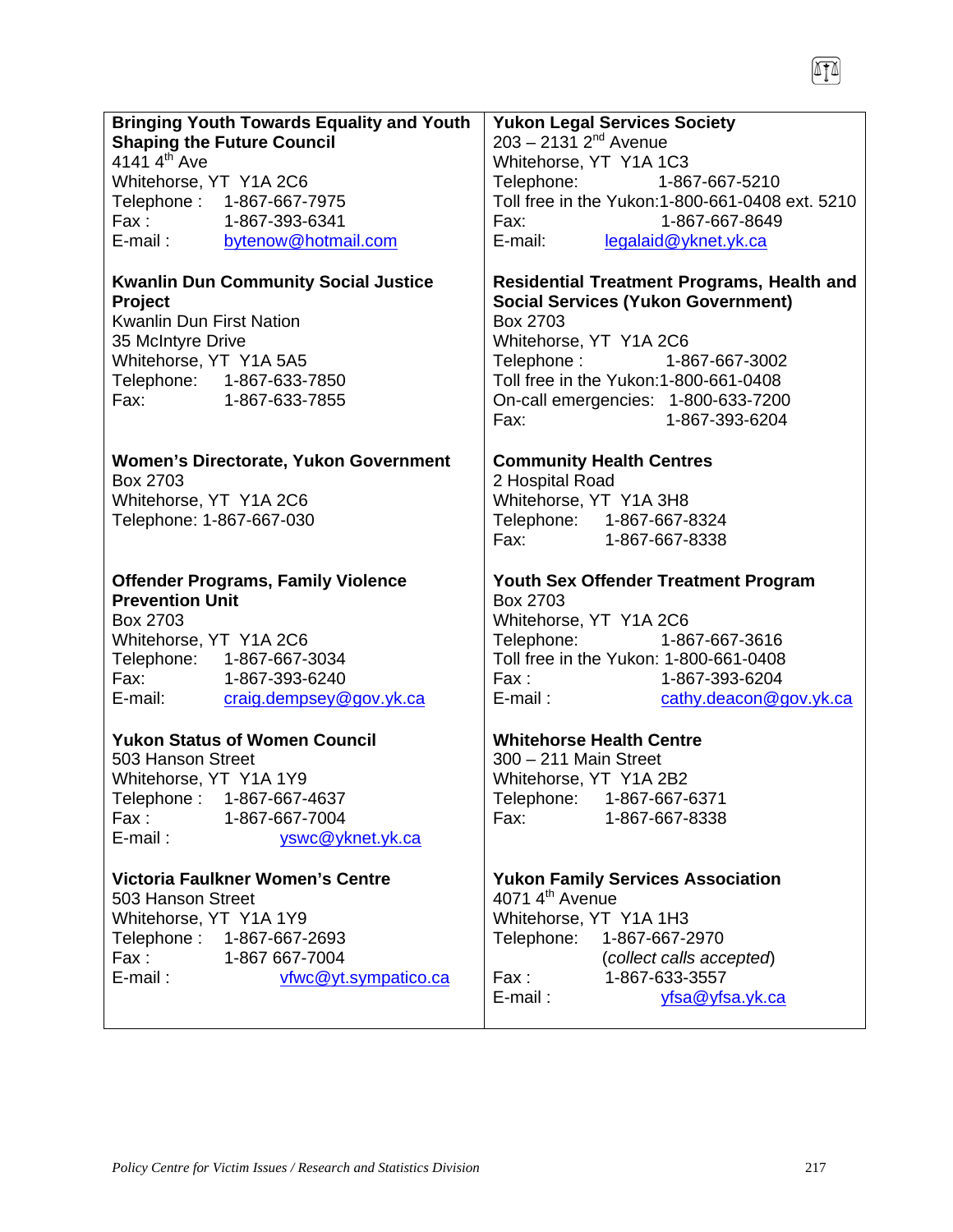|                                                                                                                                                                                                                                | <b>Yukon Public Legal Education Association</b> |                                                                                                                                                                                                                                | <b>Blood Ties Four Directions Centre</b> |
|--------------------------------------------------------------------------------------------------------------------------------------------------------------------------------------------------------------------------------|-------------------------------------------------|--------------------------------------------------------------------------------------------------------------------------------------------------------------------------------------------------------------------------------|------------------------------------------|
| Box 2799                                                                                                                                                                                                                       |                                                 | 7221 7 <sup>th</sup> Avenue                                                                                                                                                                                                    |                                          |
| Whitehorse, YT Y1A 5K4                                                                                                                                                                                                         |                                                 | Whitehorse, YT Y1A 1R8                                                                                                                                                                                                         |                                          |
|                                                                                                                                                                                                                                | Telephone: 1-867-667-4305                       |                                                                                                                                                                                                                                | Telephone: 1-867-633-2437                |
|                                                                                                                                                                                                                                | Law Line: 668-LAWS (668-5297)                   |                                                                                                                                                                                                                                | Toll free: 1-877-333-2437                |
|                                                                                                                                                                                                                                | Toll free: 1-867-668-LAWS (5297)                | Fax: The Contract of the Contract of the Contract of the Contract of the Contract of the Contract of the Contract of the Contract of the Contract of the Contract of the Contract of the Contract of the Contract of the Contr | 1-867-633-2447                           |
| Fax: The Contract of the Contract of the Contract of the Contract of the Contract of the Contract of the Contract of the Contract of the Contract of the Contract of the Contract of the Contract of the Contract of the Contr | 1-867-668-5541                                  | E-mail:                                                                                                                                                                                                                        | bloodties@yknet.ca                       |
| <b>Committee on Abuse in Residential Schools</b><br><b>Alcohol and Drug Secretariat</b><br>Box 2703<br>(CAIRS)                                                                                                                 |                                                 |                                                                                                                                                                                                                                |                                          |
| Box 30030                                                                                                                                                                                                                      |                                                 | Whitehorse, YT Y1A 2C6                                                                                                                                                                                                         |                                          |
| Whitehorse, YT Y1A 5M2                                                                                                                                                                                                         |                                                 |                                                                                                                                                                                                                                | Telephone: 1-867-667-5777                |
|                                                                                                                                                                                                                                | Telephone: 1-867-667-2247                       |                                                                                                                                                                                                                                | Fax: 1-867-667-8471                      |
|                                                                                                                                                                                                                                | Fax: 1-867 667-4890                             |                                                                                                                                                                                                                                |                                          |
|                                                                                                                                                                                                                                | E-mail: cairs@yknet.yk.ca                       |                                                                                                                                                                                                                                |                                          |
|                                                                                                                                                                                                                                |                                                 |                                                                                                                                                                                                                                |                                          |
|                                                                                                                                                                                                                                | <b>ROSS RIVER</b>                               |                                                                                                                                                                                                                                | <b>CARMACKS</b>                          |
| <b>Ross River Dena Council</b>                                                                                                                                                                                                 |                                                 | <b>Carmacks Safe House</b>                                                                                                                                                                                                     |                                          |
| <b>General Delivery</b>                                                                                                                                                                                                        |                                                 | <b>Box 55</b>                                                                                                                                                                                                                  |                                          |
| Ross River, YT Y0B 1S0                                                                                                                                                                                                         |                                                 | Carmacks, YT Y0B 1C0                                                                                                                                                                                                           |                                          |
|                                                                                                                                                                                                                                | Telephone: 1-867-969-2722                       |                                                                                                                                                                                                                                | Telephone: 1-867-863-5918                |
| Fax: The Contract of the Contract of the Contract of the Contract of the Contract of the Contract of the Contract of the Contract of the Contract of the Contract of the Contract of the Contract of the Contract of the Contr | 1-867-969-2019                                  | Fax: The Contract of the Contract of the Contract of the Contract of the Contract of the Contract of the Contract of the Contract of the Contract of the Contract of the Contract of the Contract of the Contract of the Contr | 1-867-863-5576                           |
|                                                                                                                                                                                                                                |                                                 |                                                                                                                                                                                                                                |                                          |
|                                                                                                                                                                                                                                |                                                 | <b>WATSON LAKE</b>                                                                                                                                                                                                             |                                          |
|                                                                                                                                                                                                                                | <b>Help and Hope for Families Society</b>       |                                                                                                                                                                                                                                | Dena Keh Justice, Liard First Nation     |
| <b>Box 864</b>                                                                                                                                                                                                                 |                                                 | <b>Box 328</b>                                                                                                                                                                                                                 |                                          |
| Watson Lake, YT Y0A 1C0                                                                                                                                                                                                        |                                                 |                                                                                                                                                                                                                                | Watson Lake, YT Y0A 1C0                  |
| Telephone:                                                                                                                                                                                                                     | 1-867-536-7233                                  |                                                                                                                                                                                                                                | Telephone: 1-867-536-2131                |
|                                                                                                                                                                                                                                | (collect calls accepted)                        |                                                                                                                                                                                                                                | Fax: 1-867-536-2544                      |
| Fax: The Contract of the Contract of the Contract of the Contract of the Contract of the Contract of the Contract of the Contract of the Contract of the Contract of the Contract of the Contract of the Contract of the Contr | 1-867-536-7770                                  |                                                                                                                                                                                                                                | E-mail: tszabo@kaska.ca                  |
| E-mail:                                                                                                                                                                                                                        | hhfs@yknet.ca                                   |                                                                                                                                                                                                                                |                                          |
| Box 3                                                                                                                                                                                                                          | <b>Liard Aboriginal Women's Society</b>         |                                                                                                                                                                                                                                |                                          |
| Watson Lake, YT Y0A 1C0                                                                                                                                                                                                        |                                                 |                                                                                                                                                                                                                                |                                          |
| Telephone:                                                                                                                                                                                                                     | 1-867-536-2097                                  |                                                                                                                                                                                                                                |                                          |
| Fax:                                                                                                                                                                                                                           | 1-867-536-2810                                  |                                                                                                                                                                                                                                |                                          |
| E-mail:                                                                                                                                                                                                                        | laws@yt.sympatico.ca                            |                                                                                                                                                                                                                                |                                          |
|                                                                                                                                                                                                                                |                                                 |                                                                                                                                                                                                                                |                                          |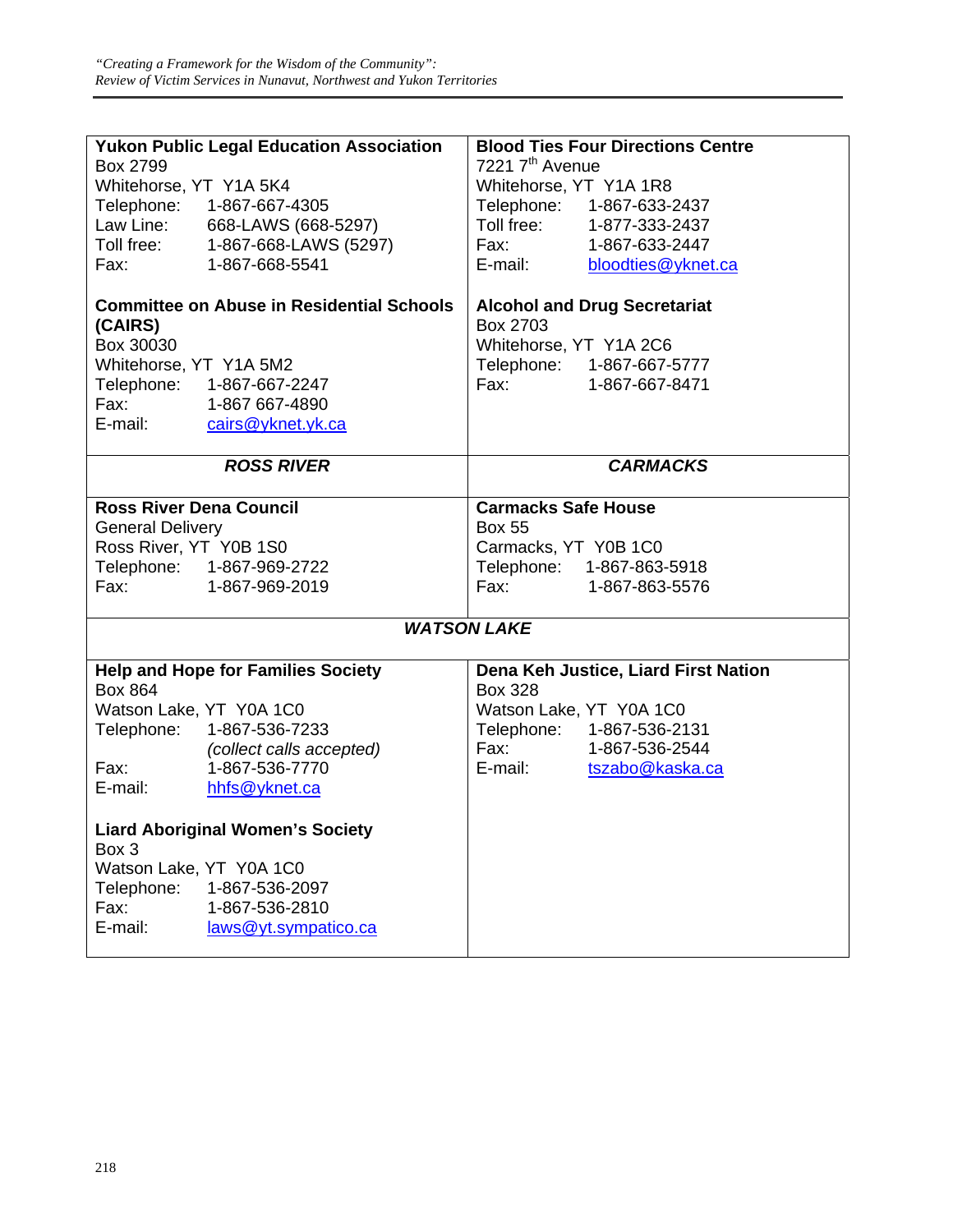| <b>DAWSON CITY</b>                                                                                                       |                                                                                                                                                                           |  |
|--------------------------------------------------------------------------------------------------------------------------|---------------------------------------------------------------------------------------------------------------------------------------------------------------------------|--|
| <b>Dawson City Women's Shelter</b><br>Box 10, Dawson City YT Y0B 1G0<br>Telephone: 1-867-993-5086<br>Fax: 1-867-993-5811 | <b>Dawson City Group Conferencing Society</b><br>Box 1139,<br>Dawson City YT Y1A 1G0<br>Telephone: 1-867-993-5060<br>Fax: 1-867-993-5065<br>E-mail: conferencing@yknet.ca |  |
| <b>CARCROSS</b>                                                                                                          | <b>HAINES JUNCTION</b>                                                                                                                                                    |  |
| <b>Southern Lakes Justice Committee</b><br>Box 201<br>Carcross, YT Y0B 1B0<br>Telephone: 1-867-821-4009                  | <b>Haines Junction Community Justice</b><br><b>Committee</b><br>Box 5336,<br>Haines Junction YT Y0B 1L0<br>Telephone: 1-867-634-7020<br>E-mail: hijustice@yknet.yk.ca     |  |